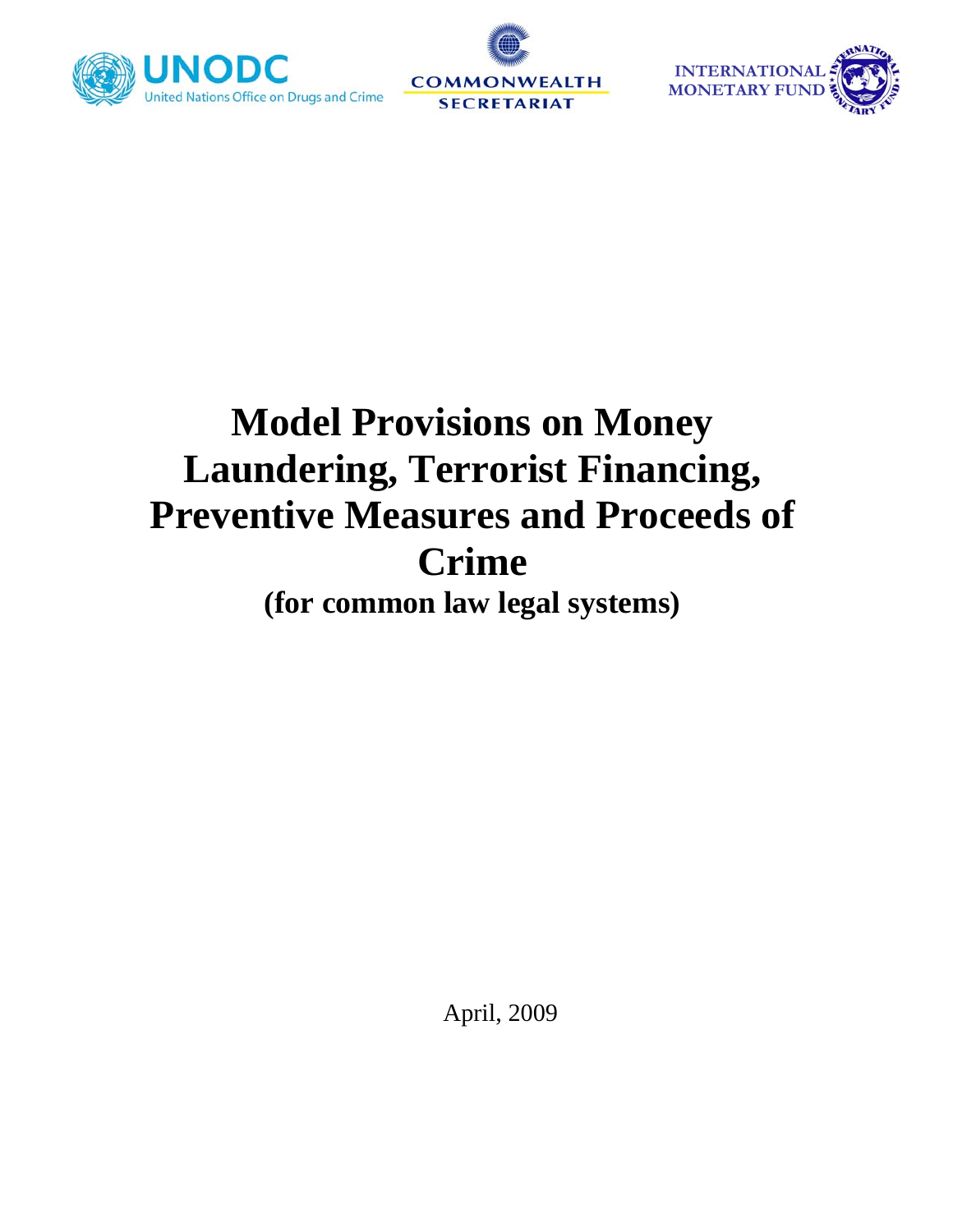# **List of Provisions**

| <b>Introduction to the Model Provisions</b><br>6 |                                                                                                                                                                                                                                                                                                                                                                                  |                                        |
|--------------------------------------------------|----------------------------------------------------------------------------------------------------------------------------------------------------------------------------------------------------------------------------------------------------------------------------------------------------------------------------------------------------------------------------------|----------------------------------------|
| Part I:                                          | <b>Preliminary</b>                                                                                                                                                                                                                                                                                                                                                               | 8                                      |
| 1.<br>2.                                         | Extent, Commencement and Application<br>Definitions                                                                                                                                                                                                                                                                                                                              | 8<br>9                                 |
| Part II:                                         | <b>Money Laundering and Terrorist Financing Offences</b>                                                                                                                                                                                                                                                                                                                         | 10                                     |
| 3.<br>4.                                         | Money Laundering Offences<br><b>Terrorist Financing Offences</b>                                                                                                                                                                                                                                                                                                                 | 10<br>19                               |
| Part III:                                        | <b>Cross Border Transportation of Currency and Bearer</b><br><b>Negotiable Instruments</b>                                                                                                                                                                                                                                                                                       | 24                                     |
| 5.                                               | Obligation to [Declare/Disclose] Physical Cross-border Transportation of<br>Currency and Bearer Negotiable Instruments                                                                                                                                                                                                                                                           | 24                                     |
| 6.                                               | Detention and Forfeiture of Currency and Other Bearer Negotiable Instruments                                                                                                                                                                                                                                                                                                     | 25                                     |
| Part IV:                                         | <b>Preventive Measures</b>                                                                                                                                                                                                                                                                                                                                                       | 27                                     |
| 7.                                               | Definitions; Authority to make Regulations                                                                                                                                                                                                                                                                                                                                       | 27                                     |
|                                                  | <b>Customer Identification Provisions</b>                                                                                                                                                                                                                                                                                                                                        | 36                                     |
| 8.<br>9.<br>10.<br>11.<br>12.<br>13.             | <b>Customer Identification and Account Opening Procedures</b><br>[Option] Reliance on Identification by Third Parties<br><b>Customers not Physically Present</b><br>High Risk Customers and Politically-exposed Persons<br>Identification and Account-opening for Cross-border Correspondent Banking<br>Relationships<br>Inability to Fulfil Customer Identification Obligations | 36<br>40<br>41<br>41<br>42<br>43       |
|                                                  | Provisions on Ongoing Obligations of Financial Institutions and<br><b>Designated Non-financial Businesses and Professions</b>                                                                                                                                                                                                                                                    | 43                                     |
| 14.<br>15.<br>16.<br>17.<br>18.<br>19.<br>20.    | Record-keeping<br>Internal Programs to Combat Money Laundering and Financing of Terrorism<br><b>Ongoing Due Diligence</b><br>Special Monitoring of Certain Transactions<br><b>Obligations regarding Wire Transfers</b><br>Compliance with Obligations by Foreign Subsidiaries and Branches<br>Prohibition against Shell Banks                                                    | 43<br>43<br>44<br>45<br>46<br>47<br>47 |
|                                                  | <b>Reporting Obligation Provisions</b>                                                                                                                                                                                                                                                                                                                                           | 47                                     |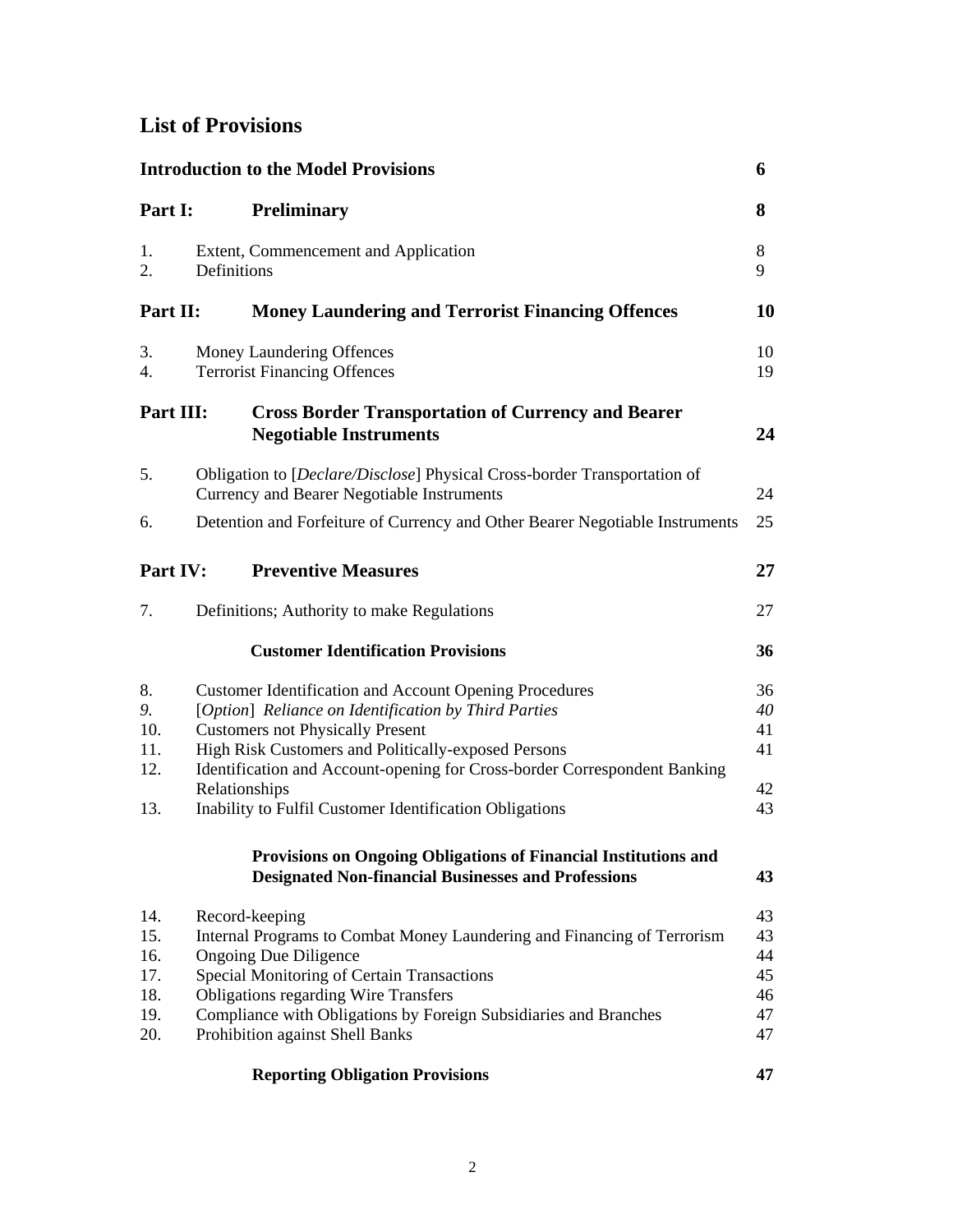| 21.      | <b>Obligation to Report Suspicious Transactions</b>                                                   | 47 |  |  |
|----------|-------------------------------------------------------------------------------------------------------|----|--|--|
| 22       | [Option] Obligation to Report Currency Transactions                                                   |    |  |  |
| 23.      | Disclosing Information regarding Compliance<br>[Option] Inapplicability of Confidentiality Provisions |    |  |  |
| 24.      |                                                                                                       |    |  |  |
| 25.      | Prohibition against Tipping-off                                                                       | 51 |  |  |
| 26.      | Protection of Identity of Persons and Information relating to Suspicious                              |    |  |  |
|          | <b>Transaction Reports</b>                                                                            | 52 |  |  |
| 27.      | Exemption from Liability for Good Faith Reporting of Suspicious Transactions                          | 52 |  |  |
|          | Provisions on Supervision for Compliance and Maintenance of                                           |    |  |  |
|          | <b>Beneficial Ownership Information</b>                                                               | 53 |  |  |
| 28.      | [Option] Authorities Responsible for Supervision                                                      | 53 |  |  |
| 29.      | [Option] Mechanism to Maintain Beneficial Ownership Information                                       | 54 |  |  |
|          | <b>Provisions on Offences Relating to Preventive Measures</b>                                         | 55 |  |  |
| 30.      | Failure to Comply with Identification Requirements                                                    | 56 |  |  |
| 31.      | Failure to Maintain or Provide Access to Records                                                      | 56 |  |  |
| 32.      | Failure to Fulfil Due Diligence Obligations or Maintain Internal Controls<br>57                       |    |  |  |
| 33.      | Failure in regard to Suspicious Transaction or Other Reporting                                        | 57 |  |  |
| 34.      | <b>False or Misleading Statement</b>                                                                  | 57 |  |  |
| 35.      | <b>Confidentiality Violation</b>                                                                      | 57 |  |  |
| 36.      | <b>Shell Bank Offence</b>                                                                             | 58 |  |  |
| 37.      | <b>Other Sanctions</b>                                                                                | 58 |  |  |
| Part V:  | <b>Financial Intelligence Unit</b>                                                                    | 59 |  |  |
| 38.      | <b>Establishment and Structure</b>                                                                    | 59 |  |  |
| 39.      | Obligation regarding Confidentiality and Use of Information                                           | 60 |  |  |
| 40.      | Action regarding Reports and Other Information Received                                               | 61 |  |  |
| 41.      | <b>Access to Information</b>                                                                          | 62 |  |  |
| 42.      | Sharing Information with Foreign Counterpart Agencies                                                 | 63 |  |  |
| Part VI: | <b>Conviction-Based Confiscation, Benefit Recovery and</b>                                            |    |  |  |
|          | <b>Extended Benefit Recovery Orders</b>                                                               | 65 |  |  |
| 43.      | Application of Part and Definitions                                                                   | 66 |  |  |
|          | <b>Restraining Orders</b>                                                                             | 74 |  |  |
| 44.      | <b>Application for Restraining Order</b>                                                              | 75 |  |  |
| 45.      | <b>Restraining Order</b>                                                                              | 78 |  |  |
| 46.      | <b>Enforcement of Restraining Order Abroad</b>                                                        | 82 |  |  |
| 47.      | Notice of Restraining Order                                                                           | 83 |  |  |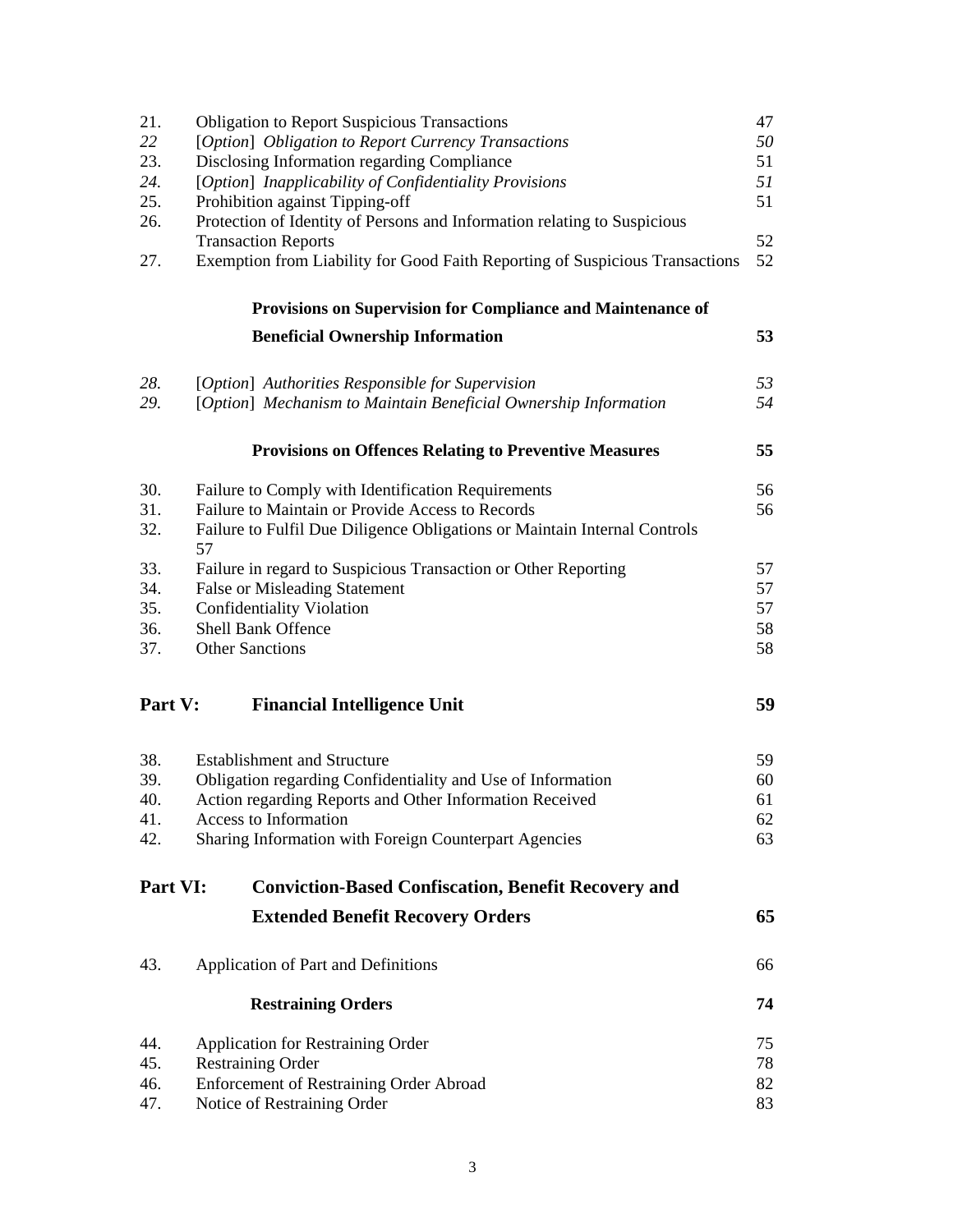| 48.       | <b>Further Orders</b>                                                                             | 83  |  |  |
|-----------|---------------------------------------------------------------------------------------------------|-----|--|--|
| 49.       | Exclusion of Property from Restraint                                                              |     |  |  |
| 50.       | <b>Registration of Restraining Orders</b>                                                         |     |  |  |
| 51.       | Contravention of Restraining Order                                                                |     |  |  |
| 52.       | Seizure Order                                                                                     | 88  |  |  |
| 53.       | Protection of Trustee                                                                             | 89  |  |  |
| 54.       | Duration of Restraining Order                                                                     | 90  |  |  |
|           |                                                                                                   |     |  |  |
|           | <b>Application for Confiscation or Benefit Recovery Order</b>                                     | 90  |  |  |
| 55.       | Application for Confiscation Order or Benefit Recovery [Option - or                               |     |  |  |
|           | <b>Extended Benefit Recovery] Order</b>                                                           | 90  |  |  |
| 56.       | Application for Confiscation Order or Benefit Recovery Order in the                               |     |  |  |
|           | case of Absconding or Death                                                                       | 92  |  |  |
| 57.       | Service of Application and Appearances                                                            |     |  |  |
|           | 93                                                                                                |     |  |  |
| 58.       | Procedure on Application                                                                          | 94  |  |  |
| 59.       | Confiscation Order on Conviction                                                                  | 95  |  |  |
| 60.       | <b>Enforcement of Confiscation Order Abroad</b>                                                   | 97  |  |  |
| 61.       | <b>Effect of Confiscation Order</b>                                                               | 97  |  |  |
| 62.       | Exclusion of Property from a Confiscation Order                                                   | 98  |  |  |
| 63.       | Benefit Recovery Order on Conviction                                                              | 99  |  |  |
| 64.       | Rules for Determining the Value of Benefit                                                        | 100 |  |  |
| 65.       | [Option] Extended Benefit Recovery Orders                                                         | 102 |  |  |
| 66.       | <b>Statements Relating to Benefit</b>                                                             | 105 |  |  |
| 67.       | Amount Recovered Under Benefit Recovery [Option - and Extended<br><b>Benefit Recovery] Orders</b> | 106 |  |  |
| 68.       | Discharge of Benefit Recovery [Option - and Extended Benefit Recovery]                            |     |  |  |
|           | Orders                                                                                            | 109 |  |  |
| 69.       | Appeals                                                                                           | 110 |  |  |
| 70.       | <b>Realisation of Property</b>                                                                    | 110 |  |  |
| 71.       | <b>Application of Monetary Sums</b>                                                               | 111 |  |  |
| 72.       | <b>Compensation Order</b>                                                                         | 111 |  |  |
|           |                                                                                                   |     |  |  |
|           | <b>Investigative Orders for Criminal Confiscation</b>                                             | 113 |  |  |
| 73.       | Production Order for Property Tracking Documents                                                  | 113 |  |  |
| 74.       | Evidential Value of Information                                                                   |     |  |  |
|           | 115                                                                                               |     |  |  |
| 75.       | Failure to Comply with a Production Order                                                         | 115 |  |  |
| 76.       | Power to Search for and Seize Documents relevant to Locating Property                             | 115 |  |  |
| 77.       | <b>Customer Information Orders</b>                                                                | 117 |  |  |
| 78.       | <b>Monitoring Orders</b>                                                                          | 119 |  |  |
|           |                                                                                                   |     |  |  |
| Part VII: | <b>Civil Forfeiture</b>                                                                           | 122 |  |  |
| 79.       | Definitions                                                                                       | 122 |  |  |
| 80.       | Civil Forfeiture Order                                                                            | 127 |  |  |
| 81.       | Property Freezing Order                                                                           | 133 |  |  |
|           |                                                                                                   |     |  |  |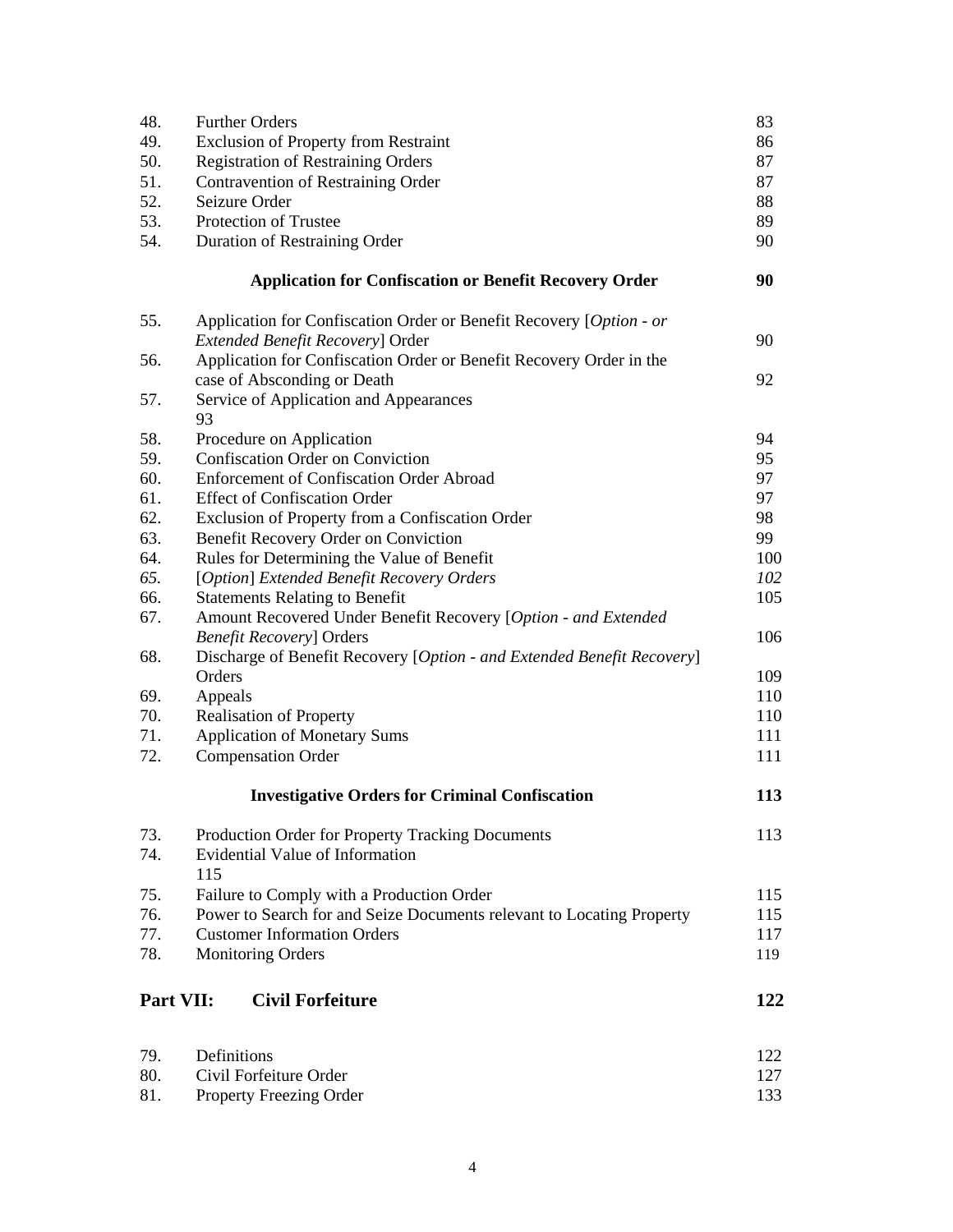| 82.                                                                       | Further Provisions in relation to Property Freezing Orders             |     |
|---------------------------------------------------------------------------|------------------------------------------------------------------------|-----|
| 83.                                                                       | Property Seizure Order                                                 |     |
| 84.                                                                       | Application for and Granting of a Civil Forfeiture Order               |     |
| 85.                                                                       | Orders regarding Legitimate Owners                                     |     |
| 86.                                                                       | <b>Fugitive Claims</b>                                                 |     |
| 87.                                                                       | Appeals                                                                |     |
| 88.                                                                       | [Option] Limit on Purchase of Forfeited Property                       |     |
| 89.                                                                       | <b>Realisation of Forfeited Property</b>                               |     |
| 90.                                                                       | Compensation and Protection of Trustee                                 | 147 |
| 91.                                                                       | <b>Obtaining Information from Foreign Authorities</b>                  | 148 |
| 92.                                                                       | [Option] Disclosure of Information                                     |     |
|                                                                           | <b>Investigative Orders for Civil Forfeiture</b>                       | 150 |
| 93.                                                                       | Production Orders for Property Tracking Documents                      | 151 |
| 94.                                                                       | Further Provisions Relating to Production Orders for Property Tracking |     |
|                                                                           | Documents                                                              | 154 |
| 95.                                                                       | <b>Search Warrants for Property Tracking Documents</b>                 | 156 |
| 96.                                                                       | <b>Further Provisions Relating to Search Warrants</b>                  |     |
| Part VIII:                                                                | <b>Recovered Assets Fund</b>                                           | 161 |
| 97.                                                                       | <b>Establishment of Fund</b>                                           | 161 |
| 98.                                                                       | Receipts and Disbursements                                             | 161 |
| 99.                                                                       | Annual Report and Audit                                                | 162 |
| <b>Annex I</b><br>Model [Decree/Regulation] on the Financial Intelligence |                                                                        |     |
|                                                                           | Unit                                                                   | 163 |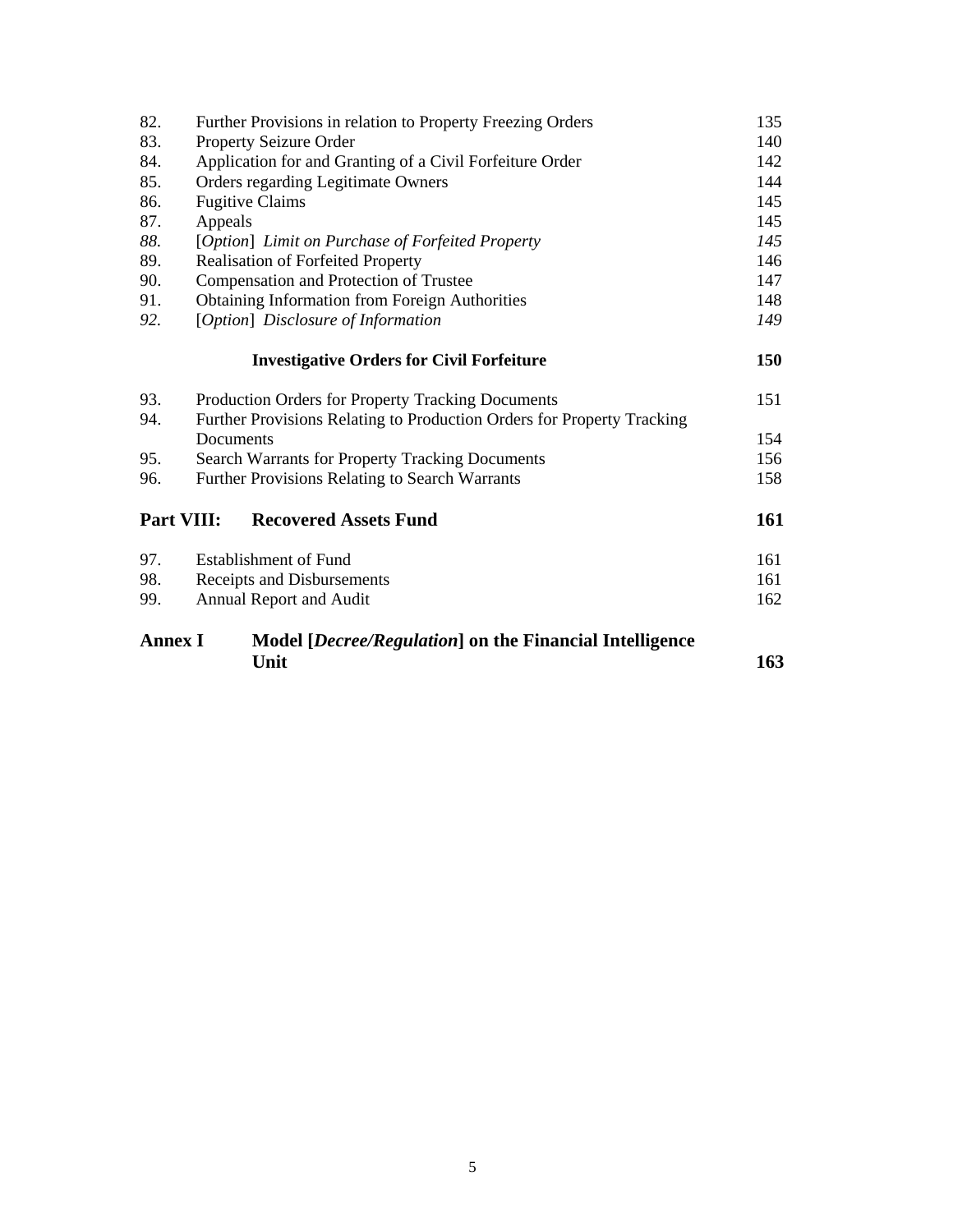# **Introduction to the Model Provisions**

These model provisions on money laundering, financing of terrorism, proceeds of crime and civil forfeiture are the outcome of a collaboration between the Commonwealth Secretariat, the International Monetary Fund (IMF) and the United Nations Office on Drugs and Crime (UNODC). They form a starting point for State authorities as they evaluate the measures that should be incorporated into domestic law in order to prevent, detect, and effectively sanction money laundering, the financing of terrorism and the proceeds of crime.

#### **Using the Model Provisions**

As part of an effort to assist jurisdictions prepare or upgrade their legislative framework to conform with international standards and best practices to implement anti-money laundering and combating the financing of terrorism (AML/CFT) measures, the UNODC in 2003 issued the *[Model Money-](http://www.imolin.org/imolin/en/poctf03.html)[Laundering, Proceeds of Crime and Terrorist Financing Bill.](http://www.imolin.org/imolin/en/poctf03.html)*

These 2009 updated model provisions, which are based upon the relevant international instruments concerning money laundering and the financing of terrorism, the FATF 40+9 Recommendations and best practices, replace the 2003 UNODC Model.

The model provisions are intended to be a resource in drafting legislation to address money laundering and the financing of terrorism. Taken together, the provisions incorporate a legislative base for many of the requirements of the relevant international instruments and the FATF 40+9 Recommendations. The provisions also strengthen or supplement these standards in some respects. They suggest an approach both to criminally confiscate and civilly forfeit proceeds, instrumentalities and terrorist property.

State authorities considering the provisions should take care to adapt the underlying concepts and specific language to accord with constitutional and fundamental legal principles in their systems. As well, the provisions may be supplemented with additional measures a State considers suited to effectively combat money laundering and the financing of terrorism in the national context.

The eight Parts of these model provisions are set forth as separate units. Taken together they present a unified whole. Relevant definitions appear at the beginning of each Part. If all or selected Parts are used, adjustments to definitions will be necessary.

The document also includes several features to assist drafting authorities to understand the various provisions and to facilitate their consideration of choices relating to provisions:

- "Notes for Drafting Authorities" provide explanations of selected provisions and suggest various considerations for drafting authorities as they decide how best to proceed.
- Some provisions present "variants" and "optional language." A "variant" provides two approaches for authorities to consider. Authorities should adopt one or the other, or their own separate approach. "Optional language" is italicized and sets forth an addition that may be included or not.
- Time periods for orders and other matters, whether days, months or years, appear in brackets. The bracketed number is a suggestion.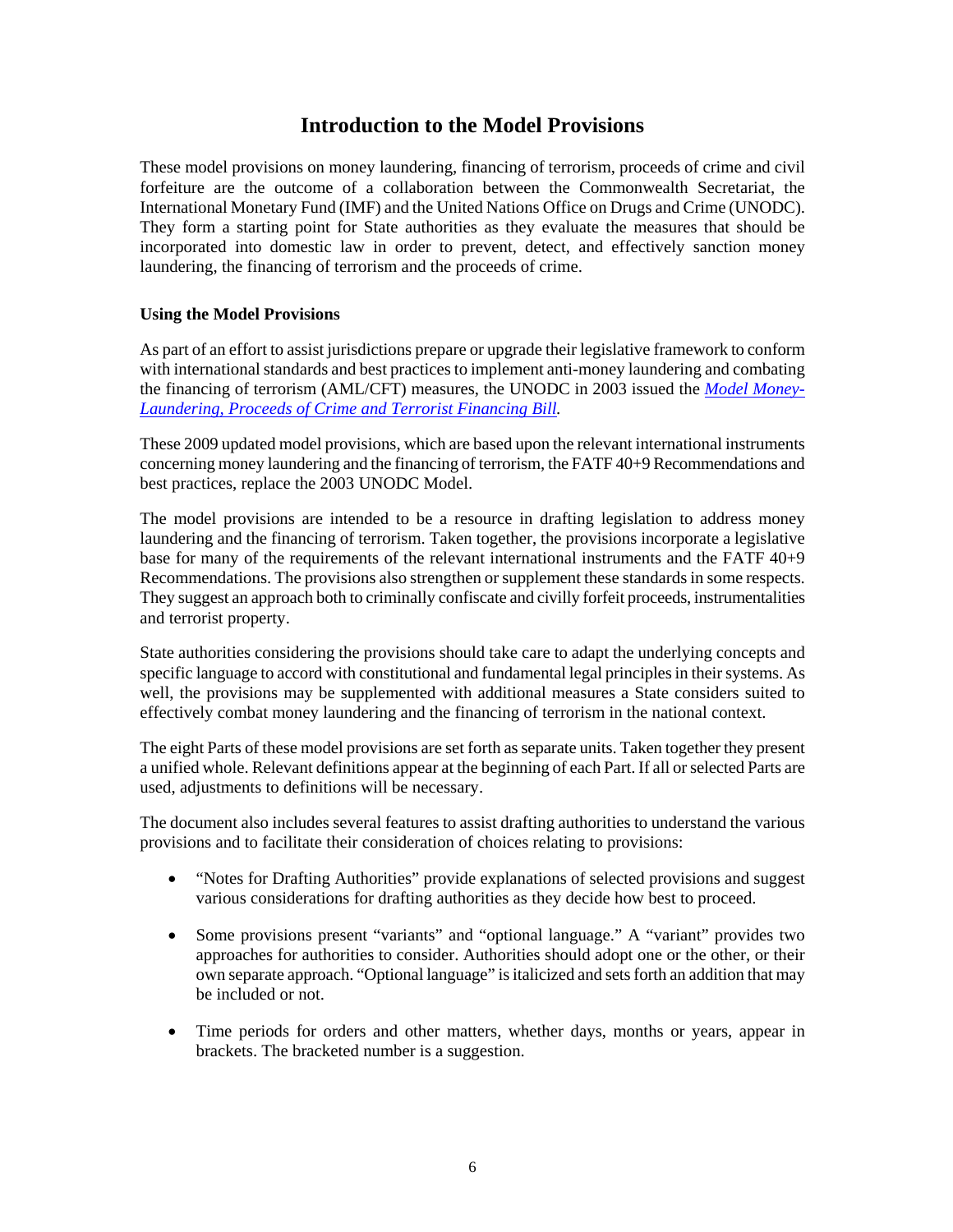#### The eight Parts are as follows:

| Part I:   | Preliminary                                                                                    |
|-----------|------------------------------------------------------------------------------------------------|
| Part II:  | Money Laundering and Terrorist Financing Offences                                              |
| Part III: | Cross Border Transportation of Currency and Bearer Negotiable Instruments                      |
| Part IV:  | <b>Preventive Measures</b>                                                                     |
| Part V:   | Financial Intelligence Unit                                                                    |
| Part VI:  | Conviction-Based Confiscation, Benefit Recovery and Extended Benefit<br><b>Recovery Orders</b> |
| Part VII  | Civil Forfeiture                                                                               |
| Part VIII | Recovered Assets Fund                                                                          |
| Annex I   | Model Decree on the Financial Intelligence Unit                                                |

The provisions were drafted by a group of experts, including participants from the Commonwealth Secretariat, the International Monetary Fund and the United Nations Office on Drugs and Crime, that met in London in March 2008, and in Washington D.C. in October 2008, and that finalised the provisions in April, 2009.

The document as a whole is a complex instrument with provisions that interconnect in various ways. The model provisions also cover a wide range of subject matter areas. While there was considerable effort to avoid inconsistencies and drafting errors, a review of model provisions by drafting authorities, the comparisons that are likely to take place with existing legislation, and experience that is gained through actual use of these or similar provisions are all likely lead to suggestions for adjustments and change.

The organisations hope to revisit the document within a reasonable period to incorporate new developments and standards, to alter the text to improve the provisions and to address any issues of inconsistency. We invite your comments and suggestions and your active participation in this endeavour. Comments should be directed to:

International Monetary Fund [amlcft@imf.org](mailto:amlcft@imf.org) United Nations Office on Drugs and Crime [gpml@unodc.org](mailto:gpml@unodc.org)

Commonwealth Secretariat Commonwealth.int [S.Defontgalland@commonwealth.int](mailto:S.Defontgalland@commonwealth.int)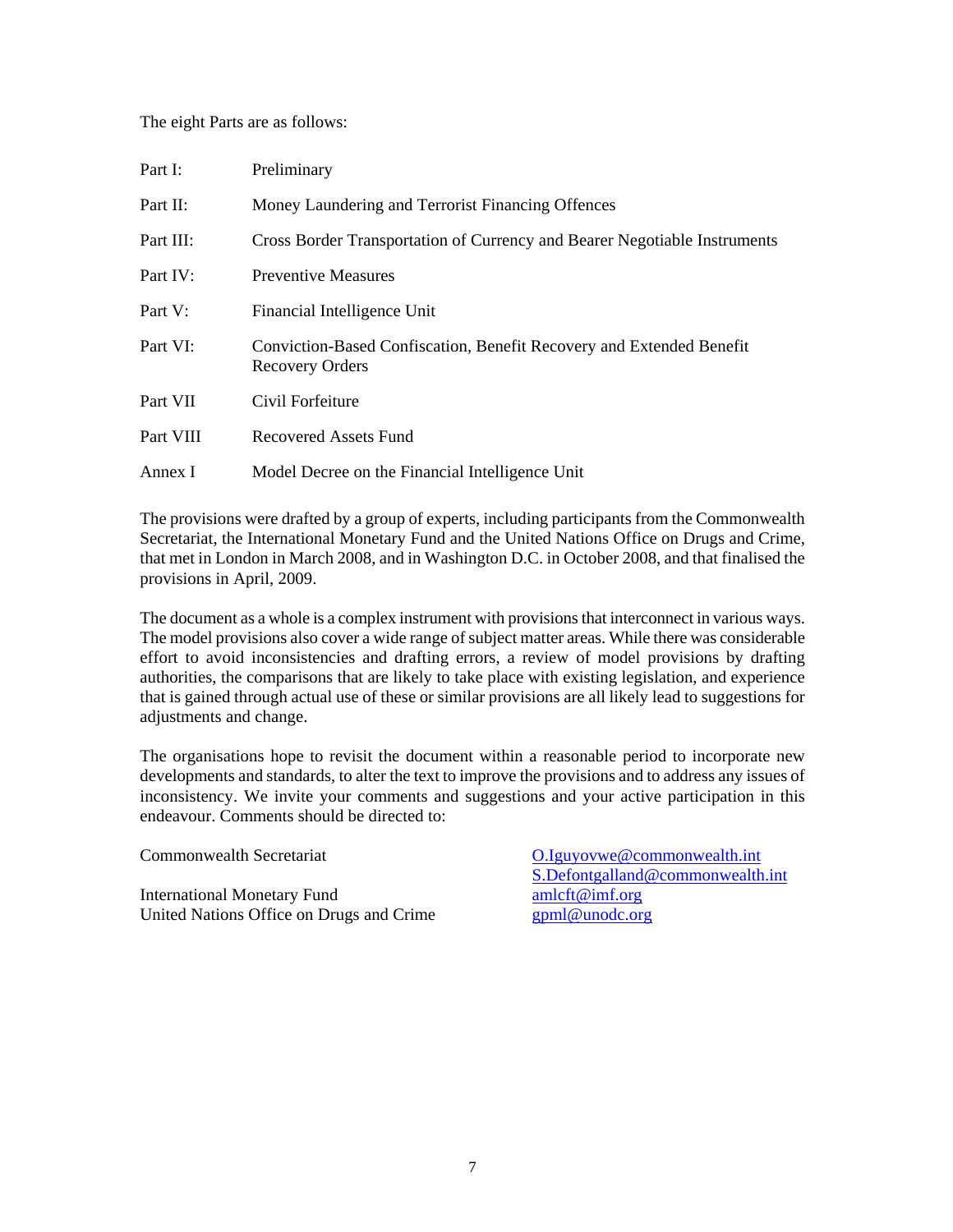# **An Act to provide for criminal offences of money laundering and terrorist financing, to establish preventive measures to combat money laundering and the financing of terrorism, and to recover the proceeds of crime, instrumentalities and terrorist property**

------

ENACTED by the [insert method/name] of [insert name of State]

# **Part I: Preliminary**

#### **Section 1. Extent, Commencement and Application**

- (1) This Act shall extend throughout [insert name of State].
- (2) It shall come into force *Variant 1:* [on (insert date)] *Variant 2:* [at once].
- (3) It shall apply notwithstanding any other Act to the contrary.
- (4) In this Act the word "includes" is a term of specification but not limitation, any reference to the singular includes the plural and any reference to the plural includes the singular, and any reference to either gender includes a reference to the other.

**Drafting Note:** Drafting authorities should consider the effect new provisions that are being prepared for adoption will have on laws that are in effect, and the need for transitional provisions to enable ongoing investigations, prosecutions and confiscation proceedings to continue. They should also consider consequential amendments needed for any provisions currently in effect.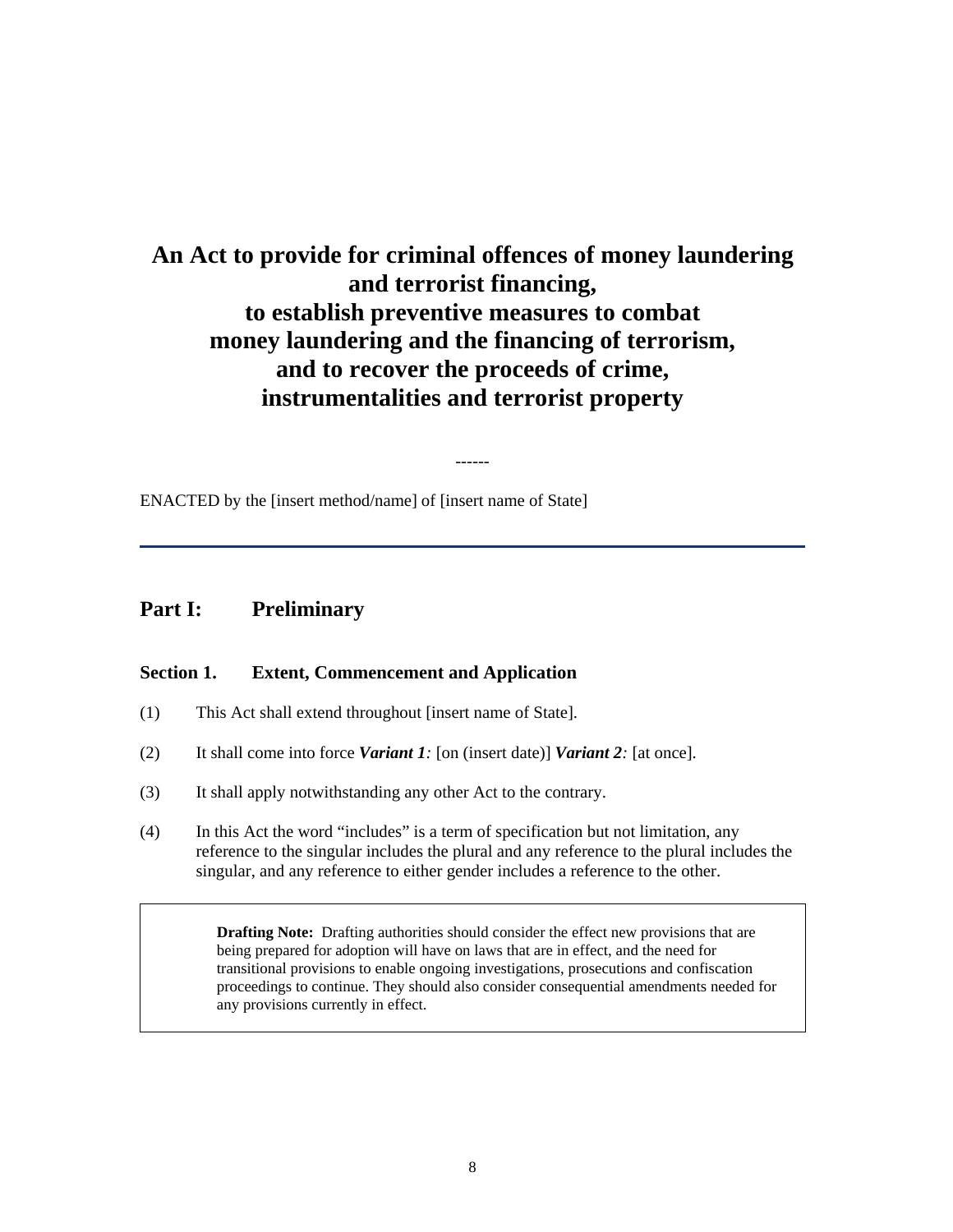# **Section 2. Definitions**

In this Act, unless the contrary intention appears: [applicable definitions should be set forth here in summary form or alternatively at the beginning of each Part].

> **Drafting Note:** In the model provisions, the applicable definitions are set forth or referenced in some manner at the beginning of each Part. Definitions may also appear in the provisions to which they are specific if the term is unique to that provision, or in the case of a criminal offence if it is important that definitions be set forth as part of the offence provision.

If a comprehensive Act is formulated using these model provisions, applicable definitions can be placed here.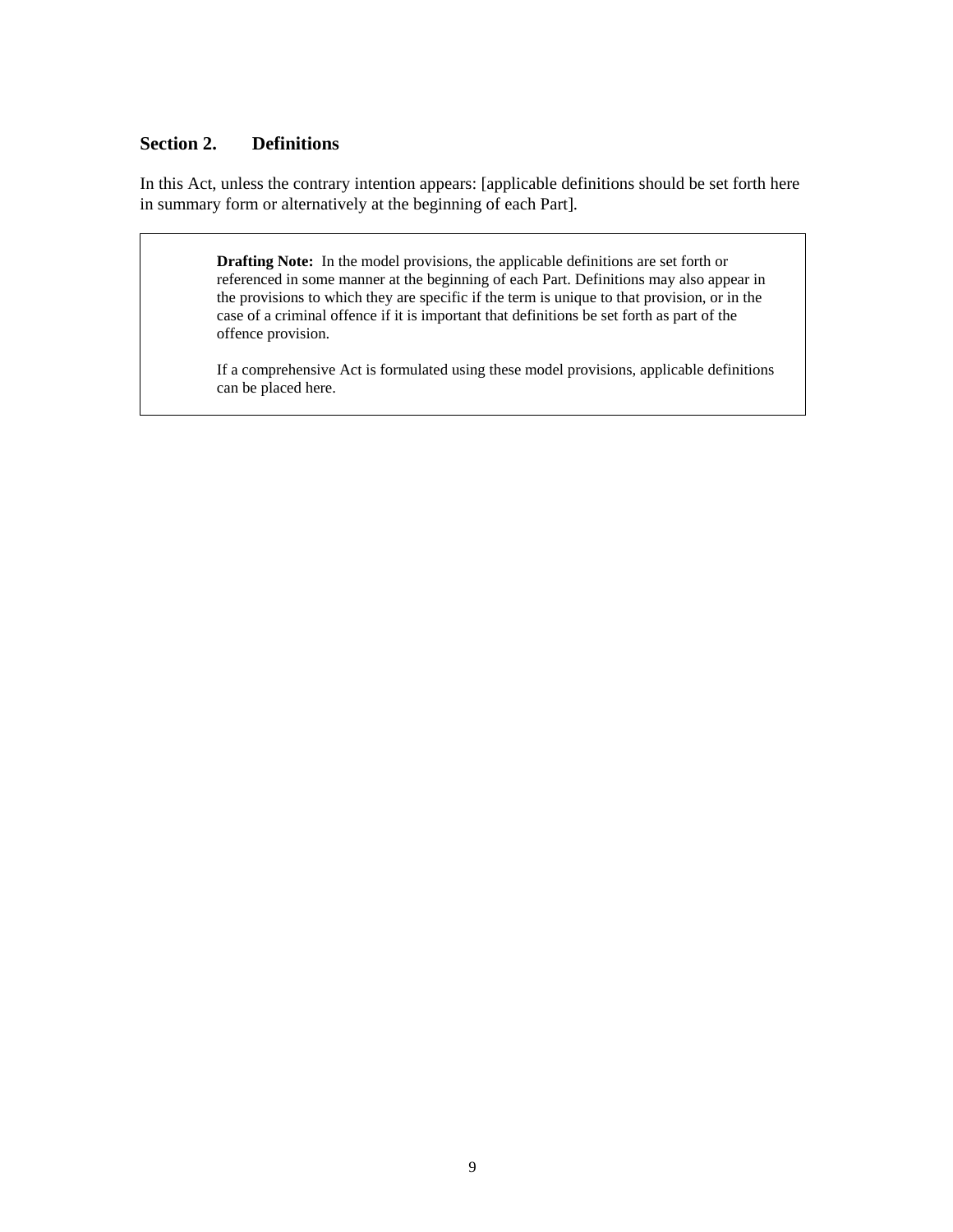# **Part II: Money Laundering and Terrorist Financing Offences**

#### **Section 3. Money Laundering Offences**

**Drafting Note:** The relevant FATF Recommendation is *[Recommendation 1](http://www.fatf-gafi.org/dataoecd/7/40/34849567.PDF)* which provides for criminalization consistent with the *[1988 Vienna Convention Against Illicit](http://www.unodc.org/pdf/convention_1988_en.pdf)  [Traffic in Narcotics Drugs and Psychotropic Substances \("Vienna"\)](http://www.unodc.org/pdf/convention_1988_en.pdf)* and the *[2000](http://www.unodc.org/documents/treaties/UNTOC/Publications/TOC%20Convention/TOCebook-e.pdf)  [Transnational Organized Crime Convention \("Palermo" Convention\)](http://www.unodc.org/documents/treaties/UNTOC/Publications/TOC%20Convention/TOCebook-e.pdf).* 

**Proceeds of Crime.** Proceeds of crime is a defined term. That definition includes a reference to "criminal offence." Drafting authorities should choose an approach to "criminal offence" among the alternatives provided under *[FATF Recommendation 1](http://www.fatf-gafi.org/dataoecd/7/40/34849567.PDF)*. The scope of the money laundering offence, that is the criminal offences to which it extends, should be clear. One way to accomplish this is by including a definition of "criminal offence" in the provision that makes money laundering a criminal offence. This approach is taken in the model provisions.

**Types of Property and Coverage of Foreign Offences.** The money laundering offence should extend to any type of property regardless of value that directly or indirectly represents proceeds. The definitions section applicable to the money laundering offence sets forth a broad definition of property which covers any kind of assets, and a definition of proceeds that covers property or economic advantage obtained directly or indirectly through the commission of an offence. The definition of offence in turn, in addition to domestic offences, covers foreign offences subject to dual criminality principles.

**Self-laundering:** As the section refers to "any person," this includes both the person who committed the predicate offence and third party launderers. Although generally not an issue in States in the common law tradition, there can be a question whether the offence should be extended to the person who also committed the predicate offence.

The *[Vienna](http://www.unodc.org/pdf/convention_1988_en.pdf)* and *[Palermo Conventions](http://www.unodc.org/documents/treaties/UNTOC/Publications/TOC%20Convention/TOCebook-e.pdf)* provide an exception to the general principle that both the predicate offender and third parties should be liable for money laundering where fundamental principles of domestic law require that it not apply to the person who committed the predicate offence. In some countries, constitutional principles prohibit prosecuting a person both for money laundering and a predicate offence. In the case of most common law countries, there do not appear to be fundamental principles that prohibit the application of the money laundering offence to self-launderers. However, if an exception is necessary, an additional provision, as "[t]he offence of money laundering shall not apply to persons who have committed the predicate offence" should be incorporated.

If drafters believe that there is a need for additional clarity beyond the reference to "any person" to ensure that those who launder their own proceeds are covered, a provision can be added as "[t]he offences set forth in Section 3(2) - (5) shall also apply to the person who has committed the offence(s), other than money laundering, that generated the proceeds of crime."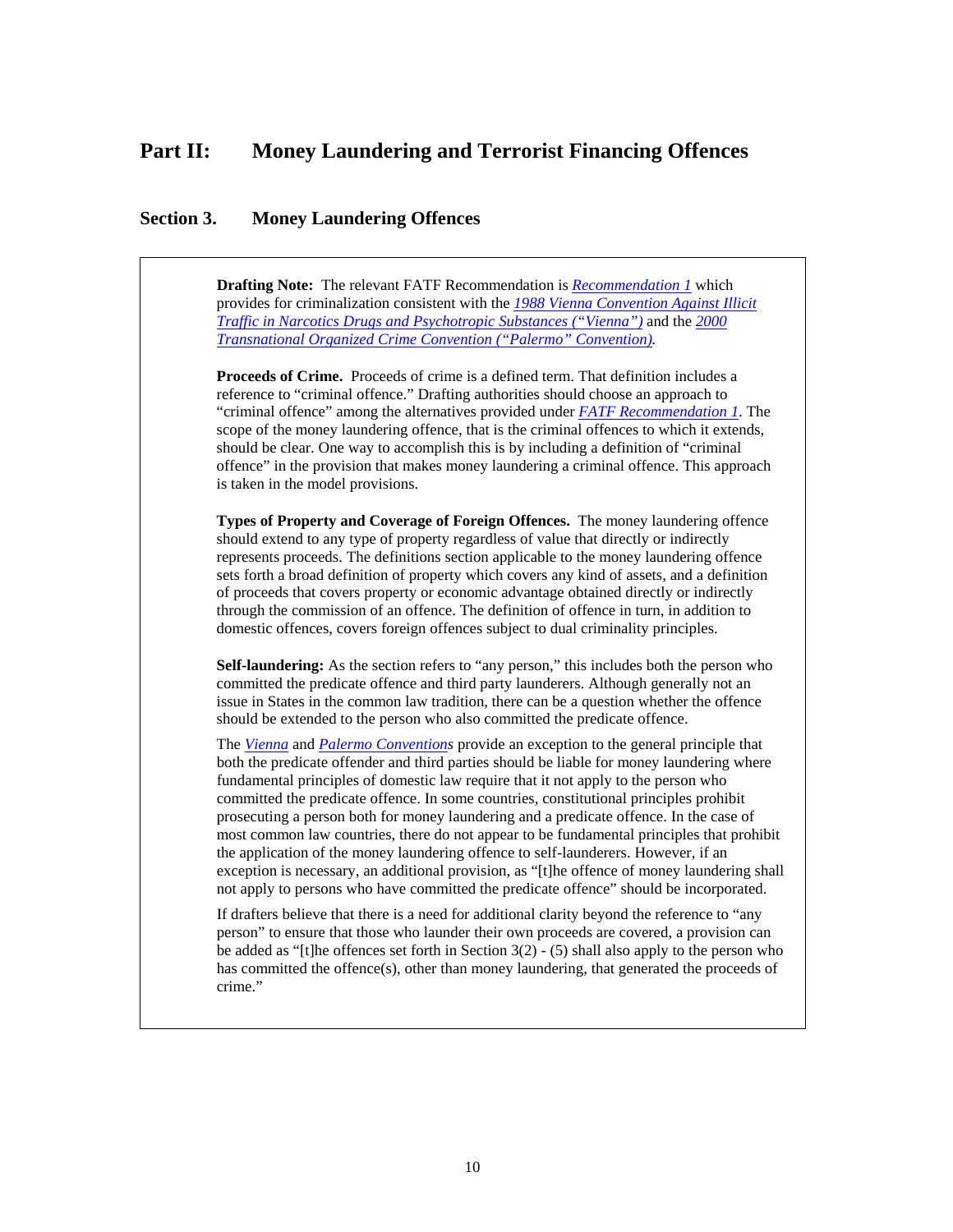#### **Drafting Note continued:**

**Kinds of Offences:** As the UN's *[Legislative Guide to the Palermo Convention](http://www.unodc.org/pdf/crime/legislative_guides/Legislative%20guides_Full%20version.pdf)* and *[Legislative Guide for the Implementation of the United Nations Convention Against](http://www.unodc.org/pdf/corruption/CoC_LegislativeGuide.pdf)  [Corruption](http://www.unodc.org/pdf/corruption/CoC_LegislativeGuide.pdf)* make clear, there are four general kinds of conduct that should be criminalized. The minimum requirements for each are:

1. **Conversion or transfer of proceeds of crime.** This includes "instances in which financial assets are converted from one form or type to another, for example, by using illicitly generated cash to purchase precious metals or real estate or the sale of illicitly acquired real estate, as well as instances in which the same assets are moved from one place or jurisdiction to another or from one bank account to another." (See, e.g., paragraph 231, in *[Legislative Guide](http://www.unodc.org/pdf/corruption/CoC_LegislativeGuide.pdf)* for the implementation of the UN Corruption Convention). Regarding mental elements, the conversion or transfer must be intentional, the accused must have knowledge at the time of conversion or transfer that the assets are criminal proceeds, and the act must be done for either one of the two purposes stated – concealing or disguising criminal origin or helping any person (whether one's self or another) to evade criminal liability for the crime that generated the proceeds.

2. **Concealment or disguise of proceeds of crime.** There are many aspects noted in the provision as to which there can be concealment or disguise – almost any aspect of, or information about, the property, so this section is broad. The concealment or disguise must be intentional and the accused must have knowledge that the property constitutes proceeds of crime at the time of the act. This provision deals with the intentional deception of others. This will include the intentional deception of law enforcement authorities. True nature may be the essential quality of it having been derived from criminal activity. Origin may be the physical origin, or its origin in criminality. For this second offence, there should not be a requirement of proof that the purpose of the concealment or disguise is to frustrate the tracing of the asset or to conceal its true origin. Although as a general matter this will be the purpose of the concealing or disguising, the applicable UN Conventions require that there be criminalization that is not dependant upon a showing of such purpose.

3. **Acquisition, possession or use of proceeds.** This section imposes liability on recipients who acquire, possess or use property, and contrasts with the two provisions above that deal with liability for those who provide illicit proceeds. There must be intent to acquire, possess or use, and the accused must have knowledge at the time of acquisition or receipt that the property was proceeds.

4. **Participation in, association with or conspiracy to commit, attempts to commit and aiding, abetting, facilitating and counselling.** There are varying degrees of complicity or participation other than physical commission of the offence: assistance (aiding and abetting, facilitating) and encouragement (counselling). In addition, attempts are to be criminalized. Finally, this section includes conspiracy, a common law concept, or as an alternative, an association of persons working together to commit an offence.

**Knowledge:** The variants suggested are first, the basic one of knowledge that the property is proceeds of crime (which knowledge may be inferred from objective factual circumstances); and secondly a more flexible standard of knowledge or suspicion that the property is proceeds of crime.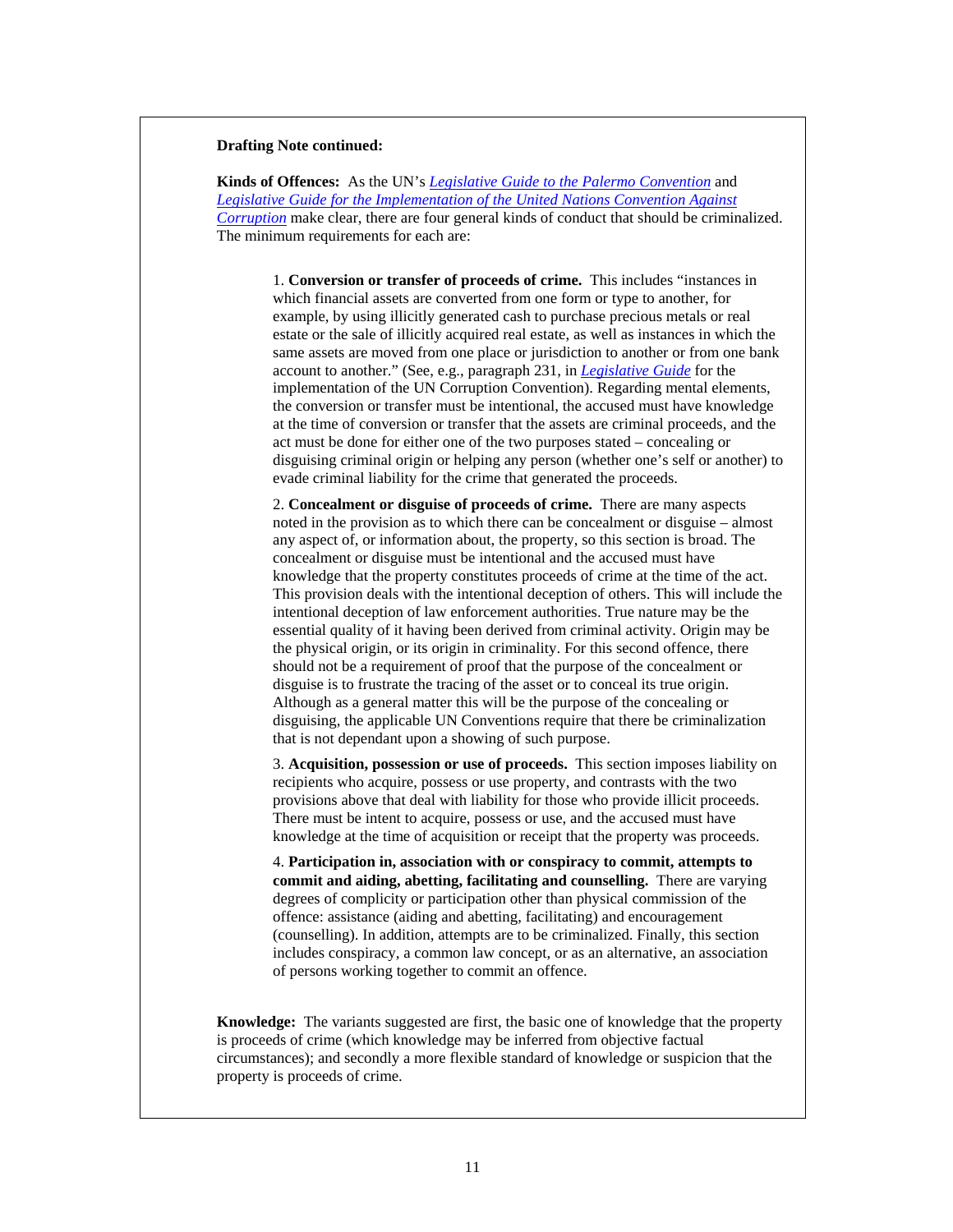**Drafting Note continued:** An even less demanding negligence standard may also be added. It is set forth in a separate subsection, here Section 3(5), as States adopting this standard often choose to provide lesser penalties for negligent money laundering. The second variant which includes "suspecting" eases the proof by covering situations where evidence suggests that the person had a suspicion that the property might well be proceeds. Some States also use, as the alternative standard in their criminal money laundering provision, that the person had reasonable grounds to believe the property constituted proceeds.

Drafters may also wish to consider adding to "knowing" in each of the subsections, the term "believing." This would provide for liability where persons believe what they have taken or converted is proceeds, even though it is not. It would apply, for instance, where monies or goods were provided by a law enforcement officer. This is set forth as an option in the model provision.

In choosing a standard, drafters should review the domestic standards within the jurisdiction relating to the concept of criminal knowledge. In some States, for instance, the concept might include situations of wilful blindness or recklessness.

**Stating Elements and Penalties for Offences.** It will be observed that different methods are used for stating the elements of an offence in the model provisions. The prohibited conduct may be stated first, or it may follow the mental state that must be proved to make that conduct criminal. That stylistic difference may be dictated by the need to explain or offer variants of either the conduct or the intent definition. Similarly, the penalty for prohibited conduct may be included in each subsection establishing the elements of an offence, or set forth in a separate subsection, or it could even be grouped with other offences and penalties in a separate Part for prominence and ease of reference. This variety of approaches reflects the variety of drafting styles found in national legislation, and drafters should choose the style that is most consistent with their needs and local practice.

(1) The following definitions apply in this section:

"**offence**" except when the reference is to the specific offence established by subsection (2), (3), (4), (5) or (6), means:

*Variant 1:* (a) any offence under the law of [insert name of State]; and

(b) any offence under a law of a foreign State, in relation to acts or omissions which, had they occurred in [insert name of State], would have constituted an offence under subsection (a).

*Variant 2:* (a) any offence against a provision of any law in [insert name of State] for which the maximum penalty is death or life imprisonment or other deprivation of liberty of more than one year; and

> (b) any offence under a law of a foreign State, in relation to acts or omissions, which had they occurred in [insert name of State], would have constituted an offence under subsection (a).

*Variant 3:* (a) offences defined in Schedule 1 to this Act; and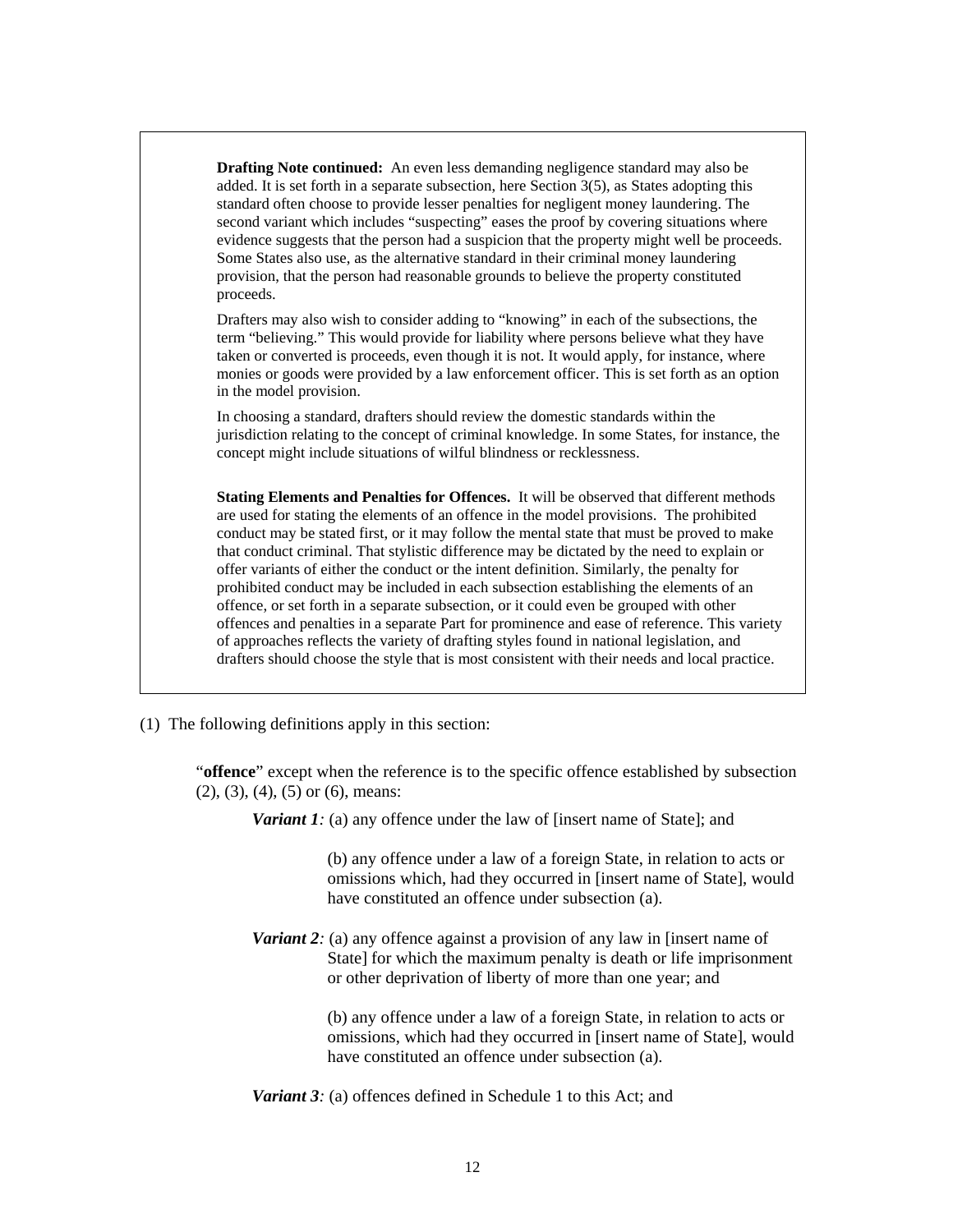(b) any offence under a law of a foreign State, in relation to acts or omissions which, had they occurred in [insert name of State], would have constituted an offence under subsection (a).

**Drafting Note:** The definition of "offence" should reflect one of the three approaches set forth in *[FATF 40 Recommendation 1](http://www.fatf-gafi.org/dataoecd/7/40/34849567.PDF)*. Drafting authorities should consider which approach to adopt: all offences, all serious offences, a comprehensive list that reflects all serious offences, or some combination of these. Variant two as drafted, the serious offence approach, should be altered in those instances where a country has minimum thresholds in their legal system. See *[FATF Recommendation 1](http://www.fatf-gafi.org/dataoecd/7/40/34849567.PDF)* below. It is essential, whichever approach is chosen, that similar offences under the laws of another State also be covered. Use of the list approach has the disadvantage of requiring frequent changes in legislation as new offences are enacted.

*[FATF Recommendation 1](http://www.fatf-gafi.org/dataoecd/7/40/34849567.PDF)* provides that predicate offences to money laundering:

"may be described by reference to all offences, or to a threshold linked either to a category of serious offences or to the penalty of imprisonment applicable to the predicate offence (threshold approach), or to a list of predicate offences, or a combination of these approaches.

Where countries apply a threshold approach, predicate offences should at a minimum comprise all offences that fall within the category of serious offences under their national law or should include offences which are punishable by a maximum penalty of more than one year's imprisonment or for those countries that have a minimum threshold for offences in their legal system, predicate offences should comprise all offences, which are punished by a minimum penalty of more than six months imprisonment.

Whichever approach is adopted, each country should at a minimum include a range of offences within each of the designated categories of offences."

The designated categories appear in the *[Glossary to the FATF 40](http://www.fatf-gafi.org/dataoecd/7/40/34849567.PDF)*. They are:

- participation in an organised criminal group and racketeering;
- terrorism, including terrorist financing;
- trafficking in human beings and migrant smuggling;
- sexual exploitation, including sexual exploitation of children;
- illicit trafficking in narcotic drugs and psychotropic substances;
- illicit arms trafficking;
- illicit trafficking in stolen and other goods;
- corruption and bribery;
- fraud;
- counterfeiting currency;
- counterfeiting and piracy of products;
- environmental crime;
- murder, grievous bodily injury;
- kidnapping, illegal restraint and hostage-taking;
- robbery or theft;
- smuggling;
- extortion;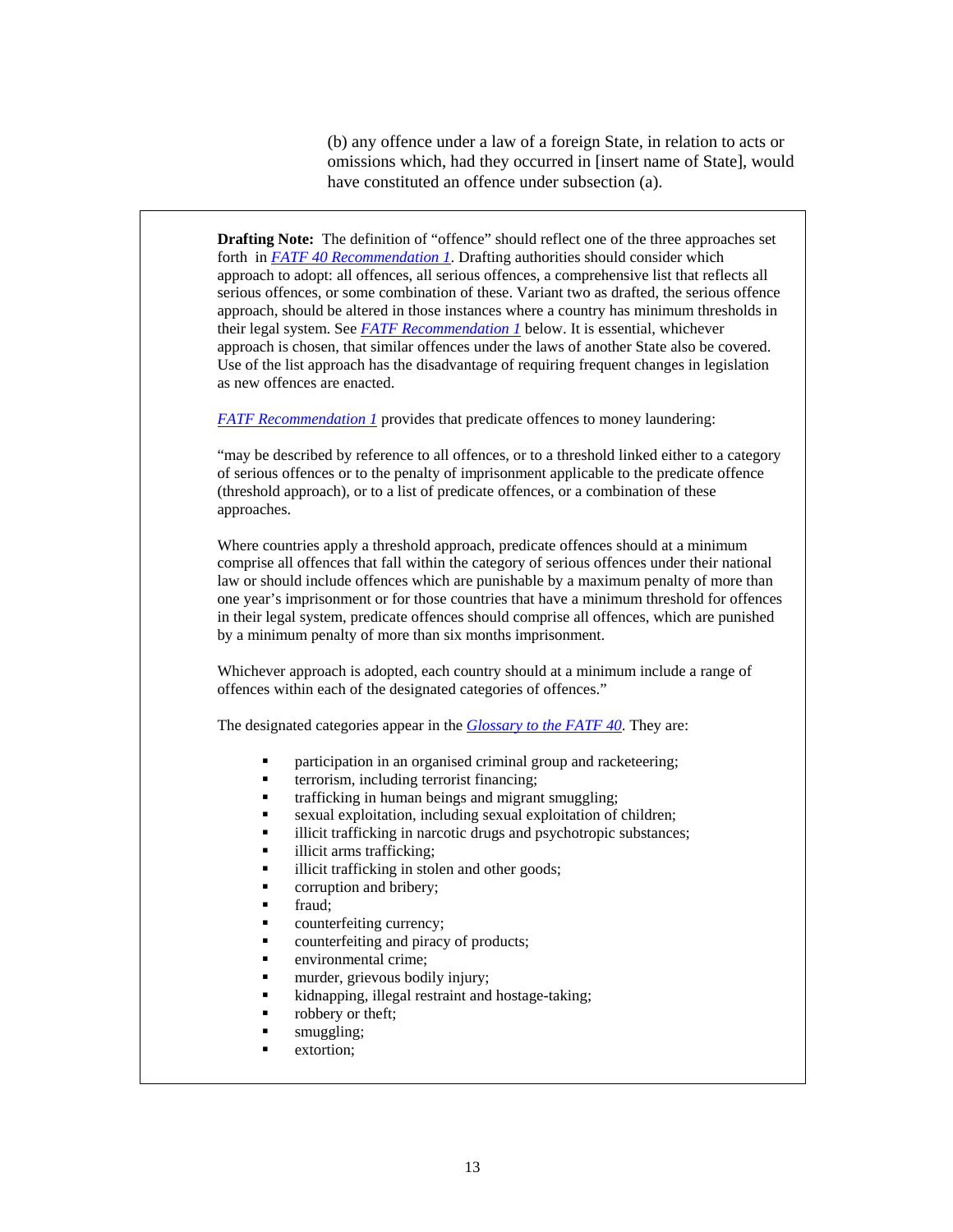#### **Drafting Note continued:**

- **forgery**;
- piracy; and
- insider trading and market manipulation.

The *[Glossary](http://www.fatf-gafi.org/dataoecd/7/40/34849567.PDF)* also notes that "[w]hen deciding on the range of offences to be covered as predicate offences under each of the categories listed above, each country may decide, in accordance with its domestic law, how it will define those offences and the nature of any particular elements of those offences that make them serious offences."

"**proceeds**" and "**proceeds of crime**" means any property or economic advantage derived from or obtained directly or indirectly through the commission of a criminal offence [*Option: or in connection therewith*]. It shall include economic gains from the property and property converted or transformed, in full or in part, into other property.

**Drafting Note:** A number of common law countries, for instance the United Kingdom and South Africa, make it clear in their legislation that benefits of criminal conduct include property obtained "in connection with" the offense. Adding this phrase expands the concept of proceeds somewhat. It should, for instance, make it clear in the case of a standalone money laundering prosecution where there is no prosecution for the predicate offence that the funds being laundered which may be viewed primarily as proceeds of the predicate activity are also considered proceeds of the money laundering offence.

"**property**" means asset of every kind, whether tangible or intangible, corporeal or incorporeal, moveable or immovable, however acquired, and legal documents or instruments in any form, including electronic or digital, evidencing title to, or interest in, such assets, including but not limited to currency, bank credits, deposits and other financial resources, travellers cheques, bank cheques, money orders, shares, securities, bonds, drafts and letters of credit, whether situated in [insert name of State] or elsewhere, and includes a legal or equitable interest, whether full or partial, in any such property.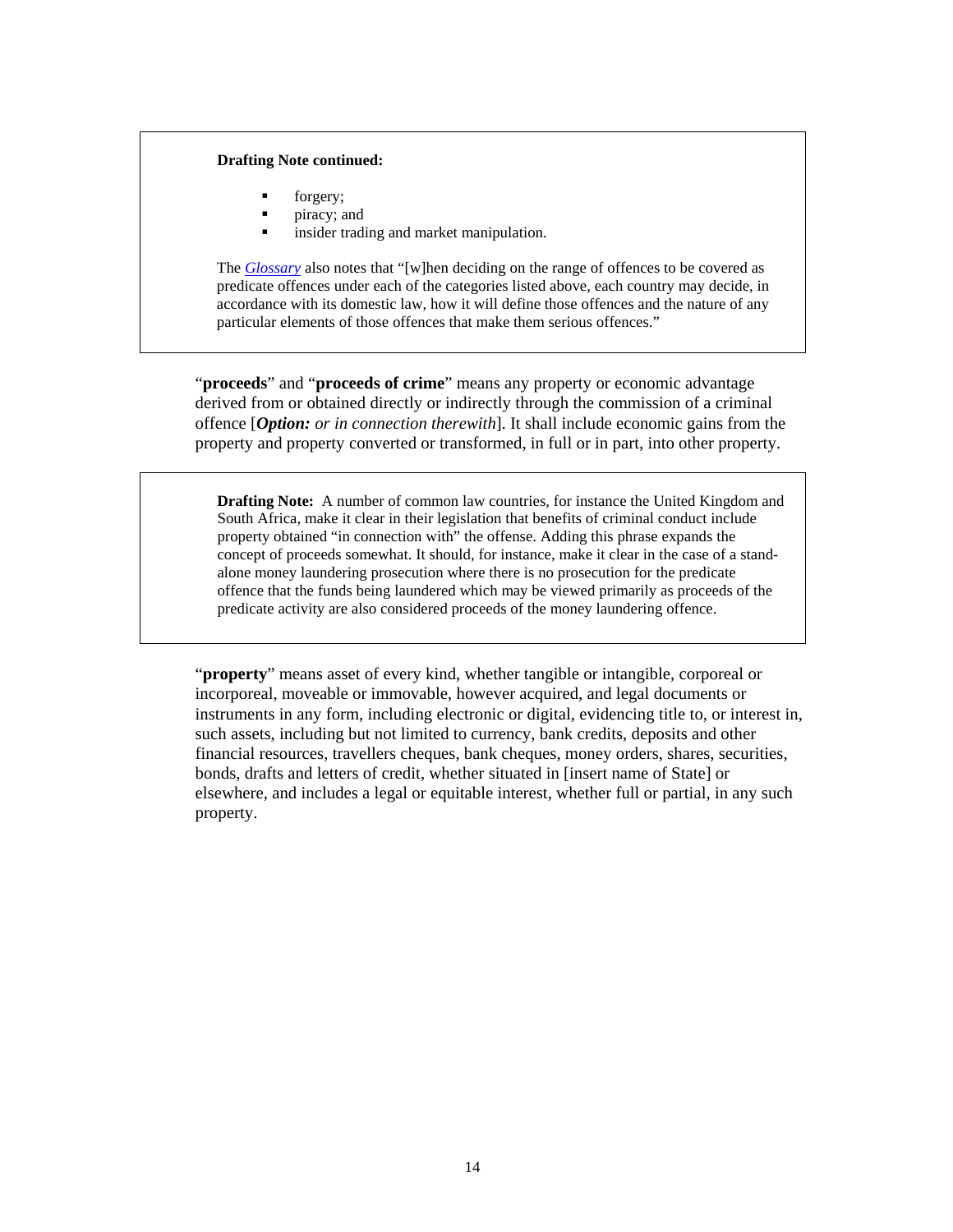**Drafting Note: Property.** The *[Vienna](http://www.unodc.org/pdf/convention_1988_en.pdf)* and *[Palermo Convention](http://www.unodc.org/documents/treaties/UNTOC/Publications/TOC%20Convention/TOCebook-e.pdf)s* and the *[UN Convention](http://www.unodc.org/documents/treaties/UNCAC/Publications/Convention/08-50026_E.pdf)  [Against Corruption](http://www.unodc.org/documents/treaties/UNCAC/Publications/Convention/08-50026_E.pdf)* use the term "property" to refer to assets that may be subject to those instruments. The *[International Convention for the Suppression of the Financing of](http://www.un.org/law/cod/finterr.htm)  [Terrorism](http://www.un.org/law/cod/finterr.htm)* uses "funds" to express the same concept, but adds an illustrative list beginning with "including but not limited to" that sets forth various examples of covered assets. The model provisions' definition of "property" includes the *[Vienna](http://www.unodc.org/pdf/convention_1988_en.pdf)* and *[Palermo Convention](http://www.unodc.org/documents/treaties/UNTOC/Publications/TOC%20Convention/TOCebook-e.pdf)s* and *[UN Convention Against Corruption](http://www.unodc.org/documents/treaties/UNCAC/Publications/Convention/08-50026_E.pdf)* terminology, supplemented by the illustrative examples from the *[Terrorism Financing Convention](http://www.un.org/law/cod/finterr.htm)*.

It also adds the terms "currency" and "deposits and other financial resources" to remove any doubt that those items are included, and language providing that the definition applies wherever the property is located. See also definitions in the *[Glossary to the FATF](http://www.fatf-gafi.org/dataoecd/16/54/40339628.pdf)  [Methodology](http://www.fatf-gafi.org/dataoecd/16/54/40339628.pdf)*.

(2) Any person who converts or transfers property

*Variant 1:* knowing [*or believing*] that it is the proceeds of crime

*Variant 2:* knowing [, *believing*] or suspecting that it is the proceeds of crime

for the purpose of concealing or disguising the illicit origin of such property, or of assisting any person who is involved in the commission of an offence to evade the legal consequences of his action, commits an offence.

(3) Any person who conceals or disguises the true nature, source, location, disposition, movement or ownership of or rights with respect to property

*Variant 1:* knowing that such property is the proceeds of crime

*Variant 2:* knowing or suspecting that such property is the proceeds of crime

commits an offence.

(4) Any person who acquires, uses or possesses property

*Variant 1:* knowing at the time of receipt that such property is the proceeds of crime

*Variant 2:* knowing or suspecting at the time of receipt that such property is the proceeds of crime

commits an offence.

(5) [*Option:**Any person who performs any of the acts described in subsections (2), (3) or (4) having reasonable grounds to know or suspect that the property is proceeds of crime commits an offence*].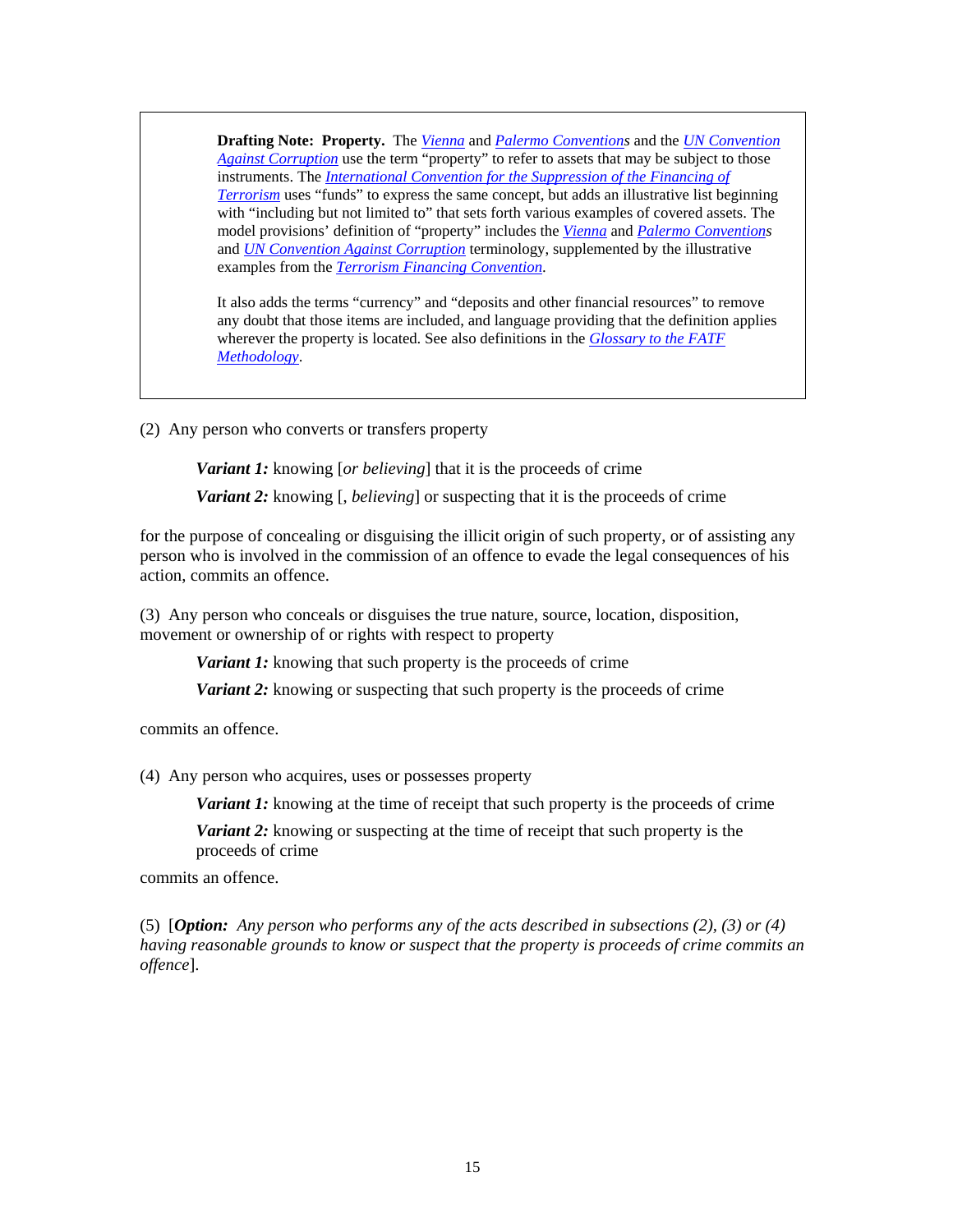**Drafting Note:** Section 3(5) provides for liability under a negligence standard for the three kinds of money laundering offences. A person is liable when he ought reasonably to have known or suspected that property constituted proceeds.

(6) Participation in, association with or conspiracy to commit, an attempt to commit, and aiding, abetting, facilitating and counselling the commission of any of the offences set forth in subsections (2) through (5) is also an offence.

(7) Knowledge, suspicion, intent or purpose required as elements of an offence set forth in (2) through (6) above may be inferred from objective factual circumstances.

> **Drafting Note:** Knowledge, intent and purpose as states of mind cannot generally be proven directly as a fact, only inferred from proven facts.

> **Drafting Note continued:** Barring a person having stated to another person that they knew or that they had a specific purpose, direct proof would not appear possible.

Section 3(7) sets forth a rule of evidence that shall apply. The inference is specifically provided for in Article 3.3 of the *[Vienna Convention](http://www.unodc.org/pdf/convention_1988_en.pdf)* and Article 5.3 of the *[Palermo](http://www.unodc.org/documents/treaties/UNTOC/Publications/TOC%20Convention/TOCebook-e.pdf)  [Convention](http://www.unodc.org/documents/treaties/UNTOC/Publications/TOC%20Convention/TOCebook-e.pdf)*; and Article 28 of the 2003 *[UN Convention against Corruption](http://www.unodc.org/documents/treaties/UNCAC/Publications/Convention/08-50026_E.pdf)*. It does not alter the intent standard, and objective factual circumstances referenced can be used, for instance, to establish that a person suspected, or knew, that property was the proceeds of crime under Section 3(4). It may also be used to prove a person should have known that property was the proceeds of crime under Section 3(5). Even if objective factual circumstances establish that a reasonable person would have reason to know that property was proceeds, if the fact finder is convinced that the accused was only negligent and did not subjectively realise the illegality, the liability would be under the negligent money laundering offence set forth in Section 3(5).

The general principles of criminal law in many States recognize the intentional element of any criminal offence as something that may be inferred from objective factual circumstances. However, even in such situations, there may be varying levels of acceptance and willingness by the courts regarding the drawing of inferences from objective factual circumstances. Section 3(7) makes it explicit that, for the money laundering offence, these states of mind may be inferred from objective factual circumstances.

(8) In order to prove the property is the proceeds of crime, it shall not be necessary that there be a conviction for the offence that has generated the proceeds [*Option: or that there be a showing of a specific offence rather than some kind of criminal activity, or that a particular person committed the offence*]*.*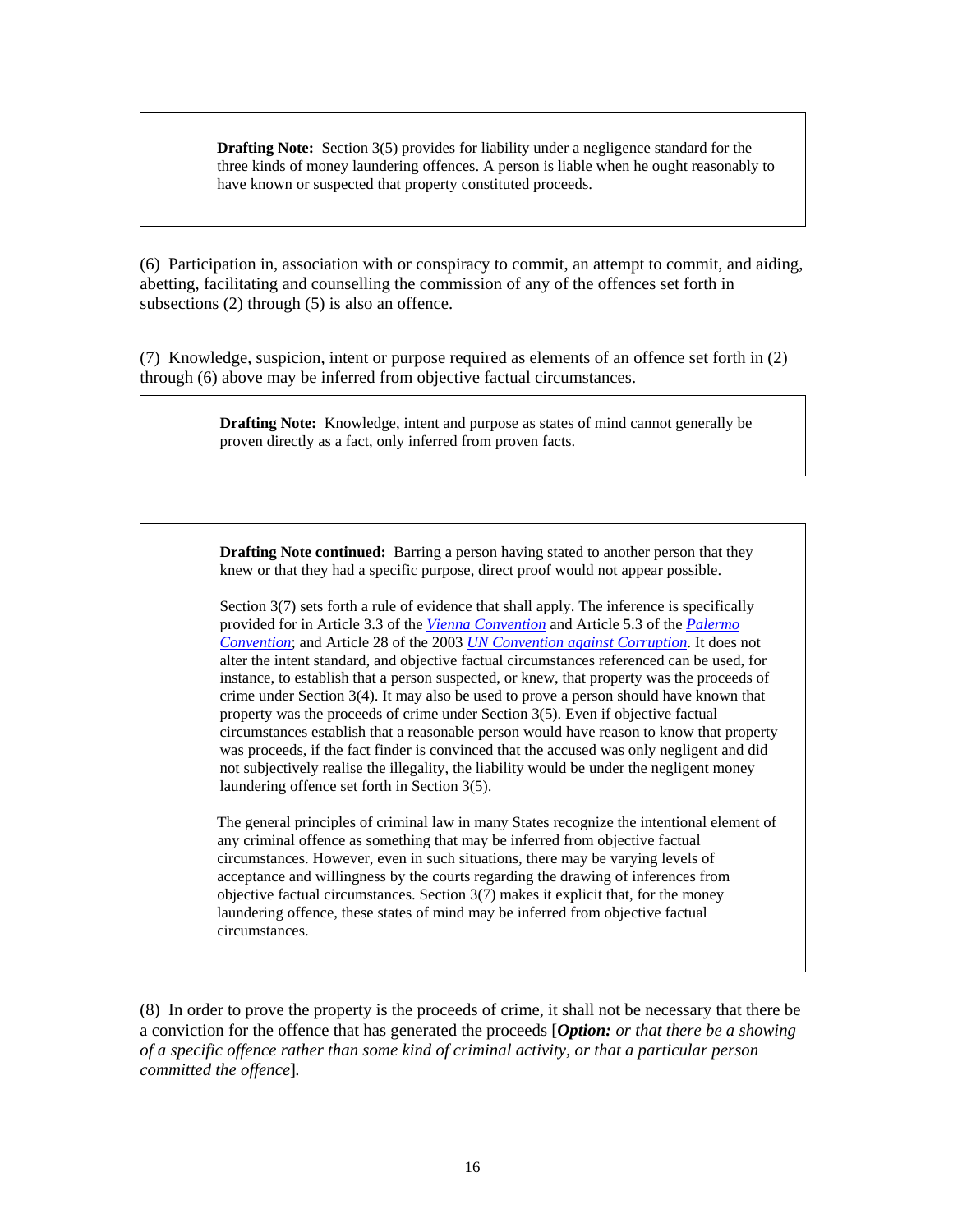**Drafting Note:** One of the most difficult issues that a prosecutor may face in securing a money laundering conviction is establishing that the property involved is proceeds. If the standard in the jurisdiction is set too high, a money laundering offence could be prosecuted successfully only if the predicate activity was prosecuted and a conviction obtained. As is recognized in connection with *[FATF Recommendation 1](http://www.fatf-gafi.org/dataoecd/7/40/34849567.PDF)*, this would defeat the purpose of the criminal provision. See Methodology, Essential criterion 1.2.1 to *[Recommendation 1](http://www.fatf-gafi.org/dataoecd/7/40/34849567.PDF)*. In addition, drafters should consider whether to include the language set forth as an option. This will depend upon the kind of proof a court is likely to require, and the State's general approach regarding acceptable levels of proof. It provides specifically that to show property is proceeds, the prosecutor need not provide evidence of the specific offence or the specific perpetrator. Rather the prosecutor need only establish that some kind of criminal activity occurred which resulted in proceeds.

Drafting authorities may also consider adding language to Section 3(8) that proof that property is proceeds of crime can be inferred from the factual objective circumstances surrounding the way in which property was handled. With this, it would be clear that evidence regarding the circumstances in which the property is handled may give rise to a strong inference that such property could only have been derived from crime (See, *R v Anwoir & others* (Court of Appeal for England & Wales) at paragraph. 21.

(9) For the purposes of this section, "proceeds of crime" includes proceeds of an offence committed outside the national territory if the conduct constitutes an offence in the State or territory where the conduct occurred and would have constituted an offence if committed within the national territory of [insert name of State adopting the law].

> **Drafting Note:** It is essential that it be very clear that the money laundering offence applies to proceeds generated by foreign offences.

(10) The offences set forth in Sections 3(2), 3(3) and 3(4) shall be punishable, in the case of natural persons, by imprisonment of [insert number] to [insert number] years and a fine of [insert amount] to [insert amount], or either of these penalties, and in the case of legal persons by a fine of [insert amount] to [insert amount].

[*Option: and a fine of up to \_\_\_\_\_\_\_ times the amount of the laundered sums.*]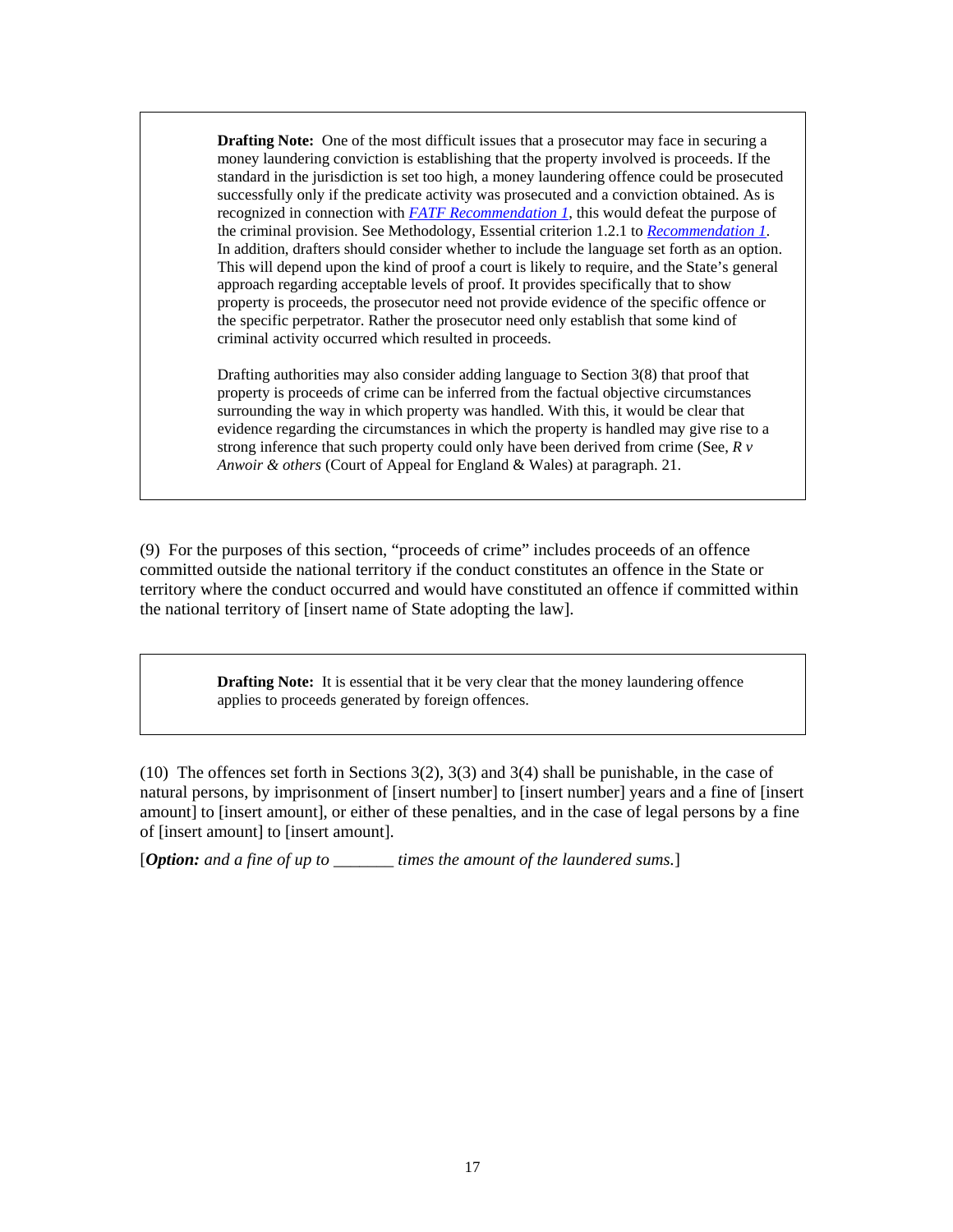**Drafting Note:** Persons, both natural and legal, should be subject to effective, proportionate and dissuasive sanctions for money laundering. In assessing whether the sanctions meet this test, the level of penalties for both imprisonment and fines are considered relative to the penalties for other serious offences in the State and for similar offences in other States. See *[FATF Recommendation 2](http://www.fatf-gafi.org/dataoecd/7/40/34849567.PDF)*, *[FATF Methodology](http://www.fatf-gafi.org/dataoecd/16/54/40339628.pdf)* Criterion 2.5 and footnote 5.

A separate clause for the fine for legal persons permits the State to choose a larger minimum and maximum fine for legal entities, which is generally viewed as a significant factor in ensuring the penalty is dissuasive.

Adding the optional language provides the sentencing judge greater flexibility. In particular, it offers the judge a wider range of authority to impose a significant (and proportionate) penalty in the case of a conviction of persons who oversee large criminal organizations.

Drafting authorities may also want to provide for the dissolution of a legal entity as a possible penalty for aggravated situations. This could also be considered for other penalty provisions, for instance, Section 4(4) relating to terrorist financing.

(11) The offences set forth in Section 3(5) shall be punishable, in the case of natural persons, by imprisonment of [insert number] to [insert number] years and a fine of [insert amount] to [insert amount], or either of these penalties, and in the case of legal persons by a fine of [insert amount] to [insert amount].

**Drafting Note:** States may want to set a lesser penalty for an offence under a negligence standard, where the offender is not shown to have known based upon objective factual circumstances, but only that he should have known.

(12) An attempt to commit any offence set forth in Sections 3(2) - (5), aiding, abetting, facilitating or counselling the commission of any such offence, and participation, association with or conspiracy to commit such offence shall be punished, in the case of natural persons, by imprisonment of [insert number] to [insert number] years and a fine of [insert amount] to [insert amount], or either of these penalties, and in the case of legal persons by a fine of [insert amount] to [insert amount].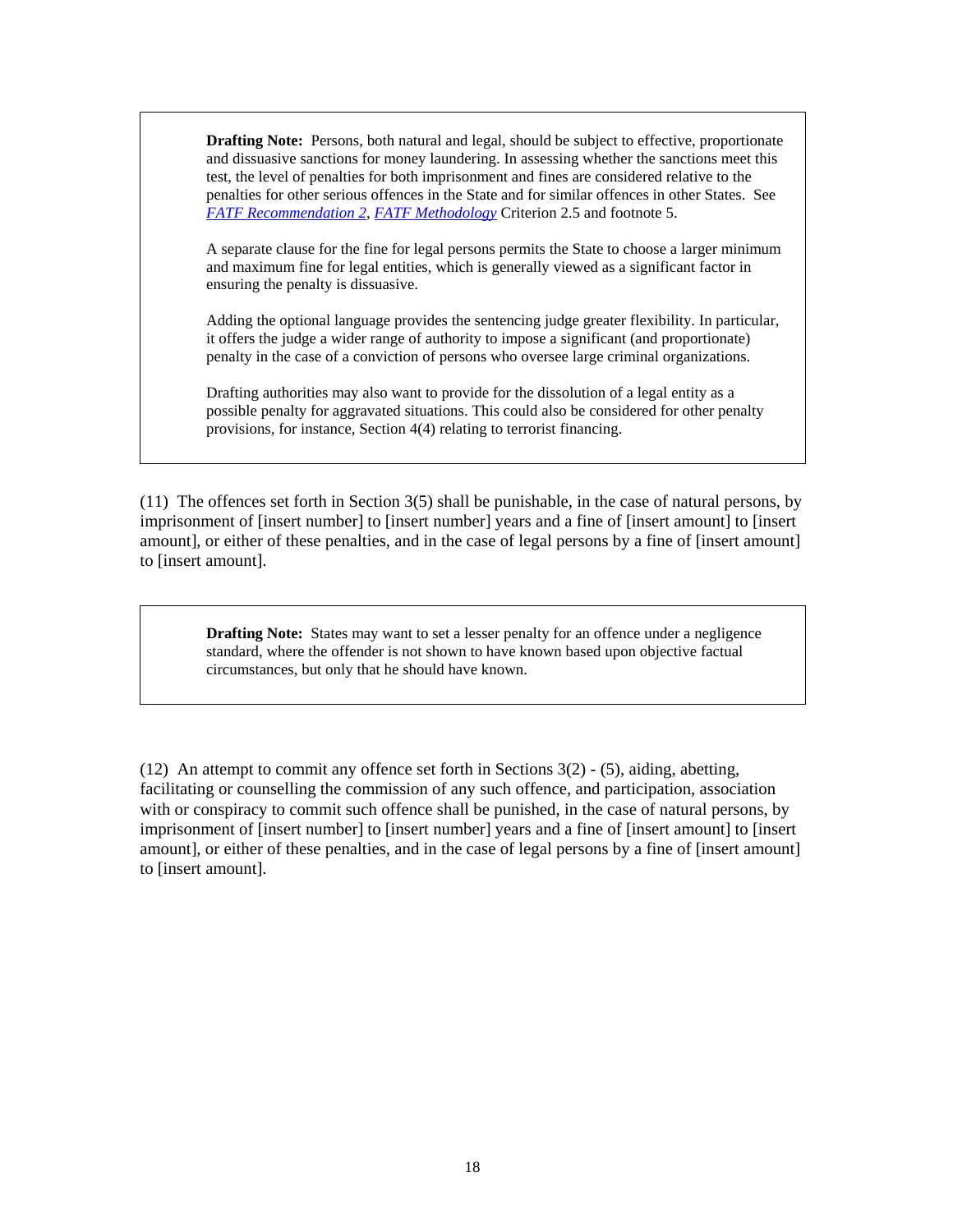#### **Section 4. Terrorist Financing Offences**

**Drafting Note:** The criminal offence defined in Section 4 is based upon the requirements of the *[International Convention for the Suppression of the Financing of Terrorism](http://www.un.org/law/cod/finterr.htm)  [\("Terrorism Financing Convention"\)](http://www.un.org/law/cod/finterr.htm)* and many aspects of *FATF [Special Recommendation](http://www.fatf-gafi.org/document/9/0,3343,en_32250379_32236920_34032073_1_1_1_1,00.html#IICriminalising)  II* [\(SR II\)](http://www.fatf-gafi.org/document/9/0,3343,en_32250379_32236920_34032073_1_1_1_1,00.html#IICriminalising) and its *[Interpretative Note](http://www.fatf-gafi.org/dataoecd/45/19/34863009.PDF)*.

**Terrorist Financing Convention.** The *[Convention](http://www.un.org/law/cod/finterr.htm)* requires the criminalization of the provision and collection of "funds" for the purpose of committing terrorist acts, with "funds" having the same meaning as "property" used in Section 3 in connection with the money laundering offences. The *[Convention](http://www.un.org/law/cod/finterr.htm)* also requires State parties to provide for the freezing/seizing and confiscation of the instruments and proceeds of that financing offence. This latter requirement is accomplished by the inclusion of the financing offence as a kind of offence to which Part VI applies (confiscation orders and preventive measures). The *[Convention](http://www.un.org/law/cod/finterr.htm)* does not extend the criminalization requirement to funds provided to or collected for general support, and is limited to use or intended use for terrorist acts.

#### **FATF SR II and Interpretative Note.** The *[Interpretative Note to Special](http://www.fatf-gafi.org/dataoecd/45/19/34863009.PDF)*

*[Recommendation II](http://www.fatf-gafi.org/dataoecd/45/19/34863009.PDF)* goes further and suggests criminalization of provision to and collection for a terrorist organisation and for an individual terrorist regardless of intended use. Section 4 is drafted to implement not only the *[Convention](http://www.un.org/law/cod/finterr.htm)* criminalization obligation but to cover much but not all of the additional criminalization scope of *[SR II](http://www.fatf-gafi.org/document/9/0,3343,en_32250379_32236920_34032073_1_1_1_1,00.html#IICriminalising).* It covers the provision to and collection for terrorist organisations, but is more limited in scope than *[SR](http://www.fatf-gafi.org/document/9/0,3343,en_32250379_32236920_34032073_1_1_1_1,00.html#IICriminalising)  [II](http://www.fatf-gafi.org/document/9/0,3343,en_32250379_32236920_34032073_1_1_1_1,00.html#IICriminalising)* with respect to individual terrorists.

The breadth of coverage regarding funds for an individual terrorist when they are in no way linked to a terrorist act is a subject for discussion and consideration as this provision is drafted. There are human rights considerations as some resources are obviously necessary to sustain life and health. The model provision at Section 4(1)(b) takes a middle ground by limiting criminalization in the case of individual terrorists to situations where the funds are to facilitate the person's terrorist-related activities. As drafted, it is not a provision that meets fully *[SR II](http://www.fatf-gafi.org/document/9/0,3343,en_32250379_32236920_34032073_1_1_1_1,00.html#IICriminalising)* as its meaning is reflected in the *[Interpretative Note](http://www.fatf-gafi.org/dataoecd/45/19/34863009.PDF)*. However, in the case of a terrorist group, Section 4(1) fully conforms to the *[Interpretative](http://www.fatf-gafi.org/dataoecd/45/19/34863009.PDF)  [Note](http://www.fatf-gafi.org/dataoecd/45/19/34863009.PDF)* by criminalizing any provision or collection of funds with the intention or in the knowledge that they are to be used in full or in part by a terrorist organization.

Section 4, by criminalizing the financing of a terrorist organisation as well as of terrorist acts, makes the property of terrorist organizations subject to freezing/seizure and confiscation both as an instrument and as the proceeds of such financing offence, unless the property was provided or collected prior to the effective date of the law. The confiscation and preventive measures provisions found in Part IV of the model provisions will apply in the case of these assets since the provisions apply to all offences (as defined).

If both Parts II and VI are adopted, this will assist States in meeting the second part of *[FATF SR III](http://www.fatf-gafi.org/document/9/0,3343,en_32250379_32236920_34032073_1_1_1_1,00.html#IICriminalising)* which provides that countries should have measures to permit them to seize and confiscate proceeds, instrumentalities and intended instrumentalities for financing terrorism, terrorist acts or terrorist organizations.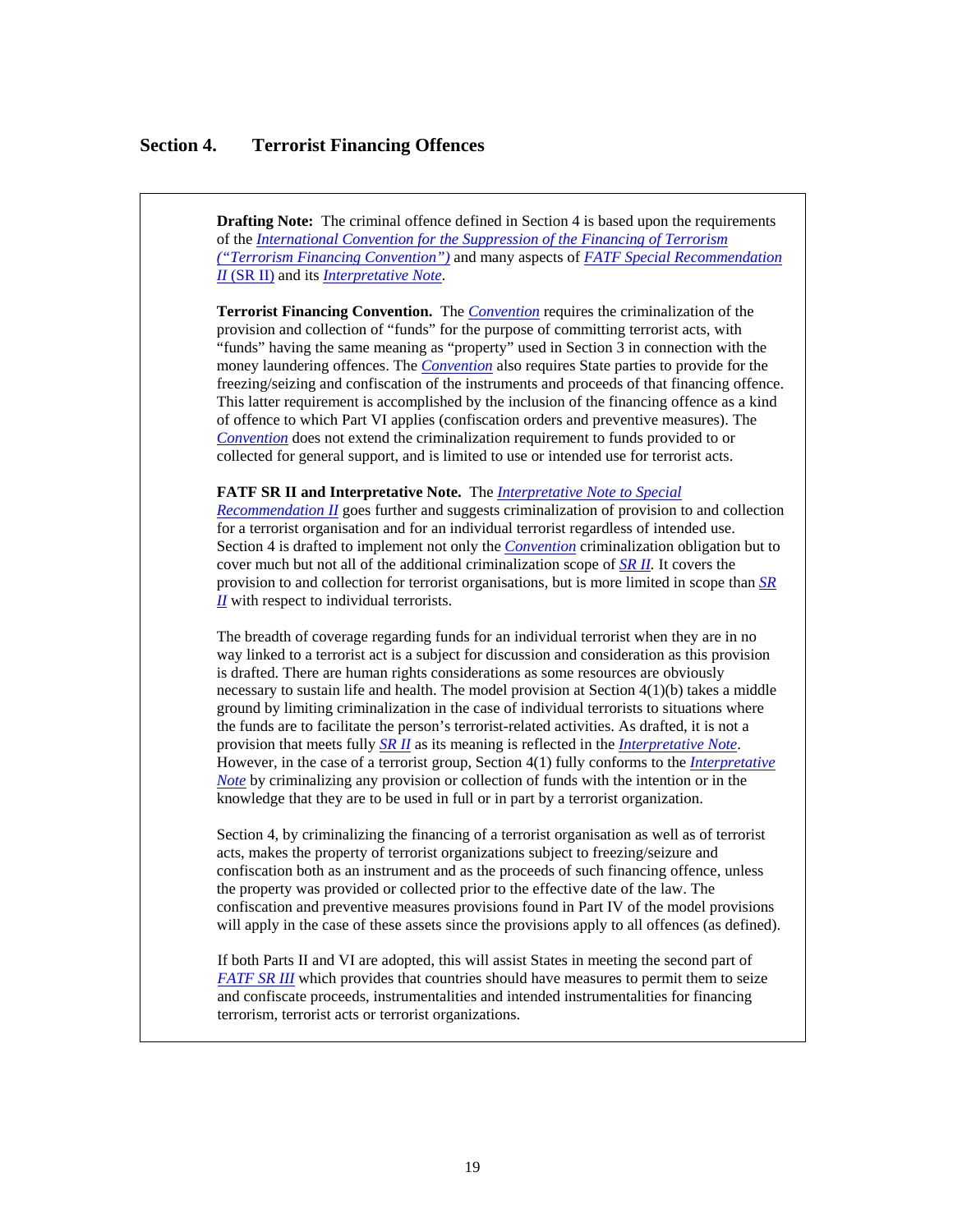**Drafting Note continued: Definition of Funds.** The definition of funds is found in Section 4(1). This definition contains all the elements of the definition of funds found in the *[Terrorism Financing Convention](http://www.un.org/law/cod/finterr.htm)*.

The definition of funds found in Subjection 4(1) corresponds to the definition of funds used in the *[Terrorism Financing Convention,](http://www.un.org/law/cod/finterr.htm)* with the addition of the examples 'currency' and 'deposits and other financial resources' so as to remove any doubt that those items are included, and of language providing that the definition applies wherever the property is located. This definition of funds differs from the definition of "funds or other assets" found in Section 7, Part IV on Preventive Measures, and in the *[SR III Interpretative Note](http://www.fatf-gafi.org/dataoecd/53/32/34262136.pdf)* at para. 7(d). "Funds or other assets" includes income or value derived from assets but does not have language providing that the definition applies wherever the property is located. See also definitions in the *[Glossary to the FATF Methodology](http://www.fatf-gafi.org/dataoecd/16/54/40339628.pdf)*.

**"Wilfully"** Article 2-1 of the *[Terrorism Financing Convention](http://www.un.org/law/cod/finterr.htm)* in defining the minimum elements for an offence that States should adopt includes the terms "unlawfully and wilfully" before "provides or collects funds." The language suggested here for a domestic criminal provision does not include "unlawfully" as it appears superfluous. The purpose of defining elements of conduct that constitute a criminal offence is to make that conduct unlawful.

The term "wilfully" may also be unnecessary if, as used in a State's legal system, it means "intentional and knowing" provision or collection of funds. In such circumstances, the addition of "wilfully" would not appear to add anything to the mental state required for the commission of an offence.

If under the general criminal law principles within a particular jurisdiction, the addition of "wilfully" adds the mental element of knowledge that the conduct is forbidden by law —that is there is a purpose to disobey or disregard the law—it would have a more restrictive effect. It would limit liability to circumstances where the provider or collector knew or should suspect that the conduct is forbidden by law and intentionally or recklessly acts in disregard of such law. In any event, the *Convention* provides only a minimum standard, and there is no requirement that this limitation be adopted.

#### (1) In this section, the following definitions apply:

"**funds**" means assets of every kind, whether tangible or intangible, corporeal or incorporeal, moveable or immovable, however acquired, and legal documents or instruments in any form, including electronic or digital, evidencing title to, or interest in, such assets, including but not limited to currency, bank credits, deposits and other financial resources, travellers cheques, bank cheques, money orders, shares, securities, bonds, drafts and letters of credit, whether situated in [insert name of State] or elsewhere, and includes a legal or equitable interest, whether full or partial, in any such property.

#### "**terrorist act**" means:

(a) *Variant 1***:** an act, which constitutes an offence within the scope of, and as defined in one of the treaties listed in the annex to the 1999 International Convention for the Suppression of the Financing of Terrorism; and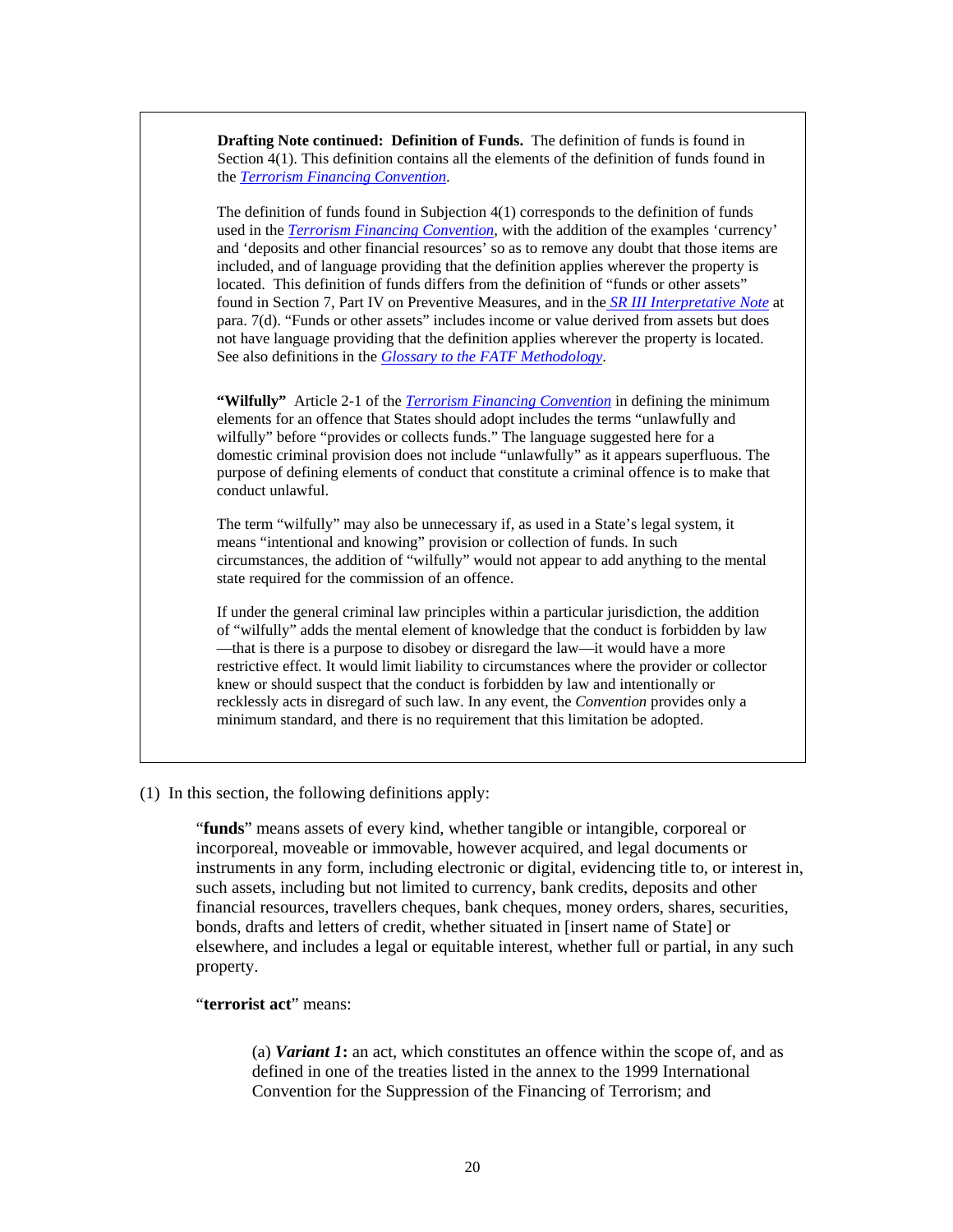*Variant 2*: an act which constitutes an offence within the scope of, and as defined in one of the following treaties: Convention for the Suppression of Unlawful Seizure of Aircraft (1970), Convention for the Suppression of Unlawful Acts against the Safety of Civil Aviation (1971), Convention on the Prevention and Punishment of Crimes against Internationally Protected Persons, including Diplomatic Agents (1973), International Convention against the Taking of Hostages (1979), Convention on the Physical Protection of Nuclear Material (1980), Protocol for the Suppression of Unlawful Acts of Violence at Airports Serving International Civil Aviation, supplementary to the Convention for the Suppression of Unlawful Acts against the Safety of Civil Aviation (1988), Convention for the Suppression of Unlawful Acts against the Safety of Maritime Navigation (1988), Protocol for the Suppression of Unlawful Acts against the Safety of Fixed Platforms located on the Continental Shelf (1988), and the International Convention for the Suppression of Terrorist Bombings (1997); and

(b) any other act intended to cause death or serious bodily injury to a civilian, or to any other person not taking an active part in the hostilities in a situation of armed conflict, when the purpose of such act, by its nature or context, is to intimidate a population, or to compel a Government or an international organization to do or to abstain from doing any act.

**Drafting Note:** Variants 1 and 2 of paragraph (a) are different ways of stating the offences required to be criminalized by Article 2.1(a) of the *[Terrorism Financing](http://www.un.org/law/cod/finterr.htm)  [Convention](http://www.un.org/law/cod/finterr.htm)*. Whichever variant is used for subsection (a), it is essential that it be followed by paragraph (b) which implements Article 2.1 (b) of the *[Conventio](http://www.un.org/law/cod/finterr.htm)*n.

"**terrorist organisation**" means any group of terrorists that:

- (a) commits, or attempts to commit, terrorist acts by any means, directly or indirectly, unlawfully and wilfully;
- (b) participates as an accomplice in terrorist acts;
- (c) organises or directs others to commit terrorist acts; or
- (d) contributes to the commission of terrorist acts by a group of persons acting with a common purpose where the contribution is made intentionally and with the aim of furthering the terrorist act or with the knowledge of the intention of the group to commit a terrorist act.

**Drafting Note:** The definition of terrorist organisation is the same as appears in the *[Interpretative Note to FATF Special Recommendation II](http://www.fatf-gafi.org/dataoecd/45/19/34863009.PDF)*.

"**terrorist**" means any natural person who:

(a) commits or attempts to commit, terrorist acts by any means, directly or indirectly, unlawfully and wilfully;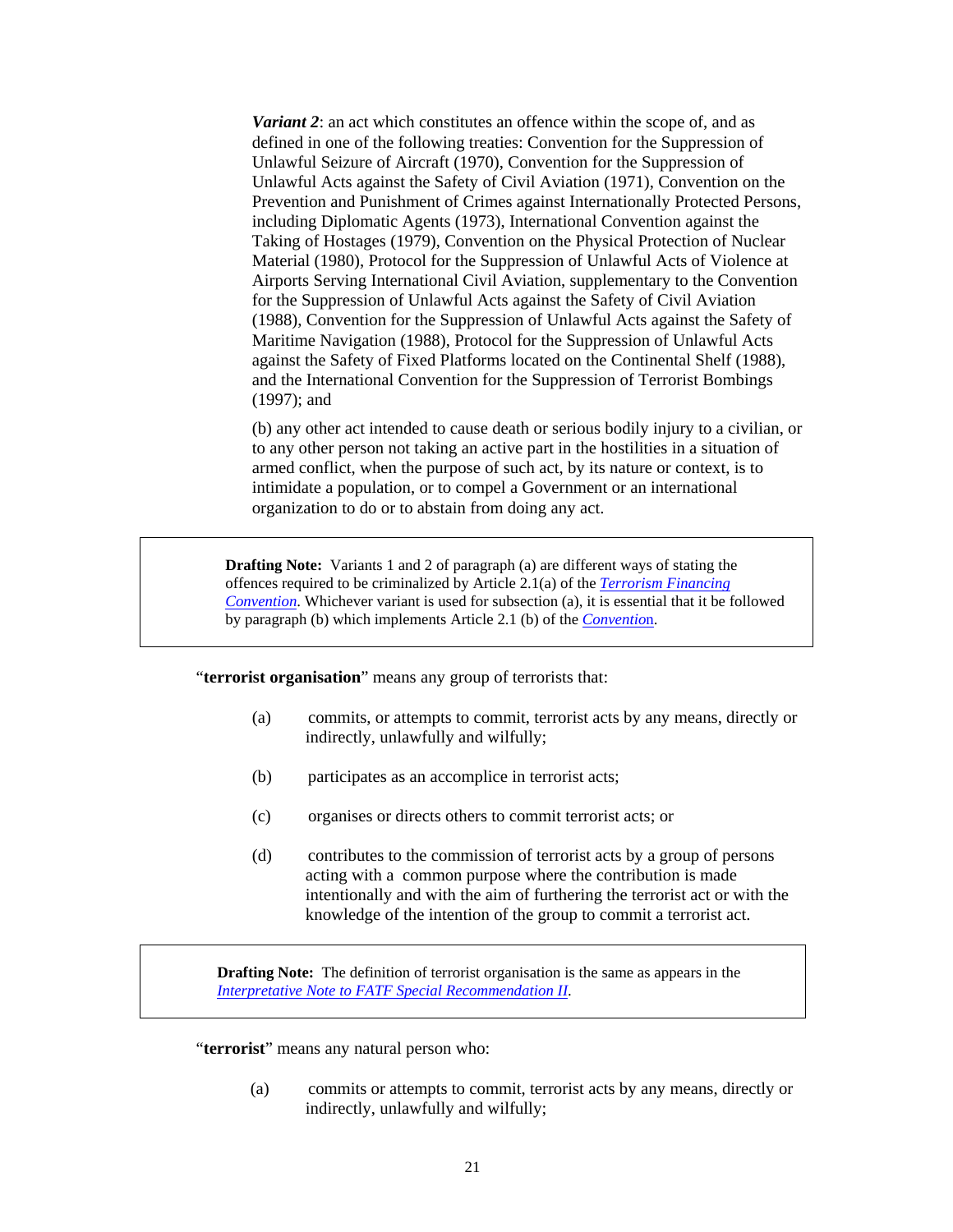- (b) participates as an accomplice in terrorist acts;
- (c) organizes or directs others to commit terrorist acts; or
- (d) contributes to the commission of terrorist acts by a group of persons acting with a common purpose where the contribution is made intentionally and with the aim of furthering the terrorist act or with the knowledge of the intention of the group to commit a terrorist act.

**Drafting Note:** The definition of "terrorist" is the same as that reflected in *[Interpretative](http://www.fatf-gafi.org/dataoecd/45/19/34863009.PDF)  [Note to FATF Special Recommendation II](http://www.fatf-gafi.org/dataoecd/45/19/34863009.PDF)*.

(2) Any person who by any means, directly or indirectly, [*wilfully*] provides or collects funds, or attempts to do so, with the intention that they should be used or in the knowledge that they are to be used in whole or in part:

- (a) in order to carry out a terrorist act; or
- (b) by a terrorist to facilitate that person's activities related to terrorist acts or

membership in a terrorist organization; or

(c) by a terrorist organisation

commits an offence.

- (3) An offence under subsection (2) of this section is committed:
	- (a) even if the terrorist act referred to in subsection (2) of this section does not occur or is not attempted;
	- (b) even if the funds were not actually used to commit or attempt the terrorist act referred to in subsection (2) of this section; and
	- (c) regardless of the State or territory in which the terrorist act is intended to

or does occur.

- (4) It shall also be an offence to:
	- (a) participate as an accomplice in an offence within the meaning of subsection (2) of this section;
	- (b) organise or direct others to commit an offence within the meaning of subsection (2) of this section;
	- (c) intentionally contribute to the commission of an offence under subsection (2) by a group of persons acting with a common purpose,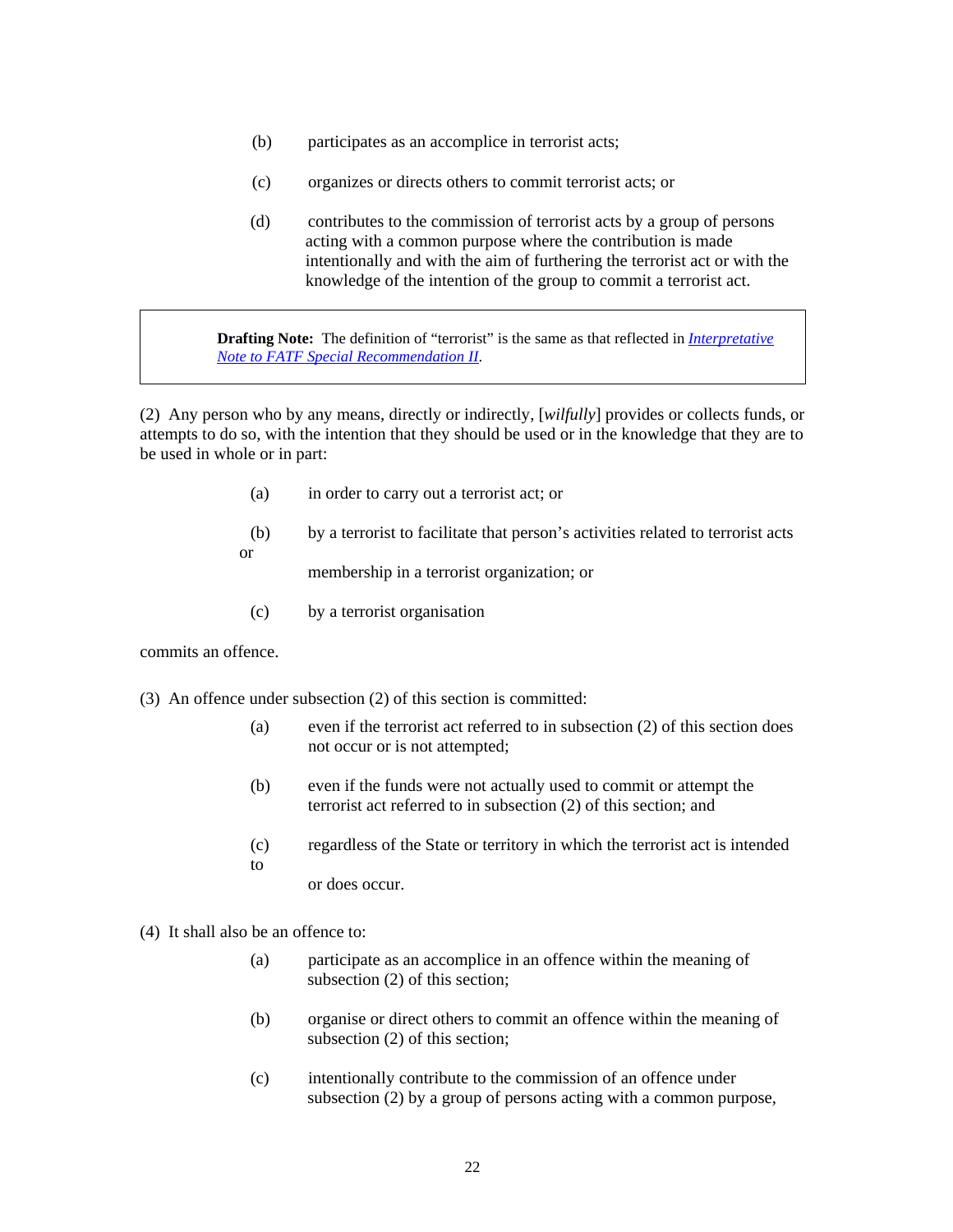where the contribution is to further the criminal activity or purpose of the group that includes commission of an offence under subsection (2) or where the contribution is made knowing the intention of the group is to commit an offence under subsection (2).

(5) The offences set forth in subsections (2) and (4) of this section shall be punishable in the case of a natural person by imprisonment of [insert number] to [insert number] years and a fine of [insert amount] to [insert amount] or either of these penalties, and in the case of a legal person by a fine not exceeding [ten] times that amount.

> **Drafting Note:** Drafting authorities may also want to provide for the dissolution of a legal entity as a possible penalty in the case of a legal entity.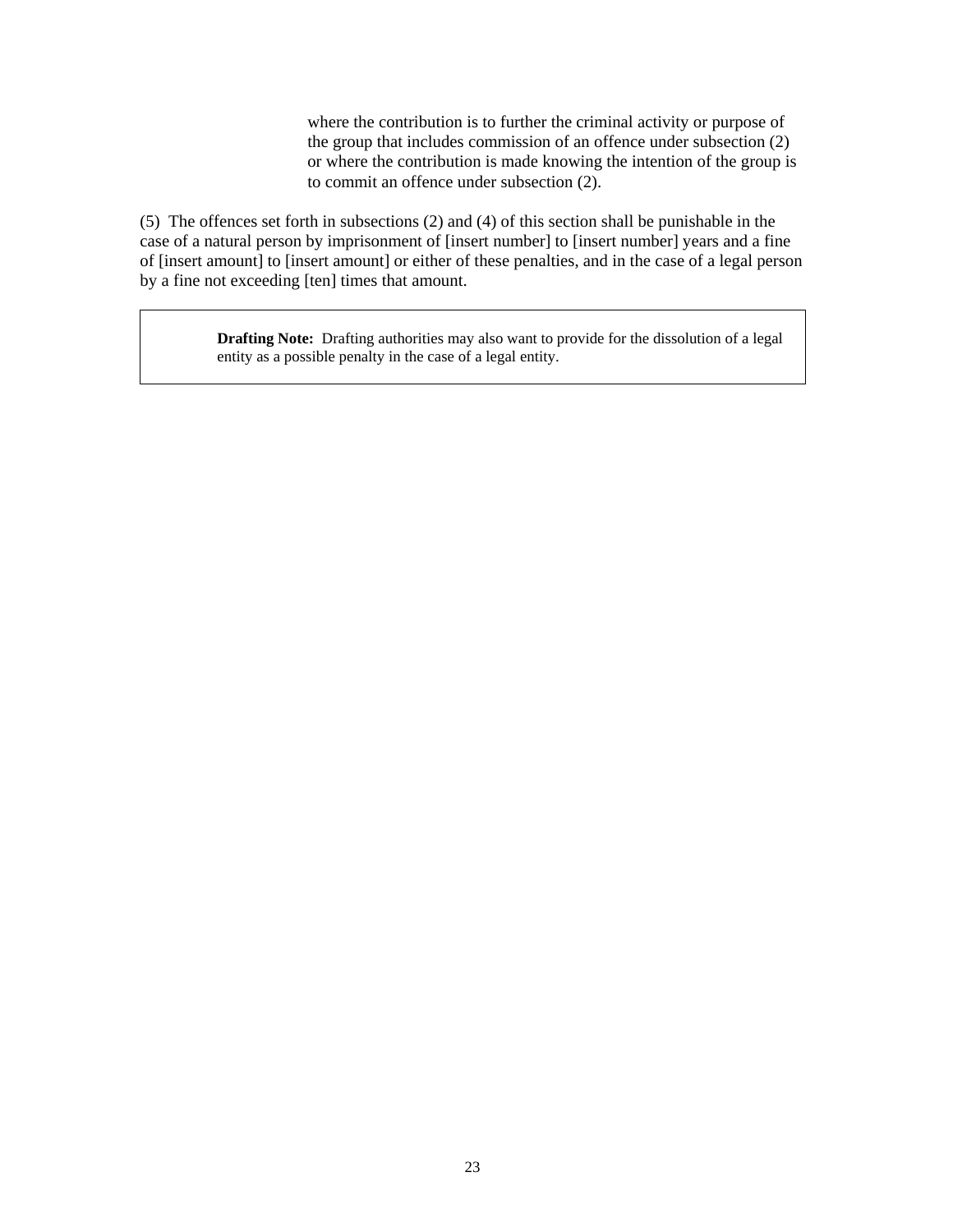# **Part III: Cross Border Transportation of Currency and Bearer Negotiable Instruments**

# **Section 5. Obligation to [***Declare/Disclose***] Physical Cross-border Transportation of Currency and Bearer Negotiable Instruments**

**Drafting Note: Definitions.** It is envisioned that this Part, which consists of Sections 5 and 6, would be adopted in conjunction with Part IV on Preventive Measures to combat money laundering and the financing of terrorism. Definitions of "currency", "bearer negotiable instrument" and "proceeds" are set forth in Part IV. Definitions of "offence," "terrorist act," "terrorist organization" and "terrorist" are set forth in Part II, Money Laundering and Terrorist Financing Offences. "Instrumentality" and "terrorist property" are defined in Part VII, Civil Forfeiture. Those definitions will have to be incorporated in Part III if it is adopted separately from the other Parts.

**FATF Special Recommendation IX.** Part III sets forth provisions to assist with the implementation of FATF *[Special Recommendation IX](http://www.fatf-gafi.org/document/9/0,3343,en_32250379_32236920_34032073_1_1_1_1,00.html#IICriminalising)*. SR IX can be implemented either through a declaration system that requires all persons to make a declaration when moving the specified assets, or a disclosure system that requires those moving the specified assets in excess of a defined amount to make a disclosure upon request by competent authorities.

**Additional Items to Cover.** SR IX does not require cross-border declarations regarding gold, other precious metals, or e-money but authorities may consider including such items. If a decision is made to extend the requirements to e-money, authorities should include a definition of "e-money" along the following lines: a stored value or prepaid product in which a record of the funds or value is stored on a device in a person's possession, including both prepaid cards (also known as electronic purses) and prepaid software products that use computer networks such as the internet (also known as digital cash).

In considering whether to cover items of value in addition to currency and bearer negotiable instruments and the kinds of property to cover, drafters should be aware that the cross-border obligation should aim primarily to cover property for which there is no audit trail, and property that may be used in connection with terrorist activities.

(1) Any person who enters or leaves the territory of [insert name of State] in possession of currency or bearer negotiable instruments [*Option: or e-money, precious metals or precious stones*] or arranges for the transportation of such items into or out of the territory by cargo, courier, postal service or any other means, shall:

**Variant 1:** declare currency or bearer negotiable instruments in an amount equal to or above [15,000 EUR/USD].

*Variant 2:* disclose currency or bearer negotiable instruments upon request to [customs authorities, competent authority].

Such **[***Variant 1:* declaration *Variant 2***:** disclosure] shall be recorded by the relevant [insert name of customs or other competent authority] which shall provide access to this information to [insert name of FIU].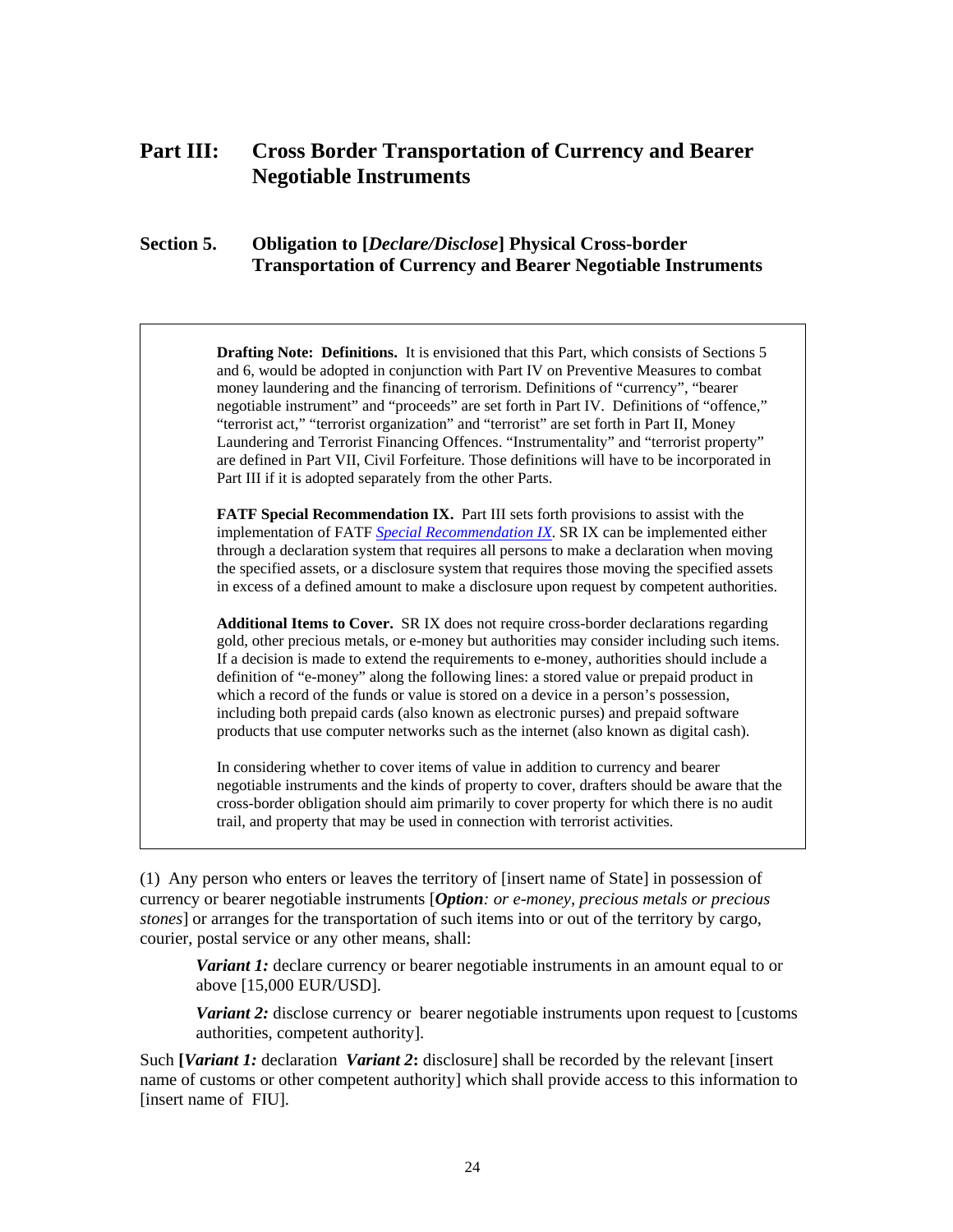(2) Any person who intentionally or by gross negligence fails to:

*Variant 1:* declare currency or bearer negotiable instruments in an amount equal to or above [15,000 EUR/USD]

*Variant 2:* disclose currency or bearer negotiable instruments upon request by [insert] name of customs or other competent authority]

when entering or leaving [insert name of State] as required pursuant to Section 5(1) commits an offence and shall be punishable by imprisonment of [insert number] to [insert number] years and a fine of [insert amount] to [insert amount], or either of these penalties.

# **Section 6. Detention and Forfeiture of Currency and Other Bearer Negotiable Instruments**

(1) The [insert name of customs or other competent authority] may seize or restrain part of or the whole amount of the [*Variant 1:* non-disclosed] [*Variant 2:* non-declared] currency or bearer negotiable instruments [*Option: or e-money, precious metals or precious stones*]

- (a) if there are reasonable grounds for suspecting that it is proceeds of an offence or an instrumentality used or intended for use in the commission of an offence, or terrorist property; or
- (b) if there is a false [*Variant 1:* declaration] [*Variant 2:* disclosure].

(2) Property detained under subsection (1) shall not be detained for more than [72] hours after seizure, unless a [insert deciding authority] orders its continued detention for a period not exceeding [3] months from the date of the initial seizure. The [insert deciding authority] may order such detention upon being satisfied that:

- (a) there was a false declaration or disclosure or there are reasonable grounds for the suspicion referred to in subsection (1); and
- (b) the continued detention of the property is justified while:
	- (i) its origin or derivation is further investigated; or
	- (ii) consideration is given to the institution in [insert name of State] or elsewhere of criminal proceedings against any person for an offence with which the seized item(s) is connected.

**Drafting Note:** It will be necessary to choose which authority will make the order under Section 6(2) and subsequent subsections, typically either a magistrate or specified court.

(3) A [insert deciding authority] may subsequently order continued detention of the property if satisfied of the matters set forth in subsection (2), but the total period of detention shall not exceed [2] years from the date of the order made under that subsection.

(4) Subject to subsection (5), property detained under this section may be released in whole or in part to the person on whose behalf it was transported: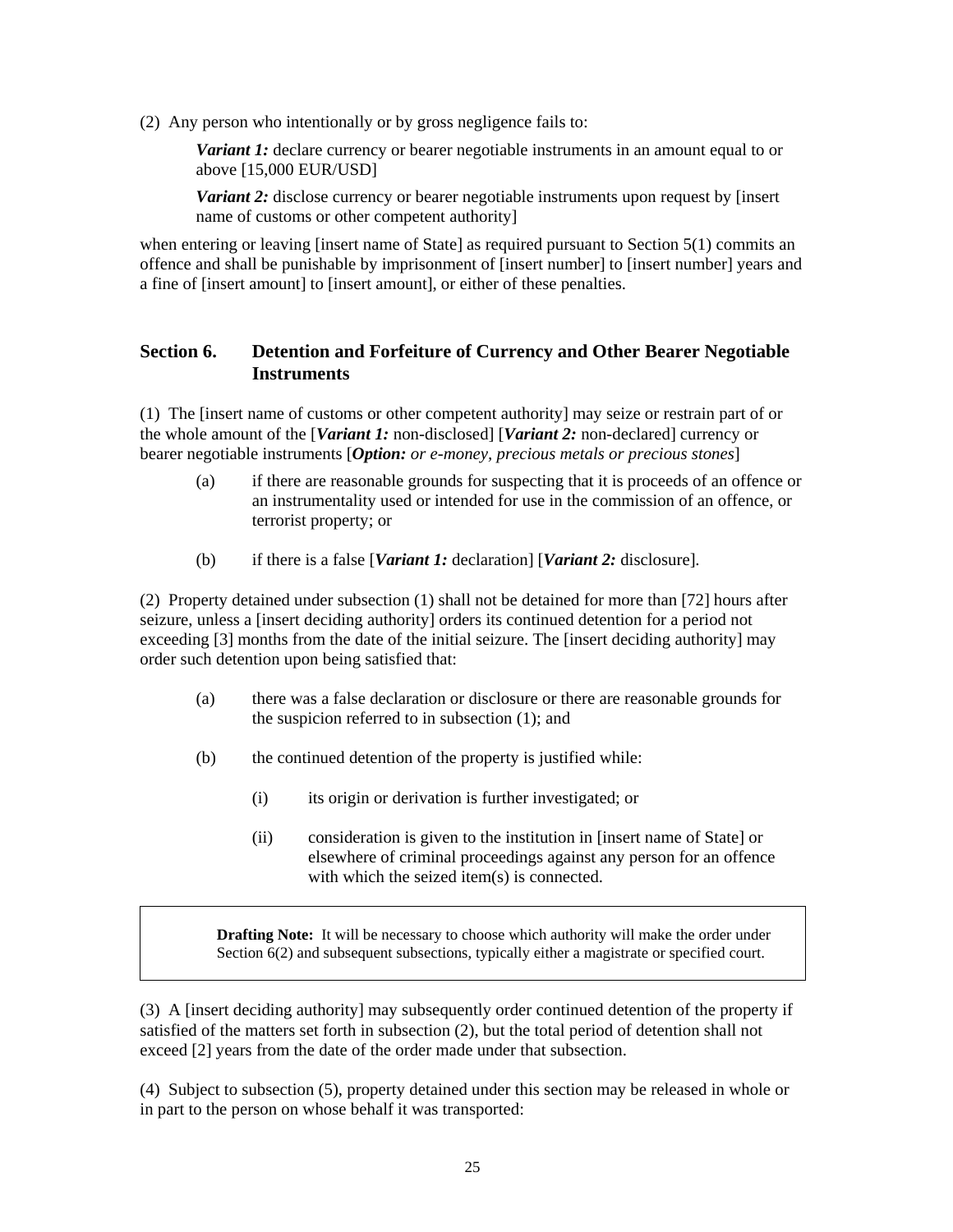- (a) by order of a [insert deciding authority] that its continued detention is no longer justified, upon application by or on behalf of that person and after considering any views of the [public prosecutor's office]; or
- (b) by [insert name of customs or other competent authority], if satisfied that the continued detention of the seized property is no longer justified.

(5) Property detained under this section shall not be released if an application for restraint, confiscation or forfeiture of the property is pending under [insert reference to applicable provisions of domestic law (comparable to Part VI of the model provisions)], or if proceedings have been instituted in [insert name of State] or elsewhere against any person for an offence with which the property is connected, unless and until the proceedings on the application or the proceedings related to an offence have been concluded. If the application relates to property that is commingled with other property, the commingled property is subject to continued detention under this subsection.

(6) If requested by the prosecutor, a [insert deciding authority] shall order forfeiture of any property which has been seized and detained under this section if satisfied on the balance of probabilities that the property directly or indirectly represents:

- (a) terrorist property; or
- (b) proceeds of an offence or an instrumentality used or intended for use in the commission of an offence.

(7) Before making an order of forfeiture under subsection (6), the court shall order that notice be provided to any person who has asserted an interest in the property and provide an opportunity for that person to be heard.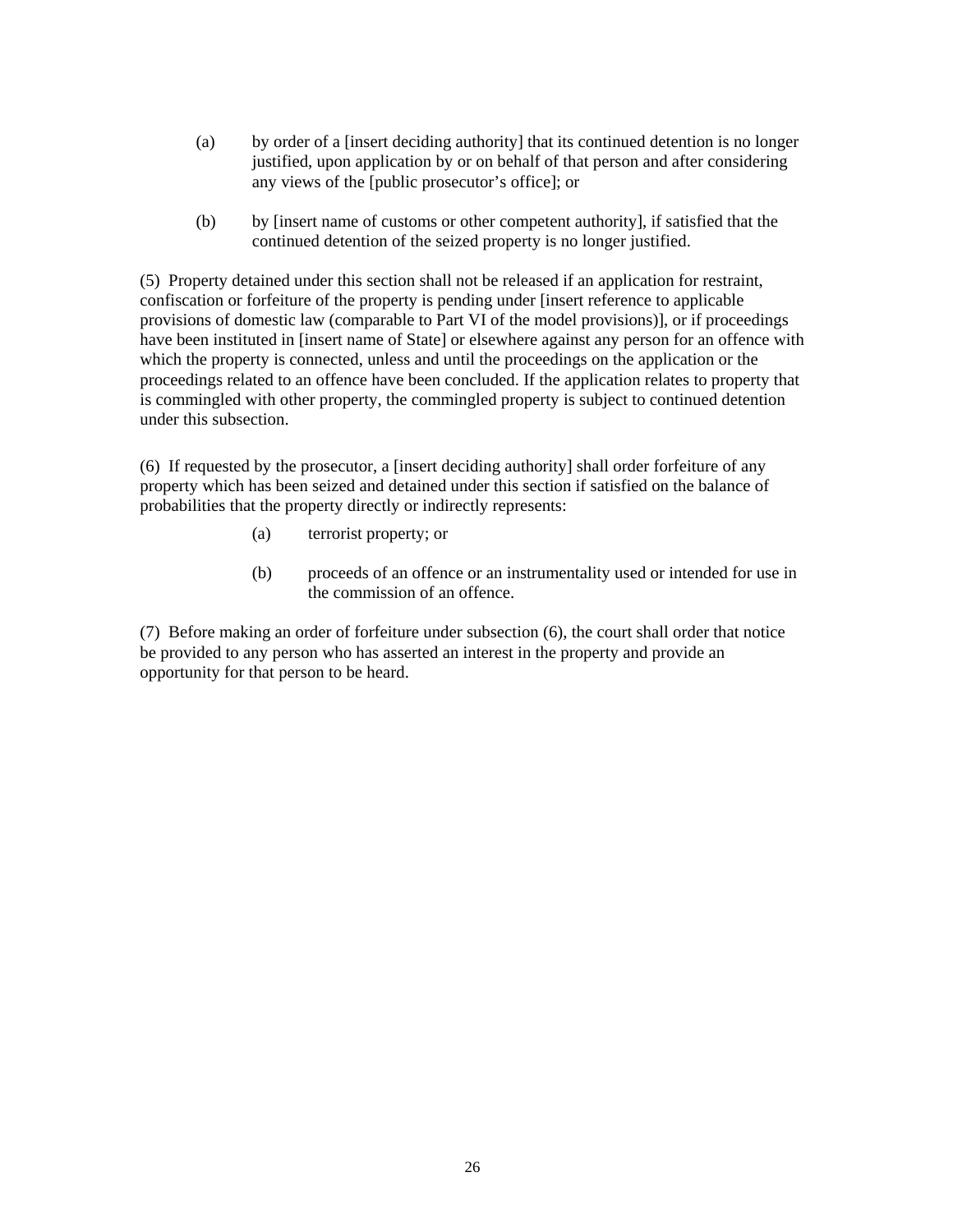# **Part IV: Preventive Measures**

**Drafting Note:** Part IV, which consists of Sections 7-37, addresses preventive measures to combat money laundering and the financing of terrorism. The Part makes reference in the text to "this Act" as it is envisioned that the Part would be adopted alone or with other Parts of these provisions as a separate Act. Authorities should review the use of the term in drafting provisions.

The model provisions for preventive measures reflect many of the FATF  $40 + 9$  standards by suggesting model text to be incorporated in the legal provisions of a jurisdiction. In some instances, the nature of the subject matter is such that usually the provisions would necessarily be in primary legislation (for instance provisions on criminal liability or the lifting of financial secrecy) or are basic obligations that States would generally set forth in a primary law (an obligation to conduct customer due diligence or to report suspicions).

The structure of these preventive measures model provisions is that they were drafted as a part of comprehensive primary legislation that covers many aspects of a State's AML/CFT obligations. They thus appear here as part of that overall primary legislation.

Placement of some of these provisions in secondary legislation, regulation or some other kind of instrument is a choice for drafting authorities with the caveat that authorities should pay attention to the General Information Interpretative Note to the FATF  $40 + 9$ which deals with matters to be set out in law and regulation and those that alternatively may be set forth by law, regulation or other enforceable means.

#### **Section 7. Definitions; Authority to make Regulations**

(1) The following definitions shall apply in this Part:

"**account**" means any facility or arrangement by which a financial institution or a designated non-financial business and profession does any of the following:

- (a) accepts deposits of funds or other assets;
- (b) allows withdrawals or transfers of funds or other assets; or
- (c) pays negotiable or transferable instruments or orders drawn on, or collects negotiable or transferable instruments or payment orders on behalf of, any other person;

and includes any facility or arrangement for a safety deposit box or for any other form of safe deposit.

"**bearer negotiable instrument**" includes monetary instruments in bearer form such as travellers cheques; negotiable instruments, including cheques, promissory notes and money orders, that are either in bearer form, endorsed without restriction, made out to a fictitious payee, or otherwise in such form that title thereto passes upon delivery; and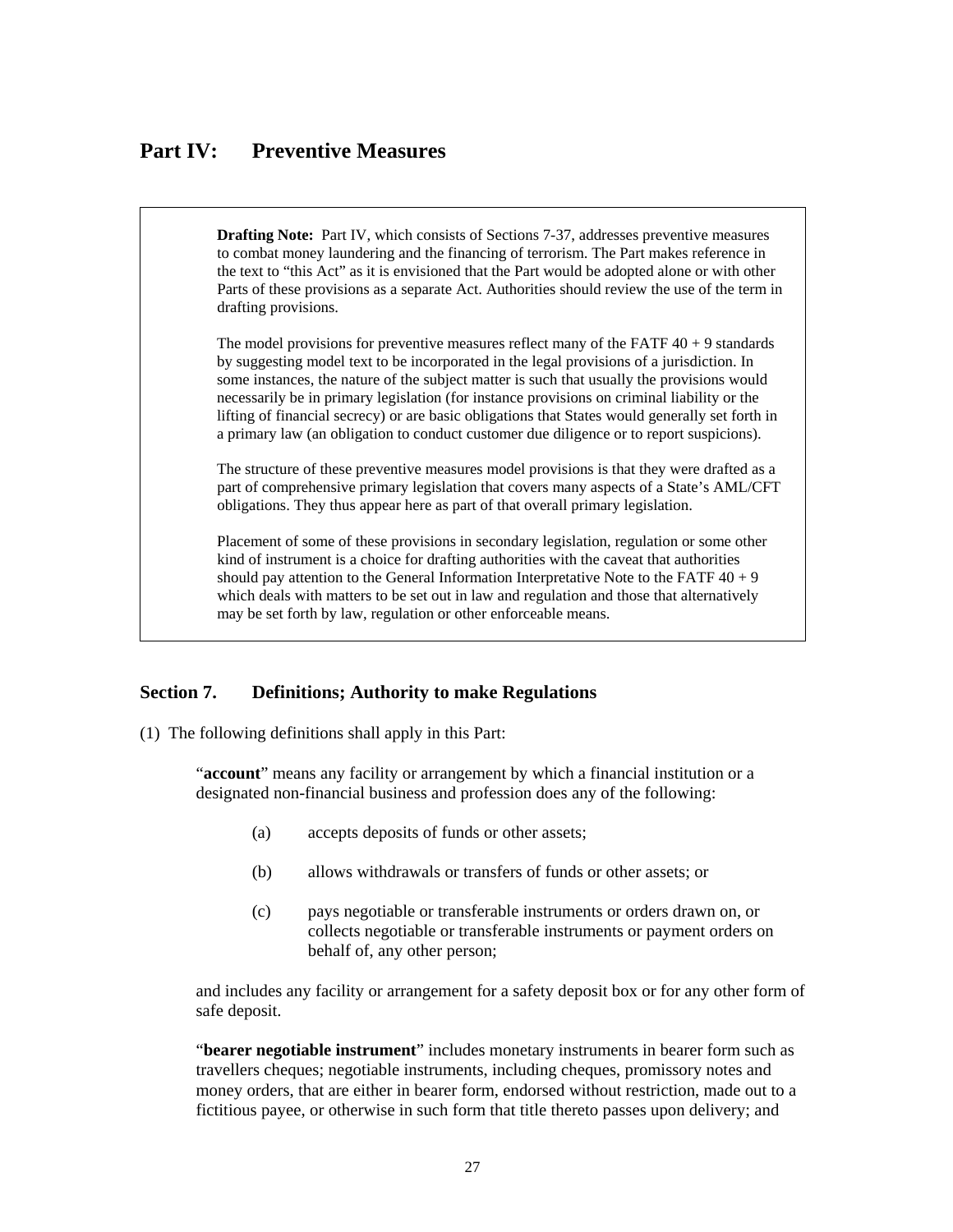incomplete instruments including cheques, promissory notes and money orders, signed but with the payee's name omitted.

"**beneficial owner**" means:

- (a) a natural person who ultimately owns or controls the rights to and/or benefits from property, including the person on whose behalf a transaction is conducted; or
- (b) a person who exercises ultimate effective control over a legal person or legal arrangement.

A natural person is deemed to ultimately own or control rights to or benefit from property within the meaning of subsection (a) above when that person: (1) owns or controls, directly or indirectly, including through trusts or bearer share holdings for any legal entity [*25*] percent or more of the shares or voting rights of the entity, or (2) otherwise exercises control over the management of the entity.

**Drafting Note:** The percentage used to determine whether a person is a beneficial owner is a matter of choice for the jurisdiction. *[EU Directive 2005/60/EC of 26 October 2005 on](http://eur-lex.europa.eu/LexUriServ/LexUriServ.do?uri=OJ:L:2005:309:0015:0036:EN:PDF)  [the prevention of the use of the financial system for the purpose of money laundering and](http://eur-lex.europa.eu/LexUriServ/LexUriServ.do?uri=OJ:L:2005:309:0015:0036:EN:PDF) [terrorist financing](http://eur-lex.europa.eu/LexUriServ/LexUriServ.do?uri=OJ:L:2005:309:0015:0036:EN:PDF)* at Art. 3(6) provides a standard of 25% or lower that applies for EU member States.

"**correspondent banking**" means the provision of banking, payment and other services by one bank (the "correspondent bank") to another bank (the "respondent bank") to enable the latter to provide services and products to its own customers.

"**currency**" means the coin and paper money of [insert name of State], or of a foreign country, that is designated as legal tender or is customarily used and accepted as a medium of exchange.

**Drafting Note:** The definition of currency is drafted to cover the situation where a currency is customarily used in a country other than the country where it was issued, for instance, where the Euro is customarily used in a non Euro-based State.

**"customer**" means any of the following:

- (a) the person for whom a transaction or account is arranged, opened or undertaken;
- (b) a signatory to a transaction or account;
- (c) any person to whom an account or rights or obligations under a transaction have been assigned or transferred;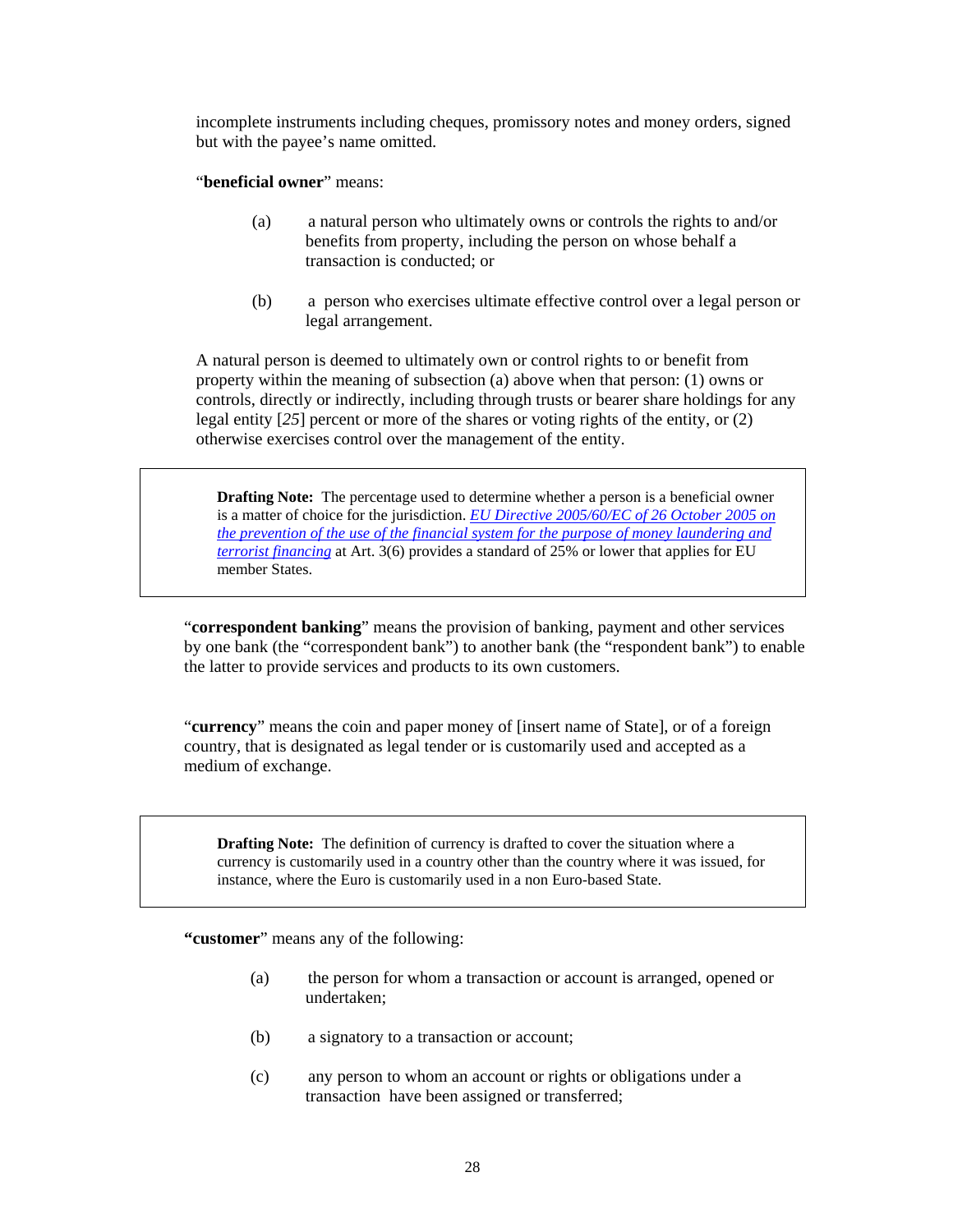- (d) any person who is authorised to conduct a transaction or control an account;
- (e) any person who attempts to take any of the actions referred to above;
- (f) such other person as may be prescribed by regulation by the [minister/competent authority].

#### "**designated non-financial businesses and professions**" means any of the following:

- (a) casinos, including internet casinos;
- (b) real estate agents;
- (c) dealers in precious metals and dealers in precious stones;
- (d) lawyers, notaries, other independent legal professionals and accountants when they prepare for, engage in, or carry out transactions for a client concerning any of the following activities:
	- (i) buying and selling of real estate;
	- (ii) managing of client money, securities or other assets;
	- (iii) management of bank, savings or securities accounts;
	- (iv) organisation of contributions for the creation, operation or management of legal persons;
	- (v) creation, operation or management of legal persons or arrangements, and buying and selling of business entities;
- (e) trust and company service providers not otherwise covered by this law which, as a business, prepare for or carry out transactions on behalf of customers in relation to any of the following services to third parties:
	- (i) acting as a formation, registration or management agent of legal persons;
	- (ii) acting as, or arranging for another person to act as, a director or secretary of a company or a partner of a partnership, or to hold a similar position in relation to other legal persons;
	- (iii) providing a registered office, business address or accommodation, correspondence or administrative address for a company, a partnership or any other legal person or arrangement;
	- (iv) acting as, or arranging for another person to act as, a trustee of an express trust or other similar arrangement;
	- (v) acting as, or arranging for another person to act as, a nominee shareholder for another person; and
- (f) such other businesses and professions as may be prescribed by regulation by the [insert name of minister/competent authority].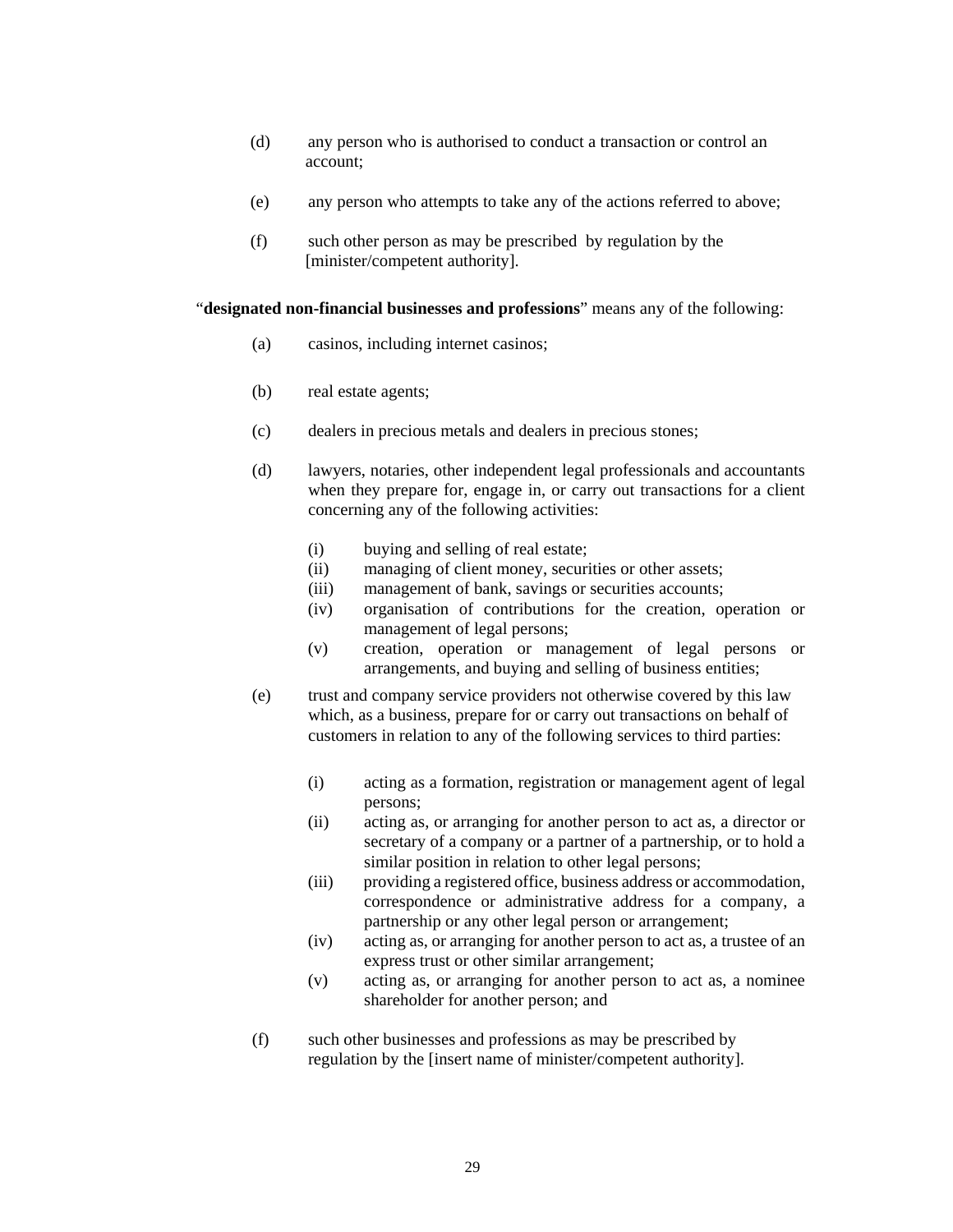**Drafting Note:** The selection of additional "designated non-financial businesses and professions" in a particular jurisdiction involves important policy and operational choices. The category was drafted to include both "gatekeepers" whose collaboration or negligence makes money laundering possible, and businesses other than financial institutions through which money may be laundered. Thus States may opt to include gaming and gambling houses, auction houses, lotteries as well as businesses that sell high value goods (such as car dealerships or high value electronic dealers) or goods that can be used to move criminal proceeds out of and back into cash. See *[FATF Recommendation 20](http://www.fatf-gafi.org/dataoecd/7/40/34849567.PDF)*.

For lawyers, notaries and other independent legal professionals and for trust and company service providers (TCSPs), under the definition section of the model provisions, they are a designated non-financial business and profession only when they engage in an activity that makes such a person subject to the preventive measures obligations set forth in this Part.

For instance, under *[FATF Recommendations 12](http://www.fatf-gafi.org/dataoecd/7/40/34849567.PDF)* and *16*, as a minimum standard, customer due diligence, record keeping, suspicious transaction reporting and internal control obligations apply to lawyers, notaries and other independent legal professionals only when they engage in the activities noted in subsection (d) of the model provision. *[FATF](http://www.fatf-gafi.org/dataoecd/7/40/34849567.PDF)  [Recommendation 12\(e\)](http://www.fatf-gafi.org/dataoecd/7/40/34849567.PDF)* makes TCSPs subject to customer due diligence and recordkeeping obligations when they prepare for or carry out specified transactions, and under *[FATF Recommendation 15](http://www.fatf-gafi.org/dataoecd/7/40/34849567.PDF)* subject to suspicious transaction reporting and internal control obligations when they engage in a specified transaction. The definition of TCSP in subsection (e) brings together the concepts reflected in the definition section of the FATF Recommendations together with the limitations in *[FATF Recommendations 12](http://www.fatf-gafi.org/dataoecd/7/40/34849567.PDF)* and *16*.

For subsection  $(d)(iv)$ , "management of legal persons" is suggested here rather than "management of companies" as is found in *[FATF Recommendations 12](http://www.fatf-gafi.org/dataoecd/7/40/34849567.PDF)* and *16*, as legal persons is a defined term under this model provisions.

For subsection (e)(4) relating to TCSPs, "or other similar arrangement" is included although not specifically set forth in the related FATF 40 definition. This is to make clear that similar arrangements are also covered, for instance the administration of an anstalt formed under Austrian, German, Liechtenstein and Swiss laws. Although such structures are not usual in common law jurisdictions, TCSPs located in common law jurisdictions may be involved in forming or otherwise advising regarding such arrangements.

"**document**" means a record of information kept in any form.

"**financial institution**" means any person or entity that conducts as a business one or more of the activities listed below for or on behalf of a customer:

- (a) acceptance of deposits and other repayable funds from the public, including private banking;
- (b) lending, including, but not limited to, consumer credit, mortgage credit, factoring (with or without recourse), and financing of commercial transactions, including forfeiting;
- (c) financial leasing other than with respect to arrangements relating to consumer products;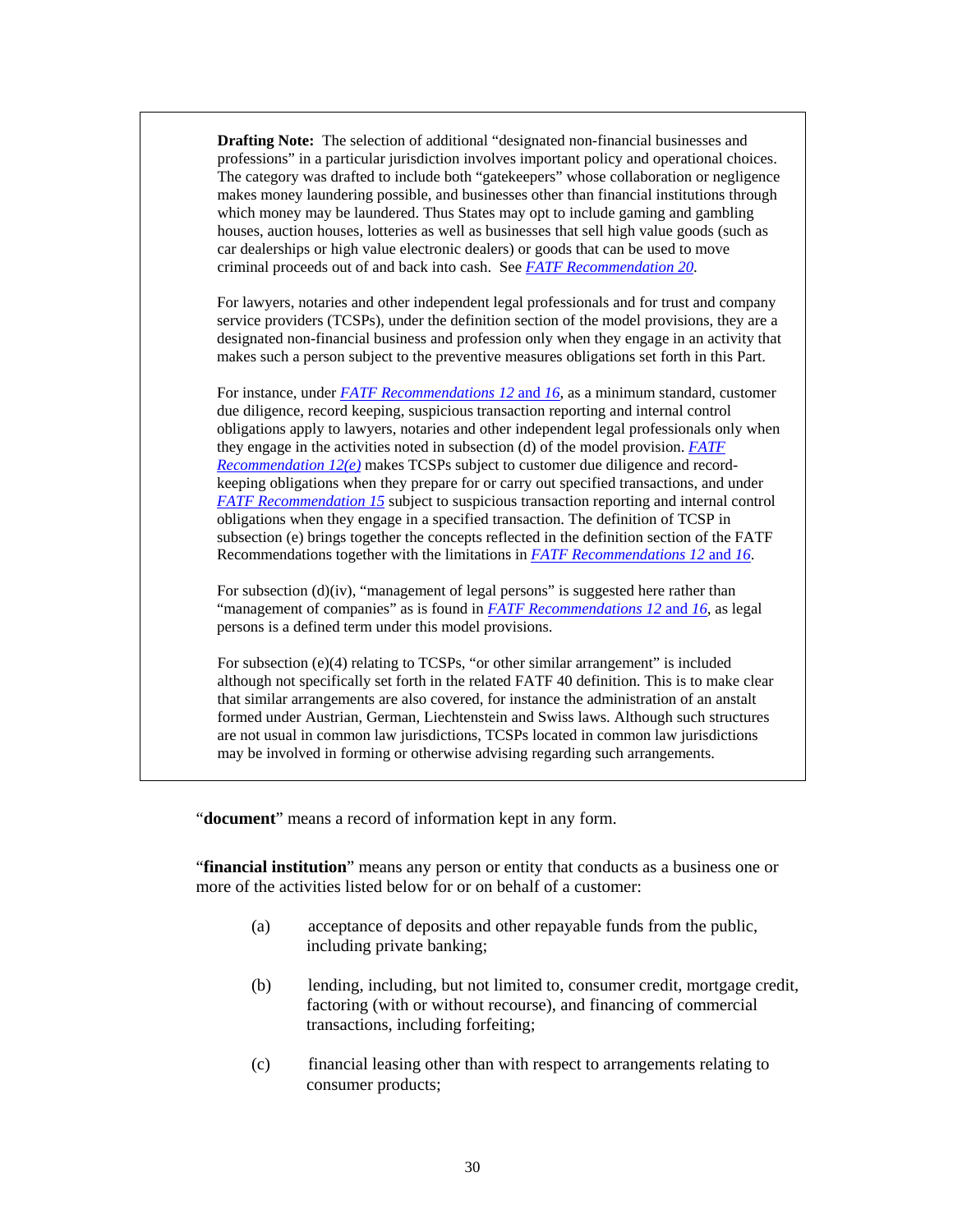- (d) the transfer of money or value;
- (e) issuing and managing means of payment, including, but not limited to, credit and debit cards, travellers' cheques, money orders and bankers' drafts, and electronic money;
- (f) issuing financial guarantees and commitments;
- (g) trading in (i) money market instruments, including, but not limited to, cheques, bills, certificates of deposit and derivatives; (ii) foreign exchange; (iii) exchange, interest rate and index instruments; (iv) transferable securities; and (v) commodity futures trading;
- (h) participation in securities issues and the provision of financial services related to such issues;
- (i) individual and collective portfolio management;
- (j) safekeeping and administration of cash or liquid securities on behalf of other persons;
- (k) investing, administering or managing funds or money on behalf of other persons;
- (l) underwriting and placement of life insurance and other investmentrelated insurance, including insurance intermediation by agents and brokers; and
- (m) money and currency changing.

**Drafting Note:** "Financial institutions" can be defined either by describing types of financial activities or types of businesses. The model provision above adopts the former approach.

One important advantage to using the types of financial activities, as the recommended language suggests, is that there is a greater degree of clarity that there is coverage in those instances where a person or firm is engaging in the activity but is not registered or otherwise formally recognized (for instance, an unregistered bank). Whichever approach is chosen, it is important that all businesses that perform any activities described above be covered by the statutory definition of financial institution. If authorities decide to list types of businesses, the list should contain a catch-all to capture any other entities that carry out the functions noted in the list above.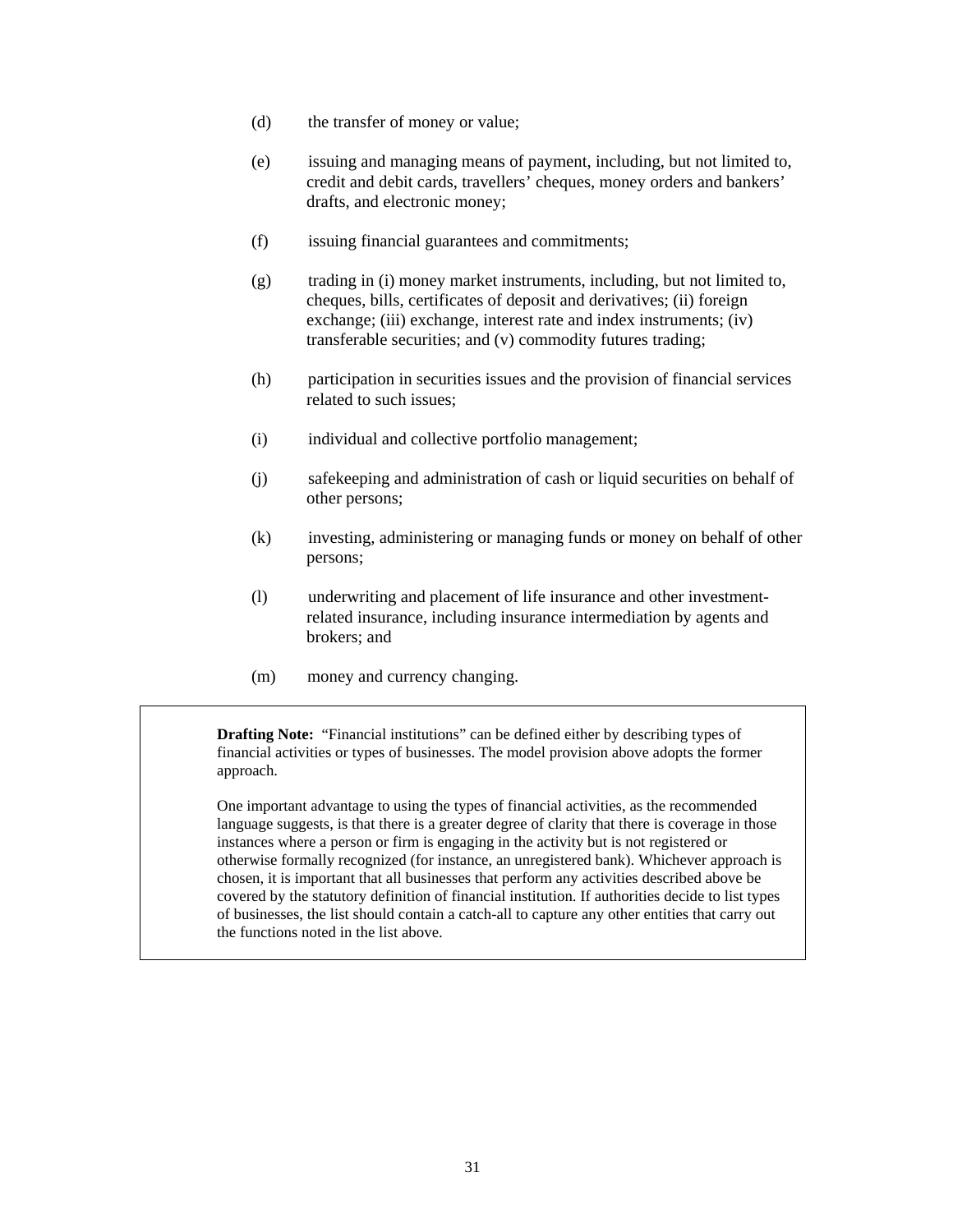| <b>Drafting Note continued:</b> A list might provide: |                                                                                                                                                                    |  |  |
|-------------------------------------------------------|--------------------------------------------------------------------------------------------------------------------------------------------------------------------|--|--|
| (a)                                                   | banks and other credit institutions;                                                                                                                               |  |  |
| (b)                                                   | life insurance and investment-related insurance companies, insurance<br>underwriters, and insurance agents and brokers;                                            |  |  |
| (c)                                                   | investment banks and firms;                                                                                                                                        |  |  |
| (d)                                                   | brokerage firms;                                                                                                                                                   |  |  |
| (e)                                                   | mutual funds and collective investment schemes;                                                                                                                    |  |  |
| (f)                                                   | mortgage companies;                                                                                                                                                |  |  |
| (g)                                                   | commercial and consumer credit companies;                                                                                                                          |  |  |
| (h)                                                   | persons that issue, manage or operate credit and/or debit card facilities;                                                                                         |  |  |
| (i)                                                   | leasing and/or finance companies other than companies that engage<br>solely in financial leasing for consumer products;                                            |  |  |
| (i)                                                   | funds management companies;                                                                                                                                        |  |  |
| (k)                                                   | check cashers and sellers or redeemers of travellers' cheques, money<br>orders, or other monetary instruments;                                                     |  |  |
| (1)                                                   | any person that engages in the purchase, sale or conversion of currency<br>as a business;                                                                          |  |  |
| (m)                                                   | any person that engages in funds transfers as a business;                                                                                                          |  |  |
| (n)                                                   | any person providing facilities for the safekeeping of cash or liquid<br>securities on behalf of other persons;                                                    |  |  |
| (o)                                                   | any other entity carrying out any of the following functions: (drafting<br>authorities should insert a list compatible with the FATF 40 list of<br>functions); and |  |  |
| (p)                                                   | such other activity, business or operation as prescribed by regulation by<br>the minister/competent authority.                                                     |  |  |

"**funds or other assets**" means financial assets, property of every kind, whether tangible or intangible, moveable or immovable, however acquired, and legal documents or instruments in any form, including electronic or digital, evidencing title to, or interest in, such funds or other assets, including but not limited to bank credits, travellers cheques, bank cheques, money orders, shares, securities, bonds, drafts or letters of credit, and any interest, dividends or other income on or value accruing from or generated by such funds or other assets.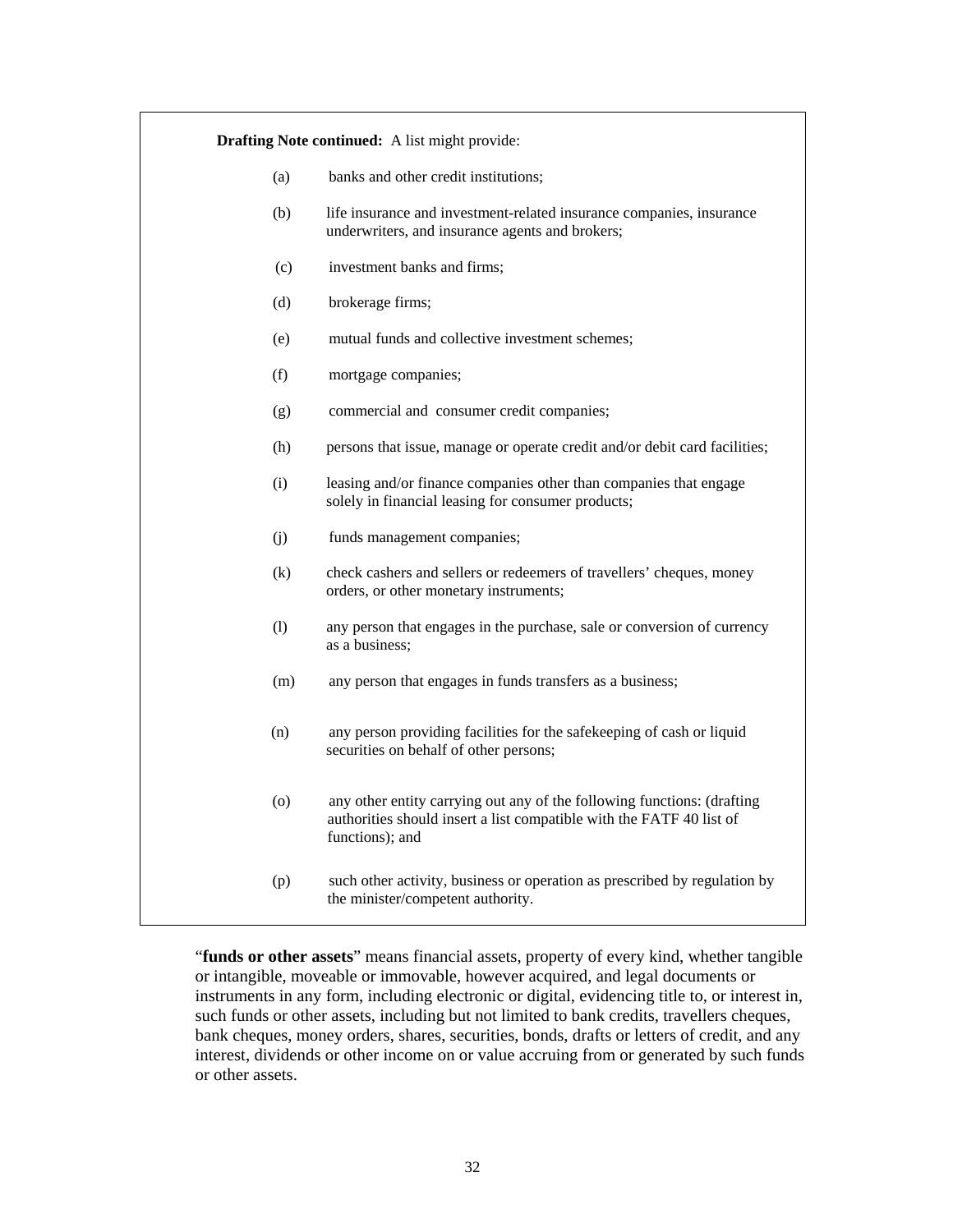**Drafting Note:** The definition of "funds or other assets"—a term used in this Part in several places—is the same as is in the *[Glossary to the FATF 40 Methodology](http://www.fatf-gafi.org/dataoecd/16/54/40339628.pdf)* and is the definition used in the *[Interpretative Note to SR III](http://www.fatf-gafi.org/document/53/0,3343,en_32250379_32236947_34261877_1_1_1_1,00.html#INSRIII)* (Freezing and Confiscating Terrorist Assets). If drafting authorities also want to include a separate definition of "funds," they should review the definition of "funds" in Part II in connection with the financing of terrorism offence.

"**funds transfer**" means any transaction carried out on behalf of an originator person through a financial institution by electronic means with a view to making an amount of money available to a beneficiary person at another financial institution. The originator and beneficiary may be the same person.

**Drafting Note:** The definition of "funds transfer" is the same as is in the *[Glossary to the](http://www.fatf-gafi.org/dataoecd/16/54/40339628.pdf)  [FATF 40 Methodology.](http://www.fatf-gafi.org/dataoecd/16/54/40339628.pdf)* 

"**financing of terrorism**" means any offence referred to in Part II, Section 4.

"**legal arrangement**" refers to express trusts or other similar legal arrangements.

"**Minister**" means the [the minister of (name Department or Ministry) or minister responsible for (specify)].

"**money laundering**" means any offence referred to in Part II, Section 3.

"**originator**" means the account holder, or where there is no account, the person that places the order with a financial institution to perform a wire transfer.

"**payable through account**" means a correspondent account used directly by a third party customer of the respondent financial institution to transact business on such party's own behalf or on behalf of another person.

"**person**" means any natural or legal person.

"**politically-exposed person**" means (i) any person who is or has been entrusted with a prominent public function in a foreign country, including, but not limited to a Head of State or of government, a senior politician, a senior government, judicial or military official, (ii) any person who is or has been an executive in a foreign country of a stateowned company, and (iii) any person who is or has been a senior political party official in a foreign country, and shall include any immediate family member or close associate of such persons.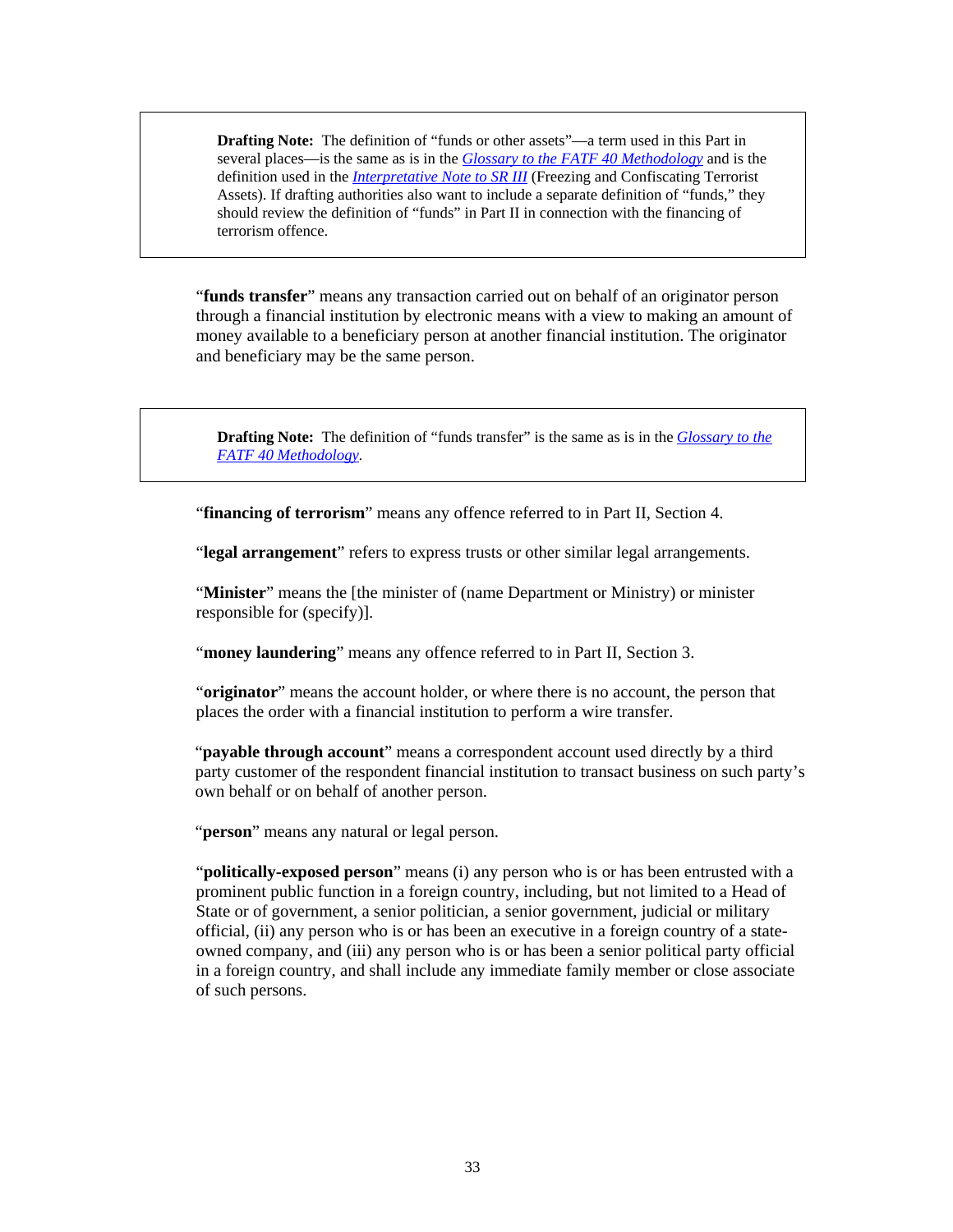**Drafting Note:** *FATF [Recommendation 6](http://www.fatf-gafi.org/dataoecd/7/40/34849567.PDF)* applies only in the case of foreign politicallyexposed persons (PEPs) and the definition set forth above limits a PEP to foreign persons.

However, the *[Interpretative Note to](http://www.fatf-gafi.org/dataoecd/7/40/34849567.PDF) Recommendation 6* notes that States are encouraged to extend the requirements to individuals who hold prominent public functions in their own country. It is noteworthy that the risks associated with PEPs are similar whether they are domestic or foreign-based.

Drafting authorities should decide whether to extend the application of the act to domestic PEPs, and if so, reformulate this definition so it is applicable to domestic as well as foreign PEPs.

"**proceeds**" and "**proceeds of crime**" means any property or economic advantage derived from or obtained directly or indirectly through the commission of a criminal offence [*Option: or in connection therewith*]. It shall include economic gains from the property and property converted or transformed, in full or in part, into other property.

**Drafting Note:** Regarding the optional language, it should be noted that a number of common law countries, for instance the United Kingdom and South Africa, make it clear in their legislation that benefits of criminal conduct include property obtained "in connection with" the offense. Adding this phrase expands the concept of proceeds somewhat. It should, for instance, make it clear in the case of a stand-alone money laundering prosecution where there is no prosecution for the predicate offence that the funds being laundered which are viewed primarily as proceeds of the predicate activity are also considered proceeds of the money laundering offence.

Drafting authorities should be aware of proportionality issues where legitimately-acquired property is commingled with proceeds and ensure in some manner that courts need not consider legitimately-acquired partial interests in property as proceeds.

"**property**" means assets of every kind, whether tangible or intangible, corporeal or incorporeal, moveable or immovable, however acquired, and legal documents or instruments in any form, including electronic or digital, evidencing title to, or interest in, such assets, including but not limited to currency, bank credits, deposits and other financial resources, travellers cheques, bank cheques, money orders, shares, securities, bonds, drafts and letters of credit, whether situated in [insert name of State] or elsewhere, and includes a legal or equitable interest, whether full or partial, in any such property.

**Drafting Note:** "Property" is the term used in this Part rather than "funds." The *[Vienna](http://www.unodc.org/pdf/convention_1988_en.pdf)* and *[Palermo Convention](http://www.unodc.org/documents/treaties/UNTOC/Publications/TOC%20Convention/TOCebook-e.pdf)s* and the *[UN Convention Against Corruption](http://www.unodc.org/documents/treaties/UNCAC/Publications/Convention/08-50026_E.pdf)* use the term "property" to refer to assets that may be subject to those instruments. "Property" is the term used in Part IV (Preventive Measures), Part VI (Conviction-based Confiscation, Benefit Recovery and Extended Benefit Recovery Orders), and Part VII (Civil Forfeiture) rather than "funds" a term used in the *[International Convention for the Suppression of the](http://www.un.org/law/cod/finterr.htm)  [Financing of Terrorism](http://www.un.org/law/cod/finterr.htm)* to express the same concept.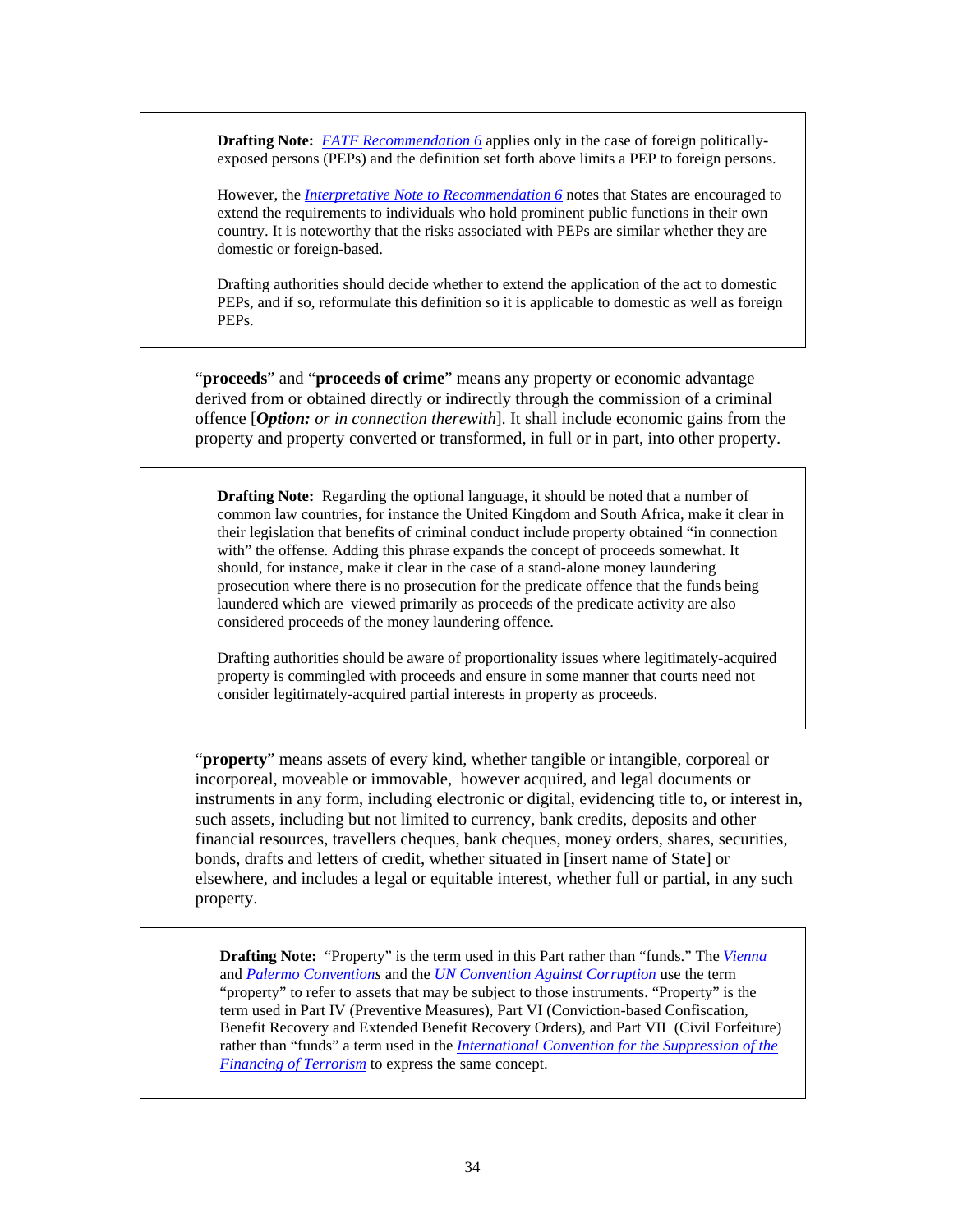**Drafting Note continued:** "Funds" as defined by the *[Terrorism Financing Convention](http://www.un.org/law/cod/finterr.htm)* adds an illustrative list "including but not limited to" that sets forth various examples of covered assets.

The model provisions' definition of "property" includes the *[Vienna](http://www.unodc.org/pdf/convention_1988_en.pdf)* and *[Palermo](http://www.unodc.org/documents/treaties/UNTOC/Publications/TOC%20Convention/TOCebook-e.pdf)  [Convention](http://www.unodc.org/documents/treaties/UNTOC/Publications/TOC%20Convention/TOCebook-e.pdf)s* and *[UN Convention Against Corruption](http://www.unodc.org/documents/treaties/UNCAC/Publications/Convention/08-50026_E.pdf)* terminology, supplemented by the illustrative examples from the *[Financing of Terrorism Convention.](http://www.un.org/law/cod/finterr.htm)* It adds the examples of "currency" and "deposits and other financial resources" to remove any doubt that those items are included, and language providing that the definition applies wherever the property is located. See also definitions in the *[Glossary to the FATF Methodology.](http://www.fatf-gafi.org/dataoecd/16/54/40339628.pdf)* 

Both "property" and "funds" differ from "funds or other assets." "Funds and other assets" does not include the language providing that the definition applies wherever the property is located, and does not include the illustrative examples "currency" and "deposits and other financial resources." It expressly includes income or other value accruing from or generated by assets, whereas such income or value is not mentioned in the definitions of "property" or of "funds".

"**record**" means any material on which information is recorded or marked and which is capable of being read or understood by a person, or by an electronic system or other device.

"**shell bank**" means a bank that has no physical presence in the country in which it is incorporated and licensed, unless such bank is wholly owned by one or more financial institutions forming part of a regulated financial services group that is subject to effective consolidated supervision.

**Drafting Note:** This definition of a shell bank reflects *[FATF Recommendation 18](http://www.fatf-gafi.org/dataoecd/7/40/34849567.PDF)* which permits a shell bank that is "affiliated" with a regulated financial group, i.e., that operates under internationally recognized supervisory standards. The exception was designed to permit joint ventures as well as majority ownership of such banks.

The definition above permits the possibility of a joint venture of more than two banks assuming each is subject to necessary supervision.

"**suspicious transaction report**" means a report required to be made under Section 21 of this Act.

"**transaction**" means a purchase, sale, loan, pledge, gift, transfer, delivery or other disposition, or the arrangement thereof, and includes but is not limited to:

- (a) opening of an account;
- (b) any deposit, withdrawal, exchange or transfer of funds in any currency whether in cash or by cheque, payment order or other instrument or by electronic or other non-physical means;
- (c) the use of a safety deposit box or any other form of safe deposit;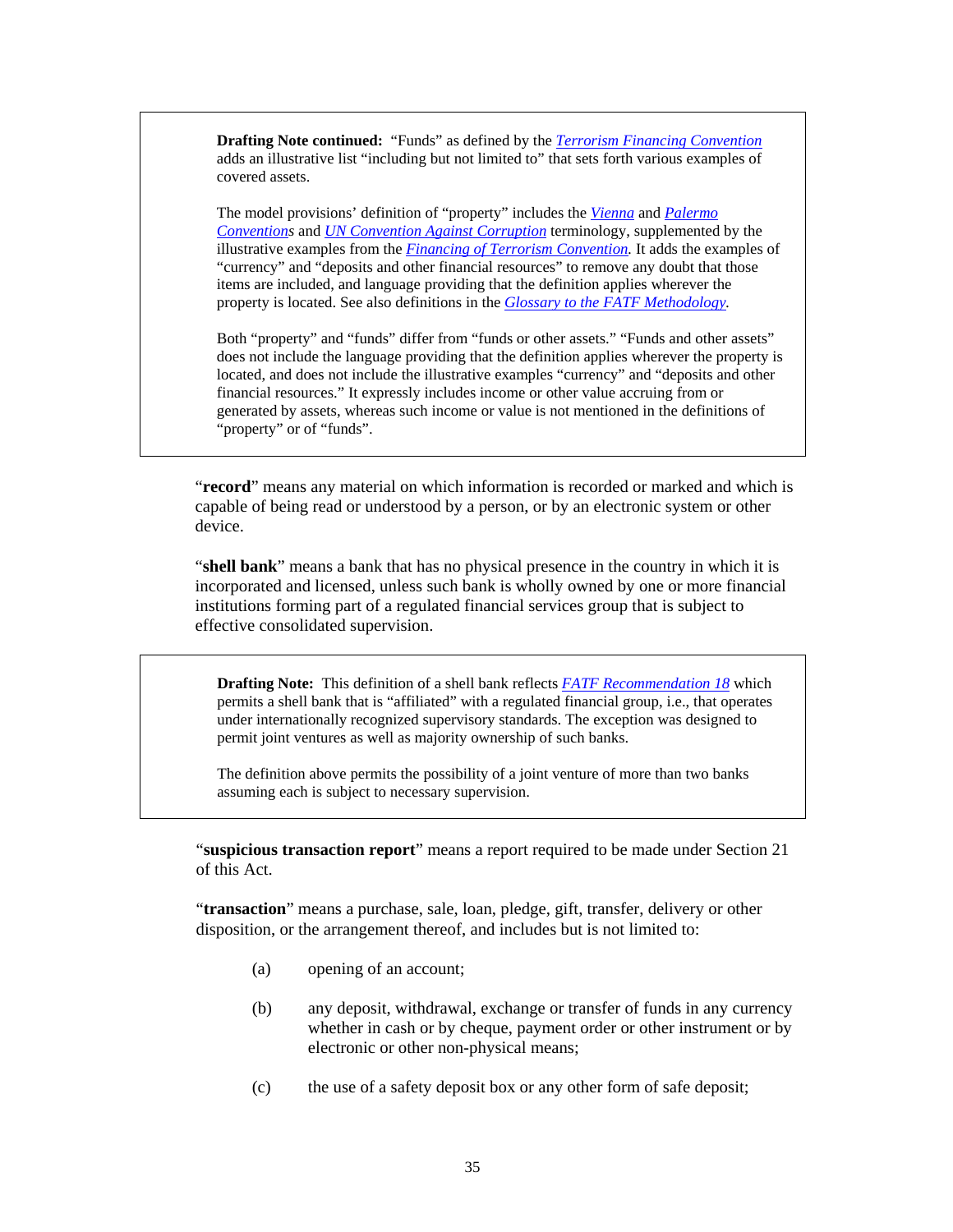- (d) entering into any fiduciary relationship;
- (e) any payment made or received in satisfaction, in whole or in part, of any contractual or other legal obligation;
- (f) any payment made in respect of a lottery, bet or other game of chance;
- (g) establishing or creating a legal person or legal arrangement; and
- (h) such other transaction as may be prescribed by the [minister/competent authority] by regulation.

**Drafting Note:** Subsection (g) should ensure that the concept of transaction includes a lawyer's actions in establishing a legal person.

"**wire transfer**" means any transaction carried out on behalf of an originator through a financial institution (including an institution that originates the wire transfer and an intermediary institution that participates in completion of the transfer) by electronic means with a view to making an amount of money available to a beneficiary person at another financial institution.

(2) The [insert name of minister/competent authority] may make regulations for the implementation of the provisions of this Act.

### **Customer Identification Provisions**

#### **Section 8. Customer Identification and Account Opening Procedures**

(1) **Ban on Anonymous Accounts.** Financial institutions and designated non-financial business and professions shall not establish or maintain anonymous accounts, or accounts in fictitious names.

(2) **Identification Requirements**. Subject to the special identification requirements of subsection (3), financial institutions and designated non-financial business and professions shall identify their customers and verify their customers' identities by means of reliable and independent source documents or information, such as a passport, a driver's license, a national identification document or a certified certificate of incorporation, when:

- (a) opening an account for or otherwise establishing a business relationship with a customer;
- (b) the customer, who is neither an account holder nor in an established business relationship with the financial institution, wishes to carry out a transaction in an amount equal to or above [15,000 EUR/USD] whether conducted as a single transaction or several transactions that appear to be linked, provided that if the amount of the transaction is unknown, the customer's identification shall be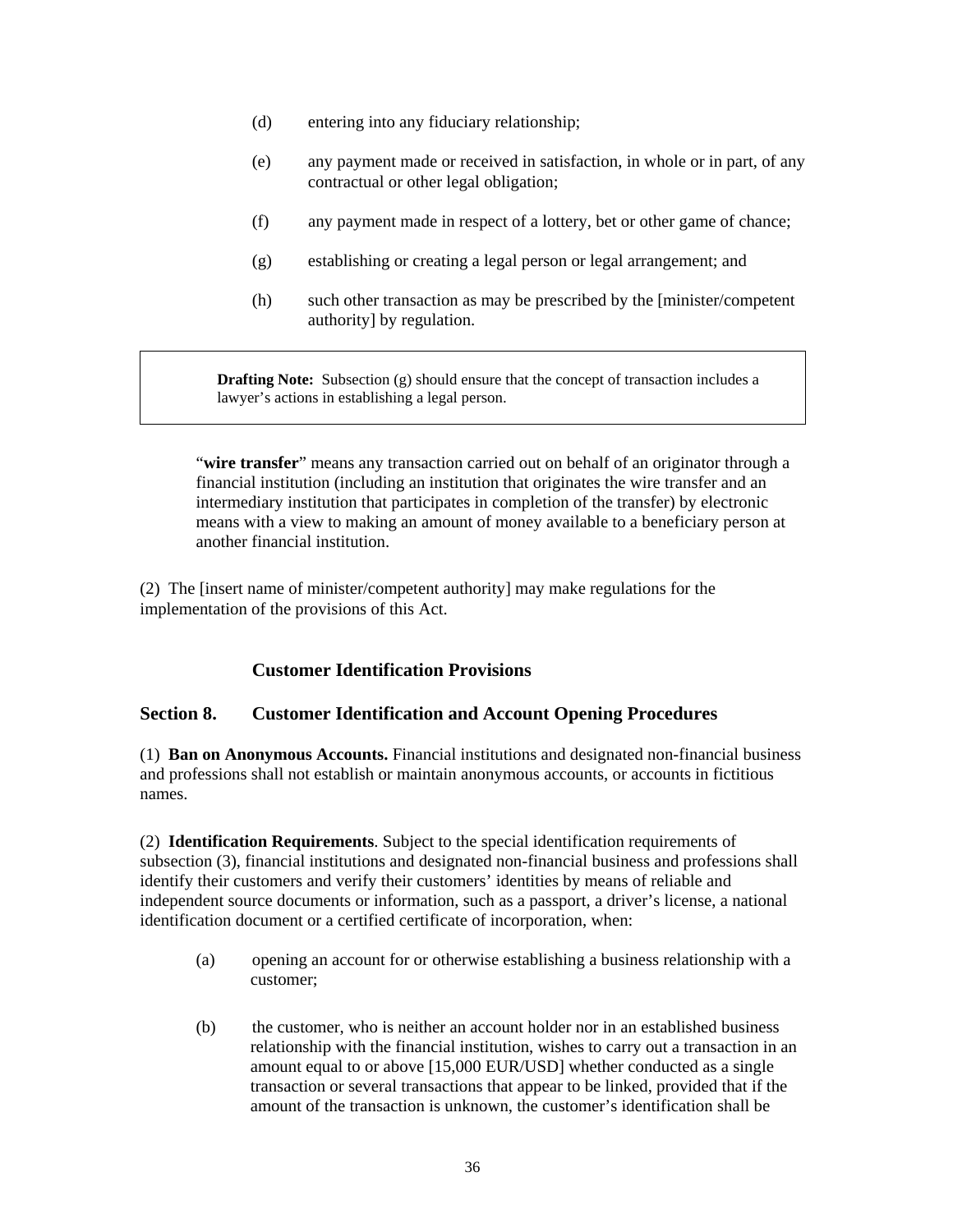verified as soon as the amount of the transaction has reached [15,000 EUR/USD];

- (c) notwithstanding subsection (b), the customer wishes to carry out a domestic or international wire transfer of monetary amounts in the amount equal to or above [1,000 EUR/USD];
- (d) doubts exist about the veracity or adequacy of previously obtained customer identification information; or
- (e) there is a suspicion of money laundering or financing of terrorism involving the customer or the customer's account.

**Drafting Note:** Drafters should consider the specific kinds of documents or information that, in the specific setting within the jurisdiction, would constitute "reliable and independent source documents and information," and add to or delete from the list in the chapeau.

Drafters may also want to include a provision stating that the minister may prescribe by regulation the documents or information that constitute reliable and independent documents or information.

The monetary amounts in italics are a minimum requirement under the FATF 40. In choosing how to proceed, a smaller amount may be inserted.

(3) **Special Identification Requirements**. Unless there is a suspicion of money laundering or financing of terrorism, in which case identification and verification must take place without regard to any monetary threshold,

(a) casinos shall become subject to the obligations of Section 8(2) to identify and verify the identity of their customers when customers open an account or engage in financial transactions equal to or above [3,000 EURO/USD];

**Drafting Note:** As the *[Methodology](http://www.fatf-gafi.org/dataoecd/16/54/40339628.pdf)* to the *[FATF 40 Recommendations](http://www.fatf-gafi.org/dataoecd/7/40/34849567.PDF)* at Criterion 12.1(a) (footnote 21) notes, conducting customer identification at the entry to a casino could be, but is not necessarily, sufficient. For the standard to be met, a casino must be able to link customer due diligence information for a particular customer to the transactions the customer conducts in the casino.

- (b) dealers in precious metals and dealers in precious stones [*Option: and other dealers in high value goods*] shall become subject to the obligations of Section 8(2) to identify and verify the identity of their customers whenever receiving payment in currency in an amount of [15,000 EURO/USD] or more; and
- (c) real estate agents shall identify and verify the identity of the vendor and purchaser in accordance with Section 8(2) when involved in transactions concerning the buying or selling of real estate.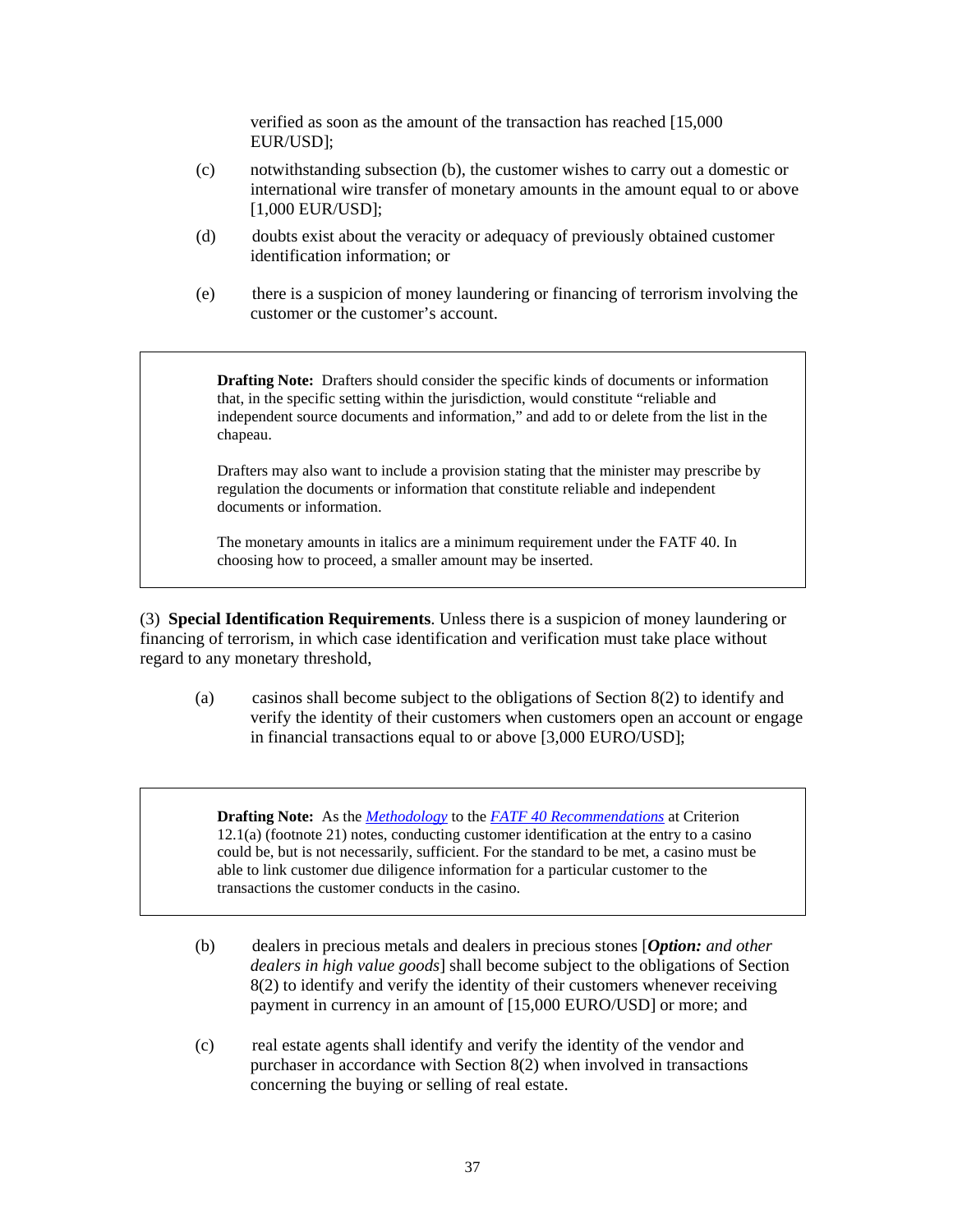**Drafting Note:** The monetary thresholds set forth in Sections 3(a) and (b) reflect the minimum set forth in the *[Interpretative Note to Recommendations 5, 12 and 16](http://www.fatf-gafi.org/dataoecd/7/40/34849567.PDF)*. There are no thresholds or limitations in Section 8(3) with respect to lawyers, other legal professionals or trust and service company providers. Such professionals must always identify and verify regardless of threshold when, because of the activity they are engaging in, they come within the definition of a designated non-financial business or entity. When they are not engaged in such activities, they are not covered by the provisions of the model provisions.

(4) **Timing of customer identification.** The identification and verification of the identity of each customer, and obtaining of other information required by this section, shall take place before the establishment an account, or of a business relationship (or before the carrying on of further business, if money laundering or financing of terrorism is suspected or if doubts exist about the veracity or adequacy of previously-obtained customer identification information), provided that the [insert name of minister or competent authority] may prescribe the circumstances in which the verification of identity may be completed as soon as reasonably practicable after the commencement of the business if (i) the risk of money laundering or financing of terrorism is effectively managed, and (ii) a delay in verification is essential not to interrupt the normal conduct of business.

(5) **Information to be obtained on customers.** Financial institutions and designated nonfinancial business and professions shall, with respect to each customer, obtain and verify, as part of their obligation under subsections (2) and (3):

- (a) for a natural person, the full name and address, date and place of birth;
- (b) for a legal person the corporate name, head office address, identities of directors, proof of incorporation or similar evidence of legal status and legal form, provisions governing the authority to bind the legal person, and such information as is necessary to understand the ownership and control of the legal person;
- (c) for legal arrangements, the name of trustees, the settlor, and the beneficiary of express trusts, and any other parties with authority to manage, vary or otherwise control the arrangement;
- (d) in addition to the identity of the customer, the identity of any person acting on behalf of a customer, including evidence that such person is properly authorised to act in that capacity;
- (e) information on the intended purpose and nature of each business relationship;
- (f) sufficient information about the nature and business of the customer to permit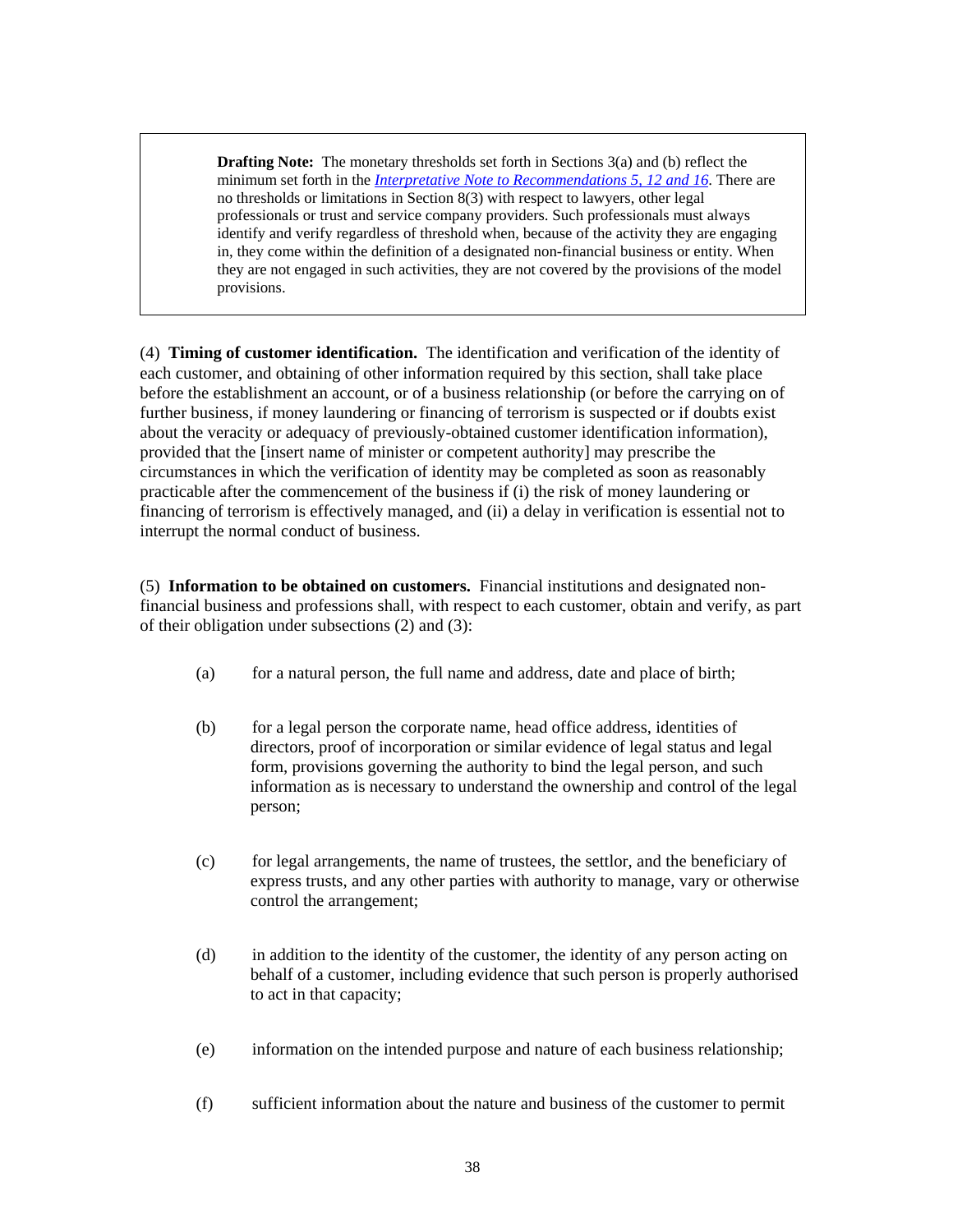the financial institution or designated business or profession to fulfil its obligations under this Act.

(6) **Information to be obtained on beneficial owners.** Financial institutions and designated non-financial business and professions shall, as part of their obligation under subsections (2) and (3), identify the beneficial owner and shall take such reasonable measures as are necessary to verify the identity of the beneficial owner, provided that the [insert name of minister or competent authority] may prescribe circumstances, such as the ownership of publicly-held corporations, in which such identification and verification is not necessary.

> **Drafting Note:** Identifying the beneficial owner means both: (1) where the customer is a legal person, identifying who owns the legal person, and (2) identifying the actual owner of the funds that the customer is depositing or otherwise dealing with.

(7) **Existing customers**. A financial institution or designated non-financial business and profession shall apply the identification and verification requirements of subsections (2) and (3) to customers and beneficial owners with which it had a business relationship at the time of the coming into force of this Act on a risk-sensitive basis depending on the type and nature of the customer, business relationship, product or transactions, or as may otherwise be prescribed by the [insert name of minister or competent authority] by regulation.

> **Drafting Note:** A framework can provide for a financial institution to apply reduced or simplified measures in a few settings because the risks are low.

As the Methodology to the *[FATF 40 Recommendations](http://www.fatf-gafi.org/dataoecd/7/40/34849567.PDF)* at Criteria 5.9 -5.12 makes clear, although the general rule is that customers must be subject to the full range of customer due diligence (CDD) measures, including the requirement to identify the beneficial owner, there are circumstances where the risk of money laundering or terrorist financing is lower, where information on the identity of the customer and the beneficial owner of a customer is publicly available, or where adequate checks and controls exist elsewhere in a national system.

In such circumstances, it could be reasonable for a country to allow its financial institutions to apply simplified or reduced CDD measures when identifying and verifying the identity of the customer and the beneficial owner.

Examples (as set forth following Criterion 5.9 in the *[FATF 40 Methodology](http://www.fatf-gafi.org/dataoecd/16/54/40339628.pdf)*) are:

(a) financial institutions – provided that they are subject to requirements to combat money laundering and terrorist financing consistent with the FATF Recommendations and are supervised for compliance with those requirements.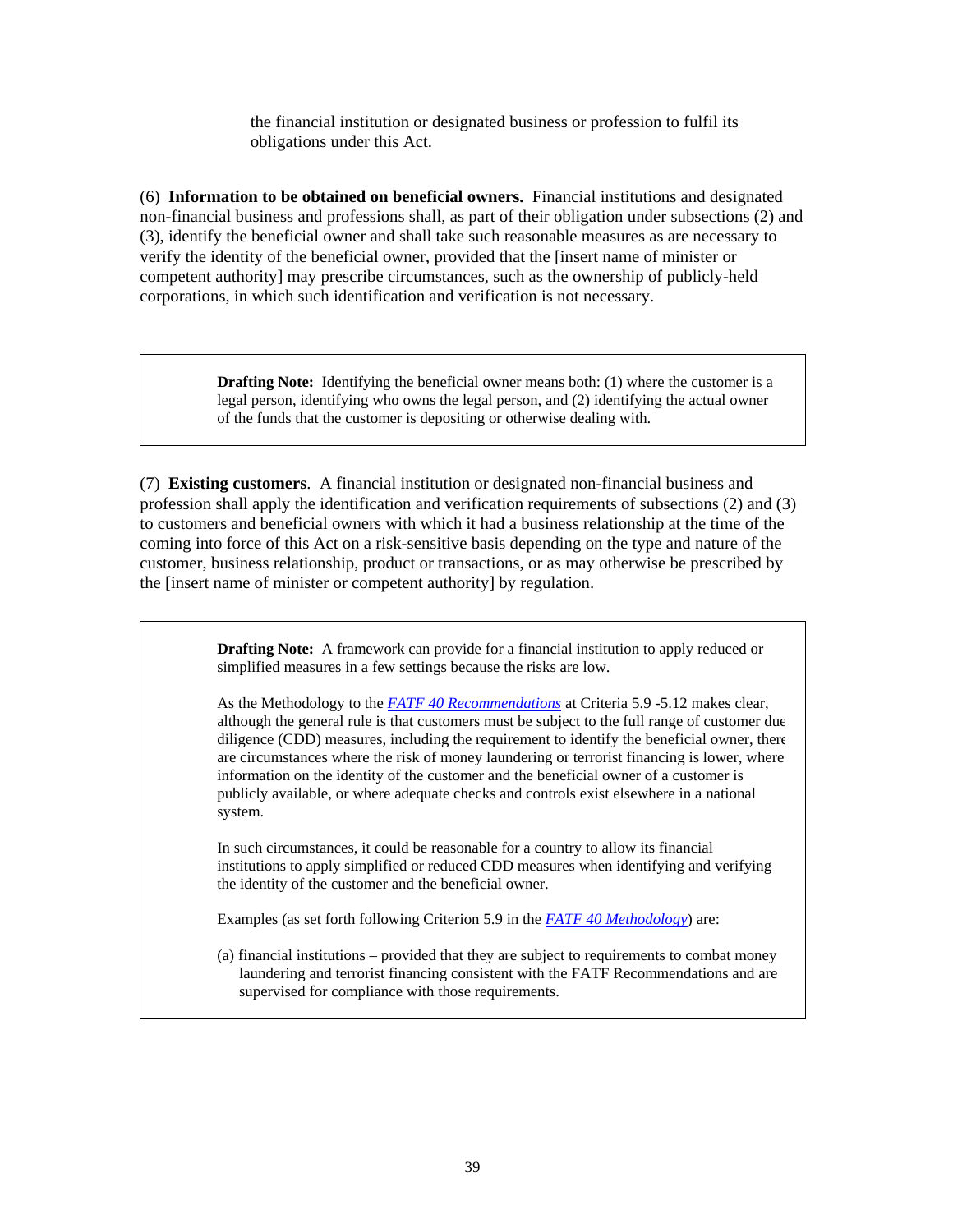

#### *Section 9. Option: Reliance on Identification by Third Parties*

[*Financial institutions*] [*designated non-financial business and profession*s] [*both*] *may rely on intermediaries or other third-parties to perform customer identifications as required by Section 8, if:* 

- *(a) there is no suspicion of money laundering or the financing of terrorism;*
- *(b) information on the identity of each customer and beneficial owner is provided immediately on opening of the account or commencement of the business relationship; and*
- *(c) the financial institution or designated non-financial business and profession are satisfied that the third party:* 
	- *(i) is able to provide without delay copies of identification information and other documents relating to the obligation of due diligence upon request, and*
	- *(ii) is established in or is subject to the jurisdiction of a State where such person is subject to requirements equivalent to those specified in this Act, and is supervised for compliance with those requirements in a manner equivalent to those applicable in* [*insert name of State*].*.*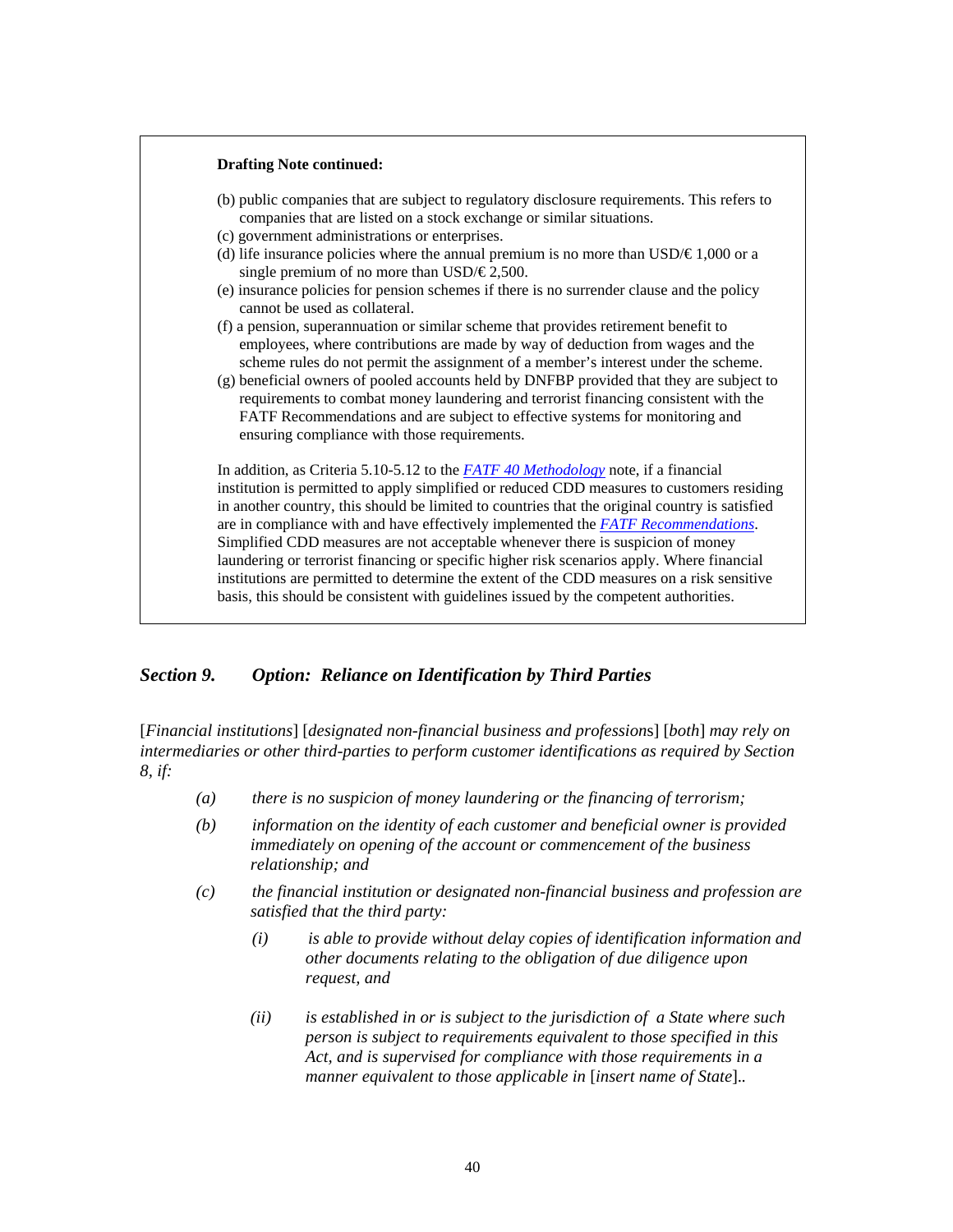*A third party referenced in (c) may not claim professional privilege or a similar principle or rule with respect to the customer identification and beneficial ownership information and documentation involved.* 

*The* [*insert name of minister/competent authority*] *may prescribe those jurisdictions that he considers fulfil the terms of subsection 9(c)(ii).* 

*Notwithstanding any other provision in this subsection, the* [*financial institution*] [*designated non-financial business and profession*] [*both*] *relying on the third party has the ultimate responsibility for compliance with this Act, including all of the due diligence and reporting requirements thereof.*

> **Drafting Note:** Under *[FATF Recommendation 9](http://www.fatf-gafi.org/dataoecd/7/40/34849567.PDF)*, States may opt to permit financial institutions to rely on third parties to conduct customer identification subject to specific qualifications. This optional subsection would provide a legislative base for such a practice.

#### **Section 10. Customers not Physically Present**

Financial institutions and designated non-financial business and professions shall take adequate measures to address the specific risk of money laundering and financing of terrorism in the event they conduct business relationships or execute transactions with a customer that is not physically present for purposes of identification. Such measures shall ensure that the due diligence is no less effective than where the customer appears in person, and may require additional documentary evidence, or supplementary measures to verify or certify the documents supplied, or confirmatory certification from financial institutions or other documentary evidence or measures, as may be prescribed by regulation by the [insert name of minister/competent authority].

#### **Section 11. High Risk Customers and Politically-exposed Persons**

Financial institutions and designated non-financial business and professions shall have appropriate risk management systems:

(1) to identify customers whose activities may pose a high risk of money laundering and financing of terrorism and shall exercise enhanced identification, verification and ongoing due diligence procedures with respect to such customers; and

(2) to determine if a customer or a beneficial owner is a politically-exposed person and if so shall:

(a) obtain approval from senior management before establishing a business relationship with a customer, or later, as soon as an existing customer is identified as a politically-exposed person;

(b) take all reasonable measures to identify the source of wealth and funds and other assets of the customer; and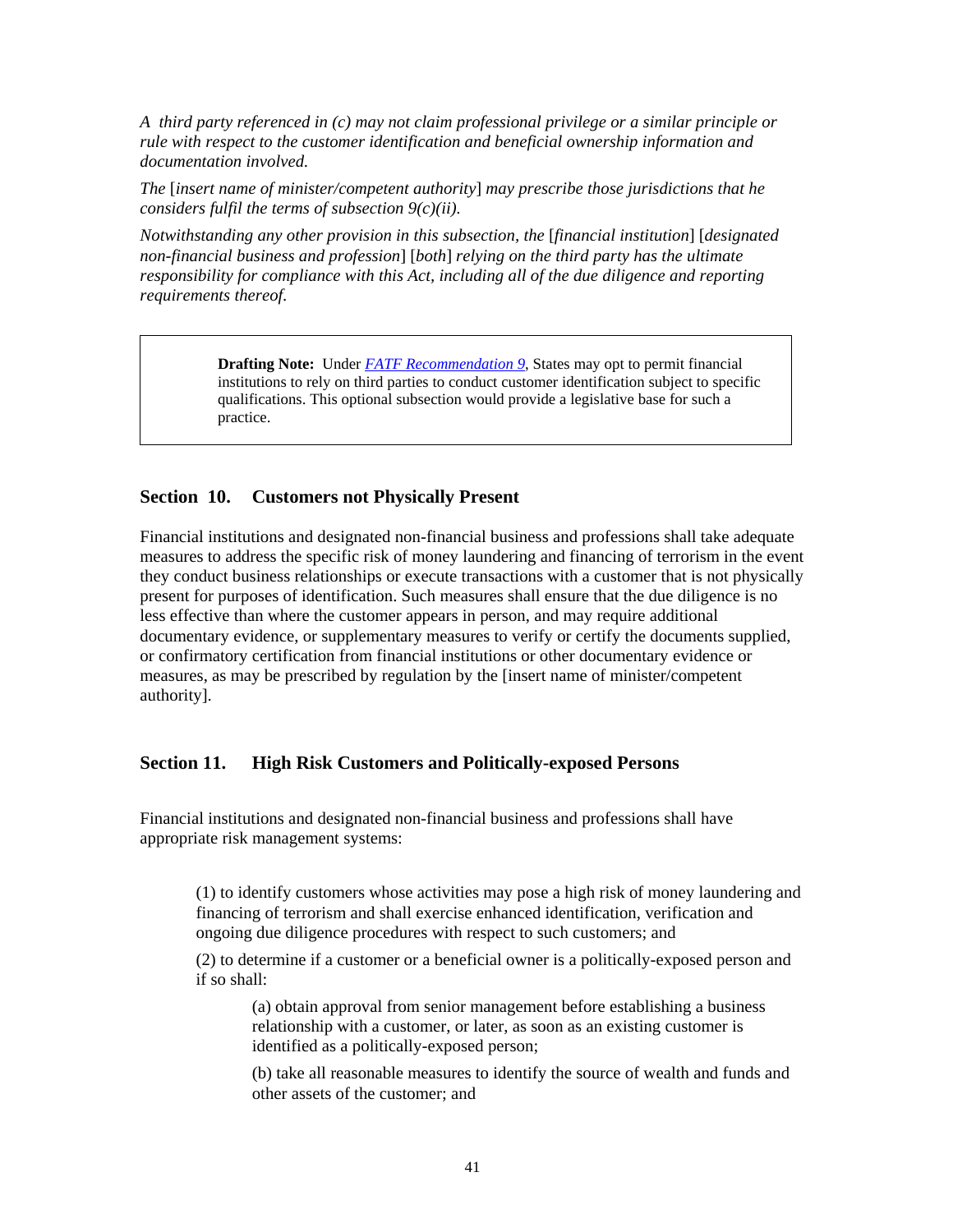(c) provide increased and ongoing monitoring of the customer and the business relationship to prevent money laundering or the commission of other offences and to permit the financial institution, designated businesses and professions to fulfil their obligations under this Act, including all of the due diligence and reporting requirements thereof.

## **Section 12. Identification and Account-opening for Cross-border Correspondent Banking Relationships**

When entering into cross-border correspondent banking relationships, financial institutions shall:

(1) identify and verify the identification of respondent institutions with which they conduct correspondent banking relationships;

(2) collect information on the nature of the respondent institution's activities;

(3) based on publicly-available information, evaluate the respondent institution's reputation and the nature of supervision to which it is subject;

(4) obtain approval from senior management before establishing a correspondent banking relationship;

(5) evaluate the controls implemented by the respondent institution with respect to antimoney laundering and combating the financing of terrorism;

(6) establish an agreement on the respective responsibilities of each party under the relationship;

(7) in the case of a payable-through account, ensure that the respondent institution has verified its customer's identity, has implemented mechanisms for ongoing monitoring with respect to its clients, and is capable of providing relevant identifying information on request;

(8) not enter into or continue business relations with a shell bank; and

(9) not enter into or continue business relations with a respondent financial institution in a foreign country if the respondent institution permits its accounts to be used by a shell bank.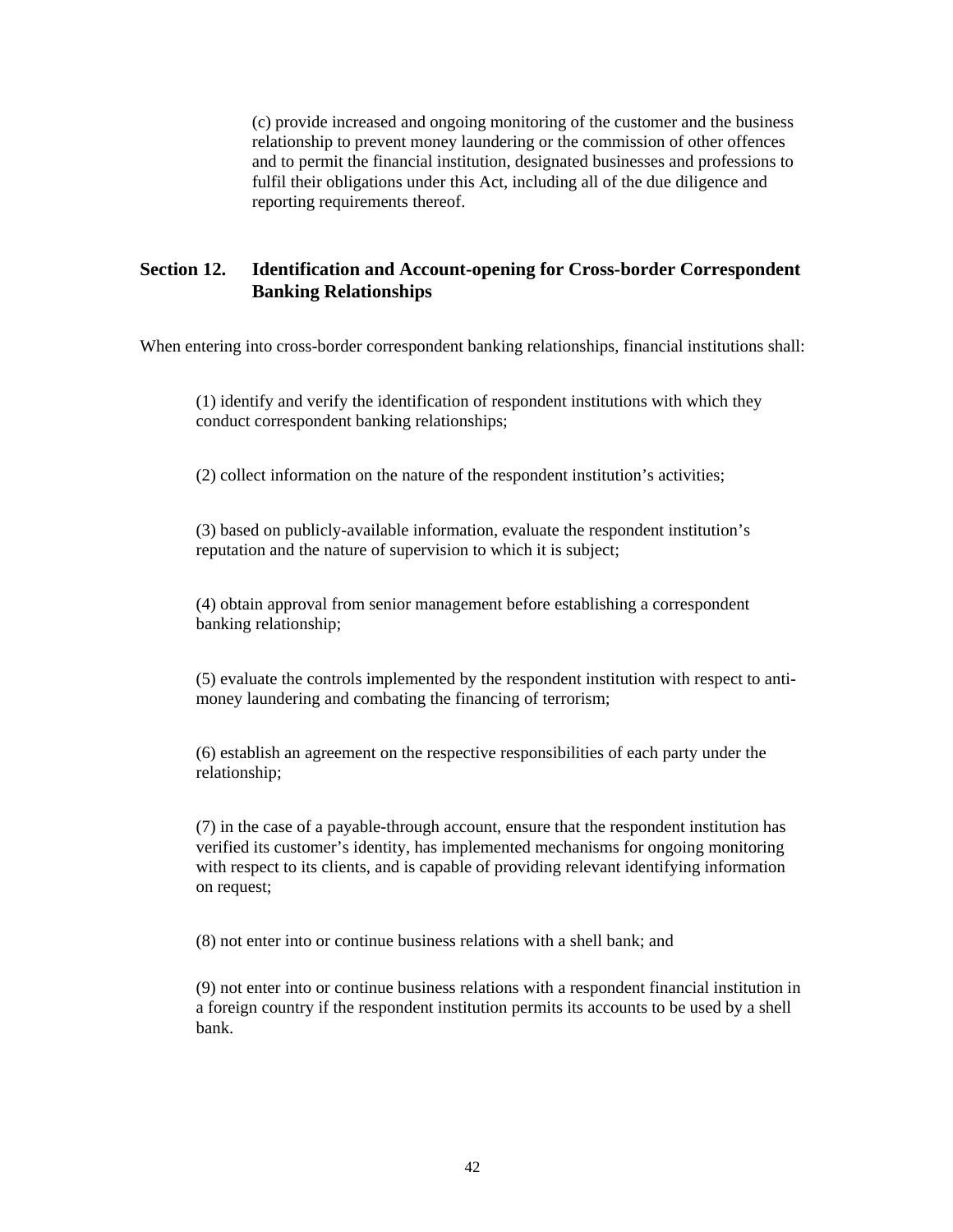#### **Section 13. Inability to Fulfil Customer Identification Obligations**

A financial institution or designated non-financial business and profession that cannot fulfil the requirements of Sections 8 through 12 with respect to any customer shall not establish an account for or maintain the business relationship with that customer. Where appropriate, it shall make a report to [insert name of FIU] in accordance with this law.

## **Provisions on Ongoing Obligations of Financial Institutions and Designated Non-financial Businesses and Professions**

#### **Section 14. Record-keeping**

(1) Financial institutions and designated non-financial business and professions shall maintain all books and records with respect to their customers and transactions as set forth in subsection (2), and shall ensure that such records and the underlying information are available on a timely basis to [insert name of FIU] [*Variant: and insert name of other competent authorities*].

(2) Such books and records referenced in subsection (1) shall include, as a minimum:

- (a) account files, business correspondence, and copies of documents evidencing the identities of customers and beneficial owners obtained in accordance with the provisions in this law, all of which shall be maintained for not less than five years after the business relationship has ended;
- (b) records on transactions sufficient to reconstruct each individual transaction for both account holders and non-account holders which shall be maintained for not less than five years from the date of the transaction;
- (c) the findings set forth in writing pursuant to Section 17(3) and related transaction information which shall be maintained for at least five years from the date of the transaction; and
- (d) copies of all suspicious transaction reports made pursuant to Section 21, including any accompanying documentation, which shall be maintained for at least five years from the date the report was made.

## **Section 15. Internal Programs to Combat Money Laundering and Financing of Terrorism**

(1) Financial institutions and designated non-financial business and professions shall develop and implement programs for the prevention of money laundering and financing of terrorism. Such programs shall include the following: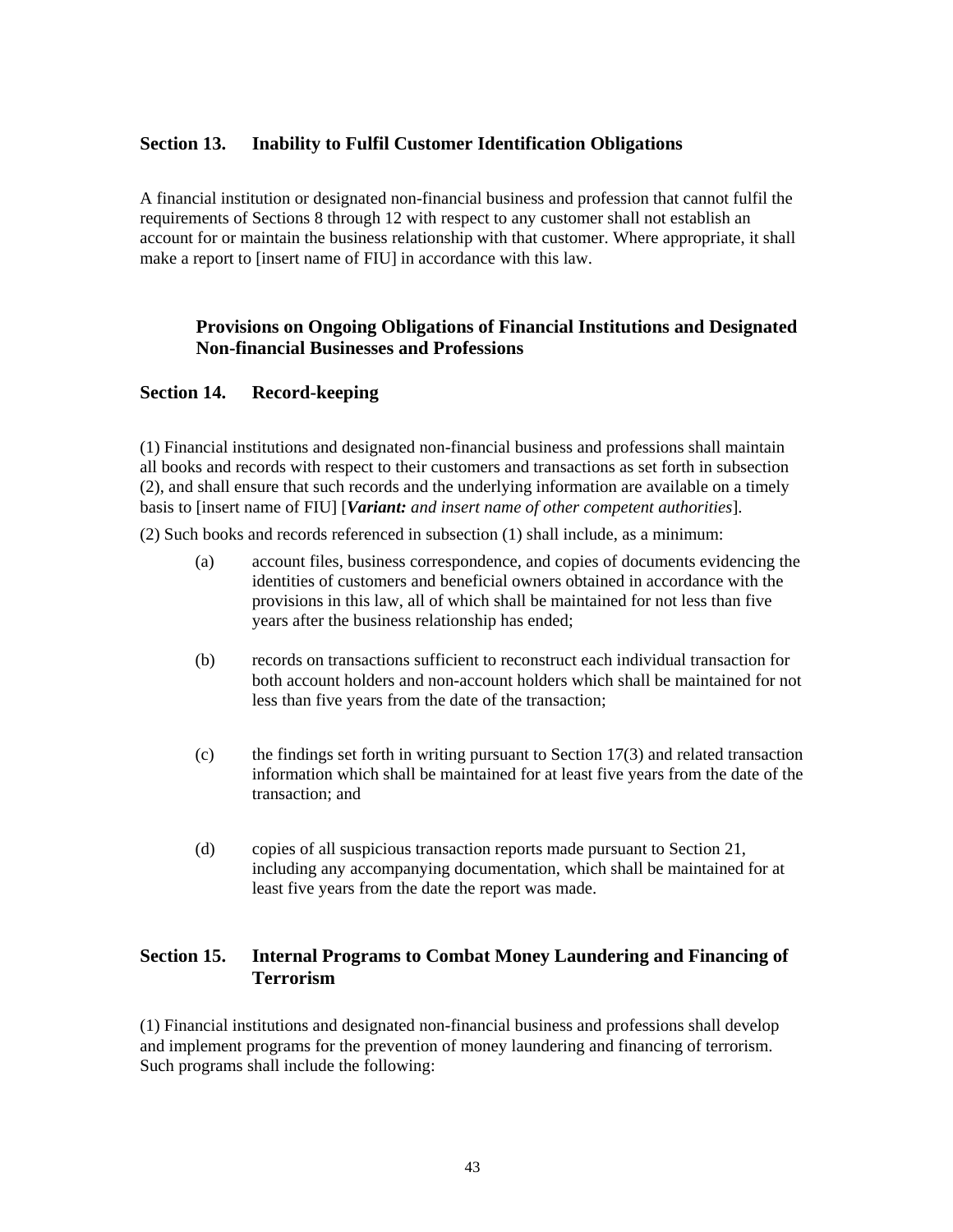- (a) internal policies, procedures and controls to fulfil obligations pursuant to this Act;
- (b) adequate screening procedures to ensure high standards when hiring employees;
- (c) ongoing training for officers and employees to make them aware of the laws and regulations relating to money laundering and the financing of terrorism, to assist them in recognising transactions and actions that may be linked to money laundering or financing of terrorism and instruct them in the procedures to be followed in such cases;
- (d) policies and procedures to prevent the misuse of technological developments including those related to electronic means of storing and transferring funds or value; and
- (e) independent audit arrangements to review and verify compliance with and effectiveness of the measures taken in accordance with this law.

(2) Financial institutions and designated non-financial business and professions shall designate a compliance officer at management level to be responsible for the implementation of, and ongoing compliance with, this law by the institution. Such compliance officer shall have ready access to all books, records and employees of the institution or designated non-financial business and profession necessary to fulfil his responsibilities.

(3) The [insert name of minister/competent authority] may prescribe the type and extent of measures financial institutions and designated non-financial businesses and professions shall undertake with respect to each of the requirements in this section having regard to the risk of money laundering and financing of terrorism and the size of the business or profession.

#### **Section 16. Ongoing Due Diligence**

Financial institutions and designated non-financial business and professions shall exercise ongoing due diligence with respect to the business relationship which shall include:

- (1) maintaining current information and records relating to the customer and beneficial owner;
- (2) closely examining the transactions carried out in order to ensure that such transactions are consistent with their knowledge of their customer, the customer's commercial or personal activities and risk profile; and
- (3) ensuring the obligations pursuant to Sections 11 and 12 relating to high risk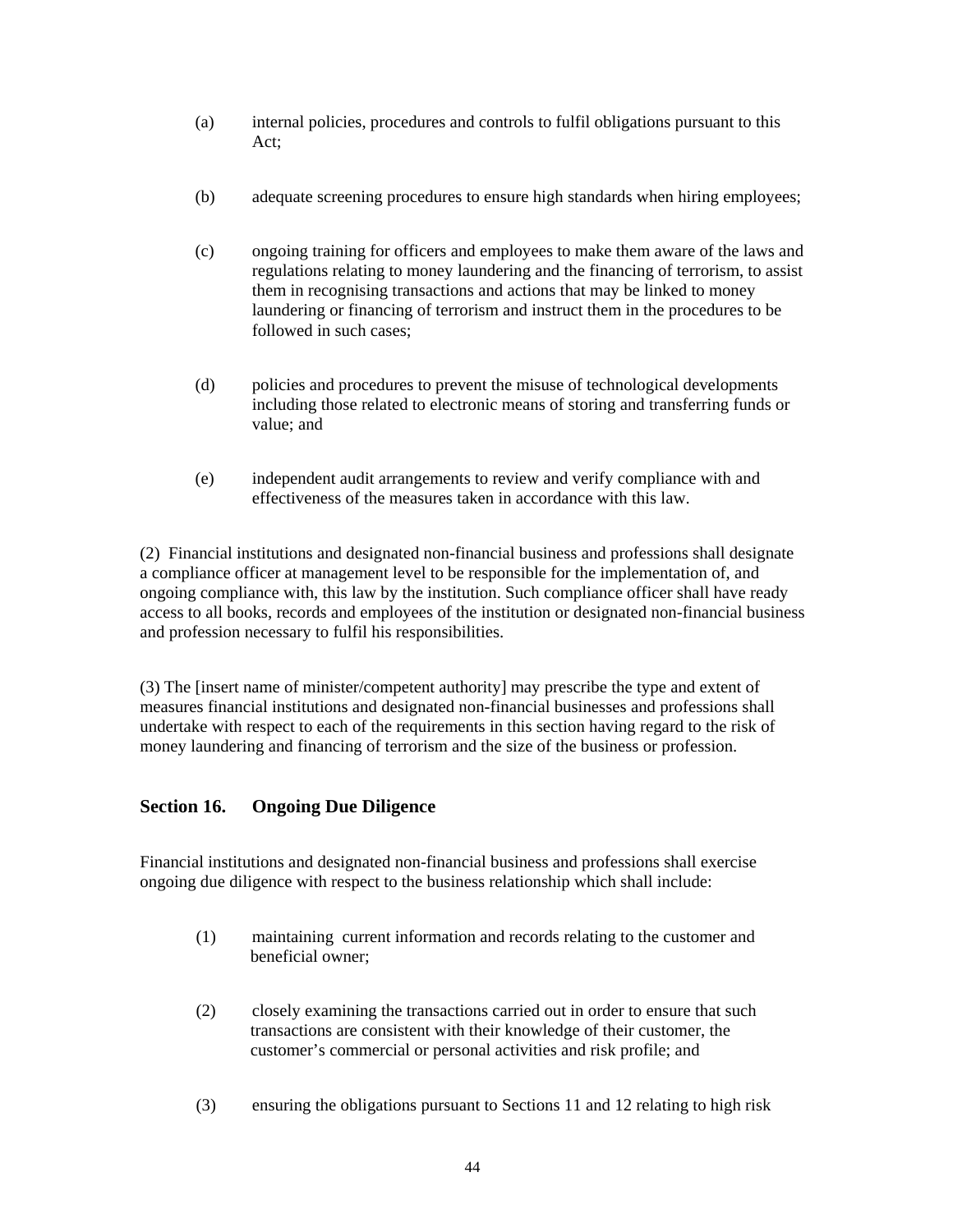customers, politically-exposed persons, and correspondent banking relationships are fulfilled.

**Drafting Note:** This section should be drafted in conjunction with Sections 11 and 12. Under *[FATF Recommendations 5](http://www.fatf-gafi.org/dataoecd/7/40/34849567.PDF)* and *6*, the ongoing due diligence responsibility with respect to politically-exposed persons includes taking reasonable measures to determine the source of funds. For other high risk categories of customers, there is a responsibility to conduct enhanced due diligence. One type of such due diligence it may be reasonable to conduct is establishing wealth and source of funds. See *[Methodology to FATF 40](http://www.fatf-gafi.org/dataoecd/16/54/40339628.pdf)  [Recommendations](http://www.fatf-gafi.org/dataoecd/16/54/40339628.pdf)*, Criteria 5.8 and 6.3.

#### **Section 17. Special Monitoring of Certain Transactions**

Financial institutions and designated non-financial business and professions shall:

- (1) pay special attention to all complex, unusual large transactions and all unusual patterns of transactions which have no apparent economic or visible lawful purpose;
- (2) pay special attention to business relations and transactions with persons, including legal persons and arrangements, from or in countries that do not or insufficiently apply the relevant international standards to combat money laundering and the financing of terrorism;
- (3) examine as far as possible the background and purpose of transactions under subsections (1) and (2) and set forth in writing their findings. The findings shall be maintained as specified in Section 14 and shall be made available promptly if requested by [insert name of FIU], a supervisory authority or [name any other competent authority that should have access];
- (4) take such specific measures as may be prescribed from time to time by [insert name of minister/competent authority] by regulation to counter the risks with respect to business relations and transactions specified under subsection (2).

**Drafting Note:** Section 17 is to assist with implementation of *[FATF Recommendations](http://www.fatf-gafi.org/dataoecd/7/40/34849567.PDF)  11* [and](http://www.fatf-gafi.org/dataoecd/7/40/34849567.PDF) *21*. Section 17(4) sets forth an obligation to abide by regulations that a State authority issues to deal with the risks that are associated with relationships institutions within the State might have with institutions in other States where the other State is not adequately implementing the *[FATF 40 Recommendations](http://www.fatf-gafi.org/dataoecd/7/40/34849567.PDF)*. See Recommendations and in particular Methodology Criterion 21.3.

#### **Section 18. Obligations regarding Wire Transfers**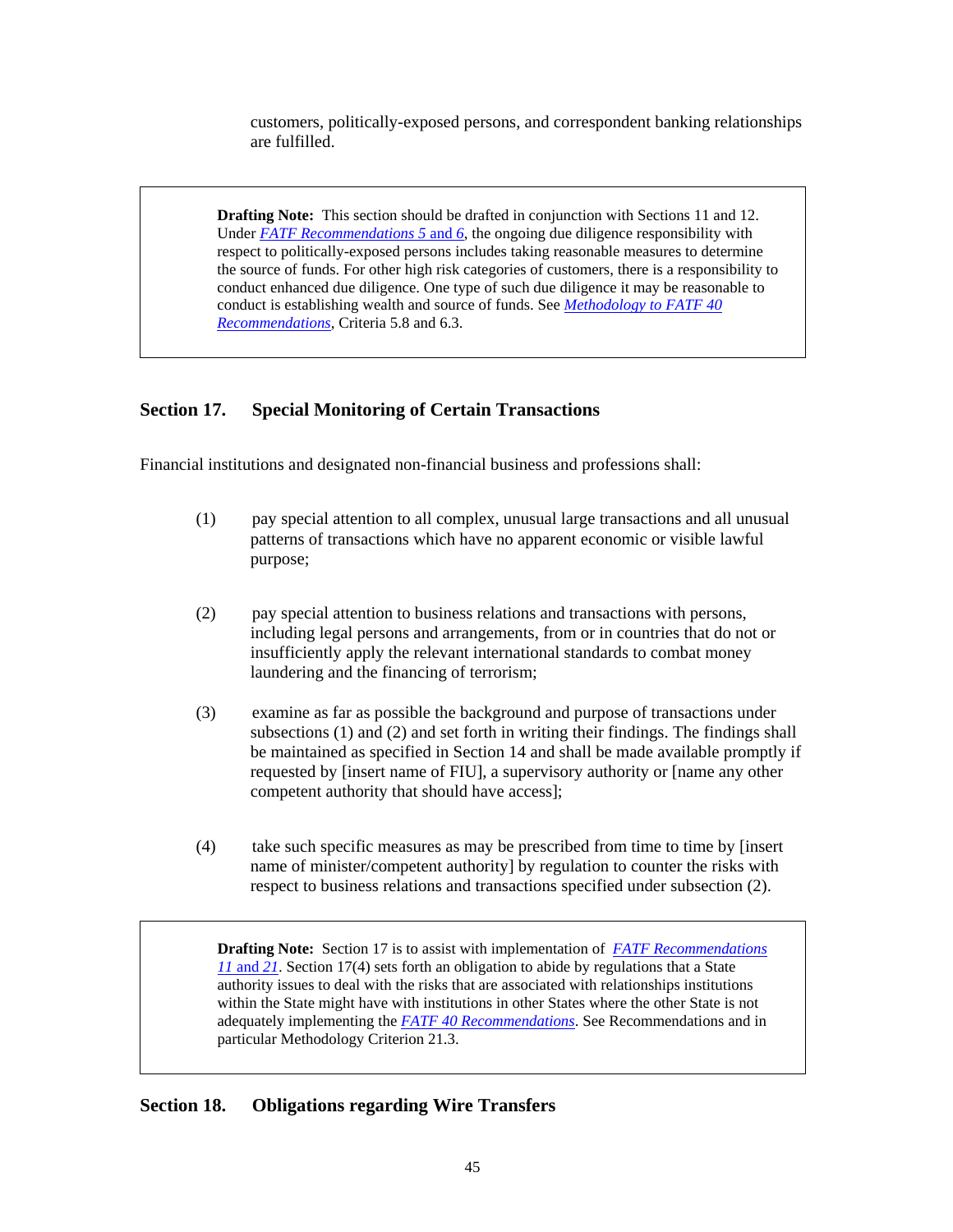(1) Financial institutions when undertaking wire transfers equal to or above [1,000 EUR/USD] shall:

- (a) identify and verify the identity of the originator;
- (b) obtain and maintain the account number of the originator or in the absence of an account number a unique reference number;
- (c) obtain and maintain the originator's address or, in the absence of address, the national identity number or date and place of birth; and
- (d) include information from (a) through (c) above in the message or payment form accompanying the transfer.

(2) Notwithstanding the requirements of subsection (1), a financial institution is not required to verify the identity of a customer with which it has an existing business relationship, provided that it is satisfied that it already knows and has verified the true identity of the customer.

(3) When a financial institution acts as an intermediary in a chain of payments, it shall retransmit all of the information it received with the wire transfer.

(4) The [insert name of minister/competent authority] may by regulation modify the requirements set forth in subsection (1):

- (a) with respect to domestic wire transfers, as long as the regulations provide for full originator information to be made available to the beneficiary financial institution and appropriate authorities by other means; and
- (b) with respect to cross-border transfers where individual transfers from a single originator are bundled in a batch file, as long as the regulations provide for the originator's account number or unique reference number to be included, and that the batch file contains full originator information that is fully traceable in the recipient country.

(5) Subsections (1) and (2) shall not apply to transfers executed as a result of credit card or debit card transactions, provided that the credit card or debit card number accompanies the transfer resulting from the transaction, nor shall they apply to transfers between financial institutions acting for their own account.

(6) If the institutions referred to in subsection (1) receive wire transfers that do not contain the complete originator information required under that paragraph, they shall take measures to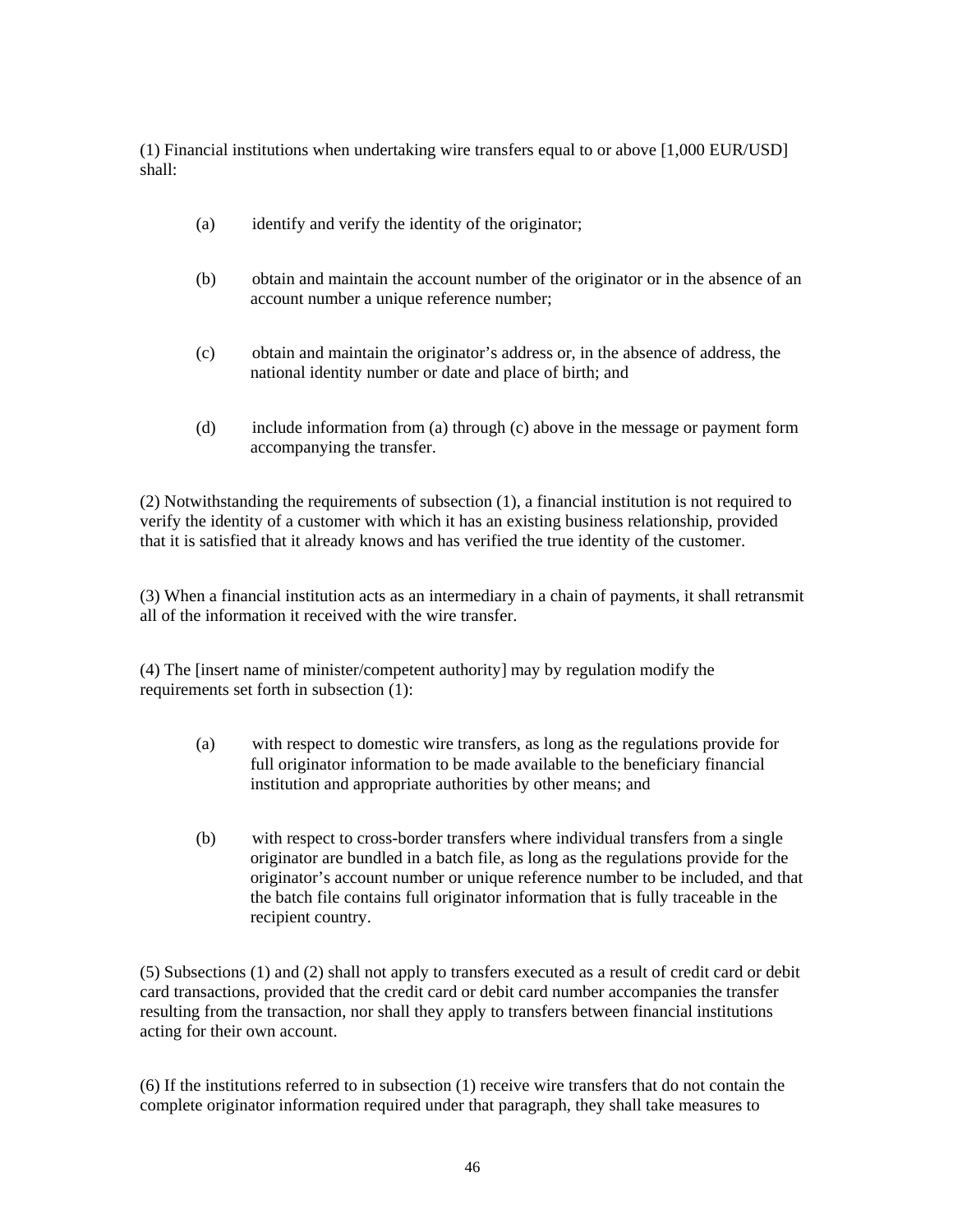obtain and verify the missing information from the ordering institution or the beneficiary. Should they not obtain the missing information they shall:

*Variant 1:* refuse acceptance of the transfer.

*Variant 2:* refuse acceptance of the transfer and report it to [insert name of FIU].

#### **Section 19. Compliance with Obligations by Foreign Subsidiaries and Branches**

Financial institutions shall require their foreign branches and majority-owned subsidiaries to implement the requirements of Sections 8 through 18 to the extent that domestic applicable laws and regulations of the host country so permit. If the laws of the country where the branch or majority-owned subsidiary is situated prevent compliance with these obligations, for any reason, the financial institution shall so advise its competent supervisory authority, which may take such steps as it believes to be appropriate to accomplish the purposes of this Act.

## **Section 20. Prohibition against Shell Banks**

No shell bank may be established or permitted to operate in or through the territory of [insert name of State].

> **Drafting Note:** In many jurisdictions, a specific provision of this kind will not be necessary. The prohibition will be accomplished through other legislation or administrative requirements that apply regarding the operation of banks which preclude the possibility of a shell bank being established or operating within a State.

## **Reporting Obligation Provisions**

#### **Section 21. Obligation to Report Suspicious Transactions**

(1) Subject to the provisions of subsections (2) and (3), financial institutions, designated nonfinancial businesses and professions, and their respective directors, principals, officers, partners, professionals and employees, that suspect or have reasonable grounds to suspect that any property:

- (a) is the proceeds of crime, or
- (b) is related or linked to, or is to be used for, terrorism, terrorist acts or by terrorist organisations or those who finance terrorism

shall submit promptly [*Option: but not later than [three] working days after forming a*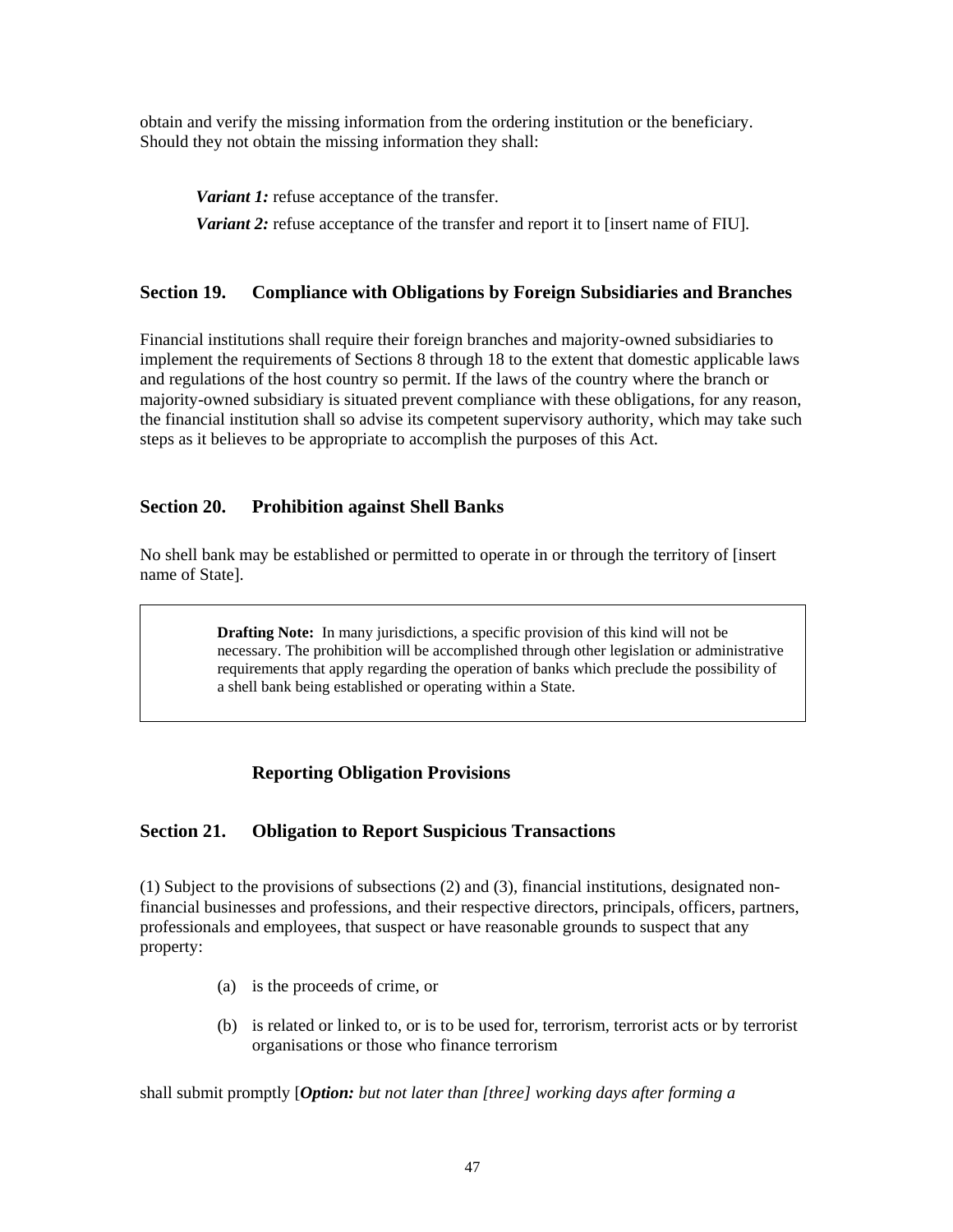*suspicion*] a report setting forth the suspicions to [insert name of FIU]. This obligation also shall apply to attempted transactions.

> **Drafting Note:** In the case of lawyers, notaries and other independent legal professionals, a State may wish to designate an appropriate professional self-regulatory body (SRO) as the authority to be informed in the first instance of the suspicion. Under *[FATF](http://www.fatf-gafi.org/dataoecd/7/40/34849567.PDF)  [Recommendation 16](http://www.fatf-gafi.org/dataoecd/7/40/34849567.PDF)* and the *Interpretative Note* to *[FATF Recommendation 16](http://www.fatf-gafi.org/dataoecd/7/40/34849567.PDF)*, a country may permit the initial reporting to the SRO in such instances. The SRO has the obligation to forward the report of the suspicion to financial intelligence unit (FIU) unless it falls within the category of information as to which there is not an obligation to report because of legal privilege. See also, *[EU Directive 2005/60 of 26 October 2005](http://eur-lex.europa.eu/LexUriServ/LexUriServ.do?uri=OJ:L:2005:309:0015:0036:EN:PDF)* at Section 23 which notes the information must be forwarded to the FIU promptly and unfiltered unless it falls within legal privilege.

(2) Notwithstanding subsection (1), lawyers, notaries, other independent legal professionals and accountants are required to submit reports only when:

(a) they engage, on behalf of or for a client, in a financial transaction associated with an activity specified in relation to such professionals under Section 7 [Definitions] of this Act; and

(b) the relevant information upon which the suspicion is based was not received from or obtained on a client:

- (i) in the course of ascertaining the legal position of their client; or
- (ii) in performing their task of defending or representing that client in, or concerning judicial, administrative, arbitration or mediation proceedings, including advice on instituting or avoiding proceedings, whether such information is received or obtained before, during or after such proceedings.

**Drafting Note:** The FATF standard that requires reporting by lawyers, notaries and other independent legal professionals, as reflected in Section 21(2), is limited to reporting when, on behalf of or for a client, such persons engage in a financial transaction. This is a narrower formulation than the general reporting obligations set forth in Section 21(1) and narrower than the obligation to conduct customer due diligence which extends, additionally, to situations when the lawyer and client are making preparations for such a transaction.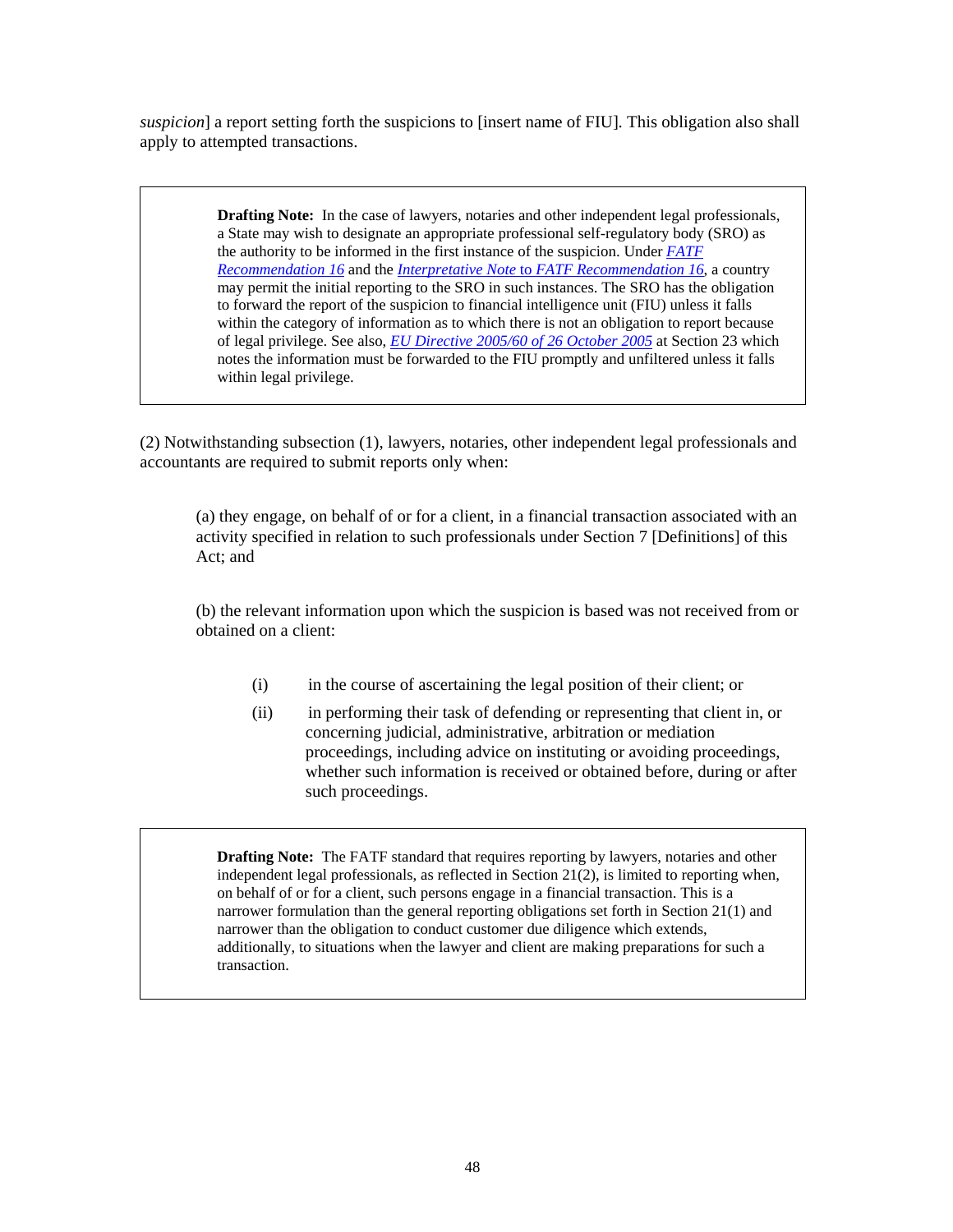**Drafting Note continued:** It distinguishes between situations in which legal professionals and accountants become aware of a potentially suspicious transaction in the course of being asked to give professional legal or accounting advice, and situations, in which reporting is required, in which professionals actually engage in a transaction for their client.

Under *[FATF Recommendation 12](http://www.fatf-gafi.org/dataoecd/7/40/34849567.PDF)*, and the definition of "designated non-financial businesses and professions" in these model provisions, the minimum requirement is that lawyers, notaries, other independent legal professionals and accountants report suspicious activity when they prepare for or carry out transactions for their client in any of five categories of activities:

- buying and selling of real estate;
- managing of client money, securities or other assets;
- management of bank, savings or securities accounts;
- organisation of contributions for the creation, operation or management of companies;
- creation, operation or management of legal persons or arrangements, and buying and selling of business entities.

If accountants within the State are subject to the same obligation of secrecy or privilege as lawyers, they are also not required to report a suspicious transaction in the circumstances identified in Section 21(2), and the drafting should reflect local practice.

The above reflects minimum requirements. States are free to expand the definition of designated non-financial business and profession to cover lawyers, notaries, etc. and accountants in more instances than is set forth under the five categories above. Any provision adopted, however, should respect the professional secrecy obligations as defined by the State's laws.

(3) Dealers in precious metals and dealers in precious stones [*Option: and other dealers in high value goods*] are required to submit a report of a suspicious transaction in accordance with paragraph (1) only when they engage in any currency transaction equal to or above [15,000 EUR/USD].

[*Option: add subsection*] *Financial institutions and designated non-financial businesses and professions shall refrain from carrying out a transaction which they suspect to be related to money laundering or financing of terrorism until* [*insert time period, for instance one business day*] *after they have reported their suspicion to the* [*insert name of FIU*], *except that, where refraining from the carrying out of a transaction is impossible or is likely to frustrate the efforts to investigate a suspected transaction, financial institutions and designated non-financial businesses and professions may execute the transaction and shall report their suspicion to*  [*insert name of the financial intelligence unit*] *immediately afterwards.* [*Variant: If* [*insert name of FIU*] *considers it necessary by reason of the seriousness or urgency of the case, it may order the suspension of a transaction for a period not to exceed* [*insert time period as 3 business days*]]*.*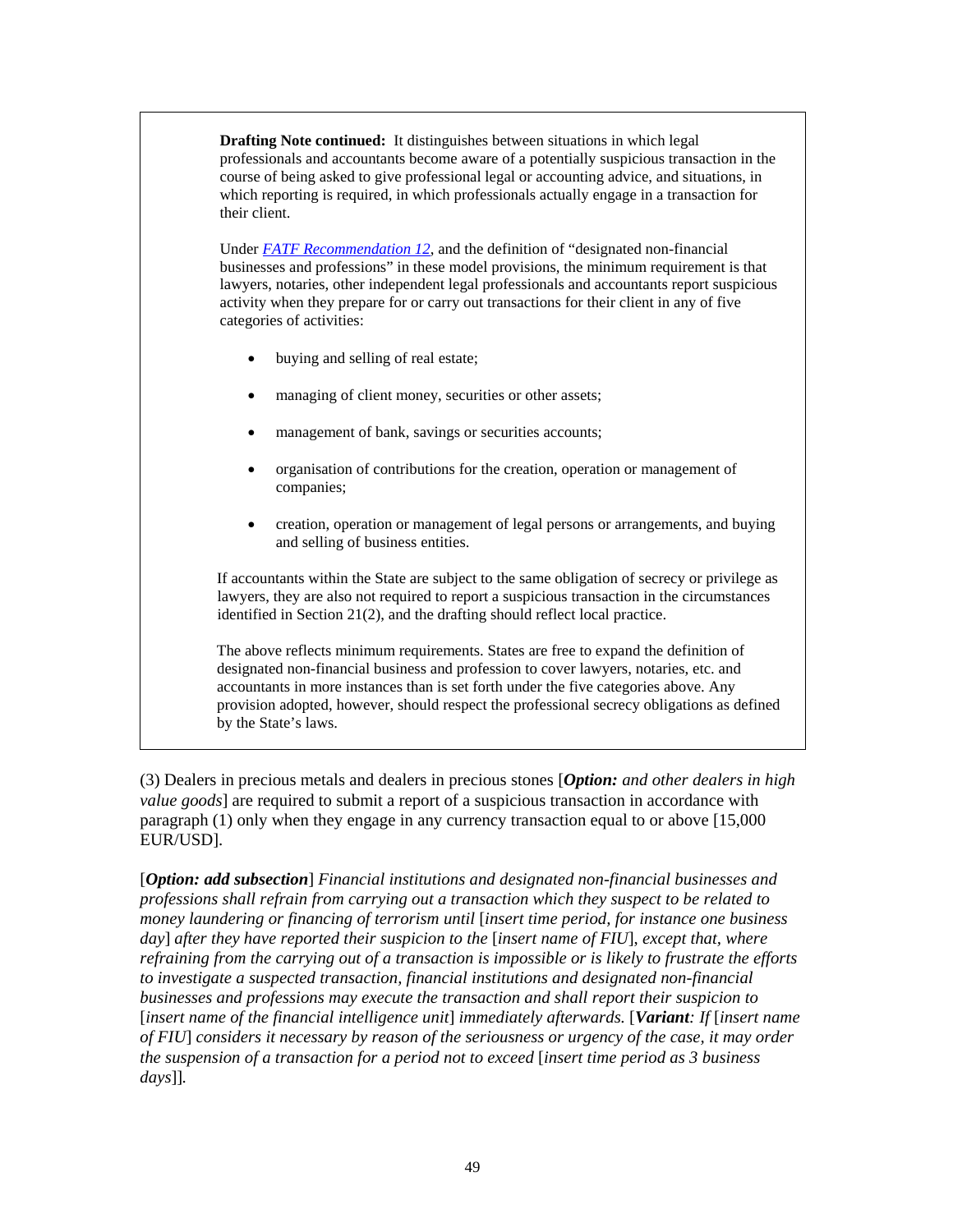**Drafting Note:** The optional subsection above provides for the postponing of a transaction that is suspected to involve money laundering or the financing of terrorism. It provides the FIU with an opportunity to order the suspension of the transaction for a short period providing time for an investigation and steps to seek a freezing order from judicial authorities.

**[***Option: add subsection***]** *Supervisory authorities shall inform* [*insert name of FIU*] *if, in the course of their responsibilities, they discover facts that could be related to money laundering or terrorist financing.* 

> **Drafting Note:** The optional subsection above requires any authority that is supervising a financial institution or designated non-financial business or entity to advise the FIU of facts that suggest money laundering or terrorist financing. The provision of information by supervisors is not required by the FATF standards, but is a best practice that may be adopted.

> Often the provision for this kind of cooperation between agencies within a State is part of internal regulations rather a provision in preventive measures legislation. A regulation may provide that the financial or other supervisor disclose information coming to its attention that indicates a person has been or may be involved in money laundering or terrorist financing.

(4) [Insert name of FIU] shall issue regulations on the procedures for and form in which the reports shall be submitted and shall publish guidance from time to time in order to assist financial institutions and designated non-financial businesses and professions to fulfil their obligations under this section.

#### *Section 22. Option: Obligation to Report Currency Transactions*

*Financial institutions and designated non-financial business and professions are required to submit promptly* [*Option: but not later than [three] working days] a report to* [*insert name of the financial intelligence unit*] *any currency transaction in an amount equal to or above* [*15,000 EUR/USD*]*, whether conducted as a single transaction or several transactions that appear to be linked.* 

> **Drafting Note:** Some countries, in addition to requiring the reporting of cross-border transportation of currency and bearer negotiable instruments, require financial institutions to report currency transactions above a certain level.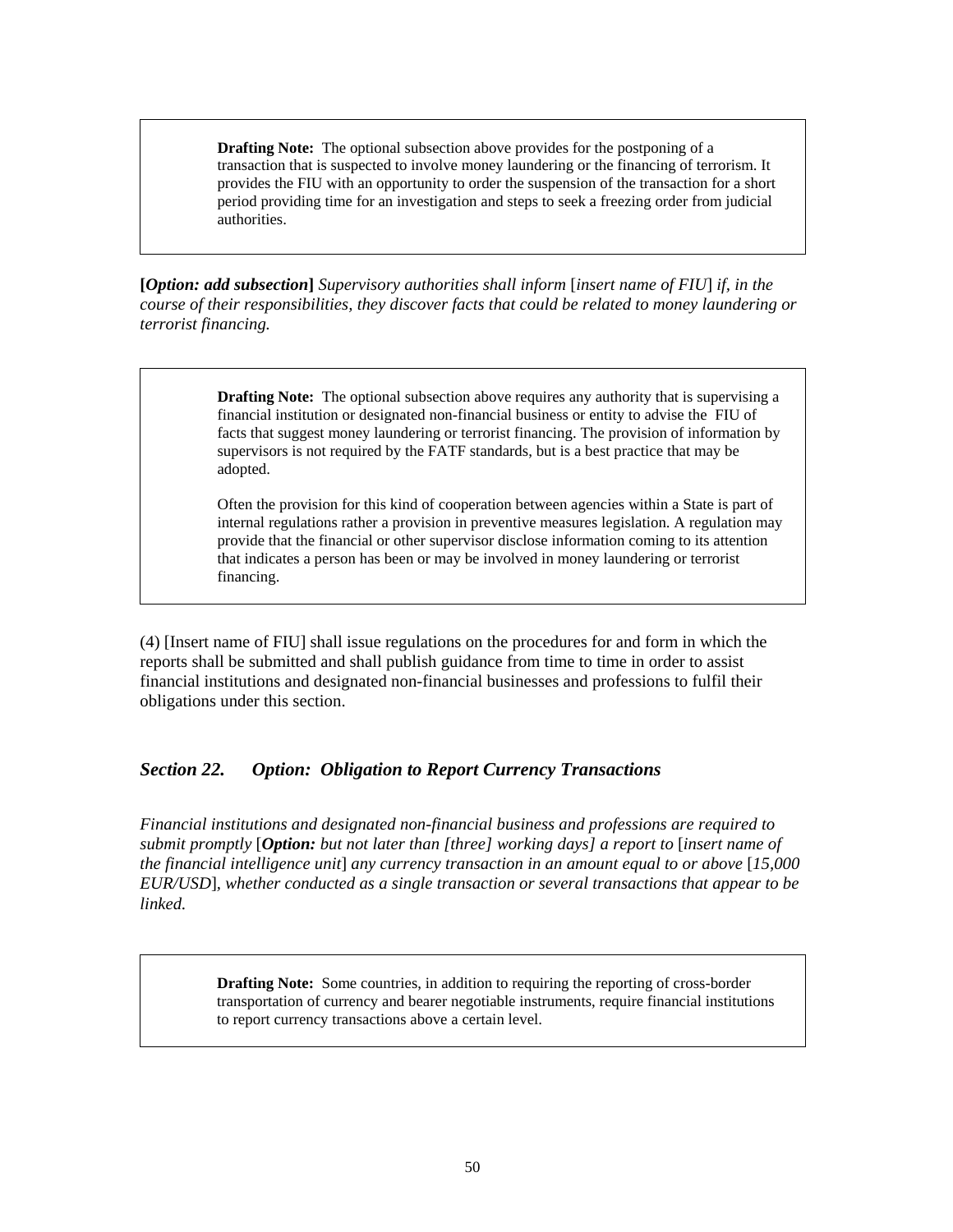**Drafting Note continued:** The decision whether to adopt such a provision, and the appropriate reporting threshold, depends on the framework a State adopts to screen for suspicious activity which in turn depends upon circumstances specific to each State regarding the nature and size of money flows, and on a policy choice on the best method to ensure the highest level of AML/CFT compliance.

## **Section 23. Disclosing Information regarding Compliance**

Whenever it appears to [insert name of FIU] or to a competent supervisory authority that a financial institution or designated non-financial business and profession, or any of their respective directors, officers or employees, is not complying or has not complied with the obligations set out in this law, it may apprise the [insert name of FIU] or the competent supervisory authority, as the case may be, accordingly.

## *Section 24. Option: Inapplicability of Confidentiality Provisions*

*No secrecy or confidentiality provision in any other law shall prevent a financial institution or designated non-financial business and profession from fulfilling its obligations under this Act.* 

> **Drafting Note:** Depending upon how bank secrecy laws and regulations operate within a jurisdiction, there may be a need for a provision that makes clear that bank secrecy is lifted for purposes of a financial institution complying with AML/CFT obligations provided for by this legislation.

## **Section 25. Prohibition against Tipping-off**

(1) No financial institution or designated non-financial business and profession, nor any director, partner, officer, principal or employee thereof shall disclose to their customer or a third party that a report or any other information concerning suspected money laundering or financing of terrorism will be, is being or has been submitted to [insert name of FIU], or that a money laundering or financing of terrorism investigation is being or has been carried out except in the circumstances set forth in subsection (2) or when otherwise required by law to do so.

(2) A disclosure may be made to carry out a function that a person has relating to the enforcement of any provision of this Act or of any other enactment, or, in the case of a lawyer, notary, other independent legal professional or accountant [*Option: acting as an independent legal professional*] when seeking to dissuade a client from engaging in illegal activity.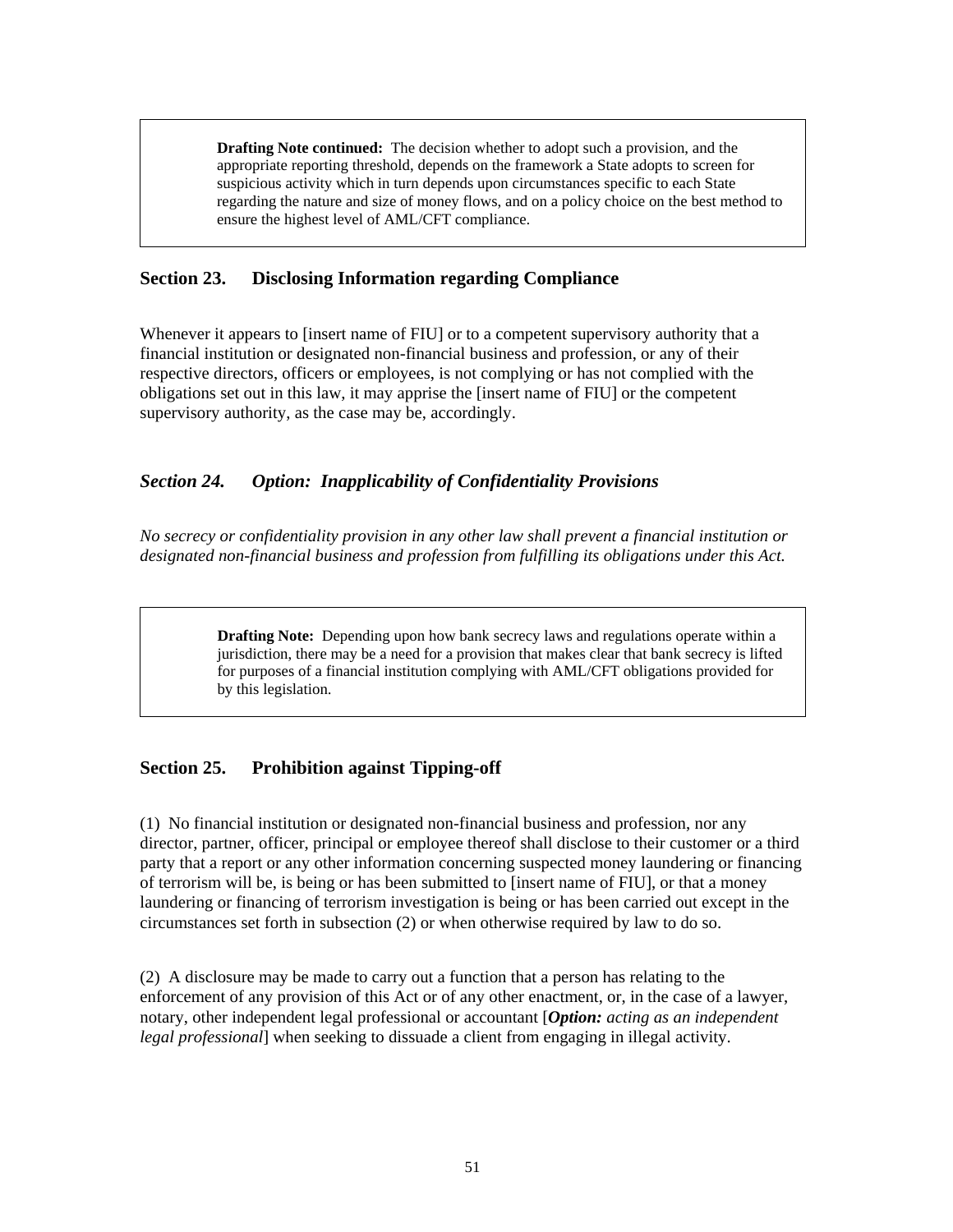**Drafting Note:** As the *Interpretative Note* to *[FATF Recommendation 14](http://www.fatf-gafi.org/dataoecd/7/40/34849567.PDF)* makes clear, if an accountant acting as an independent legal professional seeks to dissuade a client from engaging in illegal activity, this should not be viewed as tipping off. The language is set forth as optional as drafters must determine whether this would apply within the State for which the provisions are being drafted.

## **Section 26. Protection of Identity of Persons and Information relating to Suspicious Transaction Reports**

(1) Except for the purposes of the due administration of this law, no person shall disclose any information that will identify or is likely to identify the person who prepared or made a suspicious transaction report, or handled the underlying transaction.

(2) No person shall be required to disclose a suspicious transaction report or any information contained in the report or provided in connection with it, or the identity of the person preparing or making such report or handling the underlying transaction in any judicial proceeding unless the judge or other presiding officer is satisfied that the disclosure of the information is necessary in the interests of justice.

> **Drafting Note:** Protecting the identity of the person who makes a report and the information in the report facilitates reporting by persons and entities.

The provisions that appear in Section 26(a) and 26(b) are not required by the *FATF 40*  standards, but they are a common part of preventive measure legislation adopted by States. Under the Methodology for assessing compliance with *FATF [Recommendation 14](http://www.fatf-gafi.org/dataoecd/7/40/34849567.PDF)* on protection for those who report in good faith, there is a review under non-essential criterion 14.3 of whether the States' laws or regulations protect the names of those who report to the FIU.

## **Section 27. Exemption from Liability for Good Faith Reporting of Suspicious Transactions**

No criminal, civil, disciplinary or administrative proceedings for breach of banking or professional secrecy or contract shall lie against financial institutions and designated nonfinancial businesses and professions or their respective directors, principals, officers, partners, professionals or employees who in good faith submit reports or provide information in accordance with the provisions of this law.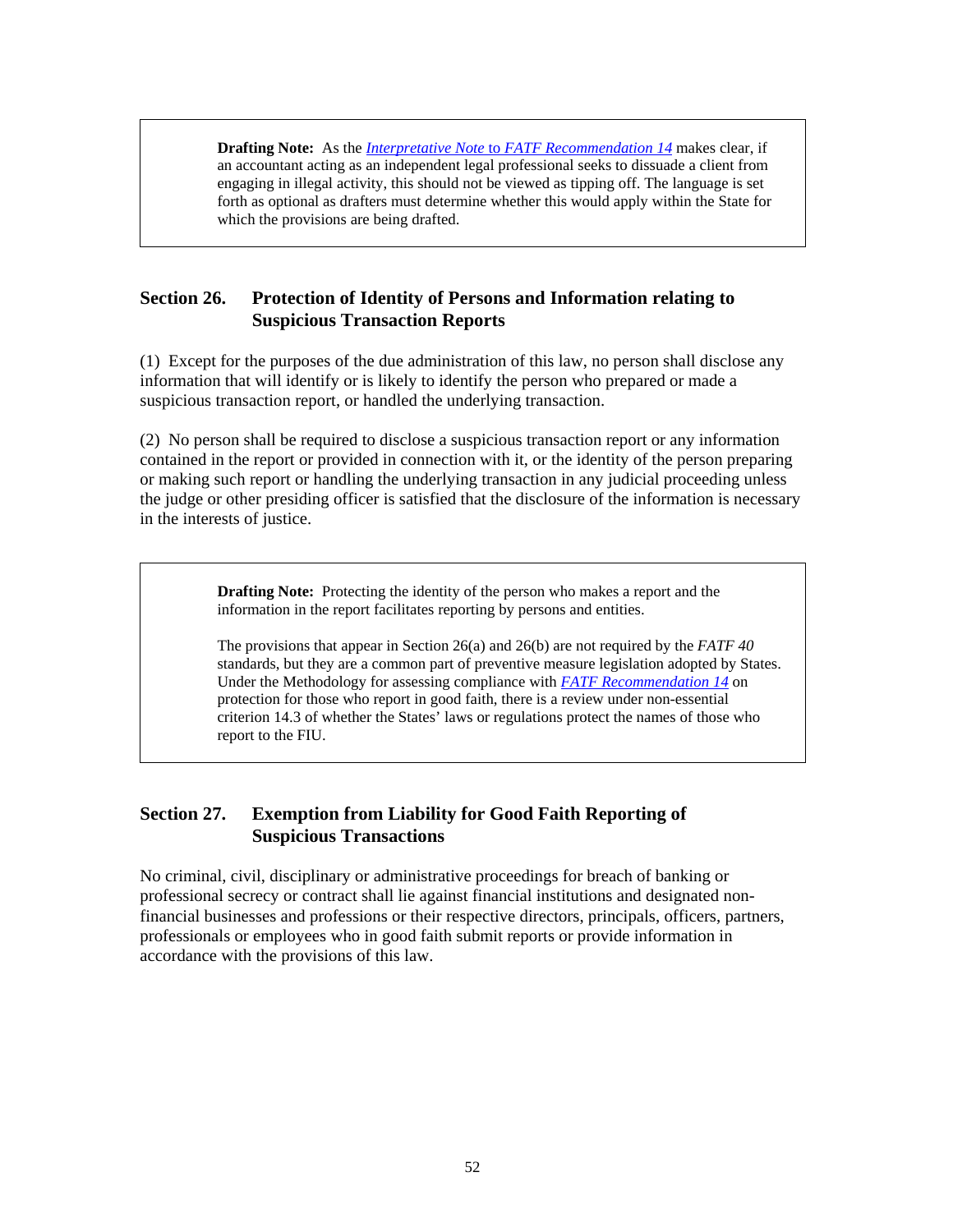**Drafting Note:** Under *[FATF Recommendation 14](http://www.fatf-gafi.org/dataoecd/7/40/34849567.PDF)*, there should be legal provisions that protect financial institutions when they report in good faith from liability for a breach of restrictions on disclosure of information.

As there must be a finding that the submission was in good faith and the provision of the information was in accordance with the law, the model provision indicates that such a proceeding may not "lie" against such person, rather than that a proceeding may not be instituted.

#### **Provisions on Supervision for Compliance and Maintenance of Beneficial Ownership Information**

#### *Section 28. Option: Authorities Responsible for Supervision*

*Responsibility for supervision of compliance with the requirements set forth in Sections 8 through 26 of this law is as follows:* 

[*List authority that will supervise for each kind of financial institution and designated non-financial business and profession, e.g., supervisory or regulatory authority or the competent disciplinary authority, Central Bank, Minister of Justice, Ministry of Finance, Ministry of Commerce, casino supervisory authority, self-regulatory organization for a profession, etc.*]

**Drafting Note:** A preventive regime must also include provisions that, through one mechanism or another, designate the authorities that are responsible for overseeing compliance with anti-money laundering and counter-terrorist financing (AML/CFT) mandates. In most States, in the case of financial institutions, this is the responsibility of the financial supervisory authorities for each kind of institution.

The delineation of the responsibility to oversee for AML/CFT purposes for each specific substantive area may be found in a State's AML law or regulations. This optional provision would set forth such responsibility. The procedures, manner, authority, etc. for oversight will typically be set forth in the State's banking, securities or insurance and other supervision laws. There it is part of the larger responsibility of oversight for such institutions. Similarly, States must have provisions for oversight of each designated nonfinancial business and profession's compliance with AML/CFT obligations.

The *FATF 40 + 9 Recommendations* also require that States consider the adequacy of oversight and regulation within their State of entities that can be abused for the financing of terrorism with particular attention to non-profits.

The provision is set forth as optional as it is needed only if it is determined that, in the context of the particular State, the designation of the supervisory authorities that will have the AML/CFT oversight responsibility should be reflected in law and not regulation or administrative directive. In addition, sector-specific and other legal provisions within the State should be reviewed to ensure that they provide for the following that are relevant to the AML/CFT obligations: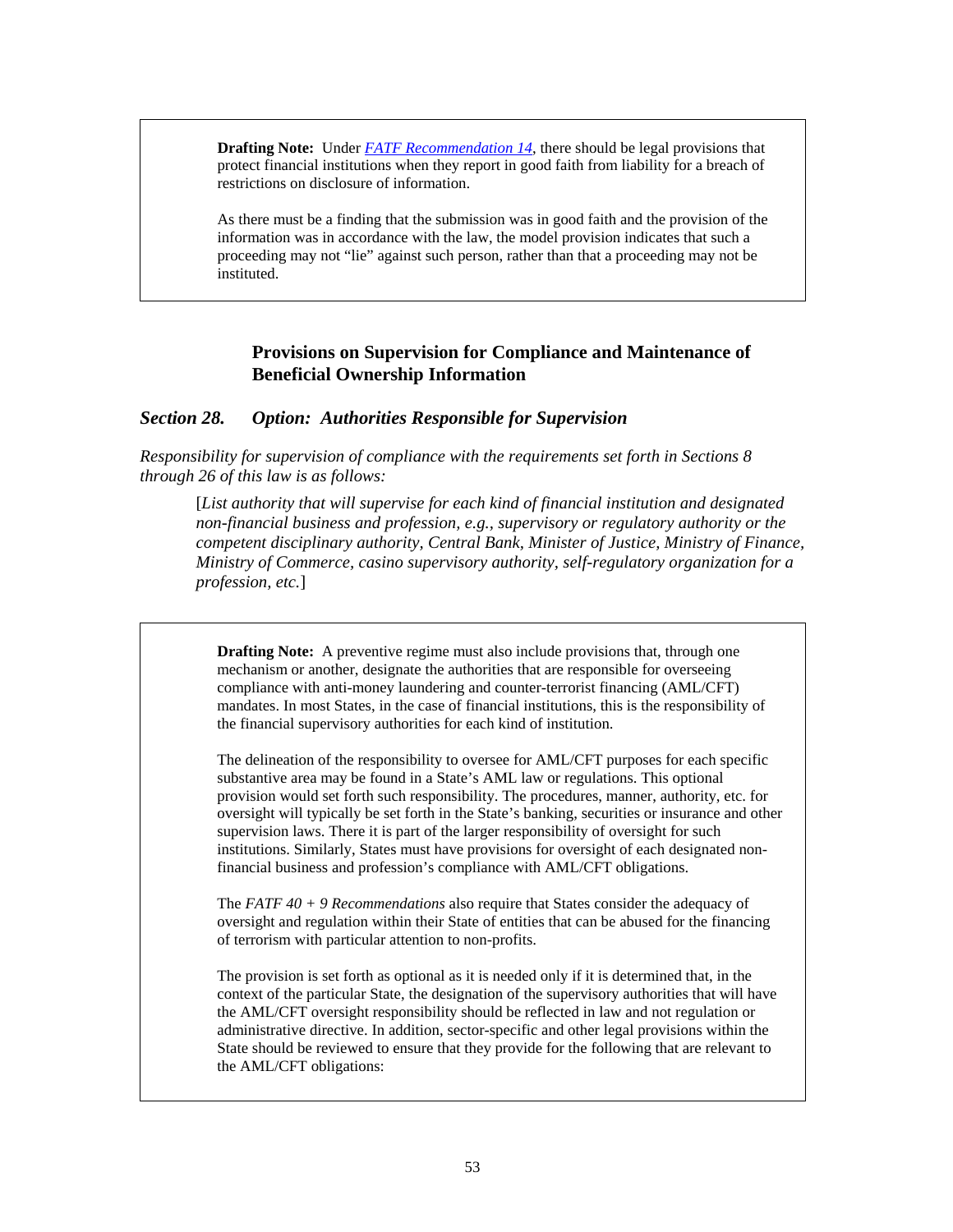| ➤ | the regulation and supervision of financial institutions and designated non-<br>financial businesses and professions for compliance with AML/CFT obligations<br>including as appropriate through on-site examinations;                                                                                                                                                                                                                                                               |
|---|--------------------------------------------------------------------------------------------------------------------------------------------------------------------------------------------------------------------------------------------------------------------------------------------------------------------------------------------------------------------------------------------------------------------------------------------------------------------------------------|
| ➤ | authority to issue instructions, guidelines or recommendations to assist financial<br>institutions and designated non-financial businesses and professions to comply<br>with their obligations;                                                                                                                                                                                                                                                                                      |
| ➤ | measures to establish and apply fit and proper criteria for owning, controlling, or<br>participating, directly or indirectly, in the directorship, management or operation<br>of a financial institution or other relevant institutions as a casino;                                                                                                                                                                                                                                 |
| ➤ | the provision of assistance in investigations, prosecutions or proceedings relating<br>to money laundering, predicate offences and financing of terrorism;                                                                                                                                                                                                                                                                                                                           |
| ≻ | cooperation and sharing arrangements regarding relevant information with other<br>competent authorities;                                                                                                                                                                                                                                                                                                                                                                             |
| ➤ | measures to ensure the foreign branches and majority-owned subsidiaries of the<br>State's financial institutions adopt and enforce measures consistent with this law<br>to the extent permitted by local laws and regulations; and                                                                                                                                                                                                                                                   |
| ➤ | measures to ensure the supervisory authorities: (1) report promptly to the<br>financial intelligence unit any information concerning suspicious transactions or<br>facts that could be related to money laundering or the financing of terrorism; (2)<br>provide prompt and effective cooperation to agencies that perform similar<br>functions in other States; and (3) maintain statistics concerning measures adopted<br>and sanctions imposed in enforcing AML/CFT requirements. |

## *Section 29 . Option: Mechanism to Maintain Beneficial Ownership Information*

*The* [*insert name of minister/competent authority*] *shall prescribe a mechanism by which adequate, accurate and current information on the beneficial ownership and control structure of legal persons and arrangements is maintained in* [*insert name of State*]*. The mechanism shall provide for access to the information on a timely basis by* [*name competent authorities including law enforcement, FIU, supervisory and judicial authorities*]*.* 

> **Drafting Note:** Under *[FATF Recommendations 33](http://www.fatf-gafi.org/dataoecd/7/40/34849567.PDF)* and *34*, measures should be in place that ensure transparency regarding legal persons and legal arrangements, in particular on beneficial ownership. If legal persons are permitted to issue bearer shares, this should include measures that ensure that bearer shares are not misused for purposes of money laundering. The model provision may facilitate compliance with *[FATF Recommendation](http://www.fatf-gafi.org/dataoecd/7/40/34849567.PDF)  [33](http://www.fatf-gafi.org/dataoecd/7/40/34849567.PDF)* by providing the authority for a minister to set up a register or other mechanism within the State.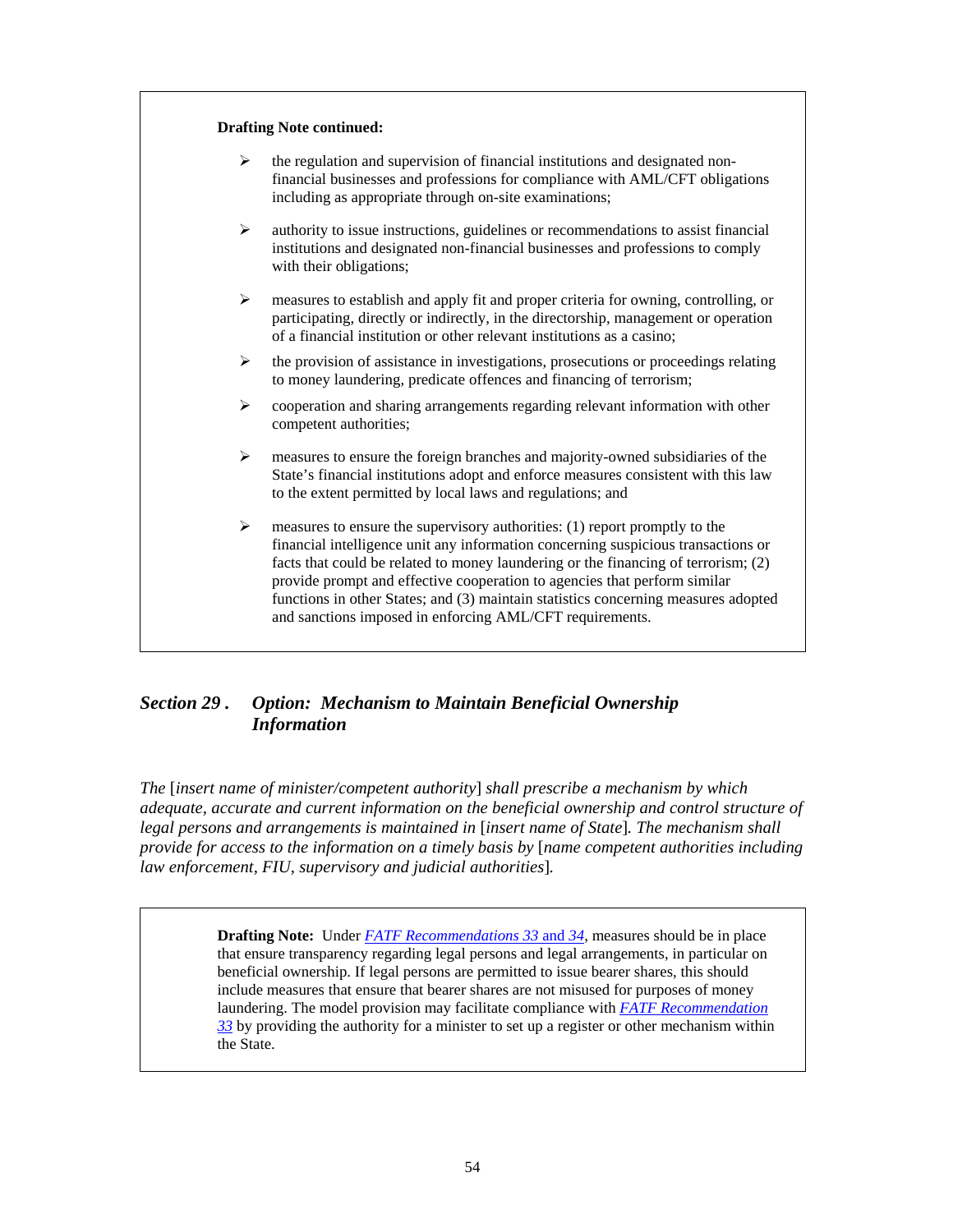**Drafting Note continued:** As such, it may form a first step towards compliance with the recommendation, and must be followed up with regulatory action that establishes and maintains an effective mechanism within the jurisdiction.

Examples of mechanisms that States could use to improve transparency include the following which appear in the Organisation for Economic Cooperation and Development Report *[Behind the Corporate Veil: Using Corporate Entities for Illicit Purposes](http://www.oecd.org/document/11/0,2340,en_2649_34813_2672715_1_1_1_1,00.html)* (2001):

> (1) A system of central registration (or up front disclosure system) where a national registry records the required ownership and control details for all companies and other legal persons registered in that country. The relevant information could be either publicly available or only available to competent authorities. Changes in ownership and control information would need to be kept up to date.

(2) Requiring company service providers to obtain, verify and retain records of the beneficial ownership and control of legal persons.

(3) Relying on the investigative and other powers of law enforcement, regulatory, supervisory, or other competent authorities in a jurisdiction to obtain or have access to the information.

These mechanisms are, to a large degree, complementary, and countries may find it desirable and beneficial to use a combination of them. To the extent that countries rely on the investigative powers of their competent authorities, the authorities should have sufficiently strong compulsory powers to obtain the relevant information.

Whatever the mechanism, it is essential that competent authorities are able to obtain, or have access in a timely fashion to, the beneficial ownership and control information that is adequate, accurate and timely; and to share such information with other competent authorities domestically and internationally.

#### **Provisions on Offences relating to Preventive Measures**

**Drafting Note:** *[FATF Recommendation 17](http://www.fatf-gafi.org/dataoecd/7/40/34849567.PDF)* provides that there should be "effective, proportionate and dissuasive sanctions, whether criminal, civil or administrative" in the case of a failure to comply with AML/CFT requirements.

Individuals as well as institutions may engage in conduct violative of the preventive measures mandates in various ways with differing degrees of seriousness. States should carefully evaluate the range and kinds of sanctions for each failure to comply. Criminal sanctions are often considered appropriate where an individual or institution has engaged in an intentional violation or gross negligence. A dissuasive and effective regime should include a range of administrative sanctions to deal with non-compliance.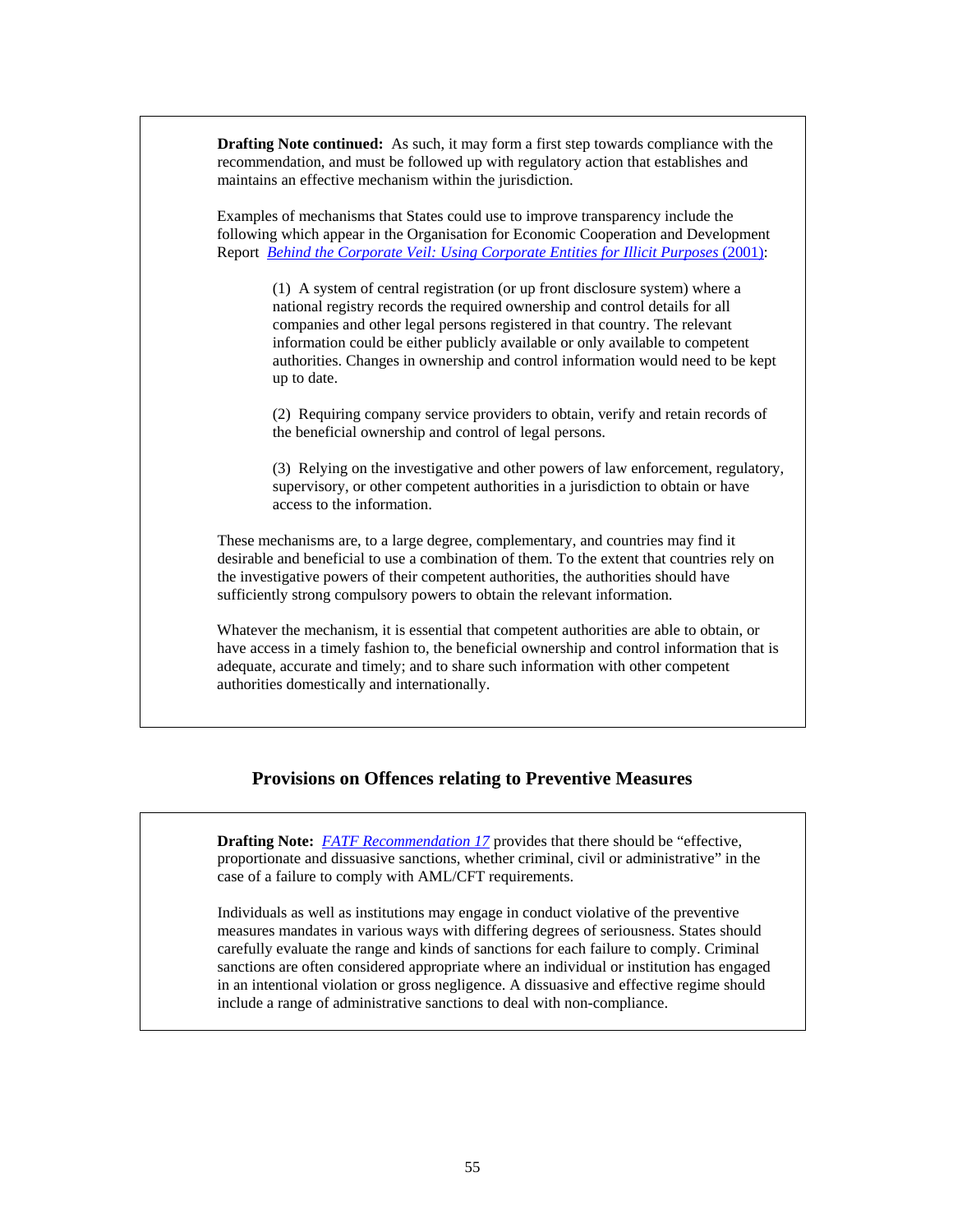**Drafting Note continued:** These could include a written warning, an order to comply with specific instructions (possibly accompanied with a daily fine for non-compliance), a requirement for regular reports on measures undertaken, an administrative fine in an amount sufficient to be effective and dissuasive, an order barring an individual from employment within a sector, a restriction on certain powers of a manager, director, or controlling owner, or a requirement for the replacement of such person, the imposition of a conservatorship, or the suspension or withdrawal of a license. In common law jurisdictions, administrative sanctions are typically found in sector-specific laws or regulations.

Sections 30-36 below establish criminal liability for certain actions. A series of separate sections facilitates setting different penalties. The provisions can be placed together, as here, or at the end of each substantive section.

#### **Section 30. Failure to Comply with Identification Requirements**

Any person who intentionally or by gross negligence:

- (1) fails to undertake the identification of customers or otherwise to fulfil the customer identification and risk management requirements in accordance with Sections  $8(2) - (6)$ ;
- (2) opens an anonymous account or an account in a fictitious name for a customer in violation of Section 8(1); or
- (3) fails to fulfil the obligations relating to the obtaining of information for and processing of a wire transfer as required by Section 18

commits an offence under this Act and shall be punishable by imprisonment of [insert imprisonment range] and a fine [insert monetary range], or either of these penalties.

#### **Section 31. Failure to Maintain or Provide Access to Records**

Any person who intentionally or by gross negligence:

- (1) fails to maintain books and records as required by Section 14;
- (2) destroys or removes such records; or
- (3) fails to make such information available in a timely manner in response to a lawful request for such books or records

commits an offence under this Act and shall be punishable by imprisonment of [insert imprisonment range] and a fine [insert monetary range], or either of these penalties.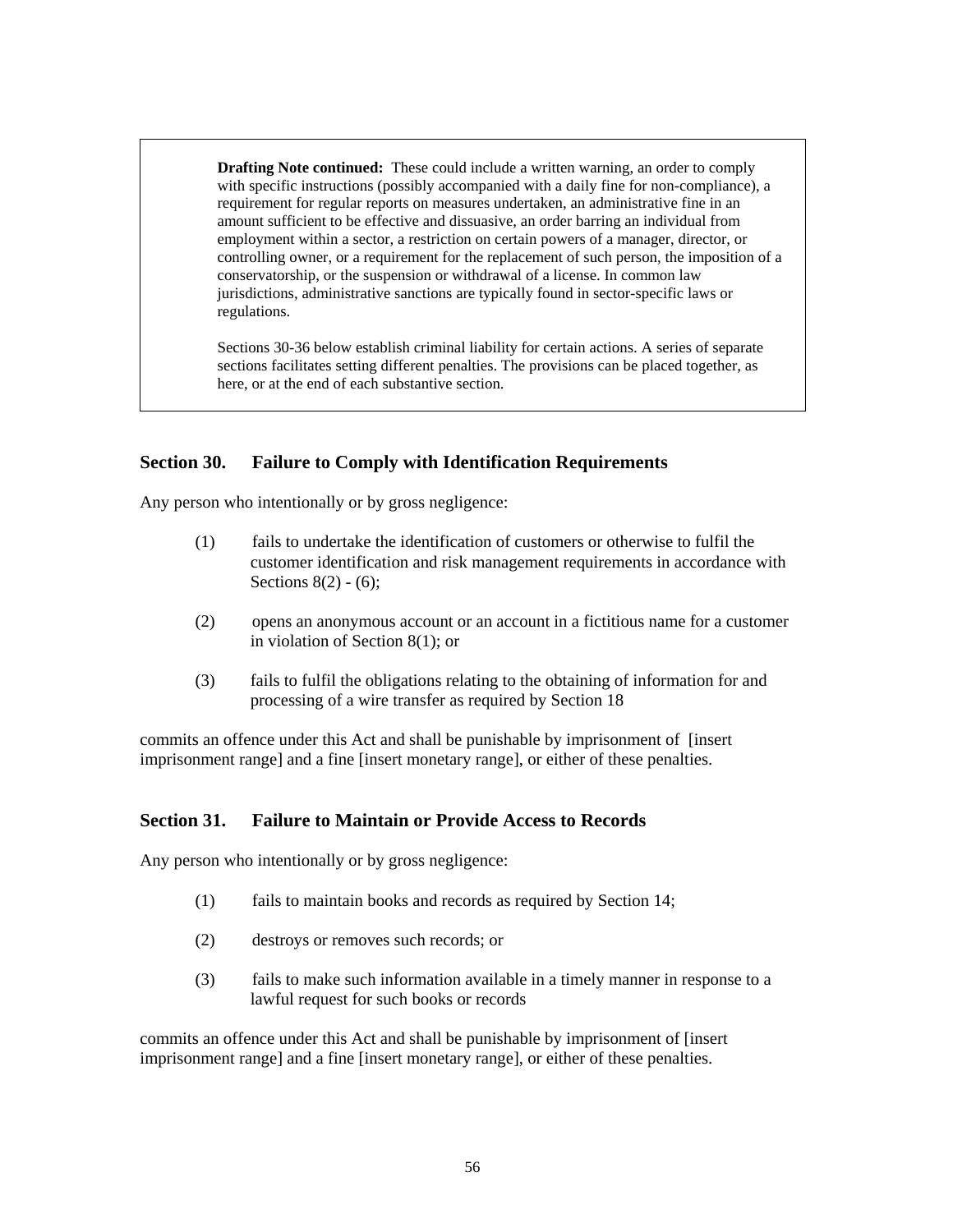## **Section 32. Failure to Fulfil Due Diligence Obligations or Maintain Internal Controls**

Any person who intentionally or by gross negligence:

- (1) fails to conduct due diligence with respect to customers, accounts, and transactions in compliance with Section 16;
- (2) fails to comply with the obligations for special monitoring set forth in Sections  $17(1)-(4)$ ; or
- (3) fails to maintain internal control programs in compliance with Sections 15(1)- (2)

commits an offence under this Act and shall be punishable by imprisonment of [insert imprisonment range] and a fine [insert monetary range], or either of these penalties.

## **Section 33. Failure in regard to Suspicious Transaction or Other Reporting**

Any person who intentionally or by gross negligence fails to submit a report to [insert name of FIU] as required by Section 21 [*add, if appropriate, optional currency transaction reporting section*] commits an offence under this Act and shall be punishable by [insert imprisonment range] and a fine [insert monetary range], or either of these penalties.

## **Section 34. False or Misleading Statement**

Any person who intentionally makes a false or misleading statement, provides false or misleading information, or otherwise fails to state a material fact in connection with such person's obligations under this Part, including the obligation to make a suspicious transaction [*Option: or currency transaction*] report, commits an offence and shall be punishable by [insert imprisonment range] and a fine [insert monetary range], or either of these penalties.

## **Section 35. Confidentiality Violation**

Any person who intentionally or by gross negligence discloses to a customer or a third party information in violation of [insert appropriate reference (similar to Section 25(1))] commits an offence under this Act and shall be punishable by [insert imprisonment range] and a fine [insert monetary range], or either of these penalties.

> **Drafting Note:** Section 35 provides a "tipping off" offence. Tipping off is a disclosure by an institution or designated non-financial business or profession or any person associated with these businesses that a report is being or has been made, or an investigation begun.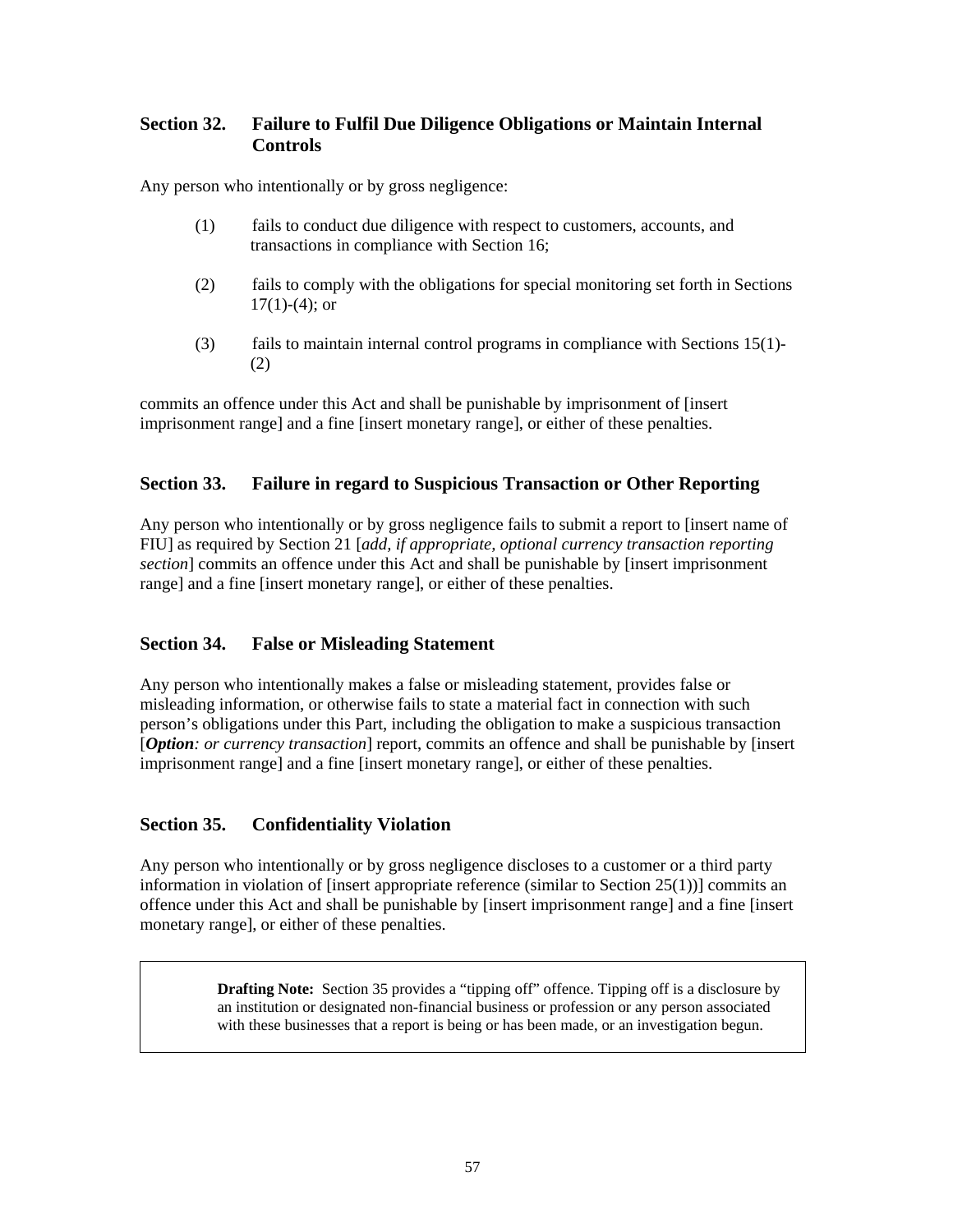#### **Section 36. Shell Bank Offence**

Any person who intentionally or by gross negligence:

- (a) sets up a shell bank in [insert name of State] or
- (b) enters into or continues business relations with a shell bank or a respondent financial institution in a foreign country that permits its account(s) to be used by a shell bank

commits an offence under this Act and shall be punishable [insert imprisonment range] and a fine [insert monetary range], or either of these penalties.

#### **Section 37. Other Sanctions**

A person found guilty of any offence set forth in Sections 30 to 36:

- (a) is subject, in addition, to the sanctions and measures available to the competent supervisory, regulatory or disciplinary authority for administrative violations; and
- (b) may also be banned [*permanently/for a maximum period of* [*indicate period*]] from pursuing the business or profession which provided the opportunity for the offence to be committed.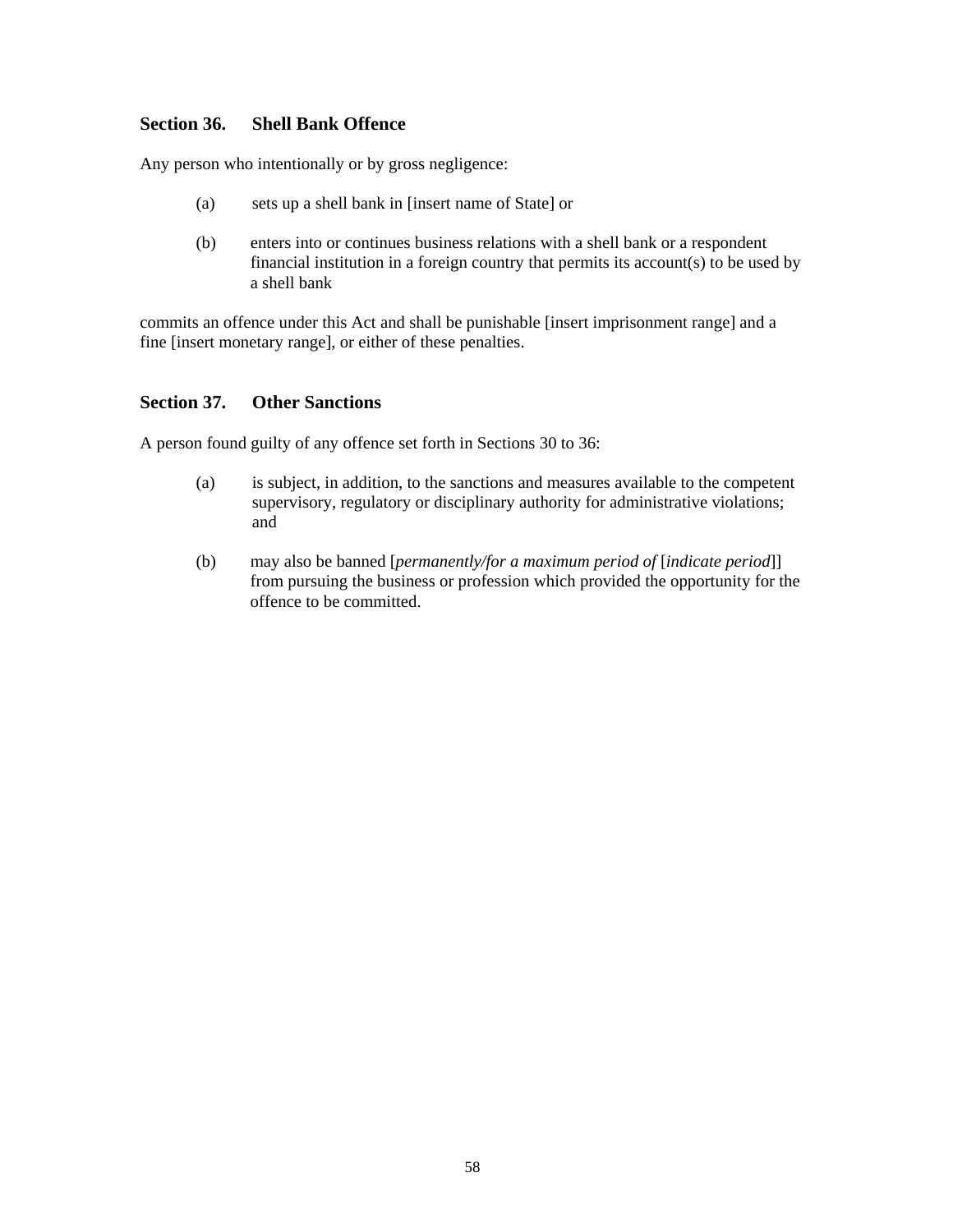# **Part V: Financial Intelligence Unit**

**Drafting Note:** Sections 38-42, which together form Part V, are basic provisions to establish a financial intelligence unit that will serve to deal effectively with suspicious transaction reports that are generated as a result of the preventive measures obligations that Part IV sets forth for financial and designated non-financial businesses and professions.

**Definitions.** It will be necessary to include definitions of "terrorist property" (and thus also "terrorist act" and "terrorist organisation") as well as definitions for "proceeds of crime," "offence," "financial institutions" and "designated non-financial businesses and professions" in this Part if it is used separately, and the terms are not incorporated by reference to other provisions within domestic law. Typically, this Part will be integrated in some way with a State's preventive measures provisions since, as noted, it establishes the unit that will receive suspicious transaction reports that are required by those provisions. Definitions for the terms appear in Parts II, IV and VI.

#### **Section 38. Establishment and Structure**

(1) There is hereby established the [insert name of FIU]. [Insert name of FIU] shall serve as the central, national agency of [insert name of State] responsible for receiving, requesting, analyzing and disseminating information concerning suspected proceeds of crime and terrorist property, as provided for by this law.

> **Drafting Note:** The phrase "terrorist property" should be used in Section 38 rather than, for instance, "potential financing of terrorism" as terrorist property has greater breadth. It will include property already owned or possessed by a terrorist group or individual, and proceeds of a terrorist act as well as property involved in financing activities.

(2) The composition, organization, operation and resources of [insert name of FIU] shall be established by [*Variants:* decree, regulation, other relevant legal instrument].

> **Drafting Note:** A legal framework for a financial intelligence unit (FIU) can be established through statutory provisions, regulations, or, in some States, through administrative provisions or a combination of these. Whatever form is used to establish the FIU, the provisions should:

- formally establish the FIU within the State;
- define the FIU's responsibilities with precision;
- set forth a structure for the organization and its leadership; and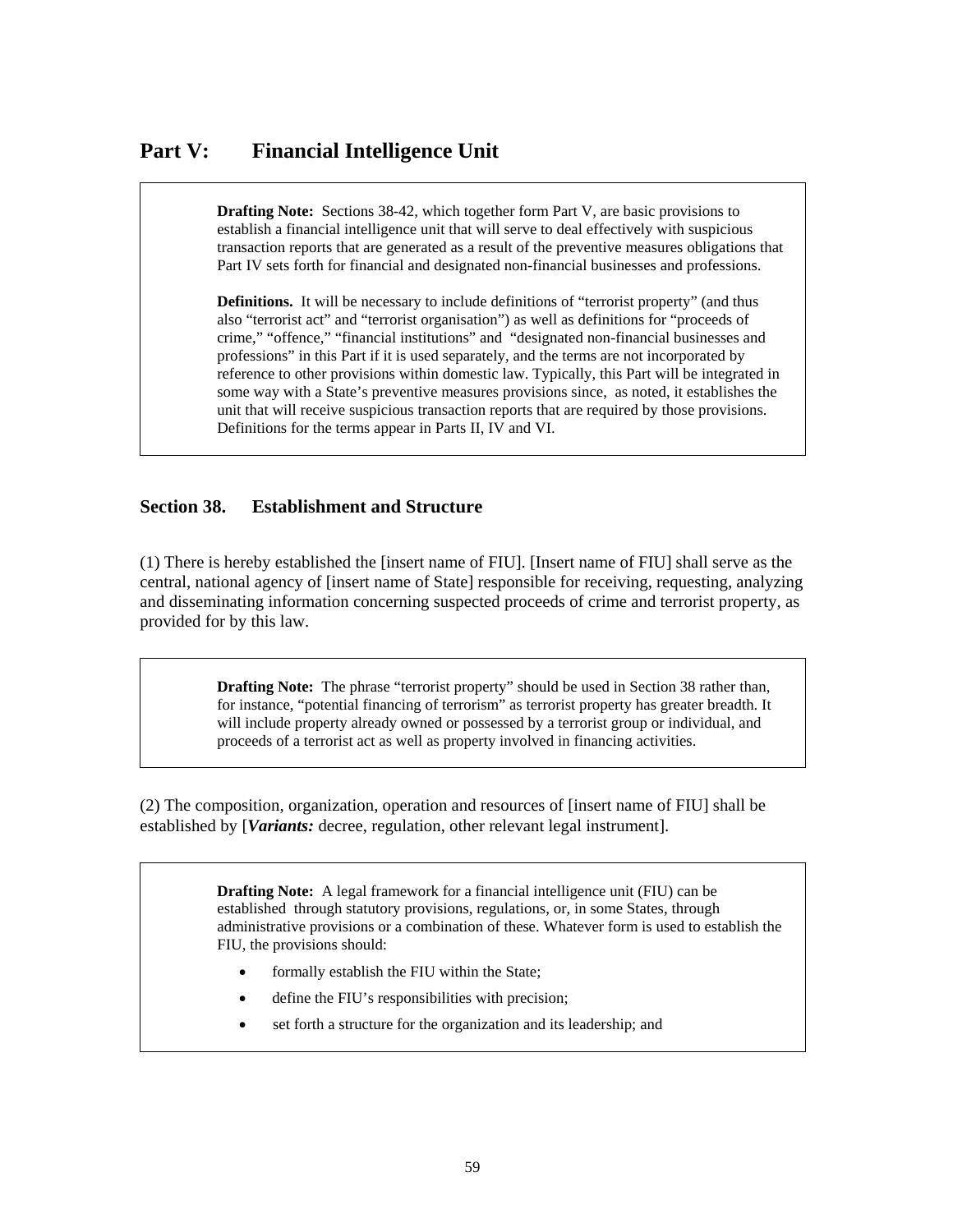#### **Drafting Note continued:**

• provide for decision-making processes and operations that protect against undue influence or interference.

Other than the core responsibility of receiving, analyzing and disseminating information on suspected money laundering and terrorist financing, the FIU's responsibilities may vary significantly from State to State as will the powers conferred on the FIU and its organizational structure. An FIU may be located within a police service, the prosecutor's office, the Central Bank or a ministry of finance or justice and benefit from the infrastructure and resources of these services, or it may be established as an independent office.

The model provisions in this Part cover only basic, core elements. These provisions should be supplemented. For instance, a State may also decide that its FIU should have responsibility to supervise the compliance of some designated non-financial businesses and professions, or to provide specific guidance on typologies that are relevant within the jurisdiction. In order to provide additional details on the procedural aspects of the FIU, a model decree is attached to the model provisions.

States should also consider provisions in law or regulation that support operational independence and autonomy for the FIU to ensure it is free, within the State's system, from undue influence or interference. For instance, there could be a provision that limits the review of decisions by the director of the FIU, or that the director's decision to analyse a matter or disseminate a suspicious transaction report is not subject to review. There might be a provision that sets a fixed term for the director with dismissal permissible only in the case of verifiable misconduct.

Drafters should review provisions in other jurisdictions, and may consult with authorities in various States on their experiences regarding the wide range of duties and responsibilities some FIUs have been assigned.

#### **Section 39. Obligation regarding Confidentiality and Use of Information**

(1) Every person who has duties for or within [insert name of FIU] is required to keep confidential any information obtained within the scope of his duties, even after the cessation of those duties, except as otherwise provided in this Act and [insert reference to State's preventive measures provisions] or as ordered by a court. Such persons may only use such information for the purposes provided for and in accordance with this Part and [insert reference to State's preventive measures provisions].

(2) Any current or past employee of [insert name of the FIU] or other person who has duties for or within [insert name of the FIU] who intentionally reveals information the confidentiality of which is required to be protected by subsection  $(1)$  commits an offence under this Act and shall be punishable by [insert imprisonment range] and a fine [insert monetary penalty range] or either of these penalties.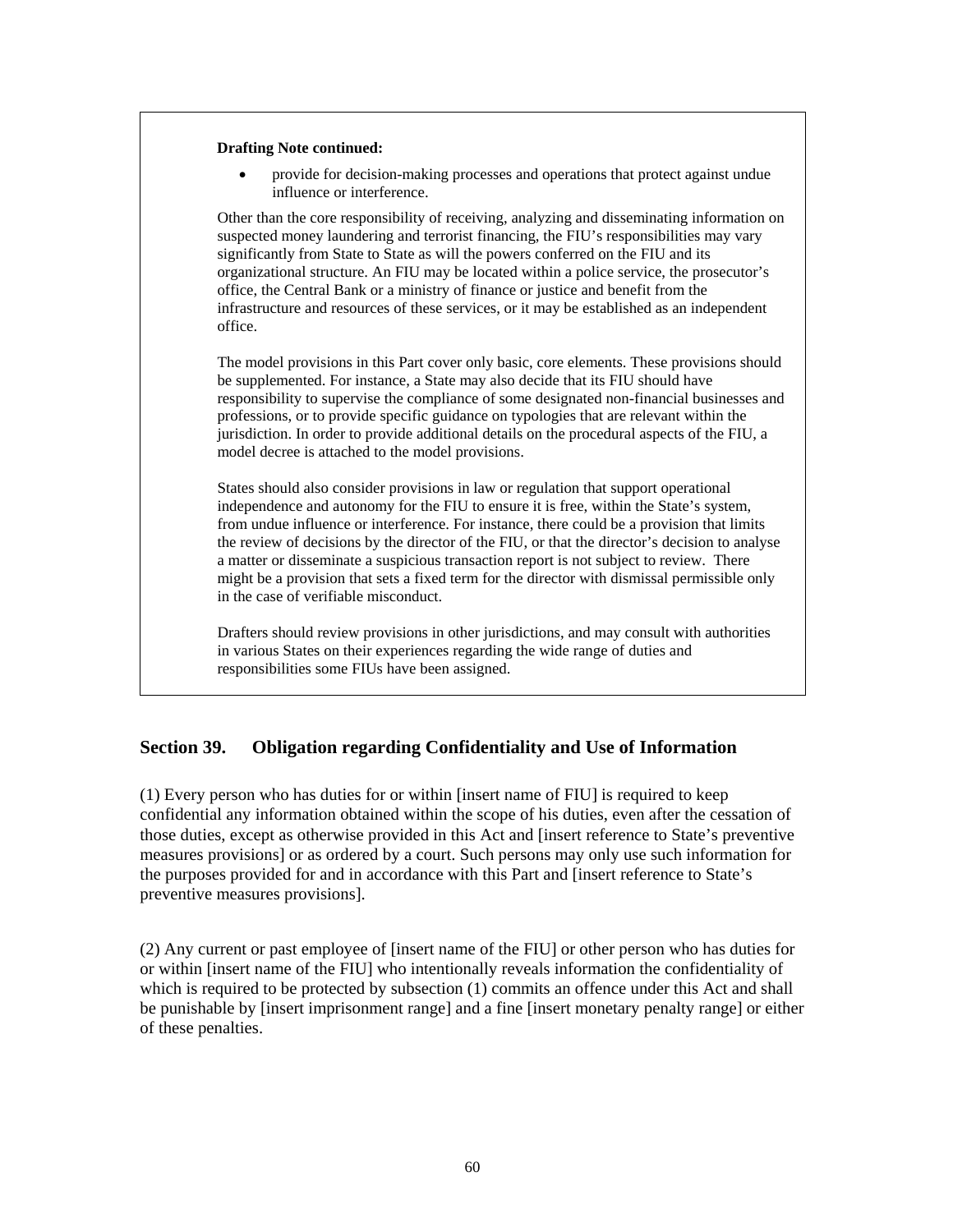#### **Section 40. Action regarding Reports and Other Information Received**

Whenever [insert name of FIU] has:

*Variant 1:* reasonable grounds to suspect

*Variant 2:* serious indications

that property is proceeds of crime, is related to or intended for the financing of terrorism, or is terrorist property, it shall forward the relevant information to [the prosecutor, investigative authority, judicial authority, etc.] [*Option (add): who shall decide upon further action*.]

> **Drafting note:** Section 40, which specifies the actions of the FIU with respect to information it receives, should not be limited to suspicious transaction reports but should extend to any other information the FIU receives, for instance, if relevant in the jurisdiction, currency transaction reports.

The Egmont Group's *[Interpretative Note Concerning the Egmont Definition of a Financial](http://www.egmontgroup.org/files/library_egmont_docs/egmont_final_interpretive.pdf)  [Intelligence Unit](http://www.egmontgroup.org/files/library_egmont_docs/egmont_final_interpretive.pdf)* provides that a FIU is "[a] central, national agency responsible for receiving, (and as permitted, requesting), analysing and disseminating to the competent authorities, disclosures of financial information:

(i) concerning suspected proceeds of crime and potential financing of terrorism, or

(ii) required by national legislation or regulation,

in order to combat money laundering and terrorism financing."

According to the explanatory materials, subsection (i) concerns the reporting of "suspicious or unusual transaction or activities regarding funds that are suspected of having originated from criminal activity or of being intended to support terrorist activity. Subsection (ii) relates to disclosures otherwise required by national legislation or regulation and "encompasses all other mandated types of reporting requirements required by law, whether involving currency, cheques, wires or other transactions."

The Egmont Group materials further explain "disseminating": "FIUs at a minimum must be able to share information from financial disclosures and the results of their analysis regarding money laundering and related crimes, as determined by domestic legislation, and terrorism financing, firstly with domestic competent authorities, and secondly, with other FIUs. …"

*[FATF Recommendation 26](http://www.fatf-gafi.org/dataoecd/7/40/34849567.PDF)* addresses establishing a FIU that would disseminate "STR and other information regarding potential money laundering or terrorist financing." The Methodology at 26.5 provides that "[t]he FIU should be authorised to disseminate financial information to domestic authorities for investigation or action when there are grounds to suspect ML or FT."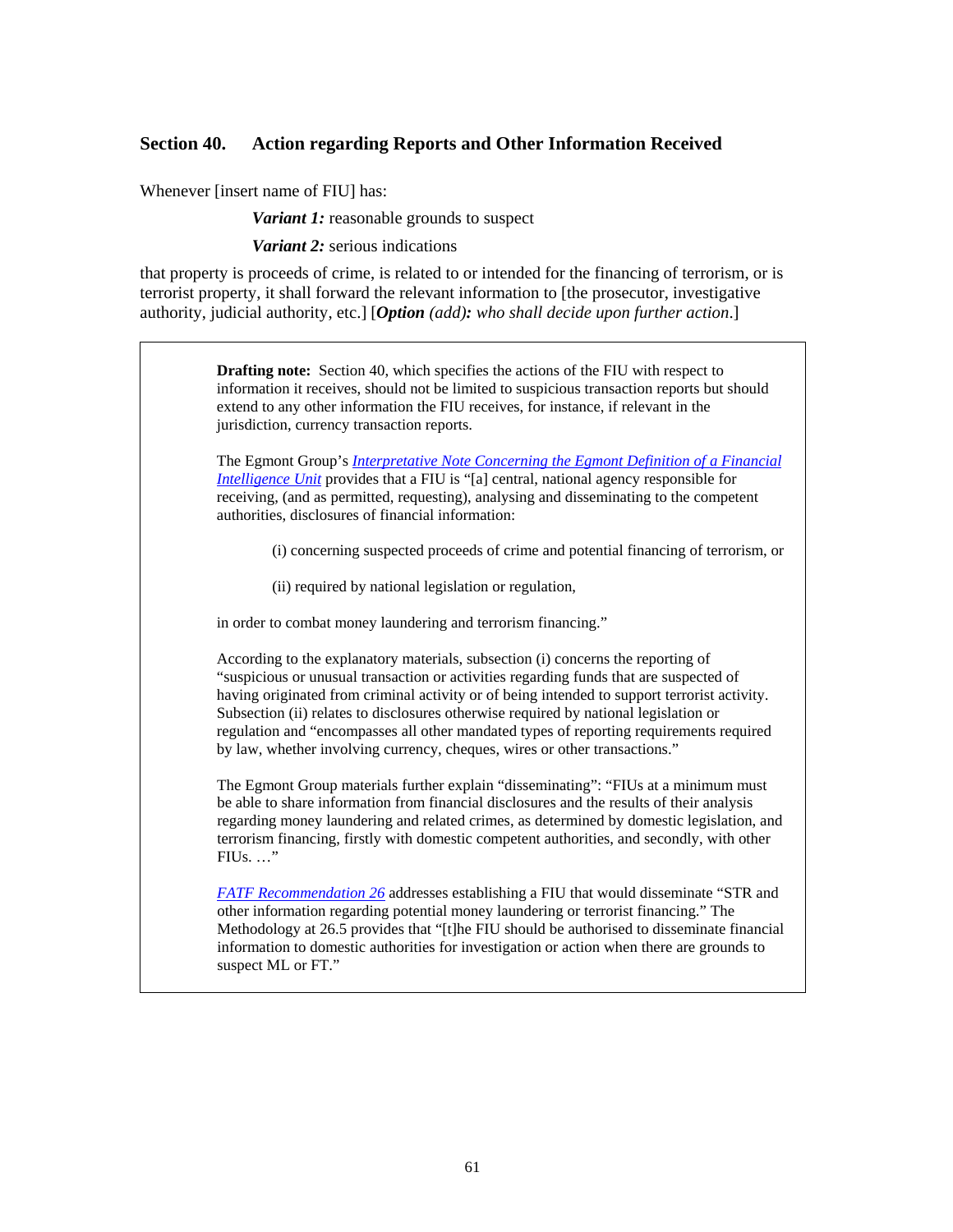**Drafting Note continued:** Taken together, it is clear that the FIU must be authorised to forward information to the competent authority once it concludes a likelihood, using either a reasonable grounds to suspect or serious indications standard, that there is property (funds and property having the same definition) that is proceeds of crime, related to the financing of terrorism, or is terrorist property. The definition of proceeds of crime includes both direct and indirect proceeds.

#### **Section 41. Access to Information**

(1) In relation to any information it has received in accordance with its functions, [insert name of FIU] is authorised to obtain from any entity or person subject to the reporting obligation set forth [insert reference to State's suspicious transaction reporting requirement (as Section 21 in the model provisions)] any additional information that [insert name of FIU] deems necessary to carry out its functions. The information requested shall be provided within the time limits set and the form specified by [insert name of FIU].

> **Drafting note:** The FIU or some other authority must be able to secure this information. Section 41 provides for direct access by the FIU. If authorities decide not to permit the FIU with direct access, then the authority that obtains the information must be able to provide it to the FIU and do so in a timely manner. See, Methodology Criterion 26.3 and 26.4. Section 22 of *[EU Directive 2005/60/EC of 26 October 2005](http://eur-lex.europa.eu/LexUriServ/LexUriServ.do?uri=OJ:L:2005:309:0015:0036:EN:PDF)* also deals with this issue.

[*Option: add subsection: ( ) The* [*insert name of FIU*] *is authorised to access and review information on-site that belongs to or is in the custody of financial institutions and designated non-financial businesses and professions which is necessary to the fulfilment of the functions of the* [*insert name of FIU*].

(2) Paragraph (1) [*Option:* and ( ) [*if optional subsection is used add such reference*] of this section shall be applied subject to the restrictions [*Variant: limitations*] in the definition of "designated non-financial businesses and professions" in [reference where definition is found] and subject to [insert any limitation enacted in the State regarding reporting obligation for lawyers, notaries, other independent legal professionals and accountants (as Section 21(2) in the model provisions)].

(3) The [insert name of FIU] may, in relation to any report or information it has received, obtain, where not otherwise prohibited by law, any information it deems necessary to carry out its functions from:

(a) a law enforcement authority;

(b) any authority responsible for the supervision of the entities and persons subject to this law; and

(c) any other public agency within the State.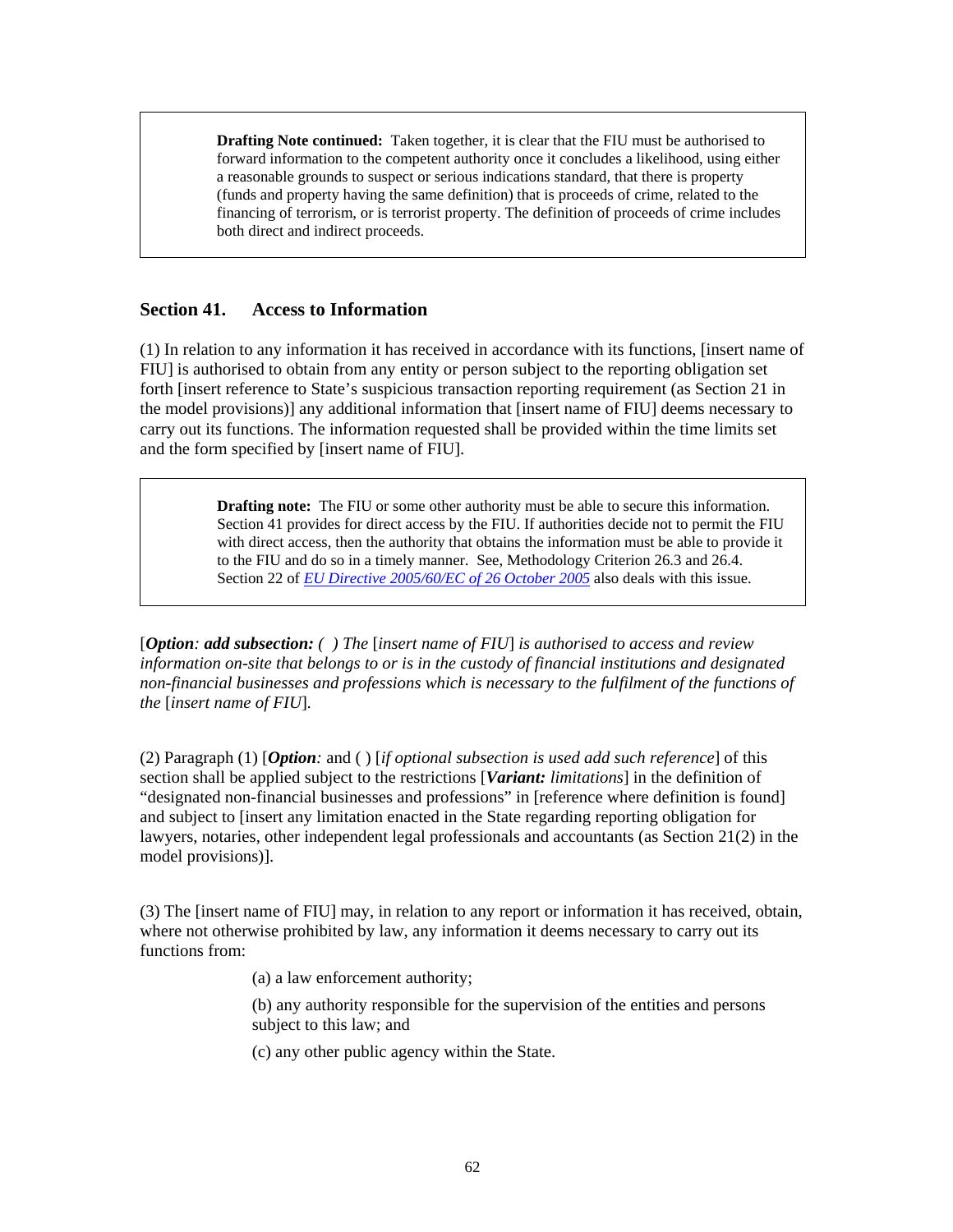**Drafting Note:** *[FATF Recommendation 26](http://www.fatf-gafi.org/dataoecd/7/40/34849567.PDF)* provides in part that: "[t]he FIU should have access, directly or indirectly, on a timely basis to the financial, administrative and law enforcement information that it requires to property undertake its functions, including the analysis of STR."

Section 41(3) provides for direct access by the FIU to any information held by various State authorities where access to that information is not otherwise prohibited by law.

#### **Section 42. Sharing Information with Foreign Counterpart Agencies**

(1) [Insert name of FIU] may, spontaneously or upon request, share information with any foreign counterpart agency that performs similar functions and is subject to similar secrecy obligations with respect to the information it receives based upon reciprocity or mutual agreement [*Option*: *add*: *on the basis of cooperation arrangements entered into between* [*name of FIU*] *and such foreign counterpart agency*].

> **Drafting Note: Cooperation Agreements**. Many States require a formal cooperation arrangement in order to provide a FIU in another State with information that its FIU has gathered. If specific arrangements are necessary, the optional language in Section 42 should be considered, as well as the inclusion of the optional subsection, an enabling provision which provides the FIU with the necessary authority to enter into such agreements. Such cooperation arrangements also would generally specify the use to which the other State may put the information, and the use a State may make of information it receives from a foreign counterpart agency.

> A memorandum of understanding or other arrangement, even if not required, is often the best vehicle to articulate the obligations of the receiving FIU with respect to the information. The most restrictive approach is to limit use by the receiving FIU only for the specific matter for which it was requested with no further disclosure or dissemination of the information to other authorities in the receiving State or elsewhere without the consent of the sending FIU.

> Alternatively there might be general agreement to such dissemination with the receiving FIU able to use and process the information just as it would use and process domestic information it receives, with a restriction on the use of the report itself (or alternatively the information in the report) in the course of judicial proceedings unless the providing authority consents. Requiring such consent would protect against any use in a proceeding that involved criminal activity that might not be covered by the providing State's statute. There are innumerable variations on dissemination and use. These are most appropriately addressed by specific arrangements between the two cooperating FIUs considering the specifics of their domestic frameworks.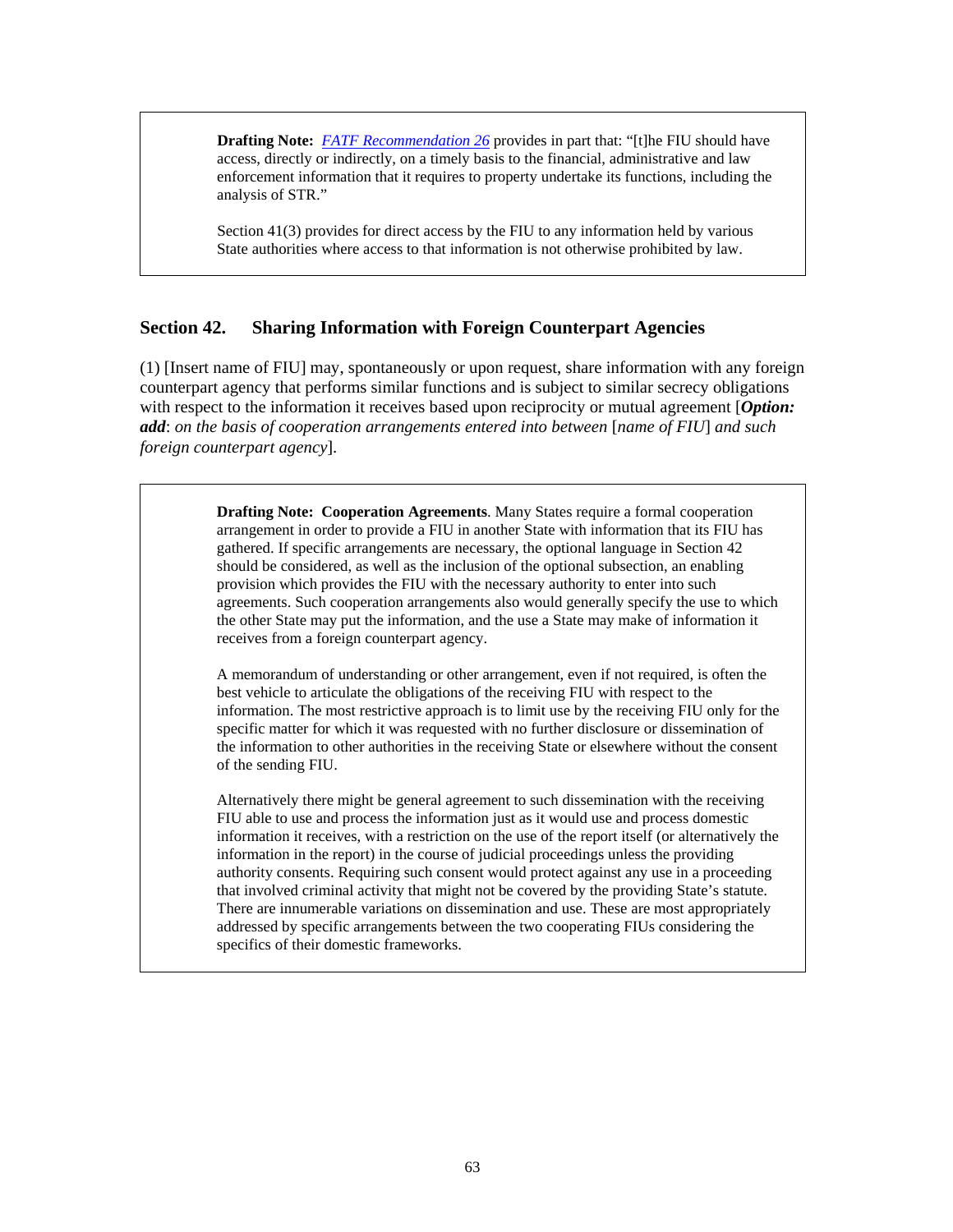**Drafting Note continued: Information Exchange.** The Egmont Group has adopted *[Principles for Information Exchange](http://www.egmontgroup.org/files/library_egmont_docs/princ_info_exchange.pdf)* (June 2001) and *[Best Practices for the Exchange of](http://www.egmontgroup.org/files/library_egmont_docs/best_practices.pdf)  [Information](http://www.egmontgroup.org/files/library_egmont_docs/best_practices.pdf)*. Under the *[Principles](http://www.egmontgroup.org/files/library_egmont_docs/princ_info_exchange.pdf)* at D11 and 12, FIUs may use information exchanged "only for the specific purpose for which the information was sought or exchanged," and "the requesting FIU may not transfer information shared by a disclosing FIU to a third party, nor make use of the information in an administrative, investigative, prosecutorial, or judicial purpose without the prior consent of the FIU that disclosed the information." The specific arrangements in a memorandum of understanding can address these issues in the context of the specific States exchanging information.

**[***Option: add subsection ( )*: *The* [*insert name of FIU*] *may enter into an agreement or arrangement to facilitate the exchange of information with a foreign counterpart agency that performs similar functions and is subject to similar secrecy obligations.*]

(2) The [insert name of FIU] may make inquiries on behalf of a foreign counterpart agency where the inquiry may be relevant to the foreign counterpart agency's analysis of a matter involving suspected proceeds of crime or terrorist property, or potential financing of terrorism. The [insert name of FIU] may:

(a) search its own databases, including information related to reports of suspicious transactions, and other databases to which [insert name of FIU] has direct or indirect access, including law enforcement databases, public databases, administrative databases and commercially available databases;

(b) obtain from financial institutions and designated non-financial businesses and professions information that is relevant in connection with such request;

(c) obtain from competent authorities information that is relevant in connection with such request to the extent [insert name of FIU] could obtain such information in a domestic matter; and

(d) take any other action in support of the request of the foreign counterpart that is consistent with the authority of [insert name of FIU] in a domestic matter.

**Drafting Note:** Under *[FATF Recommendation 40](http://www.fatf-gafi.org/dataoecd/7/40/34849567.PDF)*, and the *[Interpretative Note](http://www.fatf-gafi.org/dataoecd/7/40/34849567.PDF)* (IN) to Recommendation 40 at paragraph 4, the minimum requirement is that of searching databases as set forth in Section 42(2)(a) above.

The additional items are discretionary but encouraged. As the IN sets forth, if a FIU is permitted to do so, it should contact other competent authorities and financial institutions on behalf of the inquiring FIU. Section  $42(2)(b)$  - (d) provide the FIU with authority to take such actions on behalf of the inquiring FIU as it could on its own behalf, including requiring additional information from institutions that have a duty to report suspicions.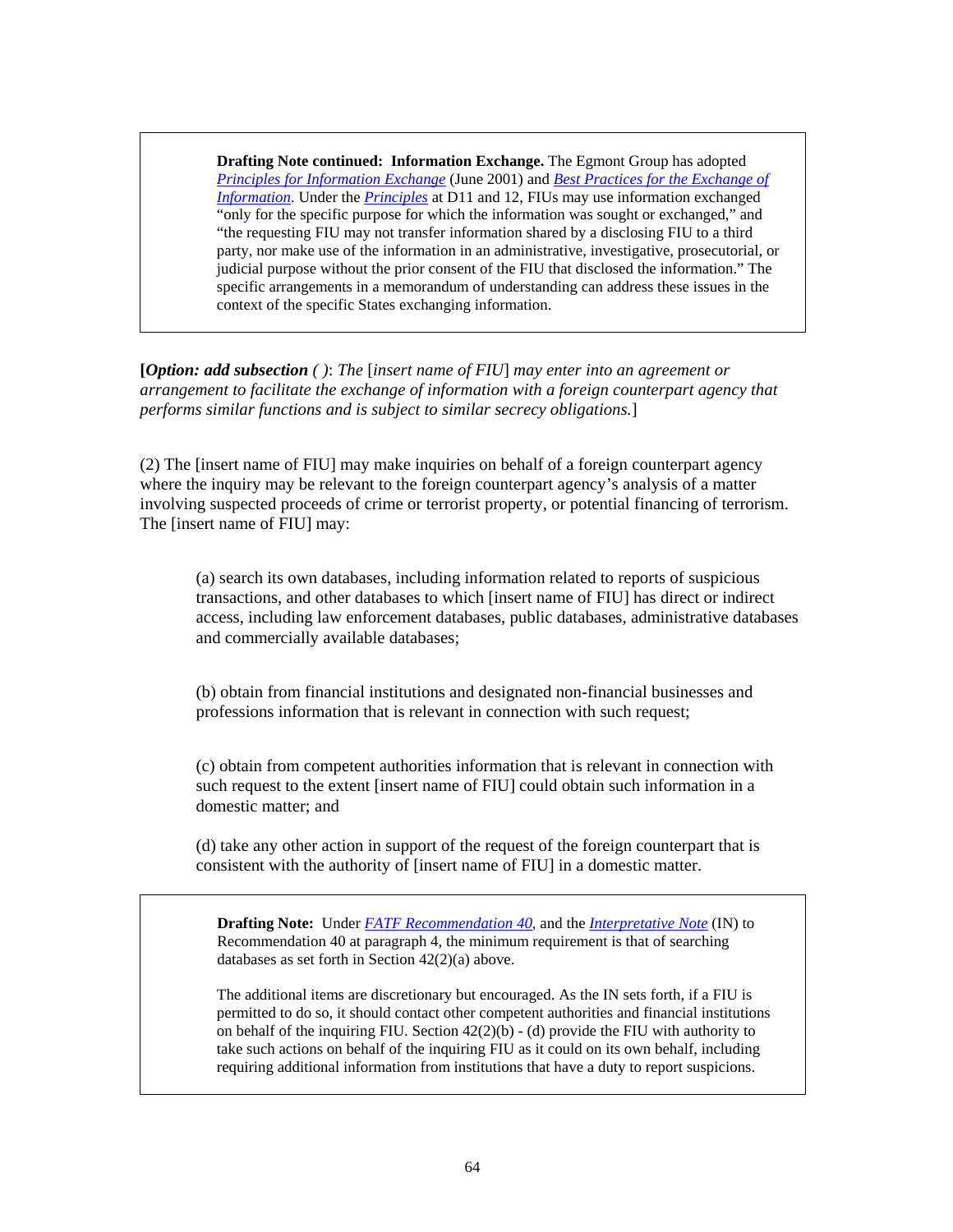# **Part VI: Conviction-based Confiscation, Benefit Recovery and Extended Benefit Recovery Orders**

**Drafting Note:** Part VI deals with conviction-based confiscation. It addresses both the final orders to confiscate property and the preliminary orders to secure property for eventual confiscation. All such orders are premised upon the existence of a criminal case. For an order to confiscate property, there must be a criminal conviction. To restrain or seize property, there must be a criminal investigation in which an order to confiscate or recover benefits is anticipated. Part VI also addresses investigative orders to assist in proceeds investigations.

Drafting authorities should review use of the terms "part" and "act" for appropriate usage as versions of these model provisions are adopted either alone or in conjunction with other segments of the model provisions.

**Application to Terrorism and Terrorism Financing**. The provisions in this Part do not provide separately for the criminal confiscation of property relating to terrorism or the financing of terrorism. This is because these conviction-based confiscation provisions are meant to apply where there is a conviction for any serious offence under national law. Accordingly, they will apply to the proceeds and instrumentalities of terrorism financing offences and any other terrorism-related offence under domestic law. The scope of these provisions should be broad enough to capture funds raised or provided in a terrorism financing setting, either as proceeds or instrumentalities of a terrorism financing offence. Likewise, if membership in a terrorist organization is a criminal offence, it should cover the assets of such organization.

**Definitions.** Definitions applicable in this Part appear in Section 43(5).

**Terms:** Part VI provides for orders to "confiscate" proceeds and instrumentalities and to recover benefits. The terms "confiscate" and "forfeit" can be confusing as the way in which they are used varies from State to State. In some jurisdictions, confiscation refers to a value order while forfeiture refers to recovering the actual proceeds and/or instrumentalities.

In these model provisions the references are the opposite. A "confiscation order" applies where the enforcement authority is recovering actual proceeds and instrumentalities. "Benefit orders" are used to recover the value or benefit received. The terms that the drafting authorities use will be a matter of local practice. The important point is that the concepts of criminal confiscation and criminal forfeiture are co-extensive in that they each refer to the recovery of property in connection with a criminal offence whether that is proceeds, instrumentalities or benefits from the offence.

**Modes of confiscation:** Part VI provides for two kinds of orders after a criminal conviction: first, *in rem* forfeiture orders directed against the proceeds or instruments of crime (described as "confiscation orders") (Sections 59-62) and secondly, *in personam*, value orders designed to neutralise the benefit from the crime and directed against persons who have benefited from crime (described as "benefit recovery orders" and "extended benefit recovery orders") (Sections 63-65).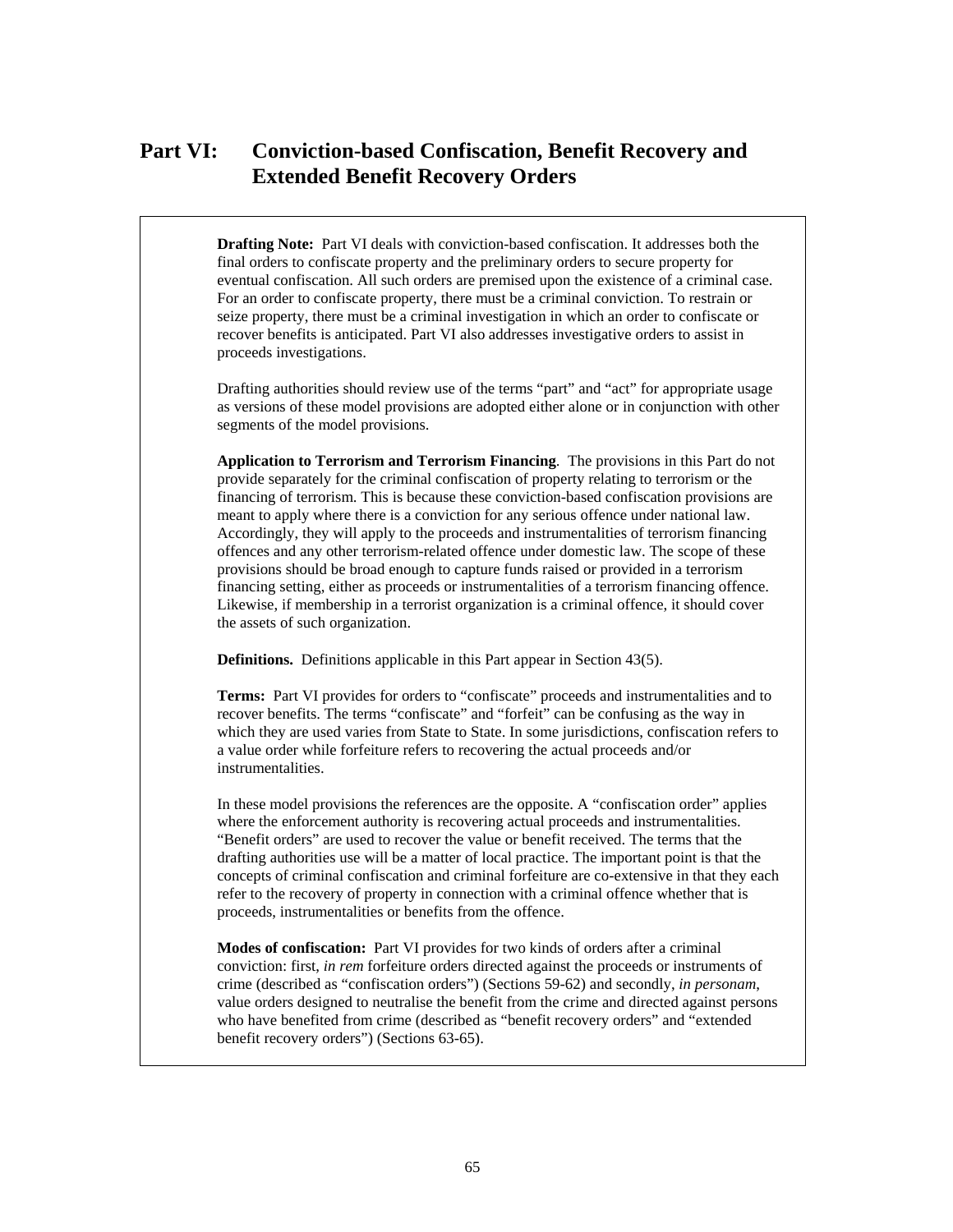**Drafting Note continued: Kinds of Criminal Offences**. The kinds of criminal offences for which such orders are available depends upon the definition drafting authorities choose for "offence" for purposes of this Part. The widest application occurs if "offence" is defined as "any offence against the laws of [State]." This may provide for an application that is broader than is necessary, for instance, in the case of petty shoplifting, etc.

Application can be narrowed by using the "threshold approach" which might define an offence as "any offence against the laws of [State] carrying a penalty of 12 months imprisonment or more." The most restrictive way is to define offence by reference to a scheduled list of the offences a conviction for which will trigger the operation of the provisions.

**Restraint and Seizure Orders.** For property to be available for confiscation, it is essential that it be immobilized at an early point. Sections 44-52 address the restraint and seizure of property as provisional measures to preserve property in support of eventual confiscation.

**Confiscation and Benefit Recovery Order.** There are two features of criminal confiscation provisions that many States use to address the significant challenges that States face in recovering criminal proceeds and benefits in connection with a criminal conviction.

First, there are provisions that permit recovery for additional kinds of conduct. Secondly, there are provisions that ease the proof burden with respect to what constitutes proceeds or benefit by use of inferences and presumptions.

These features have been found important for without them recovery of the real world benefits of crime often will not be possible. The evidentiary burden regarding fast-moving and often hidden proceeds constitutes a high and often impossible barrier for the prosecution. The two approaches above are reflected in provisions adopted by many common law jurisdictions. Care must be taken in drafting and applying such provisions in order to ensure consistency with a State's fundamental principles, and procedural fairness for defendants and third parties whose property rights will be affected.

In this model, provisions or options incorporate each of these features. Section 63 provides an option to extend the conduct for which recovery may occur to criminal activity beyond the offence of conviction, that is, to "related activity." Section 59(6) - (7) sets forth inferences the court may use in the case of a confiscation order. In addition, Section  $64(1)(d)$  provides an inference for use with a benefit recovery order. Optional subsections 65(7) and (8) relate to presumptions in an extended benefit recovery setting.

#### **Section 43. Application of Part and Definitions**

(1) This Part shall apply:

(a) in respect to any offence as defined in paragraph (a) of the definition of "offence"; and

(b) in respect of an offence under the law of a foreign State in relation to acts and omissions which, had they occurred in [insert name of State], would have constituted an offence in [insert name of State] provided that: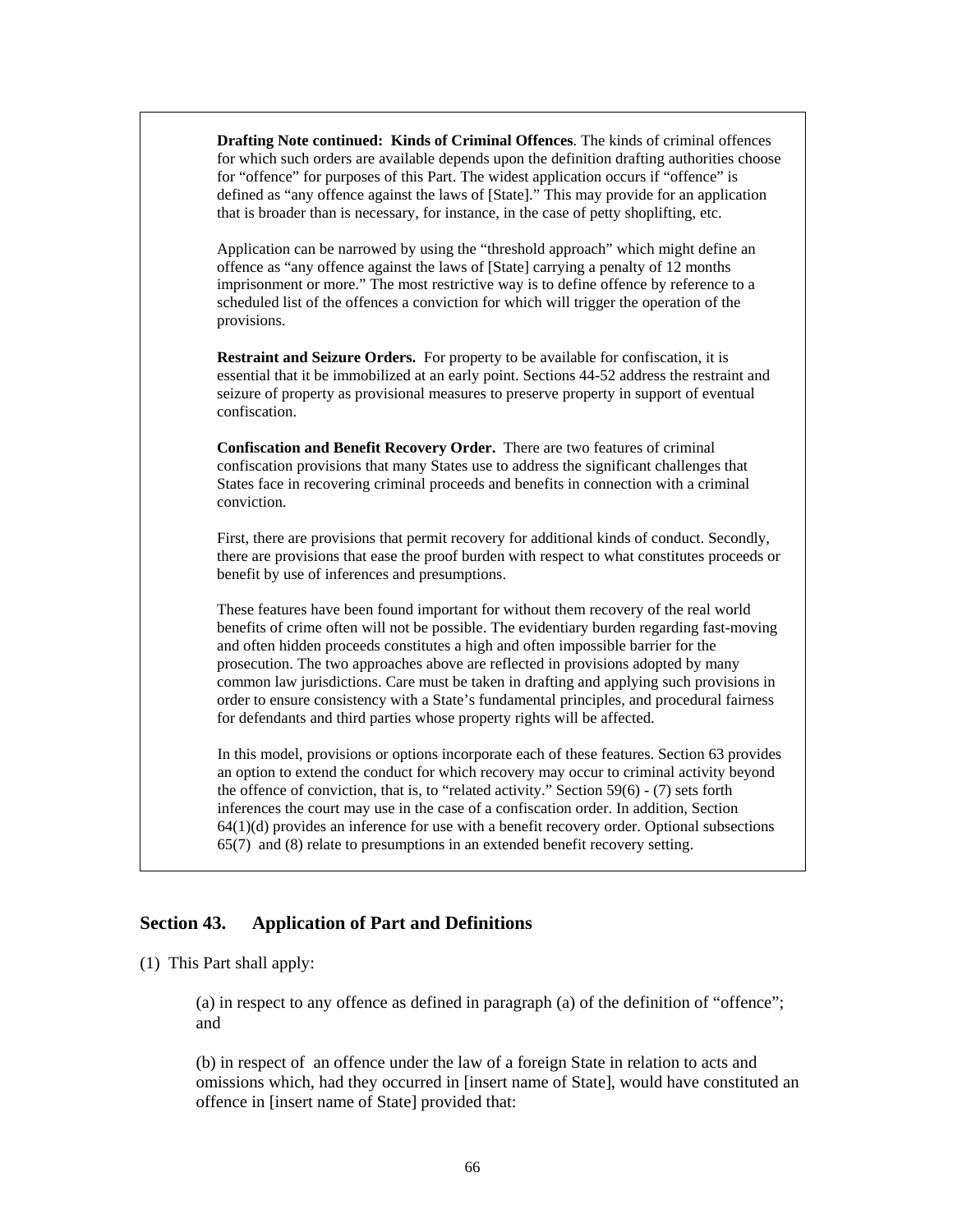- (i) in the case of a request relating to a restraint or to the recovery proceeds, instrumentalities or benefits, there is property located in [insert name of State] that can be restrained or recovered for the purpose of a confiscation order or benefit [*Option: or extended benefit*] recovery order; or
- (ii) in the case of a request relating to tracing, identifying, locating or quantifying proceeds, benefits or instrumentalities, there is or may be relevant information or evidence within [insert name of State]; and
- (ii) a request for assistance has been made by the foreign state for the restraint or confiscation of property in relation to the offence, or for information or evidence that may be relevant to the proceeds, benefits or instrumentalities of the offence.

(2) With respect to the application of this Part to the offences set forth in subsection  $(1)(b)$ , the authorities within [insert name of State] shall have discretion whether or not to seek orders and to otherwise apply the provisions of this Part.

> **Drafting note:** Section 43(1) makes clear that this Part applies to "offences" both domestic and foreign. Subsection (5), the definitions subsection, contains a definition of "offence." Subsection  $(1)(b)$  makes it clear that this Part may be used in support of a foreign request for assistance. The section enables the conviction-based confiscation proceeding to occur based upon the foreign prosecution. Under international standards, it is essential that the State be able to provide such assistance, whether through this kind of provision or some other method. See *[FATF Recommendation 38](http://www.fatf-gafi.org/dataoecd/7/40/34849567.PDF)*.

The effect of having the restraint and confiscation provisions available for domestic authorities to use in the case of a foreign conduct is that another State can make a request based upon an investigation or conviction in their State. Even in the absence of a restraint or confiscation order in the foreign state, such a State could ask the authorities in the requested State to seek a restraining or confiscation order. All of this presupposes that there is relevant property located in the requested State.

Section 43(1) limits the operation of conviction-based confiscation and benefit recovery orders, when triggered by a foreign offence, to the circumstances set out in the subsection. These are that there must be property subject to restraint or confiscation within the jurisdiction or may be relevant information in the jurisdiction, and there is a request from the State in which the foreign offence was committed for investigative assistance or assistance in relation to the freezing or confiscation of the assets.

Section 43(2) makes clear that the State that receives the request retains discretion regarding use of these provisions. This discretion provides a safeguard in the case of requests which may appear to be based upon irregular, unfair or discriminatory proceedings in the requesting State.

(3) This Part shall apply even if the conduct which forms the basis for the offence occurred before the Part came into effect, and shall apply to any benefit whether it was obtained before or after this Part came into force.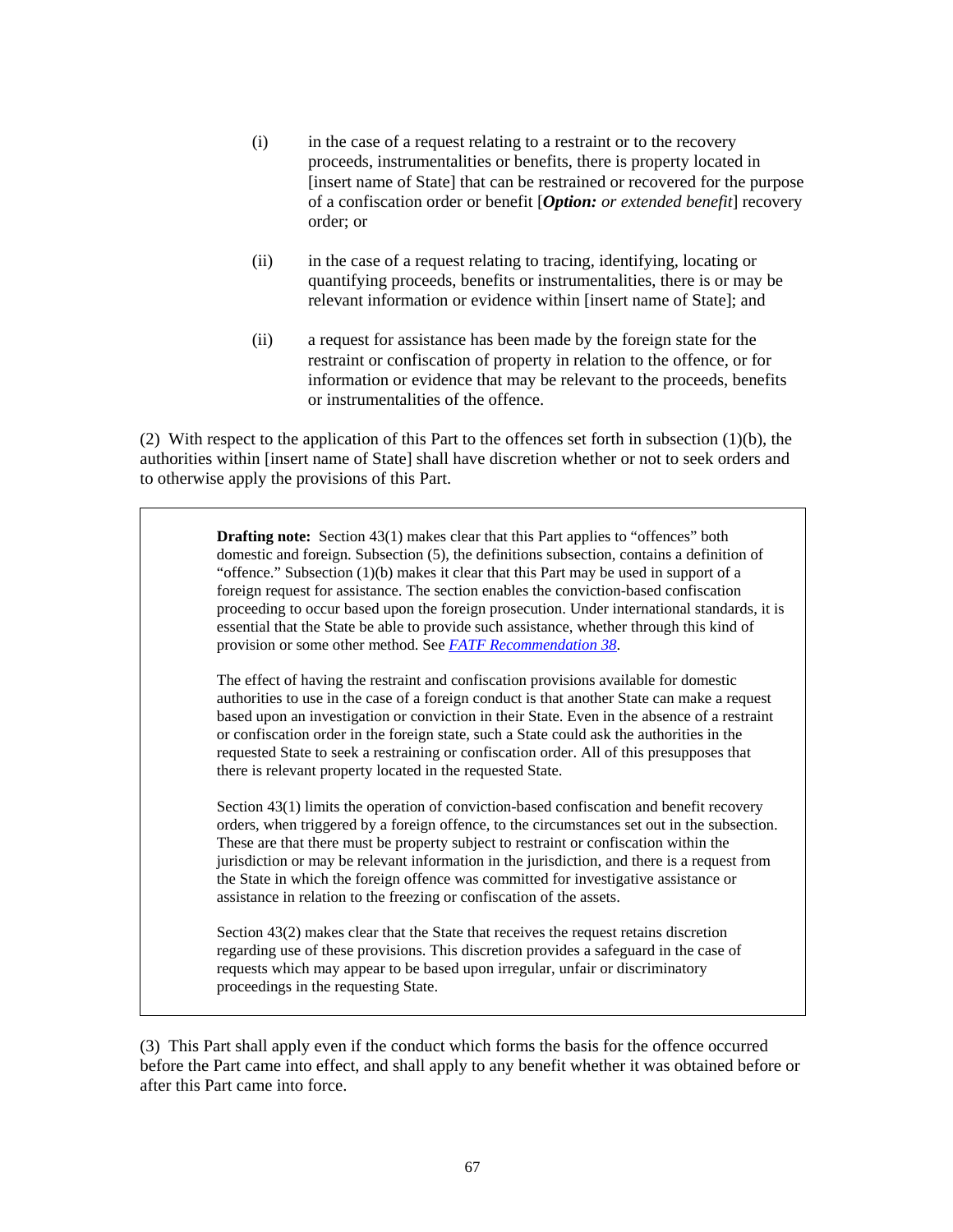**Drafting Note: Retrospective Application.** Section 43(3) makes clear that the remedies provided in this Part—restraint, confiscation and benefit recovery orders—are available even though the conduct that is the basis for the restraint or confiscation pre-dates the adoption of the Act. It will be important to make clear that the new provisions will apply even if the offence concerned, or the benefit obtained, took place before the Act came into force. This Act will not apply however if the conviction for the offence took place before the Act came into force.

If domestic law and jurisprudence treats confiscation as a penalty, rather than a consequence of conviction, this provision on retroactivity is not appropriate. As the *[International Covenant on Civil and Political Rights](http://www.hrweb.org/legal/cpr.html)* notes at Article 15: "Nor shall a heavier penalty be imposed than the one that was applicable at the time when the criminal offense was committed."

(4) Any question of fact to be decided by a court on an application under this Part is to be decided on a balance of probabilities.

(5) In this Part, the following definitions shall apply:

"**benefit**" means an advantage, gain, profit, or payment of any kind, and the benefits that a person derives or obtains or that accrue to him include those that another person derives, obtains or that otherwise accrue to such other person, if the other person is under the control of, or is directed or requested by, the first person.

"**court**" means [insert reference to judicial authority that will be given authority to act with respect to the applications set forth in the Part].

**Drafting Note: Court:** The definition permits individual countries to determine which courts should be given jurisdiction to deal with applications relating to conviction-based confiscation. In countries where asset confiscation legislation is new, it is not uncommon for jurisdiction to be restricted to senior or mid-level courts for the first few years of operation. Once issues generated by the legislation have been resolved by the higher courts, a decision might be made to expand jurisdiction to include all courts, including magistrates' courts.

If in some situations, the deciding authority for a particular application may be different than the "court" as defined generally, drafting authorities should not use the generic term "court" but include a specific reference to the deciding authority in the section, noting, for instance, that a magistrate or judge shall decide. This is of particular importance in some common law jurisdictions where certain orders, as a search warrant or production order, might be issued by a judge as a *persona designata*, where the power being exercised is executive rather than judicial. In order for there to be judicial supervision of the decision, the order might have to be issued in this manner.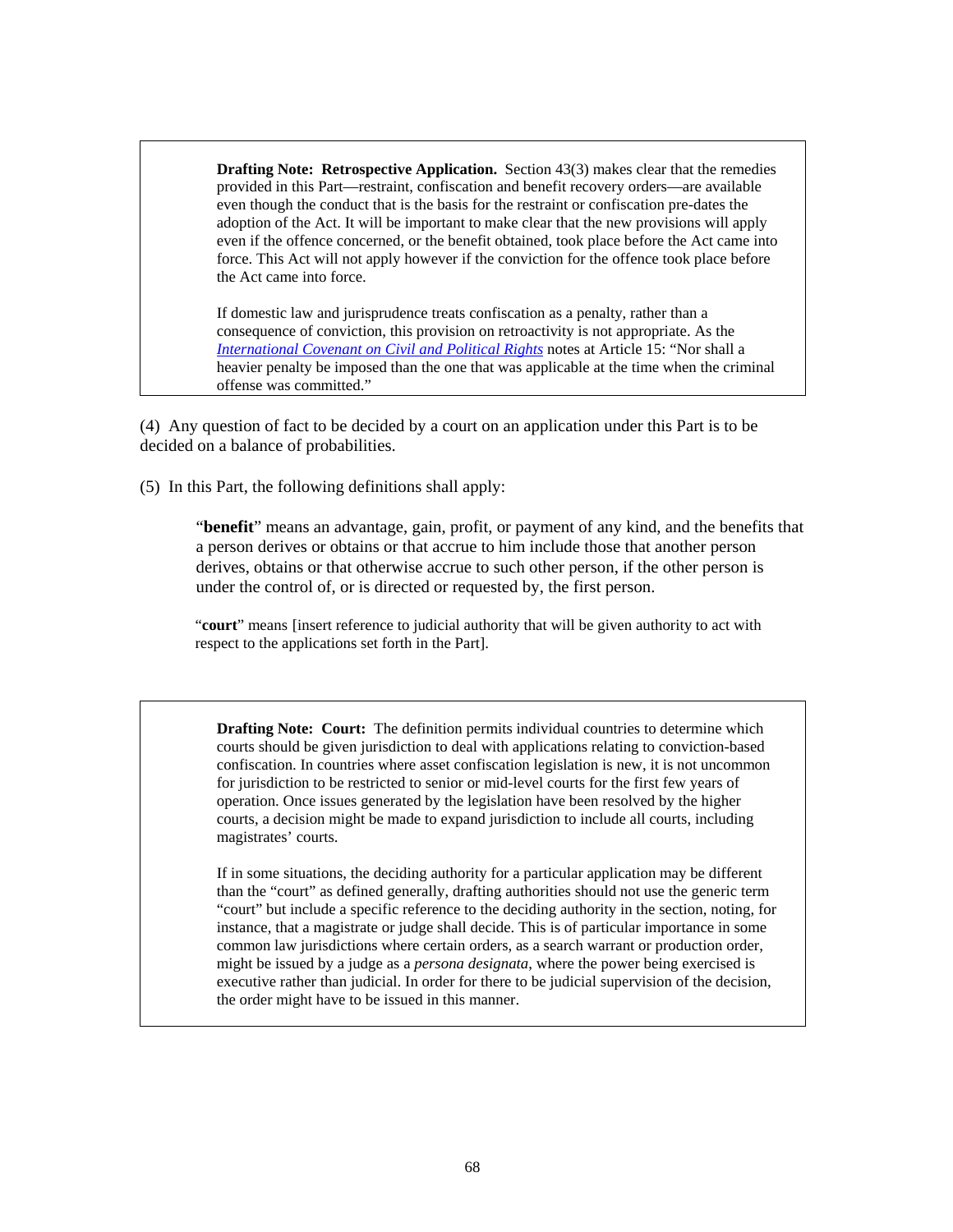**Drafting Note continued:** A section on jurisdiction could also be added if needed. One approach is to match the jurisdiction of courts under these provisions to their jurisdiction in civil matters. For example, if a magistrates' court may not make orders in relation to land or other property over a certain value, the same approach would apply.

"**dealing with property**" means any of the following:

- (a) a transfer or disposition of property;
- (b) making or receiving a gift of the property;
- (c) removing the property from [insert name of State];
- (d) where the property is a debt owed to that person, making a payment to any person in reduction or full settlement of the amount of the debt;
- (e) using the property to obtain or extend credit, or using credit that is secured by the property; or
- (f) where the property is an interest in a partnership, doing anything to diminish the value of the partnership.

"**effective control**" in relation to property means the exercise of practical control over the property whether or not that control is supported by any property interest or other legally enforceable power. In determining whether property is subject to the effective control of a person:

- (a) it is not necessary to be satisfied that the person has an interest in the property;
- (b) regard may be had to—
	- (i) shareholdings in, debentures over, or directorships of a company that has an interest (whether direct or indirect) in the property;
	- (ii) a trust that has a relationship to the property; and
	- (iii) family, domestic, business or other relationships between persons having an interest in the property, or in companies referred to in paragraph (a), or trusts referred to in paragraph (b), and other persons.

(c) A court may refuse to treat property as being subject to the effective control of a person if it is satisfied that a person's ownership or control of the property is subject to a lawful, bona fide trust held for the benefit of a third party.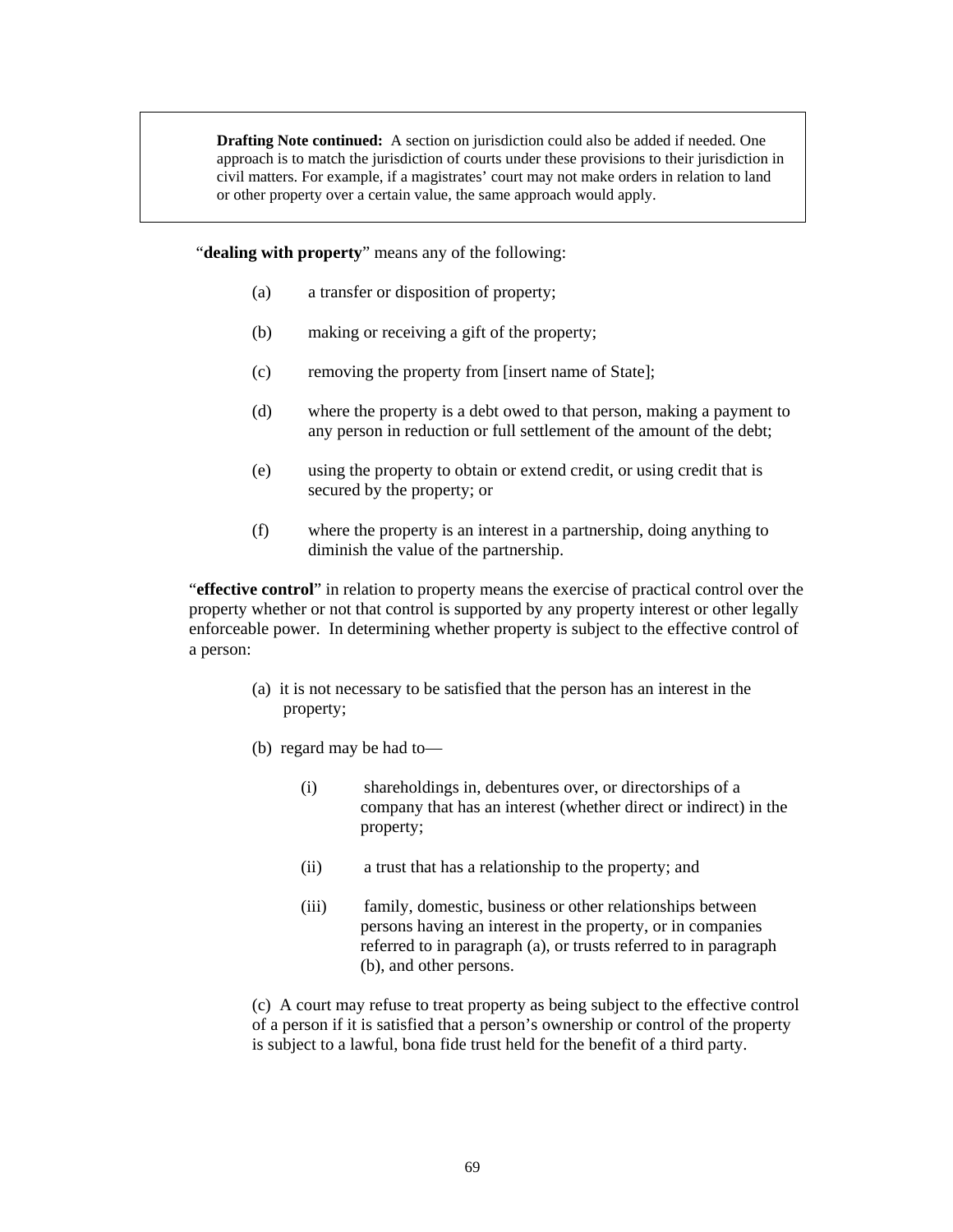**Drafting Note:** Section 43(5) in its definition of effective control at subsection (c) ensures the court can protect third-party property that has been placed under the control of the defendant for a lawful purpose. For instance, it might arise in relation to property held by a relevant person (whose property interests might otherwise be subject to restraint) to carry out a lawful obligation imposed by a trust, for instance where the relevant person has been appointed the executor of an estate and carry out the terms of a bequest in a will. Another example might be the case of an attorney who is the subject of an investigation who has an account that holds client funds in trust.

"**enforcement authority**" means [insert name of authority State shall use for this Part on criminal confiscation and related orders].

**Drafting Note: Enforcement Authority.** The term "enforcement authority" is used as multiple prosecuting units may be involved. If this flexibility is not required "the Director of Public Prosecutions" or some other appropriate term can be substituted. The enforcement authority should be a legal office. Since the authority will be seeking orders in connection with a criminal case and presenting evidence to the court, it would not be appropriate in most cases for this to be a police agency.

The term is also used in Part VIII on Civil Forfeiture. If another authority is responsible for the civil cases, enforcement authority may be defined in different ways in the two Parts.

"**gift**" means property given by one person to another person, and includes any transfer of property directly or indirectly:

- (a) after the commission of an offence by the first person;
- (b) to the extent of the difference between the market value of the property at the time of its transfer and
	- (i) the consideration provided by the transferee, or
	- (ii) the consideration paid by the transferor

whichever is greater.

"**gift caught by the Act**" is a gift made by the subject of an investigation or defendant at any time after the commission of the offence, or, if more than one, the earliest of the offences to which the proceedings relate; and the court considers it appropriate in all the circumstances to take the gift into consideration.

"**instrumentality**" and "**instrumentalities**" means any property used or intended to be used, in any manner, wholly or in part [*Variant 1:* to commit] [*Variant 2:* in or in connection with the commission of] a criminal offence or criminal offences and is deemed to include property of or available for use by a terrorist organization.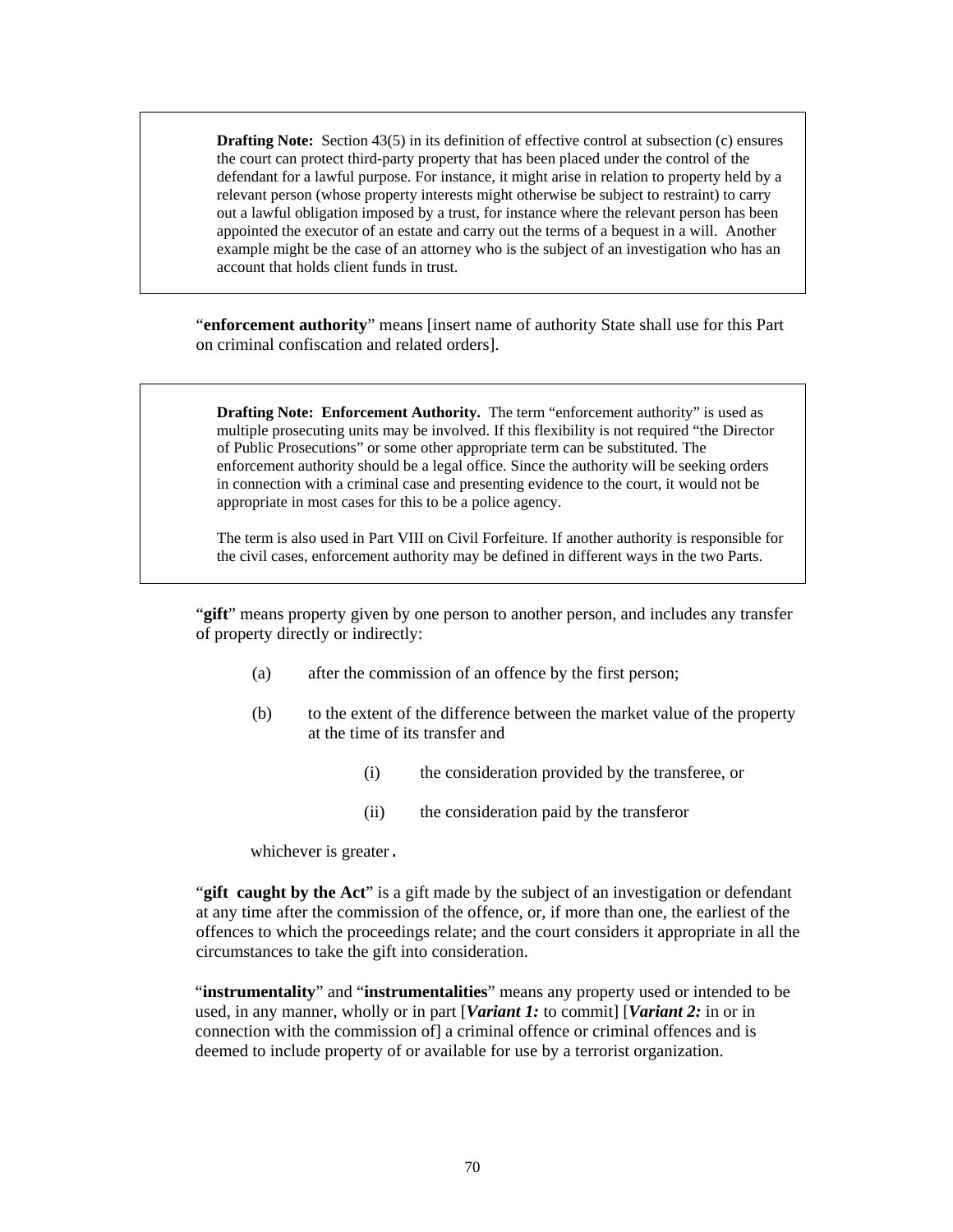**Drafting Note:** The definition of instrumentality reflected in *Variant 1* is the same as it appears in the *1990 Council of Europe Convention on Laundering, Search, Seizure, and Confiscation of the Proceeds from Crime (CETS 141)*, commonly known as the *Strasbourg Convention,* and the *2005 Council of Europe Convention on Laundering, Search, Seizure, and Confiscation of the Proceeds from Crime (CETS 198)* and in the civil law model law.

*Variant 2* reflects language used in provisions in some common law countries. This variant broadens the property that might be considered an instrumentality. Case law that may be helpful in deciding on an approach and that discusses the concepts underlying "instrumentalities" include (from Australia): *DPP (NSW) v. King* [2000], NSWSC 394 (New South Wales Supreme Court) per O'Keefe (Available on AustLII); *Taylor v A-G* (SA) (1991), 55 SASR 462 [53 A Crim R 166] (Court of Criminal Appeal South Australia); (from South Africa ): *NDPP v. RO Cook Properties* (Cases 260/03, 666/02 and 111/03) (Supreme Court of Appeal of South Africa) (13 May 2004); *Mohunram and Anor v. NDPP* [2007] ZACC 4; *NDPP v. Geyser* [2008] ZASCA 15 (RSA) (available on SafLII).

"interest" in relation to property, means:

- (a) a legal or equitable estate or interest in the property; or
- (b) a right, power or privilege in connection with the property.

"**offence**" and "**criminal offence**" except when the term refers to a specific offence means:

*Variant 1:* (a) any offence under the law of [insert name of State]; and

(b) any offence under a law of a foreign State, in relation to acts or omissions which, had they occurred in [insert name of State], would have constituted an offence under subsection (a).

*Variant 2:* (a) any offence against a provision of any law in [insert name of State] for which the maximum penalty is death or life imprisonment or other deprivation of liberty of more than one year; and

> (b) any offence under a law of a foreign State, in relation to acts or omissions, which had they occurred in [insert name of State], would have constituted an offence under subsection (a).

*Variant 3:* (a) offences defined in Schedule 1 to this Act; and

(b) any offence under a law of a foreign State, in relation to acts or omissions which, had they occurred in [insert name of State], would have constituted an offence under subsection (a).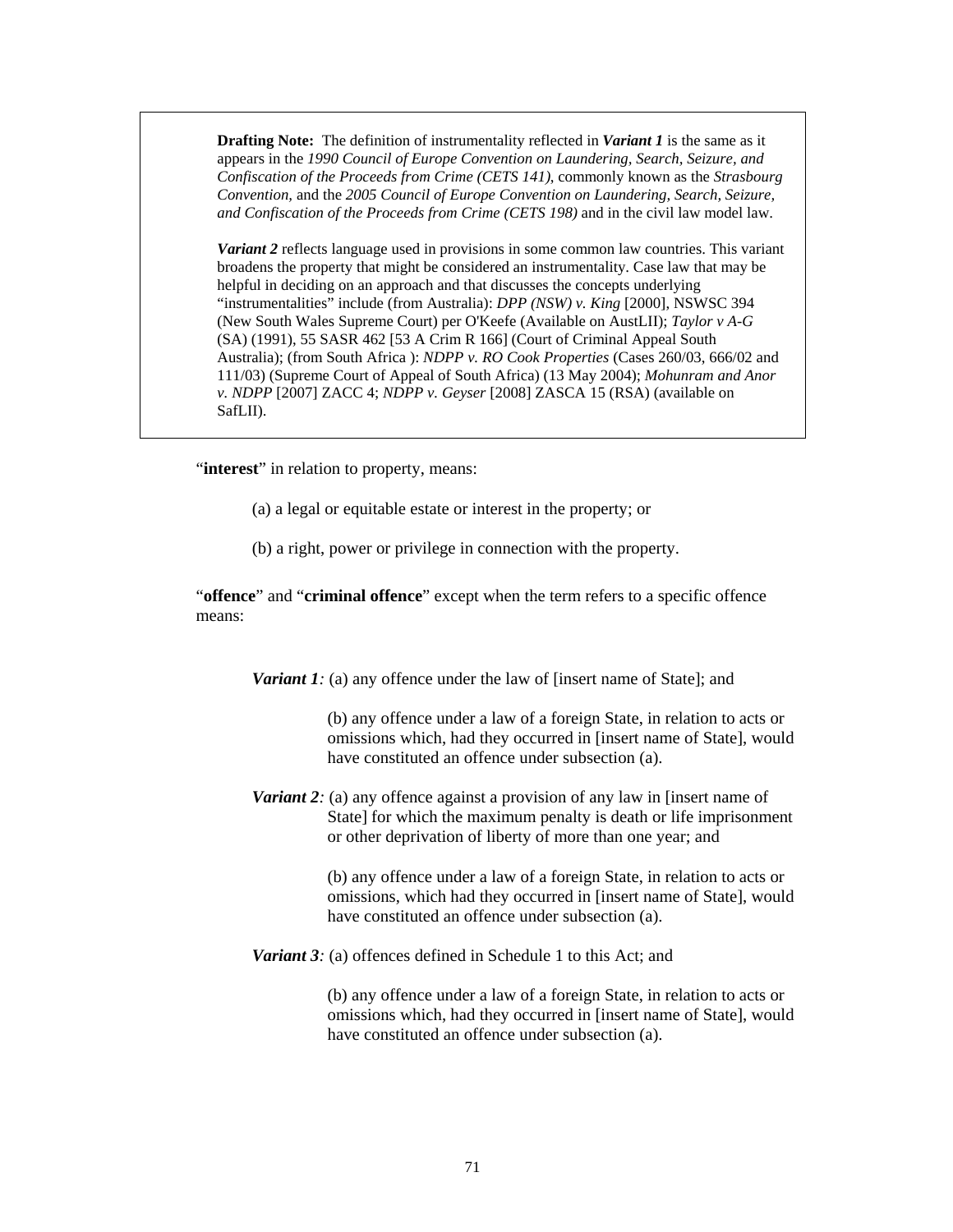**Drafting Note:** As noted in the introduction to Part VI, the kinds of criminal offences for which confiscation and benefit recovery orders are available depends upon the definition drafting authorities choose for "offence" for purposes of this Part.

The definition of "offence" should reflect one of the three approaches in *[FATF 40](http://www.fatf-gafi.org/dataoecd/7/40/34849567.PDF)  [Recommendation 1](http://www.fatf-gafi.org/dataoecd/7/40/34849567.PDF)*. See note on R. 1 in Part II, Section 3. Drafting authorities should consider which approach to adopt: all offences, all serious offences, a comprehensive list that reflects all serious offences, or some combination of these. The use of Variant 1 will permit confiscation and restraint provisions to be used for all offences including minor offences, and drafting authorities should consider whether they want to make all such offences potential triggering activity. If Variant 2 is chosen, the provisions on restraint and confiscation will be available in the case of all serious offences, that is those that have a penalty, as a maximum, of more than a year. In those instances where a country has minimum rather than maximum threshold in its legal system, Variant 2 will need to be altered. Use of Variant 3 alone, the list approach, has the disadvantage of requiring frequent changes in legislation as new offences are enacted.

It is essential, whichever approach is chosen, that similar offences under the laws of other States are also covered. This is addressed through including subsection (b) in each Variant.

"**person**" means any natural or legal person.

"**proceeds**" and "**proceeds of crime**" means any property or economic advantage derived from or obtained directly or indirectly through the commission of a criminal offence [*Option: or in connection therewith*]. It shall include, economic gains from the property and property converted or transformed, in full or in part, into other property.

**Drafting Note:** Regarding the optional language, it should be noted that a number of common law countries, for instance the United Kingdom and South Africa, make it clear in their legislation that benefits of criminal conduct include property obtained "in connection with" the offense. Adding this phrase expands the concept of proceeds somewhat. It should, for instance, make it clear in the case of a stand-alone money laundering prosecution where there is no prosecution for the predicate offence that the funds being laundered which are viewed primarily as proceeds of the predicate activity are also considered proceeds of the money laundering offence.

Drafting authorities should be aware of proportionality issues where legitimately-acquired property is commingled with proceeds and ensure in some manner that courts need not consider legitimately-acquired partial interests in property as proceeds.

"**property**" means asset of every kind, whether tangible or intangible, corporeal or incorporeal, moveable or immovable, however acquired, and legal documents or instruments in any form, including electronic or digital, evidencing title to, or interest in, such assets, including but not limited to currency, bank credits, deposits and other financial resources, travellers cheques, bank cheques, money orders, shares, securities, bonds, drafts and letters of credit, whether situated in [insert name of State] or elsewhere, and includes a legal or equitable interest, whether full or partial, in any such property.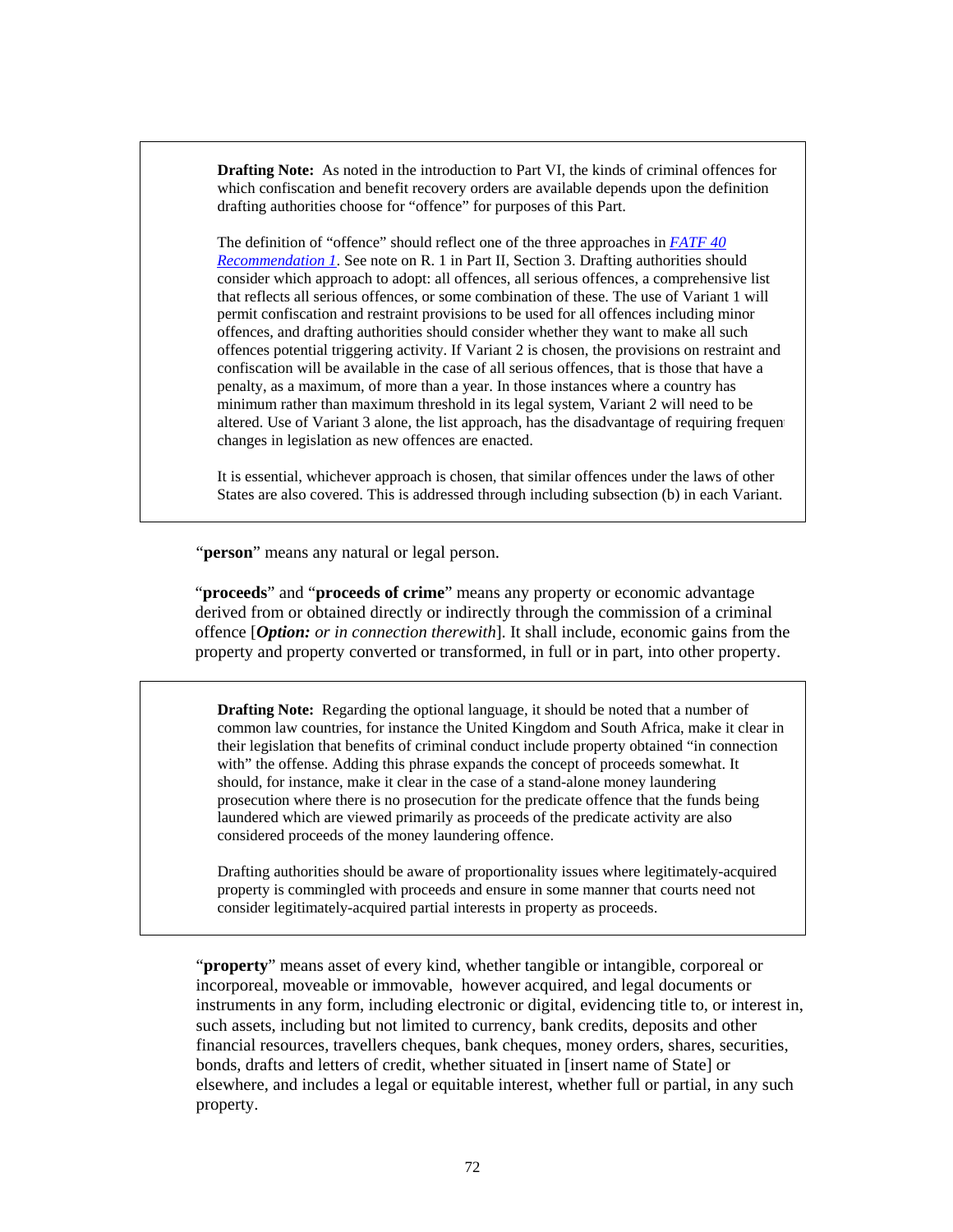**Drafting Note:** "Property" is the term used in this Part rather than "funds." The *[Vienna](http://www.unodc.org/pdf/convention_1988_en.pdf)* and *[Palermo Convention](http://www.unodc.org/documents/treaties/UNTOC/Publications/TOC%20Convention/TOCebook-e.pdf)s* and the *[UN Convention Against Corruption](http://www.unodc.org/documents/treaties/UNCAC/Publications/Convention/08-50026_E.pdf)* use the term "property" to refer to assets that may be subject to those instruments. "Property" is the term used in Part IV (Preventive Measures), Part VI (Conviction-based Confiscation, Benefit Recovery and Extended Benefit Recovery Orders), and Part VII (Civil Forfeiture) rather than the "funds" a term used in the *[International Convention for the Suppression of](http://www.un.org/law/cod/finterr.htm)  [the Financing of Terrorism](http://www.un.org/law/cod/finterr.htm)* to express the same concept. "Funds" as defined by the *[Terrorism Financing Convention](http://www.un.org/law/cod/finterr.htm)* adds an illustrative list "including but not limited to" with various examples of covered assets.

The model provisions' definition of "property" includes the *[Vienna](http://www.unodc.org/pdf/convention_1988_en.pdf)* and *[Palermo](http://www.unodc.org/documents/treaties/UNTOC/Publications/TOC%20Convention/TOCebook-e.pdf)  [Convention](http://www.unodc.org/documents/treaties/UNTOC/Publications/TOC%20Convention/TOCebook-e.pdf)s* and *[UN Convention Against Corruption](http://www.unodc.org/documents/treaties/UNCAC/Publications/Convention/08-50026_E.pdf)* terminology, supplemented by the illustrative examples from the *[Financing of Terrorism Convention.](http://www.un.org/law/cod/finterr.htm)* It adds the examples of "currency" and "deposits and other financial resources" to remove any doubt that those items are included, and language providing that the definition applies wherever the property is located. See also definitions in the *[Glossary to the FATF Methodology.](http://www.fatf-gafi.org/dataoecd/16/54/40339628.pdf)*

Both "property" and "funds" differ from "funds or other assets." "Funds and other assets" does not include the language providing that the definition applies wherever the property is located and does not include the illustrative examples "currency" and "deposits and other financial resources." It expressly includes income or other value accruing from or generated by assets, whereas such income or value is not mentioned in the definitions of "property" or of "funds".

#### "**property in which the defendant has an interest**" includes:

- (a) any property that is, on the day when the first application is made under this Part in respect of that offence, subject to the effective control of the defendant; and
- (b) any property that was the subject of a gift from the defendant to another person within the period of [6] years before the first application made under this Part in respect of that offence.

#### "**property in which the relevant person has an interest**" includes:

- (a) any property that is, on the day when the first application is made under this Part in respect of that offence, subject to the effective control of the relevant person; and
- (b) any property that was the subject of a gift from the relevant person to another person within the period of [6] years before the first application made under this Part in respect of that offence.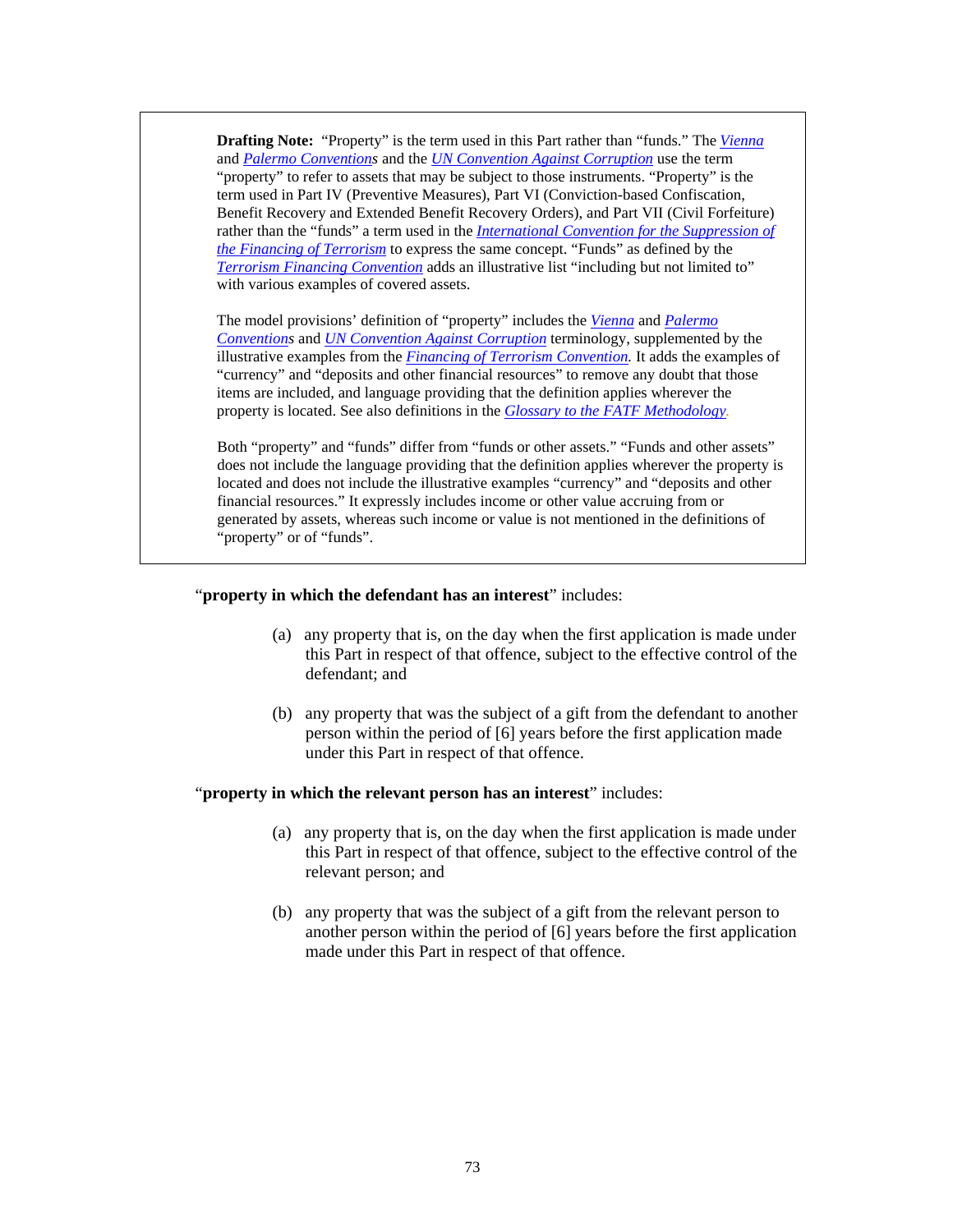**Drafting Note:** The definitions of "property in which the defendant has an interest" and "property in which the relevant person has an interest" are critical to the effective operation of benefit recovery orders as these extend the classes of property over which a restraining order and final orders can be obtained to property held by third parties in certain cases. It is important that this power be built into Part VI. Without it, persons who commit crime will be able easily to evade application of this Part by distancing themselves from their property using family members or associates as nominal "front" owners of property.

In the case of a relevant person, the definition applies with respect to applications for and the granting of restraining orders under Sections 44, 45 and 48. In the case of the defendant (a person who is also included in the concept of "relevant person"), the definition becomes important for instance in Sections 64(1)(d) and 70 which relate to valuing the defendant's benefit and realization of defendant's property to satisfy an order.

Absent these definitions, a person would be taken to have an interest only in property that he legally owns. In common law jurisdictions, a person might also be taken to have an interest or beneficial interest in property that is owned by a third party, but that is held on their behalf pursuant to a trust. However, trusts can often be structured in ways that make the ultimate beneficial ownership of the trust property very difficult or impossible to determine.

This definition extends the classes of property over which a person will be considered to hold an interest, to property that the person has gifted in certain circumstances (see definition) and property that the person "effectively controls" (also defined).

These powers enable a court to look behind legal structures, such as trusts, that may be used to obscure true ownership. They also permit the court to unravel transactions that have the effect of conferring legal ownership of property upon a third party by means of gift or other transaction, while the person making the gift or engaged in the transaction retains covert control of the asset in question.

"**relevant person**" is a person who has been convicted of an offence, has been charged with an offence, or is the subject of an investigation for an offence.

#### **Restraining Orders**

**Drafting Note: Restraining Orders.** Sections 44-54 deal with restraining orders. The period between the time that a person first comes to the attention of law enforcement authorities and the making of a confiscation or benefit recovery order may be lengthy. It is therefore essential to have a mechanism to preserve property that might ultimately be subject to confiscation. This is usually achieved by means of a restraining order. Such orders can be imposed against all types of property – both tangible (cars, boats, jewellery) and intangible (bank accounts, a debt obligation).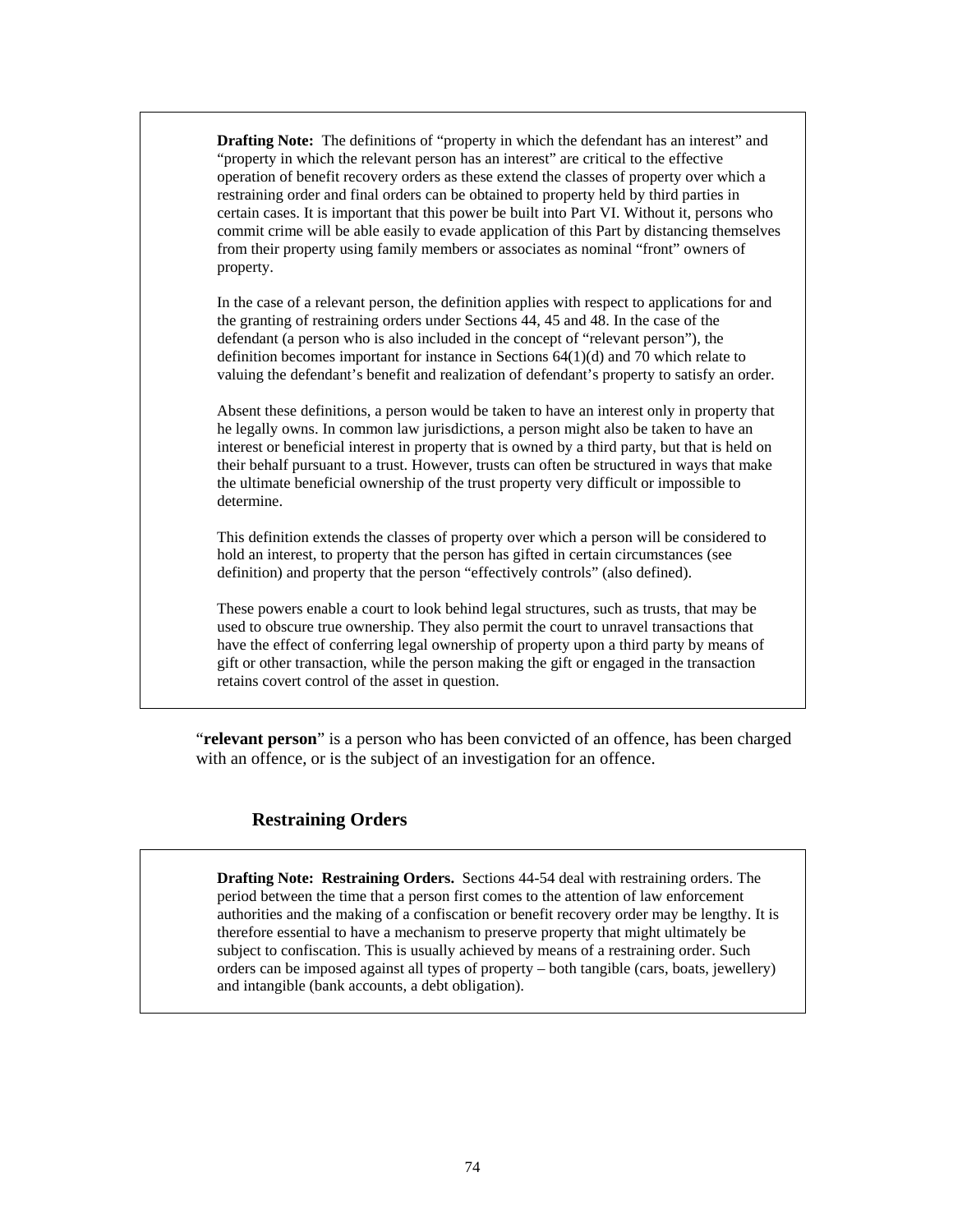**Drafting Note continued:** The restraining order provisions are used for two purposes: they are available to restrain property for a confiscation order (proceeds and instruments of crime), see Section 59, as well as property that might be used to satisfy a benefit recovery order (and extended benefit recovery order if that option is chosen) (Sections 63 and 65). The restraining order provisions therefore run in two parallel streams depending upon the purpose for which the order is required. Section 44(1) requires that there be an indication whether the restraining order is sought because it is proceeds or an instrumentality, or because a relevant person has an interest in the property. This will avoid confusion.

**Restraining Orders when Property is Outside the Jurisdiction.** While a court might be able to issue an order for the restraint of property that is outside its territory, such order will have effect only if the State where the property is located is willing to recognize the order. In legal assistance settings, the foreign State where property is located typically asks the requesting State either to provide information and evidence so the foreign State can seek its own order (the more usual approach), or will ask that the requesting State to forward a restraint order issued by its courts which it will then recognize and register.

## **Section 44. Application for Restraining Order**

| <b>Drafting Note: Application for Restraining Order</b>                                                                                                                                                                                                                                                                                                                                                                                                                                          |
|--------------------------------------------------------------------------------------------------------------------------------------------------------------------------------------------------------------------------------------------------------------------------------------------------------------------------------------------------------------------------------------------------------------------------------------------------------------------------------------------------|
| <b>Timing of Application.</b> It is important to be able to apply for a restraining order before a<br>person has been charged with an offence. Otherwise, the person under investigation or<br>defendant will have an opportunity to conceal or dissipate the property.                                                                                                                                                                                                                          |
| Some existing approaches permit restraint when a target is charged, or is about to be<br>charged, with an offence. Others go further and permit restraint of property in the court's<br>discretion as long as a criminal investigation has commenced. The latter approach is taken<br>in this provision. Experience has shown that assets are dissipated long before charging,<br>and, absent the possibility of a restraint early on, it will be unlikely assets will be left to<br>confiscate. |
| <b>Subject of Investigation.</b> A person is a subject of an investigation for an offence when<br>his conduct is being investigated by a law enforcement officer, acting in accordance with<br>his duty, with a view to ascertaining whether the person should be charged with an<br>offence.                                                                                                                                                                                                    |
| <b>Charging.</b> The State may have particular procedures associated with charging which<br>drafting authorities may need to reference or explain in order to avoid doubt as to when<br>this stage in a proceeding has commenced.                                                                                                                                                                                                                                                                |
| <b>Court.</b> Drafting authorities may want to consider which court will receive applications for<br>restraining orders and make sure this is aligned with the definition of a court in Section<br>43(5). It need not necessarily be the court that will determine an application for a<br>confiscation, benefit recovery or extended benefit recovery order. The court that deals with                                                                                                          |

(1) Where a person has been convicted of an offence, has been charged with an offence, or is the subject of an investigation for an offence, (referred to hereafter in this Part as "the relevant

a criminal prosecution, however, is generally best suited to handle these latter orders.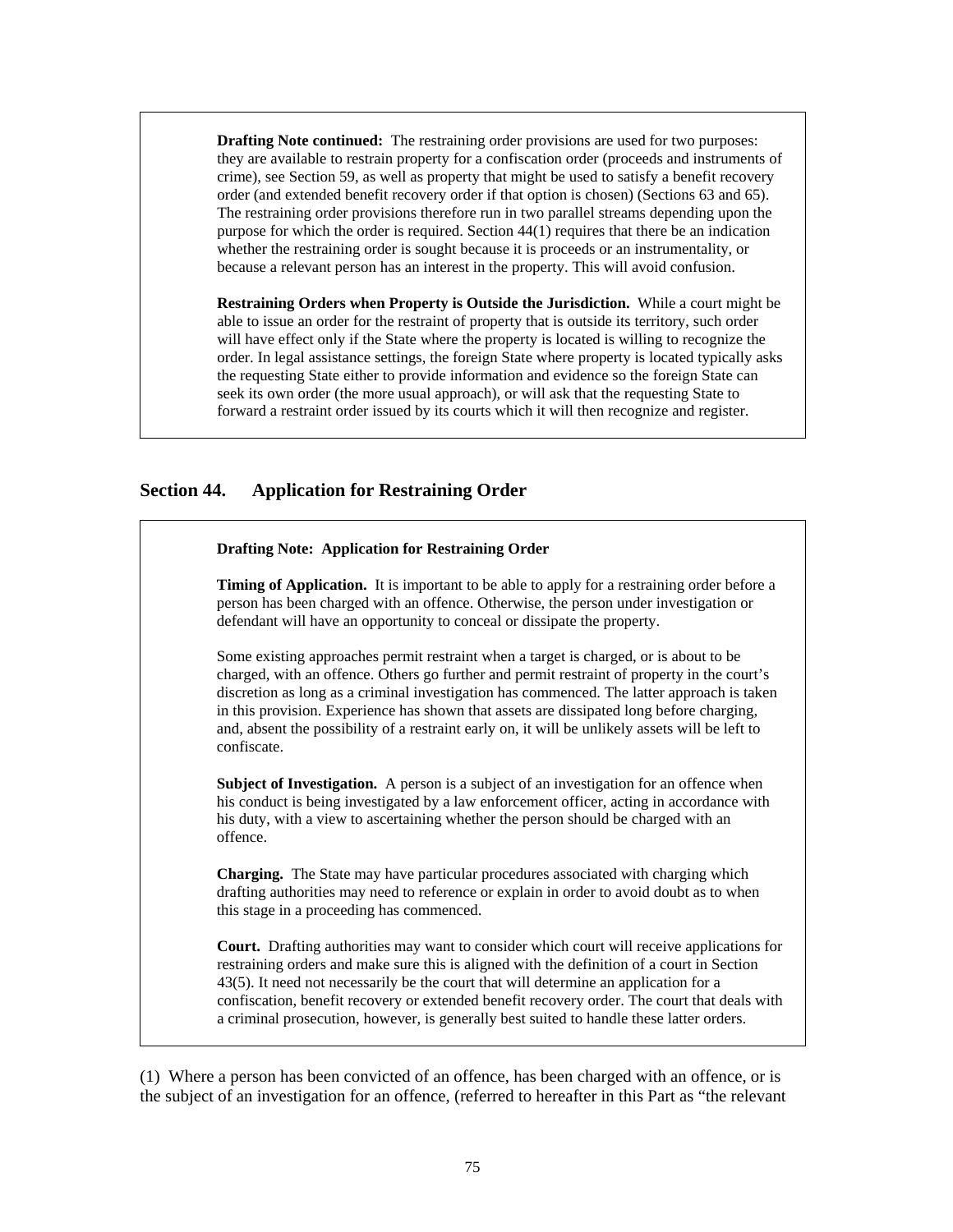person"), the enforcement authority may make application to the court for an order under subsection 2 against any one or more of the following:

- (a) specified property that is reasonably believed to be proceeds or instrumentalities of such offence;
- (b) specified property in which the relevant person has an interest.

**Drafting Note: Specified property:** Under Section 44(1), an application to restrain property for the purpose of a confiscation order should apply to specified property. This is because only property with a demonstrated link or nexus to the offence can ultimately be confiscated.

Section 44 (1)(b) applies the concept of specified property to orders to restrain assets in anticipation of a benefit recovery order. In some States, there may be a possibility that global orders can be sought, and drafting authorities can alter the language of Section 44(1)(b) if a decision is made to permit such applications. Such an order would apply to all assets of the defendant, even if not specified. Global orders, if adopted, could lead to court challenges on proportionality and overbreadth given their propensity to unintentionally affect innocent third party interests. Specific orders, by contrast, are tailored to specific pieces of property and thus do not raise issues of excessive breadth.

Although Section 44 is meant to restrain the specific person's interest in property for the purpose of securing a benefit recovery order, it may indirectly affect another person's interest and the court will need to consider how best to protect that other person's rights.

- (2) An application for an order to restrain property reasonably believed to be proceeds or instrumentalities of an offence under subsection  $(1)(a)$  may be made to secure property for the purposes of an application for a confiscation order pursuant to Section 59.
- (3) An application for an order to restrain specified property in which the relevant person has an interest under subsection (1)(b) may be made to secure property for the purposes of a benefit recovery order [*Option: or an extended benefit recovery order*] pursuant to Section 63 [*Option: and 65*].
- (4) If so requested by the enforcement authority, an application for an order pursuant to subsection (1) shall be heard *ex parte* and *in camera* unless to do so would clearly not be in the interest of justice.

**Drafting Note:** Most restraining orders will need to be obtained urgently and in a way that does not alert the relevant person that their property is about to be restrained. Thus it should be made clear that, when the enforcement authority considers that secrecy is required, the court shall deal with these applications without giving notice to, and in the absence of, the defendant or others with an interest in property the subject of the application (*ex parte)* and in a non-public proceeding (*in camera)* to avoid any tipping off of a defendant. This is accomplished by Section 44(4).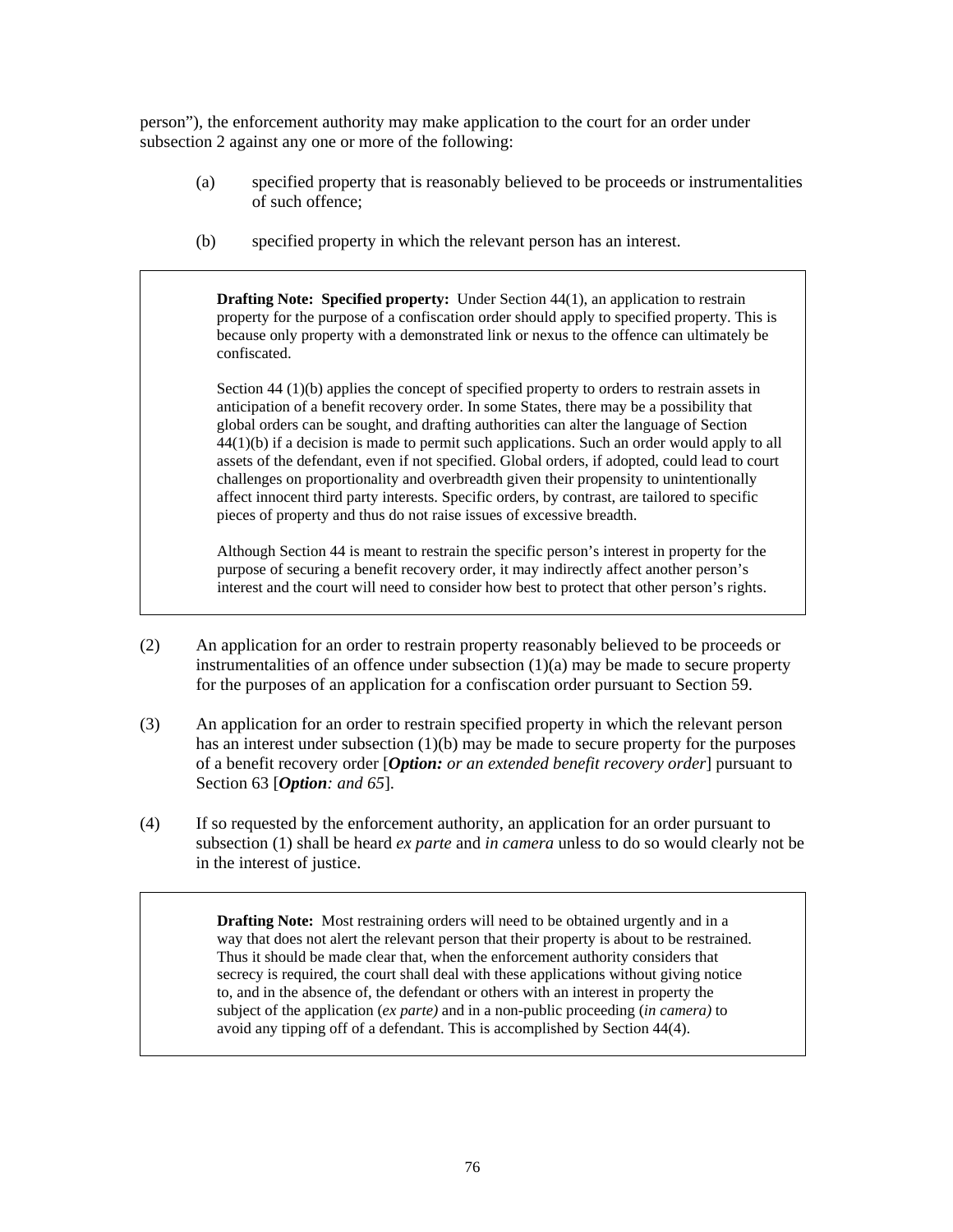**Drafting Note continued:** This does not prevent the enforcement authority from having an application heard *inter partes* that is, on notice to the defendant and other interested third parties. This would be appropriate where there is no risk of concealment or dissipation, for instance when the property involved has already been secured by a bona fide third party.

Section 44(4) is meant to govern the court's exercise of its inherent discretion.

(5) An application made to secure property for the purposes of a confiscation order under subsection (1)(a) shall be in writing and shall be supported by an [*Variants:* affidavit; evidence; verified statement] of [specify officials to be authorised] indicating that the officer believes, and the grounds for his belief, that the property which is the subject of the application is proceeds of crime or an instrumentality.

> **Drafting Note:** Section 44(5) provides for use of either an affidavit, verified statement, or other form of evidence. The form of the material that the court will consider will depend upon local procedure. However, it is important that there be legal responsibility for, and a written record of, the representations made.

> **Officers making application.** Drafting authorities will need to decide which officials of the enforcement authority or other law enforcement officers will be entitled to substantiate applications under this section. It is best that the court hear directly from the persons who are intimately involved in the investigation. Drafting authorities should identify the officers that will be involved (from what agency) either here or in the definitions section, and recognize that several other sections in this Part also call for action by officers who may be the same or different than those mentioned here. Use of officers of sufficiently senior rank will guard against misuse of the provisions.

- (6) Where an application under subsection  $(1)(a)$  is made prior to the charging of a person for an offence, the [*Variants:* affidavit; evidence; verified statement] shall also set forth the officer's belief, and the grounds for his belief, that the relevant person committed the offence, is the subject of an investigation for the offence and is likely to be charged with the offence or an offence arising from the same conduct.
- (7) An application to secure property for the purposes of a benefit recovery order [*Option: or extended benefit recovery order*] under subsection (1)(b) shall be in writing and shall be supported by an [*Variants:* affidavit; evidence; verified statement] of [specify officials to be authorised] indicating that the officer believes, and the grounds for his belief, that the relevant person derived a benefit directly or indirectly from the commission of the offence.
- (8) Where an application under subsection (1)(b) is made prior to the charging of the person with an offence, the [*Variants:* affidavit; evidence; verified statement] shall also set forth the officer's belief, and the grounds for his belief, that the relevant person committed the offence and is likely to be charged with the offence or a related offence.
- (9) If property which is the subject of an application under subsection  $(1)(b)$  is the property of a third party, the affidavit or statement shall indicate that the officer believes, and the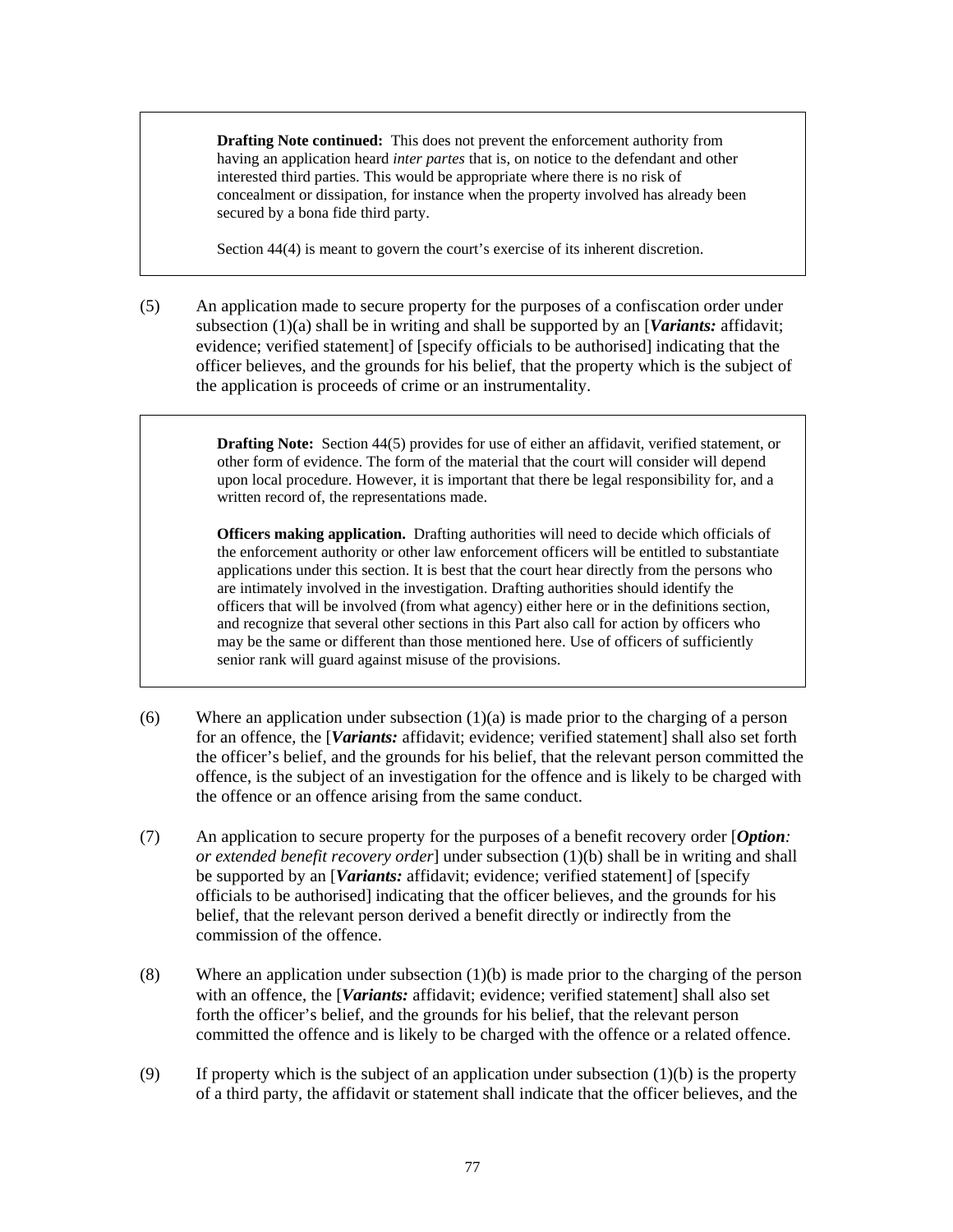grounds for his belief, that the property the subject of the application is property in which the relevant person has an interest.

**Drafting Note: Third-Party Interests.** Section 44(9) sets out the evidentiary requirements that should be addressed in order to obtain a restraining order over property for the purpose of a benefit recovery order that, on the face of it, is owned by a third party. In essence, in order to restrain such property, it is necessary to show that the defendant has an "interest" in it. "Interest" is a defined term and includes, in addition to the ordinary meaning of "interest in property," property over which a person under investigation (or charged) has effective control or property which he has gifted. The evidence in support of an application for the restraint of third-party property should indicate the basis upon which it is alleged that the property is property in which the relevant person has an "interest," and the extent of that interest. This will enable the court to determine whether an order over the third party property should be made, and if so, whether the order should be made over the whole property or over some lesser interest in the property.

For example, if the property is wholly owned by a third party but the evidence is that the property is effectively controlled by the relevant person, it would be appropriate to restrain the whole property.

However, it may be that the property is wholly owned by the third party, subject to a trust in relation to a share of the property. This would be the case, for instance, where the relevant person contributed 25% of the purchase price of a house that the third party then purchased in his name. The third party supplied the remaining 75% of the purchase price from his own funds.

Here the third party is the legal owner of the whole property, subject to a trust in favour of the relevant person in respect of his 25% share. In such a case it would not be appropriate to restrain the whole property as this would inappropriately capture the interest legitimately owned by the third party. An order in this case should be over the "relevant person's 25% interest in property." The practical effect of such an order will probably be to prevent dealings in the entire property until the matter is finally resolved, or the relevant person's 25% share is paid out.

It will, however, be clear that whatever happens, the third-party interest in the property can never be applied to the payment of a benefit recovery order made against the relevant person.

#### **Section 45. Restraining Order**

**Drafting Note: Grant of Restraining Order.** Section 45 provides the court with discretion to issue a restraining order where it concludes there are reasonable grounds to believe first, that a person committed the offence and there is an investigation or charge relating to that conduct, and secondly, that the property to be restrained is proceeds or an instrumentality (if a confiscation order is contemplated) or that the person derived a benefit (if a benefit recovery or extended benefit recovery order is contemplated).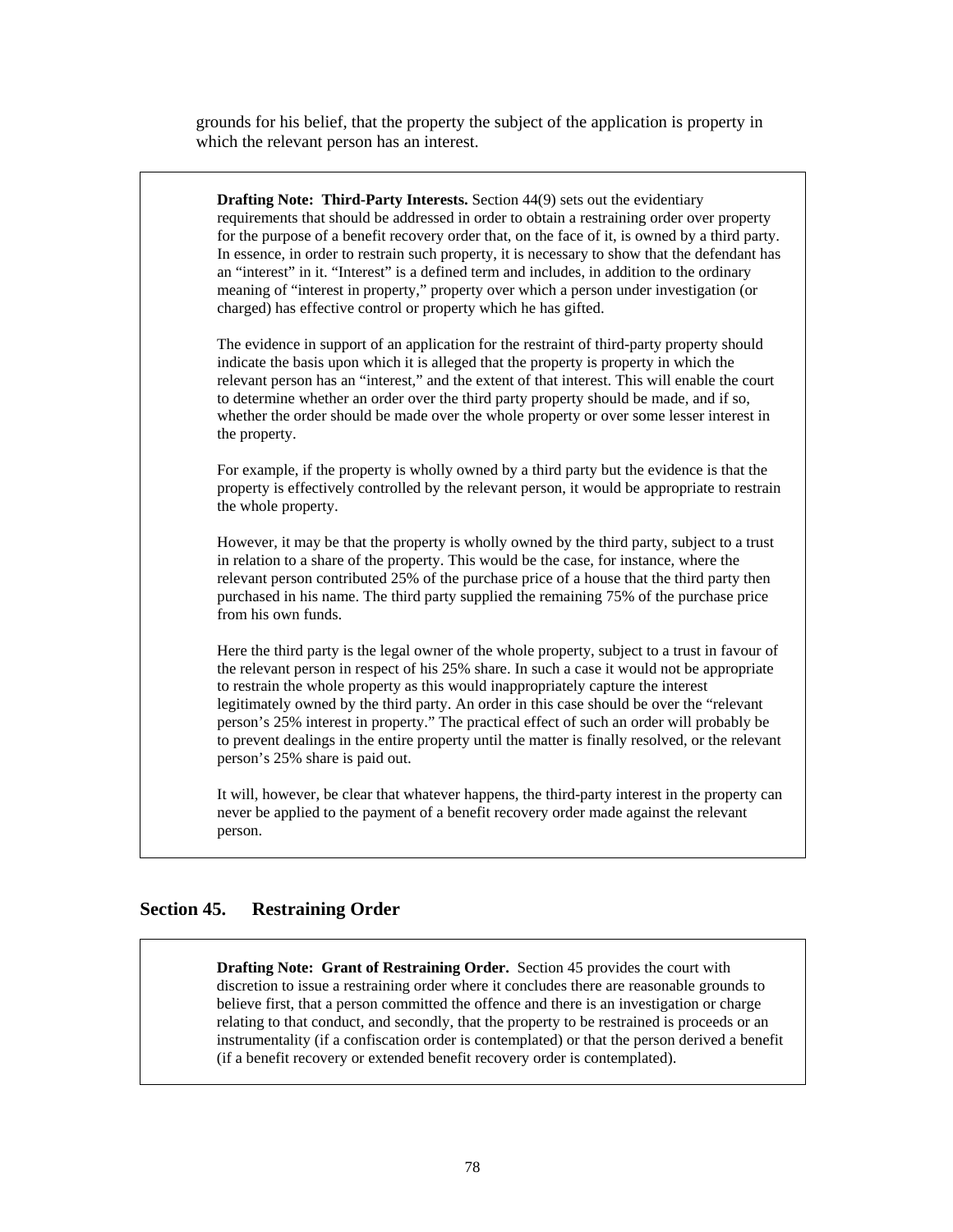**Drafting Note continued: Standard for Granting.** Standards that States use to grant restraints vary. Among them would be that a confiscation or benefit recovery order is likely to be granted or that there are reasonable grounds to believe that such an order may be made. The provision suggested here, Section 45(1), does not rely on the likelihood that an order will be granted, as such a standard may be difficult to apply. Rather it looks to the reasons underlying whether an order will ultimately be made.

Some States have required, in addition, a showing of risk of dissipation or concealment. These can be very difficult to establish particularly at an early stage of an investigation. Using this standard may mean that there will be no assets to secure an eventual order.

Drafting authorities ultimately must evaluate the balance that is appropriate in their domestic context for a restraint with the understanding that if the evidentiary threshold is too high, State authorities may only rarely be able to restrain fast-moving criminal proceeds and assets may never be reachable, but if too low, it could amount to an unfair interference with a person's right to peaceful enjoyment of possessions.

(1) Where the enforcement authority applies to the court for a restraining order in accordance with Section 44, and the court is satisfied having regard to the facts and beliefs set out in the [*Variants:* affidavit; evidence; verified statement] in support of the application and any other relevant matter, that there are reasonable grounds to believe that subsection (1)(a) below, and any one of subsections (1)(b), (1)(c) [*Option: and 1(d)*] below are satisfied, it may order any of the matters set out in subsection (2) below:

- (a) where the relevant person has not been convicted of the offence, that he committed the offence and that the person is either the subject of a criminal investigation or has been charged with the offence; and
- (b) where the application for a restraining order is made for the purpose of securing property for the purpose of a confiscation order, that the property the subject of the application is proceeds of crime or an instrumentality; or
- (c) where the application for a restraining order is made for the purpose of securing property for the purpose of a benefit recovery order, that the relevant person derived a benefit from the commission of the offence, and has an interest in that property.
- [*(d) Option: or where the application for a restraining order is made for the purpose of securing property for the purpose of an extended benefit recovery order, that offence is a serious offence for the purposes of Section 65 and that the relevant person has an interest in that property.*]
- (2) The court may order any one or more of the following:
	- (a) that the property, or such part of the property as specified in the order, is not to be disposed of, or otherwise dealt with, by any person, except in such manner and in such circumstances (if any) as are specified in the order;
	- (b) that the property, or such part of the property as is specified in the order, shall be seized, taken into possession, delivered up for safekeeping or otherwise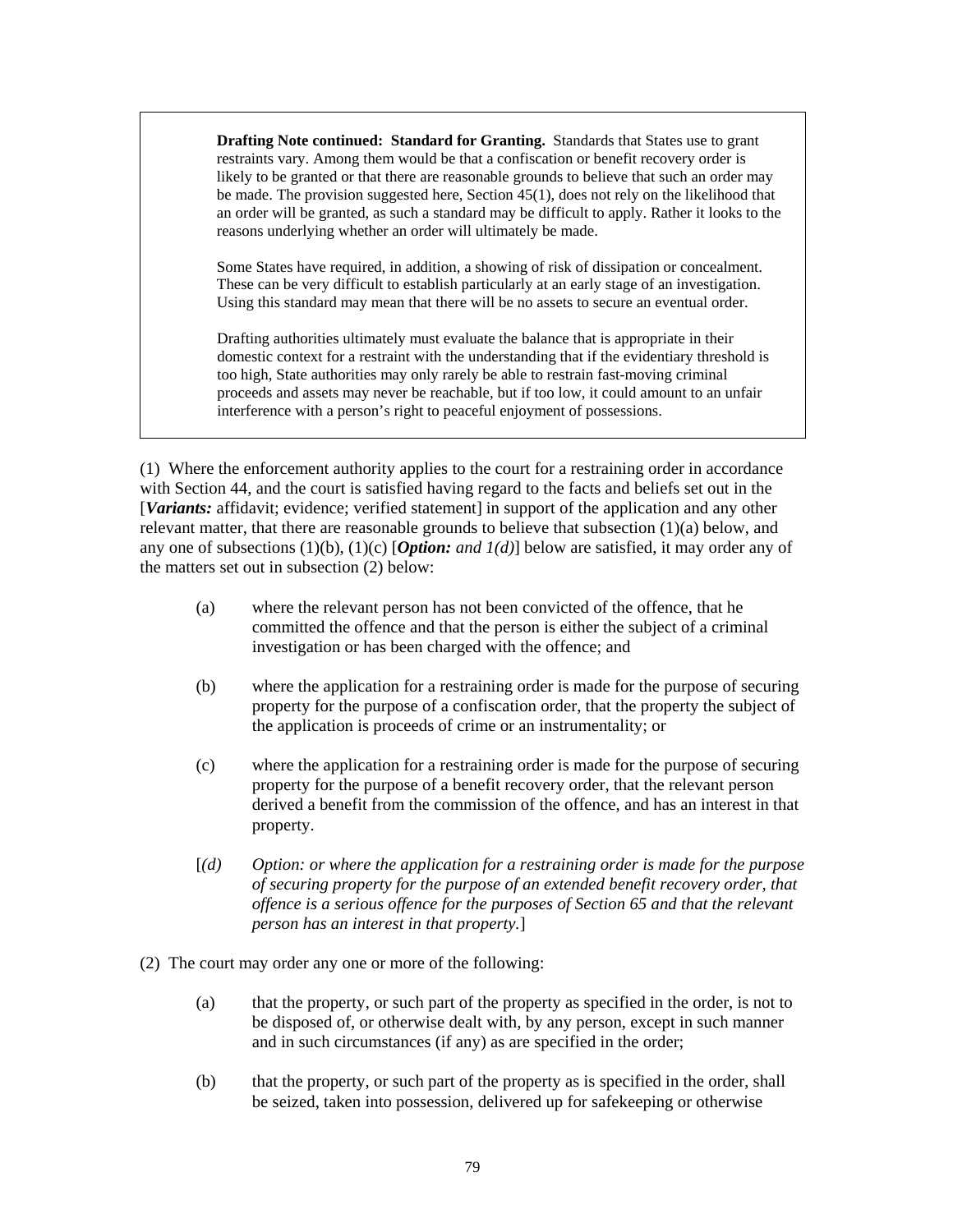secured by a named authorised officer, the enforcement authority or such other person appointed for this purpose by the court; or

(c) if the court is satisfied that the circumstances so require, direct a named receiver or trustee to take custody and control of the property, or such part of the property as is specified in the order and to manage or otherwise deal with the whole or any part of the property in accordance with any direction from the court.

**Drafting Note:** Section 45(2) deals with the nature of the order that will be effective to restrain the property. A simple order as provided in subsection  $2(a)$ will suffice for many types of property, for instance a bank account. Other kinds of property may need to be taken into possession or held by an authorised officer under subsection 2(b). Other property may require ongoing management, for instance farms, businesses or share portfolios, and certain kinds of real estate. Subsection 2(c) thus provides for the appointment of a named receiver or trustee to deal with such matters.

In some jurisdictions existing government agencies may have appropriately qualified persons who can serve as receivers/trustees. Thus, allowance should be made for States to appoint appropriate persons who may not be formal trustees. In others, the court will need to turn to appropriately-qualified private persons such as members of accounting firms. This will have significant cost implications, and considerable care must be taken in remuneration arrangements. Preferably this should not be left to the court, but be set out in regulations.

Authorities should determine the nature of the entities or persons within the jurisdiction that have the necessary experience to manage or preserve property and take steps to realize it that might be designated in this and other sections that provide for duties of a "receiver or trustee". It will be best to draft the provision in a way that leaves the court discretion to choose the kind of person or entity to designate (named trustee, receiver, etc.) in a specific instance.

(3) Where a receiver or trustee has been appointed under subsection  $(2)(c)$  in relation to property, he may do anything that is reasonably necessary to preserve the property and its value including, without limiting the generality of this:

- (a) becoming a party to any civil proceedings that affect the property;
- (b) ensuring that the property is insured;
- (c) realising or otherwise dealing with the property if it is perishable, subject to wasting or other forms of loss, its value volatile or the cost of its storage or maintenance is likely to exceed its value, subject to the proviso that this power may only be exercised without the prior approval of the court in circumstances where:
	- (i) all persons known by the trustee to have an interest in the property consent to the realisation or other dealing with the property; or
	- (ii) the delay involved in obtaining such approval is likely to result in a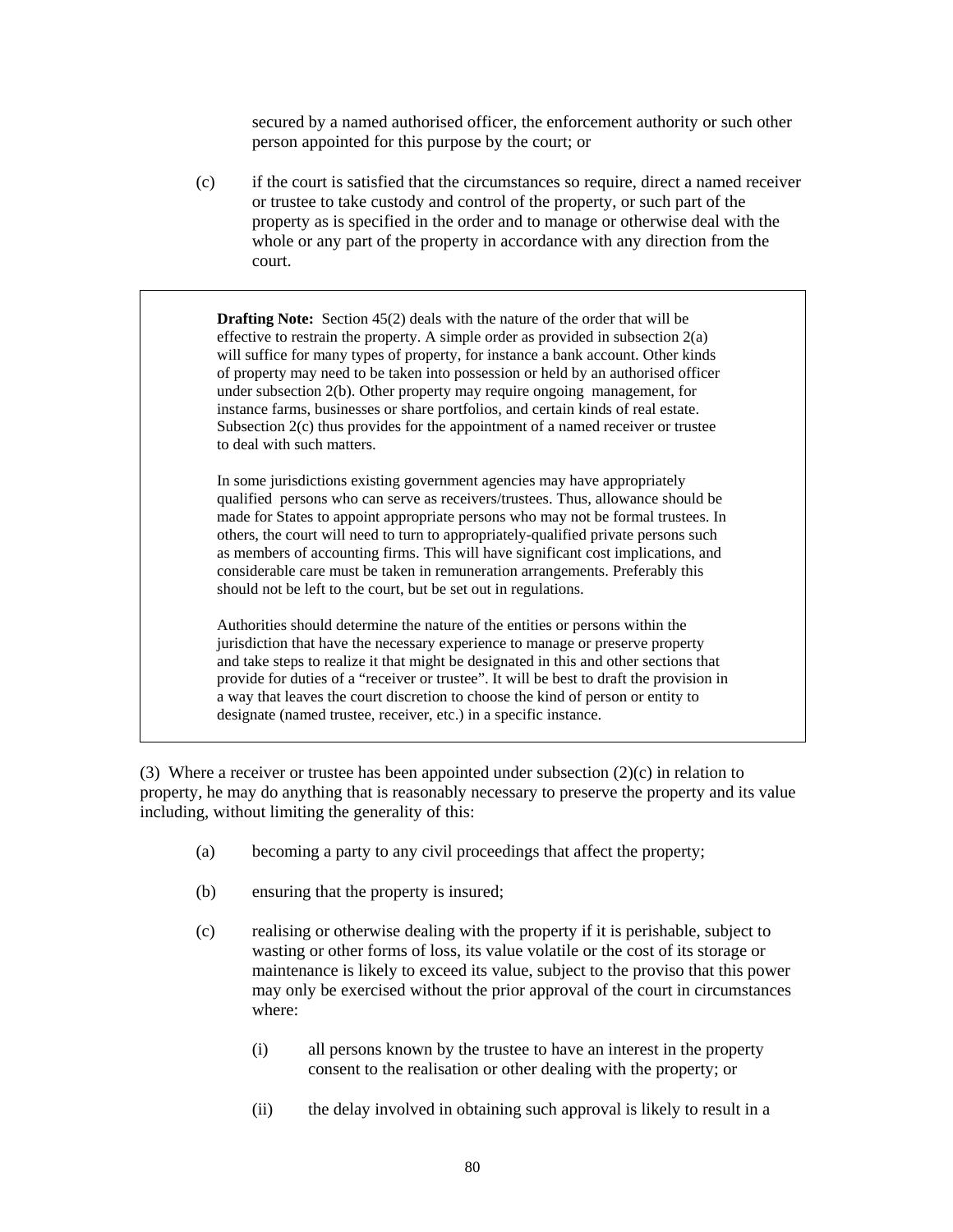significant diminution in the value of the property; or

- (iii) the cost of obtaining such approval would, in the opinion of the trustee, be disproportionate to the value of the property concerned;
- (d) if the property consists, wholly or partly, of a business:
	- (i) employing, or terminating the employment of, persons in the business;
	- (ii) doing any other thing that is necessary or convenient for carrying on the business on a sound commercial basis; and
	- (iii) selling, liquidating or winding up the business if it is not a viable, going concern, subject to obtaining the prior approval of the court; and
- (e) if the property includes shares in a company, exercising rights attaching to the shares as if the trustee were the registered holder of the shares.

**Drafting Note:** Section 45(3) sets forth the particulars for an order that specifies the actions the receiver or trustee can take with respect to the property. It provides in Section 45(3)(c) for such person to realise or deal with the property, for instance, to sell it in some circumstances.

- (4) An order made under subsection 2(c) terminates:
	- (a) when ordered by the court; or
	- (b) when an order is made pursuant to Section 70; or
	- (c) [30] days after the making of a confiscation order or a benefit recovery order.

**Drafting Note:** Under the model provisions, a receiver or a trustee appointed by the court can have two roles in relation to restrained property: preserving/managing pending confiscation and realising the property post-confiscation. A court order must be made to authorise a receiver or a trustee to discharge these functions.

A preservation/management order may be made pursuant to Section 45 at an early stage in the proceedings, either when a restraining order is made or at some subsequent time if it becomes apparent that restrained property needs to be managed or maintained in order to preserve its value. After a confiscation or benefit recovery order is made, the role of the receiver/trustee should change from preservation/management of restrained property to realising the property and discharging the confiscation or benefit recovery order.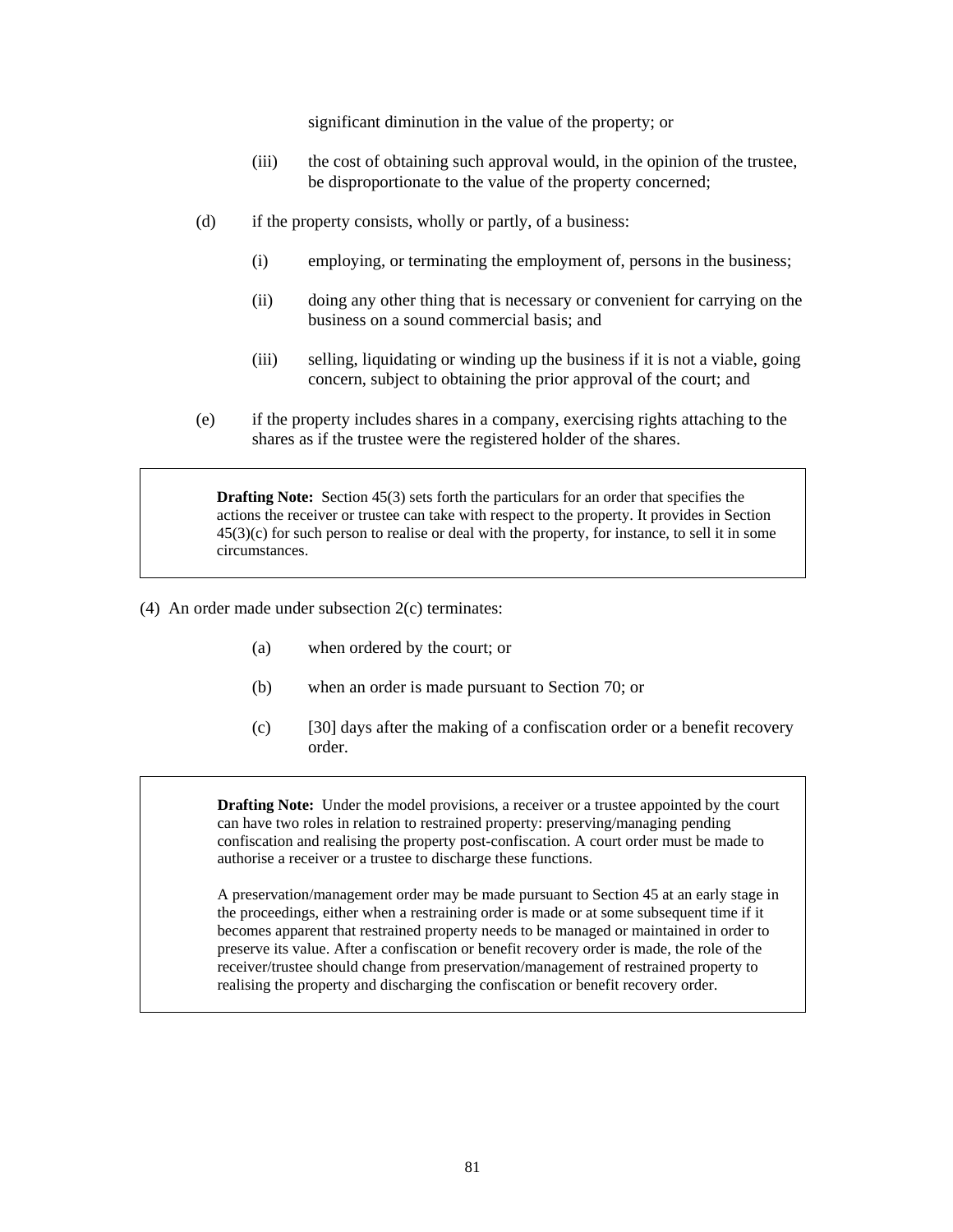**Drafting Note continued:** Subsections (4)(a) and (b) make it clear that a new order pursuant to Section 70 will be required to empower the receiver or trustee to undertake this new role. The subsections provide that a preservation/management order under Section 45 will terminate either upon being revoked by the court, or when an order to realise confiscated property is made pursuant to Section 70.

Paragraph 45(4)(c) is included to preserve a Section 45 preservation/management order for a 30 day grace period after the making of a confiscation or benefit recovery order. It will address those situations in which an order under Section 70, has not, for whatever reason, issued at the same time as the confiscation or benefit recovery order. In this circumstance, the receiver or trustee can continue to manage property under the Section 45 order thereby preventing serious problems that might be caused if the receiver trustee's powers were suddenly terminated upon confiscation.

(5) A restraining order in respect of property may be made whether or not there is any evidence of risk of the property being disposed of, or otherwise dealt with, in such manner as would defeat the operation of this Act.

> **Drafting Note:** Section 45(5) makes clear that risk of dissipation is not a pre-requisite to the making of an order. It is important to clarify this point, as a restraining order in connection with a criminal case should be viewed as conceptually different than the common law remedy of *Mareva* injunctions which apply to private civil litigation and are limited by the requirement to demonstrate risk of dissipation and balance of convenience. (See, e.g., *Mareva Compania Naviera SA v. International Bulkcarriers SA* [1975] 2 Lloyd's Rep 509.) Restraining orders in criminal cases should be easier to obtain since the person affected has been charged, or is subject to being charged, with an offence that he is reasonably believed to have committed, or he has been convicted of the offence.

## **Section 46. Enforcement of Restraining Orders Abroad**

(1) This section applies if a restraining order under Section 45 has been made.

(2) Where the enforcement authority believes that specified property in which the relevant person has an interest is situated in a State or territory outside [insert name of the State], it may request assistance from the government of such State or territory to enforce the restraining order in such State or territory.

> **Drafting Note: Property Abroad.** Section 46 may be used in cases where there is property in a foreign state that has been identified as property in which the relevant person has an interest. Without such a provision, it is easy for a person under investigation or who has been charged to remove property beyond the reach of investigators in the State conducting the investigation with authorities having limited access to it for purposes of restraint.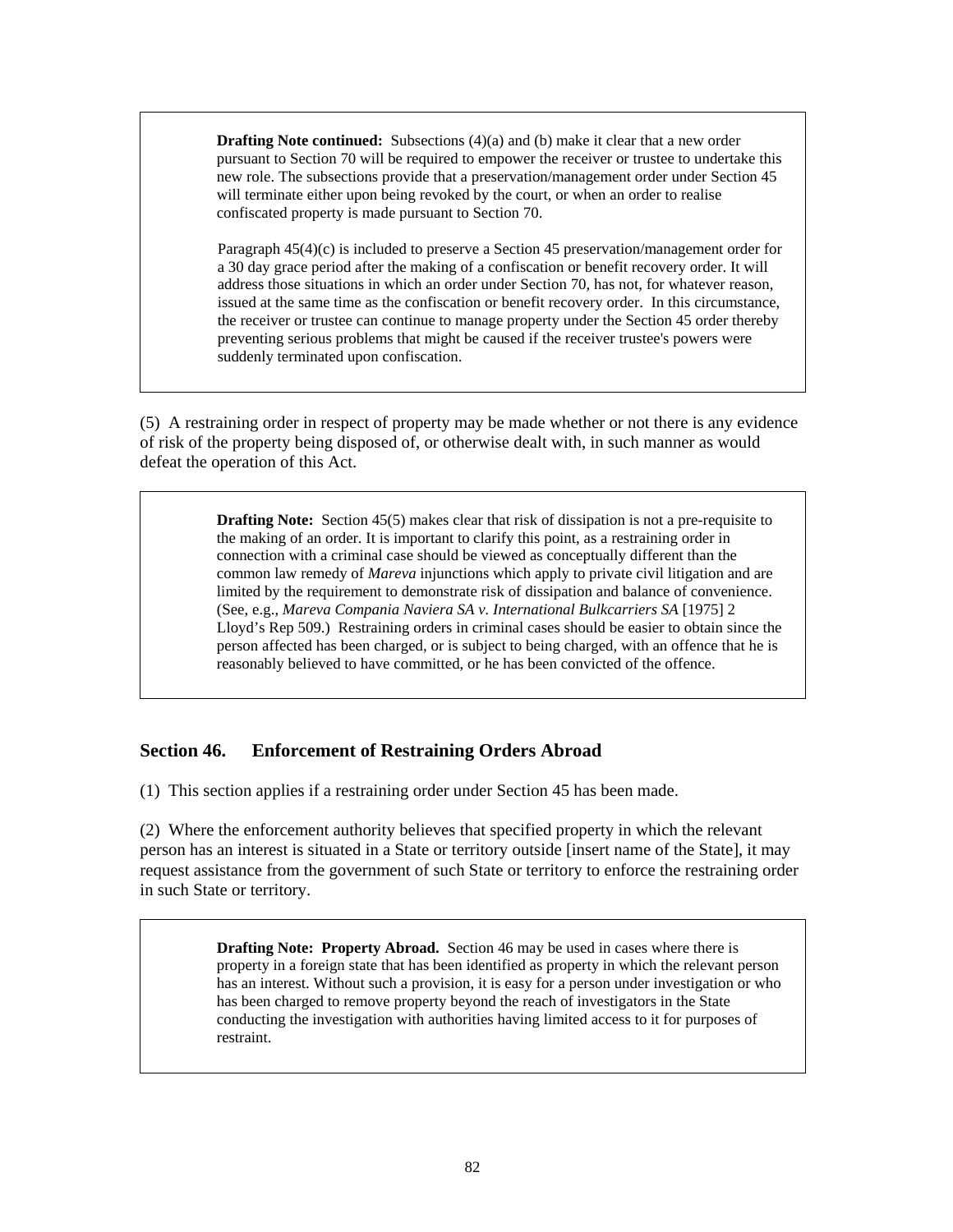**Drafting Note continued:** It will be important to ensure that this provision be considered in relation to provisions of domestic law permitting mutual legal assistance so that requests can be made in an effective manner.

In some States, mutual legal assistance provisions may be comprehensive enough to permit outgoing requests of this kind, and this provision would not be necessary. It is important, however, that it be quite clear that such provisions do apply.

Section 43(1)(b) enables the provisions of this Act to be used in support of foreign applications for assistance. This provision will enable the authorities within the State in similar circumstances to seek assistance from other States.

#### **Section 47. Notice of Restraining Order**

Where a restraining order is made the enforcement authority shall, within [21] days of the making of the order, or such other period as the court may direct, give notice of the order to persons affected by the order.

> **Drafting Note: Notice.** It will be important to ensure that notice of the order is given to the person whose conduct has given rise to the investigation, prosecution or conviction even if he is no longer the holder of property to be restrained. Section 47 provides for this.

The person should be served with sufficient information to enable him to understand the basis of the restraining order, or alternatively, there should be a procedure in place to afford him access to appropriate information. Where third parties hold the property, the court should determine the extent to which such background information should be provided. The number of days is a matter of choice for the State.

#### **Section 48. Further Orders**

(1) Where a court makes a restraining order, the court may, at the time when it makes the order or at any later time, make any further orders that the court considers appropriate. Without limiting the generality of this, the court may make any one or more of the following orders:

- (a) an order revoking the restraining order or varying the property to which it relates;
- (b) an order varying any condition to which the restraining order is subject;
- (c) an order directing the owner or the relevant person or a director or officer specified by the court of a body corporate that is an owner or the relevant person to give to the enforcement authority and to any receiver or trustee appointed pursuant to Section  $45(2)(c)$  a sworn statement setting out such particulars of the property or dealings with the property, of the owner or the relevant person, as the case may be, as the court thinks proper;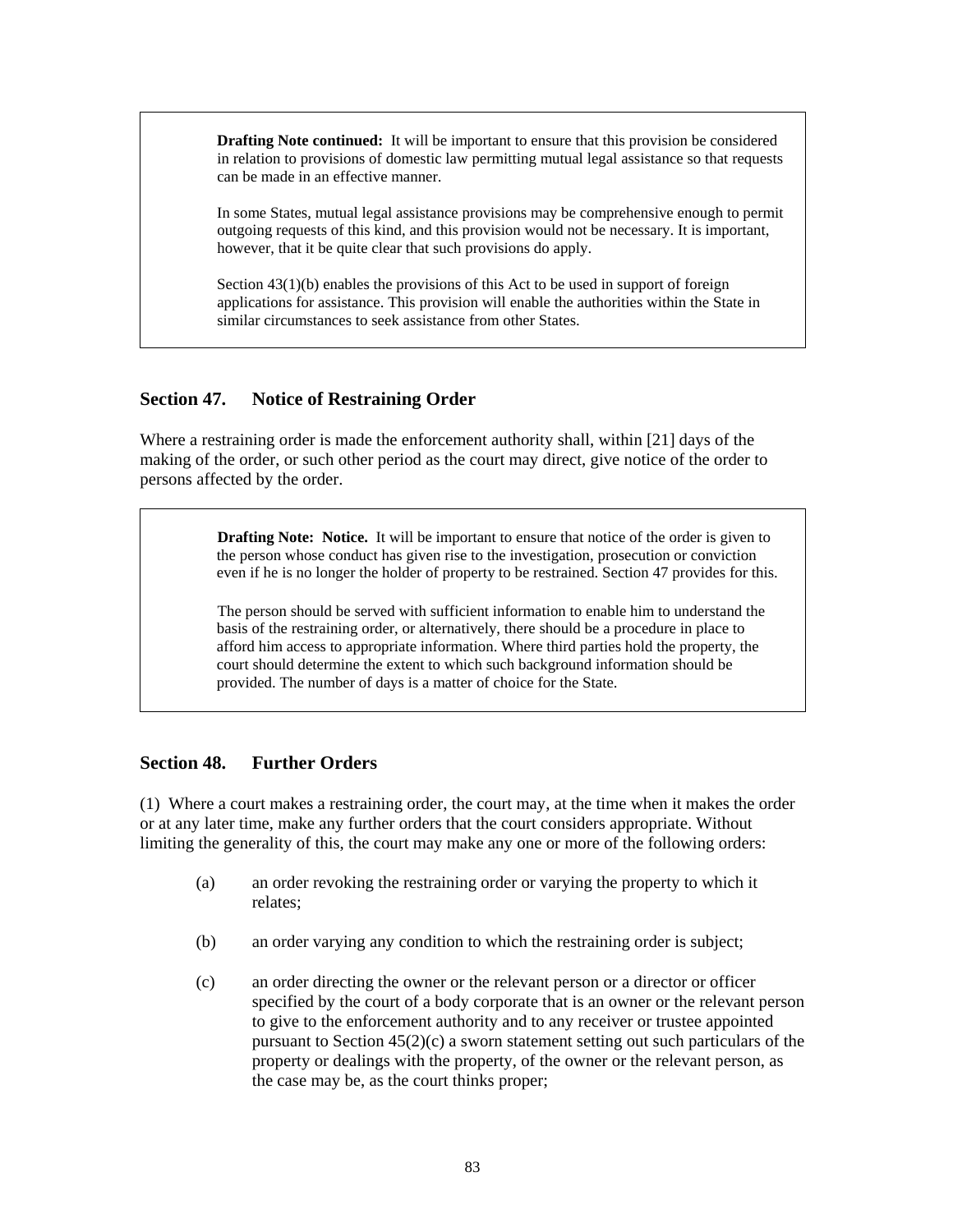- (d) where the restraining order directed a receiver or trustee to take custody and control of property pursuant to Section 45(2)(c):
	- (i) an order regulating the manner in which the receiver or trustee may exercise his powers or perform his duties under the restraining order;
	- (ii) an order determining any question relating to the property to which the restraining order relates, including any question with respect to the property to which the restraining order relates relating to the liabilities of the owner or the exercise of the powers, or performance of the duties, of the receiver or trustee;
	- (iii) an order directing the owner or another person to do any act or thing necessary or convenient to be done to enable the receiver or trustee to take custody and control of the property in accordance with the restraining order;
- (e) an order to provide for meeting, out of the property or a specified part of the property, all or any of the following:
	- (i) the relevant person's reasonable living expenses (including the reasonable living expenses of his dependants (if any)) and reasonable business expenses;
	- (ii) the relevant person's reasonable expenses in defending a criminal charge or any proceeding under this Act.

(2) A court may make provision under subsection (1)(e) for reasonable legal or living and business expenses only if the relevant person satisfies the court that he cannot meet such expenses out of property that is not subject to a restraining order, and the court determines it is in the interest of justice to make such a provision.

> **Drafting Note:** Section 48 makes clear that the court can make any further orders in relation to the restraining order it deems appropriate. Thus it may revoke or vary the order, Section 48(a), and may provide for legal and living expenses out of the restrained property, Section  $48(1)(e)$ , among other orders.

> **Legal and Living Expenses.** The issue of making restrained assets available for legal and living expenses is a difficult one, and one which is approached by jurisdictions in a number of ways. If there is unlimited access, restrained assets can be completely consumed by such expenses within a short time. The model provision at Section 48(2) permits access if the court determines it to be in the interest of justice, and that there is no other source for payment.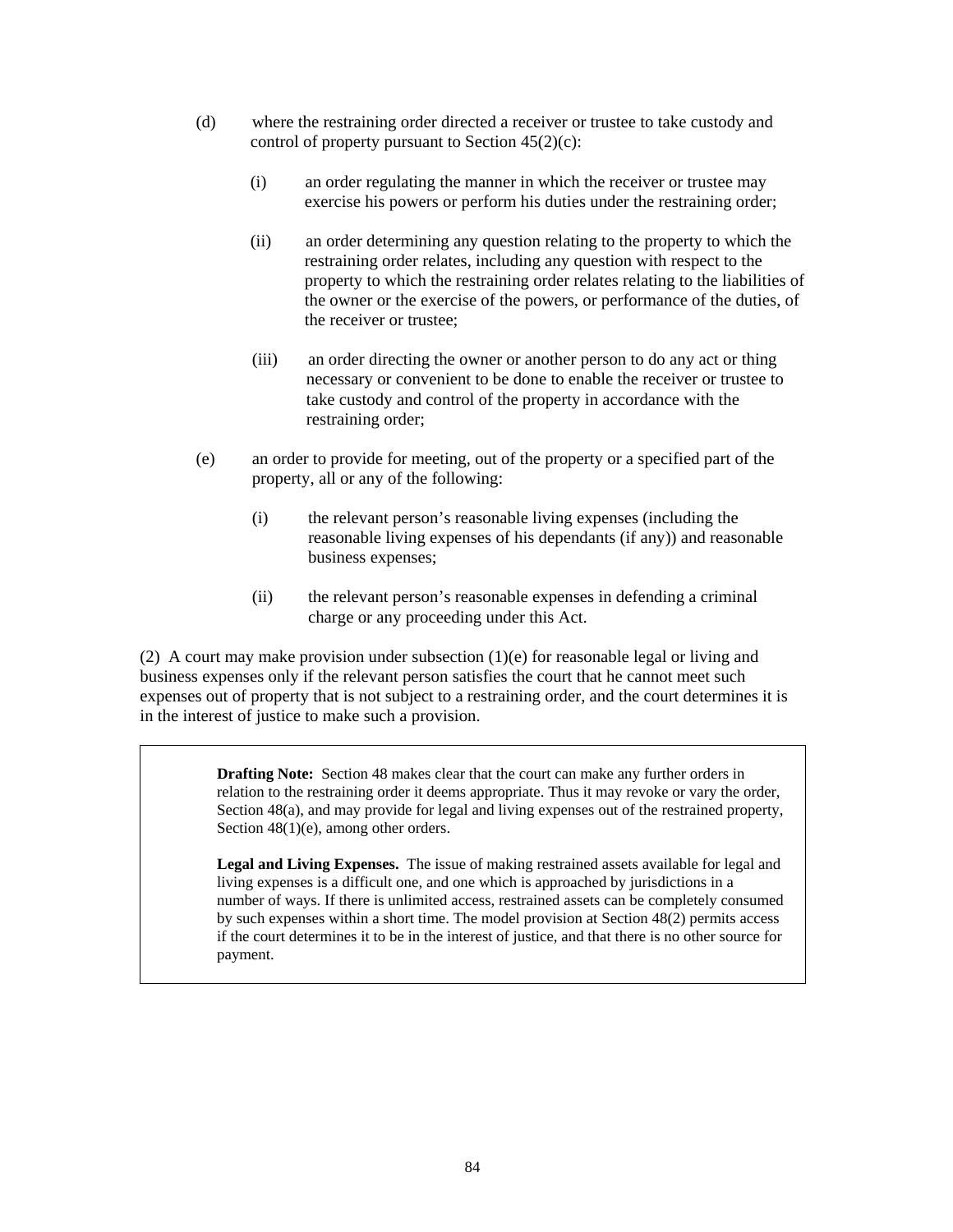**Drafting Note continued:** Regarding legal expenses, some jurisdictions prohibit the use of restrained assets for legal expenses and require a defendant who is unable to pay for representation because there are no non-restrained assets available, to turn to legal aid services at legal aid rates. This solution presupposes that a legal aid service is available to be used in this way. Some jurisdictions cap the rate, or require the court to have regard to the legal aid rates in making such an order.

Section  $48(1)(e)$ , while it does not prohibit access to restrained assets to pay for legal or living expenses, requires that such expenses be "reasonable." This may require a level of supervision from the court. Also, as noted, the request must meet the twofold test: (1) there must not be unrestrained assets that could be used to pay such expenses, and (2) the court must decide it is in the interest of justice to provide access to the assets.

Drafting authorities should consider how reasonableness would be determined in the domestic context, for instance with reference to existing or specially-created fee schedules or 'capped' fees for specified tasks, or by review or supervision of the fees by a trustee or receiver.

To establish that unrestrained assets are not available, the court will need to look at evidence of the totality of the person's financial resources and presumably have a sworn statement that no other assets exist.

The nature of the restrained property is also a factor that the court could consider or could be included by drafting authorities in a provision. If the property is restrained because it is shown on a reasonable basis to be proceeds of crime, there is a good argument that a defendant should never be permitted access to such property to pay for expenses. Whatever course is chosen, drafting authorities must ensure there is some kind of access to legal representation so that fundamental rights in a criminal proceeding are not denied.

(3) An order under subsection  $(1)(a)(b)$  or (e) may be made on application by an owner, the relevant person or, subject to obtaining the leave of the court, any other person.

(4) An order under subsection  $(1)(a) - (e)$  may be made on application by the enforcement authority or a receiver or trustee appointed to take control of property pursuant to Section  $45(2)(c)$ .

(5) Where a person is required to give a statement pursuant to subsection  $(1)(c)$ , the person is not excused from making the statement on the ground that the statement might tend to incriminate the person, or make the person liable to a confiscation order, benefit recovery order, [*Option: extended benefit recovery order*] or a penalty.

(6) Where a person makes a statement pursuant to an order under subsection  $(1)(c)$ , anything disclosed in any statement and any information, document or thing obtained as a direct or indirect consequence of the statement is not admissible against the person in any criminal proceeding except a proceeding in respect of the falsity of the statement.

(7) For the purposes of subsection (6), applications for a restraining order, a confiscation order or a benefit recovery order [*Option: or an extended benefit recovery order*] are not criminal proceedings.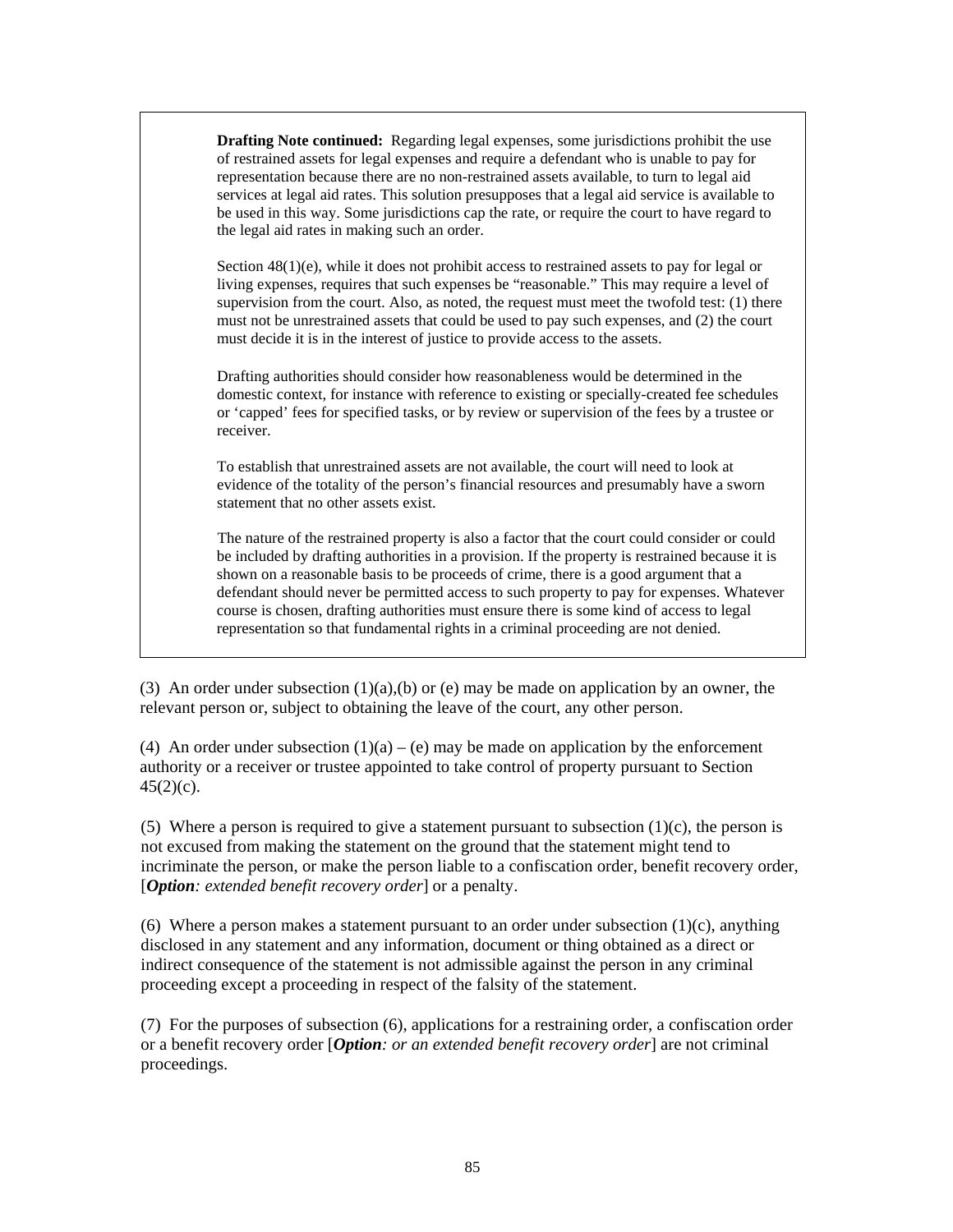**Drafting Note:** Section 48(7) makes clear that the use immunity conferred by Section 48(6) does not apply to proceedings for orders under this Act.

#### **Section 49. Exclusion of Property from Restraint**

**Drafting Note: Exclusion of Property.** Section 49 provides for the exclusion of property from a restraint order. Sections 49(1) and 49(2) deal with requests from third parties, and subsection (3) addresses requests by the subject of an investigation or a defendant who has been charged ("the relevant person").

Sections 49(1) and 49(2) are provisions designed to protect the interests of *bona fide* purchasers. They should ensure that the amount of the consideration paid by a *bona fide* purchaser may be excluded from the operation of the restraint order. Section  $49(1)(a)(iv)$  is aimed at ensuring that wilfully-blind third parties are not in a position to recover instrumentalities.

Subsection 49(1)(b) provides that, in the case of a benefit recovery order, the property should not be excluded if it is property in which the relevant person has an interest. Property in which such a person has an interest includes property that he owns or effectively controls as well as property which he has gifted. Thus, for property to be excluded, it is not enough for third parties to show that the property is legally theirs. They also must demonstrate that it is not subject to the effective control of the defendant.

If a relevant person has only a partial interest in property, the restraining order should reflect this by only restraining that interest (leaving other interests held by third parties and that are not subject to the effective control of the relevant person unrestrained).

In the event that, for whatever reason, a restraining order does 'capture' property or an interest in property in which a defendant has no interest (as that term is defined), the exclusion order procedure provides the owner of such property with a mechanism to exclude the property from restraint.

(1) Where a person who is not the relevant person having an interest in property that is subject to a restraining order applies to the court to exclude his interest from the order, the court shall grant the application if satisfied:

- (a) in the case of a restraining order to secure property for a confiscation order either:
	- (i) that the property is not proceeds or an instrumentality; or
	- (ii) that the applicant was not, in any way, involved in the commission of the offence in relation to which the restraining order was made;
	- and
	- (iii) where the applicant acquired the interest before the commission of the offence, the applicant did not know that the relevant person would use,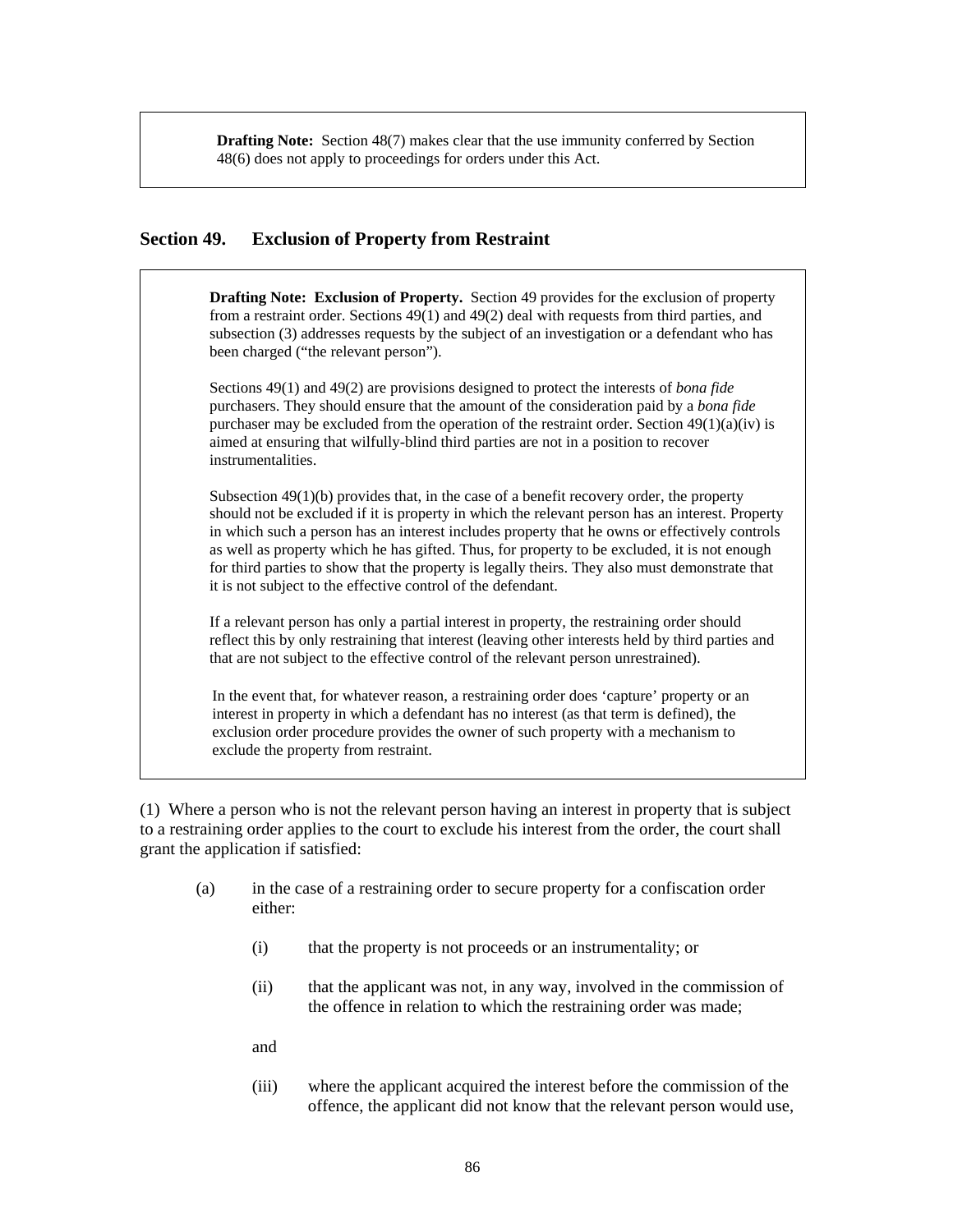or intended to use, the property in or in connection with the commission of the offence; or

- (iv) where the applicant acquired the interest at the time of or after the commission or alleged commission of the offence, the interest was acquired in circumstances which would not arouse a reasonable suspicion that the property was proceeds or an instrumentality of crime.
- (b) in the case of a restraining order to secure property for a benefit recovery order, [*Option: or extended benefit recovery order*] that the property interest which is the subject of the application is not property in which the relevant person has an interest.

(2) For purposes of subsection  $(1)(a)(iii)$  and (iv), the value of the applicant's interest shall be in proportion to the consideration the applicant provided to the relevant person.

(3) Where a person having an interest in property that is subject to a restraining order who is a defendant applies to the court to exclude his interest from the order, the court shall grant the application if satisfied:

- (a) in the case of an order that secures property for a confiscation order, that the property is not proceeds or an instrumentality of crime; and
- (b) in the case of on order that secures property for a benefit recovery order, [*Option: or extended benefit recovery order,*] that a benefit recovery order [*Option: or extended benefit recovery order*] cannot be made against the defendant.

(4) Where property is restrained to secure it for the purposes of both confiscation and benefit recovery [*Option: or extended benefit recovery*] orders, a court may decline to make an order excluding property from restraint if the criteria for exclusion from only one kind of restraining order are satisfied upon the ground that the other purpose for which the property is restrained still applies.

#### **Section 50. Registration of Restraining Orders**

Where a restraining order applies to property of a particular kind, and the provisions of any law provide for the registration of title to, or charges over, property of that kind, the authority responsible for administering those provisions shall, on application by the enforcement authority, record on the register kept pursuant to those provisions the particulars of the restraining order. If those particulars are so recorded, a person who subsequently deals with the property shall, for the purposes of Section 50, be deemed to have notice of the restraining order at the time of the dealing.

#### **Section 51. Contravention of Restraining Order**

(1) A person who knowingly contravenes a restraining order by disposing of or otherwise dealing with property that is subject to the restraining order is guilty of an offence punishable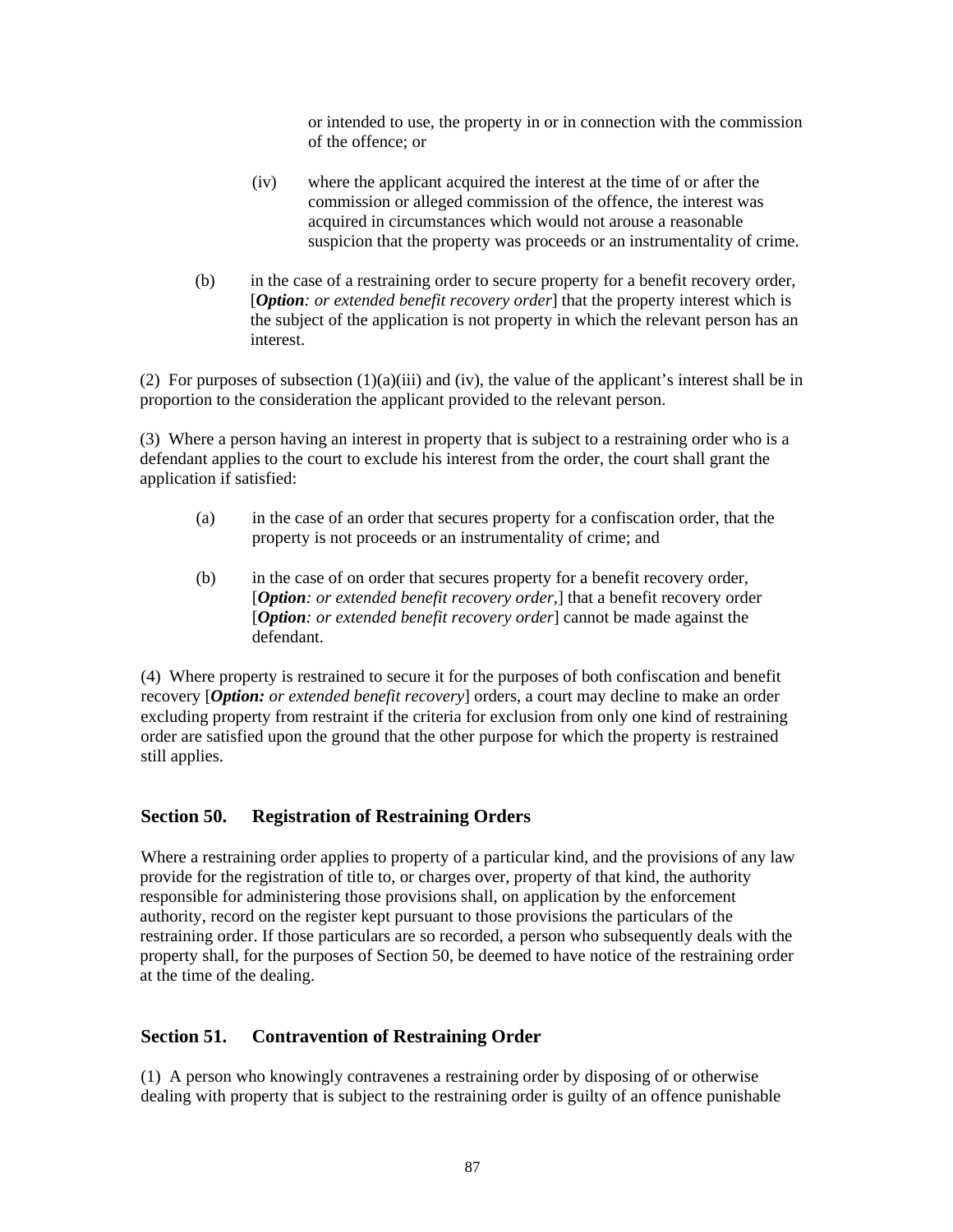upon conviction by a fine of [insert amount] or imprisonment for a period not exceeding [insert number] years or both if the person is a natural person, or by a fine of [insert amount] if the person is a corporation.

(2) Where:

- (a) a restraining order is made against property;
- (b) the property is disposed of or otherwise dealt with in contravention of the restraining order; and
- (c) the disposition was either not for sufficient consideration or not in favour of a person who acted in good faith;

the enforcement authority may apply to the court that made the restraining order for an order that the disposition or dealing be set aside.

(3) Where the enforcement authority makes an application under subsection (2) in relation to a disposition or dealing, the court may make an order:

- (a) setting the disposition or dealing aside from the day on which it took place; or
- (b) setting the disposition or dealing aside from the day of the order under this subsection, and declaring the respective rights of any persons who acquired interests in the property on or after the day on which the disposition or dealing took place and before the order is made under this subsection.

## **Section 52. Seizure Order**

(1) The court may make an order on application by the enforcement authority to search for and seize specified property that is the subject of a restraining order, or property which the court reasonably believes is proceeds or instrumentalities of crime, provided the court is satisfied that:

(a) in the case of specified property that is the subject of a restraining order, a restraining order has not been effective to preserve the property; or

(b) in the case of property that the court reasonably believes is proceeds or instrumentalities of crime, there is a reasonable likelihood of dissipation or alienation of the property if the order is not granted; and

(c) [insert each condition and ground from domestic law considered necessary to safeguard issuance of a coercive warrant for the property identified in (1) above and note they must be satisfied].

(2) A property seizure order under this section shall also grant power to a person named in the order to enter any premises in [insert name of the State] to which the order applies, and to use all necessary force to effect such entry.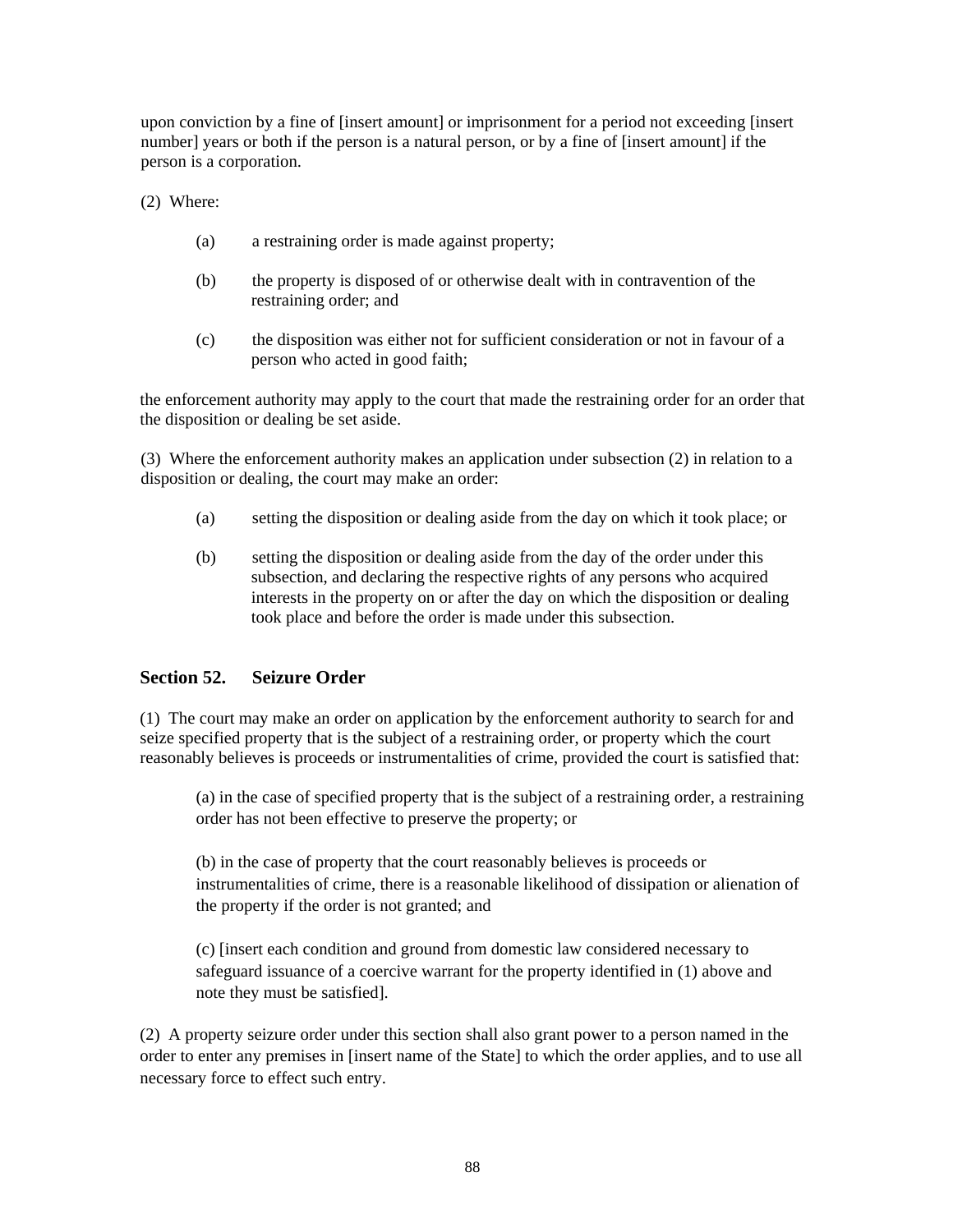(3) If during the course of searching under an order granted under this section, an authorised officer finds any thing that he believes on reasonable grounds:

(a) will afford evidence as to the commission of an offence; or

(b) is of a kind which could have been included in the order had its existence been known of at the time of application for the order;

he may seize that property or thing and the seizure order shall be deemed to authorise such seizure.

(4) Property, other than evidence of other crimes, seized under an order granted under this section, may only be retained by or on behalf of the enforcement authority for [30] days.

(5) The enforcement authority may subsequently make application for a restraining order in respect of such property.

> **Drafting Note: Seizure Order.** A restraint order is the usual means of securing property for eventual post-conviction recovery. However there are circumstances where a restraint order would be ineffective because the property the prosecutor seeks to immobilize is in the hands of the defendant or some other person who will not voluntarily produce or preserve it. In these circumstances, the seizure order provided for by Section 52 provides a compulsory mechanism to secure property for eventual recovery post-conviction.

> Provision should also be made either in this law or the State's general criminal procedure code for situations where evidence of other criminal offences is discovered in the course of execution of a Section 52 search warrant. For instance, the executing authority might discover prohibited drugs while searching for a specified article of jewellery that is covered by the Section 52 warrant.

> The seizure order provided for by Section 52 contains only the essential components of the power necessary for its operation. Section  $52(1)(c)$  is an essential requirement and drafting authorities will need to look closely at standards and procedures within the State and include them in some way. States should ensure the usual warrant standards in the jurisdiction (for instance, in some jurisdictions probable cause to believe that an offence was committed and that the specified property is at the place to be searched) as well as the powers, procedures and controls are inserted to facilitate the proper operation of the order.

## **Section 53. Protection of the Trustee**

Where a court has appointed a receiver or trustee in relation to property pursuant to Sections 45(2)(c) or 70, the receiver or trustee shall not be personally liable for any loss or claim arising out of the exercise of powers conferred upon him by the order or this Part unless the court in which the claim is made is satisfied that:

- (a) the applicant has an interest in the property in respect of which the loss or claim is made; and
- (b) the loss or claim arose by reason of the negligence or reckless or intentional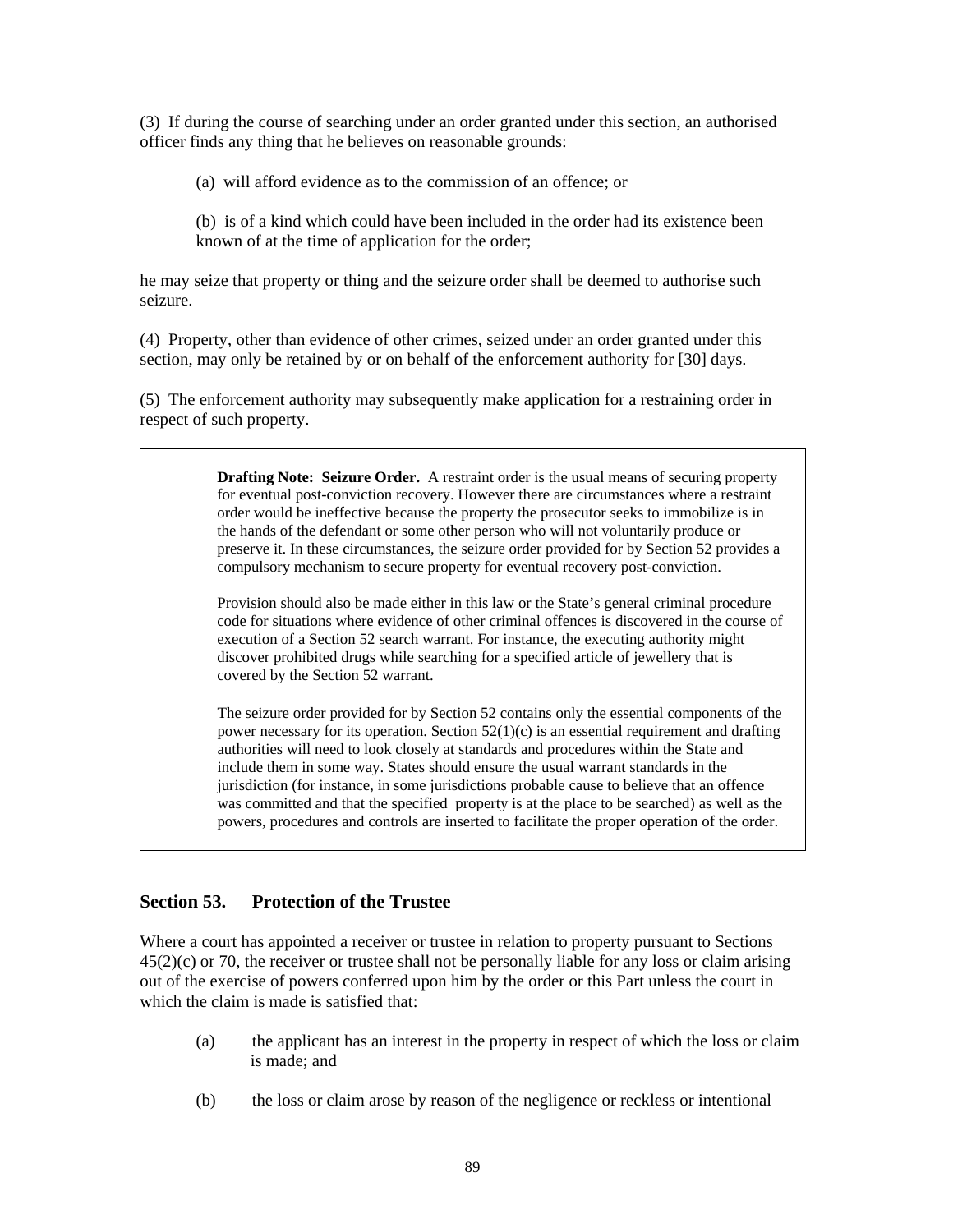misconduct of the receiver or trustee.

## **Section 54. Duration of Restraining Order**

(1) Subject to subsection (3), a court which makes a restraining order pursuant to this Part upon the basis that a person is the subject of an investigation of an offence shall discharge the order if the person is not charged with that offence, or an offence arising from the same conduct or course of conduct, within [12] months of the date upon which the restraining order was made.

(2) Where subsection (1) applies, the enforcement authority shall bring the matter before the court. Where no application pursuant to this subsection is made by the enforcement authority within 14 days of the expiration of the period referred to in the subsection (1), any person affected by the restraining order may apply under this subsection.

(3) Where a restraining order is likely to be discharged by reason of the operation of subsection (1), or an order made under this subsection is about to expire, a court may, upon the application of the enforcement authority, extend the operation of the order for a specified period if it is satisfied that it is in the interest of justice to do so.

> **Drafting Note:** Section 54 addresses restraint orders that are issued at the investigative stage and seeks to ensure that they are proportionate. Such orders are proportionate only if the prosecutor acts within a reasonable time to bring the case.

> The enforcement authority is obliged under this section to seek a discharge of the order if charges are not instituted within a specific time. Once charges are returned, a restraint will usually be in force until further order of the court. Applications to discharge would then be made under Section 48(1).

## **Application for Confiscation or Benefit Recovery Order**

## **Section 55. Application for Confiscation Order or Benefit Recovery [***Option: or Extended Benefit Recovery***] Order**

**Drafting Note:** Section 55 addresses applications for final orders once a conviction has occurred.

**Kinds of Orders.** The enforcement authority may apply for several kinds of orders. A benefit recovery order must be used when it is not possible to identify a specific asset as the proceeds (including converted/substituted assets) of an offence. Either a confiscation order or a benefit recovery order may be used when proceeds (including converted/substituted assets) can be identified.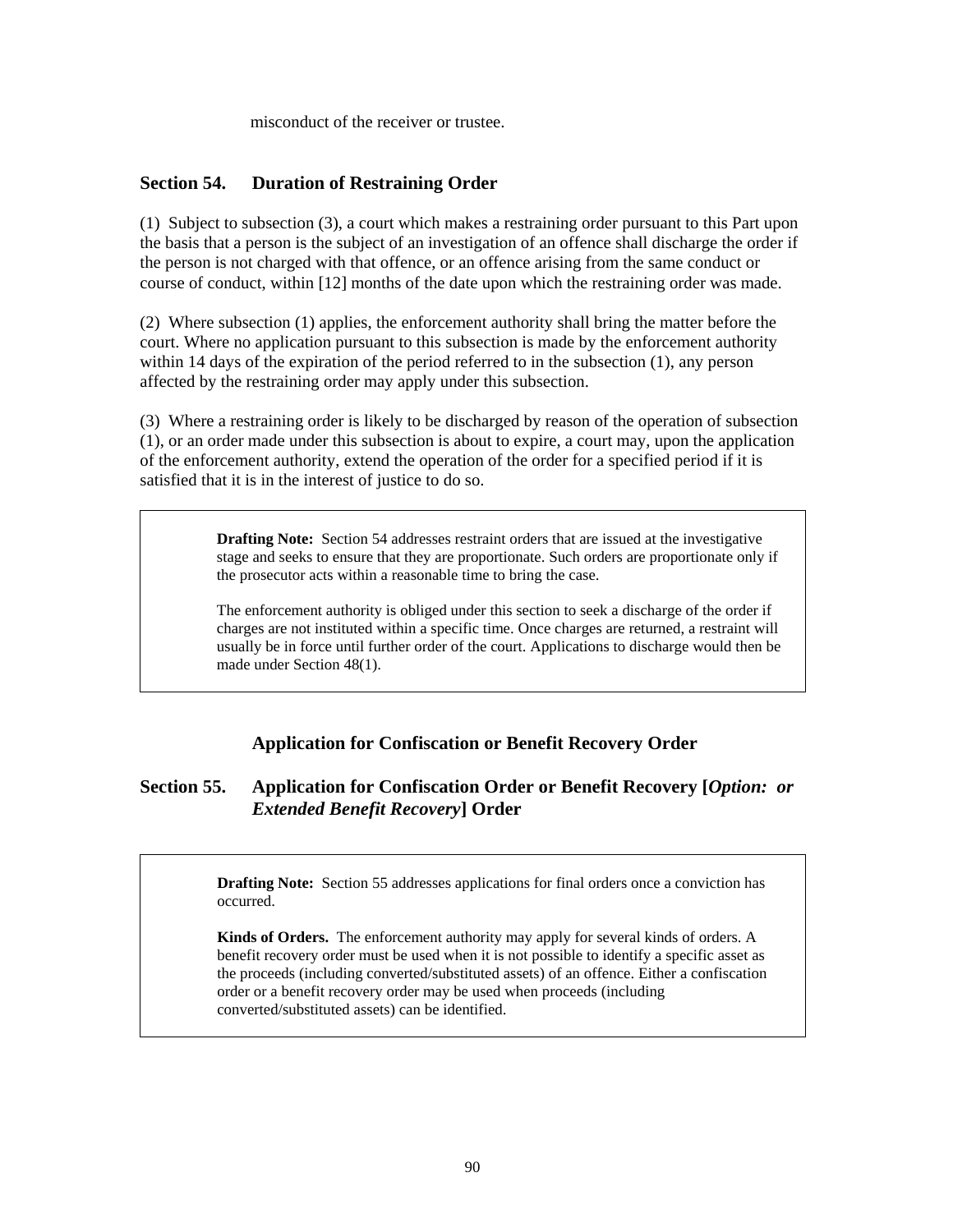**Drafting Note continued: General Provisions.** Section 55(1) addresses the kinds of orders that may be sought. Section 55(2)-(4) sets forth when the orders may be sought. Section 55(5)-(6) deals with finality issues.

(1) Where a person is convicted of an offence, the enforcement authority may apply to the court for one or both of the following orders in respect of one or more such offences:

- (a) a confiscation order against property that is proceeds or an instrumentality of that offence;
- (b) a benefit recovery [*Option: or extended benefit recovery*] order against the person.

(2) Except with the leave of the court, the enforcement authority must make an application under subsection (1) within [6] months of the date upon which a person was convicted of the offence.

(3) A court shall grant leave under subsection (2) only if it is satisfied that:

- (a) the property or benefit to which the application relates was derived, realised or identified after the period referred to in subsection (1); or
- (b) the application is based upon evidence that could not reasonably have been obtained by the enforcement authority before the period referred to in subsection (1); and
- (c) it is [*Option: otherwise*] in the interest of justice to do so.

(4) The enforcement authority may amend an application for a confiscation order or benefit recovery order [*Option: or extended benefit recovery order*] at any time prior to the final determination of the application by the court, providing that reasonable notice of the amendment is given to affected persons.

(5) Where an application under this section has been finally determined, the enforcement authority may not make a further application for a confiscation order or a benefit recovery order [*Option: or extended benefit recovery order*] in respect of the same offence without the leave of the court. The court must not give such leave unless it is satisfied that:

- (a) the property or benefit to which the new application relates was identified after determination of the previous application;
- (b) necessary evidence became available after the previous application was determined; or
- (c) it is otherwise in the interests of justice to do so.

(6) A further application under Section 55 may not be made later than [6] years after the date of the final determination of the application under this section.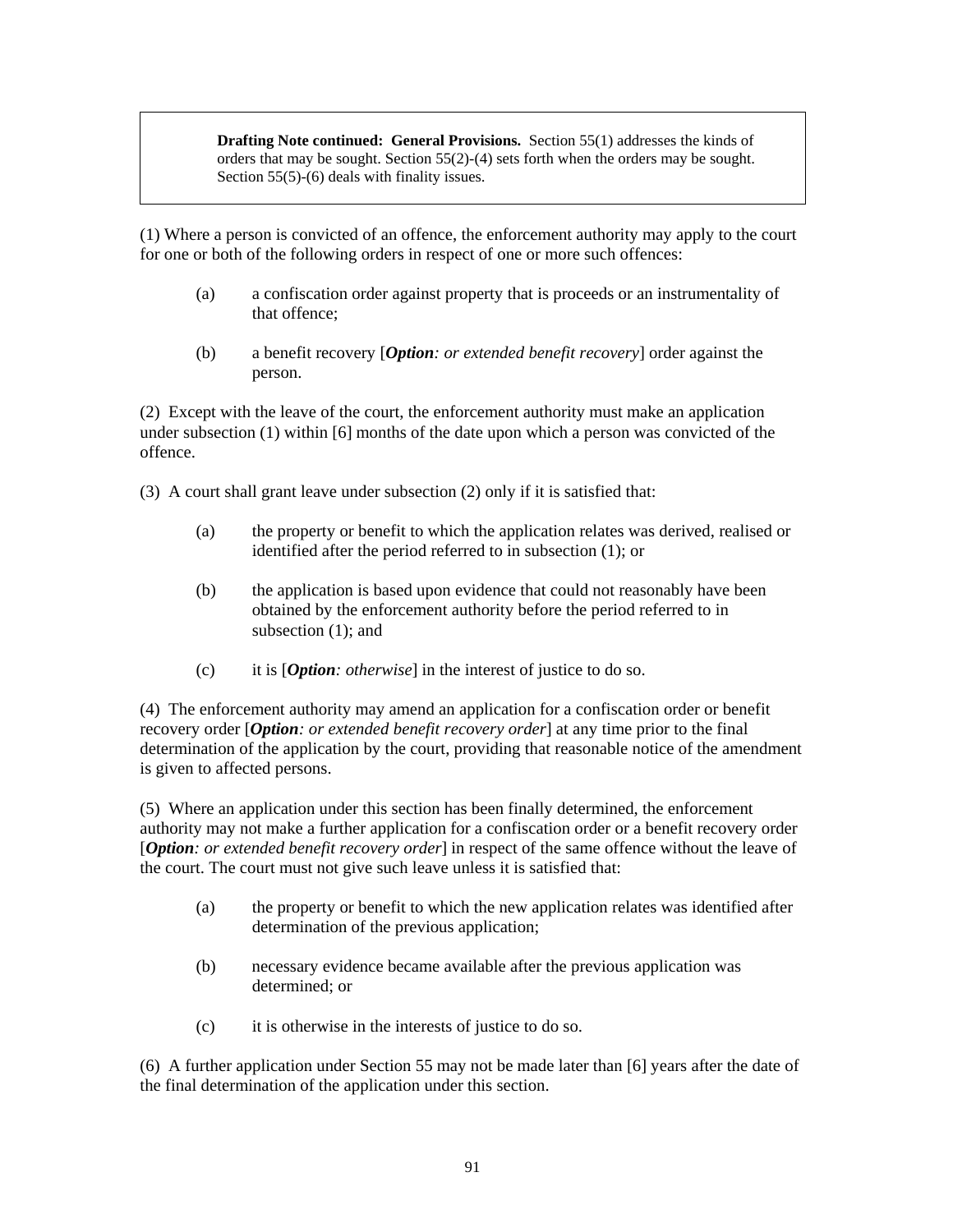- (7) For the purposes of this section, a person shall be taken to be convicted of an offence if:
	- (a) the person is convicted, whether summarily or on indictment, of the offence;
	- (b) the person is charged with, and found guilty of, the offence but is discharged without any conviction being recorded, or is found to be not criminally responsible; or
	- (c) the court, with the consent of the convicted person, considers the offence in passing sentence on the person for another offence.

# **Section 56. Application for Confiscation Order or Benefit Recovery Order in the case of Absconding and Death**

**Drafting Note: Absconding and Death.** Section 56 addresses applications for confiscation and benefit recovery orders in the case of persons who abscond or die after charging but before a conviction. Sections 56(1) and 56(2) provide a procedure for the enforcement authority to secure a determination by the court that a specific person will be taken to be convicted, and thus that the provisions of the Part regarding confiscation and benefit recovery orders will apply. Under Section 56(3), for a person to be taken to be convicted, the court, in addition to concluding that the person was charged and either absconded or died, must also be satisfied that there is evidence of sufficient weight to support a conviction.

In cases where a restraining order was issued at the investigative stage, authorities should rely on civil forfeiture provisions to seek to forfeit restrained property. In addition, in the case of a person who has absconded after learning of an investigation but before charging, authorities may also seek to proceed with a trial *in absentia* and upon conviction confiscate the property in accordance with the provisions of this Part.

For jurisdictions that do not have civil forfeiture provisions if a person who is under investigation with property restrained dies, it will be difficult to deal in any easy manner with the restrained property. Authorities could consider including a special provision that would provide in essence, for a criminal trial against the restrained assets. In this, a court would have to be satisfied that the evidence against the person is of sufficient weight to support a conviction beyond a reasonable doubt for a specific offence, that the offence generated proceeds (or instrumentalities used to commit the offence) and that the property restrained was such proceeds/instrumentalities.

(1) A person will also be taken to have been convicted of an offence for purposes of Section 55 when the court, on application by the enforcement authority, is satisfied under subsection (3) that the person should be taken to have been convicted and that this Part should apply to him.

(2) The enforcement authority may make an application to the court for the determination under subsection (1) that a specified person shall be taken to be convicted.

(3) The court may grant an application under subsection (2) where it is satisfied that: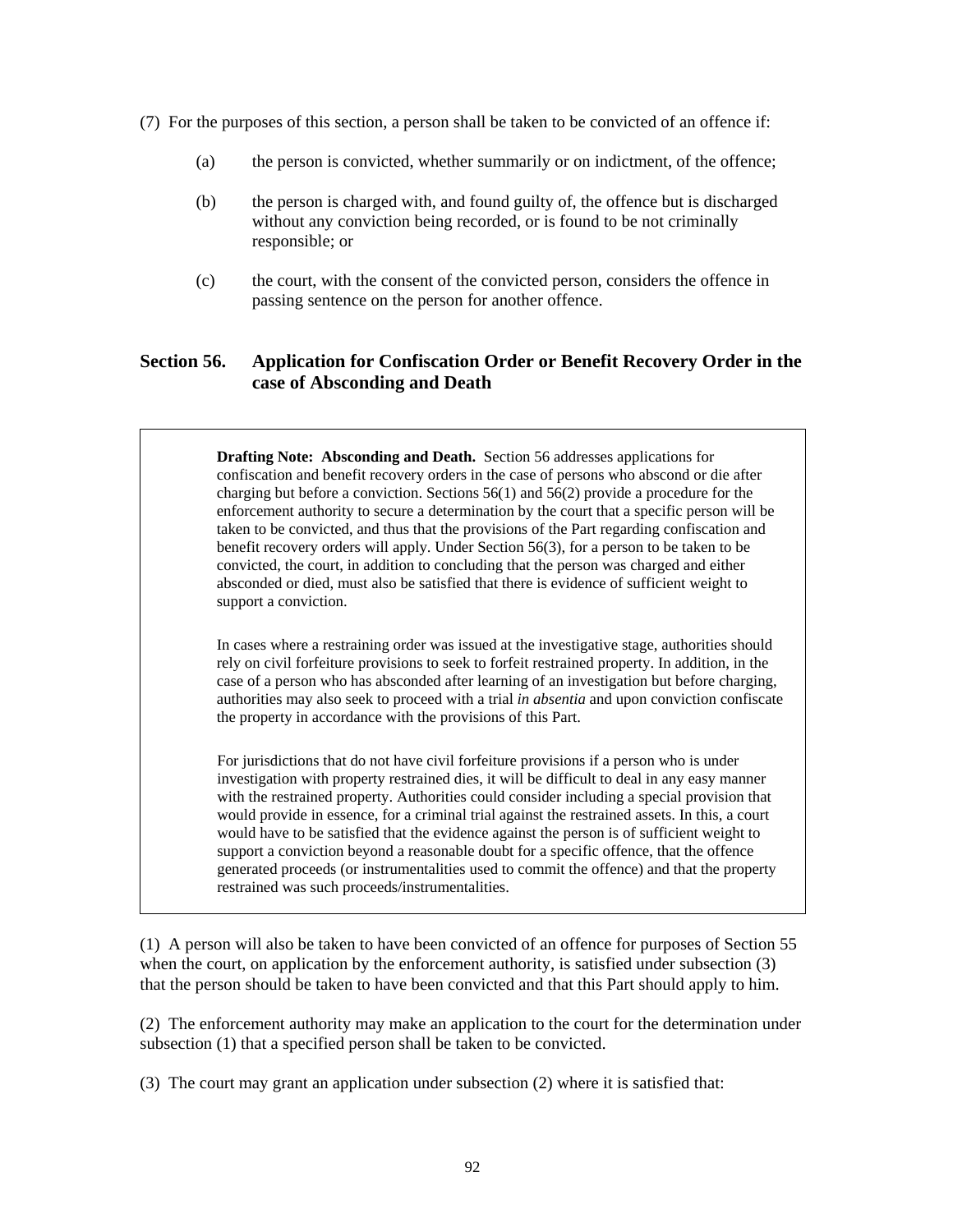- (a) a person was charged with an offence, a warrant for his arrest was issued in relation to the charge and reasonable attempts to arrest the person pursuant to a warrant have been unsuccessful during the period of [6] months commencing on the day the warrant was issued; or
- (b) a person was charged with the offence but died without the charge having been determined; and
- (c) having regard to all the evidence before the court that such evidence is of sufficient weight to support a conviction for the offence.

(4) For the purposes of subsection (3)(a), a person shall be taken to have been convicted on the last day of the period referred to in that subsection.

(5) The enforcement authority may not make application under Section 65 for an extended benefit order in the case of a person taken to be convicted under this section.

(6) Where a person has died, any notice authorised or required to be given to a person under this Part may be given to the person's legal personal representative.

(7) A reference in this Part to a person's interest in property is, if the person has died, a reference to an interest in the property that the person had immediately before his death.

## **Section 57. Service of Application and Appearances**

(1) Where the enforcement authority makes an application for a confiscation order against property under Section 55:

- (a) it shall serve a copy of the application on the person convicted and on any other person whom the enforcement authority has reason to believe may have an interest in the property;
- (b) the person convicted and any other person claiming an interest in the property may appear and adduce evidence at the hearing of the application; and
- (c) at any time before its final determination of the application, the court may direct the enforcement authority to provide such notice as the court deems appropriate to any person who, in the court's opinion, appears to have an interest in the property.

(2) Where the enforcement authority makes an application for a benefit recovery [*Option: or extended benefit recovery*] order under Section 55:

- (a) it shall serve a copy of the application on the person convicted; and
- (b) the person convicted and, subject to obtaining the leave of the court, any other person claiming an interest in the property may appear and adduce evidence at the hearing of the application.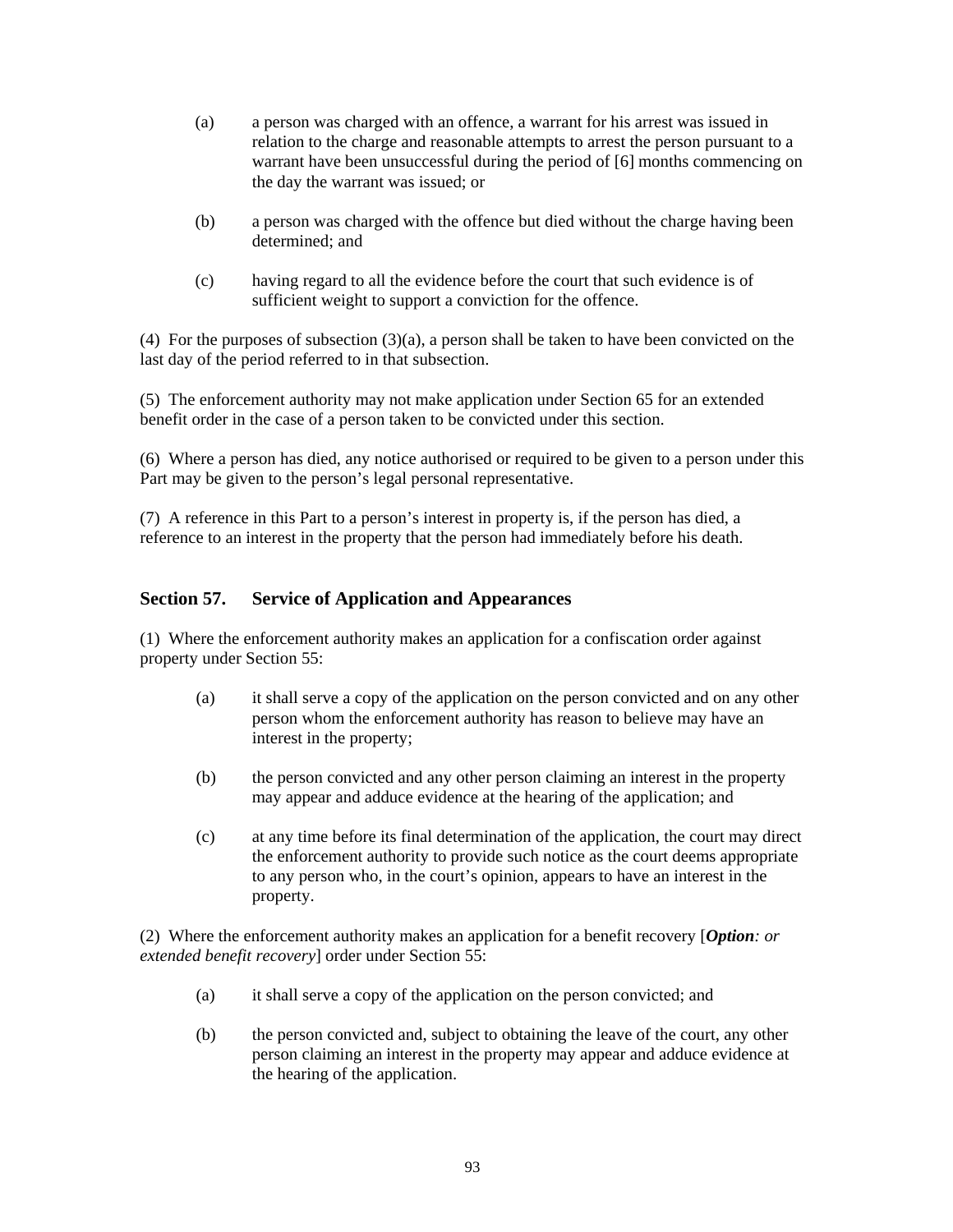(3) The absence of the person convicted, or of any person to whom notice has been given, does not prevent the court from making a confiscation order or benefit recovery order in their absence.

(4) The court may waive the requirements under subsections (1) and (2) to give notice if:

- (a) the person convicted is before the court; and
- (b) the court is satisfied either that any other person who has an interest in the property is present before the court or that it is fair to waive the requirement despite any such person not being present.

# **Section 58. Procedure on Application**

(1) Where an application is made for a confiscation order or a benefit recovery order [*Option: or extended benefit recovery order*] in respect of a person's conviction of a offence, the court may, in determining the application, have regard to any evidence received in the course of the proceedings against the person convicted.

(2) Where an application for a confiscation order or a benefit recovery order [*Option: or extended benefit recovery order*] is before the court before which the defendant was convicted, the court, if satisfied it is reasonable to do so, may defer imposing sentence until it has determined the application.

> **Drafting Note: Deferral of Sentencing.** Section 58(2) permits a sentencing court to defer imposing sentence until any pending application for a benefit recovery, extended benefit recovery or confiscation order is dealt with. The sentencing court is thus able to consider, if it deems it appropriate, the effect of the confiscation order/benefit recovery order in determining the sentence. In some States, these orders will be considered part of the sentence and penal in effect. In others, they will be viewed only as a consequence of the criminal conviction and not formally part of the sentence.

With the relationship between confiscation and sentence varying from State to State, there is likely a range of practice. In some States, the orders might not be appropriate to consider at all at sentencing. Where consideration is permitted, there will be situations where it should likely affect the sentence. For instance, several defendants could have been involved in a criminal venture with some dissipating all assets and others having assets available for recovery. Valuable lawfully-acquired property, in excess of the benefit from the conduct, may have been used as an instrument.

There is no requirement that the court defer sentencing. Public policy may require that a convicted person be sentenced as soon as possible after conviction. In other situations, the section will not apply because the application for the order will be made after sentencing.

(3) Any court with jurisdiction to hear an application for a confiscation order or a benefit recovery order [*Option: or extended benefit recovery order*] under this Part may make such an order by the consent of the relevant parties or persons.

(4) No applicant for a confiscation order or benefit recovery order [*Option: or extended benefit*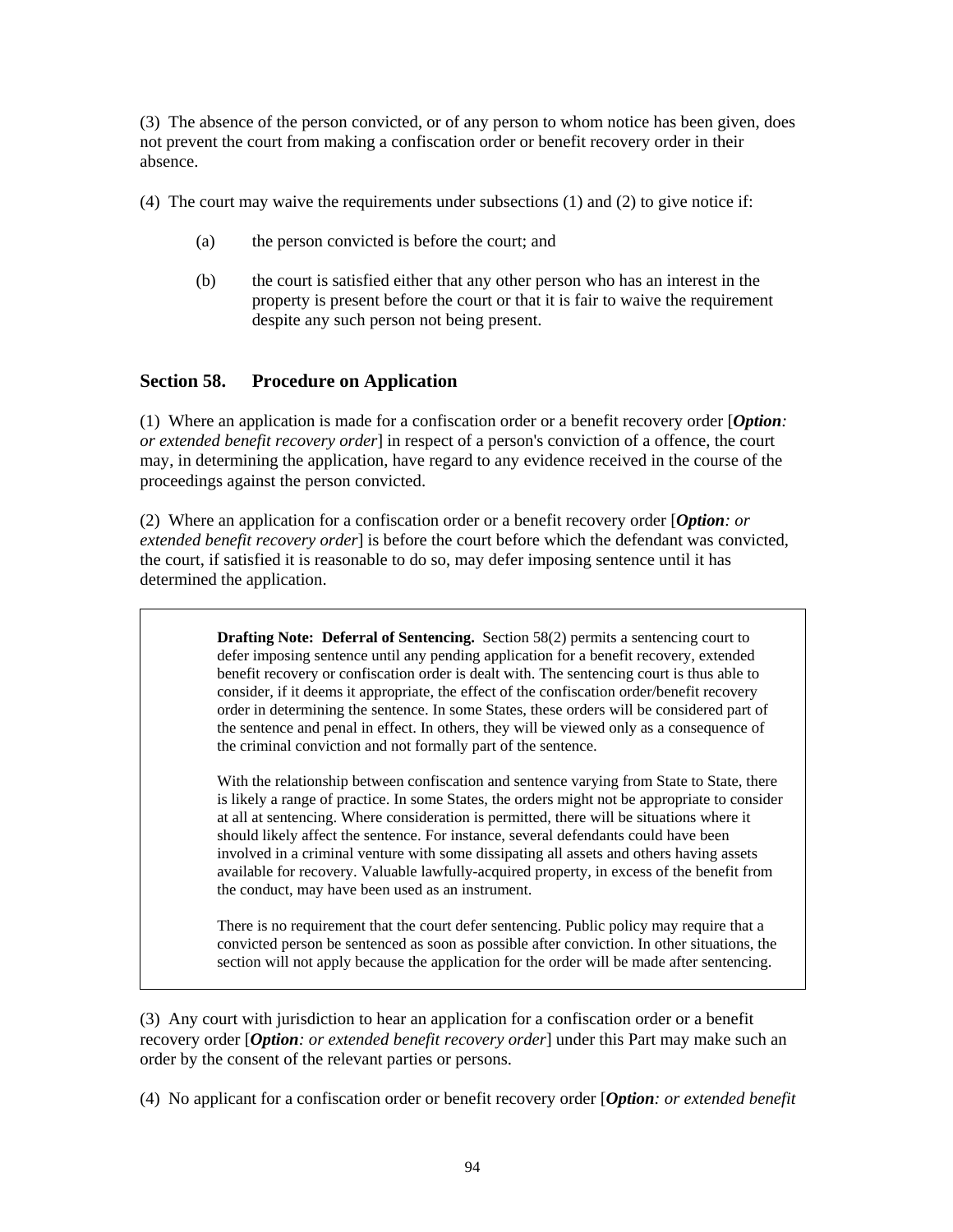*recovery order*], prosecutor or member of a law enforcement agency should enter into an agreement to settle any matter in respect of which a confiscation order or benefit recovery order [*Option: or extended benefit recovery order*] could be made under this Part which involves the payment of money or the transfer of property to the State except:

- (a) by way of a consent order under subsection (3); or
- (b) as restitution for stolen property; or
- (c) as compensation for loss or destruction of or damage to property; or
- (d) with the approval of the court before which the person was convicted and before which an application for a confiscation order or benefit recovery order might be made.

## **Section 59. Confiscation Order on Conviction**

**Drafting Note: Confiscation of Proceeds and Instrumentalities.** Section 59 provides for the court to order confiscation of both proceeds and instrumentalities. In most situations, it is expected that there will be an application by the prosecutor for this order under Section 55, but the provision also permits the court to act on its own whenever it believes such an order is appropriate. Thus the court and prosecutor will serve as counterbalances to each other in ensuring confiscation is addressed. Proceeds as defined includes property into which proceeds were later converted or transformed. Under Section 59(3), if property is determined to be proceeds, the court is to order its confiscation.

Under Section 59(4), in the case of instrumentalities, the court may make such an order. This difference is treatment stems from the nature of proceeds (which should always be taken) and instrumentalities. Confiscating instrumentalities is an important part of a State's system against acquisitive crime. However, proportionality issues may arise, for instance, where an expensive vehicle is involved in connection with a minor fraud. In addition, in the case of instrumentalities, there may be other provisions of law in the general criminal code or criminal procedure code that apply. In formulating Section 59(4), drafting authorities should consider how the power relates to any other power to confiscate instrumentalities of crime, and issues of proportionality and consistency. Drafting authorities should consider whether to provide for the confiscation of the equivalent value of instrumentalities if instrumentalities have been removed, transferred or disposed of. Although the freezing and seizing of property of corresponding value to instrumentalities appears to be contemplated by Methodology Criterion 3.1 (which relates to FATF Recommendation 3), this is not a requirement under the *Vienna* or *Palermo Conventions.*  State practice on this issue varies. The model provisions do not address this issue.

**Inferences.** Section 59(6) and 59(7) set forth inferences that the court may apply in the determining whether property was an instrumentality or proceeds. They apply to property the defendant possessed at the time of the offence (Section 59(6)), and to property acquired at the time of or shortly after the offence (Section 59(7)).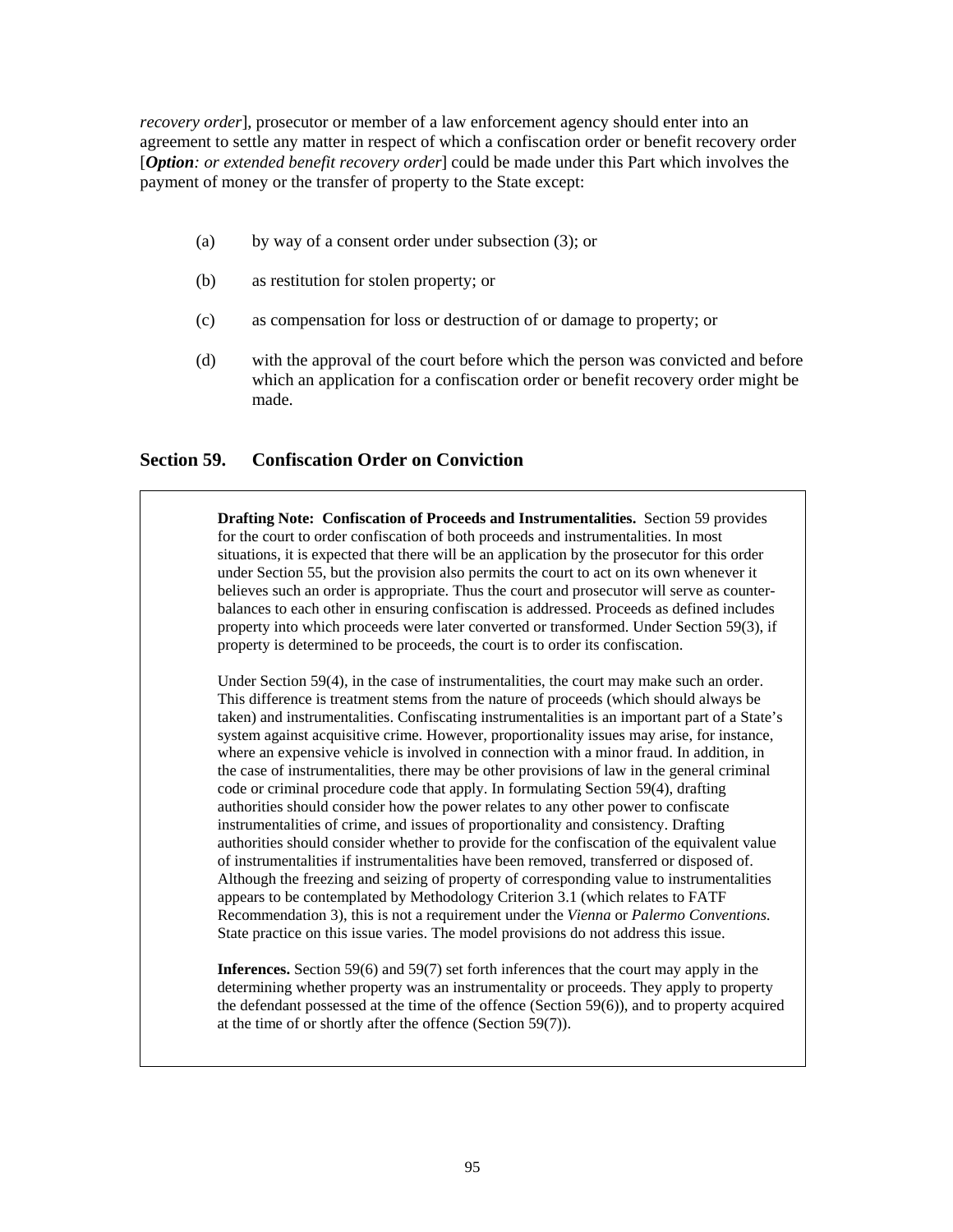**Drafting Note continued:** The subsections announce a rule of evidence that a court may draw certain inference in the absence of evidence to the contrary. The court's ability to draw such inferences is wholly discretionary. It would be based upon its evaluation of all the evidence. Even if no evidence to the contrary is provided, the court is free to accept or reject the inference that the property was an instrumentality because it was possessed by the defendant at the time of the offence, or that it was proceeds because acquired by him at the time of or shortly after the event.

(1) A confiscation order is an order *in rem,* following conviction for an offence, to forfeit to the State property that is the proceeds or instrumentalities of such offence.

(2) The court may make an order under this Section if the enforcement authority has applied to the court for an order under Section 55 or, in the absence of an application, if the court believes it is appropriate to make an order.

(3) Where the court is satisfied, on a balance of probabilities, that property is proceeds of crime in respect of an offence for which the defendant has been convicted, the court shall order that it be confiscated.

(4) Where the court is satisfied, on a balance of probabilities, that property is an instrumentality of crime in respect of an offence for which the defendant has been convicted, the court may order that it be confiscated.

(5) In considering whether to issue a confiscation order, the court may have regard to:

- (a) the rights and interests of third parties in the property;
- (b) the gravity of the offence concerned;
- (c) any extraordinary hardship, beyond that which might ordinarily be expected to flow from the operation of this section, that may reasonably be expected to be caused to any person by the operation of the order; and
- (d) the use that is ordinarily made of the property, or the use to which the property was intended to be put.

(6) In determining whether property is an instrumentality of such an offence, unless satisfied to the contrary, the court may infer that the property is an instrumentality of crime if it was in the defendant's possession at the time of or immediately after the commission of the offence for which the defendant was convicted.

(7) In determining whether property is proceeds of such an offence, unless satisfied to the contrary, the court may infer that the property was derived, obtained or realised as a result of or in connection with the commission of the offence**,** if it was acquired or possessed by the defendant, during or within a reasonable time after the period of the commission of the offence.

(8) Where the court orders the confiscation of property other than money, the court shall specify in the order the amount that it considers to be the value of the property at the time of its order.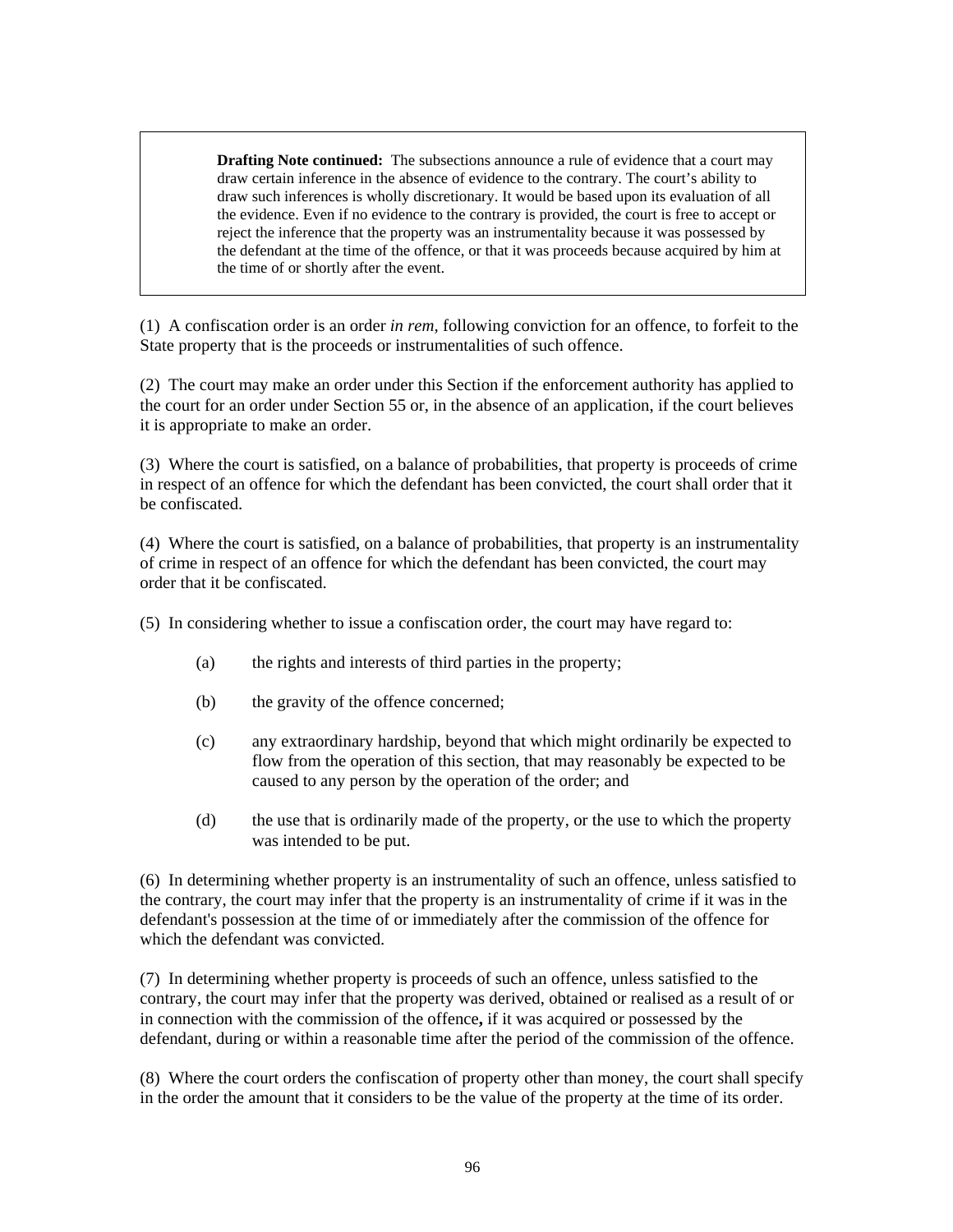(9) Where the court makes a confiscation order, the court may give such directions as are necessary or convenient for giving effect to the order.

#### **Section 60. Enforcement of Confiscation Order Abroad**

(1) This section applies if a confiscation order under Section 59 has been made.

(2) Where, after conviction for an offence, a confiscation order has been made in [insert name of the State] in respect of property that is proceeds or an instrumentality, and such property is situated in a State or territory outside [insert name of the State], the enforcement authority may request assistance from the government of the other State or territory to ensure that the property specified in the order is realised.

(3) If a request under subsection (2) has resulted in the realisation of property in the foreign State or territory, the property realised shall be applied in accordance with the terms of any agreement between the States.

> **Drafting Note:** This section will apply where there has already been a restraining order in place in the foreign country, but that is not a prerequisite. Where the final confiscation order has been obtained, this provision may be used to seek enforcement of that order abroad. As with restraining orders, this provision will need to be linked to the mutual assistance provisions in the State adopting the provision so that the request for foreign enforcement can be made in an effective manner.

> A State may be a party to a multilateral or bilateral agreement about the sharing of assets that are recovered through the enforcement of a confiscation order in a foreign State. Most commonly, equal shares are used.

## **Section 61. Effect of Confiscation Order**

(1) Subject to subsection (2), where a court makes a confiscation order against any property, the property vests absolutely in [insert name of State] by virtue of the order.

(2) Where the property is property the title to which is passed by registration in accordance with the provisions of [insert name of State's land registration act], the property vests in [insert name of State] in equity by virtue of the order and vests at law when the applicable registration requirements have been met.

(3) For property of the kind set forth in subsection (2), [insert name of authority within State that should hold title] is entitled to be registered as owner of the property, and the enforcement authority is authorised to do anything necessary or convenient to secure such registration including executing instruments for transferring an interest in the property.

(4) Where the court makes a confiscation order against property, the property shall not, except with the leave of the court and in accordance with any directions of the court, be disposed of, or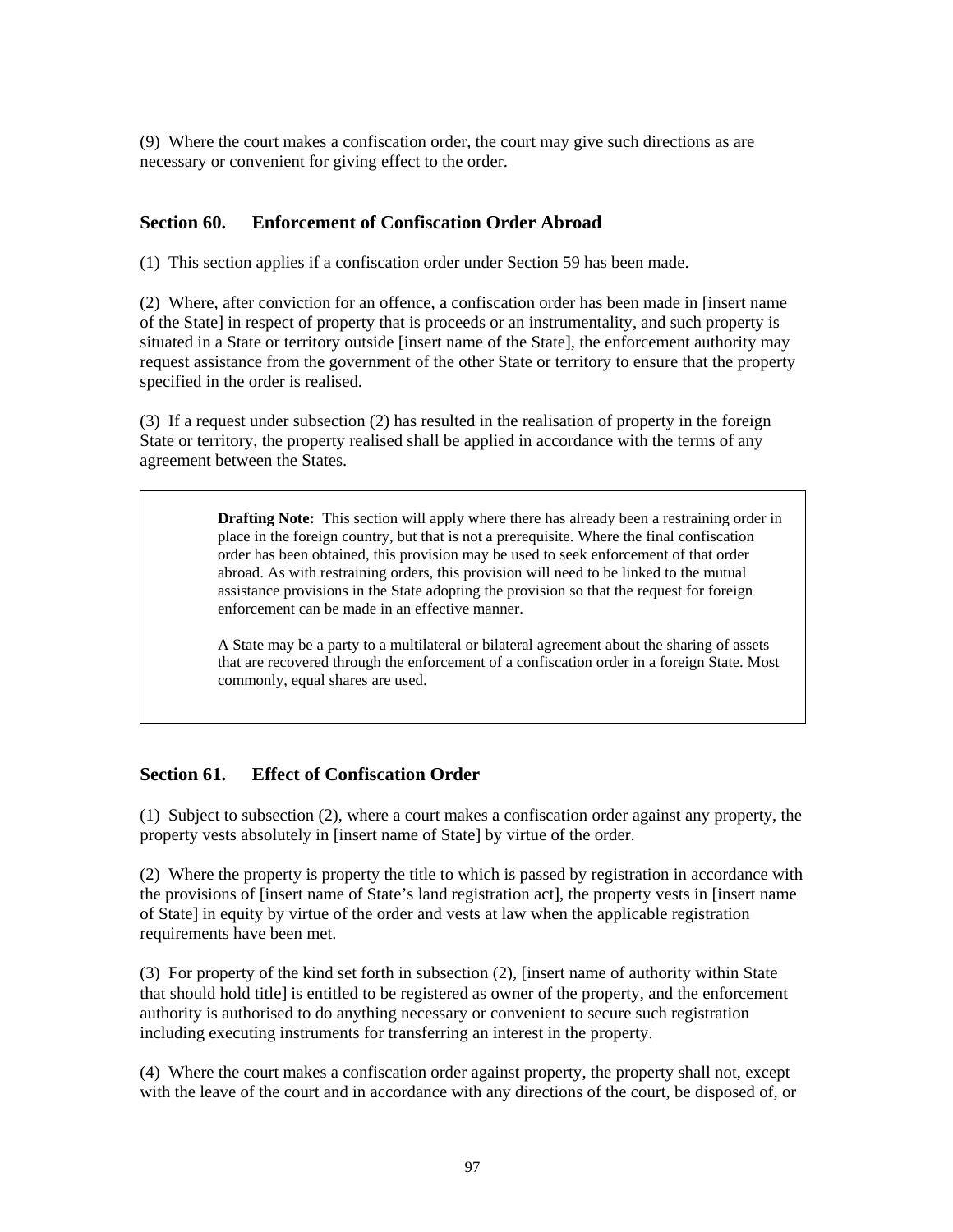otherwise dealt with before the expiration of the appeal period applicable to the confiscation order, or, if an appeal is made, before the appeal is finally determined.

#### **Section 62. Exclusion of Property from a Confiscation Order**

(1) A person who is not the defendant and who has an interest in property that is subject to a confiscation order may apply to the court to exclude his interest from the order. The court shall grant the application if satisfied:

- (a) that the property is not proceeds or an instrumentality; or
- (b) that the applicant was not in any way involved in the commission of the offence in relation to which the confiscation order was made;
- and
- (c) where the applicant acquired the interest before the commission of the offence, the applicant did not know that the defendant would use, or intended to use, the property in or in connection with the commission of the offence; or
- (d) where the applicant acquired the interest at the time of or after the commission or alleged commission of the offence, the interest was acquired in circumstances which would not arouse a reasonable suspicion that the property was proceeds or an instrumentality of crime.

(2) For purposes of subsections  $(1)(c)$  and  $(1)(d)$ , the value of the applicant's interest shall be in proportion to the consideration the applicant provided to the defendant.

> **Drafting Note:** Section 62 protects owners. It also protects the interests of *bona fide* purchasers and ensures that the amount of the consideration paid by a purchaser may be excluded from the operation of the confiscation order. Section 62(1)(d) is a provision to ensure that 'wilfully blind' third parties are not able to recover proceeds or instruments of crime.

(3) An application under this section may be made whether or not the interest in property the subject of the application is or was the subject of a restraining order.

(4) An application under this section shall be made with [6] months of the day on which the confiscation order is made, except that a person who was served with the application for a confiscation order under Section 57 or made an appearance at the hearing on the application for a confiscation order may not, without leave of court, make an application under this section after the confiscation order or whose application to exclude the property from restraint under Section 49 was considered and dismissed.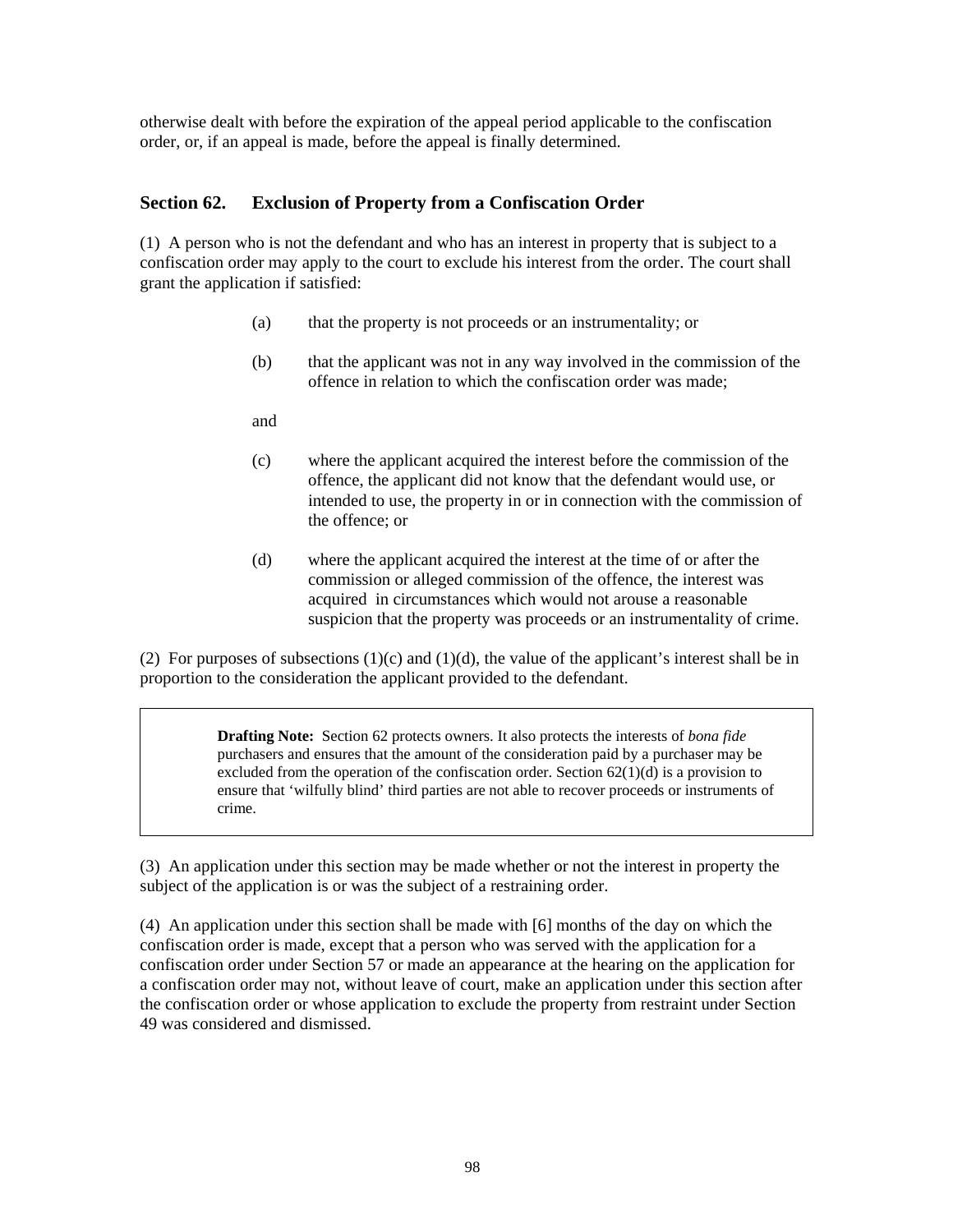## **Section 63. Benefit Recovery Order on Conviction**

(1) A benefit recovery order is an order *in personam* requiring the defendant to pay an amount equal to the benefit he derived from an offence or offences of which he was convicted [*Option: and related criminal activities*].

(2) The court may make an order under this section if the enforcement authority has applied to the court for an order under Section 63 or, in the absence of an application, if the court believes it is appropriate to make an order.

(3) Where the court is satisfied on a balance of probabilities that the defendant has benefited from an offence or offences [*Option: or has benefited from any criminal activity which the court finds to be related to such offence* ], it shall order him to pay to [insert name of State] an amount equal to the value of his benefit from that offence or those offences [*Option: and such related criminal activities*]*.*

> **Drafting Note: Benefit Recovery Orders.** Section 63 provides for the court to order the recovery of benefits. The enforcement authority will in the usual case have made an application for the order under Section 55, but the court may also issue such an order upon its own initiative.

The model provisions provide several options regarding the benefits recoverable:

First, recovery only of the benefits from the offence of conviction;

Second, in addition to the benefits from the offence of conviction, recovery of benefits from related criminal activity through one or both of two methods:

- use of the optional language set forth in Section 63; and
- use of optional provision Section 65 on extended benefit recovery orders.

**Recovery of Extended Benefits.** Section 63(3) contains optional language that if used permits the court to order a recovery of benefit beyond that attributable to the offence of conviction. As noted in the introductory drafting note to this Part, this is one method common law States use to deal with the challenges posed in recovering the real-world benefits a criminal may have gained.

It addresses the problem that the benefit calculation based upon offences for which a defendant has actually been convicted will often be quite small as prosecutors are often able to take action only with respect to a representative sample of a person's criminal activity. Thus, the benefits from the conduct shown beyond a reasonable doubt might only be a small indication, rather than the overall proceeds from a criminal course of conduct.

Drafting authorities will need to consider whether using this extension is acceptable under the principles of the State's legal system or whether constitutional or other issues are raised by its use. In some jurisdictions, it would be unacceptable to take this straightforward approach and relate a benefit recovery order to criminal conduct for which there has been no conviction. In these jurisdictions, other approaches may be acceptable such as applying a more significant consequence to certain defined offences (as in Section 65).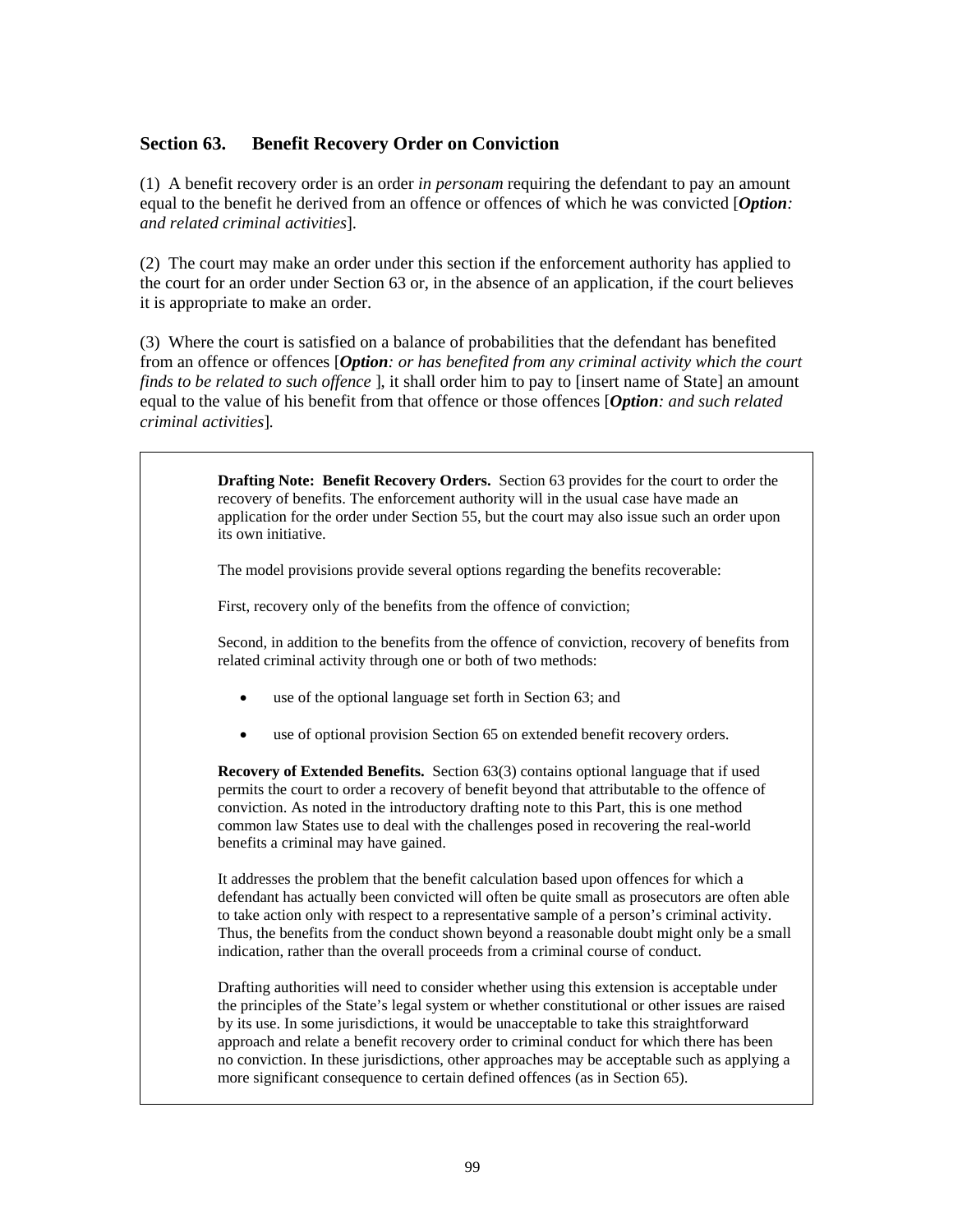**Drafting Note continued:** The consequence is that with such a conviction the defendant must justify the existence of assets disproportionate to his legitimate income. Special care must be taken in deciding the approach to take.

If the optional language set forth in Section 63 is used, authorities will also need to consider whether criminal activity "related to such offence" should be defined or left to the court to decide in the context of each case. If optional language is adopted, corresponding changes must be also be made in Section 64.

(4) The court shall assess the value of the benefit a person has derived from the commission of an offence or offences [*Option: and related criminal activities*] in accordance with Sections 64 through 67.

(5) Where the court makes a benefit recovery order against a person:

- (a) the order shall not, except with the leave of the court and in accordance with any directions of the court, be enforced before the relevant appeal date; and
- (b) if, after the relevant appeal date, the order has not been vacated or discharged, the order may be enforced and any proceeds applied in accordance with this Part and any directions given by the court.

(6) In this section "relevant appeal date" used in relation to a benefit recovery order made in consequence of a person's conviction of an offence means:

- (a) the date on which the period allowed by rules of court for the lodging of an appeal against a person's conviction, or for the lodging of an appeal against the making of a benefit recovery order, expires without an appeal having been lodged, whichever is the later; or
- (b) where an appeal against a person's conviction or against the making of a benefit recovery order is lodged, the date on which the appeal lapses in accordance with the rules of court or is finally determined, whichever is the later.

## **Section 64. Rules for Determining the Value of Benefit**

(1) For the purposes of this Part, the value of the benefit derived by a defendant from an offence [*Option: and related criminal activities*] may include:

- (a) any money received by the defendant, or by another person at the request or by the direction of the defendant, as a result of the commission of the offence; and
- (b) the value of any property that was derived or realised, directly or indirectly, by the defendant or by another person at the request or by the direction of the defendant, as a result of the commission of the offence; and
- (c) the value of any service or financial advantage provided for the defendant or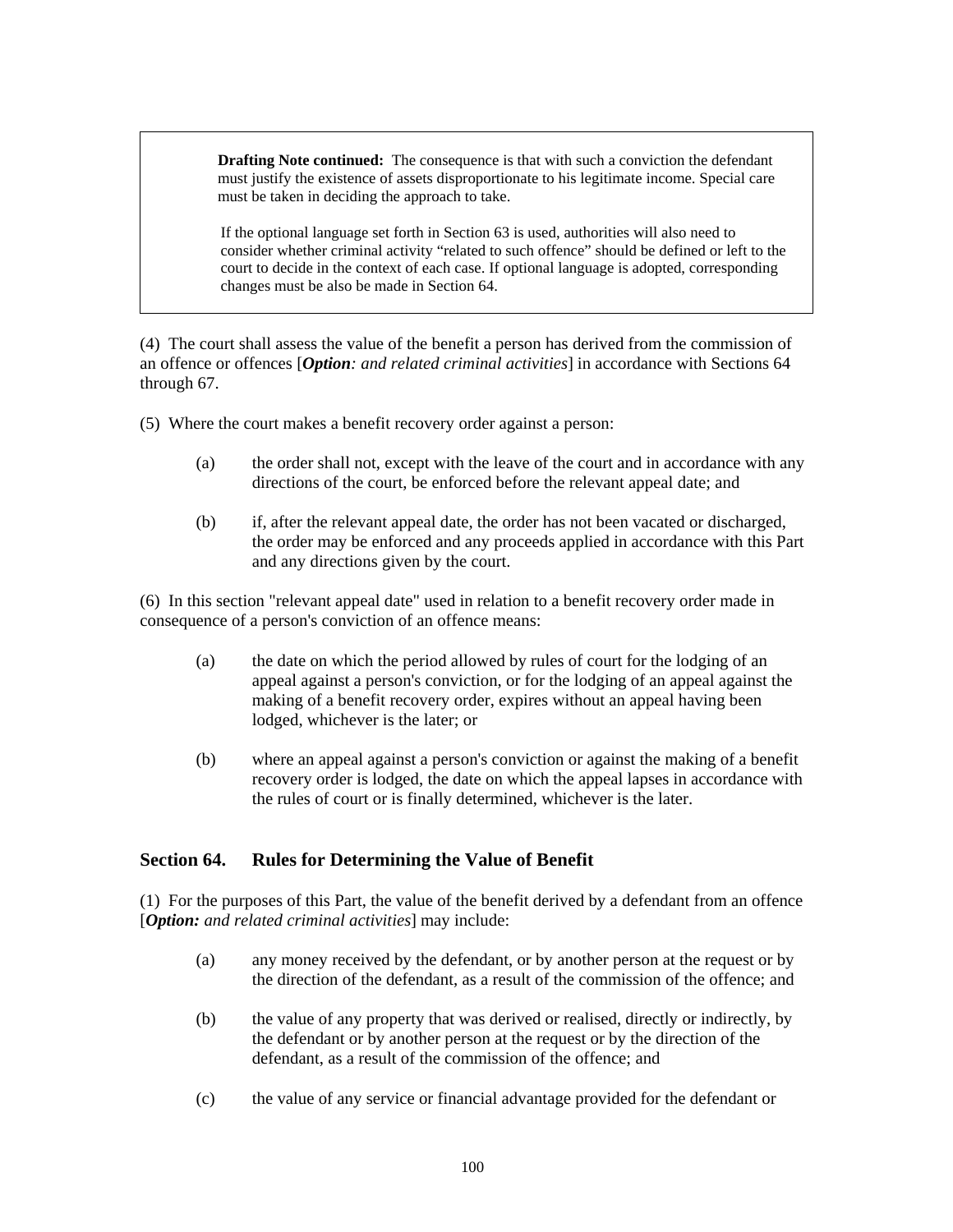another person, at the request or by the direction of the defendant, as a result of the commission of the offence; or

(d) unless the court is satisfied that the increase was due to causes unrelated to the commission of the offence, any increase in the total value of property in which the defendant has an interest in the period beginning immediately before the commission of the offence and ending at some time after the commission of the offence;

but does not include any property confiscated under this Part.

**Drafting Note:** Section 64 sets forth the rules for calculating the defendant's benefit. It shall be either Section 64(1)(a)-(b) and 64(1)(c) or alternatively Section 64(1)(d). Section  $64(1)(d)$  provides that benefit can be established by a net worth analysis. This at its core includes an inference that any increase in net worth in an appropriate period surrounding the offence is a benefit. For a discussion of inferences, see the note on use of inferences at Section 58. There may be evidence that suggests an inference that the increase in net worth emanated from the commission of the offence should not be made.

The exclusion of property confiscated under the Part ensures that double recovery of both the property and the value of the property does not result if both a confiscation and a benefit recovery order are used.

(2) In calculating, for the purposes of a benefit recovery order, the value of benefit derived by the defendant from the commission of an offence:

(a) any expenditure of the defendant in connection with the commission of the offence shall be disregarded; and

(b) the court shall make any adjustment necessary to prevent a benefit from being counted more than once.

**Drafting Note:** The effect of Section 64(2)(a) is that the defendant's expenses in committing the crime are not deducted. Thus if illegal substances are purchased and then sold at a profit, the purchase price paid by the defendant even if from legal sources is considered part of the benefit. Section  $64(2)(b)$  ensures that where more than one method is used to determine benefits, there is no double counting of benefits.

(3) For the purposes of subsection  $(1)(d)$ , if an offence is committed between two dates, the period begins immediately before the earlier of the two dates and ends at some time after the later of the two dates.

(4) Where the benefit derived by a defendant was in the form of property, including narcotic drugs or some other form of illegal property, the court may, in determining the value of that property, have regard to evidence given by a law enforcement officer or other person whom the court considers has expert knowledge of the value of that kind of property.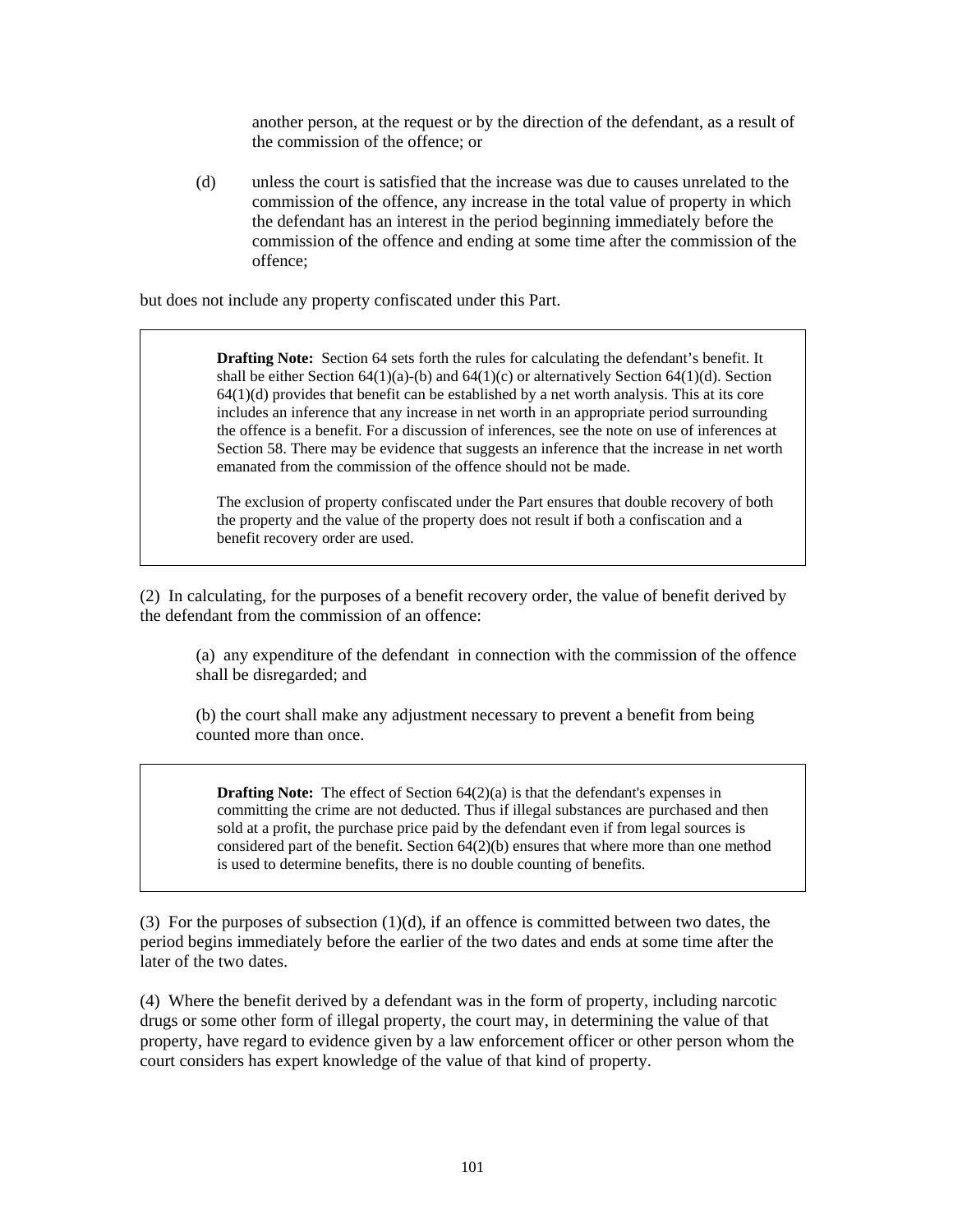#### **Drafting Note:**

**Overview.** Section 65 provides for another kind of benefit recovery order that drafting authorities may want to use to deal with serious crime. It will be particularly helpful for those States that are not able to adopt the optional extended benefit language in Section 63.

Section 65 provides, in essence, that one consequence of a certain kind of criminal conviction may be an order requiring the payment of an amount that appears to represent the general benefits the convicted person has reaped from his life of crime rather than the benefit merely from the specific crime of conviction. This is an approach that the United Kingdom has taken with its *[Proceeds of Crime Act 2002](http://www.opsi.gov.uk/acts/acts2002/ukpga_20020029_en_1)*.

Section 65 operates by applying certain presumptions which the defendant is free to rebut. The court is statutorily directed to find that all of a defendant's interests and gifts were criminal benefits once all the conditions of Section 65 are satisfied. The government is thereby relieved of the burden of going forward with evidence on those facts. The defendant under Section 65(8) may make a showing which the court accepts, or there may be other evidence that would convince the court of the matters set forth in Section 65(8). Thus, the defendant has the opportunity to rebut the presumed criminal nature of the benefits either by providing evidence or relying upon evidence in the government's case that may support an innocent origin.

Depending upon the evidentiary and ethical rules of the legal system, the government may have to disclose to the defendant evidence known to it that arguably tends to rebut the unlawful nature of his assets, or even to demonstrate in its case that it has made good faith efforts to identify and give the defendant credit for all lawful sources of income. Absent rebuttal evidence, the government will prevail with respect to the presumption.

**When to Use.** An extended benefit recovery order should be available only in clearly defined circumstances that present indicia of serious, ongoing, or organized criminal activity. Thus, Sections 65(4) and 65(5) make it clear that this section is only to be used by the court to assess benefit in those cases where the defendant has engaged in a kind of criminal activity that suggests he is a 'career criminal' and engaged in a continuing series of criminal activities.

The specific determination of what those trigger points should be—whether in amounts or numbers of convictions—may be altered by drafting authorities. Through triggering activity, it might be limited to situations where the conviction follows at least two other convictions, or is a conviction for a kind of serious offence (for instance drug trafficking, trafficking in humans, or corruption) that suggests the individual has engaged in ongoing criminal conduct beyond the course of conduct that resulted in the conviction.

A monetary trigger is also included to ensure that persons convicted of, for instance, three minor drug trafficking offences, would not be captured. In any event, this kind of provision should not be available against defendants who have engaged in minor or single conduct offences.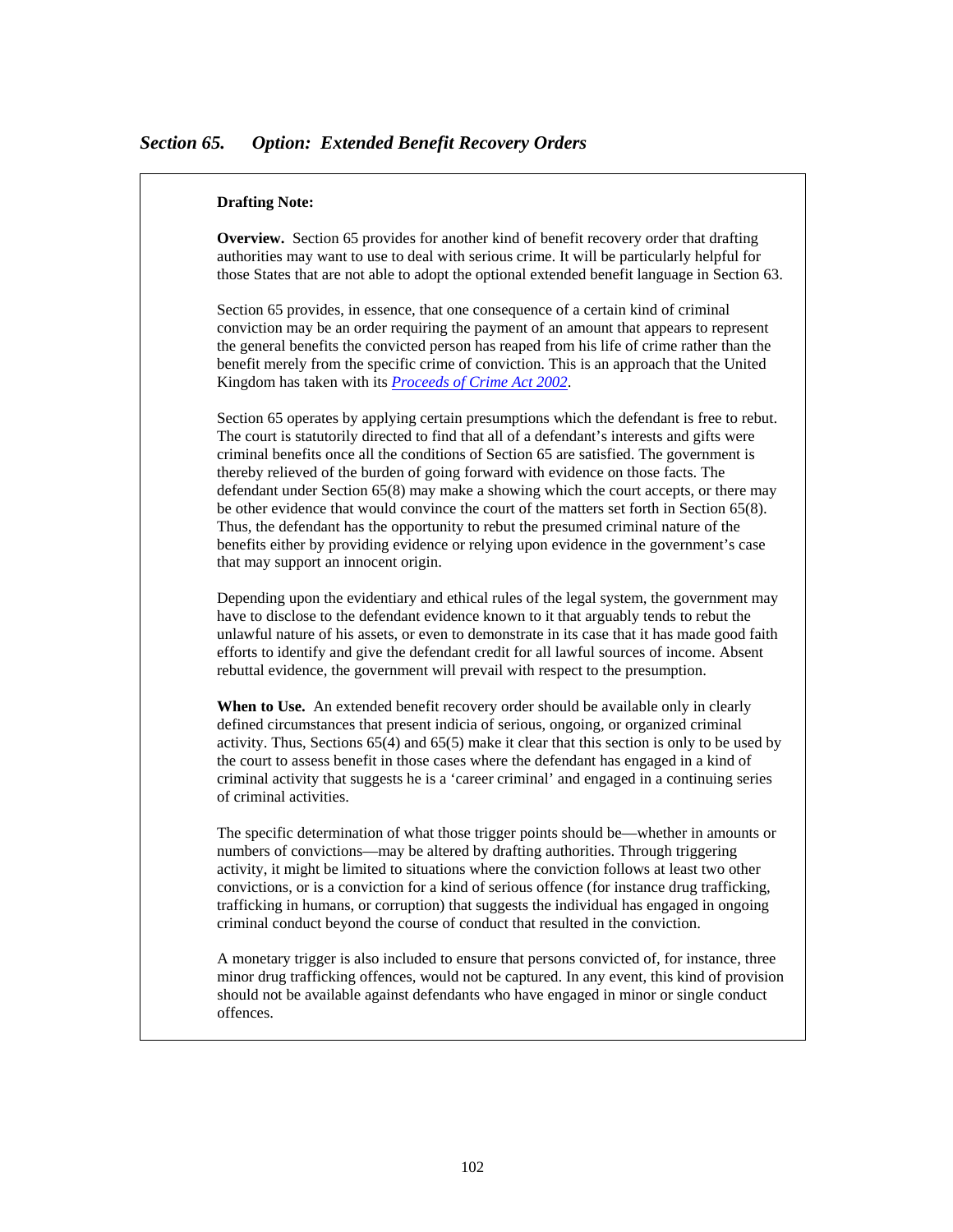**Drafting Note continued:** It should be noted that, in an extended benefit recovery setting, the benefit assessment is not concerned with what the defendant made from the offence of conviction. The defendant need not even necessarily have been successful in acquiring a benefit from the offence of conviction. As noted in Section 65(1), the court is not looking at the specific benefit from the offence.

**Consequence of Presumption.** The use of a presumption is a common technique to alleviate the burden of proof. It is premised on common experience of a connection between a known fact and the one to be inferred, particularly when one party has superior access to knowledge. Once a presumption is in place, based upon an initial evidentiary showing, the defendant runs the risk of non-persuasion if there is no evidence in the record to rebut the presumption.

Provisions that permit courts to use presumptions concerning property or benefits derived from criminal activity are widespread in common law jurisdictions. The FATF noted in a 2001 review, *[Anti-Money Laundering Systems 1992-99](http://www.fatf-gafi.org/dataoecd/32/45/34046731.pdf),* that most members with legal systems based on common law permit or require the court to make assumptions about the illicit origin of property.

Evidence in the record coming either from the government or the defendant may satisfy the court that a presumption has been rebutted. These presumptions are useful to prosecutors as, if they apply, they excuse the prosecution from proving actual use or derivation of the property, which might be difficult in many cases. These presumptions can be removed if it is not considered appropriate to extend the operation of the Act in this way or if there are constitutional problems associated with the use of such provisions.

Because this structure looks at general benefit to a defendant from his criminal lifestyle, and not at the specific benefit that the defendant reaped from the offence of conviction, it must be carefully structured so as not to be viewed as general confiscation. It is essential that the defendant have a full opportunity to present evidence to substantiate the legitimacy of his wealth. In addition, the enforcement authority must apply for an extended benefit recovery order, and the court has discretion whether to apply the presumption.

As noted above, drafting authorities must decide what the triggering mechanisms will be, in essence in what circumstances it is appropriate and proportional for a convicted defendant to be subject to an assumption that all of his wealth is unlawfully acquired, and to permit in connection with a conviction on one offence a recovery of benefits in excess of the actual benefits that emanate from that offence.

*(1) An extended benefit recovery order is an order in personam for the defendant to pay an amount not restricted to the benefit obtained from the offence for which he has been convicted.* 

*(2) Where the defendant has been convicted of a serious offence, the enforcement authority may apply to the court for an extended benefit recovery order under this section.* 

*(3) Where an application is made under subsection (2), any order made must take into account any amount realised by virtue of any order made against the defendant under Section 63 or any previous order made under this section.* 

*(4) Where an application under subsection (2) is made, the court may assess the benefit derived by the defendant in accordance with subsection (7) if it is satisfied that:*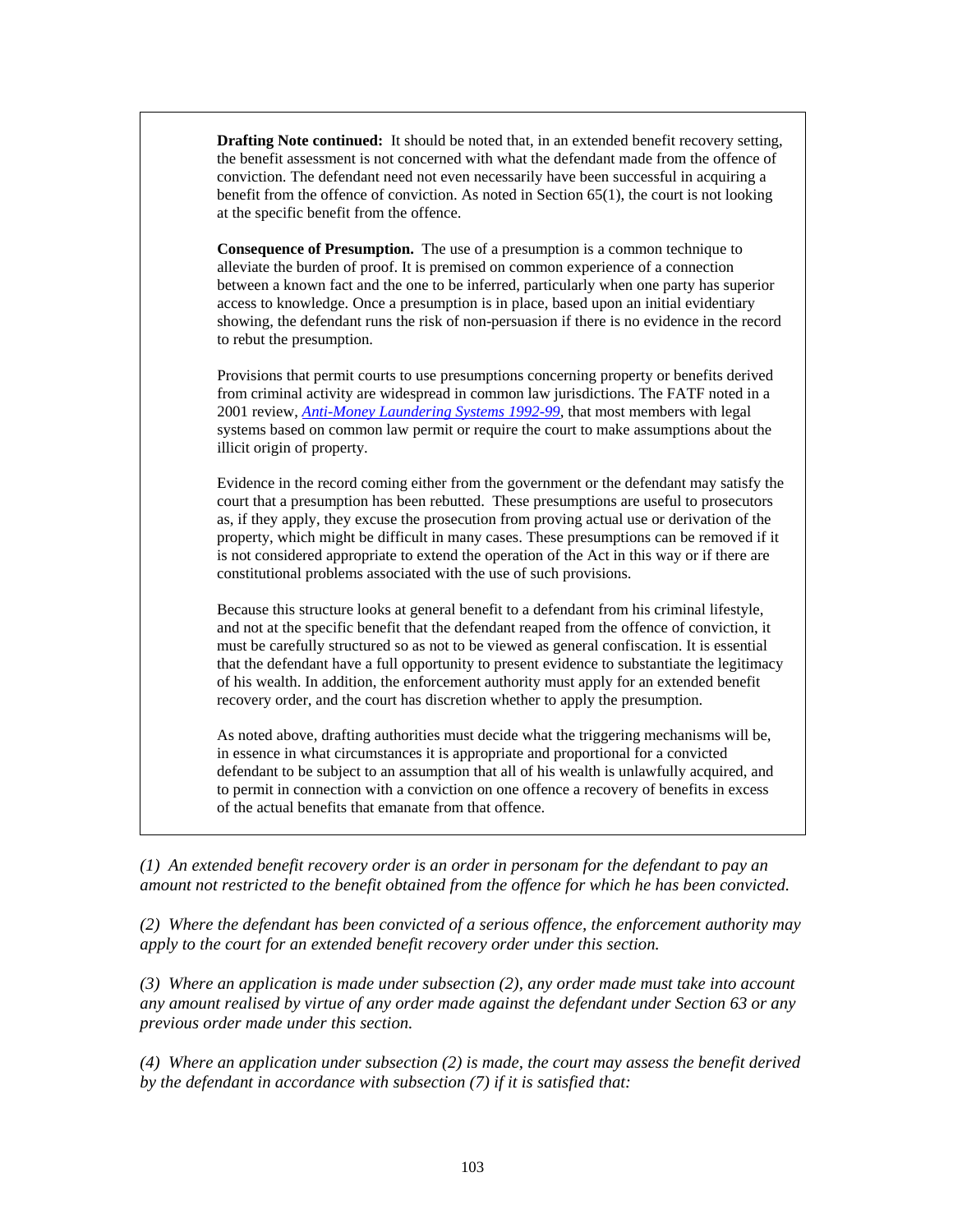- *(a) the defendant has been convicted of a serious offence; and*
- *(b) the serious offence upon which the application is based is the third serious offence of which the defendant has been convicted (either in relation to the current proceeding or any other time within 10 years preceding the defendant's conviction for the serious offence that is the subject of the application before the court).*

*(5) For the purpose of this section, a serious offence is an offence from which a benefit of at least* [*insert monetary amount*] *has been derived.* 

> **Drafting Note:** The definition of a serious offence for purposes of Section 65 is a matter that requires careful consideration. It is likely to vary from jurisdiction to jurisdiction. As noted in the introduction, the idea is to capture those criminal activities that tend to attract "career criminals." The definition should not extend to low-level offences. Not only would this be unfair to the offenders, it would also waste resources necessary to make these provisions work. The definition here is a simple one based upon a threshold benefit.

> It is also possible to add other offences that will trigger such orders, for instance drugrelated offences involving a trafficable quantity (however defined), and other offences that, for whatever reason, would not be caught by the benefit threshold.

*(6) For the purpose of making an extended benefit recovery order under this section, the court may have regard to evidence received in the course of the proceedings against the defendant.* 

*(7) In assessing the value of the benefit derived by a defendant for the purposes of an extended benefit recovery order, the court shall, subject to subsection (8), include—* 

- *(a) all property in which the defendant had an interest at the date the application for an extended benefit recovery order is finally determined; and*
- *(b) all expenditure and gifts of the defendant within the period of* [*6*] *years immediately before the date in (a) above to the extent not included in (a).*
- *(8) The court shall not treat as benefit specified property or expenditure if it is satisfied that:* 
	- *(a) in the case of property, the property was not used in, or in connection with, any criminal conduct and was not derived or realised, directly or indirectly, by the defendant from any criminal conduct; or*
	- *(b) in the case of an expenditure or gift, the property expended or gifted was lawfully acquired and was not derived or realised, directly or indirectly, by any person from any criminal conduct; or*
	- *(c) to include any item of property, expenditure or gift would pose a serious risk of injustice.*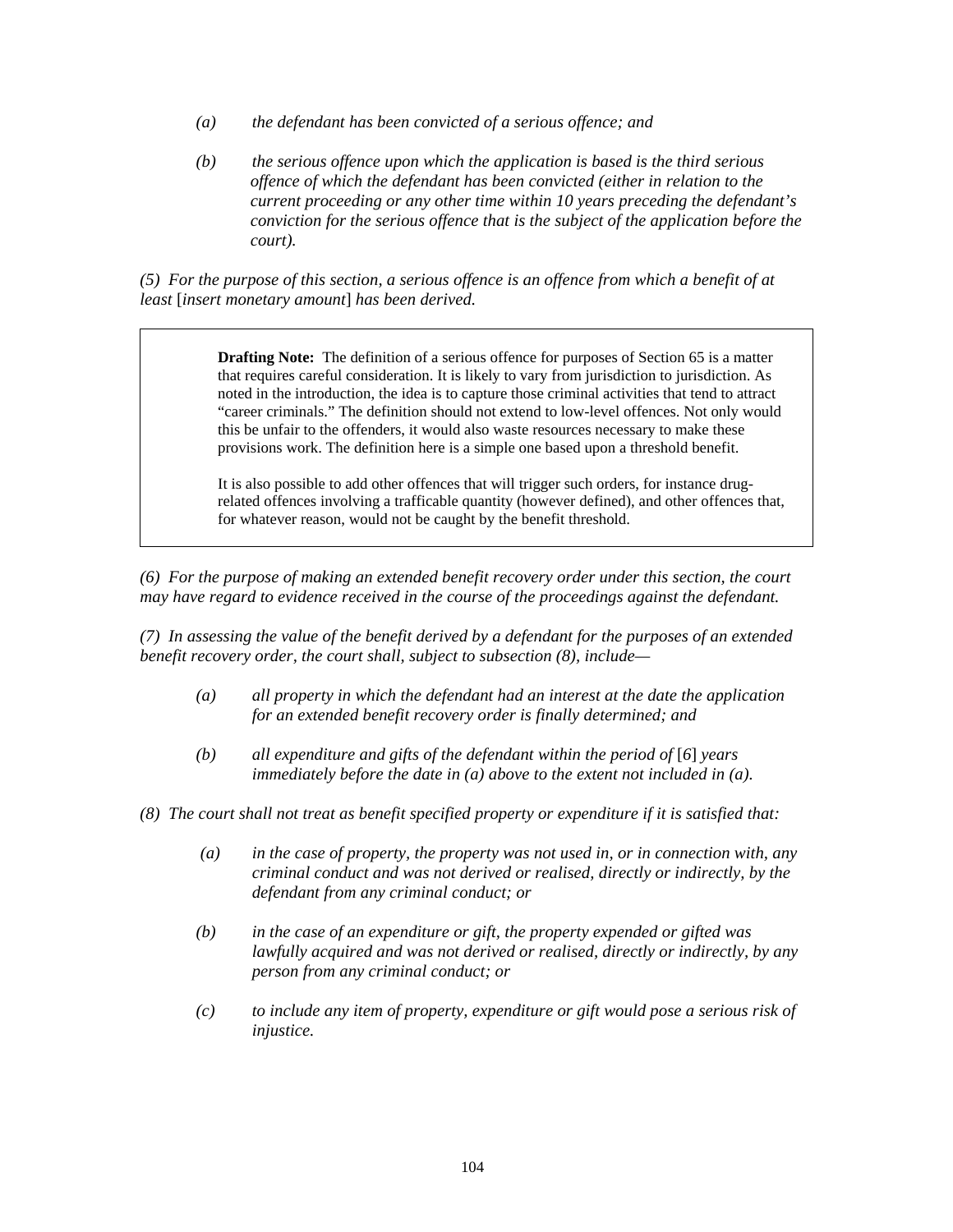**Drafting Note: Calculating the Extended Benefit.** The drafting note at the beginning of this section makes clear the philosophy behind the extended benefit recovery order. The scheme is based on the principle that an offender who gives reasonable grounds to believe that he is living from crime should be required to account for his assets, and should have them confiscated to the extent that he is unable to account for their lawful origin. In a case where the court has decided to impose such an order, Sections 65(7) and 65(8) provide guidance to the court as to how to calculate the extended benefits in a particular case.

Rather than look at particular benefit from the conviction crime to assess the extended benefit, the court must look at the whole financial circumstances of the defendant, and do this in two particular ways.

The first assessment will be a total of all the property of the defendant at the date when the application for the extended benefit recovery order is finally determined by the court. The second aspect of the assessment will be a calculation of everything that the defendant has spent, or has gifted, in the specified period before the date of the court's determination. This period could reasonably be set at 6 years, but periods between 4 and 10 years would also be reasonable here.

The result of this calculation is that where a defendant is found to be liable to an extended benefit recovery order, effectively the court is saying that everything that he has owned over the specified period is potentially subject to the order (unless a Section 65(8) exclusion applies).

So where a repeat criminal has acquired wealth over the years, and, in anticipation of a court order, gifts away significant assets, or gambles it away, the court can take such gifts or expenditure into its assessment, and make an extended benefit recovery order of an appropriate amount. Since the order is an order *in personam*, the defendant has to pay this amount, or face the consequences as defined in Section 67, which might well result in substantial additional periods of imprisonment.

Section 67(8) gives a mechanism for the defendant to seek the exclusion from assessment of particular property. The first case where this will be possible is where he can demonstrate both that the property was legitimately acquired, and was not an instrumentality. Secondly, expenditures or gifts will be excluded where they too can be shown to be legitimate. The third category for exclusion will be if inclusion would cause a serious risk of injustice. Such circumstances should be rare and will be for the court to determine, but it is important to retain this safeguard.

## **Section 66. Statements Relating to Benefit**

(1) Where the enforcement authority has applied to the court for a benefit recovery order [*Option: or extended benefit recovery order*], it may provide to the court, and if so shall serve upon the defendant, a statement setting out:

- (a) an assessment of the value of the benefit obtained by the defendant; and
- (b) **[***Add if Optional Section 65 is used***]** *material relevant to an assessment of benefit pursuant to Section 65.*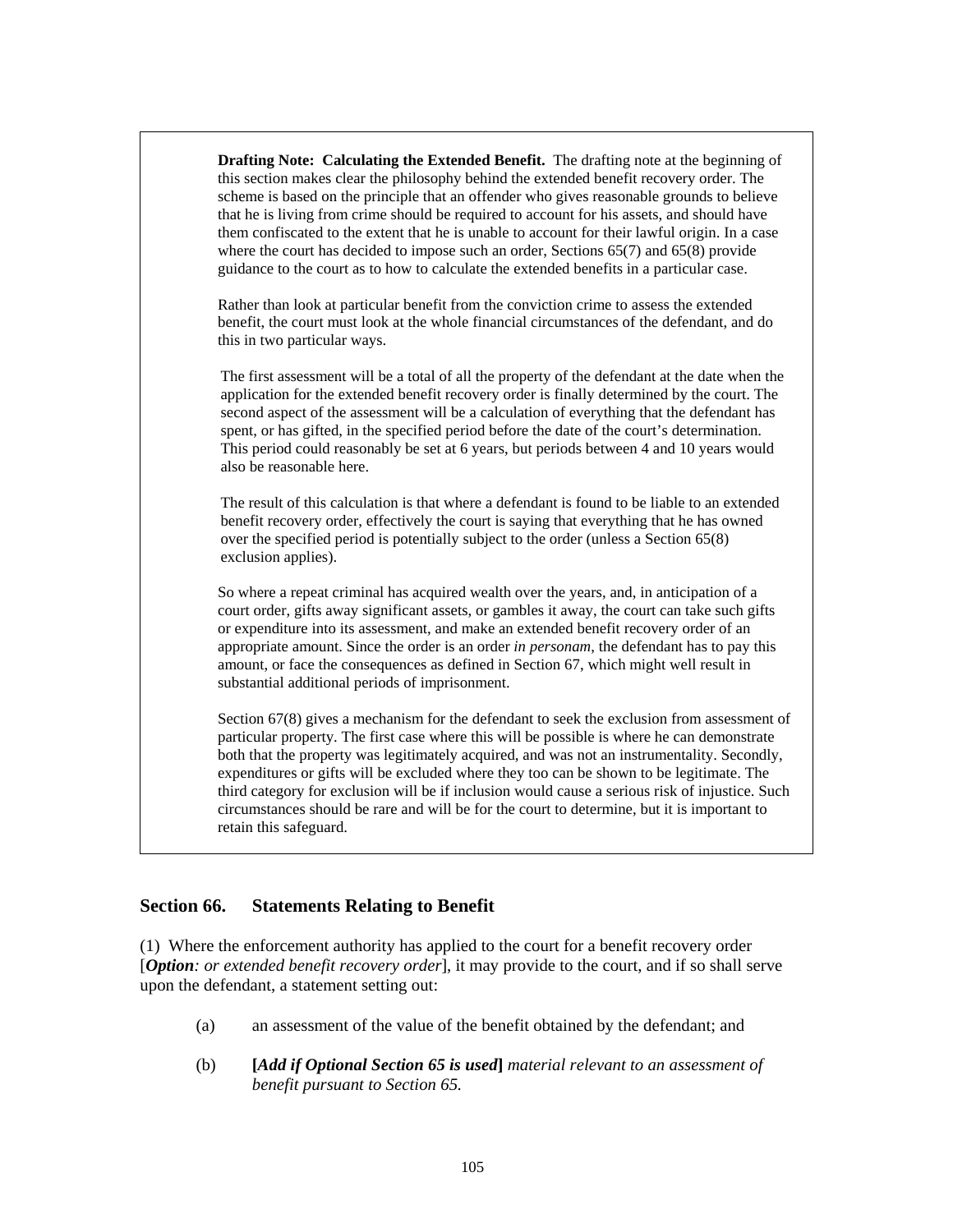The court may, for the purposes of determining whether there was a benefit and the value of the benefit, treat any acceptance by the defendant of the allegations set forth in the statement as conclusive of the matters to which it relates.

(2) The court may require any defendant served with a copy of a statement under subsection (1) to respond to each allegation in it and, in so far as he does not accept any allegation, to indicate on oath any facts upon which he proposes to rely. The court may treat a defendant's failure to respond or to indicate the facts upon which he will rely as his acceptance of every allegation in the statement other than:

- (a) an allegation regarding whether he complied with the requirement; and
- (b) an allegation that he has benefited from the offence or that he obtained any property or advantage as a result of or in connection with the commission of the offence.

**Drafting Note:** Section 66 provides a mechanism for the enforcement authority to validate its information on benefit so that the court can make an appropriate determination of benefit.

# **Section 67. Amount Recovered Under Benefit Recovery [***Option: and Extended Benefit Recovery***] Orders**

**Drafting Note: Recoveries under Benefit Recovery Orders.** Section 67 addresses the amount that the defendant must pay. This will be either the benefit amount as determined by the court, or a lesser amount if, through a certificate process set forth in Section 67(4)- (7), the defendant has demonstrated that he is able to pay only a lesser amount. This may be because, for instance, he has spent the benefits received.

Section 67 also addresses the consequences of non-payment. If payment is not made within a reasonable period (4 months suggested in this Section), the prosecutor can apply for the imposition of imprisonment in addition to any term by reason of the underlying offence. If the defendant cannot pay, it is up to him to activate the certificate procedure and to satisfy the court that he is unable to pay.

It is one thing for a court to make a benefit recovery order, and another thing for it to be paid. The restraining order provisions, by permitting property of a defendant to be restrained, may effectively secure sufficient assets which, when realised, enable the order to be paid in full. However, the value of restrained assets may be insufficient, or they may have been reduced by court-ordered payments for living or legal expenses. Thus, the operation of Sections 63-65 may well result in a court determining there is a benefit the value of which greatly exceeds restrained assets.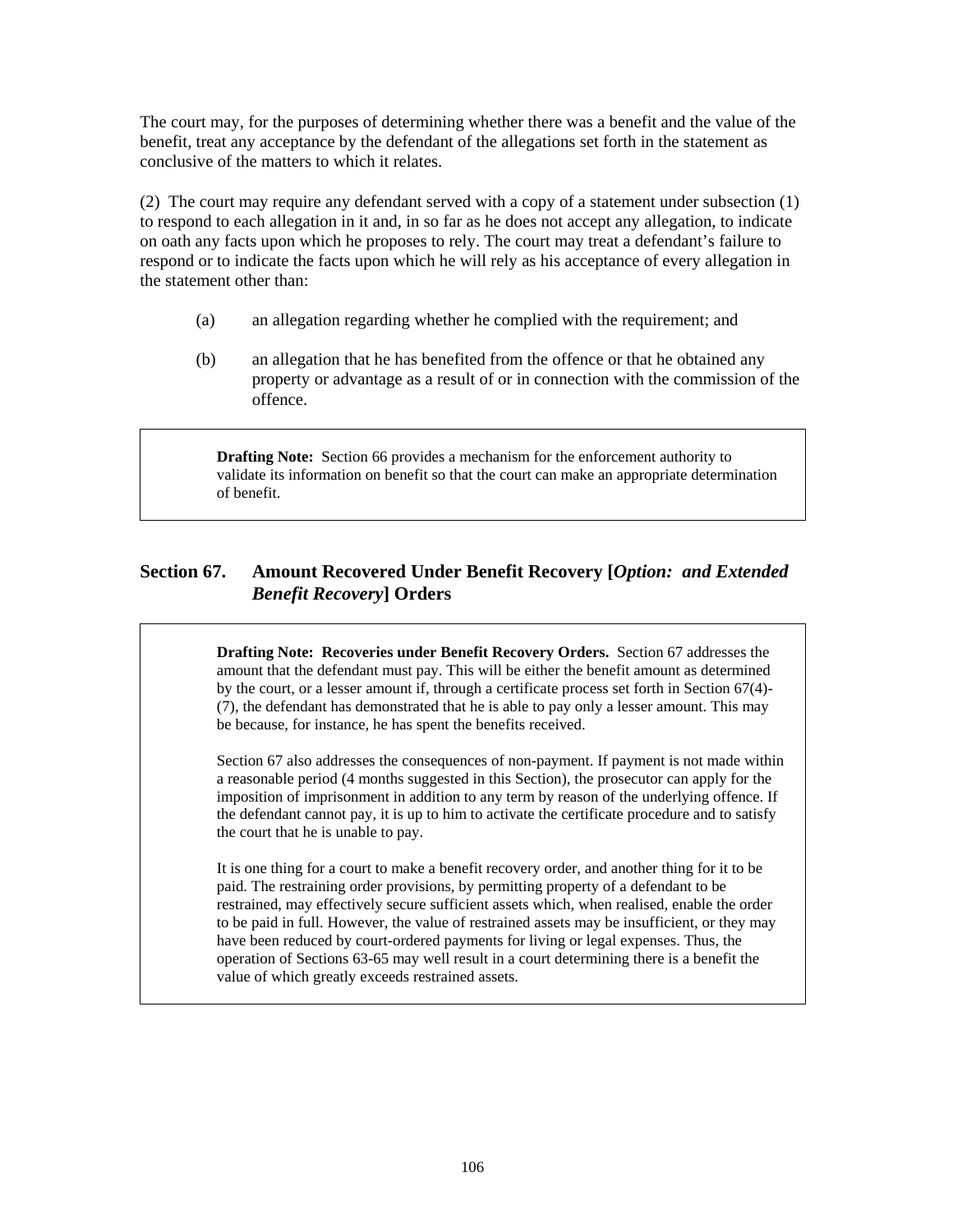**Drafting Note continued:** Courts in both criminal and civil matters impose judgments that reflect benefits to a person or an assessment of actual damage and are in excess of a defendant's assets which may not be known to the court. A benefit recovery order falling into this category (as to which a defendant has not used the certificate process to limit the amount) would simply remain on the record of the court, and would be capable of enforcement at a later time in the event that the financial situation of the defendant improves.

The certificate process is aimed at ensuring that the court is advised of defendant's actual financial situation, and that the defendant is not able to engage in fraud in this regard. In addition Section 67(8) provides an avenue for the authorities to reach any assets which may have been hidden by a defendant as well as later-acquired assets where there is a later ability to pay the actual full amount of the benefit.

Section 67 provides a powerful mechanism designed to ensure a defendant, against whom a benefit recovery order has been made, complies with the order to the greatest extent possible. This is done by creating a procedure for a term of imprisonment in the case of non-payment. This would operate harshly if applied against a defendant who could not pay, but the procedures here assure that any non-payment is not due to a lack of available assets. If a defendant is able to satisfy the court that his available assets are less than the amount of the benefit recovery order, his obligation to pay will be reduced to the value of his available assets.

This type of provision has been used successfully in the United Kingdom. There may be constitutional or policy reasons why it is not appropriate in some States in which case it should not be used.

(1) The amount to be recovered under a benefit recovery [*Option: or extended benefit recovery*] order shall be the amount specified in the order under Sections 63 [*and 65*] or, if a certificate is issued pursuant to subsection (6), for a lesser amount, the amount specified in the certificate.

(2) No earlier than [4] months after the later of  $-$ 

- (a) the date upon which a benefit recovery [*Option: or extended benefit recovery order*] is made; or
- (b) the date upon which a certificate is issued pursuant to this section; or
- (c) the date upon which any appeal lodged against a benefit recovery [*Option: or extended benefit recovery*] order or a certificate issued pursuant to this section is finally determined, dismissed or withdrawn

the court shall, upon the application of the enforcement authority, where the defendant has failed to pay all or part of the amount to be recovered under the benefit recovery [*Option: or extended benefit recovery*] order, impose a term of imprisonment of up to [insert number of years] where the unpaid amount exceeds [insert first amount] but does not exceed [insert second amount].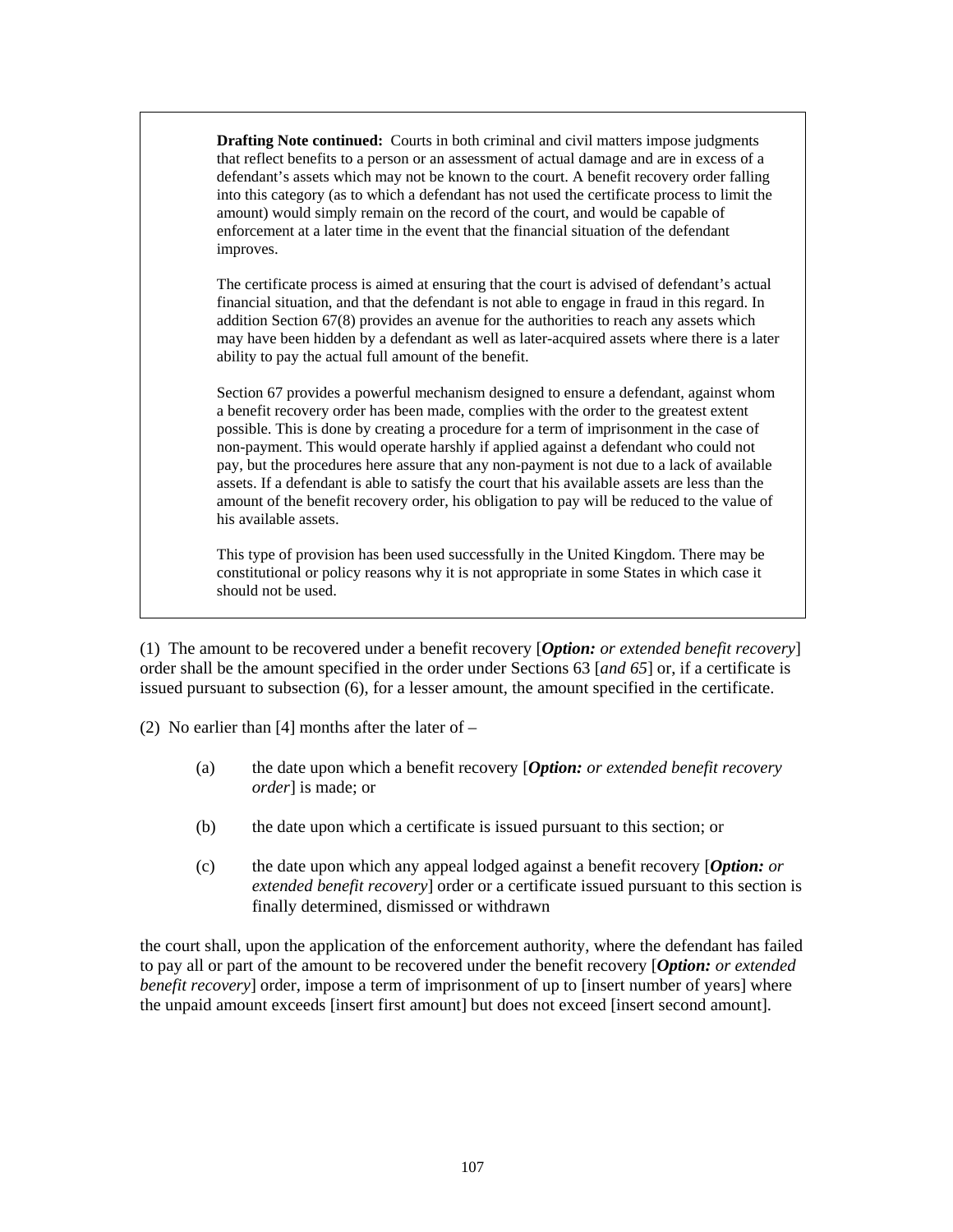**Drafting Note: Prison Term for Non-Payment.** Section 67(2) provides for the imposition of a term of imprisonment. Drafting authorities may wish to include a scale of imprisonment periods to reflect varying sums of unpaid amounts. Under Section 67(2), imposition of the imprisonment term is mandatory. This is because the certificate procedure results in the imposition of a final amount that does not exceed the ability of the defendant to pay. States may wish to consider the imposition of lighter sentences in exceptional circumstances. In some States, it may not be possible to use a mandatory sentence, and the provision should reflect that the court may impose the term.

- (3) Where a court imposes a term of imprisonment under subsection (2), it shall direct that:
	- (a) the term be served consecutively upon any other form of imprisonment imposed on that person, or that the person is then serving; and
	- (b) that any law regarding the remission of sentences of prisoners serving a term of imprisonment shall not apply to the term of imprisonment imposed under subsection (2); and
	- (c) notwithstanding any term of imprisonment imposed, the unpaid amount will remain due and owing.

(4) An application for the certificate set forth in subsection (6) may be made by the defendant to the court in which an application for a benefit recovery [*Option: or extended benefit recovery*] order has been made against him pursuant to Section 55.

(5) An application pursuant to subsection (4):

- (a) may not be made more than [30] days after the date upon which a benefit recovery or extended benefit recovery order was made;
- (b) must be supported by a sworn [*Variants:* affidavit; evidence; verified statement] of the defendant and of any other person upon whom the defendant proposes to rely;
- (c) must be served upon the enforcement authority together with any supporting [*Variants:* affidavits; evidence; verified statements]; and
- (d) has the effect of suspending the running of time under subsection  $(2)(b)$  until the application is finally determined, is dismissed or is withdrawn.

(6) The court shall grant a certificate pursuant to this section if, having regard to any [*Variants:* affidavit; evidence; verified statement] filed pursuant to subsection (5), any [*Variants:* affidavit; evidence; verified statement] filed in response by the enforcement authority and any oral testimony, it is satisfied that:

(a) it has been provided with an accurate assessment of the total value of the financial resources held by the defendant, or subject to his effective control (irrespective of whether they are subject to a restraining order under this Act); and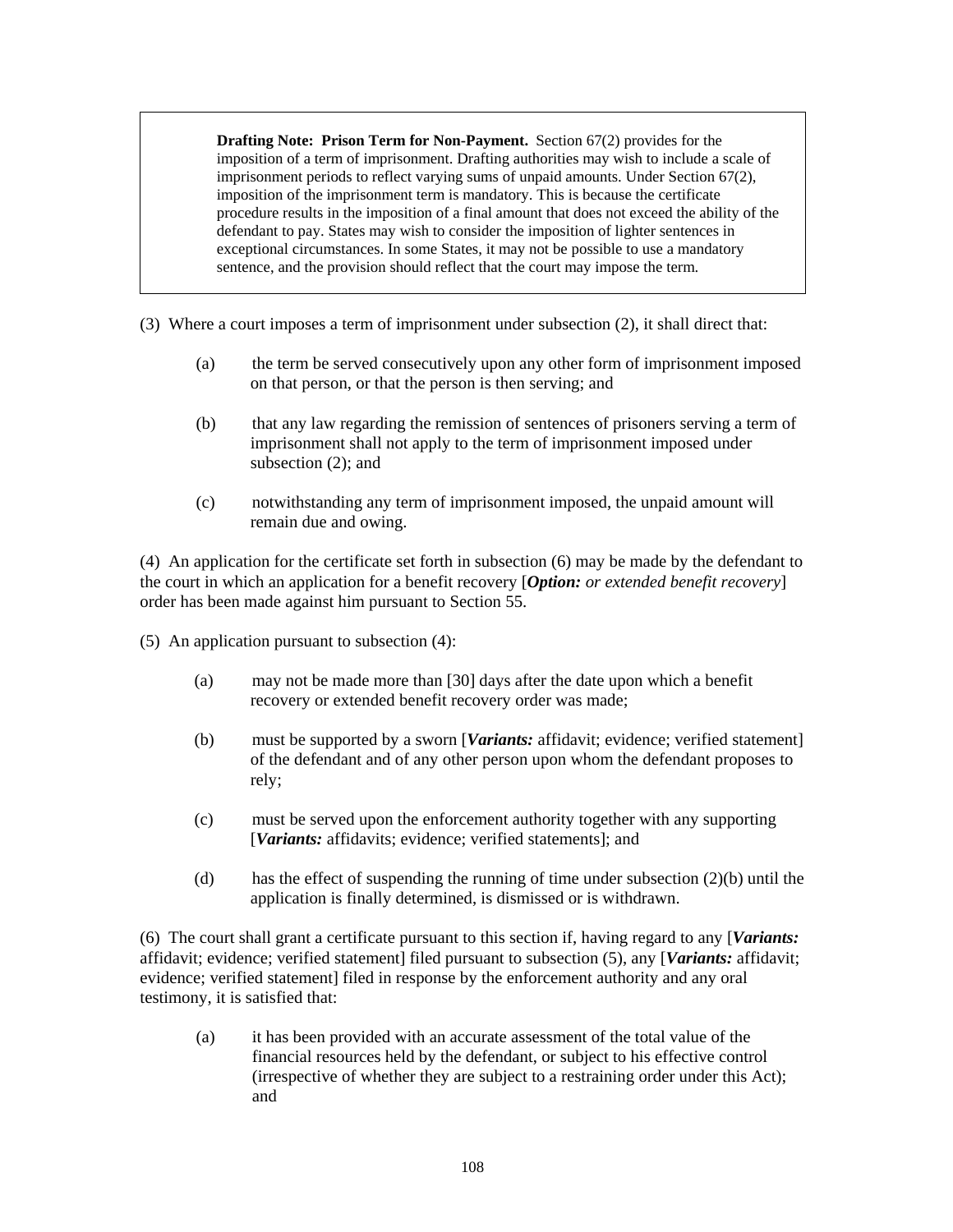(b) the total value of the financial resources held by the defendant, or subject to his effective control is less than the amount ordered to be paid under the benefit recovery order.

(7) Where a certificate is granted pursuant to subsection (6), it must specify a monetary amount equal to the total value of the financial resources held by the defendant or subject to his effective control.

(8) The court may, on the application of the enforcement authority within [insert number] years after the grant of the certificate, vary or revoke it or issue a benefit recovery [*Option: or extended benefit recovery* ] order in a new amount, when:

- (a) it is made aware of facts that would have led it to a different conclusion regarding the granting of a certificate or the amount of a certificate; or
- (b) the defendant acquires possession or control of additional assets which, had they been available at the date of the certificate, would have resulted in the certificate not being granted or granted for a higher amount.

**Drafting Note:** The certificate process has the effect of reducing the amount the defendant is obligated to pay based upon actual ability to pay at a point in time. Absent Section 67(8), the effect of this would be to place such a defendant in a better position than civil litigants as to whom judgments they cannot conceivably pay at the time of issuance are made.

There is a question whether it is equitable to permit a defendant to be relieved of an ongoing obligation to pay the full amount of his benefit. When at a later point, he has assets available to return his benefit, the issue is whether he should, just as the civil litigant, have an obligation to make payment. Drafting authorities will need to consider this issue weighing the State's policy regarding finality of judgments, the need to ensure that crime does not pay and the need to provide a practical opportunity for offenders to commence a new life. It would be appropriate to compare the situation of the civil litigant against whom a large judgment has been made bearing in mind such litigant's bankruptcy options.

By providing the enforcement authority with a lengthy period under Section 67(8) for it to go after later-acquired assets when it deems it appropriate, drafters could provide an avenue for the State to recover the full benefit for the same time period provided under the State's rules for recovery of civil judgment amounts.

# **Section 68. Discharge of Benefit Recovery [***Option: and Extended Benefit Recovery***] Order**

- (1) A benefit recovery order [*Option: or an extended benefit recovery order*] is discharged:
	- (a) on the satisfaction of the order by payment of the amount due under the order;
	- (b) if the conviction of the offence or offences in reliance on which the order was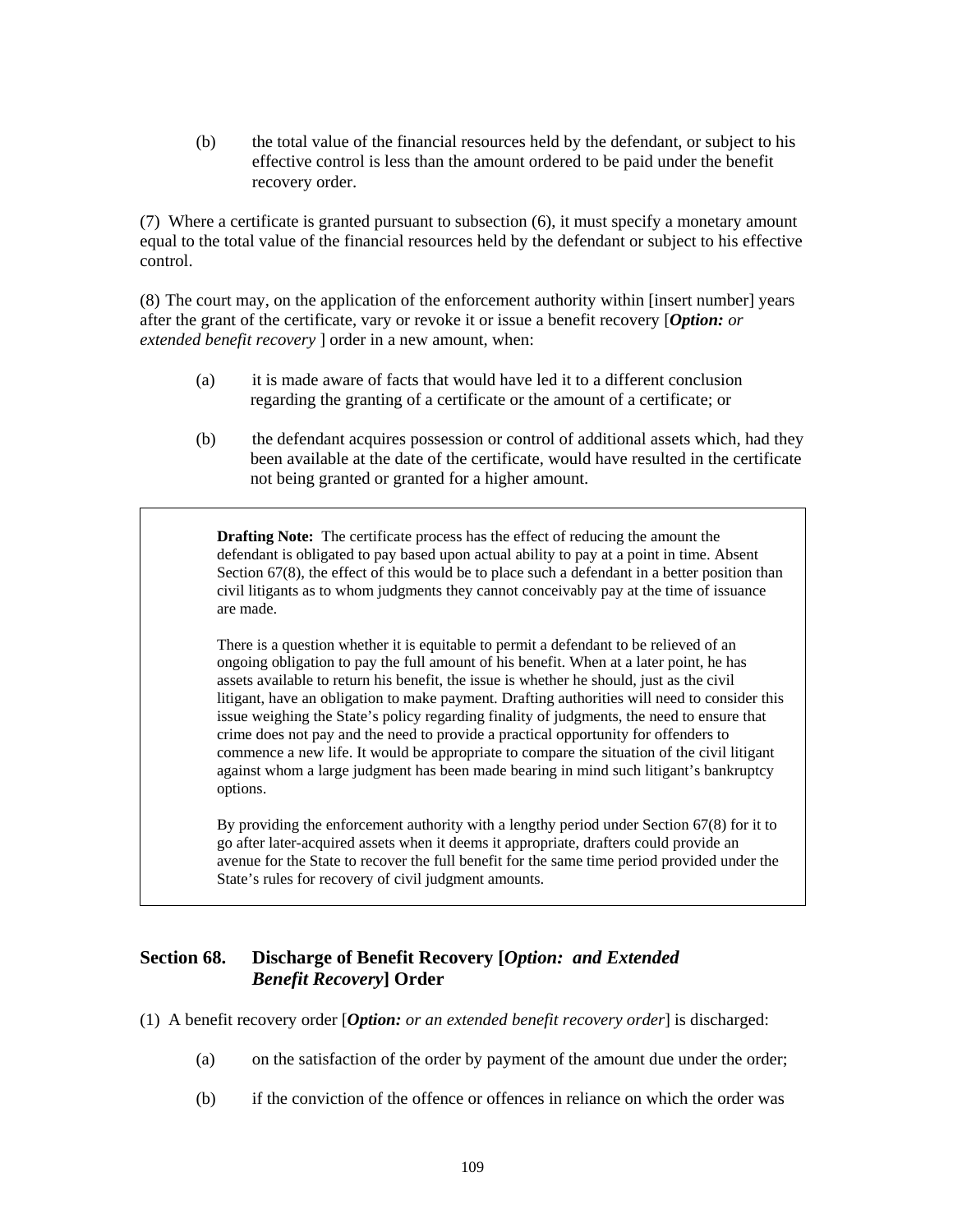made is or is taken to be quashed and no conviction for the offence or offences is substituted; or

- (c) if the order is quashed.
- (2) A person's conviction for an offence shall be taken to be quashed in any case:
	- (a) where a person is convicted of the offence, if the conviction is quashed or set aside;
	- (b) where a person is charged with and found guilty of the offence but is discharged without any conviction being recorded, if the finding of guilt is quashed or set aside; or
	- (c) where the person is granted a pardon in respect of the person's conviction for the offence.

### **Section 69. Appeals**

An application to appeal against the grant, or the refusal to grant, a confiscation order or a benefit recovery order [*Option: or extended benefit recovery order*] may be made in accordance with the applicable procedural rules of [insert name of State].

## **Section 70. Realisation of Property**

(1) Where a confiscation order or benefit recovery order [*Option: or extended benefit recovery order*] is made, the order is not subject to appeal, and the order is not discharged, the court may, on an application by the enforcement authority, exercise the powers conferred upon the court by this section.

(2) The court may appoint a receiver or trustee to take possession and control of, and then to realise:

- (i) where a confiscation order has been made, the property subject to confiscation pursuant to that order; and
- (ii) where a benefit recovery order [*Option: or extended benefit recovery order*] has been made:
	- (a) property in which the defendant has an interest; or
	- (b) restrained property, or
	- (c) specified items of property in which the defendant has an interest.

(3) Where a receiver or trustee has already been appointed pursuant to Section  $45(2)(c)$  to take possession or control of property in which the defendant has an interest, any order made pursuant to subsection (2) should be made in respect of that receiver or trustee.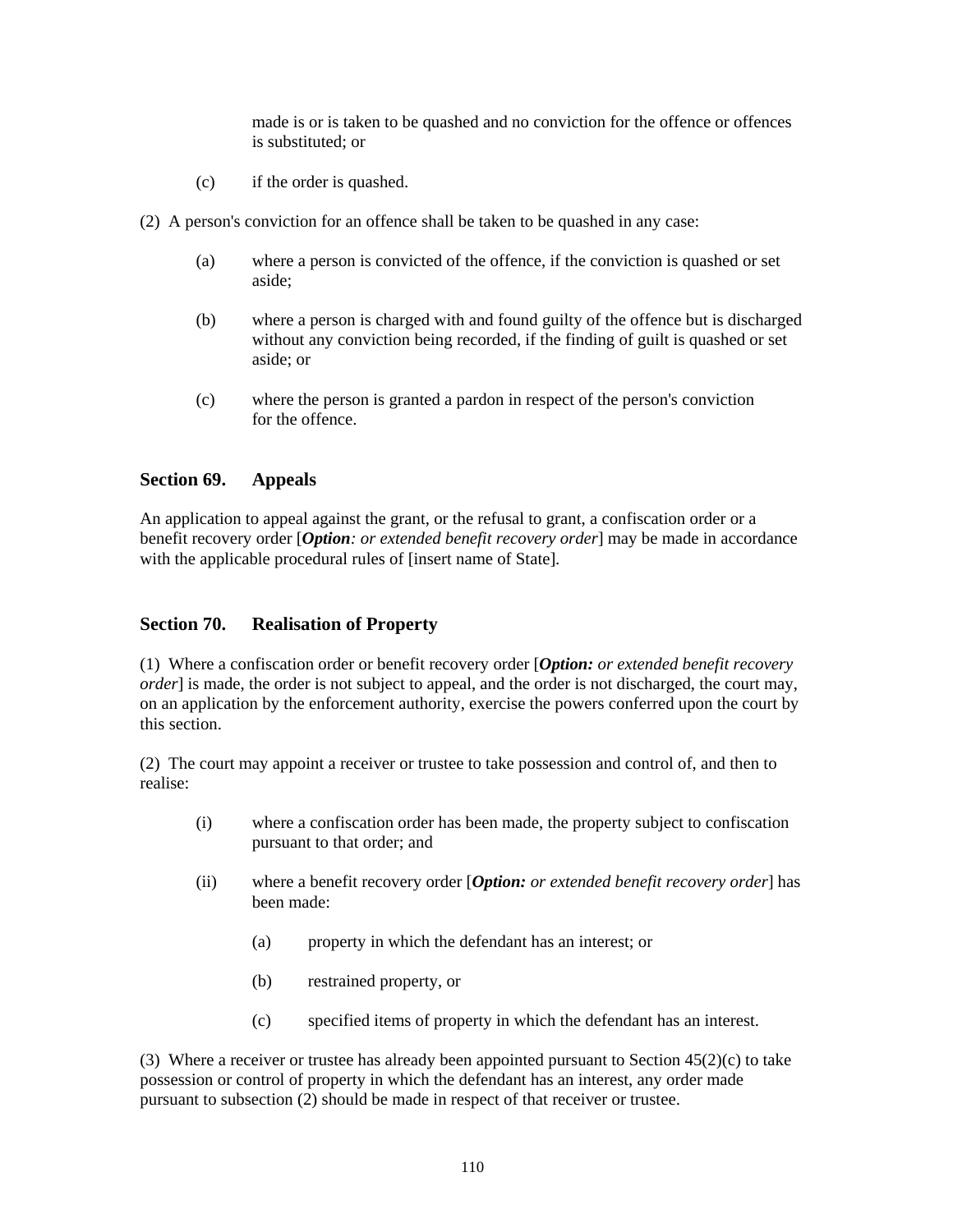(4) The court may make any further orders to assist the receiver or trustee in the discharge of his duties that the court considers are reasonably necessary.

(5) The court shall, in respect of any property, exercise the powers conferred by this section only after it affords persons asserting any interest in the property a reasonable opportunity to make representations to the court.

## **Section 71. Application of Monetary Sums**

(1) Monetary sums in the hands of the receiver or trustee from his receipt of the property of the defendant and from the realisation of any property under Section 70 shall, after any such payments as the court may direct are made out of those sums, be paid to the [insert payment authority, e.g. Registrar of the court] and applied on the defendant's behalf towards the satisfaction of the benefit recovery order [*Option: or extended benefit recovery order*] in the manner provided by subsection (3).

(2) If, after full payment of the amount payable under the confiscation order or benefit recovery order [*Option: or extended benefit recovery order*], any sums under subsection (1) remain in the hands of such a receiver or trustee, the receiver or trustee shall distribute those sums among such of those persons who held property which has been realised under this Part and in such proportions, as the court directs, after giving a reasonable opportunity for those persons to make representations to the court.

(3) Property received by the [e.g., Registrar of the court] in payment of amounts due under a benefit recovery order [*Option: or extended benefit recovery order*] or to satisfy a confiscation order shall be applied as follows:

- (a) if received from a receiver under subsection (1), it shall first be applied in payment of the receiver or trustee's remuneration and expenses; and
- (b) the balance shall be paid or transferred to [a Recovered Assets Fund] [the Treasury].

#### **Section 72. Compensation Order**

(1) The court may make a compensation order on application to it by a person if:

- (a) a restraining order was made under this Act;
- (b) an application for a confiscation or benefit recovery [*Option: or extended benefit recovery*] order under this Act was not granted or was withdrawn and the restraining order was revoked; or an application for such an order was never made because the defendant was acquitted;
- (c) the person suffered a loss as a result of the operation of the restraining order; and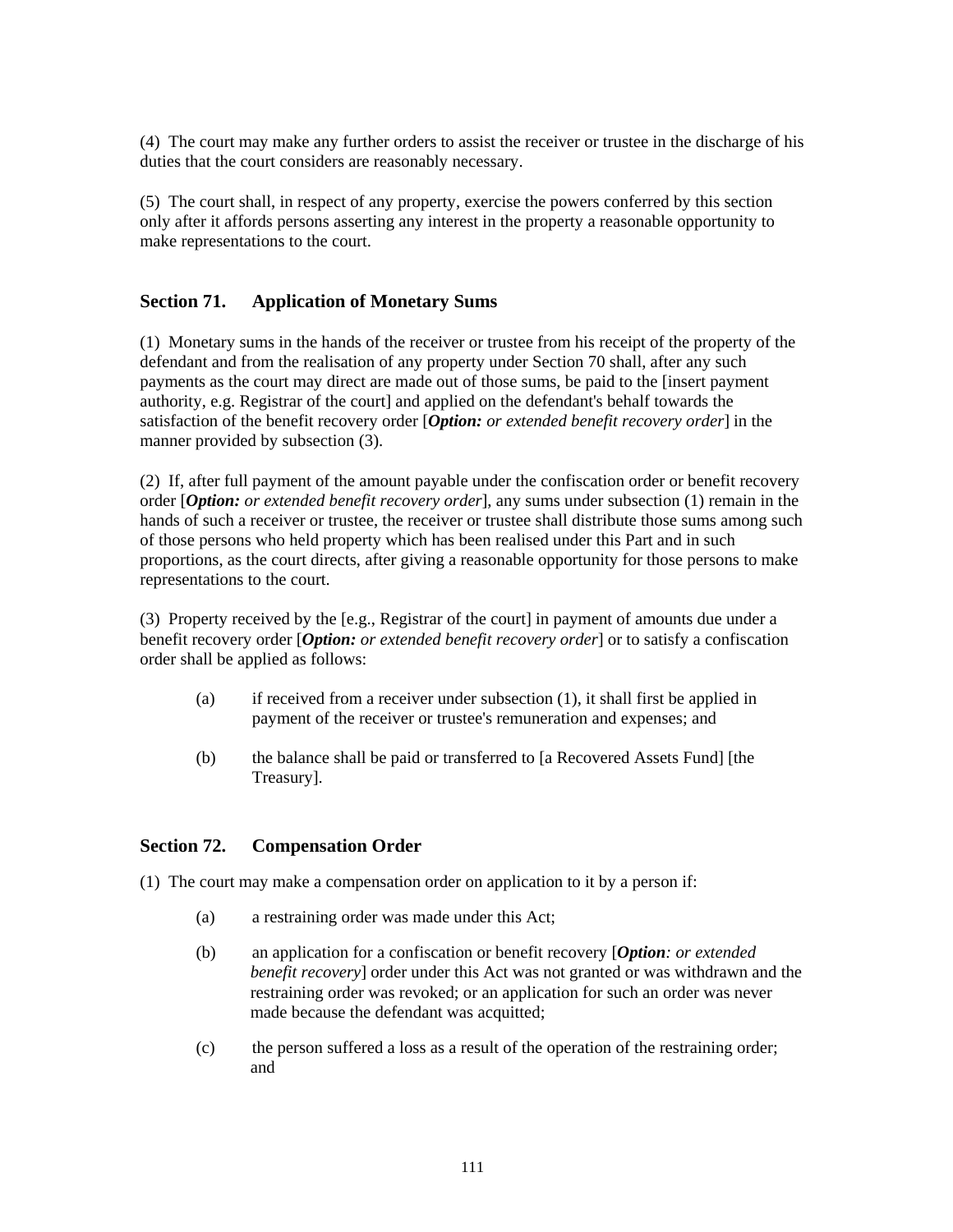(d) there was a serious default consisting of gross negligence or intentional misconduct on the part of a person involved in the investigation or prosecution and the investigation would not have continued or the proceedings would not have started or continued had the default not occurred.

(2) The amount of compensation to be paid under this section is the amount the court thinks reasonable having regard to the loss suffered and any other relevant circumstances.

(3) An application under subsection (1) must be made no later than [3] months after the date a restraining order was revoked on the basis of the withdrawal or denial of the application referenced in subsection (1)(b). The person making an application must provide notice of the application to the [insert name of enforcement authority].

> **Drafting Note: Compensation.** Section 72 addresses the situations in which compensation or damages should be provided if no final order issues and a restraining order is revoked. Such compensation would be in favour of persons whose property had been restrained and suffered a consequential loss. Many States (for instance the United Kingdom, Singapore and Canada) limit this to situations where there was a serious default on the part of a person involved in the investigation or prosecution. The theory is that such restraints are a usual part of a criminal investigation or proceeding, and in the normal case there is no obligation on the part of the authorities to provide compensation for losses except in case of bad faith, intentional misconduct, etc.

> Section 72(1)(d) sets forth the serious default standard that is reflected in United Kingdom's legislation (Section 72, *[Proceeds of Crime Act](http://www.opsi.gov.uk/acts/acts2002/ukpga_20020029_en_1)*), with the explanation that such default must consist of gross negligence or intentional misconduct. An alternative would be to provide some other standard or to leave this matter in the hands of the court to determine on a "clearly in the interest of justice" standard. This may, however, have a chilling effect on law enforcement/prosecutors and result in significant challenges and litigation for those involved.

> Section 72(3) provides a time limit for any application for compensation. Three months is suggested as appropriate time limit but drafting authorities may wish to use a longer or shorter time.

**Costs.** No provision is made here regarding costs. Drafters should review the State's provisions regarding the awarding of costs in connection with criminal proceedings to determine if any provision is necessary. Normally a court would not award costs in a criminal matter unless there were extraordinary circumstances such as a showing of serious misconduct by the prosecutor or law enforcement officials.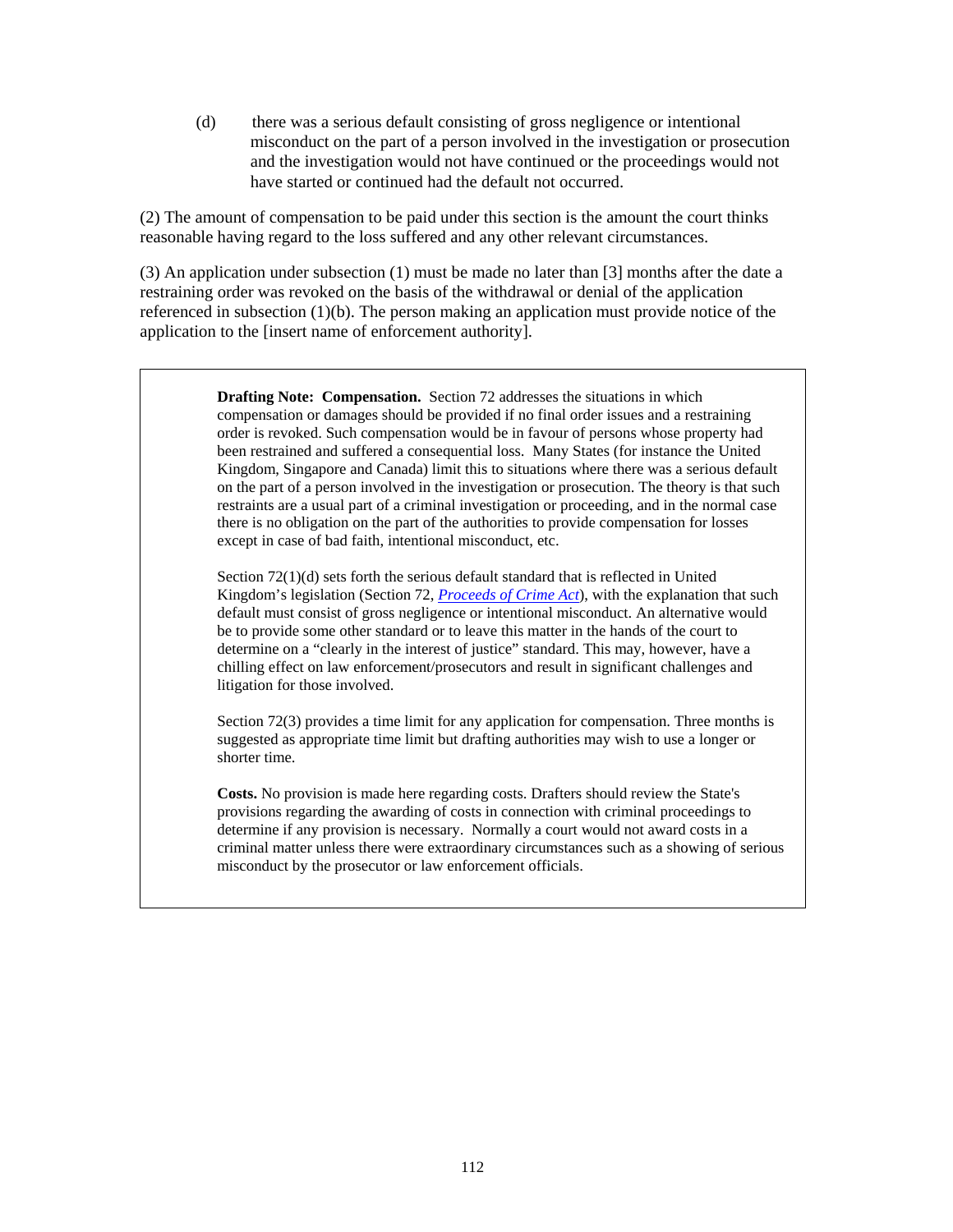## **Investigative Orders for Criminal Confiscation**



# **Section 73. Production Order for Property Tracking Documents**

(1) A production order under this section will require the production of a document relevant in identifying, locating or quantifying property or necessary for its transfer, hereinafter referred to as a "property tracking document."

(2) An authorised officer may apply *ex parte* and in writing to court for an order to require the person believed to have possession or control of a property tracking document to produce such document.

(3) An application under this section shall be supported by [*Variants:* an affidavit; evidence; verified statement] setting out the grounds for the application.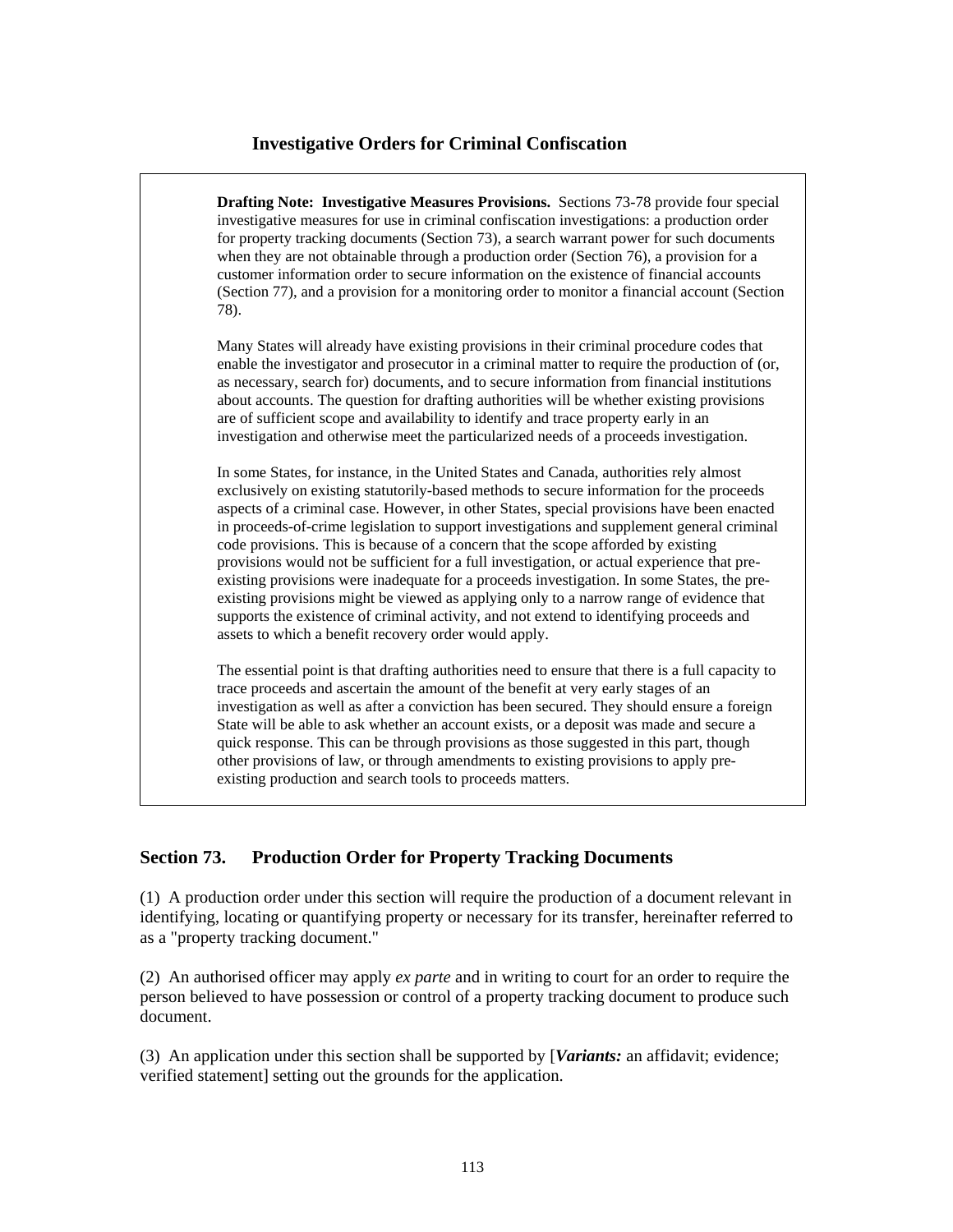(4) Where the court finds there are reasonable grounds to believe that a person has been, is or will be involved in the commission of an offence, and that any specified person has possession or control of a property tracking document relating to:

- (a) the property of a person involved in the commission of such an offence; or
- (b) the proceeds or instrumentalities of such an offence

it may make an order that the person produce the document to an authorised officer at a time and place specified in the order.

(5) If any of the material specified in an application for a production order for property tracking documents consists of information contained in a computer, the production order has effect as an order to produce the material in a form in which it can be taken away, and in which it is visible and legible.

- (6) An authorised officer to whom documents are produced under this section may:
	- (a) inspect the documents; and
	- (b) make copies of the documents; or
	- (c) retain the documents for as long as is reasonably necessary for the purposes of this Part, provided that copies of the documents are made available to the person producing them if requested, or reasonable access is provided to the documents.

**Drafting Note:** Section 73(6)(c) provides for the enforcement authority's retention of documents if copies are available to the producing party upon that party's request. Since there may be situations where documents may be costly to copy and the person producing them can demonstrate little current need for copies, perhaps because they are historical in nature, the enforcement authority can opt to provide reasonable access to the documents.

Drafting authorities should ensure the issue of cost is dealt with in a practical and fair manner under local practice. The framework should be such that prohibitive costs cannot easily be used as a means to frustrate an investigation.

(7) A person may not refuse to produce a document ordered to be produced under this section on the ground that:

- (a) the document might tend to incriminate the person or make the person liable to a penalty; or
- (b) the production of the document would be in breach of an obligation (whether imposed by a law of [insert name of State] or otherwise) of the person not to disclose either the existence or contents, or both, of the document.

(8) An authorised officer for purposes of Sections 73, 75 and 76 shall be [name authorities that shall apply for/execute productions orders].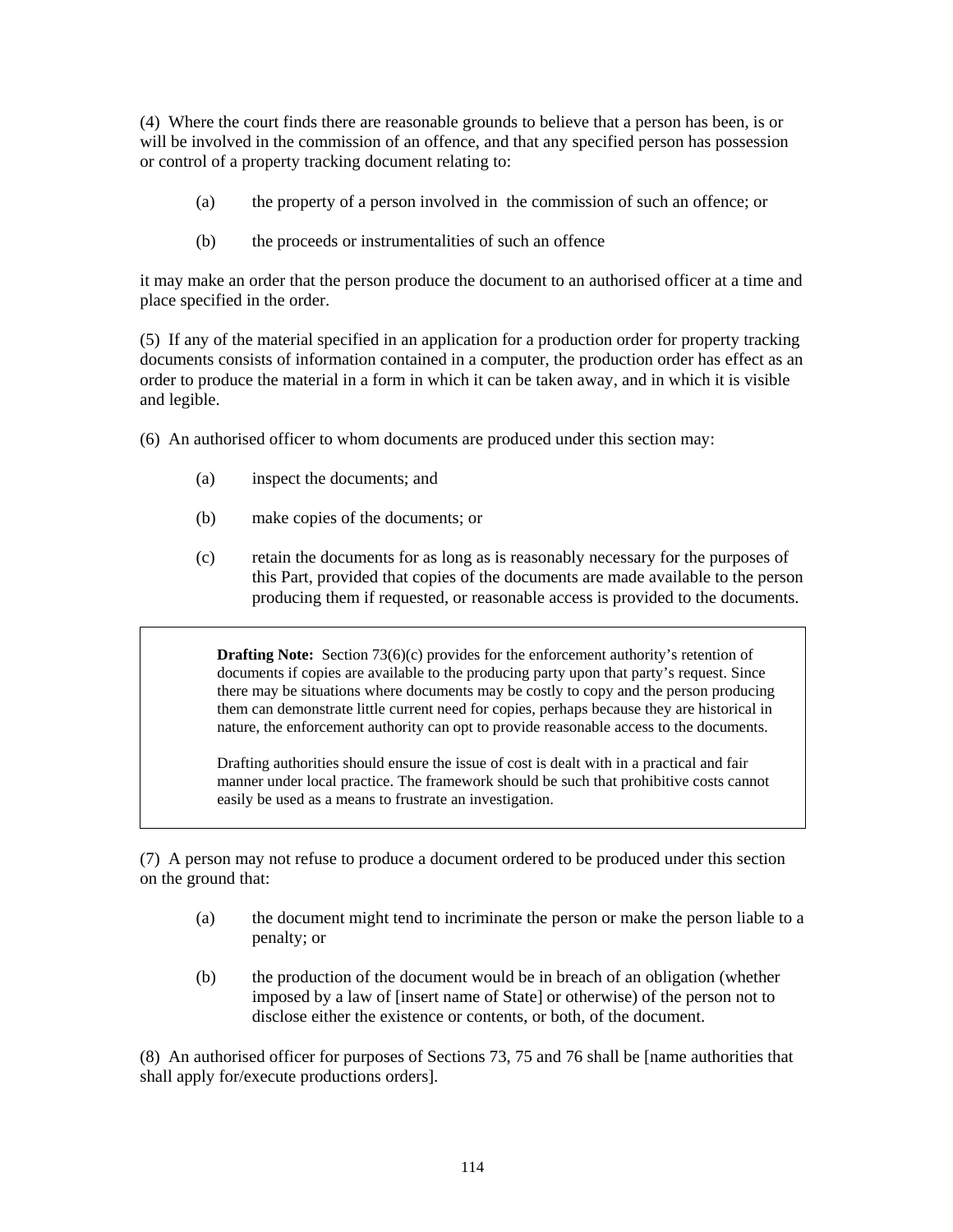## **Section 74. Evidential Value of Information**

(1) Where a person produces a document pursuant to an order under this Part, the production of the document, and any information, document or thing obtained as a direct or indirect consequence of the production of the document, is not admissible against the person in any criminal proceedings except proceedings under Section 75.

(2) For the purposes of subsection (1), proceedings on an application for a restraining order, a confiscation order or a benefit recovery order [*Option: or extended benefit recovery order*] are not criminal proceedings.

## **Section 75. Failure to Comply with a Production Order**

Where a production order requires a person to produce a document to an authorised officer, the person is guilty of an offence against this section if he:

- (a) contravenes the order without reasonable cause; or
- (b) in purported compliance with the order, produces or makes available a document known to the person to be false or misleading in a material particular and does not so indicate to the authorised officer and provide to the authorised officer any correct information of which the person is in possession or control.

Penalty: in the case of a natural person, imprisonment for a maximum of [insert number] years or a maximum fine of [insert amount], or both, and in the case of a corporation [e.g., five times] such fine.

> **Drafting Note:** Drafters should also review analogous provisions of Section 48 providing for compulsory orders, use immunity and limits to that immunity in connection with restraint orders. Whatever language is used, a decision should be made as to whether contravention of a court order will be made a separate statutory offence, as it is in Sections 51, 75 and 77, or be dealt with under general provisions punishing non-compliance with a court order, as is the case with respect to orders in Part VII in connection with civil forfeiture.

# **Section 76. Power to Search for and Seize Documents relevant to Locating Property**

(1) The court may make an order on application by [insert name of the enforcement authority] to search for and seize documents relevant in identifying, locating or quantifying property or necessary for its transfer, hereinafter referred to as "property tracking documents," provided that the following circumstances are satisfied:

> (a) a production order has been given in respect of the document and has not been complied with; or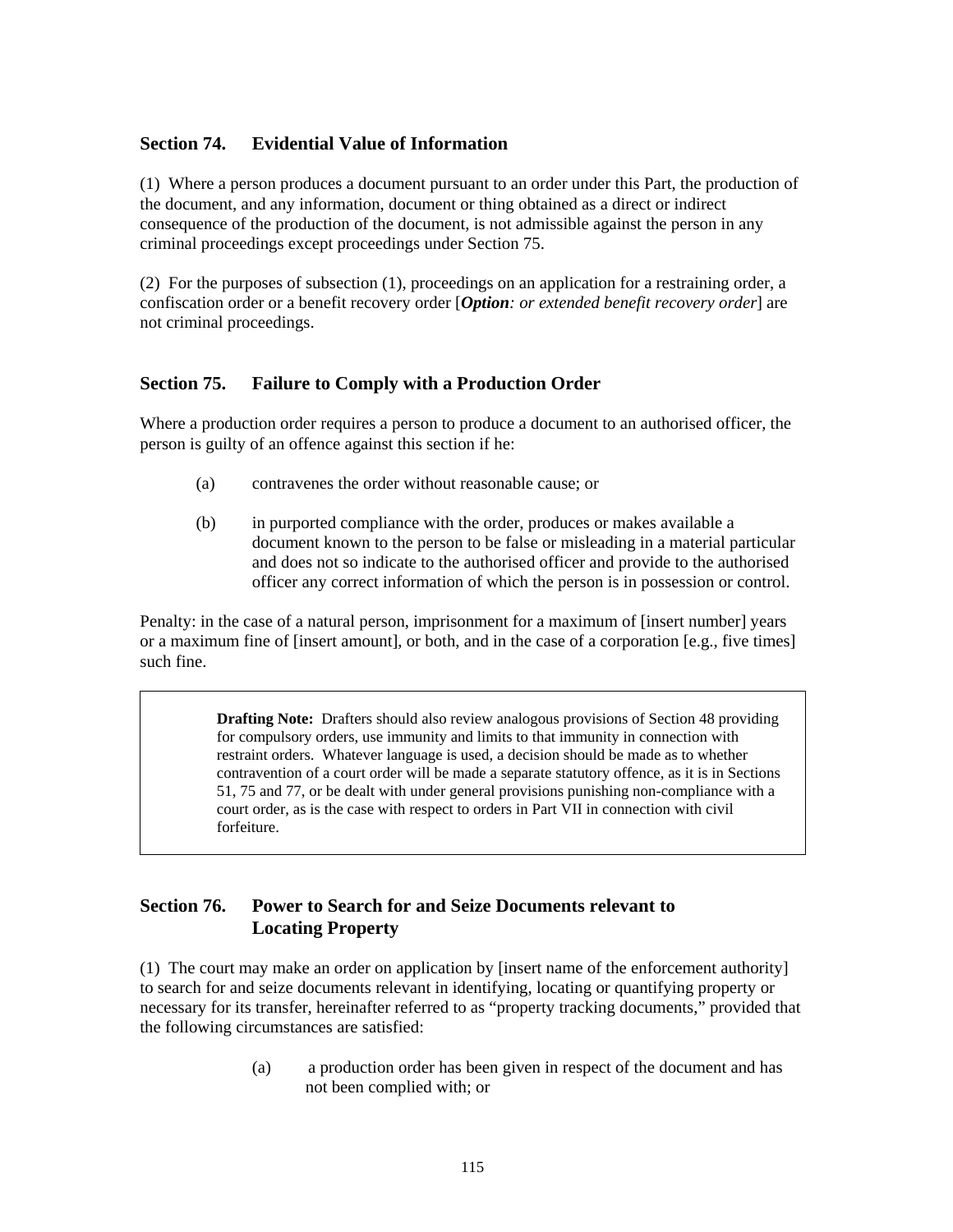- (b) a production order in respect of the document would be unlikely to be effective; or
- (c) the investigation for the purposes of which the search warrant is being sought might be seriously prejudiced if the authorised officer does not gain immediate access to the document without any notice to any person; or
- (d) the document involved cannot be identified or described with sufficient particularity to enable a production order to be obtained; and
- (e) [insert each condition and ground from domestic law considered necessary to safeguard issuance of a coercive warrant for the documents identified in (1) above and note they must be satisfied.]

**Drafting Note:** Subsections (a)-(d) of Section 76(1) set forth four alternative circumstances when a search and seizure rather than production order is called for. Whichever instance is applicable, in addition, subsection (e) must be met. Section  $76(1)(e)$ requires that the usual grounds and rules for granting a search warrant apply.

Typically this will mean that the authorities will have to show reasonable grounds to believe that a person has been, is, or will be, involved in the commission of an offence; and that the place or person to whom the warrant applies has or will have possession or control of a property tracking document in relation to that offence. It will also require that the usual rules will apply with respect to time of entry, return to the court, etc.

(2) If during the course of searching under an order granted under this section, an authorised officer finds any thing that he believes on reasonable grounds:

- (a) will afford evidence as to the commission of an offence; or
- (b) is of a kind which could have been included in the order had its existence been known of at the time of application for the order ,

he may seize that property or thing and the seizure order shall be deemed to authorise such seizure.

(3) An authorised officer who has seized property tracking documents pursuant to this section may retain the documents for as long as is reasonably necessary for the purposes of this Part provided that copies of the documents are made available to the person producing them if requested, or reasonable access is provided to the documents.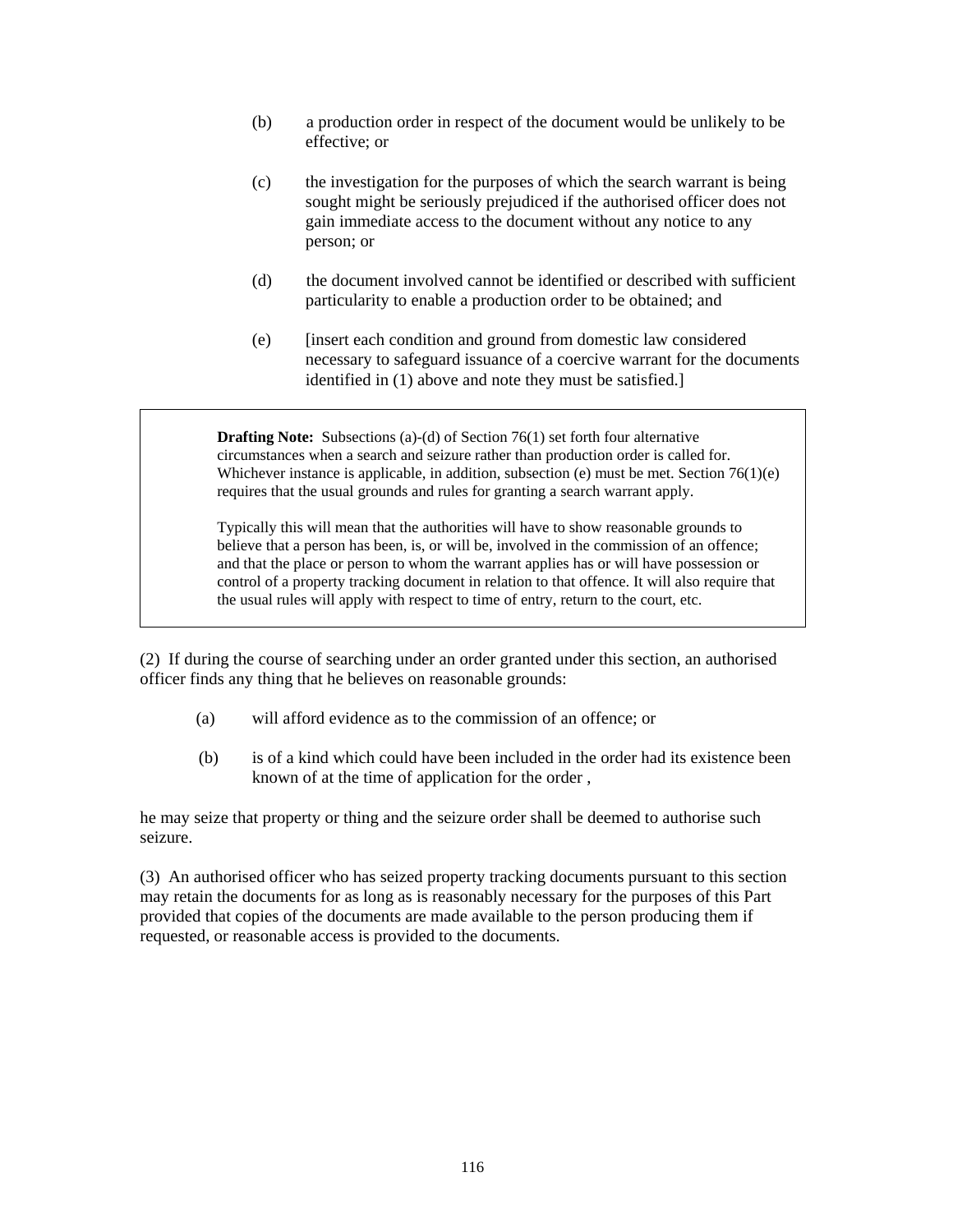## **Section 77. Customer Information Orders**

**Drafting Note: Customer Information Order.** A customer information order is an order requiring a financial institution to produce to an authorised officer of the enforcement authority specified information about its customer(s). It will most typically be used to discover whether a named person has an account at a financial institution.

In some jurisdictions, there are centralised banking registers that make it possible for investigators to establish whether particular persons have accounts with financial institutions in that jurisdiction. However, many other jurisdictions do not have such centralised systems. The procedure provided for in Section 77 will enable a similar effect to be achieved.

The procedure cannot be used speculatively. The provisions of the section make that clear (especially subsection (3)). The information can be extremely useful. If for example, during the course of an investigation, a letter addressed to the defendant from a particular bank is discovered, but there is no knowledge of any account in that bank, then the customer information order could be used to obtain from that bank confirmation as to whether the defendant has an account there. If he does have such an account, then a production order can be sought in the usual way for the relevant documents relating to that account.

(1) A court may, on an application made by [insert name of enforcement authority/authorised officer] and if the conditions set forth in subsections (2) and (3) are met, make an order that a financial institution provide to an authorised officer any such customer information as it has relating to the person or account specified in the application.

(2) The application states that there is an investigation of a specified offence and the order is sought for purposes of a criminal investigation of such offence.

(3) The court is satisfied that there are reasonable grounds for believing that the financial institution may have information that is relevant in the investigation.

(4) Customer information is information whether a person holds, or has held, an account or accounts at the financial institution (whether solely or jointly), and information identifying a person who holds an account, and includes all information as to—

- (a) the account number or numbers;
- (b) the person's full name;
- (c) his date of birth;
- (d) his most recent address and any previous addresses;
- (e) the date or dates on which he began to hold the account or accounts and, if he has ceased to hold the account or any of the accounts, the date or dates on which he did so;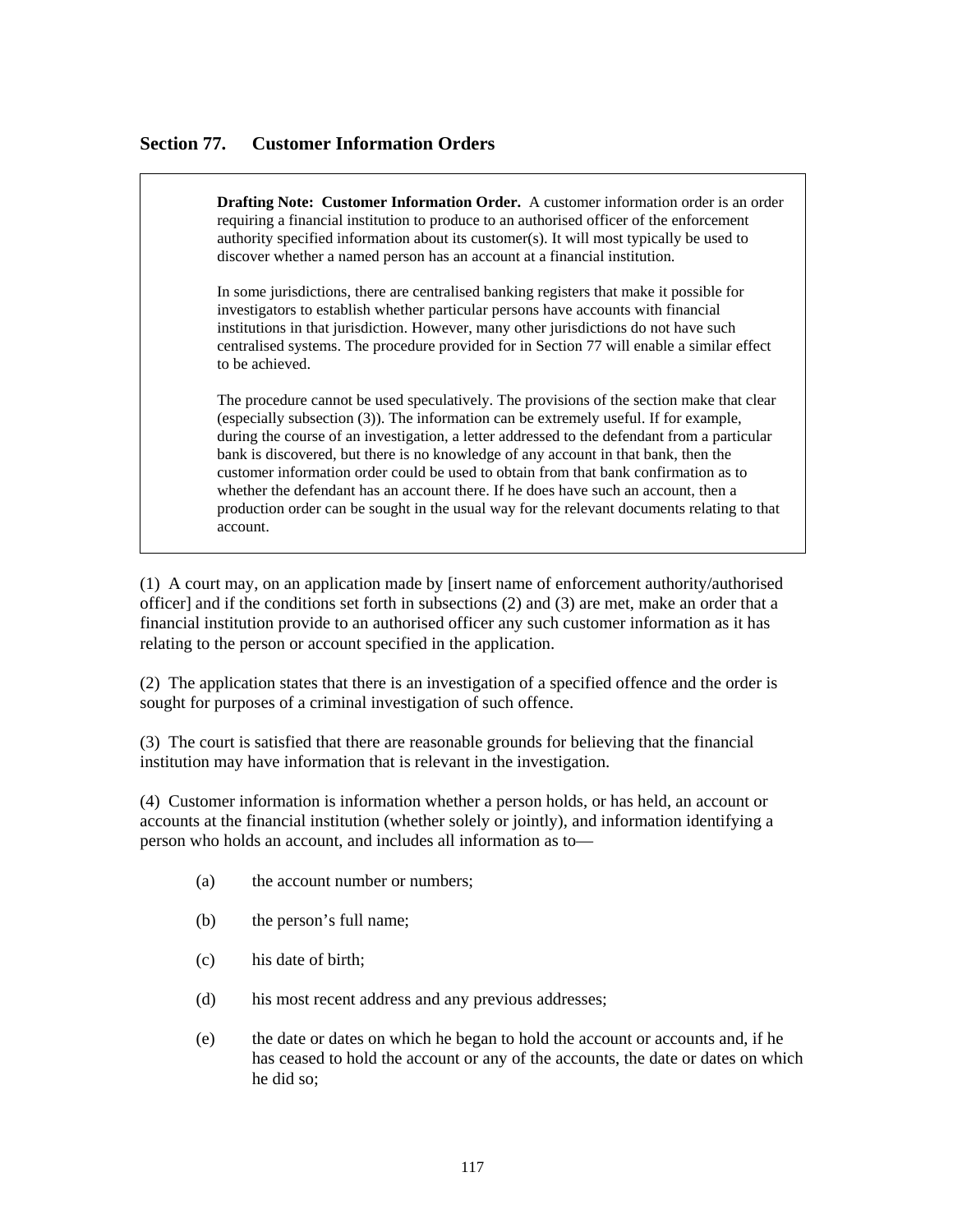- (f) such evidence of his identity as was obtained by the financial institution;
- (g) the full name, date of birth and most recent address, and any previous addresses, of any person who holds, or has held, an account at the financial institution jointly with him;
- (h) the account number or numbers of any other account or accounts held at the financial institution to which he is a signatory and details of the person holding the other account or accounts;
- (i) if a legal entity:
	- (i) a description of any business which it carries on;
	- (ii) the country or territory in which it is incorporated or otherwise established and any number allocated to it;
	- (iii) its registered office, and any previous registered offices;
	- (iv) the full name, date of birth and most recent address and any previous addresses of any person who is a signatory to the account or any of the accounts; and
- (j) any other information which the court specifies in the customer information order.

(5) A financial institution shall provide the information to the authorised officer in such manner, and at or by such time, as is specified in the order.

(6) An authorised officer for purposes of Section 77 shall be [name authority that shall apply for and execute customer information orders].

(7) No obligation to maintain the confidentiality of information held by a financial institution, whether imposed by a law or contract, can excuse compliance with an order made under this section.

(8) A financial institution, for purposes of this section, means a bank or other credit institution, a life insurance and investment-related insurance company, insurance underwriters, and insurance agents and brokers; an investment bank or firm; a brokerage firm; a mortgage company; check cashers and sellers or redeemers of travellers' cheques, money orders, or other monetary instruments; and any person that engages as a business in funds transfer, check cashing or the purchase, sale or conversion of currency.

(9) Where a financial institution subject to an order under Section 77 knowingly:

- (a) fails to comply with the order; or
- (b) provides false or misleading information in purported compliance with the order,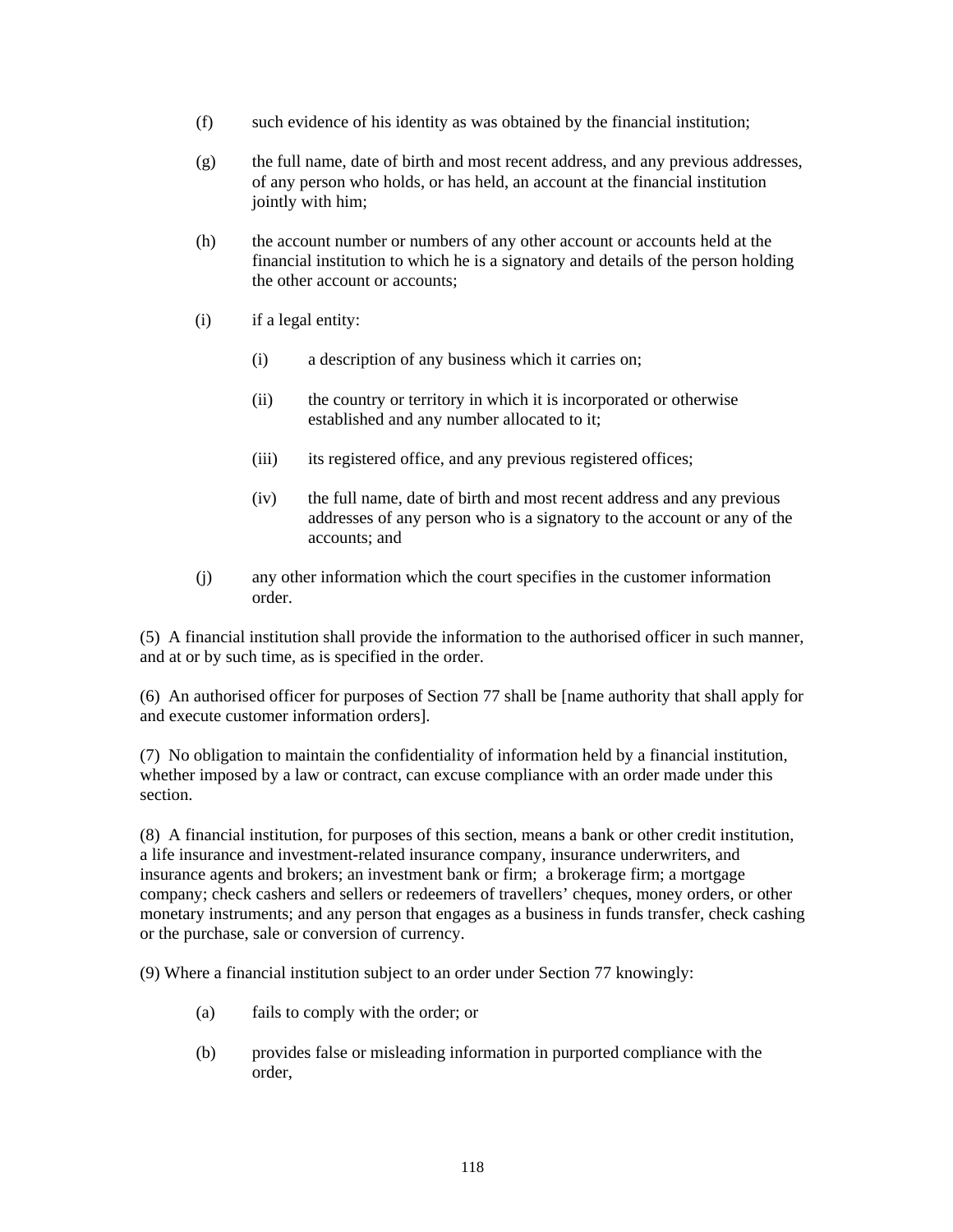the financial institution commits an offence under this subsection.

Penalty: in the case of a natural person who is a director, employee or agent of a financial institution, a maximum fine of [insert amount], and in the case of a body corporate [e.g. five times] the fine.

(10) A financial institution that has been served with an order under Section 77 shall not disclose the existence or operation of the notice to any person except:

- (a) an officer or agent of the institution for the purpose of complying with the order;
- (b) a legal adviser for the purpose of obtaining legal advice or representation in respect of the order; or
- (c) an authorised officer referred to in the order.
- Penalty: in the case of a natural person who is a director, employee or agent of a financial institution, a maximum fine of [insert amount], and in the case of a body corporate [e.g. five times] the fine.

**Drafting Note:** Section 77(10) contains a "tipping off" provision, and Section 77(9) has a general offence provision. These are useful additions to protect the confidentiality of an ongoing criminal investigation.

## **Section 78. Monitoring Orders**

**Drafting Note: Monitoring Order.** Where an account in a financial institution has been discovered, either because of a customer information order or otherwise, the monitoring order will allow the account to be monitored in real time, so that any transactions can be identified quickly. If, for example, the account holder asks for the transfer of a significant sum out of his account, a monitoring order will enable the investigators to be aware of this intention, and to take appropriate steps to deal with dissipation of assets.

The section provides details as to how the order should be applied for and enforced. The monitoring order applies for a relatively short, fixed time period. As with customer information orders, there is a penalty provision for non-compliance, and a tipping off provision.

(1) The [insert name of enforcement authority/an authorised officer] may apply, *ex parte* and in writing to a court for an order (in this section called a "monitoring order") directing a financial institution to give information to an authorised officer. An application under this subsection shall be supported by [*Variants:* an affidavit; evidence; verified statement].

(2) A monitoring order shall:

(a) direct a financial institution to disclose information obtained by the institution about transactions conducted through an account held by a particular person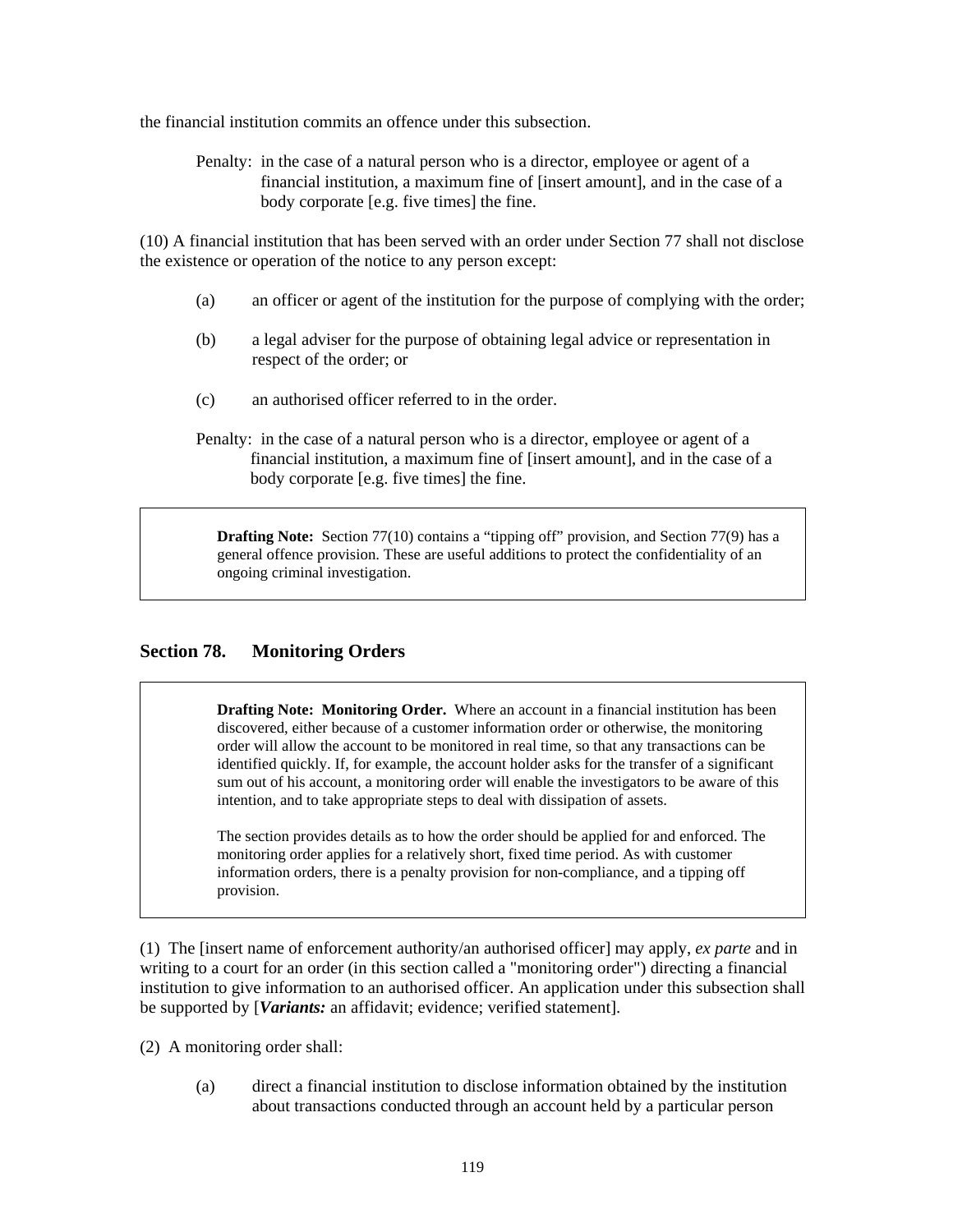with the financial institution;

- (b) not have retrospective effect; and
- (c) only apply for a period of a maximum of [3] months from the date it is made.

(3) A court shall issue a monitoring order only if it is satisfied that there are reasonable grounds for believing that:

- (a) the person in respect of whose account the order is sought:
	- (i) has committed or was involved in the commission, or is about to commit or be involved in the commission of, an offence; and
	- (ii) has benefited directly or indirectly, or is about to benefit directly or indirectly, from the commission of a offence; or
- (b) the account is relevant to identifying, locating or quantifying terrorist property.

(4) A monitoring order shall specify:

- (a) the name or names in which the account is believed to be held; and
- (b) the class of information that the financial institution is required to give.

(5) An authorised officer for purposes of Section 78 shall be [name authority that shall apply for/execute monitoring orders].

(6) A financial institution, for purposes of this section, means a bank or other credit institution, a life insurance and investment-related insurance company, insurance underwriters, and insurance agents and brokers; an investment bank or firm; a brokerage firm; a mortgage company; check cashers and sellers or redeemers of travellers' cheques, money orders, or other monetary instruments; and any person that engages as a business in funds transfer, check cashing or the purchase, sale or conversion of currency.

- (7) Where a financial institution subject to an order under Section 78, knowingly:
	- (a) fails to comply with the order; or
	- (b) provides false or misleading information in purported compliance with the order,

the financial institution commits an offence under this subsection.

Penalty: in the case of a natural person who is a director, employee or agent of a financial institution, a maximum fine of [insert amount], and in the case of a body corporate [e.g. five times] the fine.

(8) A financial institution that is or has been subject to a monitoring order shall not knowingly disclose the existence or operation of the order to any person except: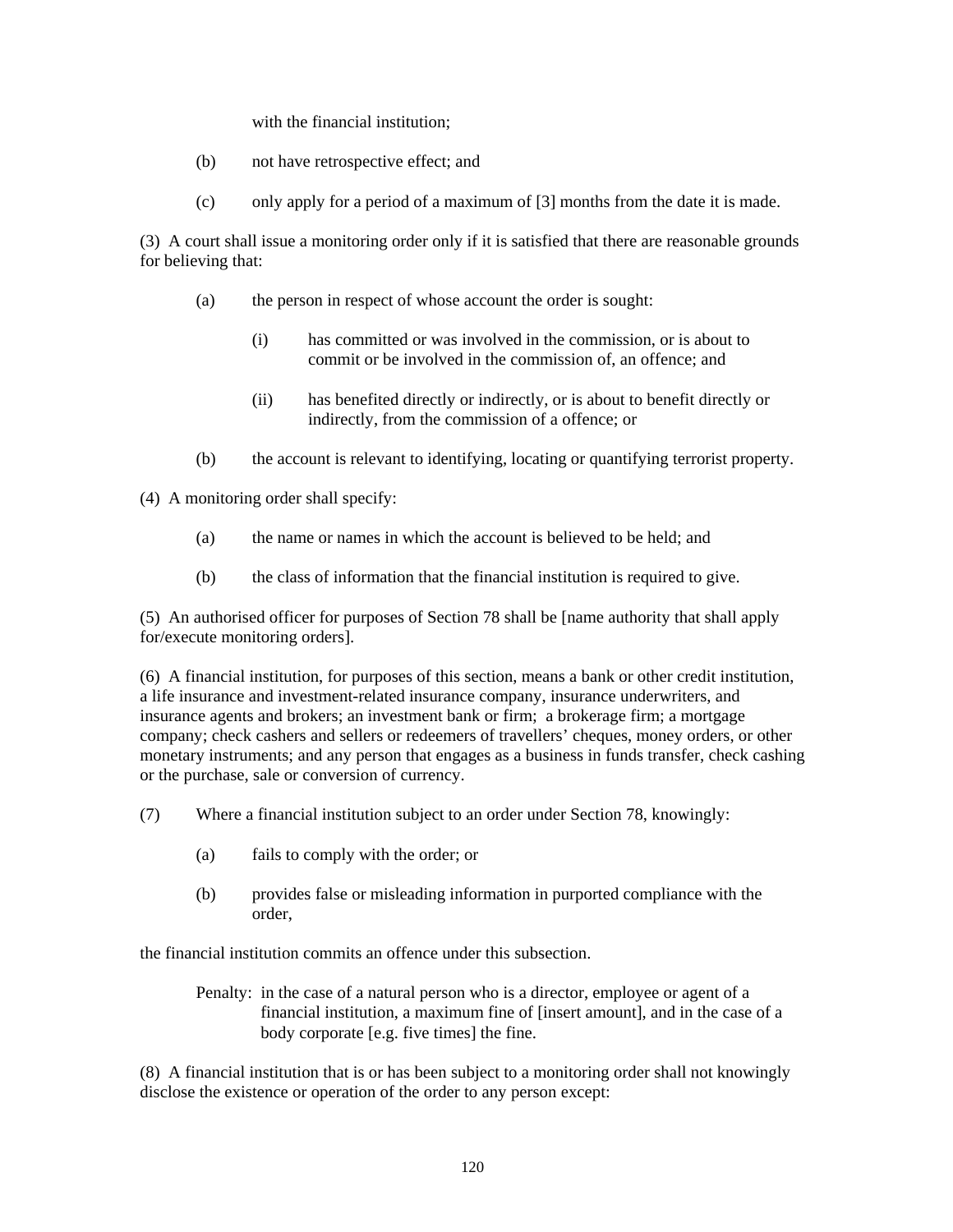- (a) an officer or agent of the institution for the purpose of ensuring compliance with the order;
- (b) a legal adviser for the purpose of obtaining legal advice or representation in respect of the order; or
- (c) the authorised officer referred to in the order.
- Penalty: in the case of a natural person who is a director, employee or agent of a financial institution, a maximum fine of [insert amount], and in the case of a body corporate [e.g. five times] the fine.

(9) Nothing in this section prevents the disclosure of information concerning a monitoring order for the purposes of or in connection with legal proceedings or in the course of proceedings before a court, provided that nothing in this section shall be construed as requiring a legal adviser to disclose to any court the existence or operation of a monitoring order.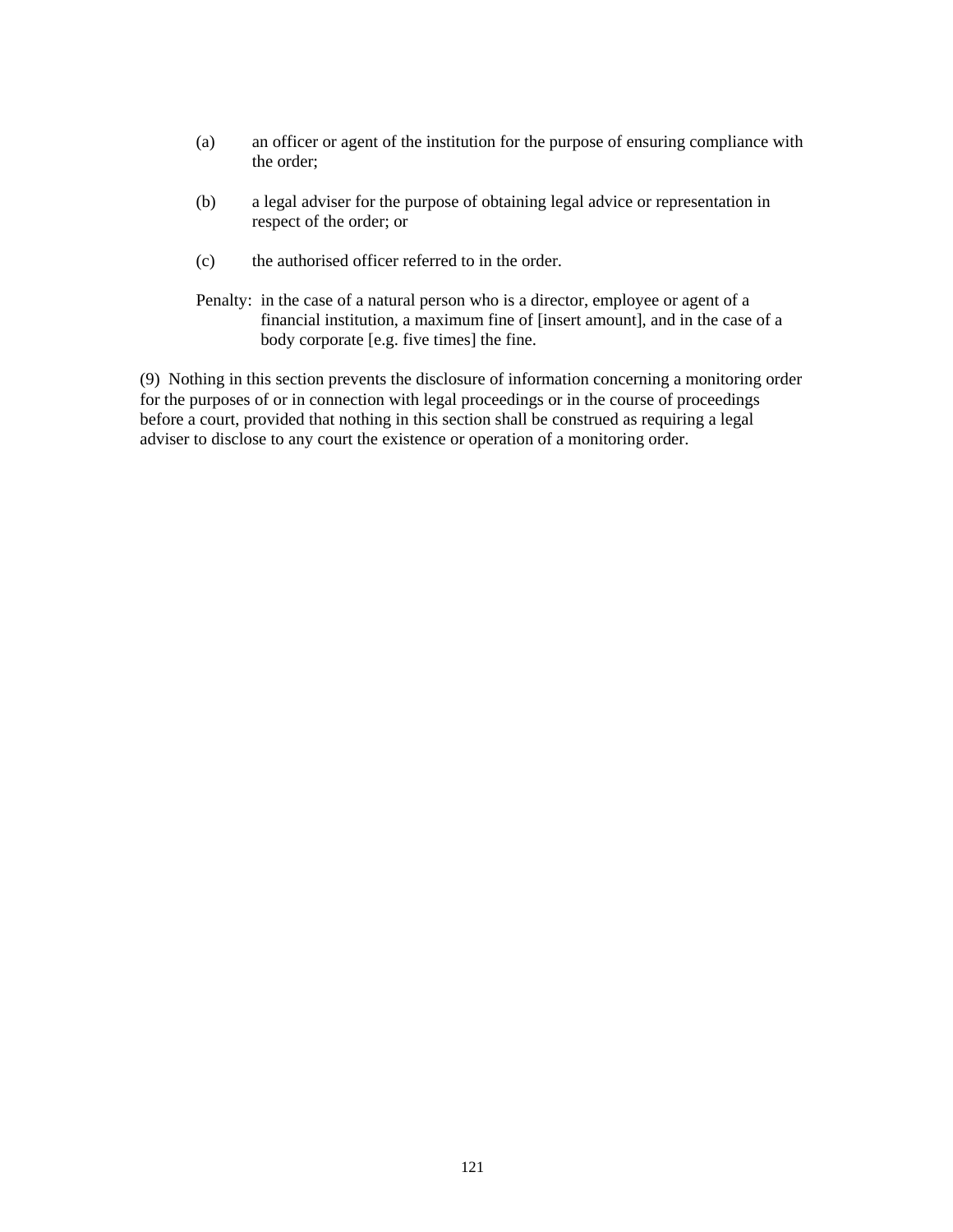# **Part VII: Civil Forfeiture**

#### **Section 79. Definitions**

In this Part, the following definitions shall apply:

"**court**" means [insert reference to judicial authority that will be given authority to act with respect to the applications set forth in the Part].

"**enforcement authority**" means [fill in name of authority the State decides to designate to institute civil forfeiture matters under Part VII].

**Drafting Note: Enforcement Authority.** The enforcement authority should be a legal office since the authority will be pursuing civil cases before the court. Thus, it would not be appropriate in most cases for this to be a police agency.

The term is also used in Part VI on Criminal Confiscation. It may be defined separately for the two Parts as needed.

"**instrumentality**" and "**instrumentalities**" means any property used or intended to be used, in any manner, wholly or in part [*Variant 1:* to commit] [*Variant 2:* in or in connection with the commission of] a criminal offence or criminal offences and is deemed to include property of or available for use by a terrorist organization.

**Drafting Note:** The definition of instrumentality reflected in *Variant 1* is the same as it appears in the *1990 Council of Europe Convention on Laundering, Search, Seizure, and Confiscation of the Proceeds from Crime (CETS 141)*, commonly known as the *Strasbourg Convention,* and the *2005 Council of Europe Convention on Laundering, Search, Seizure, and Confiscation of the Proceeds from Crime (CETS 198)* and in the civil law model law.

*Variant 2* reflects language used in provisions in some common law countries. This variant broadens the property that might be considered an instrumentality. Case law that may be helpful in deciding on an approach and that discusses the concepts underlying "instrumentalities" include (from Australia): *DPP (NSW) v. King* [2000], NSWSC 394 (New South Wales Supreme Court) per O'Keefe (Available on AustLII); *Taylor v A-G* (SA) (1991), 55 SASR 462 [53 A Crim R 166] (Court of Criminal Appeal South Australia); (from South Africa ): *NDPP v. RO Cook Properties* (Cases 260/03, 666/02 and 111/03) (Supreme Court of Appeal of South Africa) (13 May 2004); *Mohunram and Anor v. NDPP* [2007] ZACC 4; *NDPP v. Geyser* [2008] ZASCA 15 (RSA) (available on SafLII).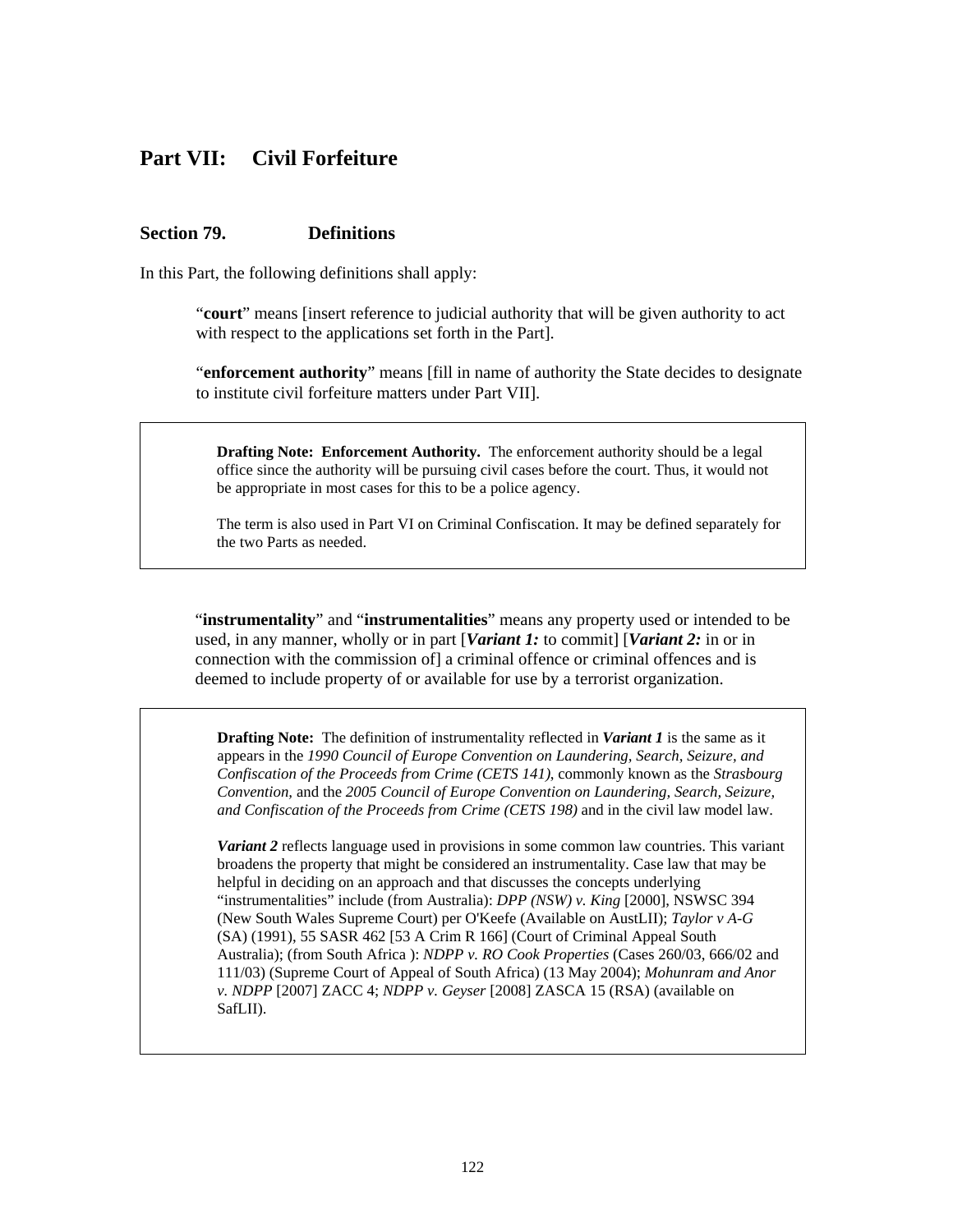"**interest**" in relation to property, means:

- (a) a legal or equitable estate or interest in the property; and
- (b) a right, power or privilege in connection with the property.

"**offence**" and "**criminal offence**" except when the term refers to a specific offence means:

*Variant 1:* (a) any offence under the law of [insert name of State]; and

(b) any offence under a law of a foreign State, in relation to acts or omissions which, had they occurred in [insert name of State], would have constituted an offence under subsection (a).

*Variant 2:* (a) any offence against a provision of any law in [insert name of State] for which the maximum penalty is death or life imprisonment or other deprivation of liberty of more than one year; and

> (b) any offence under a law of a foreign State, in relation to acts or omissions, which had they occurred in [insert name of State], would have constituted an offence under subsection (a).

*Variant 3:* (a) offences defined in Schedule 1 to this Act; and

(b) any offence under a law of a foreign State, in relation to acts or omissions which, had they occurred in [insert name of State], would have constituted an offence under subsection (a).

**Drafting Note:** The civil forfeiture provisions apply in the case of proceeds. The definition of proceeds relates to property received "through the commission of a criminal offence." Thus the scope drafting authorities decide upon for "offence" in this definitional provision will impact the availability of civil forfeiture within the jurisdiction.

The definition of "offence" should reflect one of the three approaches in *[FATF 40](http://www.fatf-gafi.org/dataoecd/7/40/34849567.PDF)  [Recommendation 1](http://www.fatf-gafi.org/dataoecd/7/40/34849567.PDF)*. See note on R. 1 in Part II, Section 3. Drafting authorities should consider which approach to adopt: all offences, all serious offences, a comprehensive list that reflects all serious offences, or some combination of these. The use of Variant 1 will permit the civil forfeiture provisions to be used for all offences including minor offences, and drafting authorities should consider whether they want to make all such offences potential triggering activity. If Variant 2 is chosen, the civil forfeiture provisions will be available in the case of all serious offences, that is those that have a penalty, as a maximum of more than a year. In those instances where a country has minimum rather than maximum threshold in its legal system, Variant 2 will need to be altered. Use of Variant 3 alone, the list approach, has the disadvantage of requiring frequent changes in legislation as new offences are enacted.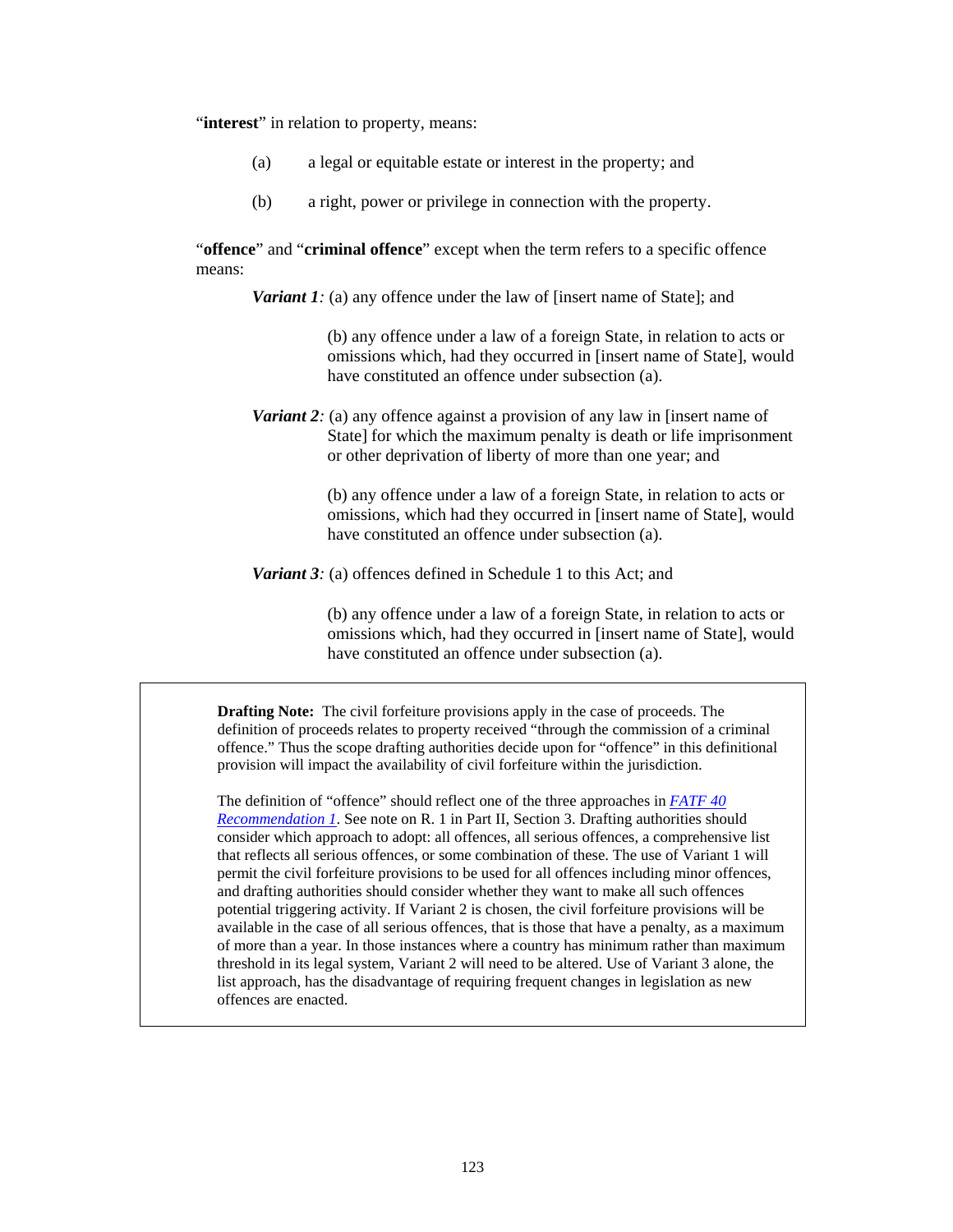**Drafting Note:** It is essential to effective international cooperation that similar offences under the laws of other States also be covered. This is taken addressed through including subsection (b) in each Variant.

"**person**" means any natural or legal person.

"**property**" means assets of every kind, whether tangible or intangible, corporeal or incorporeal, moveable or immovable, however acquired, and legal documents or instruments in any form, including electronic or digital, evidencing title to, or interest in, such assets, including but not limited to currency, bank credits, deposits and other financial resources, travellers cheques, bank cheques, money orders, shares, securities, bonds, drafts and letters of credit, whether situated in [insert name of State] or elsewhere, and includes a legal or equitable interest, whether full or partial, in any such property.

**Drafting Note**: **Property.** The *[Vienna](http://www.unodc.org/pdf/convention_1988_en.pdf)* and *[Palermo Convention](http://www.unodc.org/documents/treaties/UNTOC/Publications/TOC%20Convention/TOCebook-e.pdf)s* and the *[UN Convention](http://www.unodc.org/documents/treaties/UNCAC/Publications/Convention/08-50026_E.pdf)  [Against Corruption](http://www.unodc.org/documents/treaties/UNCAC/Publications/Convention/08-50026_E.pdf)* use the term "property" to refer to assets that may be subject to those instruments. The *[International Convention for the Suppression of the Financing of](http://www.un.org/law/cod/finterr.htm)  [Terrorism](http://www.un.org/law/cod/finterr.htm)* uses "funds" to express the same concept, but adds an illustrative list "including but not limited to" various examples of covered assets. The model provisions' definition of "property" includes the *[Vienna](http://www.unodc.org/pdf/convention_1988_en.pdf)* and *[Palermo Convention](http://www.unodc.org/documents/treaties/UNTOC/Publications/TOC%20Convention/TOCebook-e.pdf)s* and *[UN Convention Against](http://www.unodc.org/documents/treaties/UNCAC/Publications/Convention/08-50026_E.pdf)  [Corruption](http://www.unodc.org/documents/treaties/UNCAC/Publications/Convention/08-50026_E.pdf)* terminology, supplemented by the illustrative examples from the *[Financing of](http://www.un.org/law/cod/finterr.htm)  [Terrorism Convention](http://www.un.org/law/cod/finterr.htm).* It also adds the examples of "currency" and "deposits and other financial resources" to remove any doubt that those items are included, and language providing that the definition applies wherever the property is located. See also definitions in the *[Glossary to the FATF Methodology](http://www.fatf-gafi.org/dataoecd/16/54/40339628.pdf)*.

"**proceeds**" and "**proceeds of crime**" means any property or economic advantage derived from or obtained directly or indirectly through the commission of a criminal offence [*Option: or in connection therewith*]. It shall include, economic gains from the property and property converted or transformed, in full or in part, into other property.

**Drafting Note:** Regarding the optional language, it should be noted that a number of common law countries, for instance the United Kingdom and South Africa, make it clear in their legislation that benefits of criminal conduct include property obtained "in connection with" the offense. Adding this phrase expands the concept of proceeds somewhat. It should, for instance, make it clear in the case of a stand-alone money laundering prosecution where there is no prosecution for the predicate offence that the funds being laundered which are viewed primarily as proceeds of the predicate activity are also considered proceeds of the money laundering offence.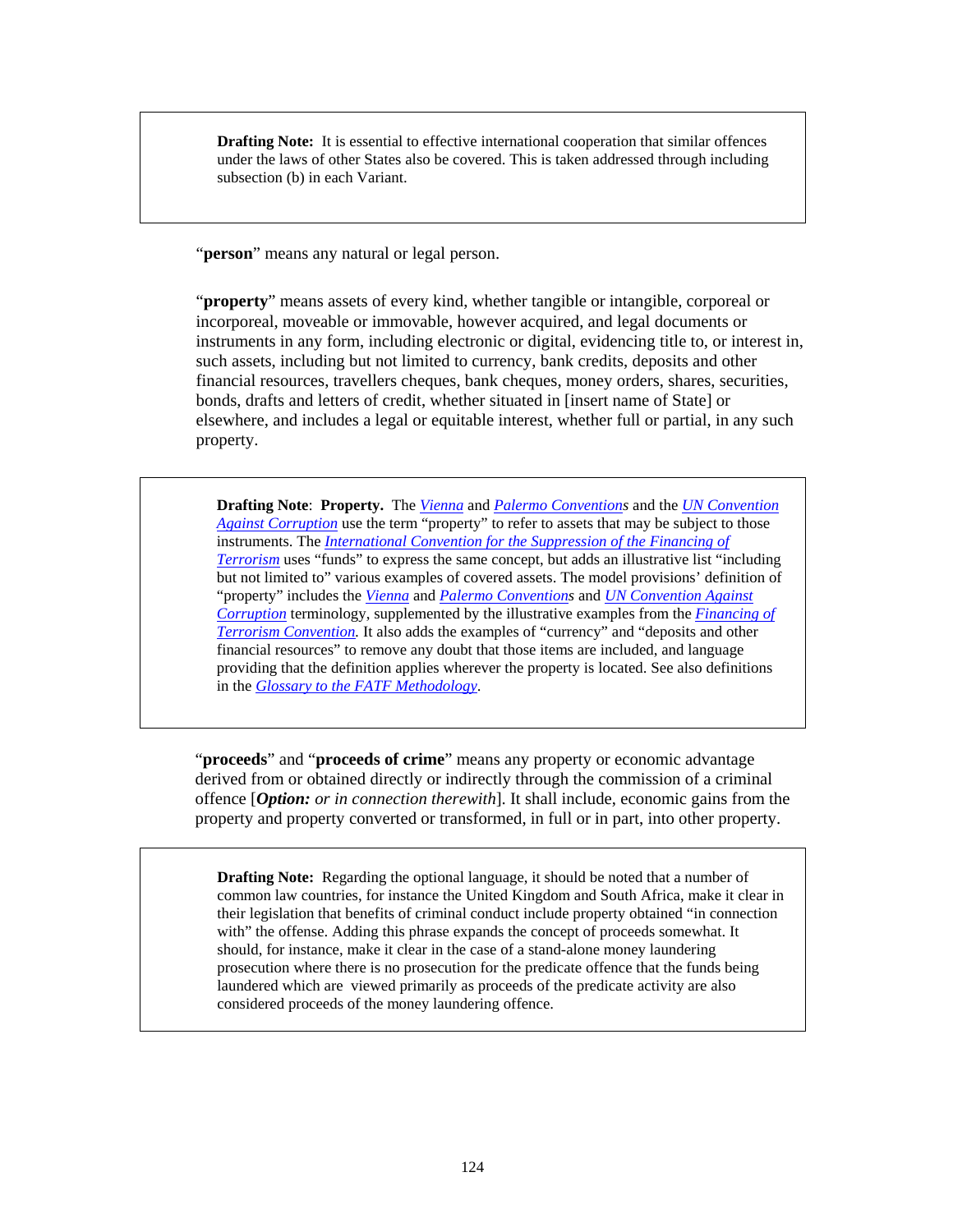**Drafting Note continued:** Drafting authorities should be aware of proportionality issues where legitimately-acquired property is commingled with proceeds and ensure in some manner that courts need not consider legitimately-acquired partial interests in property as proceeds.

"**terrorist**" means any natural person who:

- (a) commits or attempts to commit, terrorist acts by any means, directly or indirectly, unlawfully and wilfully;
- (b) participates as an accomplice in terrorist acts;
- (c) organizes or directs others to commit terrorist acts; or
- (d) contributes to the commission of terrorist acts by a group of persons acting with a common purpose where the contribution is made intentionally and with the aim of furthering the terrorist act or with the knowledge of the intention of the group to commit a terrorist act.

**Drafting Note:** The definition of "terrorist" is the same as that reflected in *[Interpretative](http://www.fatf-gafi.org/document/53/0,3343,en_32250379_32236947_34261877_1_1_1_1,00.html#INSRII)  [Note](http://www.fatf-gafi.org/document/53/0,3343,en_32250379_32236947_34261877_1_1_1_1,00.html#INSRII)* to *[FATF Special Recommendation II](http://www.fatf-gafi.org/document/9/0,3343,en_32250379_32236920_34032073_1_1_1_1,00.html#IICriminalising)*.

#### "**terrorist act**" means

(a) *Variant 1***:**

an act, which constitutes an offence within the scope of, and as defined in one of the treaties listed in the annex to the 1999 International Convention for the Suppression of the Financing of Terrorism; and

#### *Variant 2***:**

an act which constitutes an offence within the scope of, and as defined in one of the following treaties: Convention for the Suppression of Unlawful Seizure of Aircraft (1970), Convention for the Suppression of Unlawful Acts against the Safety of Civil Aviation (1971), Convention on the Prevention and Punishment of Crimes against Internationally Protected Persons, including Diplomatic Agents (1973), International Convention against the Taking of Hostages (1979), Convention on the Physical Protection of Nuclear Material (1980), Protocol for the Suppression of Unlawful Acts of Violence at Airports Serving International Civil Aviation, supplementary to the Convention for the Suppression of Unlawful Acts against the Safety of Civil Aviation (1988), Convention for the Suppression of Unlawful Acts against the Safety of Maritime Navigation (1988), Protocol for the Suppression of Unlawful Acts against the Safety of Fixed Platforms located on the Continental Shelf (1988), and the International Convention for the Suppression of Terrorist Bombings (1997); and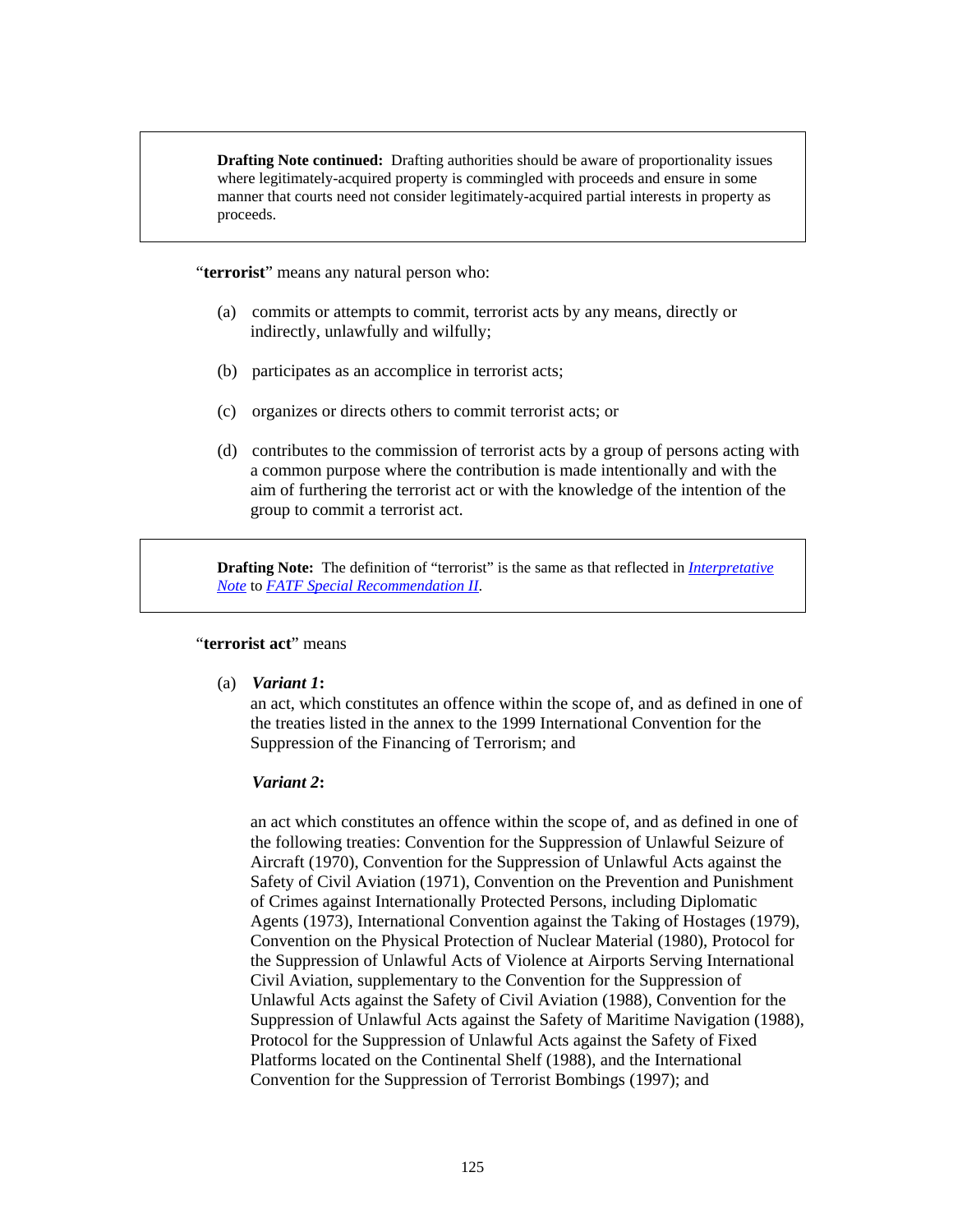(b) any other act intended to cause death or serious bodily injury to a civilian, or to any other person not taking an active part in the hostilities in a situation of armed conflict, when the purpose of such act, by its nature or context, is to intimidate a population, or to compel a Government or an international organization to do or to abstain from doing any act.

**Drafting Note:** Variants 1 and 2 of paragraph (a) are different ways of stating the offences required to be criminalized by Article 2.1(a) of the *[Terrorism Financing](http://www.un.org/law/cod/finterr.htm)  [Convention](http://www.un.org/law/cod/finterr.htm)*. Whichever variant is used for subsection (a), it is essential that it be followed by paragraph (b) which implements Article 2.1 (b) of the *[Conventio](http://www.un.org/law/cod/finterr.htm)*n.

"**terrorist organisation**" means any group of terrorists that:

- (a) commits, or attempts to commit, terrorist acts by any means, directly or indirectly, unlawfully and wilfully;
- (b) participates as an accomplice in terrorist acts;
- (c) organises or directs others to commit terrorist acts; or
- (d) contributes to the commission of terrorist acts by a group of persons acting with a common purpose where the contribution is made intentionally and with the aim of furthering the terrorist act or with the knowledge of the intention of the group to commit a terrorist act.

**Drafting Note:** The definition of terrorist organisation is the same as appears in the *[Interpretative Note](http://www.fatf-gafi.org/document/53/0,3343,en_32250379_32236947_34261877_1_1_1_1,00.html#INSRII)* to *[FATF Special Recommendation II](http://www.fatf-gafi.org/document/9/0,3343,en_32250379_32236920_34032073_1_1_1_1,00.html#IICriminalising)*.

#### "**terrorist property**" means:

- (a) proceeds from the commission of a terrorist act;
- (b) property which has been, is being, or is intended to be used to commit a terrorist act;
- (c) property which has been, is being, or is intended to be used by a terrorist organisation;
- (d) property owned or controlled by, or on behalf of, a terrorist organisation; or
- (e) property which has been collected for the purpose of providing support to a terrorist organisation or funding a terrorist act.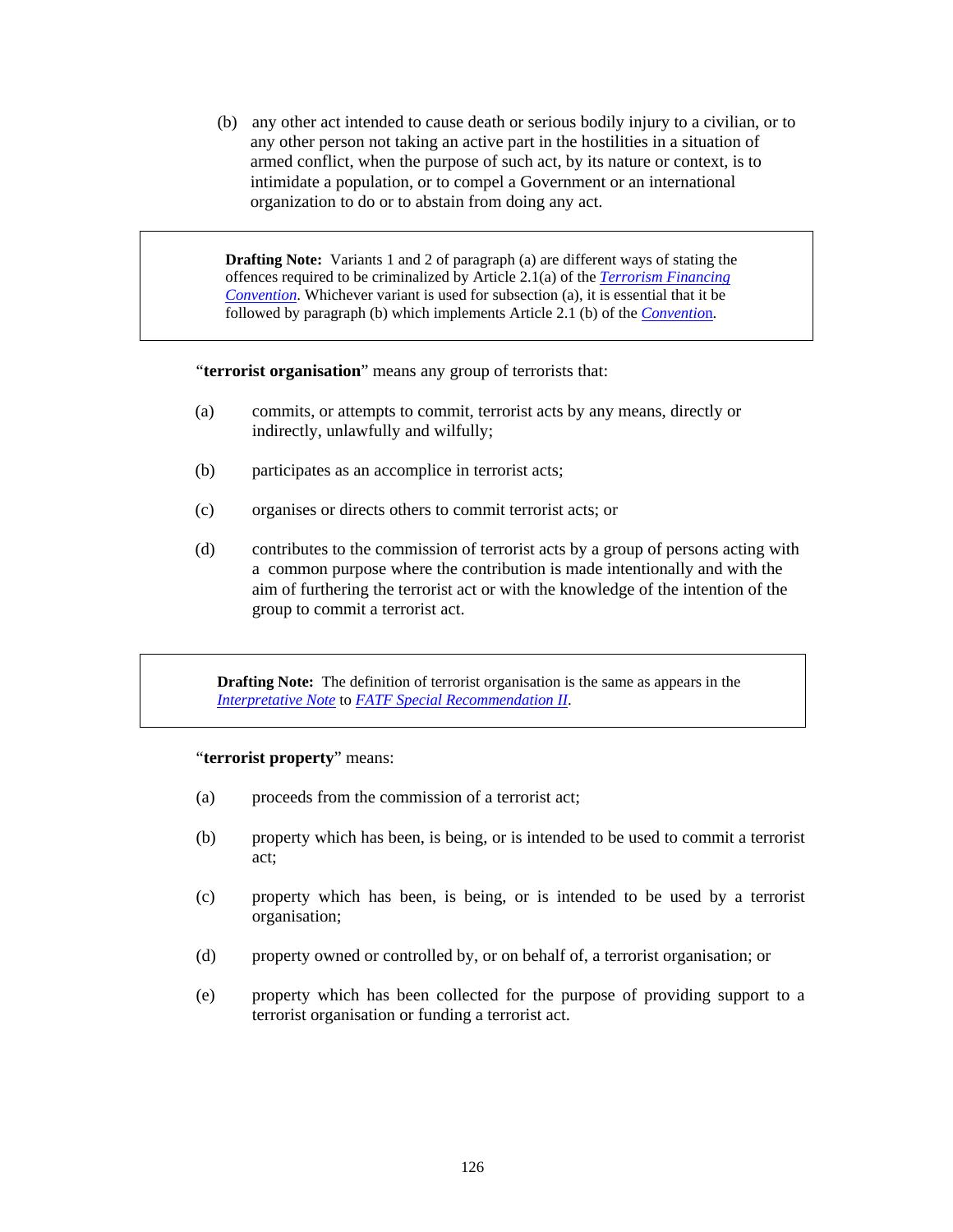**Drafting Note:** A definition of terrorist property (and the related definitions of terrorist, terrorist act and terrorist organisation) will not be necessary if drafters choose the option of providing for the civil forfeiture of instrumentalities. Instrumentalities by definition already include property provided or collected for terrorist acts or terrorist organizations.

### **Section 80. Civil Forfeiture Order**

**Drafting Note: Civil Forfeiture Orders.** The scheme for civil forfeiture is set out in Part VII of the Act. Section 80 introduces the concept of civil forfeiture. Civil forfeiture enables the enforcement authority (as defined in Section 80(3)) to bring civil proceedings in an appropriate civil court in the State to recover property that is or represents property obtained through criminal conduct, is terrorist property, or, if the Part is drafted to cover instrumentalities, is an instrumentality.

This is likely to be an entirely new statutory right of action in the State, and is reserved to the enforcement authority. The procedure for civil forfeiture actions will likely be governed by the usual rules of civil procedure in the State's courts. In some instances, jurisdictions will need to work with the judiciary on necessary amendments to the rules of civil procedure.

As noted above, if instrumentalities are included, it will not be necessary to include terrorist property since instrumentalities by definition covers terrorist property.

Drafting authorities should review how the terms "part" and "act" are used when model provisions form a basis for new provisions in a State's framework.

(1) An order for civil forfeiture is an order *in rem*, granted by a court with civil jurisdiction to forfeit to the State property that is proceeds [*or instrumentalities*] or terrorist property.

> **Drafting Note:** Section 80(1) defines a civil forfeiture order. The order can be distinguished from the definition of a confiscation order in two ways. First, it does not follow a conviction, and secondly, it is granted by a civil court. The subsection also makes clear that a civil forfeiture proceeding is a proceeding *in rem*.

> Since not all rules of civil procedure are designed to accommodate *in rem* forfeiture proceedings, some procedural rule changes may be required. This may involve consultation with the judiciary. For example, a jurisdiction that currently does not have "*in rem*" proceedings may need to adopt rules regarding such matters as notice to affected persons and intervention rights.

(2) The court, on an application by the enforcement authority, shall grant a civil forfeiture order in respect of property within the jurisdiction of [insert name of the State], where the court finds, on a balance of probabilities, that such property is proceeds [*Option: instrumentalities*] and/or terrorist property.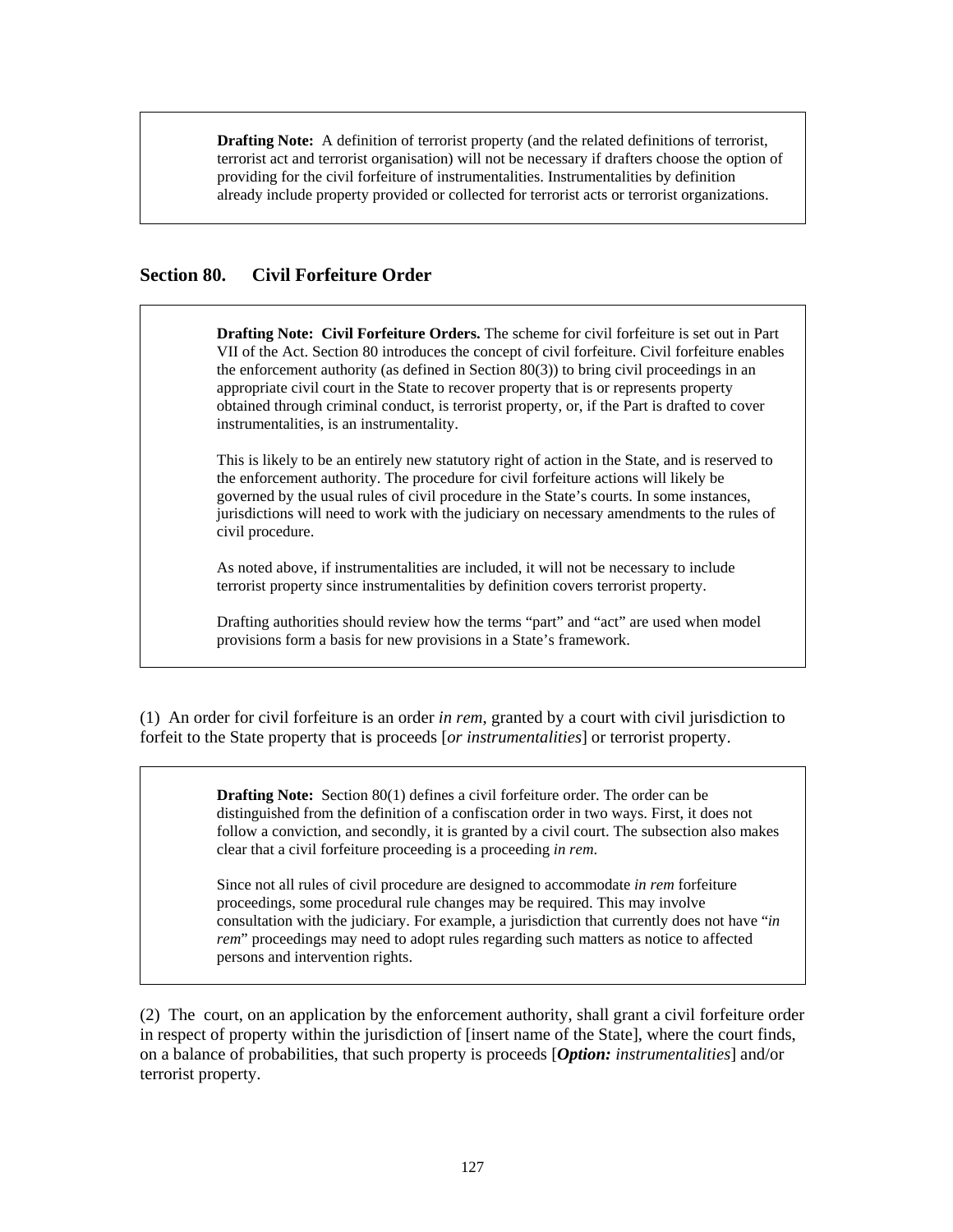**Drafting Note:** Section 80(2) sets out the initial position that the court with civil jurisdiction shall grant a civil forfeiture order where it is satisfied that property is proceeds, instrumentalities or terrorist property. Drafters should decide on coverage for each of these three categories of property based upon the needs within the jurisdiction and in light of the comments below.

Once the decision has been reached that property does fall into one of the categories set forth in a provision, the court should grant the forfeiture order. Section 80(2) also makes it clear that the standard of proof for such a decision is a balance of probabilities, and that the power applies only to property subject to the jurisdiction of the courts of the State. This latter limitation means that only property within the State will be affected.

**Proceeds.** Coverage of proceeds means that property derived from the commission of an offence will be subject to civil forfeiture. Civil forfeiture provisions traditionally have been directed at the recovery of proceeds. The definition of proceeds, which includes the notion of property converted or transformed into other property, makes it clear that it will not be sufficient to defeat a claim for civil forfeiture to demonstrate that the property in question has been sold or otherwise disposed of. If it has been sold etc., for value, then the property liable to forfeiture is the consideration received for the original proceeds. This ensures that criminals cannot defeat these provisions by alienating property. There is a further provision to this effect at Section 80(5) below.

**Terrorist Property.** Section 80(2) makes it clear that the provisions apply to terrorist property as well as to proceeds. A provision that provides for the forfeiture of proceeds alone is not adequate to capture most kinds of terrorist property. If a jurisdiction lacks existing separate legislation that provides for the forfeiture on a balance of probabilities or similar civil standard of property owned or controlled by or on behalf of a terrorist group and property that has been or will be used to carry out or facilitate a terrorist act, the general civil forfeiture provisions set forth in this Part can provide for the civil forfeiture of such property.

It is important that there be provisions for the civil forfeiture of such property for any number of reasons including the fact that it may not always be possible to commence criminal proceedings against a specific person when such property is located.

Terrorist property is a term defined under Section 79 and covers both instrumentalities – property used or intended for use in the commission of a terrorist act – and the property of a terrorist organization.

**Instrumentalities.** Careful consideration should be given to inclusion of instrumentalities which some, but not all, States with civil forfeiture provisions include in an unrestricted fashion. In Section 80(2), it is presented as an option. Instrumentalities by definition include terrorist property.

Covering instrumentalities will mean that property obtained with legitimate funds, but used in committing an offence, can be forfeited civilly. Questions of proportionality may arise regarding the civil forfeiture of an instrumentality of significant value where the gravity or monetary value of the offence is relatively small.

States with civil forfeiture provisions have adopted different approaches to covering instrumentalities. In some States, civil forfeiture of an instrumentality is broadly available and there is reliance on the discretion of enforcement authorities to pursue appropriate cases.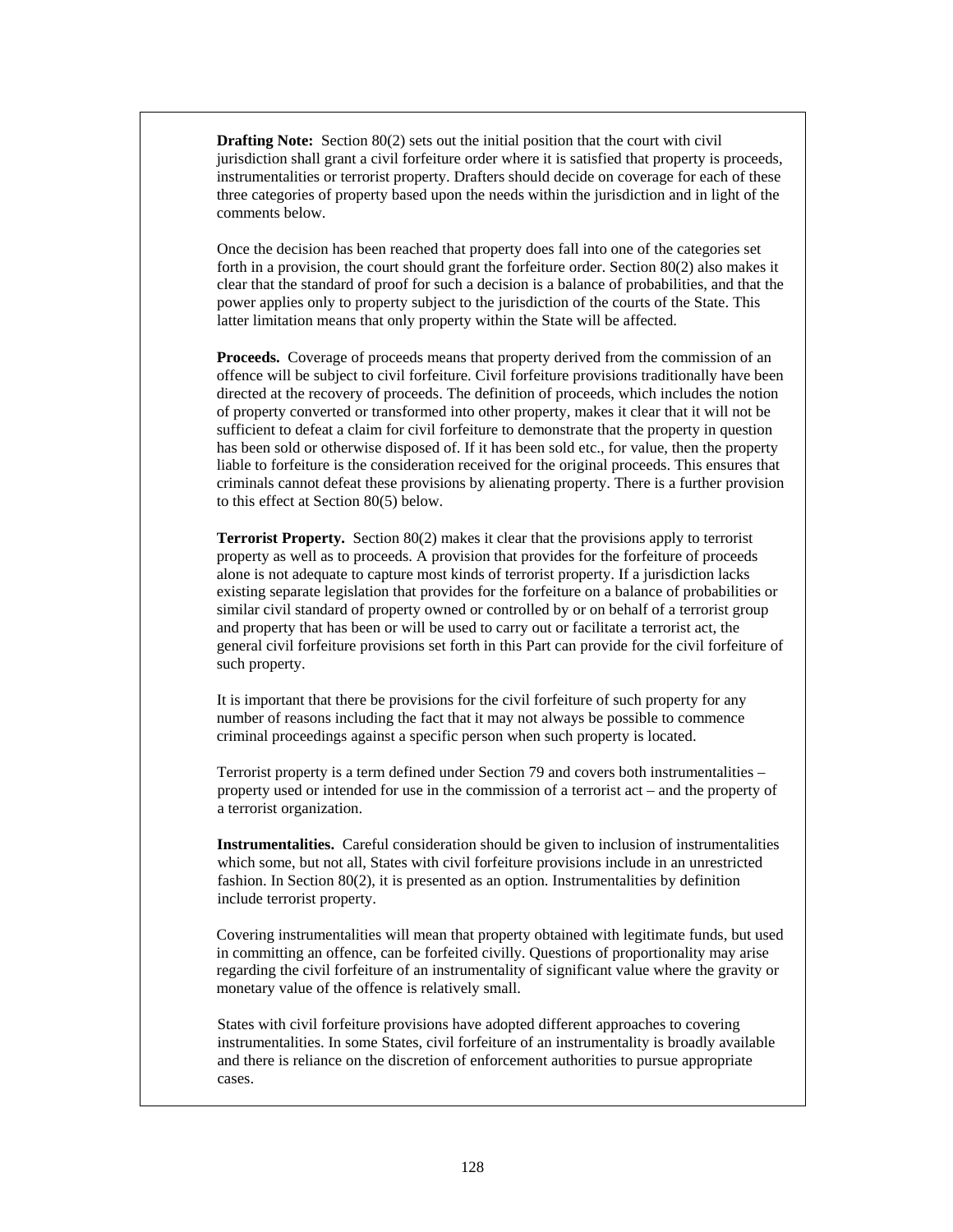**Drafting Note continued:** Alternatively, the State may have to show a substantial nexus between the use of the property and the conduct. Property that has a mere incidental connection to the conduct will not be liable to forfeiture as an instrument.

Other States limit civil forfeiture of an instrumentality to cash as an instrumentality, or, in another instance, a limitation to property likely to be used in unlawful activities that may result in serious bodily harm, or in the acquisition of other property. In some instances, property can be both an instrument and a proceed. For instance, drug profits (a proceed) may also be an instrument when used to purchase additional illegal drugs. Funds collected or provided for a terrorist activity are both the proceeds of a financing offence and an intended or actual instrumentality of the terrorist activity.

(3) For the purposes of proceedings for civil forfeiture, the enforcement authority is defined as [insert name of authority that the State has decided to use to institute for civil forfeiture actions].

> **Drafting Note:** Section 80(3) provides the opportunity to define the authority that will have the responsibility for undertaking civil forfeiture actions. In most countries it will not be necessary to establish a separate body. However, care should be taken to ensure an appropriate separation between the enforcement authority and prosecution authority to preserve the civil nature of the procedure.

> States have adopted a number of different approaches. These include using civil lawyers already employed by the government, establishing separate agencies, or identifying a discrete section of a prosecution agency. It will be more difficult to resist challenges to the procedure made on the basis of double jeopardy if there is no clear demarcation between the agency with responsibility for prosecution, and the agency, or part of an agency, with responsibility for civil forfeiture.

- (4) In order to satisfy the court under subsection (2) above:
	- (a) that property is proceeds, it is not necessary to show that the property was derived directly or indirectly, in whole or in part, from a particular criminal offence, or that any person has been charged in relation to such an offence; only that it is proceeds from some criminal offence or offences;
	- [*Option: (b) that property is an instrumentality, it is not necessary to show that the property was used or intended to be used to commit a specific criminal offence, or that any person has been charged in relation to such an offence; only that it was used or intended to be used to commit some criminal offence or offences;*
	- (c) that property is terrorist property, it is not necessary to show that the property:
		- (i) was derived from a specific terrorist act as long as it is shown it was derived from some terrorist act; or
		- (ii) has been or is being or is intended to be used by a terrorist organisation, or to commit a specific terrorist act, as long it is shown that it has been,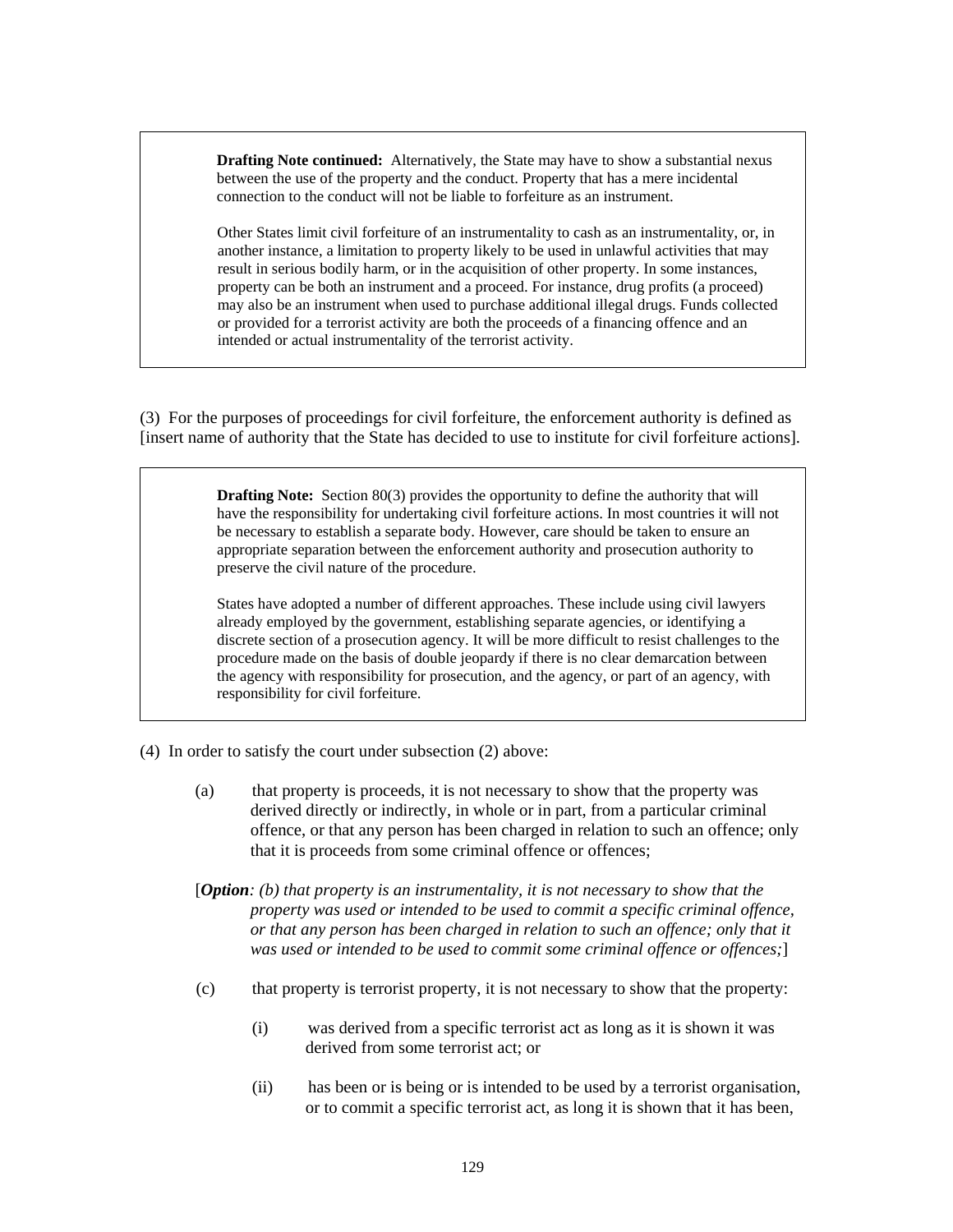is being or is intended to be used by some terrorist organization or to commit some terrorist act; or

- (iii) is owned or controlled by or on behalf of a specific terrorist organisation, as long as it is shown to be owned or controlled by or on behalf of some terrorist organization; or
- (iv) has been provided or collected for the purpose of supporting a specific terrorist organisation or funding a specific terrorist act, as long as it is shown to have been provided or collected for the purpose of providing support to some terrorist organisation or funding some terrorist act

or that any person has been charged in relation to such conduct.

**Drafting Note:** Section 80(4) addresses how the court should arrive at the decision that property is proceeds etc. It sets forth the link between the conduct and the property. It provides that it is not necessary to show that property was obtained though a particular kind of criminal offence, as long as it can be shown to have been obtained through an offence of one kind or another. So it will not matter, for example, that it cannot be established whether certain funds are attributable to drug dealing, or money laundering, or fraud or some other criminal activity, provided it can be shown that they are attributable to one or other of these in the alternative, or perhaps some combination. It will also not be necessary to show that any person has been charged with any offence in connection with the conduct described.

(5) An application for civil forfeiture may be made in respect of property into which original proceeds have been converted either by sale or otherwise.

> **Drafting Note:** Although the definition of proceeds makes it clear that tracing of proceeds is possible, Section 80(5) puts it beyond doubt that where the original criminal proceeds have been disposed of, an application for forfeiture will be competent in respect of the "replacement" property. This will be particularly important where the original proceeds have been acquired by an innocent third party, and will enable for example the court to order the forfeiture of the sale price rather than the original asset, which cannot be followed into the hands of the innocent third party.

(6) For the purposes of civil forfeiture, an offence shall also include conduct that has occurred in a country outside [insert name of the State] and is unlawful under the law of that country as long as had it occurred in [insert name of the State], it would have constituted an offence under the law of [insert name of the State] and under Section 79 of this Part. The court shall determine on a balance of probabilities whether such conduct has occurred.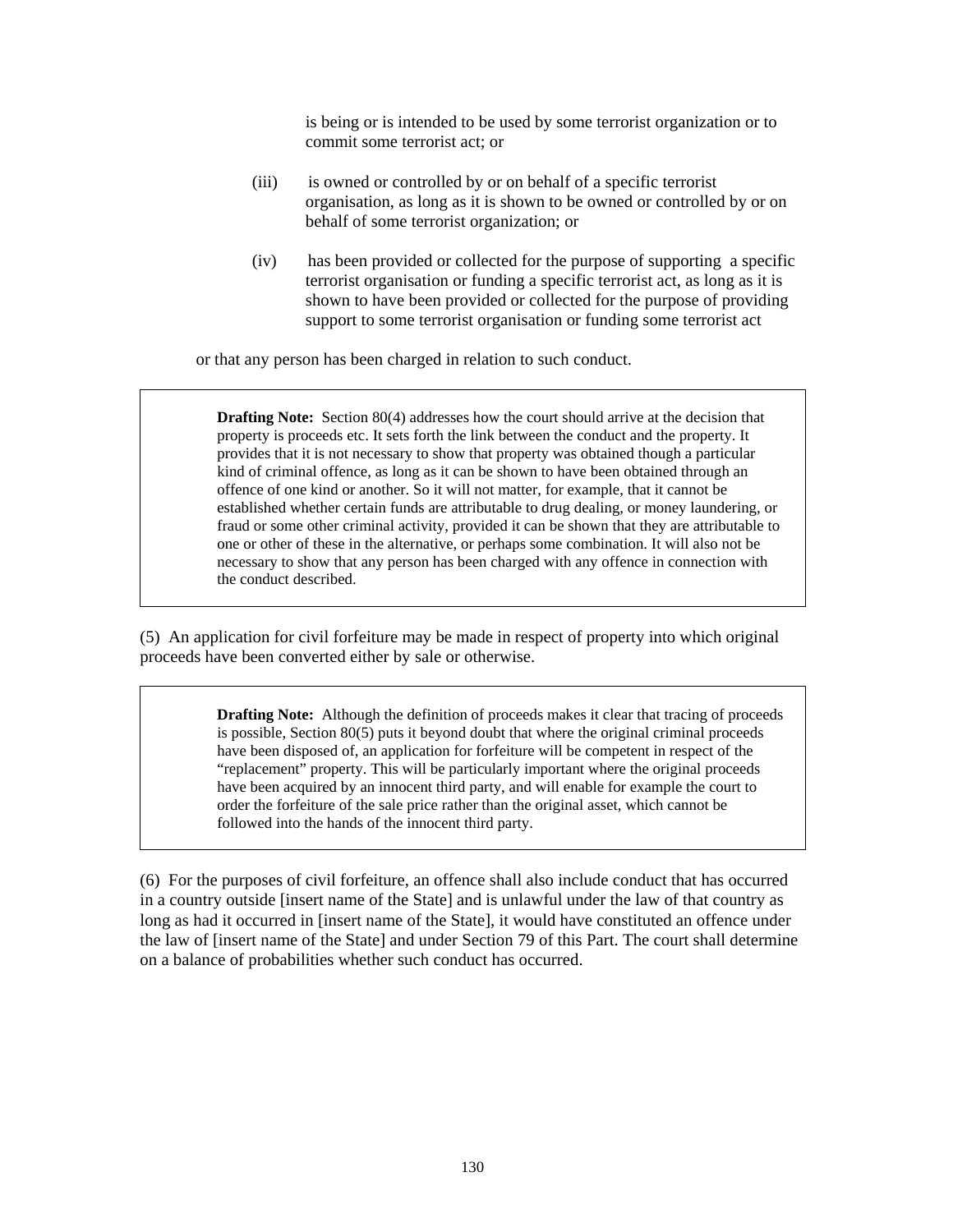**Drafting Note:** Section 80(6) deals with the underlying conduct that can give rise to proceedings for civil forfeiture. A civil forfeiture action may be undertaken with respect to several classes of property including proceeds. The definition of proceeds in Section 79 brings in the concept of property that is from a criminal offence. The definition of "offence/criminal offence" in Section 79 in turn includes foreign offences on a dual criminality basis. Subsection (6) makes clear that an offence that can give rise to civil forfeiture proceedings will include conduct which occurs in a country outside the State and is criminal conduct under the criminal law of that country, and would be unlawful if it occurred in the State undertaking the civil forfeiture proceeding.

This provision may not be necessary if a definition in Section 79 covers the matter, but it may be helpful for this to be made explicit in the civil forfeiture provisions, and to note the civil standard of proof that applies.

The effect of this provision is to enable property which has been obtained through conduct abroad to be recovered if the conduct was unlawful where it took place and is also criminal conduct to which the Act applies in the State. The test the court must use in determining whether the conduct occurred and was unlawful conduct is the balance of probabilities. This is the normal standard of proof that applies in civil proceedings. The criminal standard of proof, under which matters must be proved beyond reasonable doubt, does not apply in a civil recovery proceeding.

(7) For the purposes of making a determination under subsection (2) above, proof that a person was convicted, found guilty or found not criminally responsible is proof that the person committed the conduct.

> **Drafting Note:** If a person has been convicted, found guilty, or found not criminally responsible for an offence, proof of such a court determination shall, as a result of Section 80(7), enable the court to conclude that the specified person committed the conduct that resulted in proceeds, etc.

(8) Property may be found to be proceeds under subsection (2) even if a person was acquitted of the offence, or if the charge was withdrawn before a verdict was returned, or if the proceedings were stayed.

> **Drafting Note:** Section 80(8), which further develops the civil nature of the remedy of civil forfeiture, makes it clear that the remedy of civil forfeiture may still be appropriate even where a person has been acquitted in a criminal process associated with the criminal conduct, or the proceedings have otherwise terminated without a conviction. The remedy may remain appropriate because the question is not whether the court is satisfied beyond reasonable doubt that a named person committed a specific criminal offence, but whether on a balance of probabilities the property was derived from criminal conduct.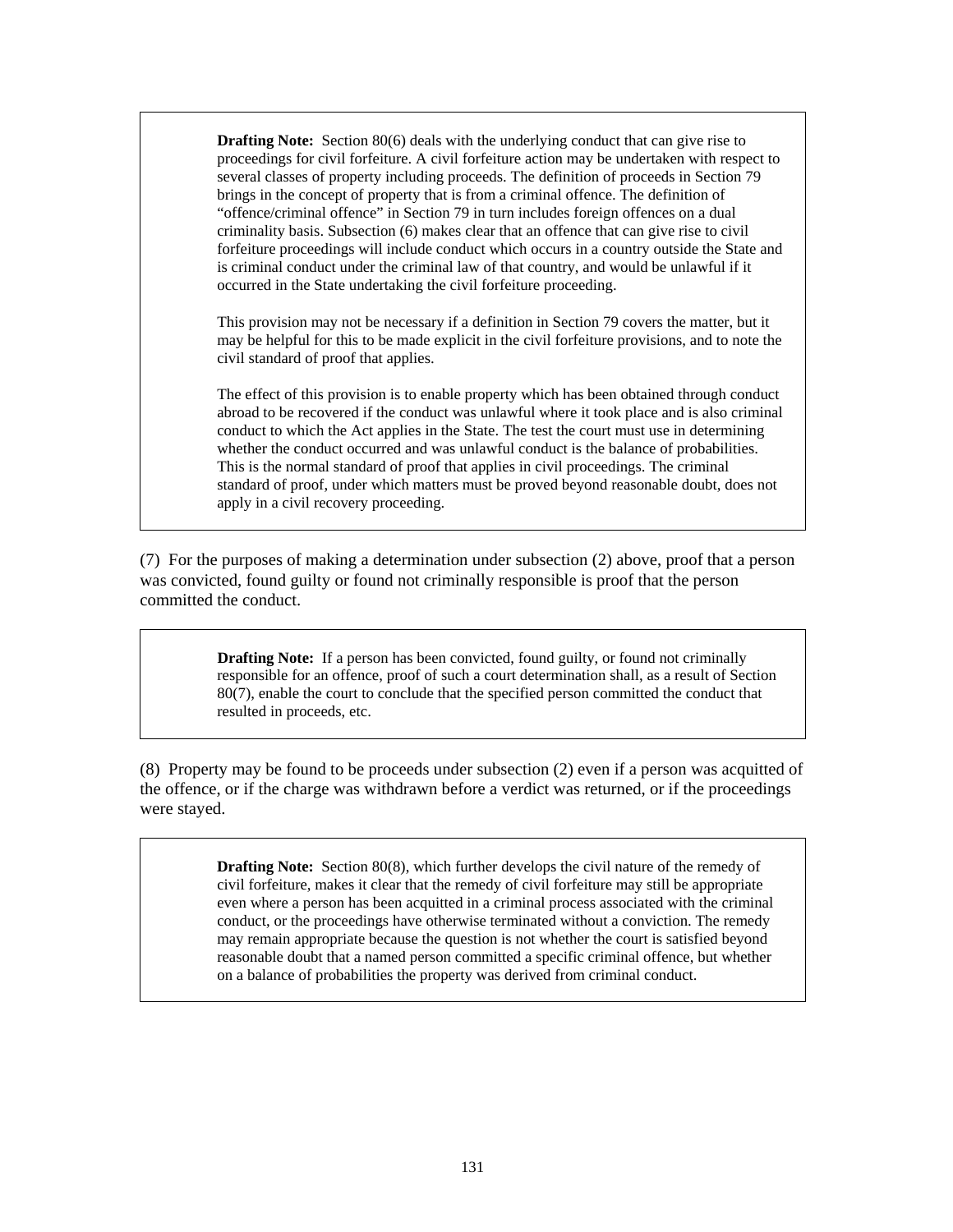**Drafting Note continued:** The principle behind civil forfeiture is that proceeds from criminal conduct should not be held by those whose conduct has led to their acquisition: no one should be able to profit from criminal conduct. Civil forfeiture is not a penalty. It is directed at an asset not at a person. It is not related therefore to the concept of conviction of an individual.

(9) *Variant 1:* Orders for civil forfeiture can be sought in respect of property whenever obtained.

*Variant 2:* A civil forfeiture proceeding shall not be commenced after the [insert number of years] anniversary of the date that the property became a proceed, [*Option: instrumentality*] and/or terrorist property.

> **Drafting Note:** Civil forfeiture is based on the theory that property that is acquired as a result of criminal conduct can never be held lawfully. It does not matter, for civil forfeiture, when the property was acquired, since the ownership can never be made legal. This is the basis for permitting retrospectivity as is contained in this Section 80(9).

The first variant provides for actions regardless of when property was obtained. Under the second variant, there would be a limitation, for instance 12-15 years after the date the property became a proceed, etc. and the date of the commencement of the civil proceeding. Drafting authorities will need to determine what period it considers appropriate between these two dates before actions of civil forfeiture should not be entertained by the courts.

(10) Orders for civil forfeiture may be granted with respect to property acquired or used before the Act came into force.

> **Drafting Note:** In addition to Section 80(9) which addresses only whether there is a statutory prescription period for the initiation of a civil forfeiture action, it is necessary to make clear separately and regardless of any prescription period that the Act has retrospective applicability, that is that it may be applied to property acquired or used before the Act came into force. This is accomplished through Section 80(10).

(11) An order for civil forfeiture may be sought where the conduct on which the application for forfeiture is based was committed by a person now deceased.

> **Drafting Note:** Section 80(11) emphasises the *in rem* nature of the proceedings by making it clear that proceedings may be brought in respect of property even though the person upon whose criminal conduct the action is founded is deceased.

(12) *Option:* [*A civil forfeiture action [Option (add also): to recover proceeds*] *shall not be brought where the value or aggregate value of the property concerned is less than* [*insert amount*]].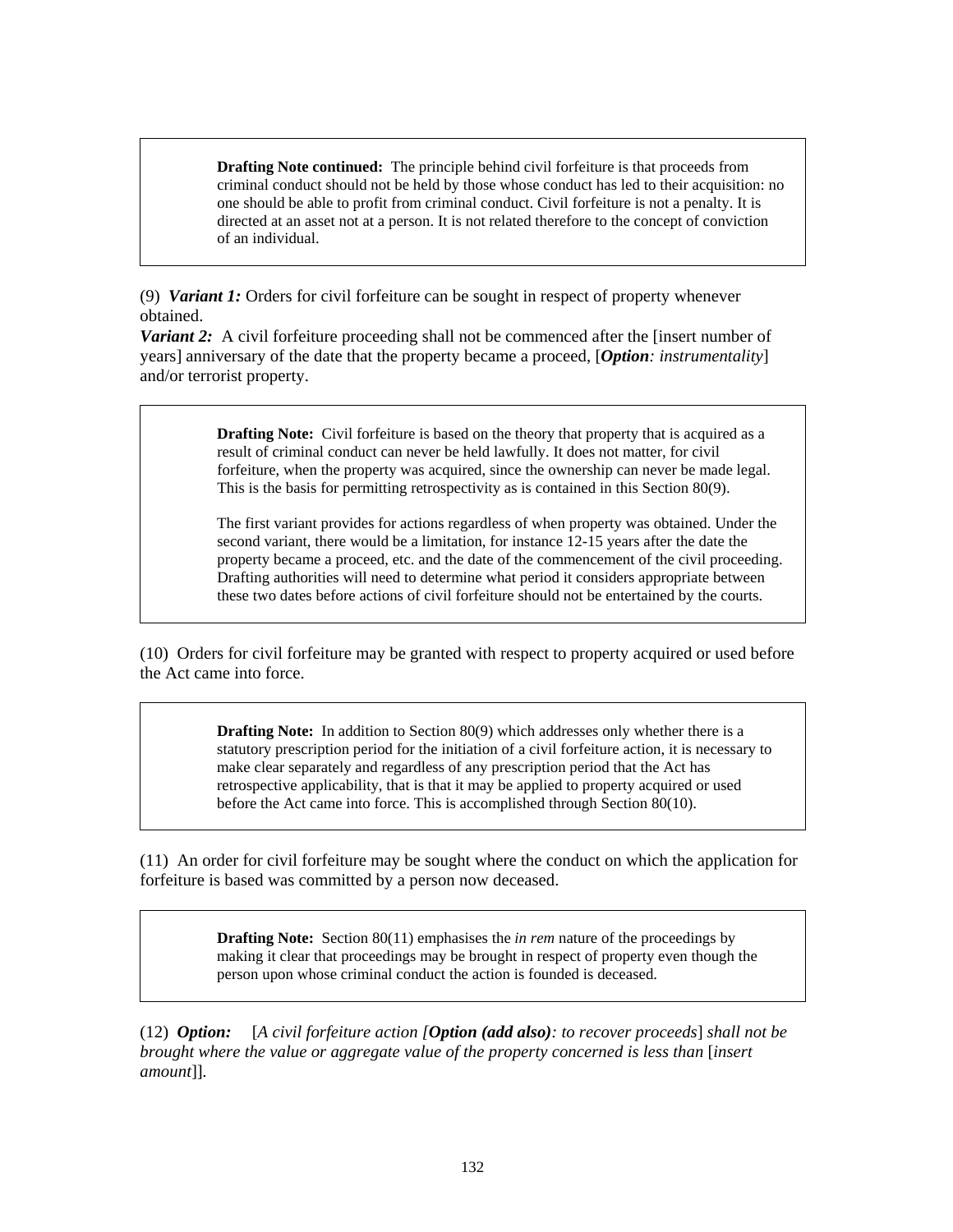**Drafting Note:** Section 80(12), an optional section, would set a monetary threshold before a civil forfeiture action is undertaken.

Because the procedure before the courts is likely to be complex and time consuming, States may not wish to embark on this type of procedure where the value or total value of the property concerned is less than a particular amount. However, in considering whether to use a threshold, States should also be cognizant of the effect the retention of even less significant levels of criminal benefit may have on communities who see criminals maintaining property or lifestyles beyond their legitimate means.

In addition, drafting authorities may want to limit this section to proceeds, as different considerations are involved in the case of terrorist property and instrumentalities. In such cases the use of the property and the threat to public safety are paramount rather than underlying value.

# **Section 81. Property Freezing Order**

(1) Where specified property that is reasonably believed by the enforcement authority to be proceeds [*Option: or instrumentalities*] or terrorist property, the enforcement authority may apply to the court for a property freezing order in respect of such property.

> **Drafting Note:** To civilly forfeit property, there must be a mechanism to freeze property which is, or will become, the subject of proceedings. This is to ensure that the property is not dissipated pending the outcome of the proceedings.

Section 81(1) provides for the making of an application for a property freezing order which will freeze the property in anticipation of an application for civil forfeiture. A property freezing order will relate only to specified and identified property. It will not relate to a generic description of everything that a person owns. This emphasises the *in rem* nature of the proceedings.

(2) An application for a property freezing order made under Section 81(1) shall be in writing and shall be supported by an [*Variants:* affidavit; evidence; verified statement] of an [insert reference to officers who will make application] indicating that the officer believes, and the grounds for his belief, that the property the subject of the application is proceeds of crime [*Option: or an instrumentality*] or terrorist property. An application for a property freezing order may be made *ex parte* and without notice.

> **Drafting Note:** The property freezing order, in distinction to the actual application for civil forfeiture, will most often be made *ex parte* (that is with only the applicant appearing), and without notice to those who may be affected in accordance with Section 81(2). This again will be to ensure that property is preserved.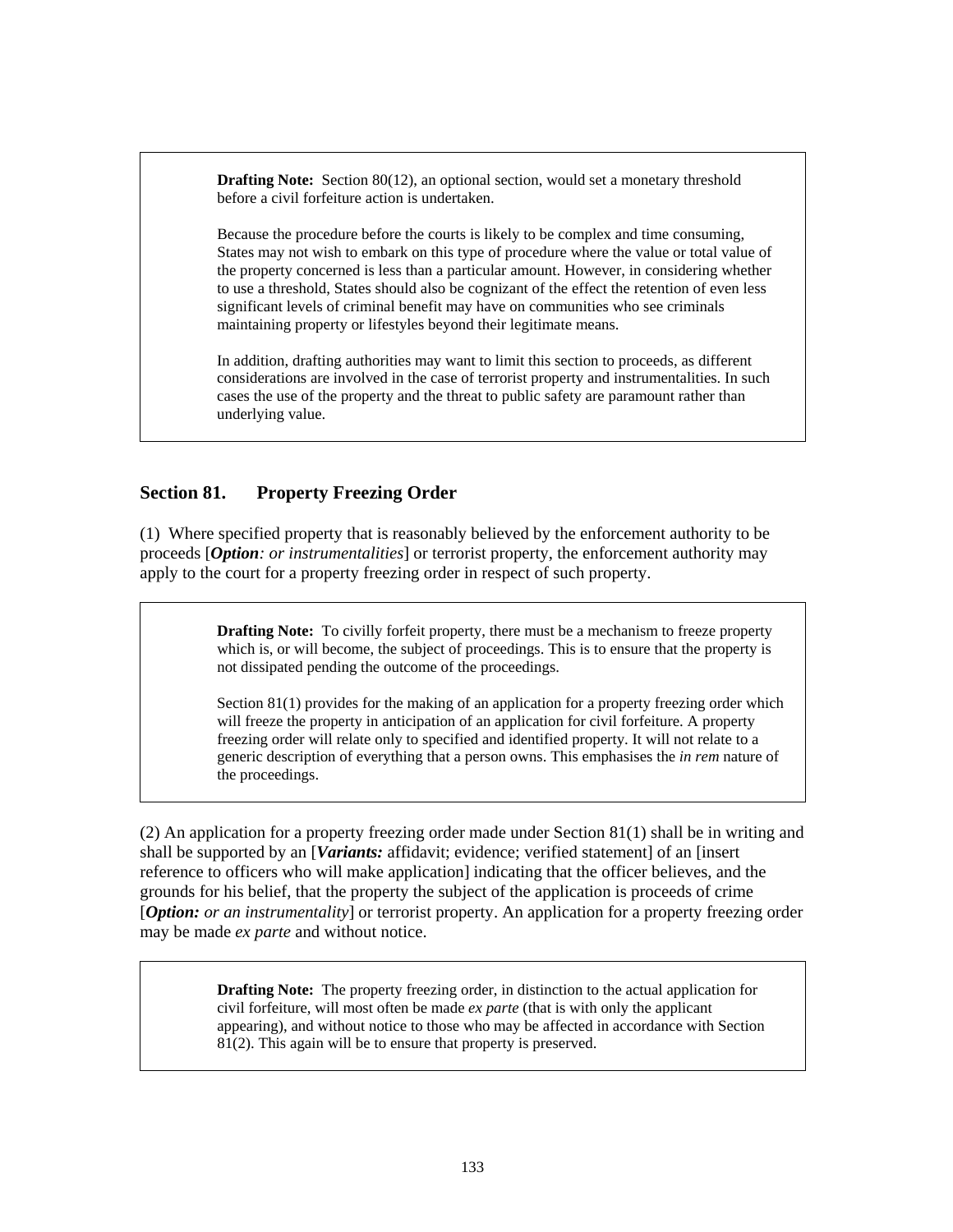**Drafting Note continued:** There may be circumstances in which providing notice would not jeopardize a successful freezing, but they are likely to be rare. Supporting evidence/documents for a property freezing order application will be similar to those required for a restraining order in criminal procedure. In individual States, the requirements may differ, but the normal procedural rules should apply.

(3) The hearing of an application for a property freezing order may be heard *in camera.* 

**Drafting Note:** Section 81(3) provides that the hearing for the property freezing order may be held *in camera*. This is to ensure that the property is not hidden or dissipated before a freezing order is in place. The State may already have provisions under its own rules as to whether a hearing on a restraint application may be heard *in camera*.

(4) The court may make a property freezing order to preserve the specified property where it is satisfied that there are reasonable grounds to believe that the property, or part of it, is proceeds, [*Option: or instrumentalities*] or terrorist property.

> **Drafting Note:** It is important to set the test for the granting of an order to freeze at the appropriate level. If the standard for granting it is too high, the enforcement authority will rarely be able to satisfy the test, and there is serious risk that assets which should be forfeited will be lost. On the other hand, too easy a standard will result in unwarranted interference in the enjoyment of property.

Section 81(4) sets the test at "reasonable grounds to believe" that the property constitutes proceeds, instrumentalities or terrorist property. This standard is one that has been used in a number of systems and strikes a reasonable balance between the two arguments above. An alternative, used in some jurisdictions, is "where there is a serious question to be tried."

The language also makes clear that it is also possible to apply for a property freezing order for property where it is suspected that only part of the property is proceeds, instrumentalities or terrorist property, where for example a property is jointly owned, and only one share is thought to be proceeds etc. A freezing order should apply to the extent possible only to the interest that represents the proceed, instrumentality or terrorist property, but there may be situations where parts are indivisible and the order must apply to the whole. This provision makes clear that the court may issue its order with respect to the whole.

(5) Within [21] days of the granting of a property freezing order or such other period as the court may direct, notice of the order shall be served on all persons known to the enforcement authority to have an interest in the property affected by the order, and such other persons as the court may direct.

> **Drafting Note:** The range is generally somewhere between 15 to 45 days, with a 21-day period often chosen.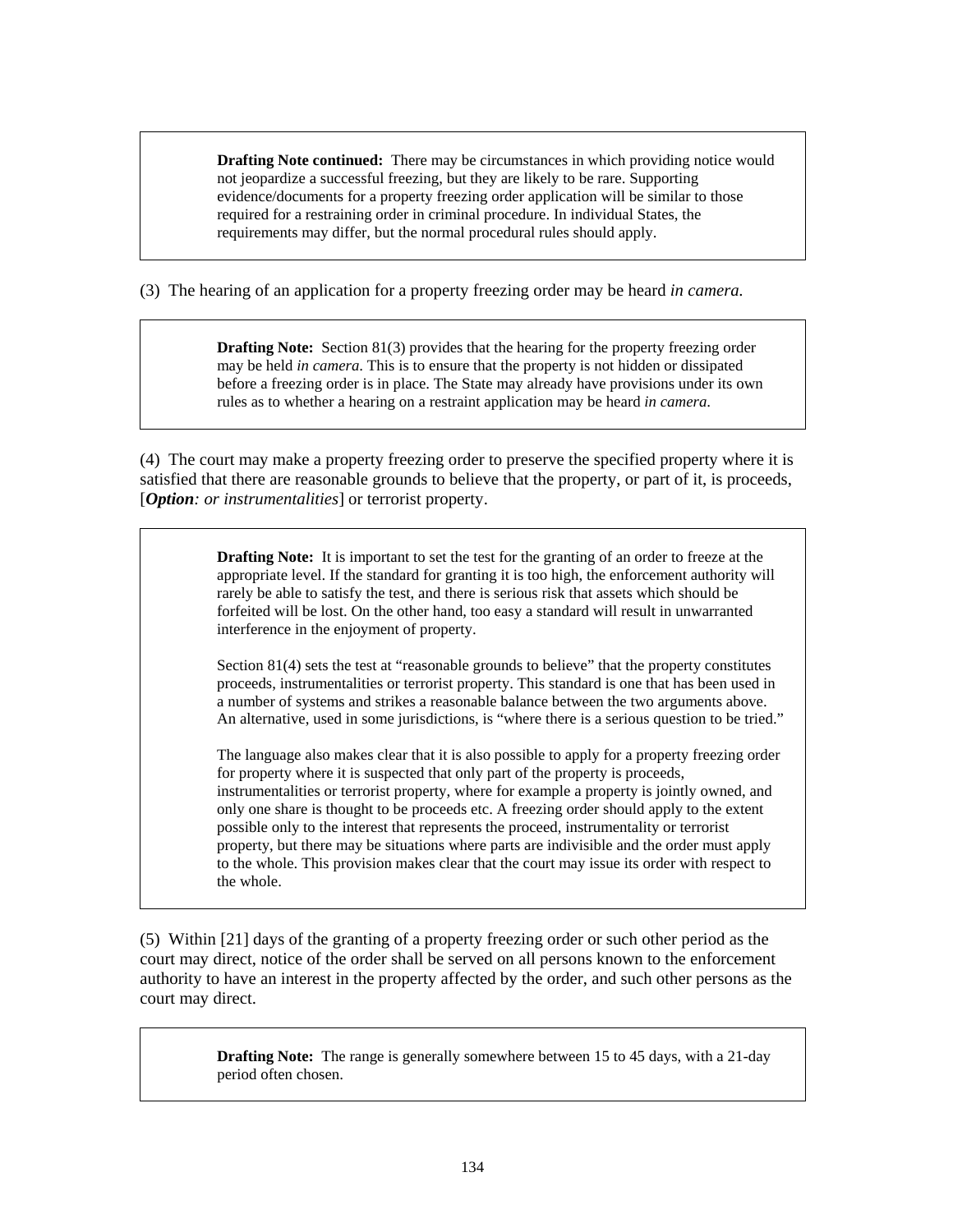## **Section 82. Further Provisions in relation to Property Freezing Orders**

**Drafting Note:** Section 82 deals with the effect of property freezing orders. Authorities should consider, when drafting provisions, the powers set forth in Section  $82(1)(a)$  to (e). Depending upon how the provisions are drafted, they will have consequences for the enforcement authority and for choices on use of trustees and receivers, both private and public.

In any particular case, it will not normally be necessary for a property freezing order to contain all of these provisions. Section 82, however, will provide the court with the power to formulate an appropriate order in each instance.

The enforcement authority will decide depending on the nature of the property in a particular case the orders it would like to seek and for which assets. A variety of different orders may be needed in a single case depending upon the kinds and status of the property involved.

(1) Where a court makes a property freezing order, the court may, at the time when it makes the order, or at any later time, make any further orders that it considers appropriate. Without limiting the generality of the above, the court may make any one or more of the following orders:

(a) an order that the property or part of the property specified in the property freezing order shall be seized, taken into possession, delivered up for safekeeping or otherwise secured by the enforcement authority;

**Drafting Note:** Section 82(1)(a) contains a provision that would allow the court to include in the property freezing order a power for the enforcement authority to seize or otherwise take into its possession specified property. This type of power will most commonly be used when the property is valuable moveable property, such as performance motor vehicles or jewellery that could without such a power easily be disposed of to frustrate any potential final order. The enforcement authority will have to ensure the safekeeping of such items as are delivered up to it. For that purpose it may have to consider such matters as storage and insurance.

(b) an order that the property or part of the property specified in the freezing order shall be dealt with in a particular manner including by an encumbrance which is ordered by the court on such property in favour of the enforcement authority together with an order that prohibits any other encumbrance, and/or by a prohibition regarding dealing in or with such property;

**Drafting Note:** In Section 82(1)(b), it is within the court's power to order that specified property be dealt with in a particular manner (for instance not sold, transferred, mortgaged etc.), or to order an encumbrance in favour of the enforcement authority. This provision will enable a court to effectuate its freezing order by dealing with immoveable property in an effective way. There may be a need for procedural rules to ensure that the orders interface appropriately with land titles as well as with personal property security systems.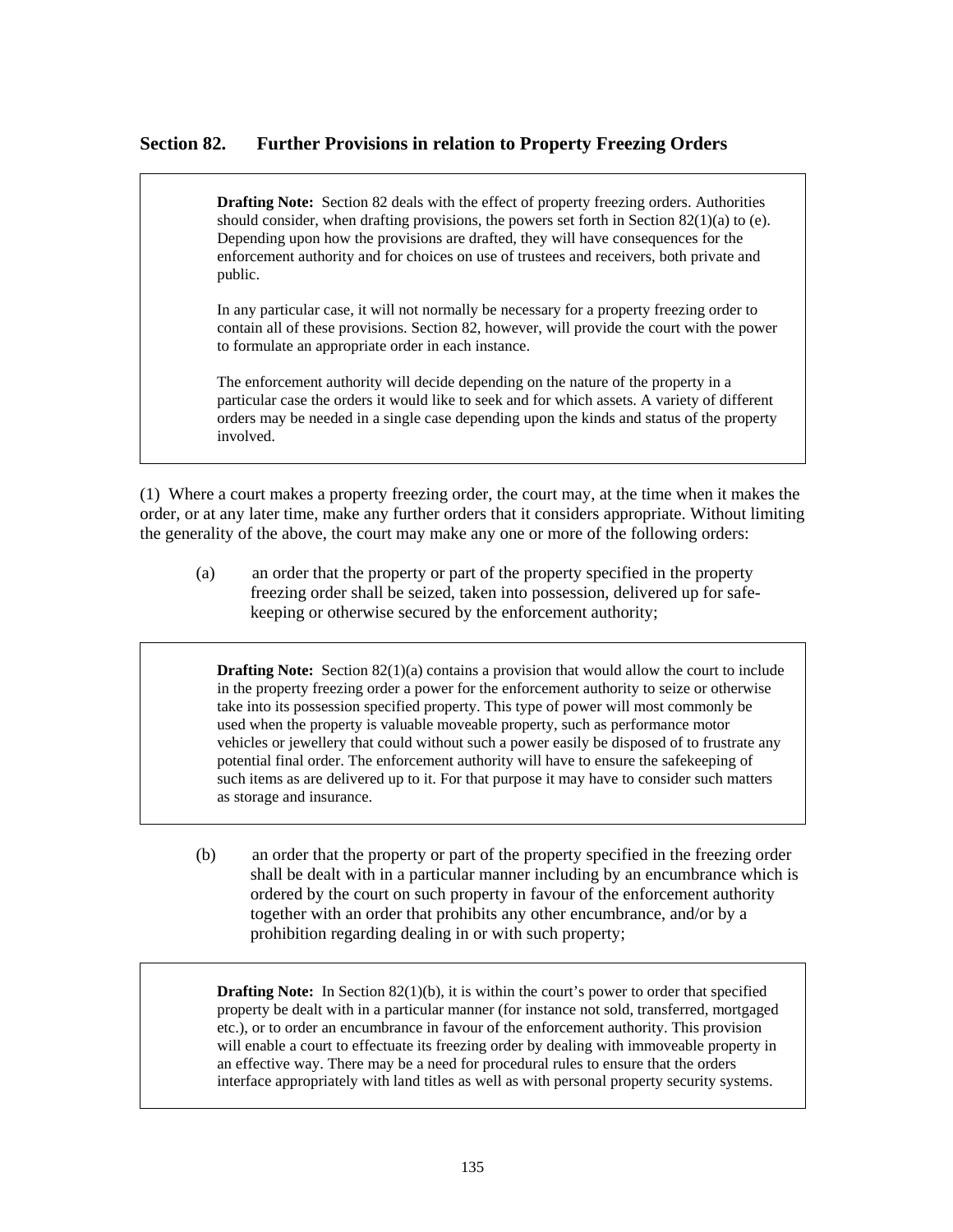**Drafting Note continued:** An orders to place an encumbrance may be needed for immoveable property. Service of notice will be particularly important.

(c) an order to appoint a (Option: add: *named*) receiver or trustee to take custody and/or control of the property or a part of the property that is specified in the property freezing order, and to manage or otherwise deal with the whole or any part of the property in accordance with any directions of the court;

**Drafting Note:** Section 82(1)(c) contains a provision allowing for the appointment of a receiver or trustee. Such an appointment would normally only be contemplated where there is a management aspect for certain assets, for example in running a business.

In connection with the powers of the trustee, an order under Section  $82(1)(c)$ should specify which actions a trustee can take without further reference to the court. For example, where a house is the subject of the order, can the trustee arrange a tenancy, or sell it as a result of his own decision, or must he go back to the court for authority? Since applications to the court will be costly, it will be advisable to give the trustee broad general powers, with reference to the court only in exceptional circumstances.

(d) such other order for the preservation, management or disposition of the property or part of the property specified in the property freezing order as the court considers appropriate.

**Drafting Note:** Section 82(1)(d) is a general provision that will enable the court to make such order as it thinks appropriate depending on the nature of the assets in the property freezing order.

(e) For purposes of this section:

"**dealing with property**" means any of the following:

- (a) a transfer or disposition of property;
- (b) making or receiving a gift of the property;
- (c) removing the property from [insert name of State];
- (d) where the property is a debt owed to that person, making a payment to any person in reduction or full settlement of the amount of the debt;
- (e) using the property to obtain or extend credit, or using credit that is secured by the property; or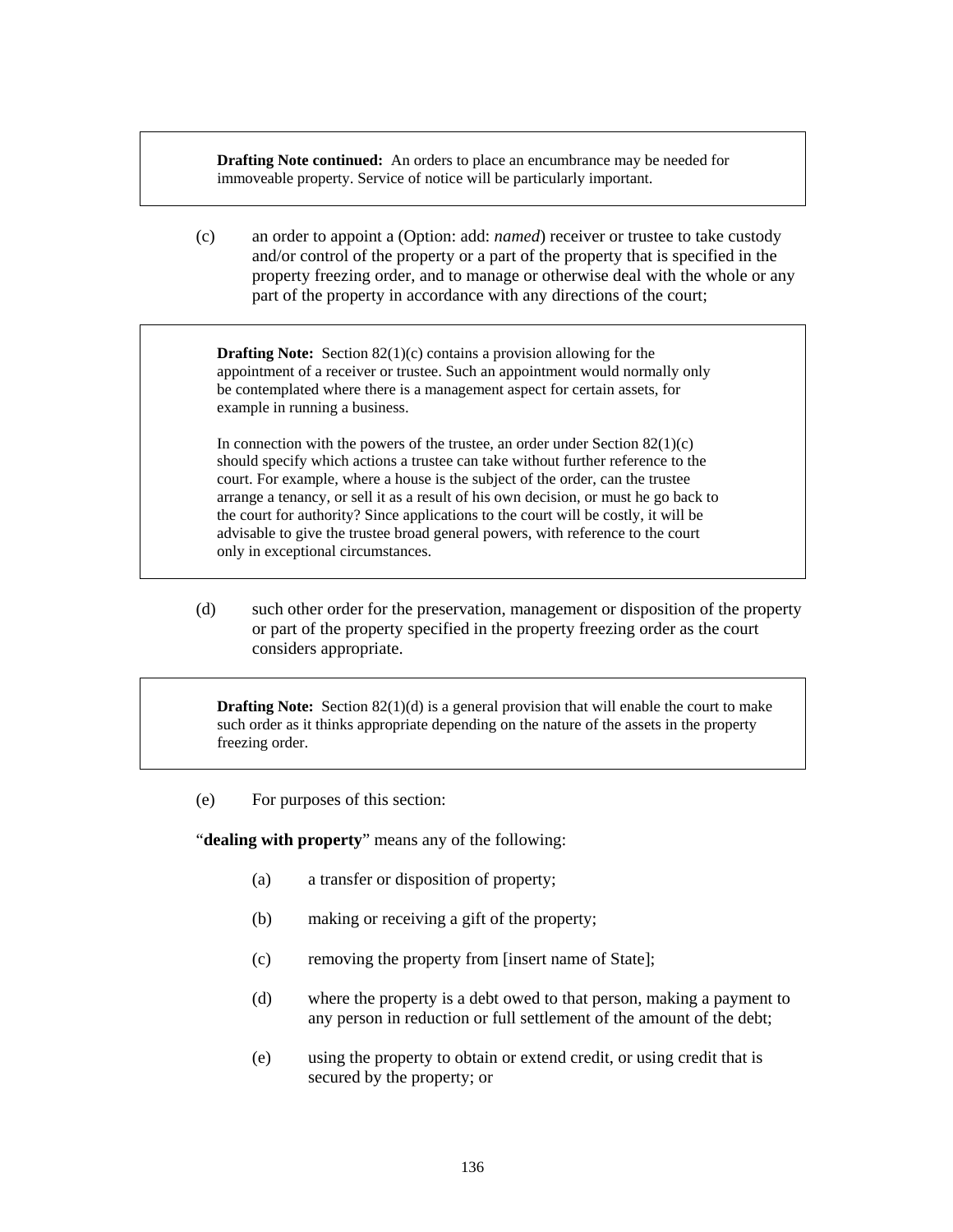(f) where the property is an interest in a partnership, doing anything to diminish the value of the partnership.

**"gift**" means property given by one person to another person, and includes any transfer of property directly or indirectly:

- (a) after the commission of an offence by the first person;
- (b) to the extent of the difference between the market value of the property at the time of its transfer and
	- (i) the consideration provided by the transferee; or
	- (ii) the consideration paid by the transferor

whichever is greater.

(2) Any costs associated with the appointment of a receiver or trustee and the work subsequently undertaken by him pursuant to the appointment shall be paid from [*Variants:* recovered assets fund; special purpose account].

> **Drafting Note:** Section 82(2) contains provisions which follow from those contained in Section 82(1)(c) above, in relation to the appointment of a trustee or receiver. As noted above, there are usually costs associated with such an appointment.

This provision indicates how the costs might be met. It is suggested that these could be paid for, retrospectively, out of recovered assets, but it may also be desirable to identify a particular fund for the payment of such costs. Model provisions in Part VIII provide for the establishment of a recovered assets fund, and if adopted, a link to such a fund would be appropriate.

The costs may be considerable. A trustee or receiver may become involved in litigation as a result of the appointment, and his legal costs will have to be met. He may need to consult independent professionals—for example for advice on running a specialist concern—and these too may submit fees. All of these considerations will make enforcement authorities cautious before embarking on an appointment which may ultimately have cost implications that cannot initially be quantified or estimated.

Particular care should be taken with these provisions to ensure that the payments may be made, especially initially, when there may be no recovered assets to fund such payments.

(3) Where a receiver or trustee has been appointed under subsection  $(1)(c)$  in relation to property, he may do anything that is reasonably necessary to preserve the property and its value including, without limiting the generality of this:

- (a) becoming a party to any civil proceedings that affect the property;
- (b) ensuring that the property is insured;
- (c) realising or otherwise dealing with the property if it is perishable, subject to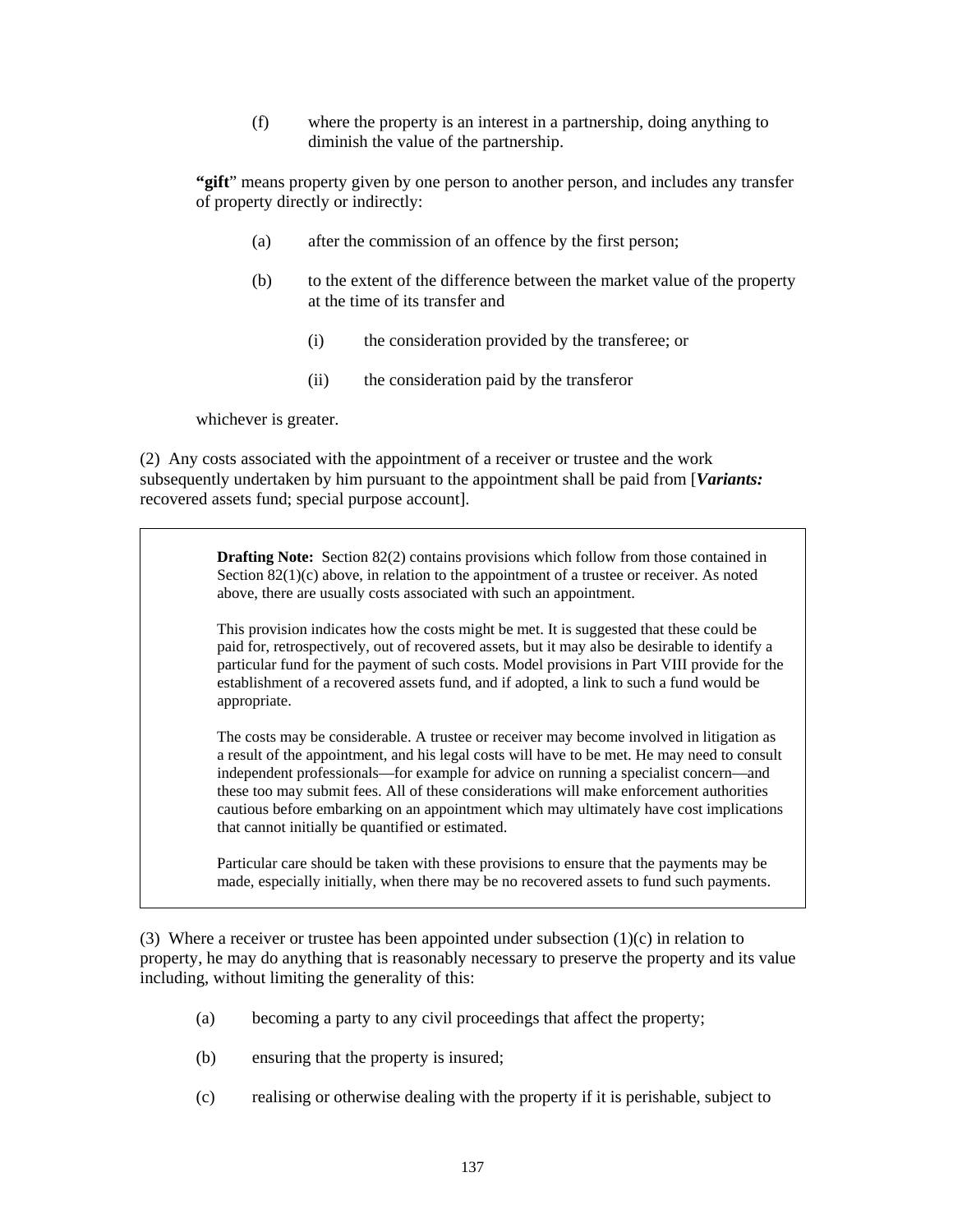wasting or other forms of loss, its value volatile or the cost of its storage or maintenance likely to exceed its value, subject to the proviso that this power may only be exercised without the prior approval of the court in circumstances where:

- (i) all persons known by the trustee to have an interest in the property consent to the realisation or other dealing with the property;
- (ii) the delay involved in obtaining such approval is likely to result in a significant diminution in the value of the property; or
- (iii) the cost of obtaining such approval would, in the opinion of the trustee, be disproportionate to the value of the property concerned;
- (d) if the property consists, wholly or partly, of a business:
	- (i) employing, or terminating the employment of persons in the business;
	- (ii) doing any other thing that is necessary or convenient for carrying on the business on a sound commercial basis; or
	- (iii) selling, liquidating or winding up the business if it is not a viable concern, subject to obtaining the prior approval of the court;
- (e) if the property includes shares in a company, exercising rights attaching to the shares as if the trustee were the registered holder of the shares.

**Drafting Note:** Section 82(3) contains important provisions related to the management and sale of property in particular circumstances. There may be occasions where the assets are by nature perishable. In such circumstances it would be pointless to freeze them to await the outcome of prolonged litigation, since by then the assets would have no value. It would be better to enable the enforcement authority, or a trustee or receiver, to step in and sell the assets while they still have a value.

There is also a balancing decision when assets are particularly expensive to maintain compared with their actual value. In those circumstances too it may be appropriate to permit the enforcement authority or trustee or receiver to sell such assets since the cost of their continued maintenance would outweigh any ultimate value recovered. It will be important in such cases for there to be a court order that authorizes the enforcement authority or trustee or receiver to dispose of assets in order to avoid later claims for compensation by a person who might claim the assets were irreplaceable.

(4) The court may exclude from the property freezing order such amount as it considers appropriate for the payment of reasonable living expenses to any person whose property is the subject of a property freezing order. The court shall not exercise its discretion to exclude an amount unless it is satisfied that the person cannot meet such expenses out of property that is not subject to a property freezing order and the court determines that it is in the interests of justice to make such an exclusion.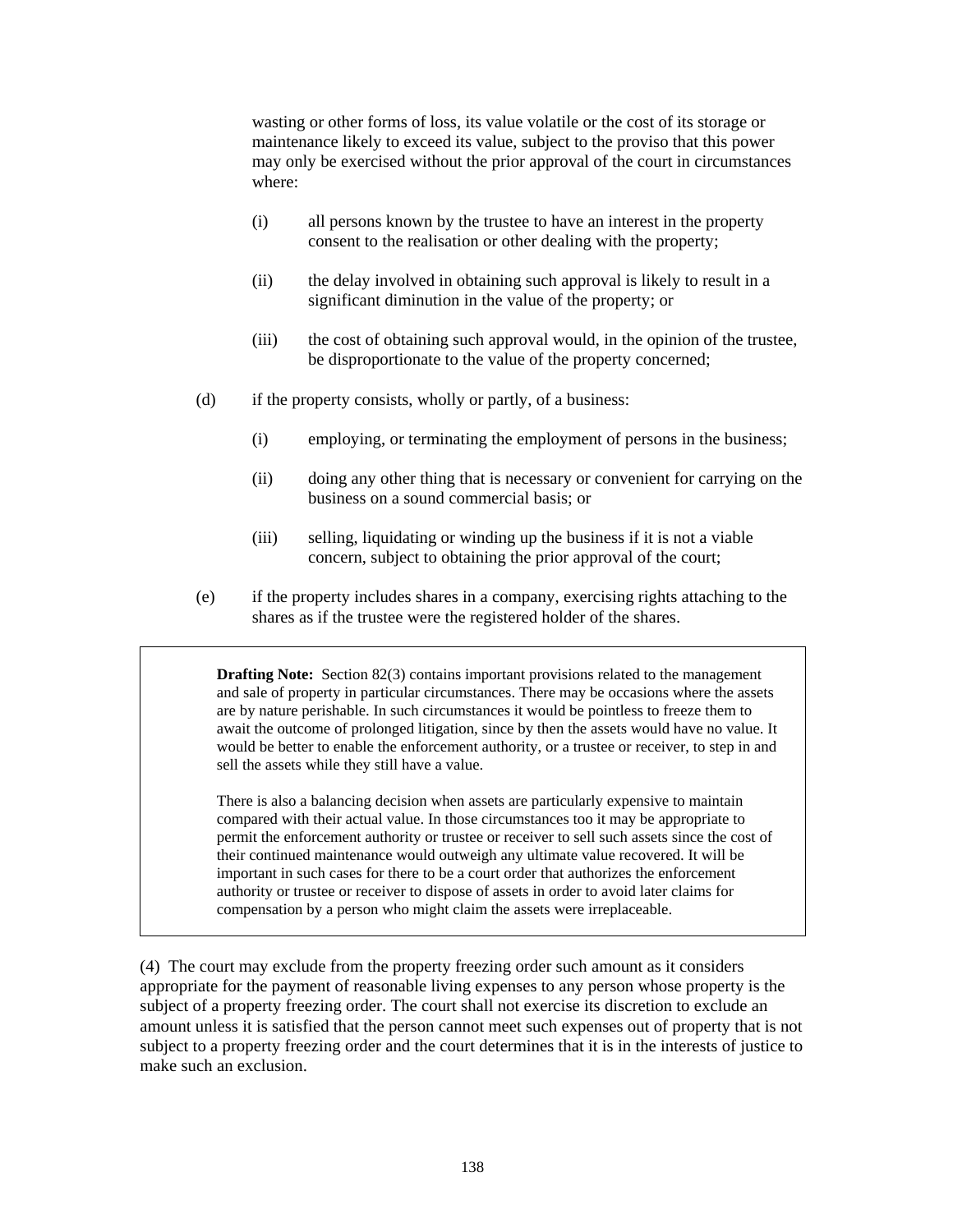(5) The court may exclude from the property freezing order such amount as it considers appropriate for the payment of reasonable legal expenses incurred by any person whose property is the subject of a property freezing order. The court shall not exercise its discretion to exclude an amount unless it is satisfied that the person cannot meet such expenses out of property that is not subject to a property freezing order and the court determines that it in the interests of justice to make such an exclusion.

> **Drafting Note: Legal and Living Expenses.** Drafting authorities should consider whether to include provisions for the payment of expenses out of frozen assets and what the limits should be for such payments. Payments under both Section 82(4) and 82(5) will diminish the potential for forfeiture. Accordingly, mechanisms should be introduced to ensure that the provisions are not abused, for example, by frivolous legal challenges. Jurisdictions should make choices from a policy and constitutional perspective bearing in mind issues such as fairness, equality of arms, etc.

The first provision relates to the payment of living expenses out of the property subject to the property freezing order. The second relates to the payment of legal expenses. In neither case may the court exercise its discretion to provide for such expenses where there are other assets to meet the expenses. Some jurisdictions have chosen to introduce only a provision in relation to access to legal expenses. Others have no such provisions at all.

If a provision on legal expense payments is adopted, it may be appropriate to link payments to legal aid rules and rates.

The provisions set forth in subsections 82(4) and (5) should be compared with those for payment of living and legal expenses found in Section 48 dealing with restrained property. The details of those Part VI provisions are different in some details from the Section 82 provisions. For example, Section 48(1)(e) specifies that an order may permit payment of living expenses for dependents and business expense, whereas Section 82(4) does not refer to dependents or business expenses. Corresponding provisions under Parts VI and VII should be compared to find the most desirable approach.

(6) Where a court makes a property freezing order, it may upon application by anyone with an interest in the property or by the enforcement authority and at any time make any further order in respect of the property including an order to revoke the freezing order or to vary the order.

> **Drafting Note: Orders to Revoke or Vary a Property Freezing Order.** Section 82(6) makes provision for an application to the court to revoke or vary the original freezing order after the original property freezing order is granted.

> It should be clear that property freezing orders are always subject to revocation by the court. Those that issue at the investigative stage before the initiation of the civil proceeding are of particular concern. This provision leaves the time period open-ended with the order continuing until an affected party applies to the court for revocation at which point the court must make a discretionary determination whether it is just to continue the order. This provides wide flexibility to enforcement authorities.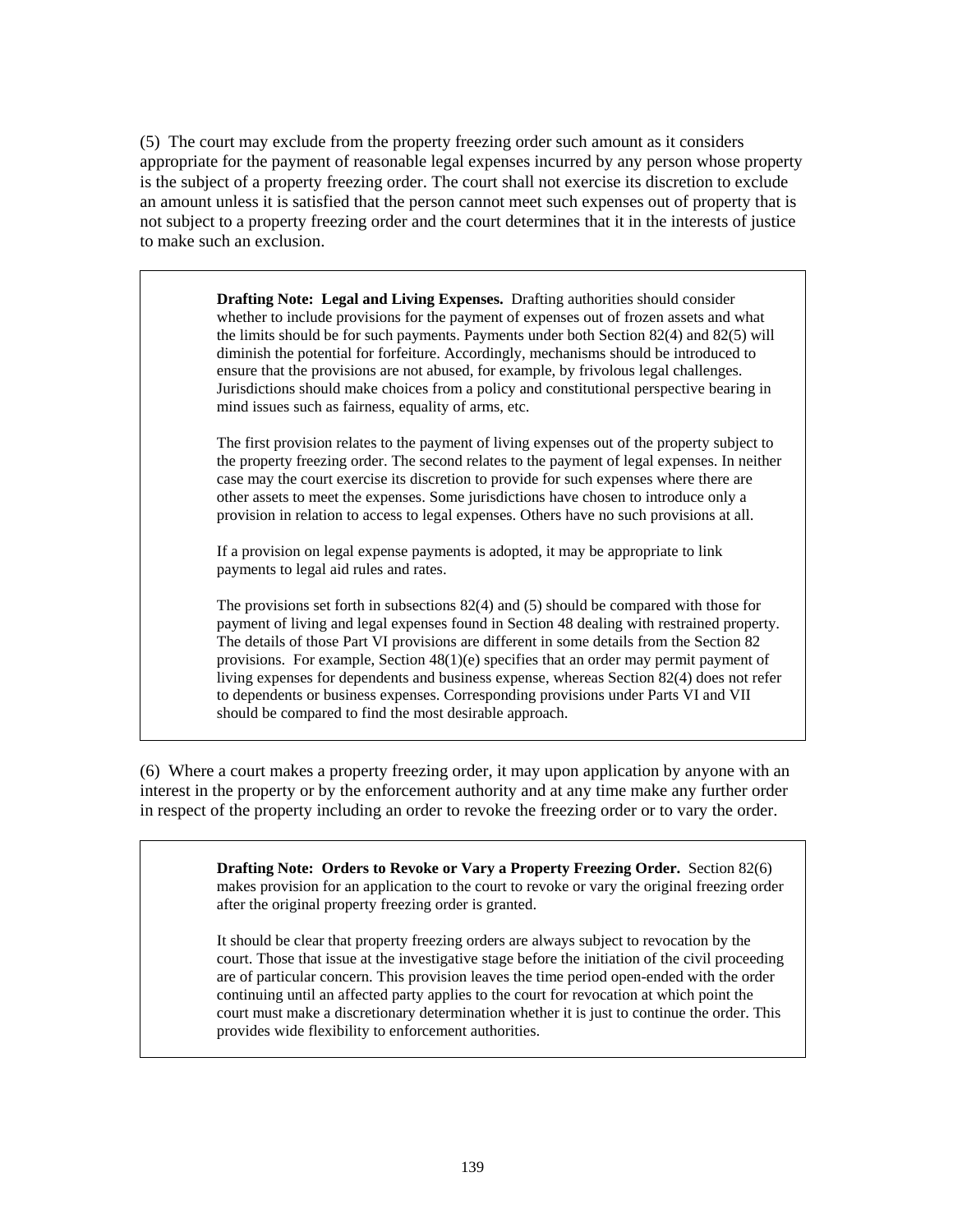**Drafting Note continued:** There may be circumstances where no party seeks the lifting of the restraint, and the enforcement authority then would have as much time as it needs to prepare its full case for filing without the necessity of making a showing to the court.

Alternatively, drafting authorities may wish to make orders issued at the investigative stage valid for a specific period of time, and if no application for civil forfeiture is filed within that time, the freezing order is lifted unless the enforcement authority establishes to the satisfaction of the court the reasons it should continue.

The application can be made by anyone with an interest in the property, which would include the person in whose possession the property was immediately before the order was made. It would also include, for example, a third party with an interest in the property such as a mortgage lender who had granted a loan over the property, as well as the enforcement authority itself. There could be a variety of reasons for such an application.

There might be a need for the person whose property is subject to the order to have access to it, or the enforcement authority might wish to sell the property if its value suddenly appears to be about to decrease. With property freezing orders often in force for substantial periods of time, applications to vary may well be necessary.

At the conclusion of the forfeiture proceedings, whether by way of an order for forfeiture or otherwise, it will be necessary to seek the revocation of the property freezing order so that the property can once again be freely dealt with. This will be essential even where there has been a civil forfeiture order: even the enforcement authority will be unable to realise the property until the freezing order has been revoked.

## **Section 83. Property Seizure Order**

**Drafting Note: Seizure Orders.** A property freezing order is the usual means of securing property for eventual recovery under civil forfeiture. However there are circumstances where a property freezing order would be ineffective because the property is in the hands of a person who will not voluntarily produce or preserve it. In these circumstances, the property seizure order provided for by Section 83 provides a compulsory mechanism to secure property for eventual civil forfeiture. Once it has been seized, the enforcement authority may then seek a property freezing order for the property and the property will be held in anticipation of forfeiture. Sections 83(3)-(4).

The seizure order provided for by Section 83 contains only the essential components of the power necessary for its operation. Subsection (1)(c) is an essential requirement, and drafting authorities will need to look closely at standards and procedures within the State and include them in some way. States should ensure the usual warrant standards in the jurisdiction (for instance, in some jurisdictions, probable cause to believe that an offence was committed and that the specified property is at the place to be searched) as well as the powers, procedures and controls are inserted to facilitate the proper operation of the order.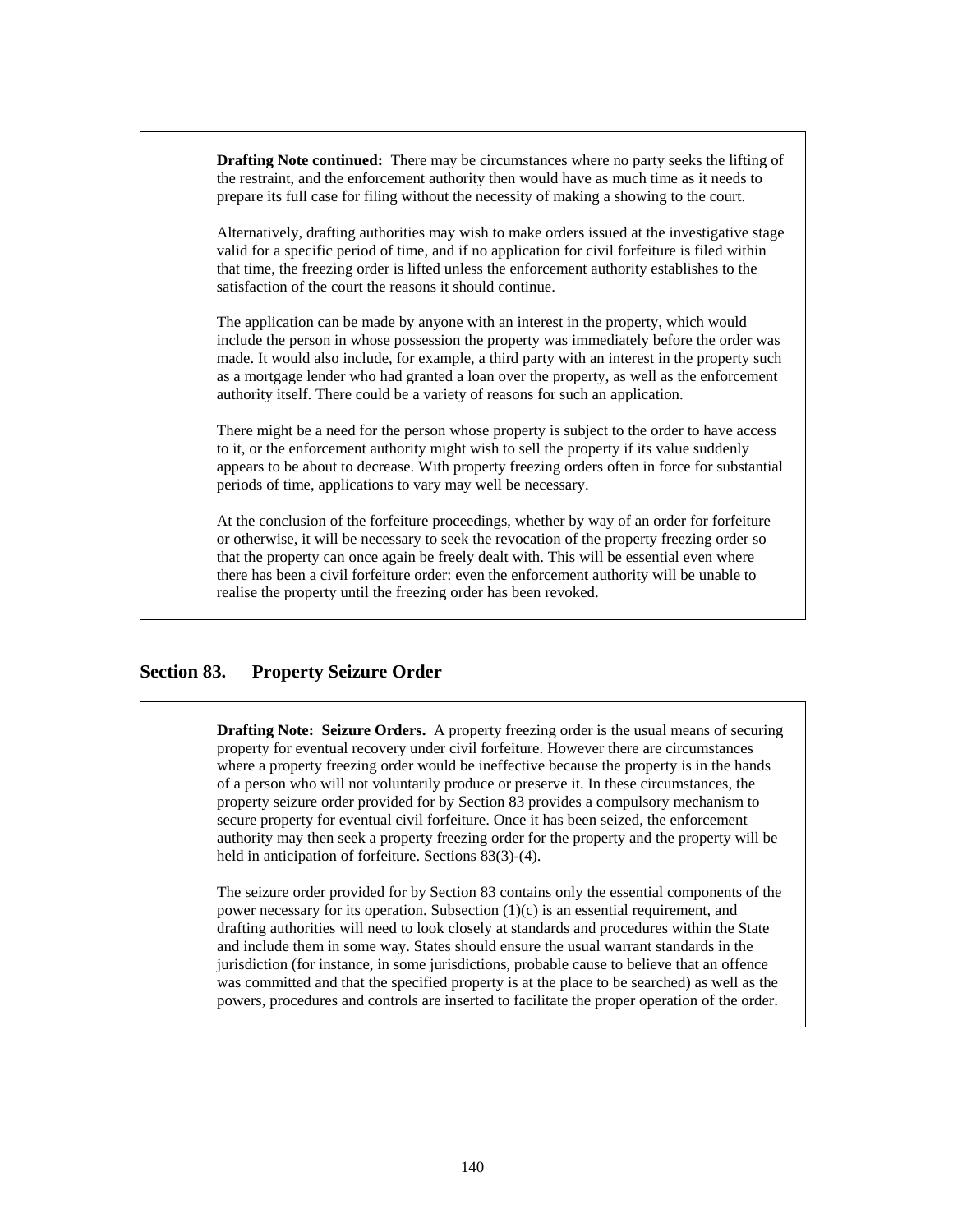**Drafting Note continued:** Provision should also be made either in this law or through the general criminal procedure code of the State for situations where evidence of other criminal offences is discovered in the course of execution of a warrant under this section. For instance, the executing authority might discover prohibited drugs while searching for a specified article of jewellery that is covered by the warrant.

Section 83(5) will enable the enforcement authority to be accompanied by police officers in order to execute more effectively an order under this section. This will apply only if the enforcement authority is not staffed by police officers. Where it is so staffed, these provisions will not be necessary.

(1) The court may make an order on application by the enforcement authority permitting an authorised officer to search for and seize specified property that is, or that the court finds could be, the subject of a property freezing order under Section 81 above in the following circumstances:

- (a) a property freezing order would not be effective to preserve the property; or
- (b) there is a reasonable suspicion of risk of dissipation or alienation of the property if the order is not granted; and
- (c) [insert each condition and ground from domestic law considered necessary to safeguard issuance of a coercive warrant for the specified property identified in subsection (1) above and note they must be satisfied].

(2) If during the course of a search under an order granted under this section, an authorised officer finds any property that he believes on reasonable grounds is of a kind which could have been included in the order had its existence, or its existence in that place, been known of at the time of application for the order, he may seize that property and the seizure order shall be deemed to authorise such seizure.

(3) Property seized under an order granted under this section, may only be retained by or on behalf of the enforcement authority for [30] days.

(4) The enforcement authority may subsequently make application for a property freezing order in respect of such property.

(5) If the enforcement authority believes that the execution of an order under this section may give rise to a breach of the peace or other criminal conduct, it may request that the authorised officer be accompanied by appropriate law enforcement officers who will assist in execution of the order.

(6) An authorised officer for purposes of Section 83 shall be [insert name of authorities that shall apply for and execute seizure orders].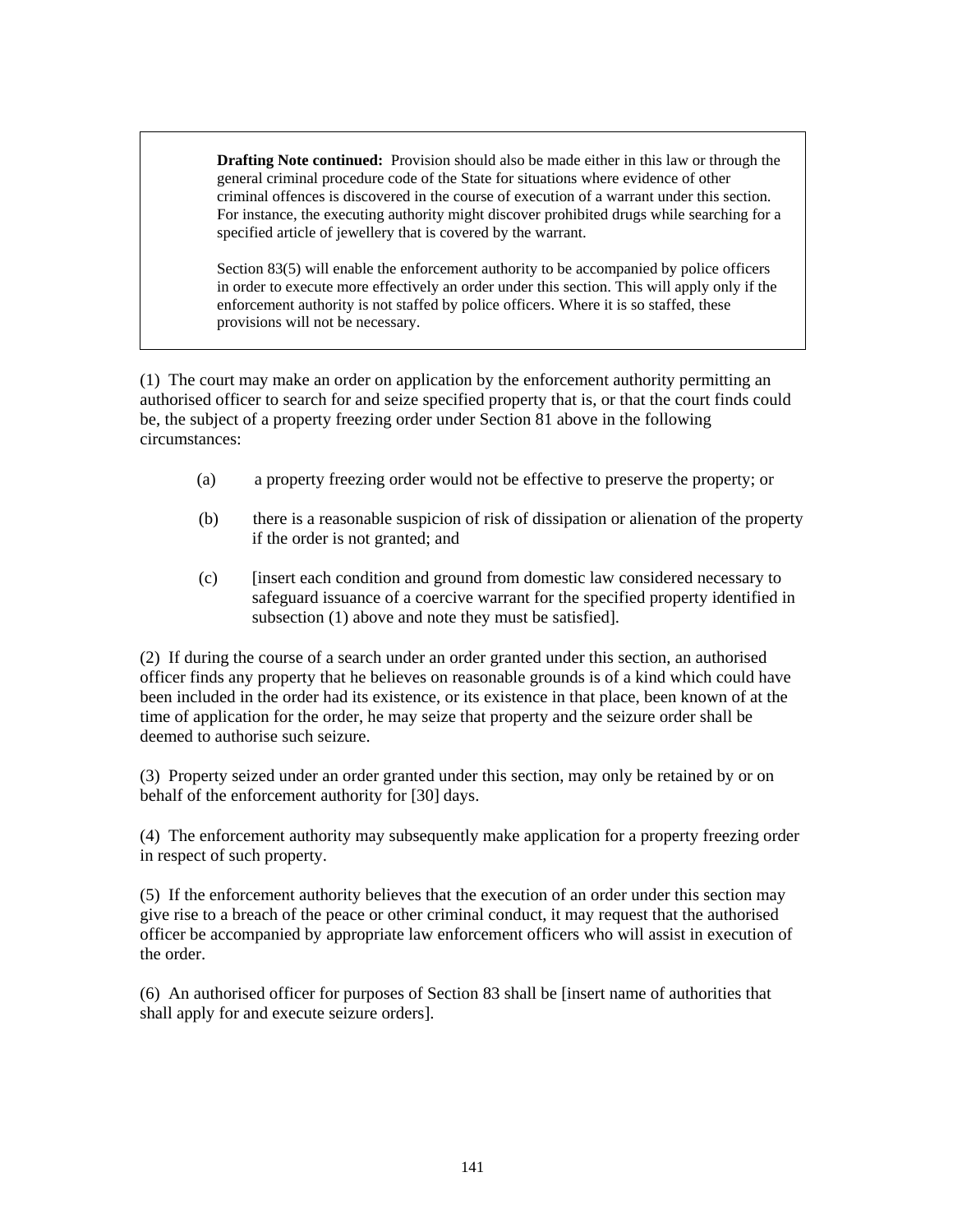## **Section 84. Applications for and Granting of a Civil Forfeiture Order**

(1) Where the enforcement authority believes that any property is proceeds [*Option: or instrumentalities*] or terrorist property, it may apply to the court for an order of civil forfeiture in respect of that property. An application under this section shall be in accordance with the State's rules of civil procedure, and shall be in writing.

> **Drafting Note:** Section 84 contains the requirements for the making of the actual application for and the granting of the forfeiture order and the consequences of such an order.

Section 84(1) provides that the application should be in accordance with normal rules of civil procedure, and must be in writing. Rules of procedure will vary widely, but these proceedings should be treated as a normal civil claim.

(2) Where the enforcement authority makes an application for a civil forfeiture order against property under this section:

- (a) it shall serve a copy of the application on the any person whom the enforcement authority has reason to believe has an interest in the property;
- (b) any person claiming an interest in the property may appear and adduce evidence at the hearing of the application; and
- (c) at any time before the final determination of the application, the court may direct the enforcement authority to provide such notice as the court deems appropriate to any person who, in the court's opinion, appears to have an interest in the property.

**Drafting Note:** Section 84(2) is drafted in similar terms to Section 55 in relation to applications for confiscation orders. It clarifies those upon whom notice of the application for civil forfeiture should be served, but makes clear that ultimately the court itself will be the arbiter of who should be served with notice. Timing of the notice of the application will have to be determined. In some countries notice will be given by the enforcement authority before the application is lodged, while in others, the court will order service. Again, in some countries adjustment to the normal rules of civil procedure may be required.

(3) Service of notice under subsection (2) above shall be effected in accordance with rules applicable in civil court proceedings.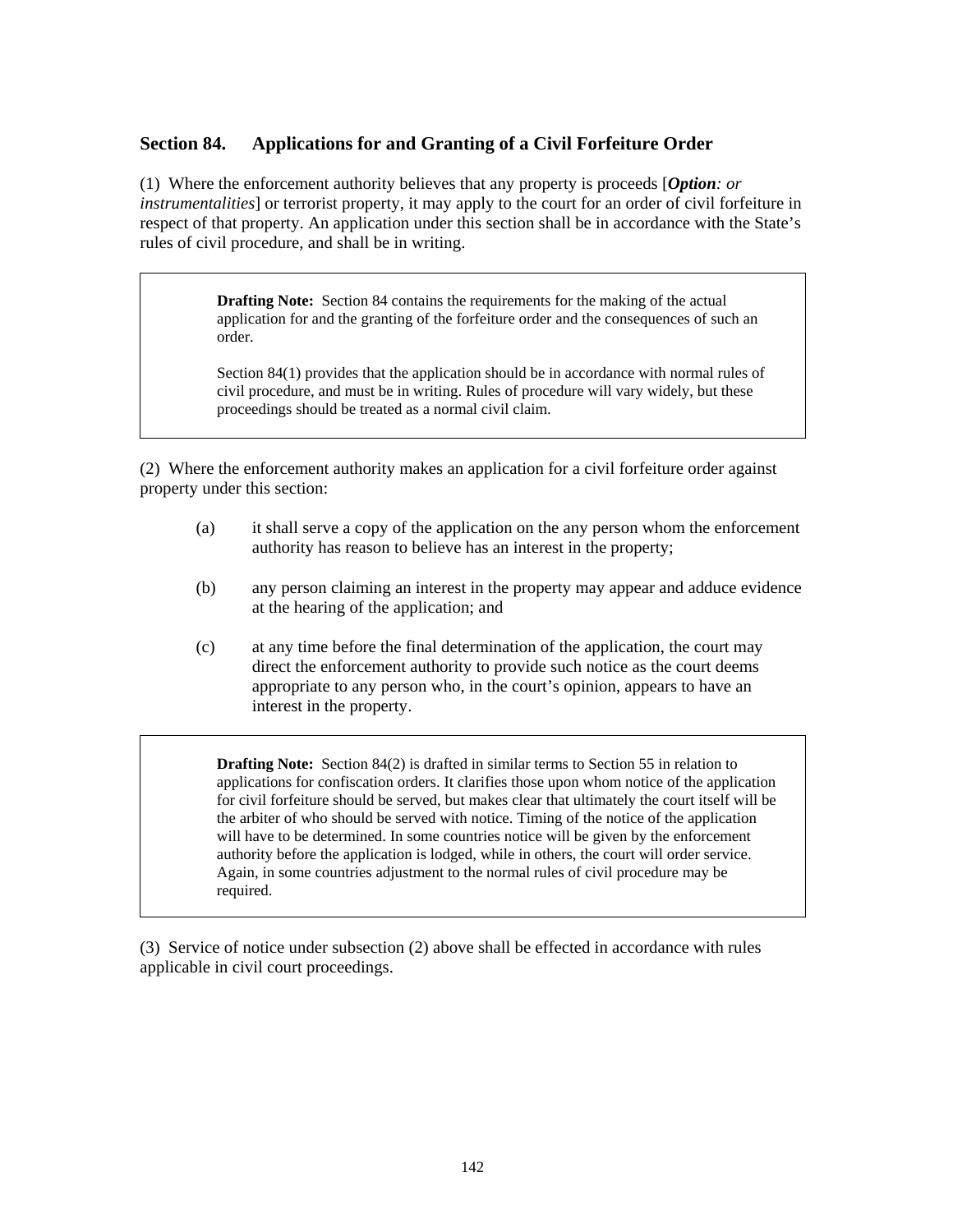**Drafting Note:** There may be challenges or difficulties in effecting service in a civil forfeiture matter. Persons may seek to evade service, and there may be an issue regarding service of persons living in other jurisdictions. Drafting authorities could consider supplementing this provision if the usual rules regarding service are not adequate to deal with such issues.

(4) Any person who asserts an interest in the property and who seeks to oppose the making of a civil forfeiture order, or who wishes to exclude his interest from a civil forfeiture order shall file an appearance in accordance with the [insert name of State]'s civil procedure rules.

> **Drafting Note:** Section 84(4) deals with the interests of persons who may have an interest in the property in respect of which the civil forfeiture order is sought. It is for this reason that service of notice is so important. The civil rules should establish the time period for claims, etc. As with any civil action, there is a need for time frames and certainty. Parties with claims should have opportunities for notice and objection and an opportunity to have their claim considered by the court. The system should also permit finality once a final order has issued and the time period for appeals has expired.

> There will be cases where there are complex interests in property apart from the interest of the person upon whose criminal conduct the action is founded. For example, there may be a mortgage in respect of the property, and the granter of the mortgage will be able to assert his claim under this provision. The mere holding of an interest in the property however should not of itself be enough to justify the refusal of a civil forfeiture order.

> The court should deal with the interests of such persons in a way that is compatible with the granting of the order, for example by granting a civil forfeiture of a property and at the same time making an order to repay outstanding mortgage indebtedness. The interest of the legitimate owner is protected by Section 85

(5) Where an application for a civil forfeiture order is before the court, the court may determine by its own procedures the evidence that may be adduced before it. It shall in particular ensure that any person with an interest of any nature in the property the subject of the application has an opportunity to make representations to the court as to whether an order for civil forfeiture should be granted.

(6) Where the court is satisfied on a balance of probabilities that property specified in the application is proceeds [*Option: or instrumentalities*] or terrorist property, it shall grant a civil forfeiture order in respect of such property.

> **Drafting Note:** Section 84(6) makes it clear the test the court will use in granting an order. Once the court is satisfied on a balance of probabilities, the court must issue the order for forfeiture.

(7) A civil forfeiture order shall have the effect of vesting the forfeited property in a named representative of the enforcement authority or specified receiver or trustee who shall be responsible for realizing the property in accordance with Section 89.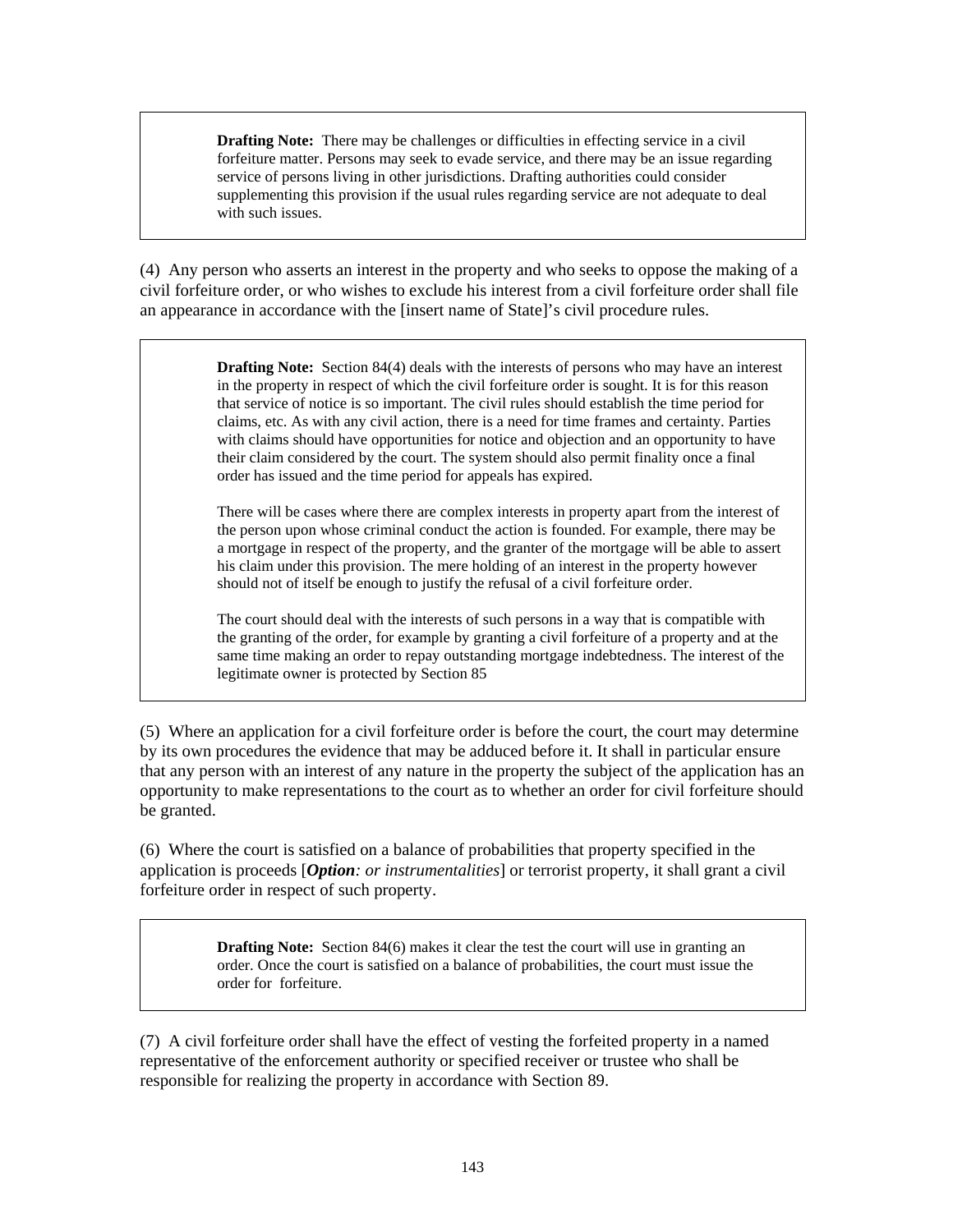**Drafting Note:** Section 84(7) makes clear that the effect of a civil forfeiture order is a transfer of ownership of the property, or a specified part of the property. The model provision provides that the property vests with a named person in the enforcement agency, or if necessary an outside receiver or trustee with specialised skills. See Section 89 on Realisation of Property.

## **Section 85. Orders Regarding Legitimate Owners**

**Drafting Note:** Section 85 protects third parties who may have an interest in property which is the subject of an application for a civil forfeiture order. Section 85(1) provides that the court can protect legitimate owners, and subsection (2) provides a definition of legitimate owner in respect of the three types of property. This section should be read in conjunction with Section 80(5), which also makes it clear that applications for civil forfeiture should be made against "replacement" assets where proceeds have been sold for value.

(1) If, in the course of a hearing of an application for a civil forfeiture order, the court is satisfied on a balance of probabilities that any property which is the subject of the application is proceeds [*Option: instrumentalities*] or terrorist property and that a person is a legitimate owner, the court shall make any order it considers necessary to protect that person's interest in the property.

(2) A legitimate owner means:

- (a) in the case of proceeds, a person who:
	- (i) was the rightful owner of the property before the criminal conduct occurred and was deprived of the property by the criminal conduct; or
	- (ii) acquired the property in good faith and for fair value after the criminal conduct and did not and could not reasonably have known the property was proceeds;

[O*ption (to use if instrumentalities are included) (b) in the case of instrumentalities, a person who has done all that can reasonably be done to prevent the property being used as an instrumentality; and*]

(c) in the case of terrorist property, a person who can satisfy the court that he would be a legitimate owner if the property were proceeds or instrumentalities.

(3) No order may be made under subsection (1) if the property is property that is unlawful for the person to possess in [insert name of State].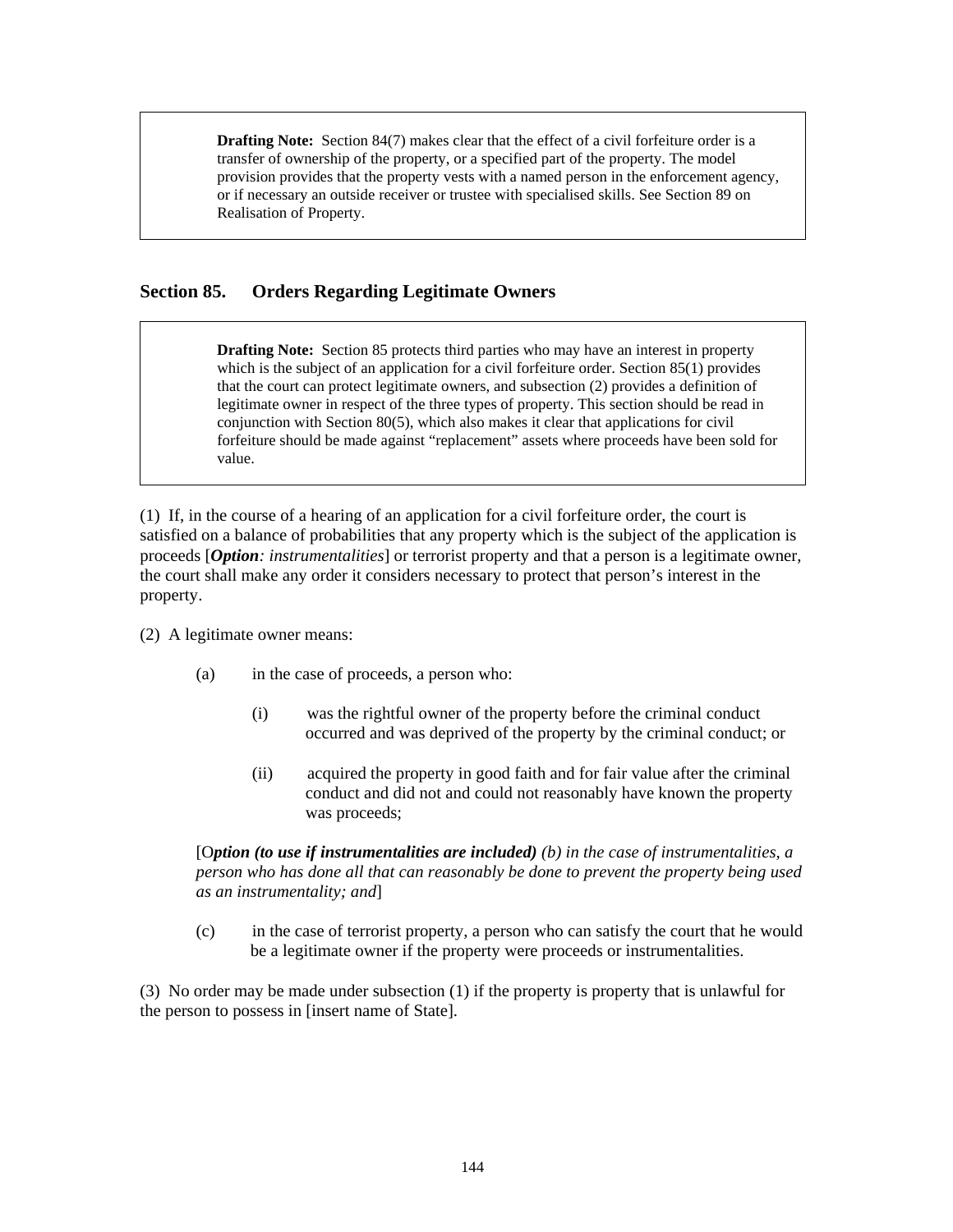**Drafting Note:** Section 85(3) addresses property that it is unlawful to possess. For instance, if the property were a valuable firearm, a legitimate owner would not be able to claim it if he did not have a valid firearms certificate for the weapon.

### **Section 86. Fugitive Claims**

A person who is a fugitive from justice in [insert name of State] may not appear, either personally or through a representative, in a proceeding for civil forfeiture in [insert name of State] or contest the granting of a civil forfeiture order.

> **Drafting Note:** Section 86 provides that a person who might otherwise claim as a legitimate owner is not protected if the person is a fugitive from justice in the State where the forfeiture case is being heard. Such a person does not have standing to contest the civil forfeiture or appear in the proceeding either personally or through a representative.

### **Section 87. Appeals**

(1) An application to appeal against the grant, or the refusal to grant, a civil forfeiture order may be made in accordance with [insert name of State]'s rules of civil procedure.

(2) An application to appeal against the grant or the refusal to grant, a recall, revocation or variance of a property freezing order may be made at any time while it is in force in accordance with [insert name of State]'s rules of civil procedure.

> **Drafting Note:** Section 87 provides a simple framework for appeals against both property freezing orders and final determinations of civil forfeiture orders. Both should be determined in accordance with the State's normal rules of civil procedure. National time scales and procedural rules applying to civil appeals generally should be followed.

# *Section 88. Option: Limit on Purchase of Forfeited Property*

*No person who had possession of property or was entitled to possession of property affected by a civil forfeiture order under Section 80 immediately prior to the making of the order, nor any person acting on behalf of such a person, other than a legitimate owner, shall be entitled to purchase the property from the enforcement authority.*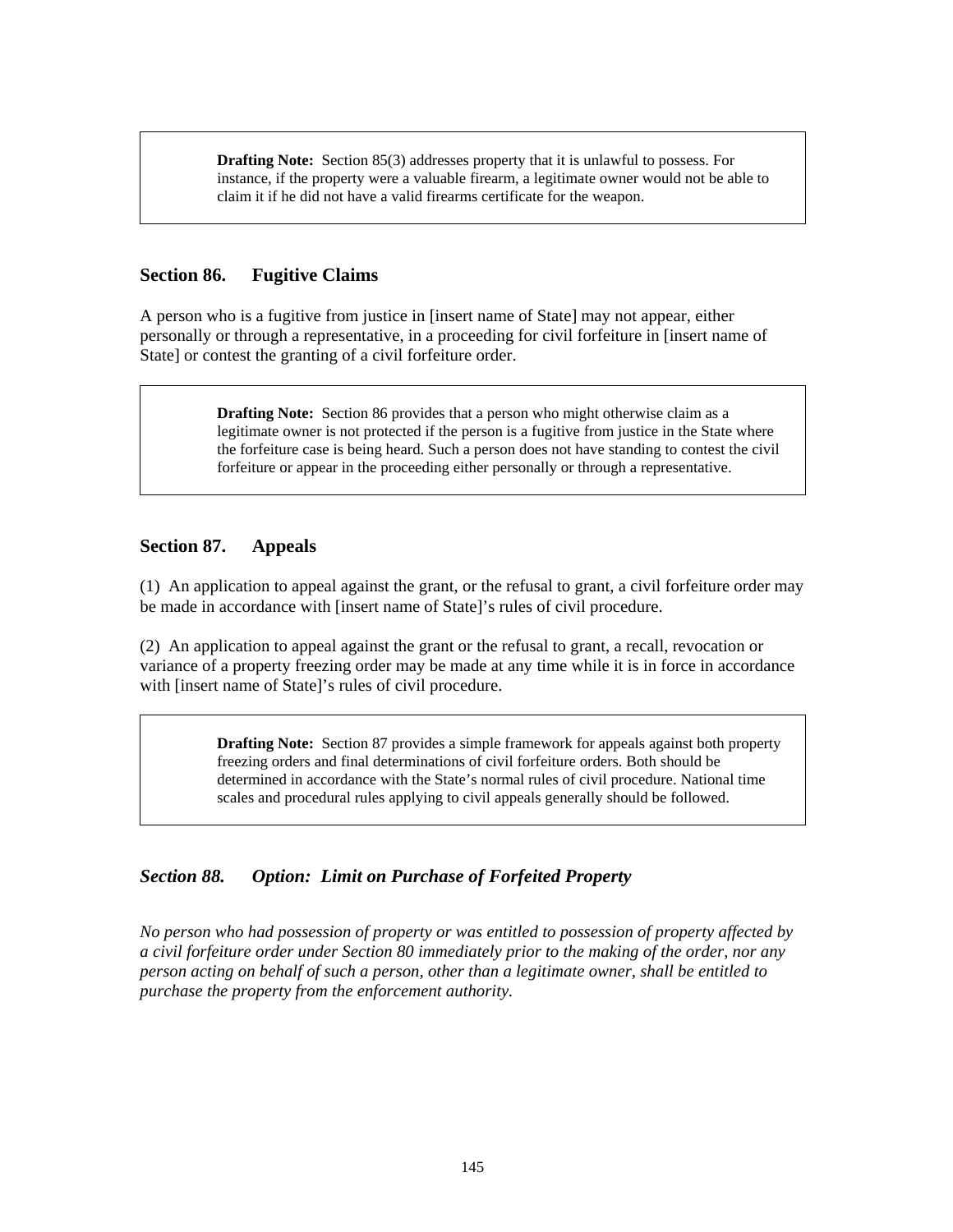**Drafting Note:** Section 88 precludes the person who owned the property immediately before the civil forfeiture order was made from purchasing the property from the enforcement authority when the property is sold.

The provision is not an essential part of the structure of a civil forfeiture regime, but may help. The purpose of civil forfeiture is to deprive criminals of their assets, and to remove from them the trappings of their criminal activity. It thus acts as a demonstrable deterrent to others. If however, persons engaged in criminal activity are allowed to buy back their own assets at the conclusion of the proceedings, then the deterrent value is diminished, as, to the outside world, such persons remain the owner of property which might include a valuable house or car.

Authorities could also make practical arrangements, even absent such a provision, to ensure that any funding an owner provides to purchase the property is adequately demonstrated to be of lawful origin. If this is not done, the enforcement authority may be condoning further criminal conduct by accepting proceeds from other criminal conduct.

# **Section 89. Realisation of Forfeited Property**

(1) Subject to any limits in the order for civil forfeiture granted by the court, the enforcement authority, its named representative or specified receiver or trustee under Section 84(7) may take such steps to sell, destroy or otherwise deal with property as it or he sees fit.

> **Drafting Note:** Section 89(1) permits actions with respect to property that is the subject of a civil forfeiture order. In addition to selling the property, the enforcement agency or appropriate person may otherwise deal with it including as necessary preserve or manage it for a period, and also destroy the property. Destroying property is appropriate in a limited range of settings for instance where the property is an emblem or paraphernalia of organised crime organisation, or the property if sold could be used for further criminal conduct.

Section 89(1) describes realisation of civilly-forfeited assets from the perspective of the powers of the enforcement authority or trustee. Section 70 in Part IV describes the realisation of assets under a criminal confiscation/benefit recovery/extended benefit recovery order from the perspective of the court's actions. The two approaches should be compared and adapted to find the approach most compatible with domestic law.

(2) Subject to subsection (1) above, the enforcement authority or named representative or specified receiver or trustee must realise the value of the property vested in it by the forfeiture order, so far as practicable, in the manner best calculated to maximise the realised amount.

> **Drafting Note:** Section 89(2) makes clear that the enforcement authority or others in whose name the property has vested must realise the forfeited property for as much as possible. The State may wish to make provision of a specific fund, as provided for in Section 97, into which the realised sums would be paid.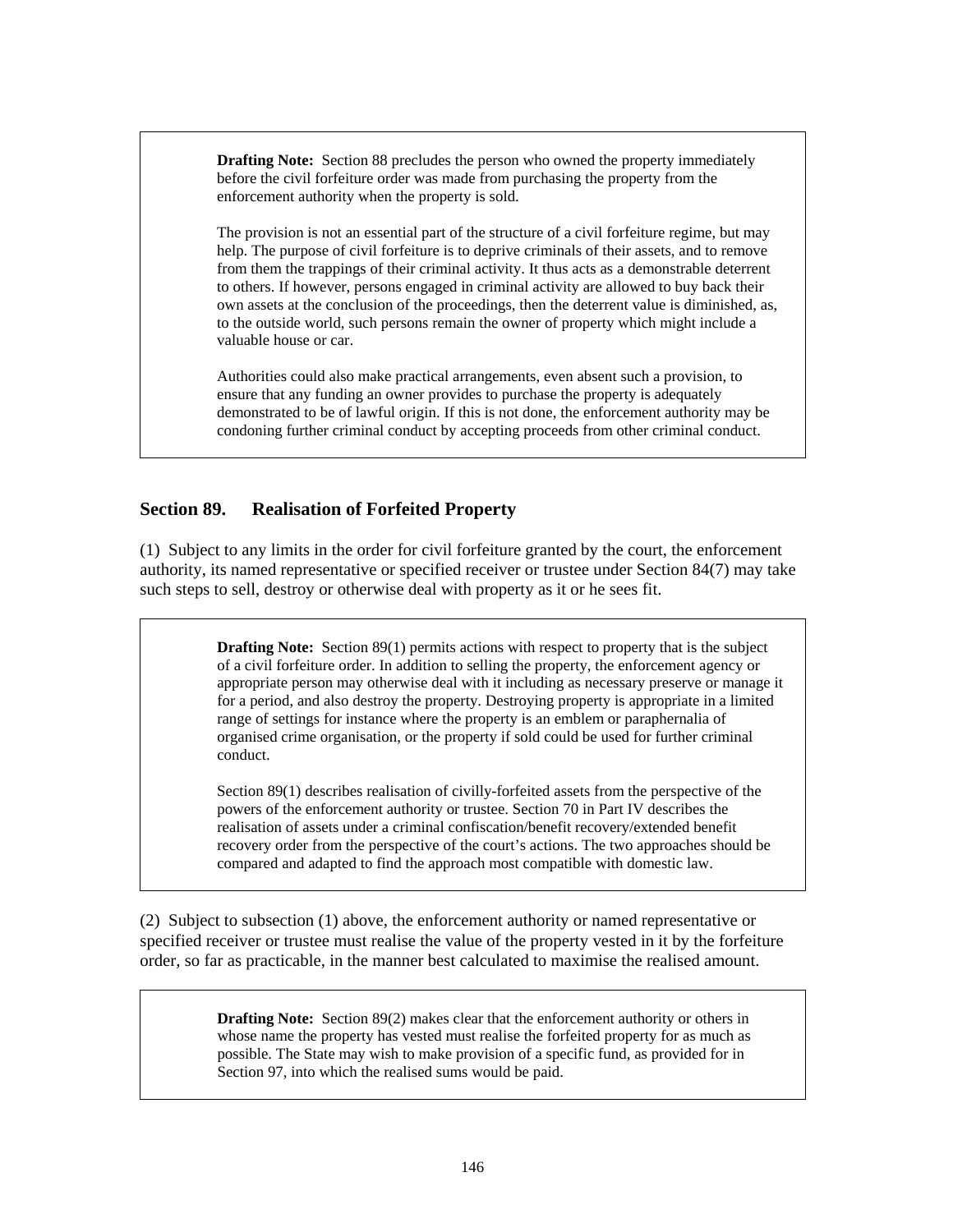**Drafting Note continued:** There may be a few situations where the enforcement authority, representative or receiver may not want to maximize the value, for instance if property has a dual use (property that could be used for a drug lab but also for a legitimate purpose) but in such instance, an appropriate order under subsection (1) could be sought

(3) The enforcement authority or person named under Section 84(7) may incur reasonable expenditure for the purpose of realising its value.

> **Drafting Note:** Section 89(3) grants a power to incur reasonable expenditure in delegating the sale of the property to others. While, in the case of a single house or bank account, realisation may be a simple task, where there are numerous, complex or specialised assets to sell, it may be appropriate for the enforcement authority or receiver to employ experts in the field. In such case, this provision will ensure there is authority to pay for such professional assistance.

(4) Any expenditure incurred by the enforcement authority under subsection (3) above shall be recovered from [insert name of State's designated fund].

> **Drafting Note:** The State will have to consider the designation of a special fund to ensure that the property manager of the enforcement authority can meet such expenditures as are incurred.

(5) The proceeds of the realisation of any property forfeited as a result of a civil forfeiture order shall be paid into [insert where funds should go, for instance fund created under Section 97].

> **Drafting Note:** Drafting authorities should make clear through Section 89(5) what the State will do with the realised funds. The State might establish a separate fund as is provided for in Section 97.

### **Section 90. Compensation and Protection of the Trustee**

(1) If, in the case of any property in respect of which an application for a civil forfeiture order has been made, or in respect of which a property freezing order has been made at any time, the court does not in the course of the proceedings make a civil forfeiture order, the person whose property it is may make an application to the court for compensation. The person making an application must provide notice of the application to the [insert name of enforcement authority].

(2) If the court has made a decision by reason of which no forfeiture order could be made in respect of the property, the application for compensation must be made within the period of [3] months from the date of the decision, or if there is an appeal against the decision, from the date on which any proceedings on appeal are finally concluded.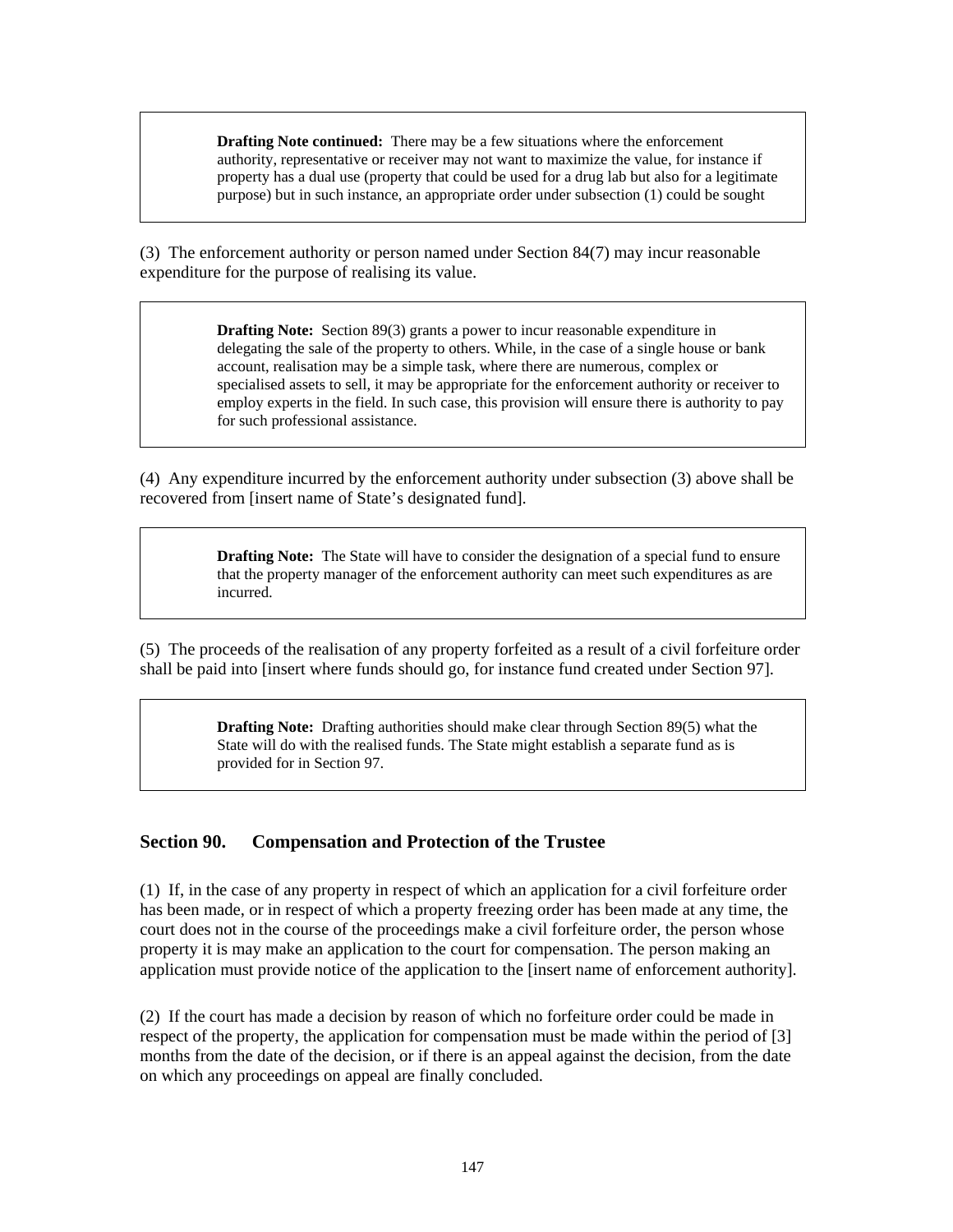(3) The court may grant an application made under this section in such amount as the court thinks reasonable having regard to the loss suffered and any other relevant circumstances.

(4) Where the court has appointed a receiver or trustee in relation to property pursuant to Sections  $82(1)(c)$ ,  $84(7)$  or  $89$ , the receiver or trustee shall not be personally liable for any loss or claim arising out of the exercise of powers conferred upon him by the order or this Part unless the court in which the claim is made is satisfied that:

- (a) the applicant has an interest in the property in respect of which the loss or claim is made; and
- (b) the loss or claim arose by reason of the negligence or reckless or intentional misconduct of the receiver or trustee.

**Drafting Note:** Section 90 provides for compensation claims to be made where an action for civil forfeiture has not been successful, and for the protection of the receiver or trustee from liability.

Section 90(1) sets out the broad provision which will enable such claims to be made. It is important to remember that such claims will be possible even if there has been no substantive claim for forfeiture, but the enforcement authority has secured a property freezing order. Any interference with the property owner's rights of ownership, if not followed by an order for forfeiture, could give rise to a claim for compensation. Action by the enforcement authority should not therefore be taken lightly.

In many circumstances, even if the court does not ultimately grant an order of forfeiture, no compensation will be appropriate, because the enforcement authority will have looked after the property well and secured it in such a way that its value is retained. However, there will be circumstances where compensation may be appropriate.

Section 90(2) provides a time limit for any application for compensation. Three months is suggested as appropriate time limit but drafting authorities may wish to use a longer or shorter time.

Section 90(3) provides that it is a matter for the court to determine the level of compensation to be awarded in an appropriate case. Compensation should be just that – compensation for loss. Assuming that the enforcement authority has acted in good faith in bringing the action, there is no scope here for damages for non-monetary injury, or punitive awards.

Section 90(4) protects the receiver or trustee from liability from claims from the exercise of his powers except where he is shown to have been negligent or engaged in reckless or intentional misconduct.

### **Section 91. Obtaining Information from Foreign Authorities**

The enforcement authority may make a request to a foreign authority for information or evidence relevant to a civil forfeiture investigation or proceeding, or the administration of a victim claim, and may enter into an agreement with such authority relating to such request(s) and the use and disclosure of any information or evidence received.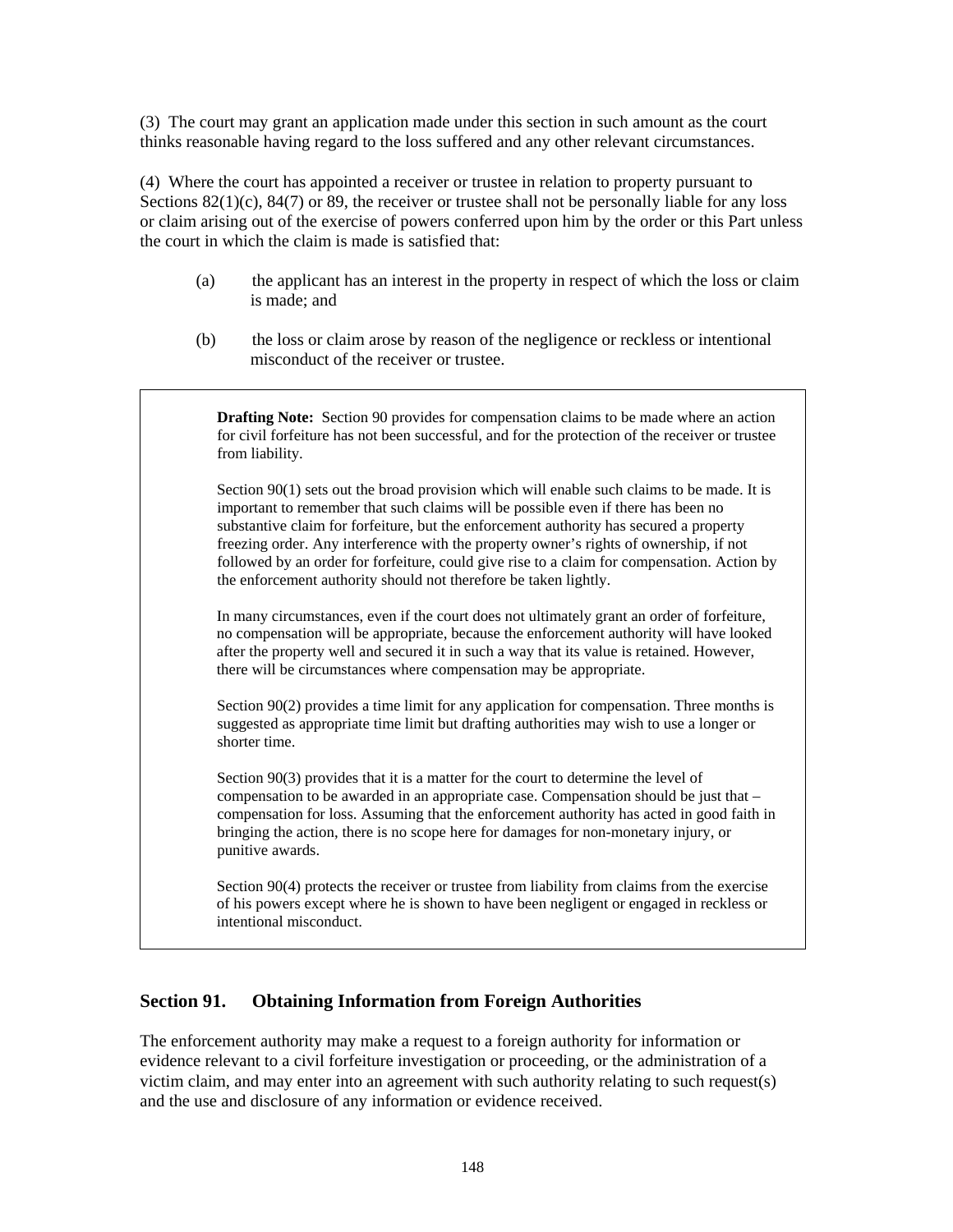**Drafting Note:** Section 91 permits the enforcement authority to seek information and evidence from a foreign authority for a civil forfeiture investigation or proceeding. It is up to the foreign authority to determine whether such information or evidence can be provided and under what conditions.

Drafting authorities should consider the options available under existing laws and procedures for gathering foreign information and evidence for a civil forfeiture proceeding and decide whether this provision would be useful. If used, authorities should consider whether any coordination is necessary on a domestic basis with other parts of government for the enforcement authority to enter into agreement with or seek information from foreign authorities. Sometimes a mutual legal assistance treaty may be used; more often the civil nature of the proceeding precludes the use of such treaties.

The opposite position, that is where the State is asked to provide information to a foreign authority in connection with a civil forfeiture investigation, is addressed in Section 92 which addresses disclosure of information generally.

### *Section 92. Option: Disclosure of Information*

**Drafting Note:** Section 92 is set forth as an option. This is because it may be unnecessary if there is already a basis for sharing with other government agencies, and because a provision of this kind raises critical issues that drafters must resolve regarding when data that has been gathered by various agencies and departments should be shared with other agencies and departments of government. The sample provision provides a very wide gateway for sharing. It should be considered carefully by States in connection with their domestic data sharing principles and with a recognition that such a provision would support broader effectiveness for a domestic civil forfeiture program.

Drafters should consider whether various key public authorities, as prosecutorial authorities, police, customs, human services, tax authorities etc. are able to engage in information-sharing with the enforcement authority and any limitations on this power. They should consider data protection and right of privacy principles within the jurisdiction which typically permit interference with privacy and provide for data sharing for legitimate aims subject to various protections. Since civil forfeiture is often needed and used to deal with property which criminal processes have uncovered, there should be every effort to ensure that information gathered by prosecutors may be used as a basis for civil forfeiture as long as there is no misuse of the criminal mechanisms solely to assist civil forfeiture.

Section 92(1) provides for the Director of Public Prosecutions (or the State's prosecuting authority) to provide information to the enforcement authority. Since often civil forfeiture is contemplated when a prosecution is not possible, this provision will facilitate civil investigations since the prosecuting authority is likely often to hold information that is relevant to potential actions by the enforcement authority.

*(1) Information the* [*insert name of prosecutorial authorities, for instance, Director of Public Prosecutions*] *has obtained or that was obtained on its behalf in connection with the exercise of any of its functions may be disclosed to* [*the enforcement authority*] *in connection with the*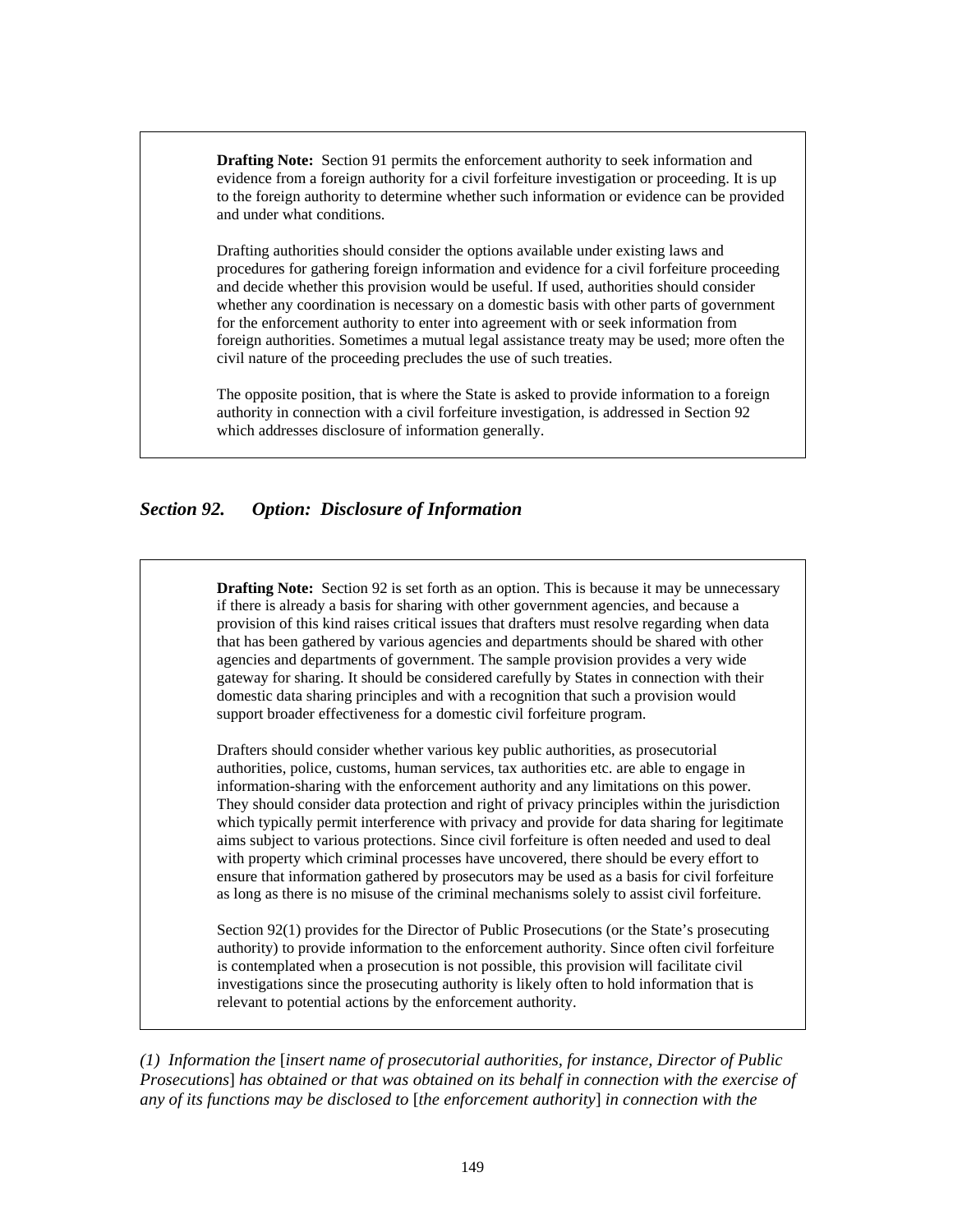*exercise of any of its functions under this Part.* 

*(2) Information* [*the enforcement authority*] *has obtained in connection with the exercise of any of its functions under this Part may be disclosed by it* [*notwithstanding any rules of confidentiality to the contrary*] *if the disclosure is for the purposes of any of the following:* 

- *(a) consideration of and bringing of proceedings for civil forfeiture under this Part or the enforcement of any court order;*
- *(b) a criminal investigation whether in* [*insert name of the State*] *or elsewhere;*
- *(c) a criminal proceeding whether in [insert name of the State] or elsewhere;*
- *(d) Option: a civil forfeiture investigation or proceeding in another jurisdiction.*

**Drafting Note:** Section 92(2) would permit the enforcement authority to pass information back to State prosecutorial authorities if it uncovers information relating to criminal conduct. This would apply not just within the State but elsewhere if it is for a criminal matter.

Drafting authorities may also want make such information available for purposes of a foreign civil forfeiture investigation or proceeding as set forth in Section 92(2)(d). The starting point for such outward sharing should be the principles of domestic law or practice that apply to the provision of such information or evidence in civil cases generally. The treatment of outward sharing involves consideration of a series of complex issues, including the nature of the agency that serves as the enforcement authority, an analysis of domestic data sharing and privacy protection issues, the appropriate treatment of information and evidence gathered by the enforcement authority from other domestic agencies, and foreign policy issues regarding the State's relationships with various foreign jurisdictions.

*(3) Information which is held by any of the following persons may be disclosed to the enforcement authority in connection with the exercise of any of its functions under this Part:*  [*tailor to suit the needs of the State, incorporating a list of officials determined to be appropriate, for instance police, customs, social security, tax, etc.*]*.* 

# **Investigative Orders for Civil Forfeiture**

**Drafting Note: Civil Investigative Measures.** Civil forfeiture cases are governed by the general civil rules within a State.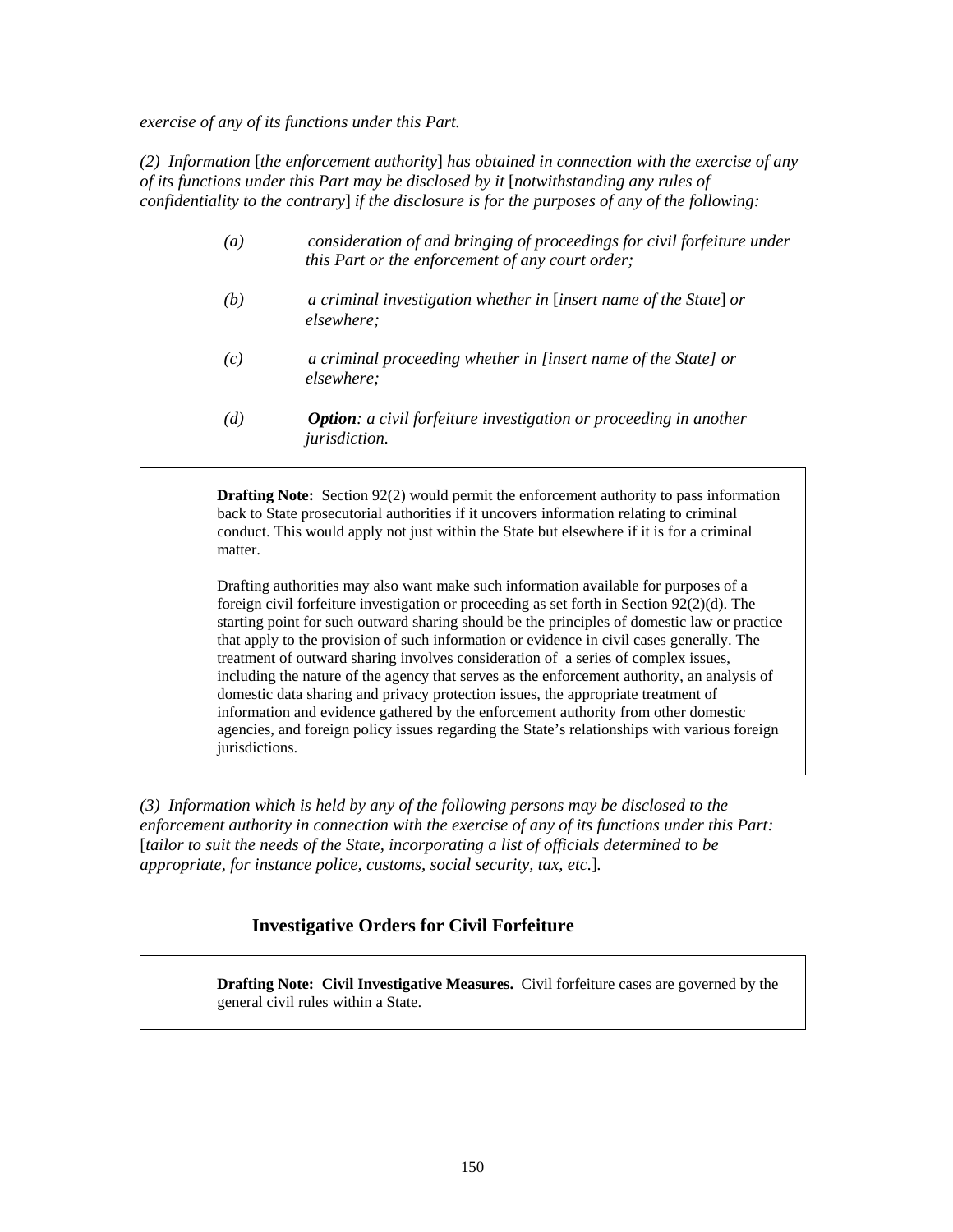**Drafting Note continued:** The usual civil discovery mechanisms under State practice should be available to the enforcement authority as they pursue such cases. Some States with civil forfeiture provisions rely exclusively on such mechanisms. Other States have special provisions available to the civil enforcement authority.

If, as is typically the case, the pre-filing investigative tools available to the enforcement authority or its general access to information are limited, there will be a need for provisions as those in this Part.

For States introducing a new civil forfeiture regime, it is generally essential for some investigative measures to be introduced as part of the regime. This is because a civil litigant's ability to require that a person produce documents or provide testimony in support of the civil action is limited in time to the period after the filing of the case and is likely restricted in other ways. For instance, typically in a civil setting there is no power to search for documents or things.

Civil forfeiture actions support important public policy goals within a State. They supplement criminal confiscation in seeking to ensure that proceeds do not remain with wrong-doers. As such, they should not be equated with typical civil cases between private litigants where pre-filing investigative tools may be limited.

Sections 93-96 provide two special investigative measures for use in civil forfeiture investigations: a production order for property tracking documents (Sections 93 and 94), and a search warrant power for such documents when they are not obtainable through a production order (Sections 95 and 96). Search warrants in support of a civil case, (see both Section 95 below and Section 83, supra), although extraordinary tools in a civil setting, are also very important measures to ensure the effectiveness of a civil forfeiture program. Drafting authorities should consider the adoption of such provisions in the context of domestic law and practice.

### **Section 93. Production Order for Property Tracking Documents**

**Drafting Note:** Section 93 is restricted to the obtaining of documents relevant to the property. Where property that is, or potentially may be, subject to an application for civil forfeiture is sought, and likely to be available only through a search followed by seizure, then the appropriate way of proceeding will be by way of a property seizure order under Section 83.

Authorities may also wish to prepare a code of practice to govern the use of these investigative powers, since the use of civil forfeiture will in most cases be a new and farreaching remedy. Such a code could cover things such as how investigative orders are to be implemented, who should be involved, and what information is provided to the person on whom the order is served. This will of course often not be the person whose criminal conduct has led to the investigation. Allied with this might be the obligation to report periodically on the use of such powers to an appropriate authority, at least for an initial period, to ensure that the powers are being used appropriately.

(1) A production order under this section in relation to a civil forfeiture investigation is an order requiring a person to produce a document relevant in identifying, locating or quantifying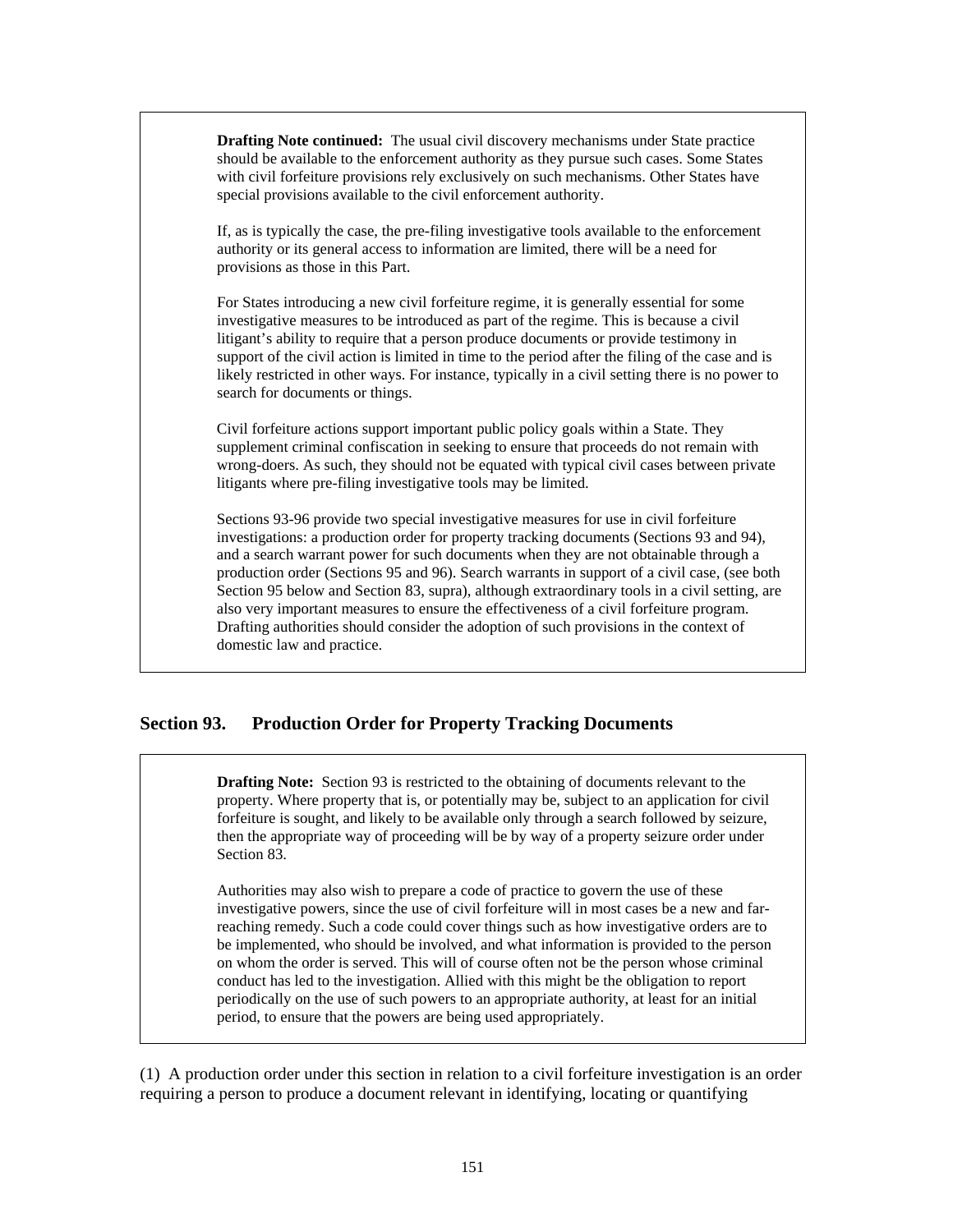property or necessary for its transfer, hereinafter referred to as a "property tracking document," or requiring that person to give a specified person access to the material.

> **Drafting Note:** Section 93(1) makes clear the effect of a production order. It will order a specified person either to produce specified material or to allow access to it.

(2) Where [insert name of the enforcement authority] has reasonable grounds to believe that property as specified in subsection (5) below is or may be subject to an application for a civil forfeiture order, it may apply *ex parte* and in writing to a court for an order requiring the person believed to have possession or control of a property tracking document to produce such document.

> **Drafting Note:** Section 93(2) provides for the enforcement authority to apply writing to the court for a production order in the course of a civil forfeiture investigation. Such an investigation will have to have identified particular property as potential proceeds, terrorist property (or instrumentalities) before such an application can be made. The application will have to specify the property that is the object of the investigation (subsection  $(4)$ ). Because the property has to be identified, the application for documents relating to it may not be made speculatively. However, the enforcement authority will be able to add other property to the specified property in the course of its investigation. It is not a limited list of property.

An application may be granted by the court if it is satisfied that the requirements in the remainder of the section have been met. It will be of importance to ensure that the enforcement authority can make applications for production orders *ex parte*, and that the hearings for such applications be held in private.

(3) An application under this section shall be supported by [*Variants:* an affidavit; evidence; verified statement] setting out the grounds for the application.

(4) The application must:

- (a) specify the property that is subject to the civil forfeiture application;
- (b) state that the production order is sought for the purposes of the investigation;
- (c) state that the production order relates to a specified property tracking document, or to a property tracking document of a description specified in the application; and
- (d) state that a person specified in the application appears to be in possession or control of the property tracking document.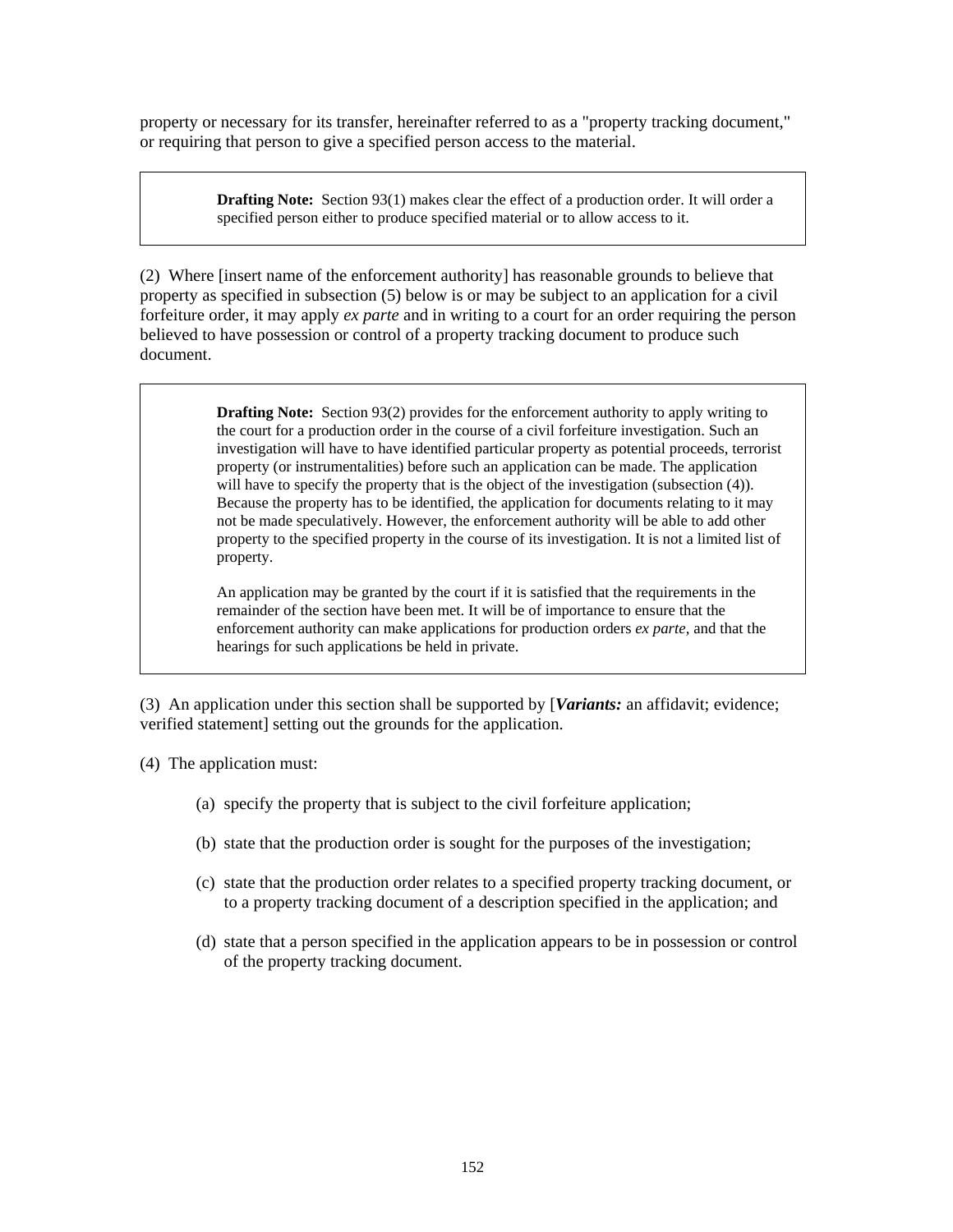**Drafting Note:** The provisions of Section 93(4) contain details about what must be included in the application. All of these elements must be included to satisfy the court that the enforcement authority has a real need for the material specified. Before a civil forfeiture investigation can begin, the enforcement authority will have to have identified particular property as potential proceeds, terrorist property (or instrumentalities). Only then can these investigative orders be sought from the court. The application will have to specify the property that is the object of the investigation.

(5) Where an application is made to the court according to this section and the court finds there are reasonable grounds to believe that specified property is or may be the subject of an application for civil forfeiture, and that a specified person has possession or control of a property tracking document relating to the specified property, it may make an order that the person produce the document to a named representative of the enforcement authority at a time and place specified in the order.

(6) Before granting an application for a production order under this section, the court must be satisfied that there are reasonable grounds for believing that:

- (a) the property said to be the subject of the civil forfeiture investigation is proceeds, [*Option: instrumentalities*] and/or terrorist property; and
- (b) the person specified in the application has control of the property tracking document specified in the application.

**Drafting Note:** Section 93(6)(a) creates the further precondition that the enforcement authority has to satisfy the court as to why it thinks the property which is the subject of the civil forfeiture application is indeed proceeds. This will require a narration of the investigation, and a history of the criminal conduct. Often, a civil forfeiture investigation will follow on from a criminal investigation that did not result in charges. It may be the case that the evidence that is narrated at this stage in the application will derive from that closed criminal investigation.

Section 93(6)(b) is self explanatory. It is however an important safeguard in the structure of these provisions. Its inclusion will help to prevent speculative and unnecessarily intrusive applications. Some statutory frameworks, for instance the United Kingdom's *[Proceeds of Crime Act 2002](http://www.opsi.gov.uk/acts/acts2002/ukpga_20020029_en_1)*, go further and require a showing that a property tracking document will likely be of substantial value to the investigation.

(7) A production order granted under this section does not grant right of entry to premises.

**Drafting Note:** Section 93(7) makes it clear that the production order does not mean there is a right of entry to premises. If it is thought that the person holding the material will not produce or grant access to the material, then a production order should not be sought, but a search warrant under Section 95 below should be obtained.

(8) A production order may be made subject to such other conditions as the court may impose.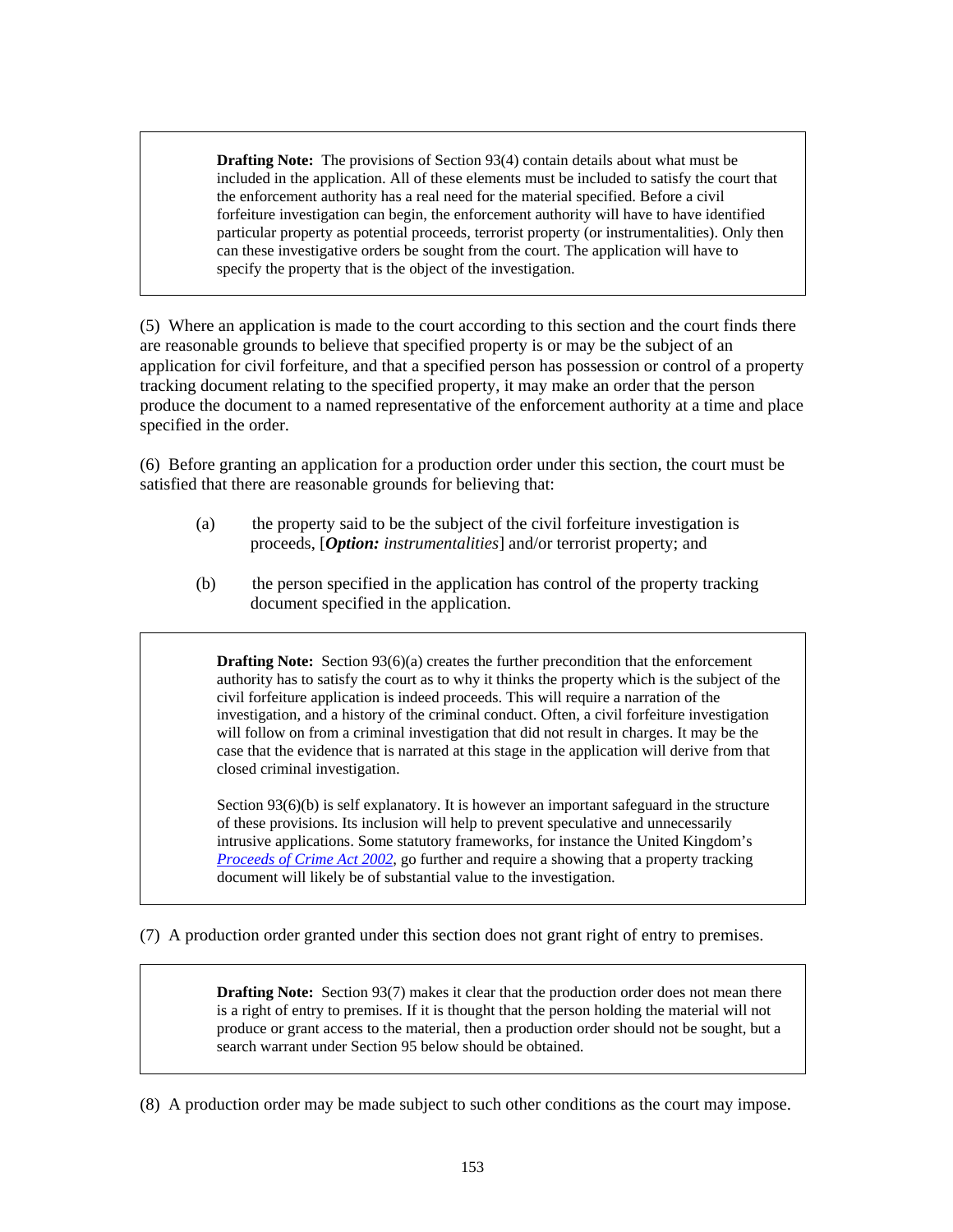**Drafting Note:** Section 93(8) deals with how the order should be executed. The State may well have its own pre-existing rules about such matters. Safeguards can be included, for instance, a time limit on the operation of the order.

# **Section 94. Further Provisions Relating to Production Orders for Property Tracking Documents**

**Drafting Note:** Section 94 sets forth additional provisions relating to production orders. Many of these will be self explanatory. Equally, the State may have in its own code of procedure or particular conditions which it wishes to impose in such cases. The provisions in Section 94 are likely to be thought to be the minimum necessary in all cases, but it will be a matter for discussion in each State.

(1) A person may not refuse to produce documents ordered to be produced under this section on the ground that:

- (a) the document might tend to incriminate the person or make the person liable to a penalty; or
- (b) the production of the document would be in breach of an obligation (whether imposed by a law of [insert name of State] or otherwise) of the person not to disclose either the existence or contents, or both, of the document.

but a production order granted under this Part does not require a person to produce or give access to any items subject to legal privilege.

> **Drafting Note:** Section 94(1) makes it clear that the grounds for refusal to produce documents in response to a production order will be very limited. There will, however, never be an obligation to produce material subject to legal privilege. The concept is fairly widely recognised, but it may be thought helpful to add further provisions here if necessary to define the particular circumstances in which documents may or may not be considered to be covered by the definition of privilege. For example, merely because documents have been drawn up by a lawyer will not meant that they are subject to an exemption.

(2) A production order granted under this Part has effect in spite of any restriction on the disclosure of information however imposed.

> **Drafting Note:** Section 94(2) addresses data protection or other confidentiality restrictions that might be viewed as applying to the material sought. Drafting authorities should consider whether there are particular circumstances within a State that should be addressed specifically in this subsection.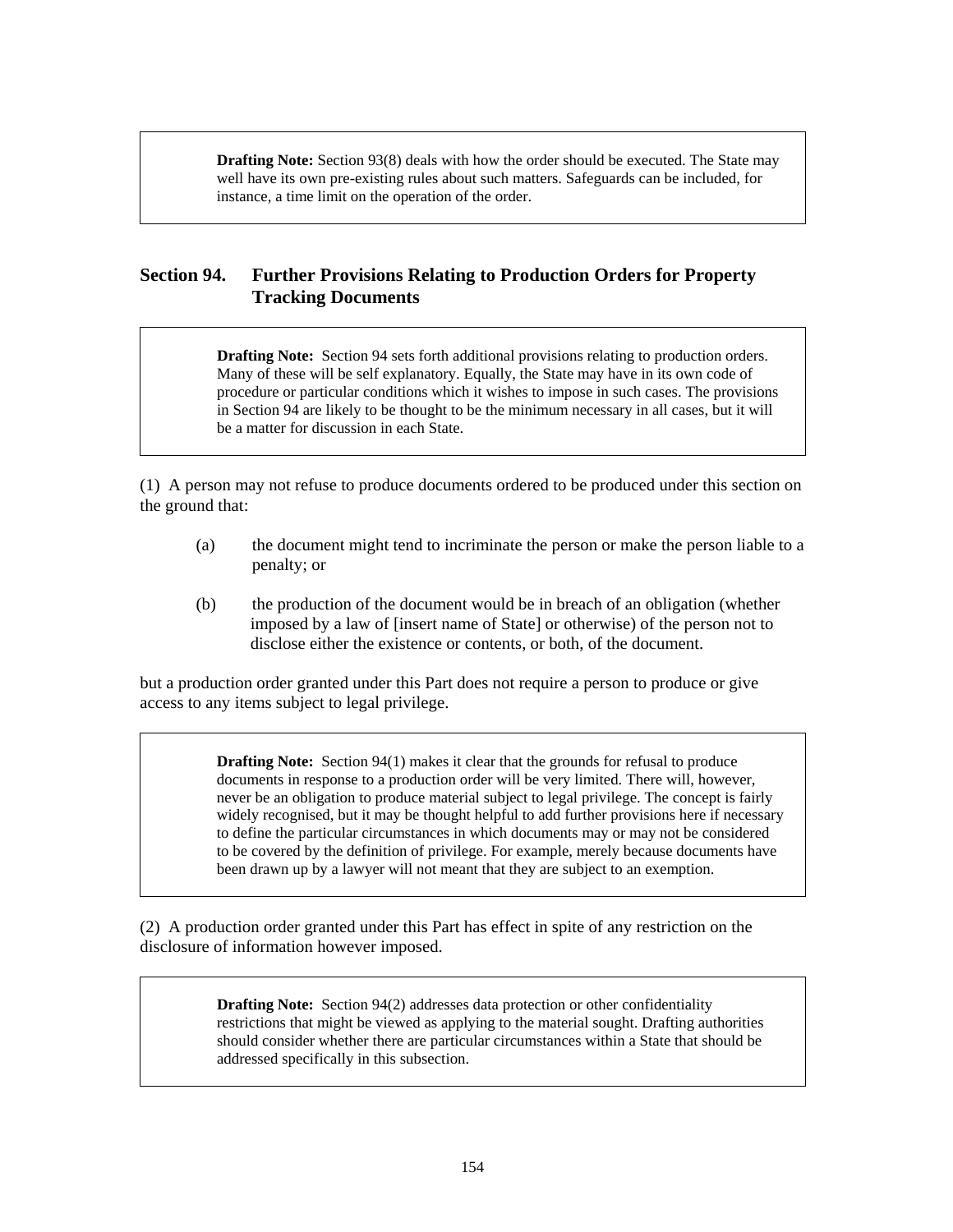- (3) The person to whom documents are produced under this section may:
	- (a) inspect the documents; and
	- (b) make copies of the documents; or
	- (c) retain the documents for as long as is reasonably necessary for the purposes of this Part provided that a copy of the document is made available to the person producing it if requested, and that the document is eventually returned to the person producing it, or reasonable access is provided to the records.

**Drafting Note:** Section 94(3) deals with practical issues. It suggests ways in which the production order can be executed, and how the officer of the enforcement authority may deal with documents. Instead of actually handing over the material sought, an officer may, if he prefers, either examine them *in situ*, or seek copies of the originals, or actually seize them.

Bank documents are a good example of a case where copies typically will be sufficient. There may be a need to have an additional provision about the cost of such copying. If there are many pages, as might well be the case with bank documentation, cost could be a material factor. Responsibility for costs should be clearly established either through additional language in this section or elsewhere in State regulation.

Section 94(3) deals with practical issues. It suggests ways in which the production order can be executed, and how the officer of the enforcement authority may deal with documents. Instead of actually handing over the material sought, an officer may, if he prefers, either examine them *in situ*, or seek copies of the originals, or actually seize them.

Bank documents are a good example of a case where copies typically will be sufficient. There may be a need to have an additional provision about the cost of such copying. If there are many pages, as might well be the case with bank documentation, cost could be a material factor. Responsibility for costs should be clearly established either through additional language in this section or elsewhere in State regulation.

Section 94(3) will also allow the enforcement authority to retain material until the purpose for which it was produced is served. It also makes clear that the material should eventually be handed back to its owner. Enforcement authorities should therefore have clear procedures in place to enable them to deal appropriately at the conclusion of an investigation with all the material gathered in an investigation.

(4) If any of the material specified in an application for a production order consists of information contained in a computer, the production order has effect as an order to produce the material in a form in which it can be taken away, and in which it is visible and legible.

> **Drafting Note:** Many documents today are held in computerised form. Section 94(4) is a simple provision making it clear that where a production order is served on a person who has retained documents in computer format, the enforcement authority can require that the documents be produced in hard copy.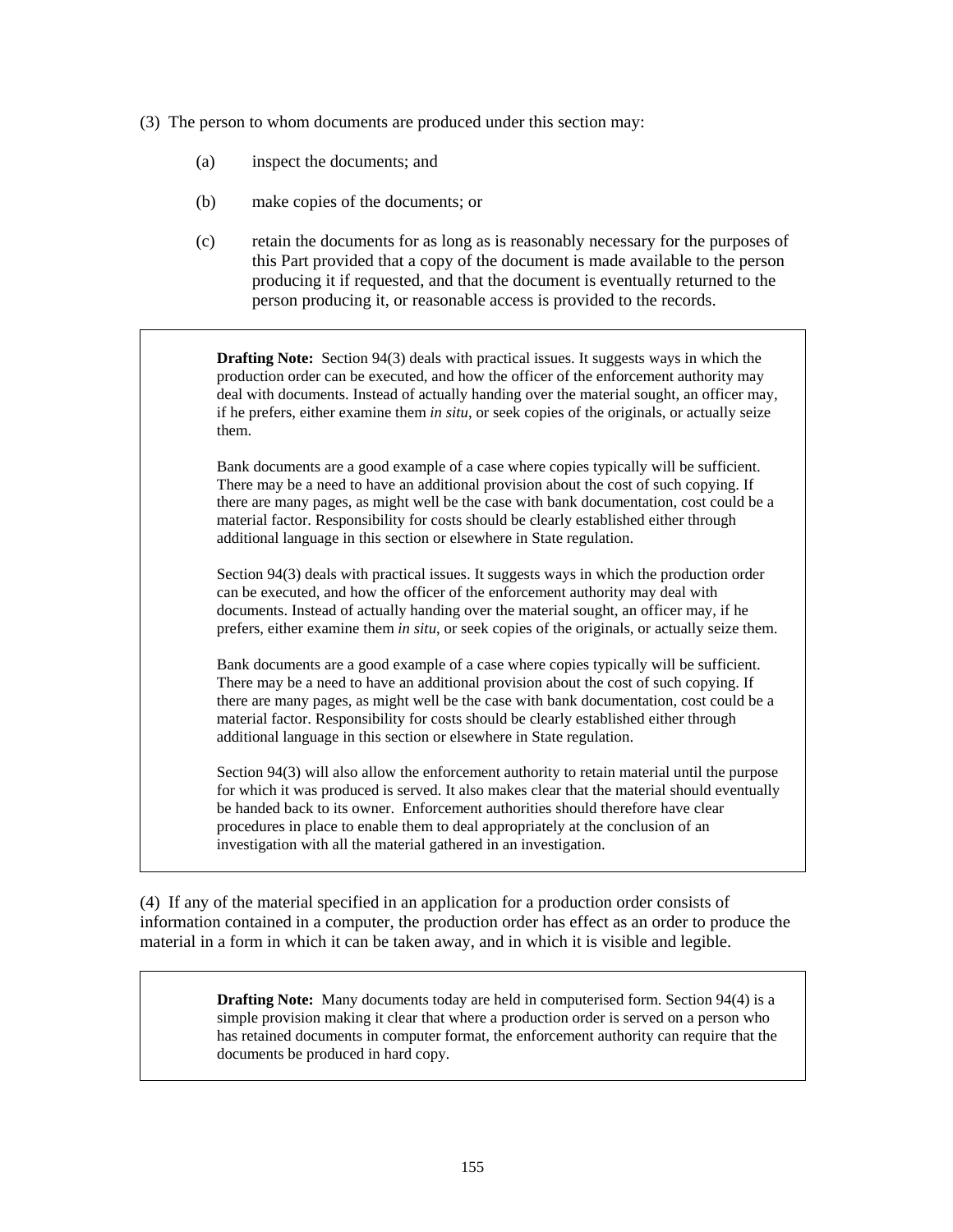**Drafting Note continued:** There may be other provisions necessary here dealing with computerised records, for example, the admissibility of computerised material and the issue of copies as opposed to originals. Drafting authorities will have to consider what additional aspects should also be included.

(5) A production order may be made in relation to material in the possession or control of [*Variant 1:* a government department; *Variant 2:* [insert names of selected government departments]], and may include material which would otherwise be regarded as confidential.

> **Drafting Note:** Section 94(5) makes it clear that production orders can be sought where the holder of the material is a government department or alternatively such government departments as the drafters include. In a civil forfeiture investigation, government records often form an essential part of the investigation, particularly to check the validity of assertions made about income.

> States should consider this power in the context of their national laws that limit the disclosure of information, in particular those that protect tax information and other information subject to official secrets, those that address privilege, and in the context of public policy considerations regarding reasonable access to government records. It is best that a provision be adopted that is geared towards permitting the free flow of information in support of civil forfeiture actions.

> In some States, it may not be appropriate to have production orders made against government departments. In such cases, drafters should then ensure there is access, to the full extent public policy decisions support access, through some other means.

(6) The court may discharge or vary the order in accordance with applicable procedural rules.

**Drafting Note:** Despite the best endeavours of all parties, there will be occasions when a production order has to be varied or discharged. Section 94(6) makes it clear that the court may use its usual domestic rules in dealing with this. There will probably be an existing code with procedural provisions that may be used. Alternatively, simple domestic rules could be articulated here about how such variation and discharge applications should be dealt with.

# **Section 95. Search Warrants for Property Tracking Documents**

**Drafting Note:** Apart from production orders, the other main investigative measure that will be important in conducting civil forfeiture investigations will be the search warrant. This provision deals with search warrants seeking property tracking documents. Section 83 is the provision that governs a search for, and seizure of, specified property that constitutes proceeds, terrorist property or, if the option is chosen, instrumentalities.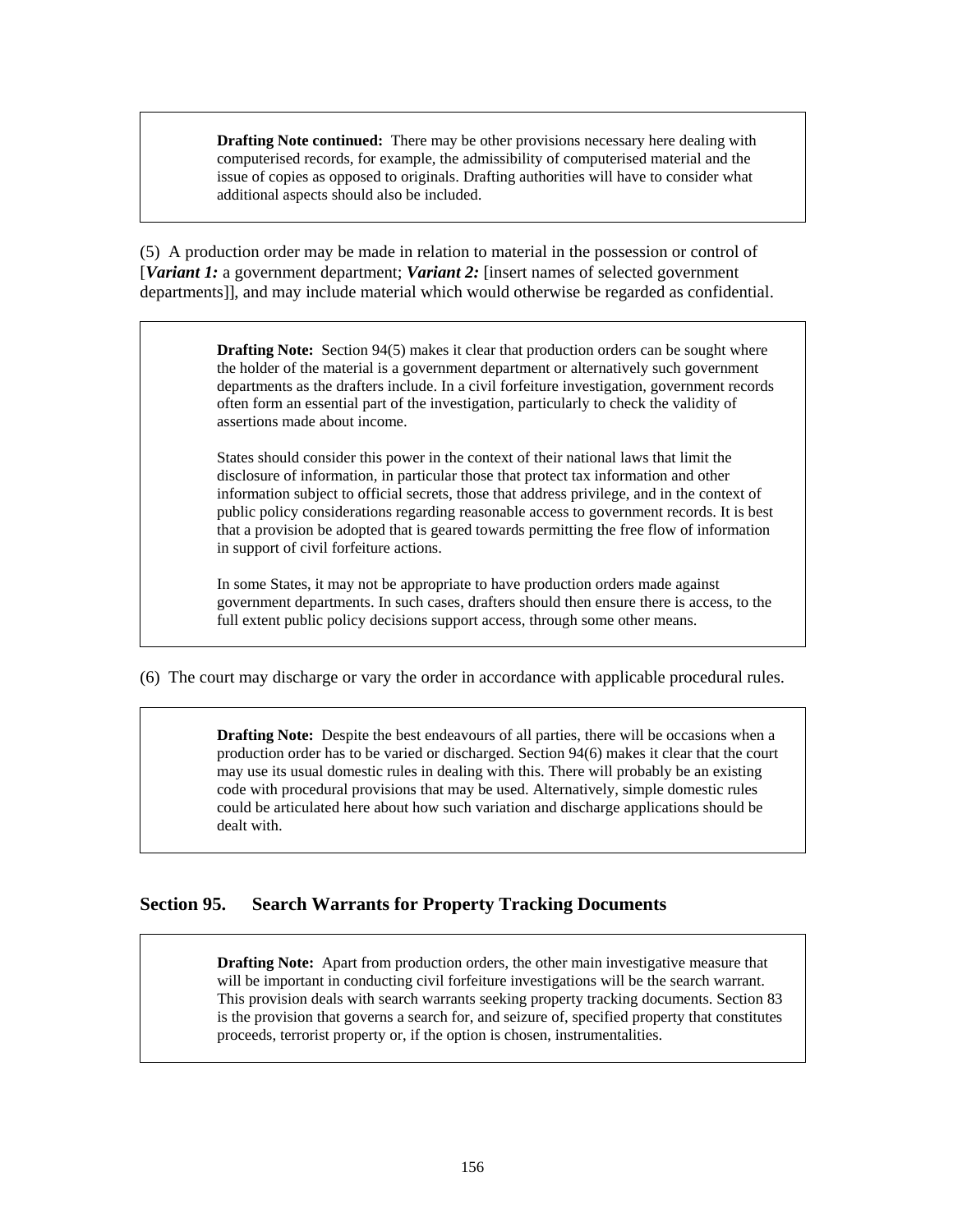**Drafting Note continued:** A search warrant as envisioned in this section is a much more invasive measure than a production order. There will be a need for strict controls surrounding its use. But the search warrant will probably be well known in the State as an existing investigative measure for other investigations. It may be helpful here if the State has in mind the conditions that govern the operation of the search warrant in these other cases, and ensure that this provision is consistent with those measures.

(1) Where [insert name of the enforcement authority] has reasonable grounds to believe that specified property is or may be subject to an application for a civil forfeiture order, it may apply *ex parte* to the court for a search warrant for property tracking documents. The court may grant such a warrant if it is satisfied that each of the requirements for the making of the warrant as specified in this section is fulfilled.

> **Drafting Note:** Section 95(1) provides that the enforcement authority may apply for a search warrant for property tracking documents where it is engaged in a civil forfeiture investigation and has identified particular property that may be subject to forfeiture. The court then has to be satisfied of the matters set out later in the section before exercising its discretion as to whether it should grant a warrant.

(2) An application under this section shall be in writing and shall be supported by [*Variants:* an affidavit; evidence; verified statement] setting out the grounds for the application.

> **Drafting Note:** As with a production order application, the application for the search warrant should be in prescribed form. This is set out in Section 95(2) but will vary according to the normal rules of procedure for such matters in the State.

(3) A search warrant in relation to a civil forfeiture investigation is an order authorising a person named in the warrant to enter (using such force as is necessary) and search premises specified in the application, and further authorising that person to seize and retain any property tracking document specified in the warrant which is found there and which is likely to be of substantial value to the investigation.

> **Drafting Note:** Section 95(3) sets out what can be searched for. This will be a property tracking document that is likely to assist in the investigation, for example, a document relating to the acquisition of a specific piece of property. Where it is suspected that there will be material on the premises that actually could itself be subject to an application for forfeiture, that is, proceeds, instrumentalities or terrorist property, then, as noted above, an application under Section 83 will be the appropriate way to proceed.

(4) Before granting an application for a search warrant under this section, the court must be satisfied that there are reasonable grounds for believing that the property said to be the subject of the civil forfeiture investigation is proceeds or terrorist property [*Option: and/or instrumentalities*]. The court must also be satisfied that there are reasonable grounds for believing that the document specified in the warrant is within the premises.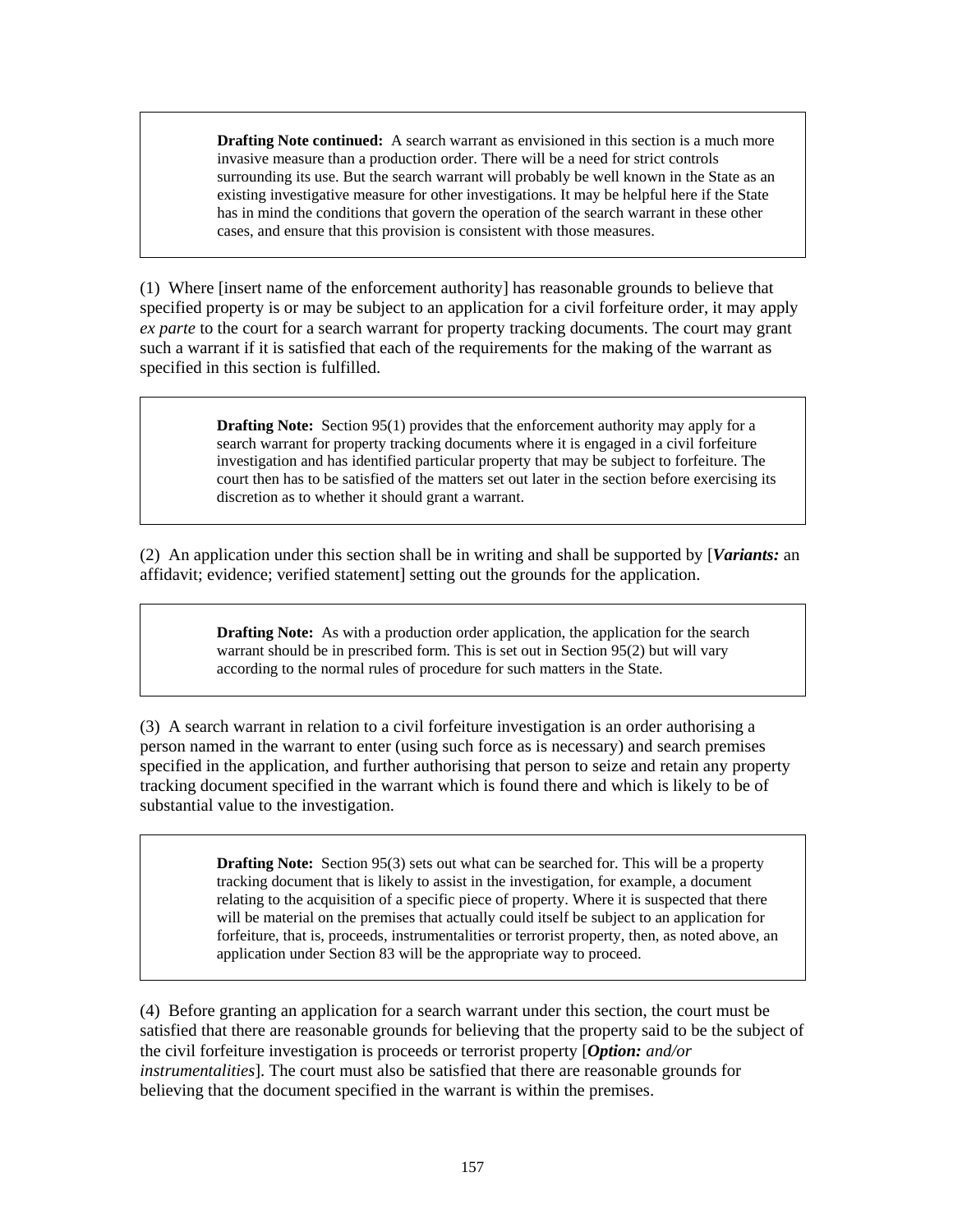**Drafting Note:** Section 95(4) again makes it clear that the fundamental prerequisite for this investigative order, as with the production order, is that specified property is proceeds or terrorist property [or instrumentalities]. The court will also have to be satisfied by the enforcement authority through its application that its belief that the specified property tracking documents are on the premises is well founded. This will all have to be narrated in the application in the form acceptable within the State.

(5) Before granting an application for a search warrant under this section, the court must be satisfied that:

- (a) a production order has been given in respect of the document and has not been complied with; or
- (b) a production order in respect of the document would be unlikely to be effective or;
- (c) the investigation for the purposes of which the search warrant is being sought might be seriously prejudiced if the person authorised does not gain immediate access to the document without any notice to any person; or
- (d) the document involved cannot be identified or described with sufficient particularity to enable a production order to be obtained; and
- (e) [insert each condition and ground from domestic law considered necessary to safeguard issuance of a coercive warrant for the documents identified in (1) above, and note they must be met].

**Drafting Note:** In order to ensure that a search warrant is only used exceptionally, and not as a routine procedure, Section 95(5) makes it clear that it should only be available where the use of a production order is not possible for whatever reason. It may be that a production order has already been tried, and has not been complied with, or it may be that the enforcement authority has a well-founded belief that the use of a production order would not produce a successful result. In such a case, the court might be satisfied that a search warrant would be appropriate. It will be helpful to include in the application the specific reasons why it is thought that a production order would not be appropriate.

### **Section 96. Further Provisions Relating to Search Warrants**

**Drafting Note:** Drafting authorities will have the opportunity in this section to introduce the rules it considers necessary to govern the application for, and execution of, search warrants sought under Section 95.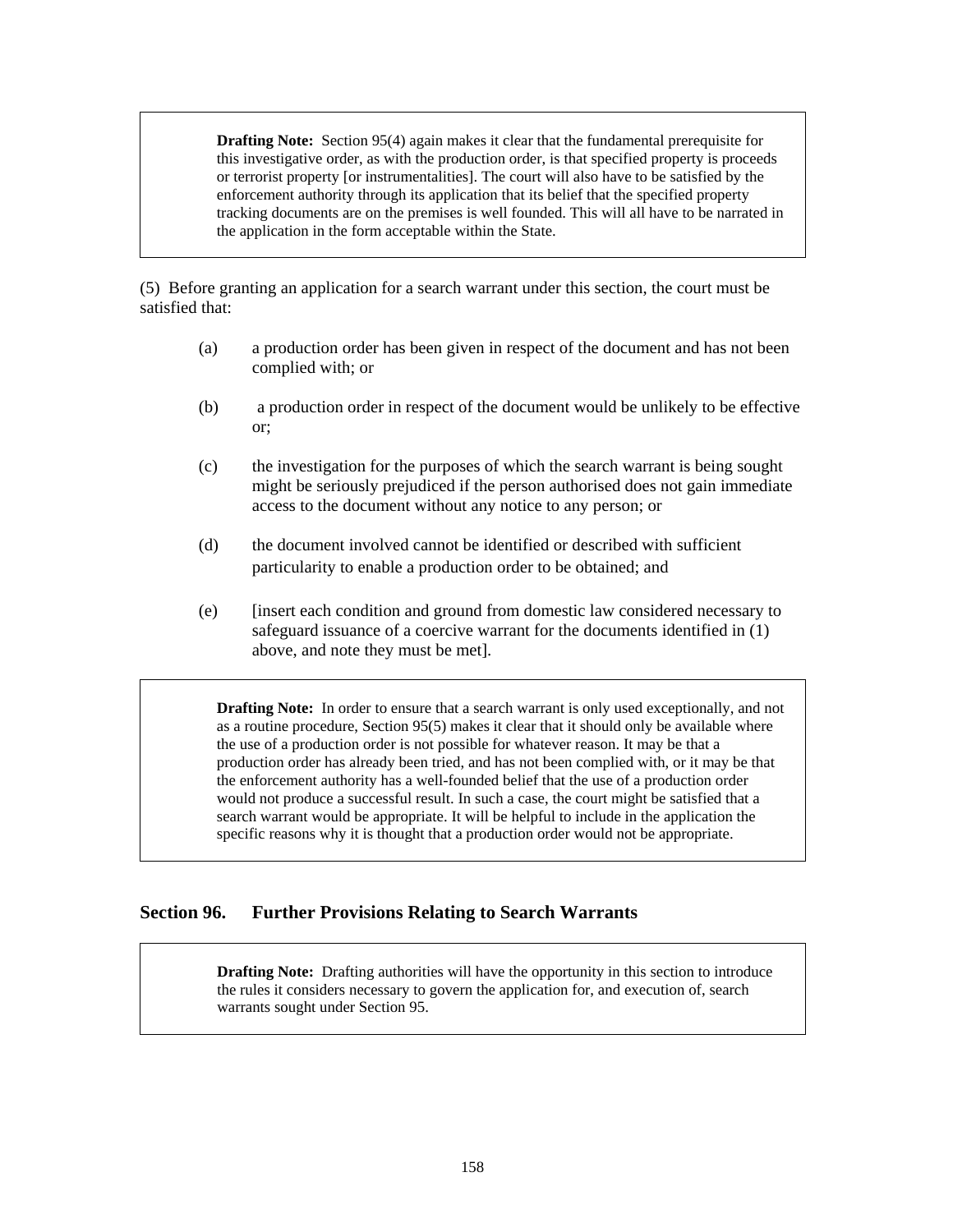**Drafting Note continued:** Section 96 replicates to a large extent the provisions in the section containing further provisions about production orders, and the same considerations will apply here. In particular it should be noted drafting authorities should consider closely which provisions they deem essential. There may be other safeguards considered necessary. These should either be included here, or may be incorporated in the rules of procedure of the court. Also in this section are some fundamental ideas, such as the prohibition from seizing items subject to legal privilege (subsection (2)) and a provision about computerised material (subsection (4)).

(1) A search warrant under Section 95 may only be granted to officers authorised by [insert name of the enforcement authority] to carry out searches. If the enforcement authority believes that the execution of an order may give rise to a breach of the peace, it may request that the officer named in the warrant be accompanied by a police officer who will assist in execution of the order.

> **Drafting Note:** Section 96(1) makes it clear that the search power should only be available to properly-authorised members of the enforcement authority. In some States, the enforcement authority will be able to use the resources of police forces, while in others there will be civilian investigators. Whichever course is adopted, it is essential, to safeguard the propriety of this invasive measure, that the officers carrying out the search are properly trained. The term "authorised" implies that such authorisation will only be given where adequate training has been undertaken and completed.

(2) A search warrant granted under Section 95 does not confer the right to seize any items subject to legal privilege.

(3) Property tracking documents seized under Section 95 may be retained for as long as is reasonably necessary for the purposes of this Act provided that a copies of the documents are made available to the person from whom they were seized within (insert number of days) of the seizure if requested.

(4) A search warrant authorises the person executing it to require any information which is held in a computer to be produced in a form in which it can be taken away, and in which it is visible and legible.

(5) If during the course of searching under an order granted under Section 95, the officer named in the warrant finds a property tracking document [*Option: or any thing*] that he believes on reasonable grounds:

- (a) is of a kind which could have been included in the order had its existence, or its existence in that place, been known of at the time of application for the order; or
- **[***Option: (b) is of a kind which could have been included in an order under Section 83 had its existence or its existence in that place, been known at the time of the application for the order; or*]

**[***Option: (c) will afford evidence as to the commission of an offence*;]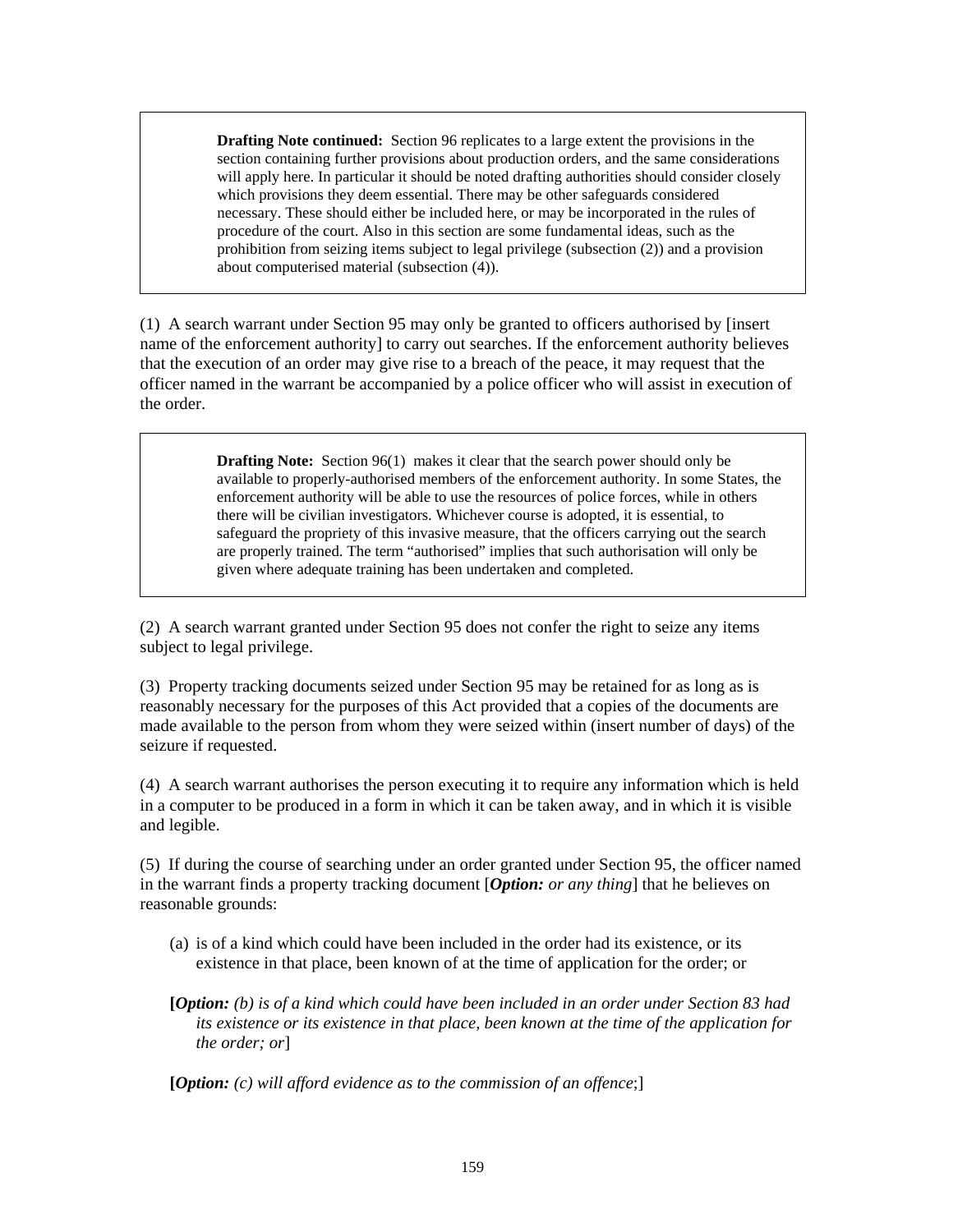he may seize that property tracking document [*Option: or thing*] and the seizure order shall be deemed to authorise such seizure.

| <b>Drafting Note:</b> Section $96(5)$ deals with the situation where the officer, when searching<br>under the authority of a warrant granted under Section 95, unexpectedly discovers<br>additional property tracking documents, other proceeds or terrorist property relevant in the<br>proceeding, or evidence of the commission of any (other) offence at the premises.                                                                                                                                                                                                                |
|-------------------------------------------------------------------------------------------------------------------------------------------------------------------------------------------------------------------------------------------------------------------------------------------------------------------------------------------------------------------------------------------------------------------------------------------------------------------------------------------------------------------------------------------------------------------------------------------|
| Under Section 96(5), the officer may seize the additional property tracking document<br>(subsection (a)).                                                                                                                                                                                                                                                                                                                                                                                                                                                                                 |
| Section $96(5)$ (b) and (c) extend the incidental seizure power further. They are set forth as<br>options. Drafting authorities will have to decide whether, having regard to the legal<br>framework within the State, they should be adopted and how they should be structured.                                                                                                                                                                                                                                                                                                          |
| Factors to be considered include the impact of any use of civil enforcement authority<br>personnel that lack police powers to execute the search and whether the approach is<br>consistent with State's general approach to extensions of seizure authority.                                                                                                                                                                                                                                                                                                                              |
| Section $96(5)(b)$ covers the situation where the officer is searching for specified<br>documents, and finds, for example, a valuable piece of jewellery which, had he known of<br>before, he would have included in a separate application for seizure under Section 83.<br>Rather than leave the item in situ, and risk its subsequent loss, he is authorised under this<br>provision to seize it as if it had been included in the warrant.                                                                                                                                            |
| Section $96(5)(c)$ covers the more complex situation where what is discovered unexpectedly<br>is not an item which may itself be liable to civil forfeiture, but evidence of a completely<br>separate offence. This is especially sensitive if the officer executing the civil search is not<br>a police officer, since there will not be police powers of seizure to fall back on. Drafting<br>authorities should consider how to deal with such a discovery by a non-police enforcement<br>authority of evidence of the commission of another offence, for instance illegal substances. |
| Provisions on disclosure of information under Section 92 could usefully be used here to<br>enable the enforcement authority to give evidence of the discovery to the police. The<br>problem should not arise if the enforcement authority is staffed by police officers.                                                                                                                                                                                                                                                                                                                  |

(6) Rules of court may be made to govern the issuing and execution of search warrants.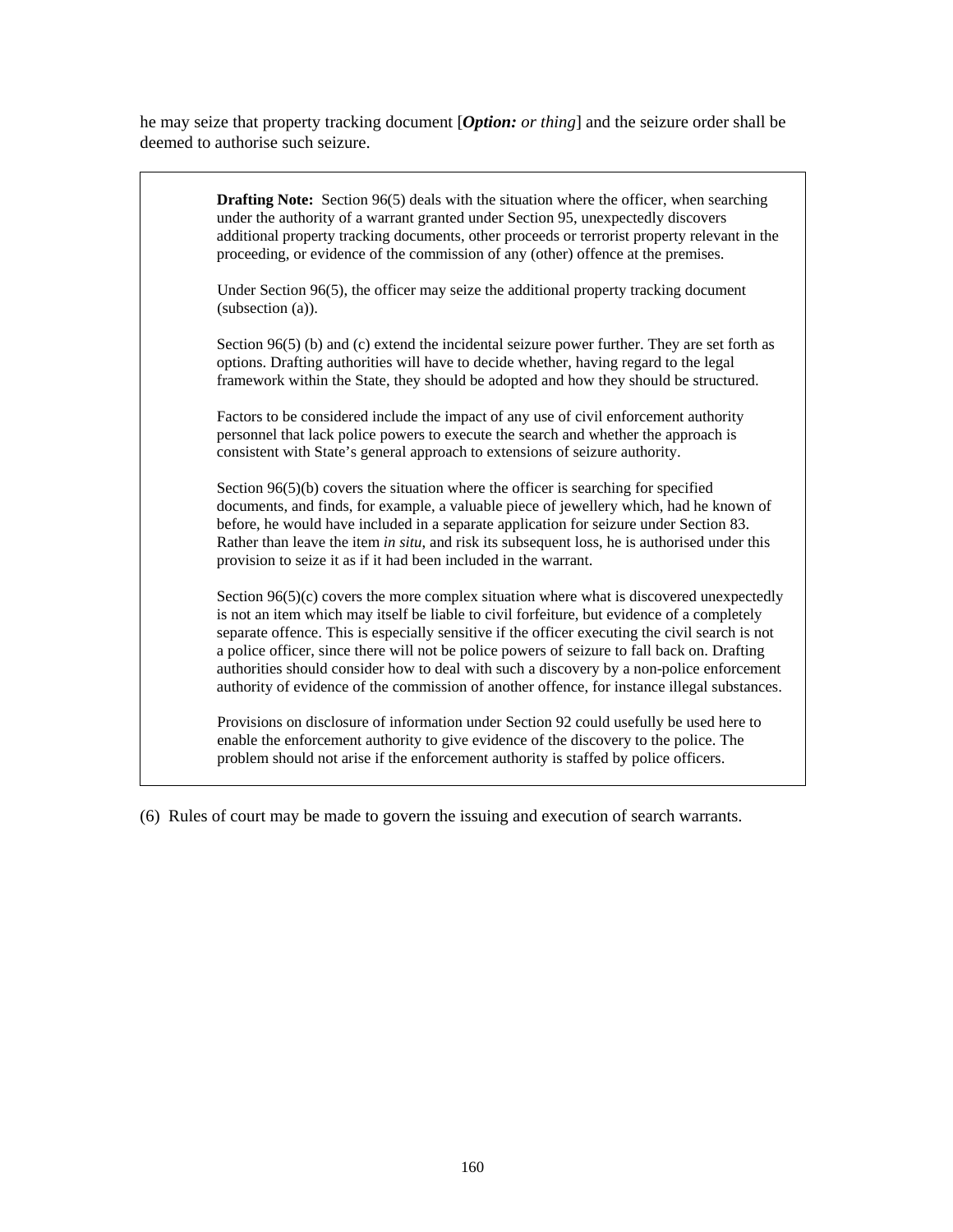# **Part VIII: Recovered Assets Fund**

### **Section 97. Establishment of Fund**

(1) There is hereby established in the accounts of [name of State] an account to be known as [insert name of fund, for instance, the (name State)'s Recovered Assets Fund].

(2) The [insert name of authority, for instance, Minister of Justice] shall issue regulations for implementation of the provisions of this Part.

#### **Section 98. Receipts and Disbursements**

- (1) There shall be credited to the [insert name of Fund]:
	- (a) all moneys derived from the fulfilment of confiscation, benefit recovery, [*Option: extended benefit recovery*] and civil forfeiture orders and from settlements of confiscation, recovery and forfeiture claims;
	- (b) any sums of money allocated to the [insert name of Fund] from time to time by [*Variants:* legislative or parliamentary] appropriation;
	- (c) any voluntary payment, grant or gift made by any person for the purposes of the [insert name of Fund];
	- (d) any income derived from the investment of any amounts that are credited to the [insert name of Fund]; and
	- (e) any sharing of confiscated or forfeited property and funds received from other States.

(2) [Insert authority, for instance, the Minister of Justice] may authorise payments out of the [insert name of Fund] to:

- (a) compensate victims who suffer losses as a result of offences, criminal conduct or terrorism;
- (b) pay expenses relating to the recovery, management and disposition of property under the provisions of this Act, including mortgages and liens against relevant property, and the fees of receivers, trustees, managers or other professionals providing assistance;
- (c) share recovered property with foreign States;
- (d) pay third parties for interests in property as appropriate;
- (e) pay compensation ordered by a court pursuant to [insert reference to provisions, here Sections 72 and 90];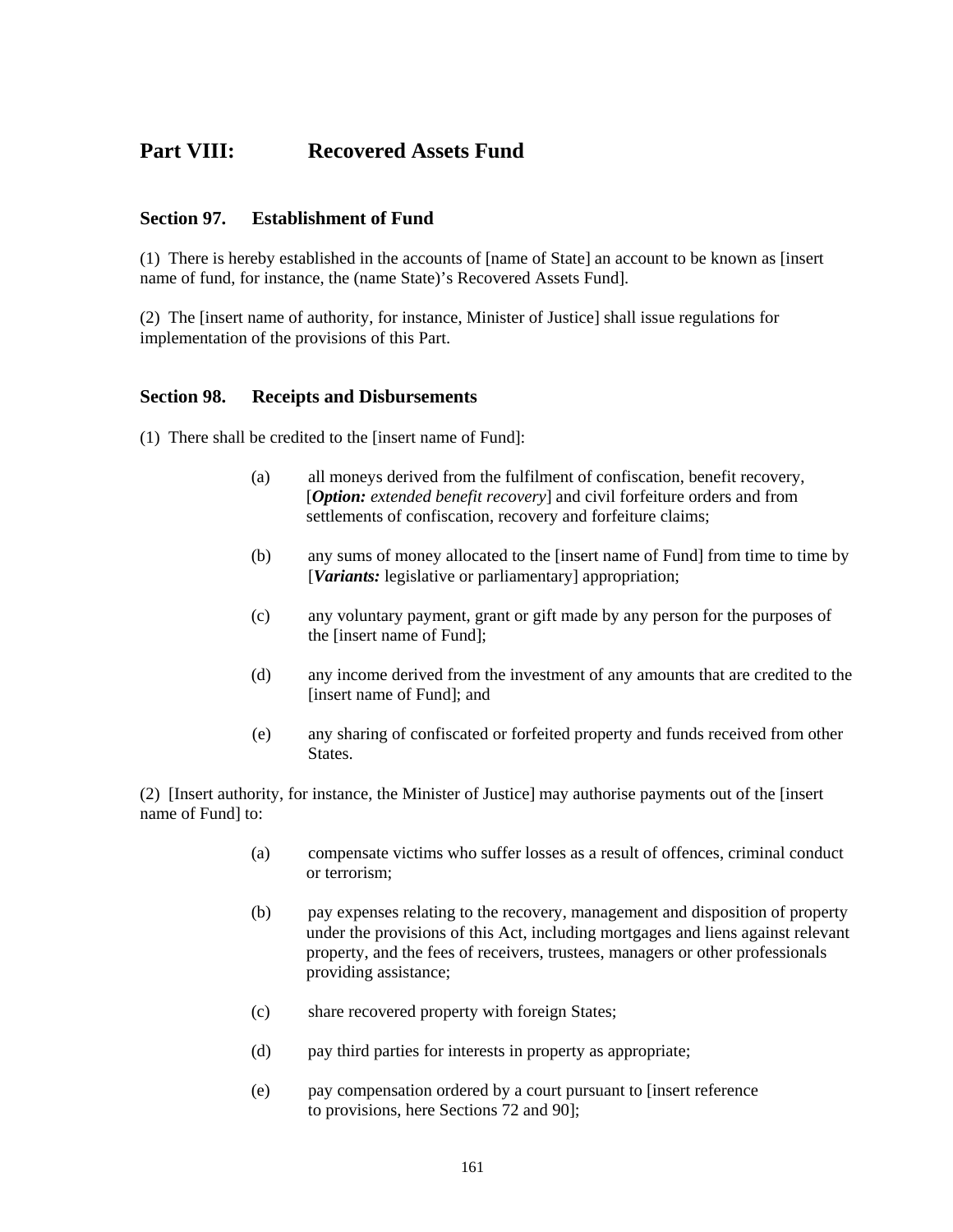- (f) enable the appropriate law enforcement agencies to continue to address [serious offences or specified offences] and terrorism;
- (g) assist in [insert societal goals, e.g. the rehabilitation of drug users; public education regarding the dangers of drug abuse]; and
- (h) pay the costs associated with the administration of the [insert name of Fund], including the costs of external audits.

**Drafting Note:** A State may conclude that one use for forfeited assets is distribution to domestic law enforcement agencies. If so, care should be taken to ensure that the program is carefully thought through and monitored. Otherwise, issues could arise in individual cases regarding whether the prospect of receiving a share of recovered assets has in some way has compromised the broader criminal justice considerations that underlie law enforcement activities.

### **Section 99. Annual Report and Audit**

(1) The [Minister of Justice] shall send a report that shall be made publicly available to [legislative body; parliament] not later than [insert time period] from the [end of the fiscal year] detailing:

- (a) the amounts credited to the [insert name of Fund];
- (b) the investments made with the amounts credited to the [insert name of Fund]; and
- (c) the payments made from the [insert name of Fund] including the specific purpose for which payments were made and to whom.

(2) The [Minister of Justice] shall have an annual audit conducted [by external auditors] of disbursements into and out of [insert name of Fund].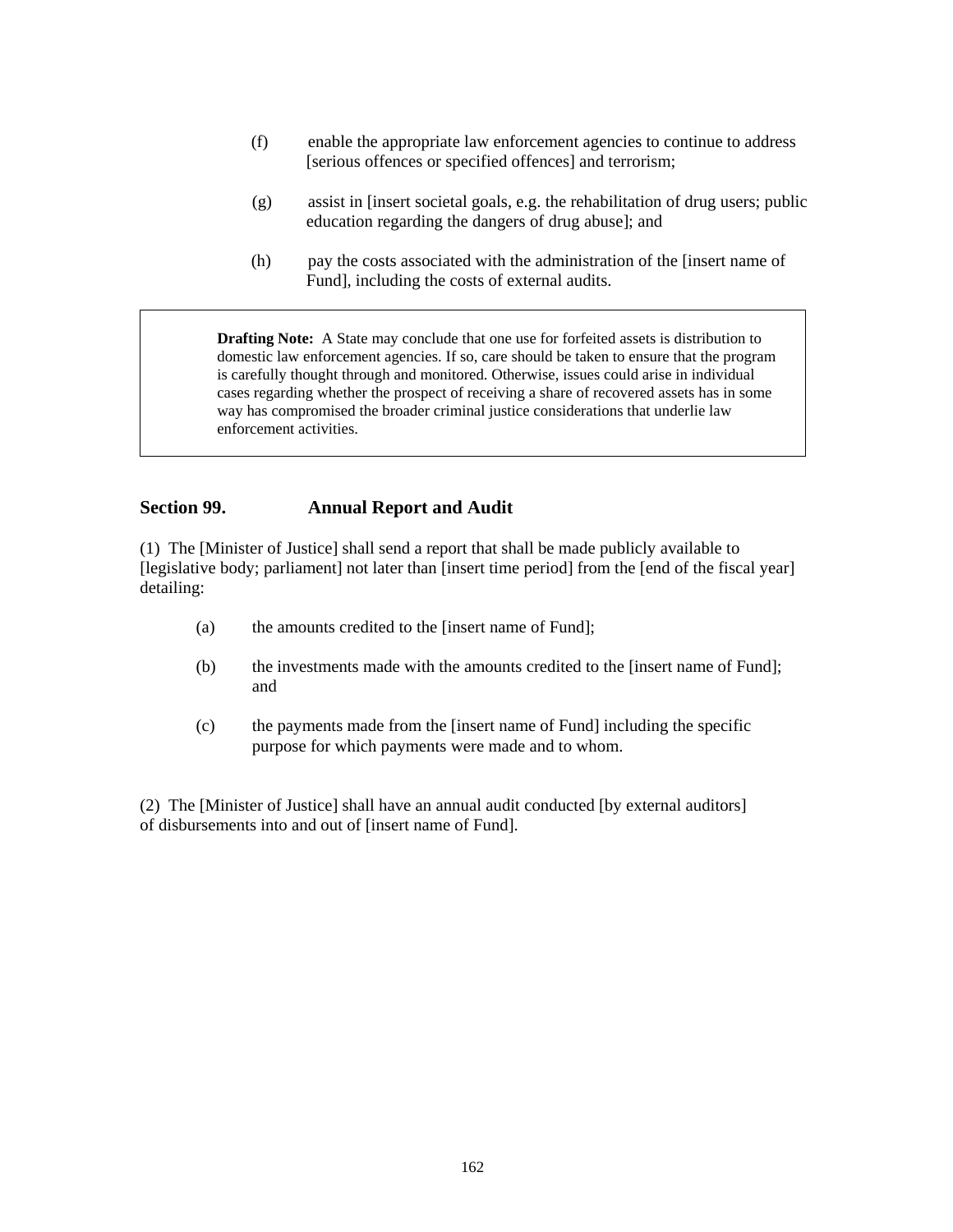# **Annex I**

# **MODEL [***DECREE, REGULATION***] ON THE FINANCIAL INTELLIGENCE UNIT ISSUED FOR PURPOSES OF APPLICATION OF SECTION OF [***Insert Name of Law***]**

#### **Organization**

#### **Section 1**

The financial intelligence unit established under Section of the [*insert name of law*] shall have [*Option: autonomy over the use of its budget and*] independent decision-making authority over matters within its responsibility.

#### **Section 2**

The financial intelligence unit shall be composed of suitably qualified staff [*Option: with expertise particularly in the fields of finance, banking, law, information processing, customs or police investigations*] and may be made available by Government agencies. It may also comprise liaison officers responsible for cooperation with the other administrations.

#### **Section 3**

The head, experts, liaison officers and other staff of the financial intelligence unit may not concurrently hold a position in any of the financial institutions or designated non-financial businesses and professions referred to [*insert name of law*]. They shall not hold any kind of office, or undertake an assignment or perform an activity that might affect the independence of their position. [*Option: Law enforcement officers appointed to posts in the financial intelligence unit shall cease to exercise any investigatory powers held by them in their former employment.*]

#### **Operation**

#### **Section 4**

The reports required of the financial institutions and designated non-financial businesses and professions shall be sent to the financial intelligence unit by any rapid means of communication. They shall, where applicable, be confirmed in writing and contain the identity and address of the reporting party, the customer or the beneficial owner and, where applicable, the beneficiary of the transaction and other persons involved in the transaction or events, and shall indicate the nature and description of the transaction or events/activity and, in the case of a transaction, the amount, transaction date and time, the account numbers and any other financial institutions and designated non-financial businesses and professions involved, [*Option: if applicable add: the time within which the operation is to be carried out or the reason why its execution cannot be deferred.*]

#### **Section 5**

The financial intelligence unit shall, in conformity with the laws and regulations on the protection of privacy and on computerized databases, operate a database containing all relevant